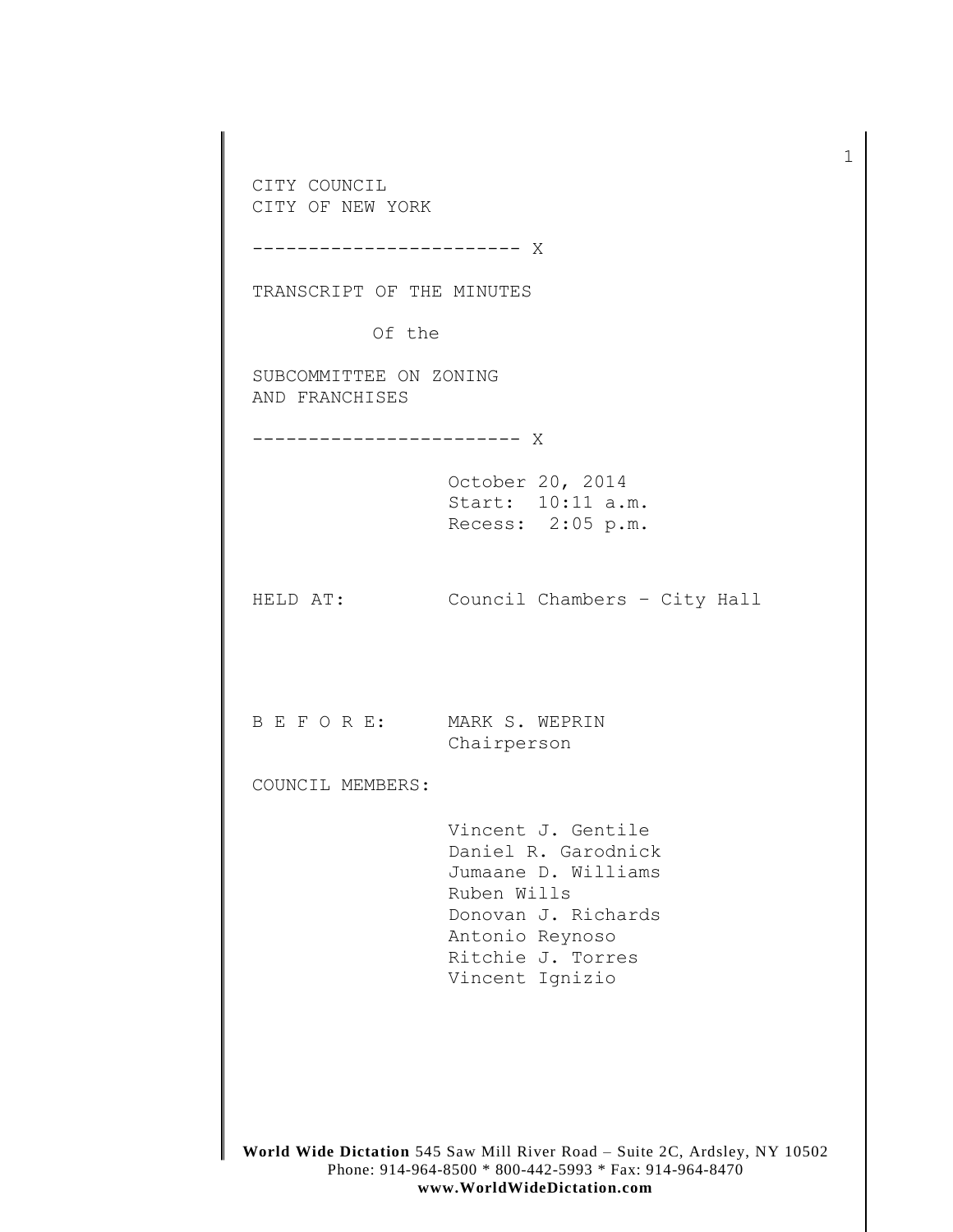## A P P E A R A N C E S (CONTINUED)

John Mavroudis, Managing Member 2030 Astoria Developers

Jay Valgora, Architect Studio V Architects

Howard Weiss, Legal Counsel Davidoff, Hutcher and Criton

Debra-Ellen Glickstein, Director Resident Economic Empowerment & Sustainability New York City Housing Authority (NYCHA)

Philip Habib, Civil Engineer Philip Habib and Associates Planners and Engineers

Scott Stringer, Comptroller New York City

Eric Adams Brooklyn Borough President

Walter Mosley, Assembly Member New York State Assembly 57th Assembly District

Melinda Katz Queens Borough President

John Trent,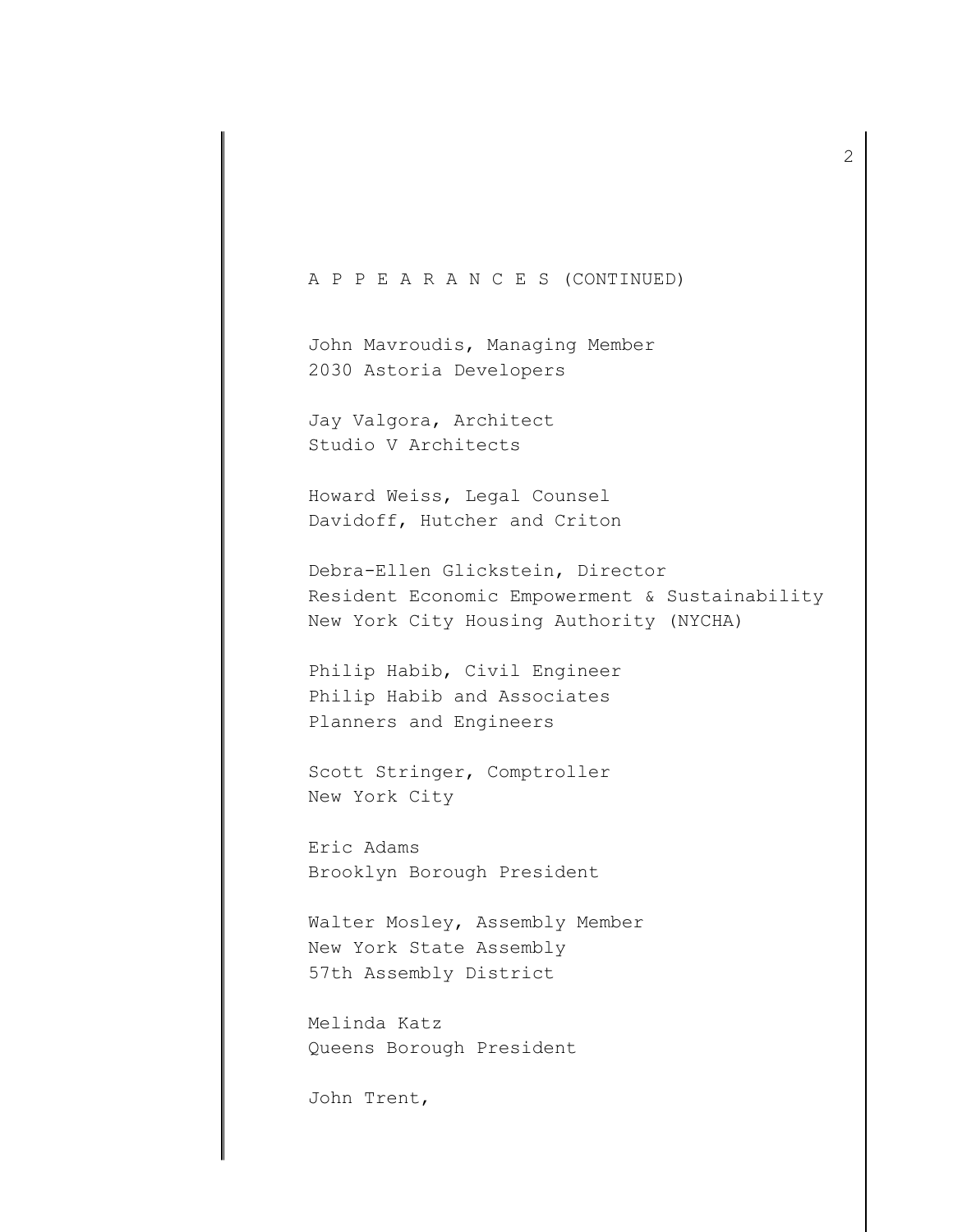Representative of Build Up NYC Hotel Trades Council

Marlon Escodo Astoria Resident

Maria Espinal Representative of Build Up NYC

Fernando Mondano Local 12 Heat and Frost Insulators Representative of Build Up NYC

Jack Friedman, Executive Director Queens Chamber of Commerce

Bishop Mitchell Taylor, Senior Pastor Center of Hope International

Alma Nevers Tenant in Alma Building

Justin Wood, Community Organizer Environmental Justice Program New York Lawyers for the Public Interest (NYLPI)

Charlene Obernauer, Executive Director New York Committee for Occupational Safety and Health (NYCOSH)

Maritza Silva-Farrell Lead Political Organizer Alliance of Greater New York (ALIGN)

Michael Ferguson, Representing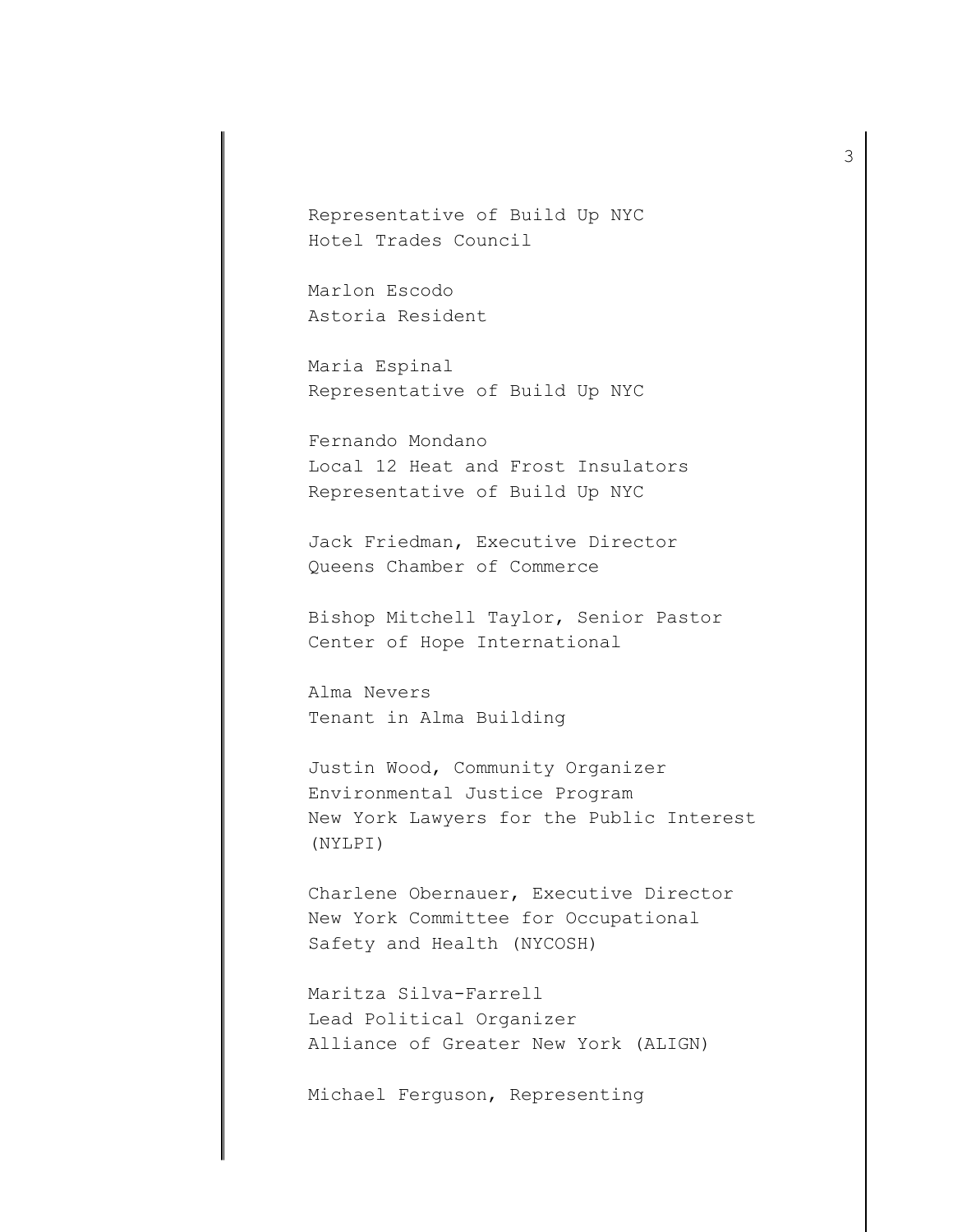Arthur Rosenfield, President Long Island City- Astoria Chamber of Commerce.

Richard Khuzami, President Old Astoria Neighborhood Association Member of Community Board 1

Bruce Rosen

Audrey Sasson, Director Walmart-Free NYC

Leandra Arcana Make the Road New York

Brendan Sexton, Political Coordinator UFCW Local 1500 Representing Anthony Speelman Secretary-Treasurer, UFCW Local 1500

Diane Kesoglu Old Astoria Neighborhood Association

Zach Giuseppe Filmmaker and Astoria Resident

Giovanni Simeone Representing George Roman

Kaylen Alexander Representing Theresa McKinney

Maria Sterling, Resident Brooklyn Jewish Hospital Apartments

Phyllis Hornbeck, Resident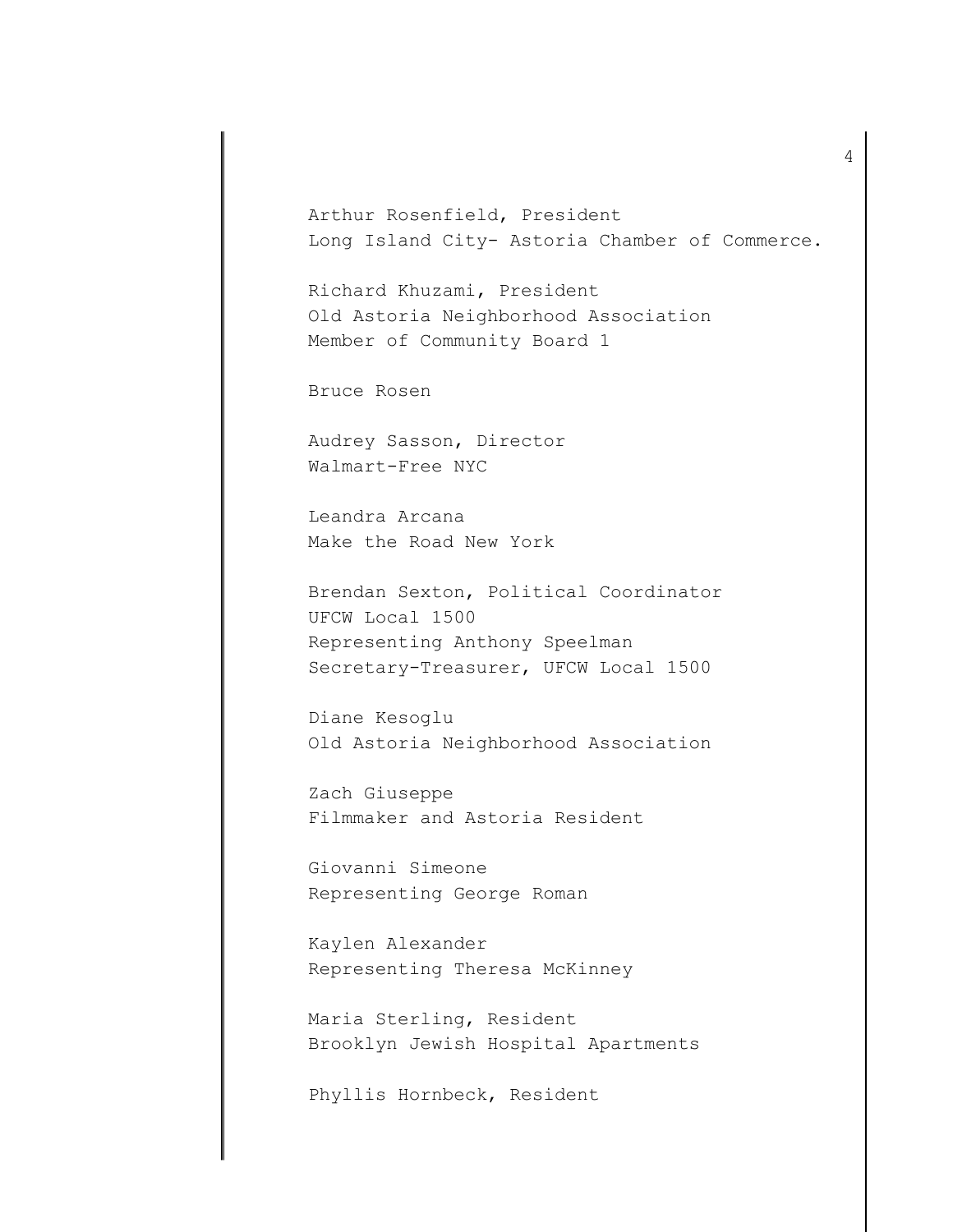Brooklyn Jewish Hospital Apartments

James Taylor Woodside Apartments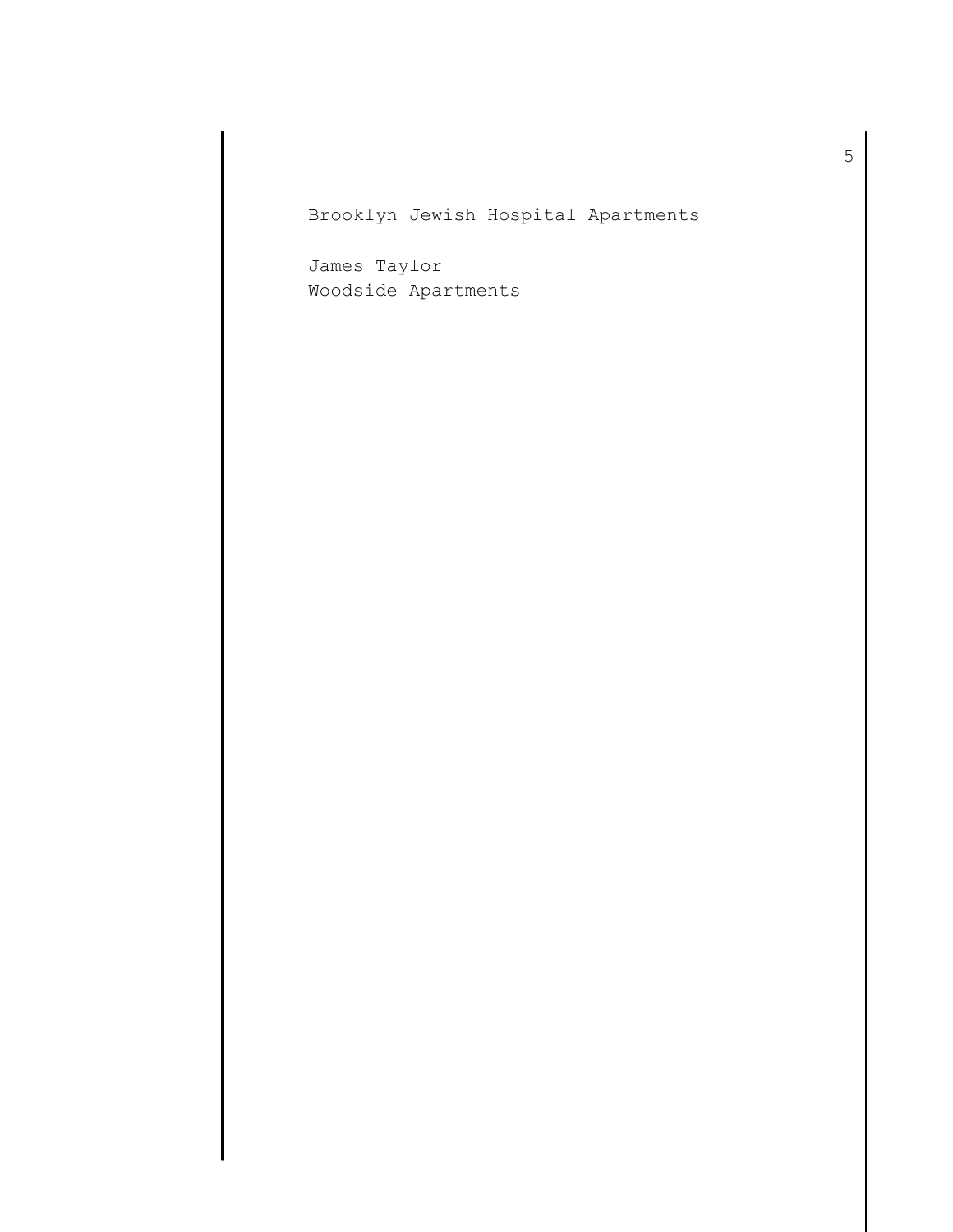1 2 3 4 5 6 7 8 9 10 11 12 13 14 15 16 17 18 19 20 21 22 23 24 25 SUBCOMMITTEE ON ZONING AND FRANCHISES 6 started in a couple of minutes. So if everyone could [sound check] CHAIRPERSON WEPRIN: We're going to get please find their seats. [Pause] CHAIRPERSON WEPRIN: Okay. Good morning everyone. My name is Mark Weprin. I am Chair of the Zoning and Franchises Subcommittee, and I want to welcome everyone to City Hall today. I know most of you are here for the main item on our agenda, in Queens Astoria Cove. Before we get to that, we do have one cafe that we're going to be hearing in a few minutes. I want to acknowledge the members of the committee who are here with me today. Council Member Dan Garodnick, Council Member Antonio Reynoso, Council Member Vincent Ignizio. We're also joined by the Chair of the Land Use Committee David Greenfield. We also have the following members who are here on items on the agenda. I want to hear and discuss them. Council Member Laurie Cumbo, Council Member Cost Constantinides, Council Member Brad Lander, and Council Member I. Daneek Miller. I think I got everybody who is here. Yes, I did.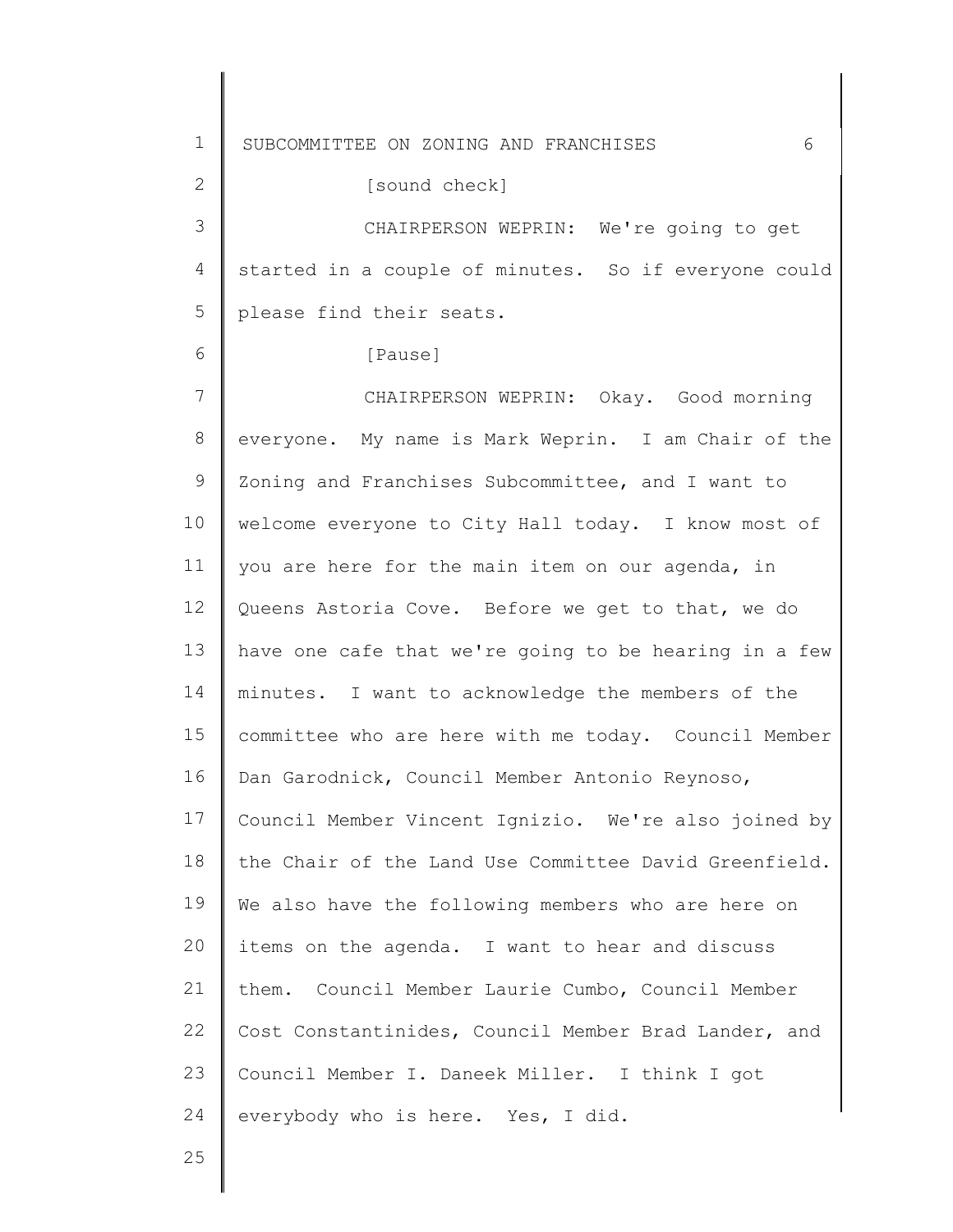2 3 4 5 6 7 8 9 10 11 12 13 14 15 16 17 So first before we get to what we're going to be doing on Astoria Cove, let me take this cafe first and get that out of the way. So they don't have to stay for the rest of the day with us. I'd like to call up Ami Cohen and Telli Masaku [sp?]. I don't know if I got the names right, and they are from European Bakery Cafe. Here they are. Land Use No. 122 in Council Member Corey Johnson's district. Gentlemen, if you could find your way to those microphones without touching the Power Point because that would really mess us up. Okay. Please state your name, and you can describe your application. I know there have been negotiations and discussions with the community and with Council Member Johnson already. Please state your name for the record, and describe your cafe application.

18 19 20 21 22 23 AMI COHEN: My name is Ami Cohen. I represent SWA Architecture, and we have a cafe on 58th Street and 9th Avenue. And there was an agreement on what we can have for that cafe. I have a letter here that I would like to read into the record.

25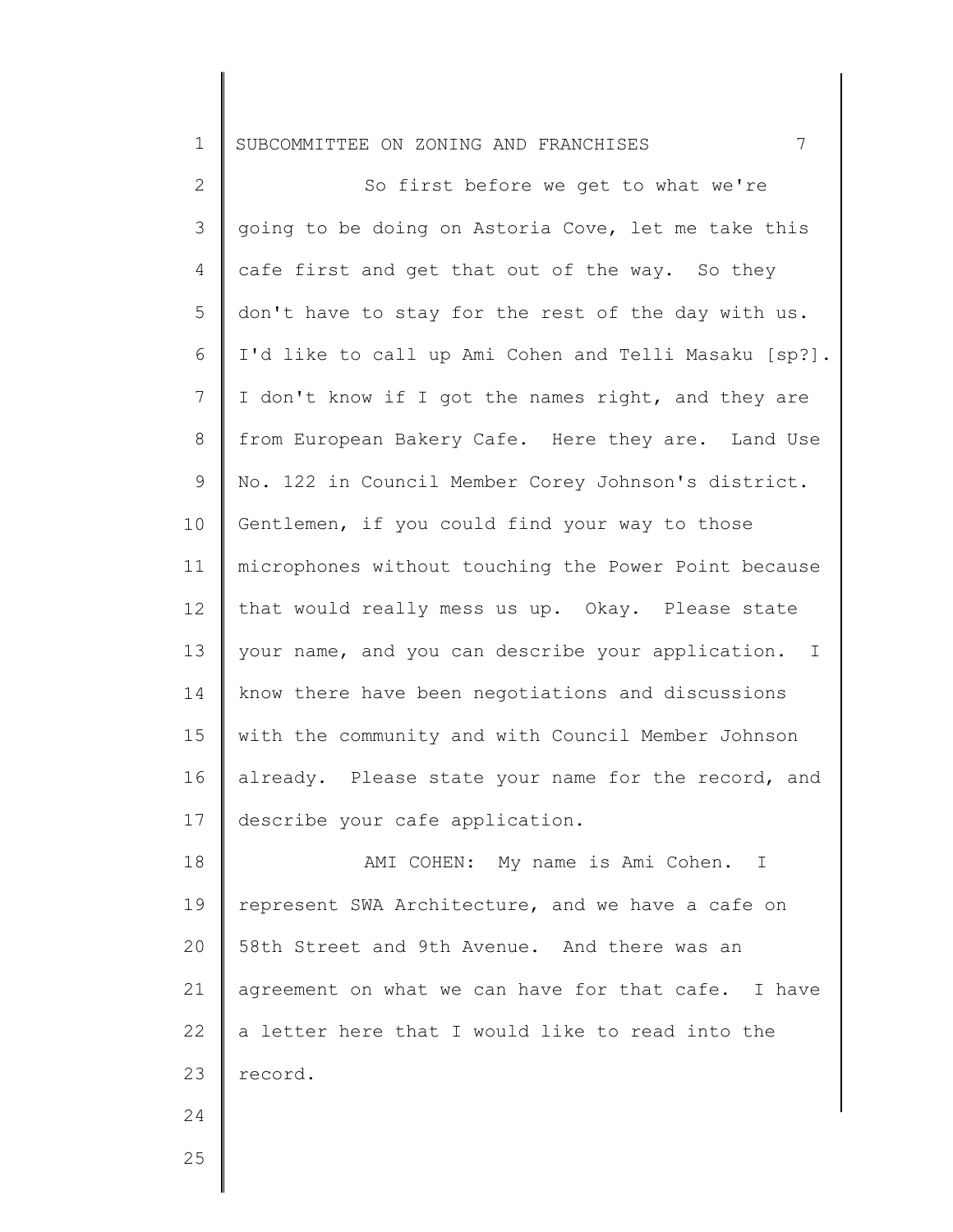| $\mathbf 1$ | SUBCOMMITTEE ON ZONING AND FRANCHISES<br>8            |
|-------------|-------------------------------------------------------|
| 2           | CHAIRPERSON WEPRIN: Terrific. I think I               |
| 3           | have a copy of that letter right here, too, but       |
| 4           | please read it into the record.                       |
| 5           | AMI COHEN: Okay. Dear Council Member                  |
| 6           | Johnson, SWA Architecture as an authorized            |
| 7           | representative of Hot Bread of 58th Street,           |
| 8           | Incorporated in connection with their application for |
| 9           | an unenclosed sidewalk cafe. Hereinafter, cafe, and   |
| 10          | on behalf of Hot Bread of 58th Street, Incorporated   |
| 11          | hereby commits to the City Council and the Zoning and |
| 12          | Franchises Committee that in light of concerns of the |
| 13          | surrounding community, Hot Bread of 58th Street,      |
| 14          | Incorporated shall:                                   |
| 15          | No bikes from owner on the sidewalk.<br>1.            |
| 16          | Move group of tables to east as far<br>2.             |
| 17          | as possible to leave more space at corner.            |
| 18          | No railings at either end of cafe.<br>3.              |
| 19          | No seating on 9th Avenue.<br>4.                       |
| 20          | All tables to be 20 inches by 20<br>$5.$              |
| 21          | inches.                                               |
| 22          | 6.<br>Shall have a reduced number of six              |
| 23          | tables and 12 seats.                                  |
| 24          | No A-frame.<br>$7$ .                                  |
| 25          |                                                       |
|             |                                                       |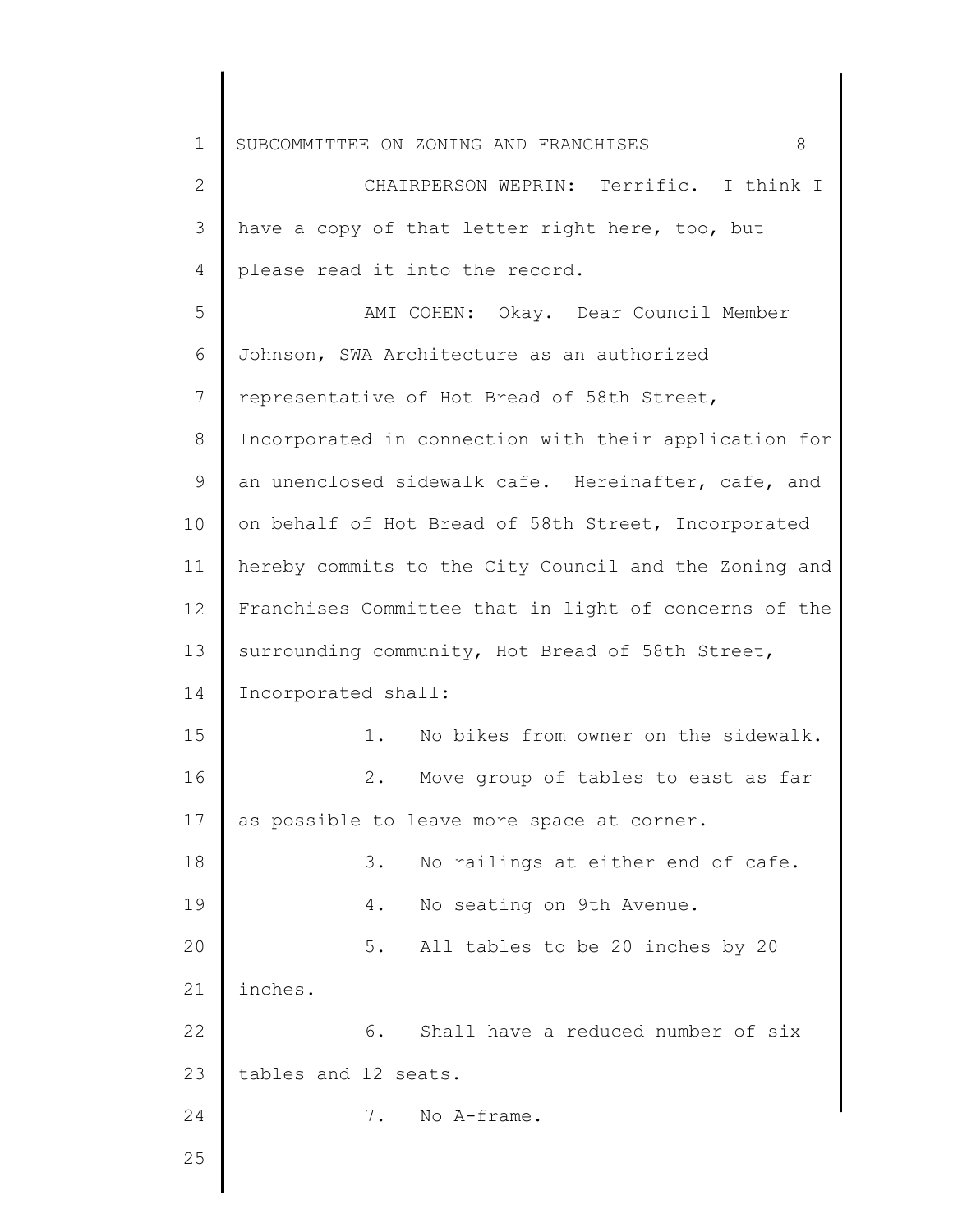1 2 3 4 5 6 7 8 9 10 11 12 13 14 15 16 17 18 19 20 21 22 23 24 25 SUBCOMMITTEE ON ZONING AND FRANCHISES 9 8. Front door shall not be used for later access. 9. Waiter service should be the new door on West 58th Street. 10. Beer and wine application will be filed. 11. The sidewalk cafe operating hours shall be Monday through Thursday 8:00 a.m. to 10:00 p.m., Friday and Saturday, 8:00 a.m. to 11:00 p.m., and Sunday, 10:00 a.m. to 10:00 p.m. And if there are any other questions, please call my office. Thank you. Sincerely, Shromer Vigoda, Registered Architect. CHAIRPERSON WEPRIN: Terrific. We understand that you've had a lot of these discussions with Council Member Johnson on behalf of the community. From what I'm told, Council Member Johnson is okay with these changes. So we appreciate your cooperation in this. Do any members of the committee or other members have questions for this gentleman about the cafe in Council Member Johnson's district? I see none. So thank you very much, gentlemen. We appreciate you taking the time. AMI COHEN: Okay, thank you very much.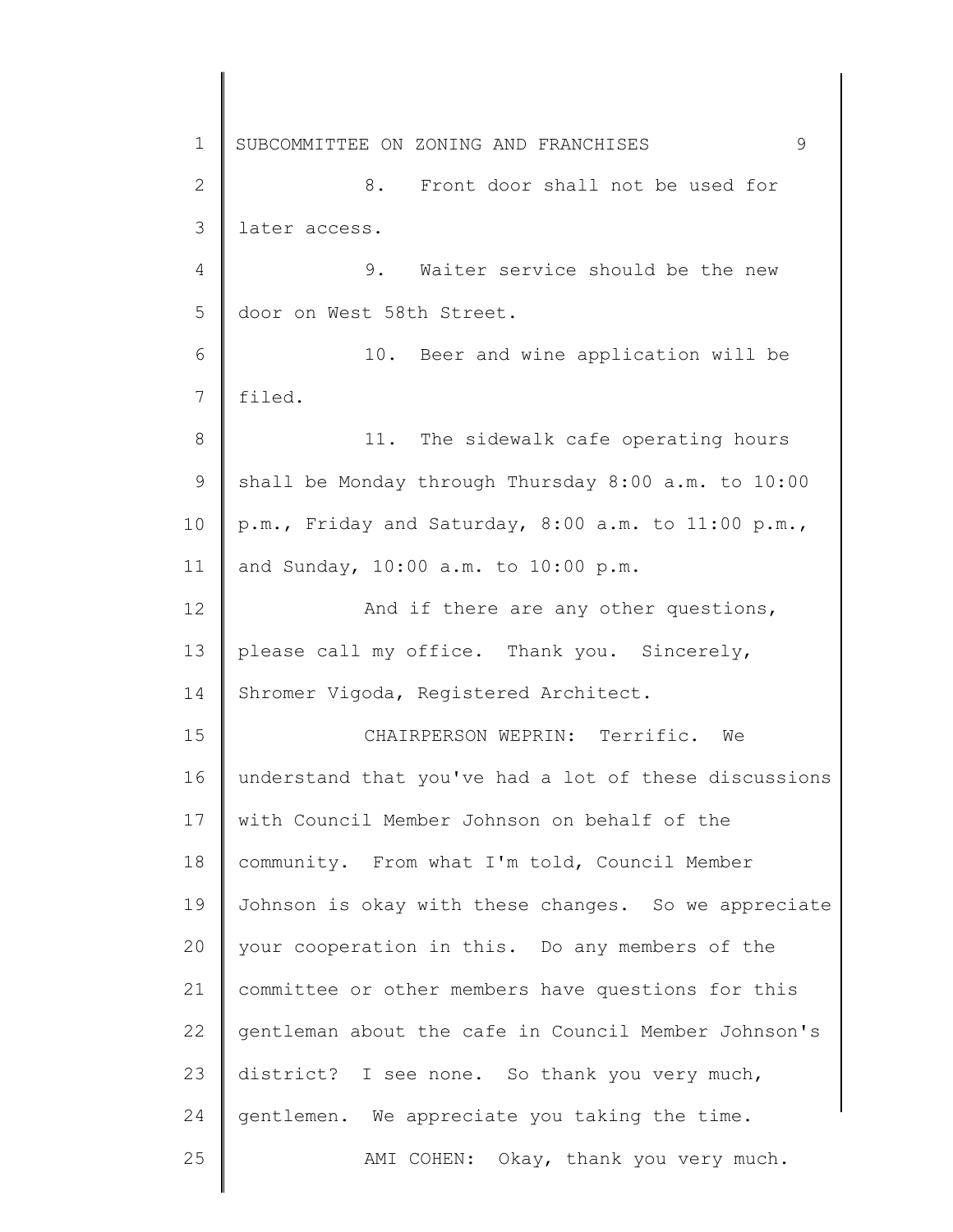2 3 4 5 6 7 CHAIRPERSON WEPRIN: Anyone else here to testify on this matter on behalf of European Bakery Cafe? Seeing none, we thank you very much. We're going to close this public hearing, and we'll be taking the vote a little later probably in the hearing.

8 9 10 11 12 13 14 15 16 17 18 We've been joined I understand by Public Advocate Tish James, who I didn't see nor hear, which the second part is unusual, you know. And how are you Tish? It's good to see you here. [laughs] And again, good morning, everyone. I want to just discuss some of the parameters of what we'll be doing here today. I also want to acknowledge that we do have translation services available in Spanish for those who might need to be translated from Espanol into English. So a little public service announcement.

19 20 21 22 23 24 25 So, today we're going to be hearing an application on Astoria Cove. And just so you know what we're going to be doing, we are going to call the applicant up to make a presentation. As you see, he has a Power Point and their group has a Power Point and charts. We will hear from them. Members of the committee will be asking questions. This will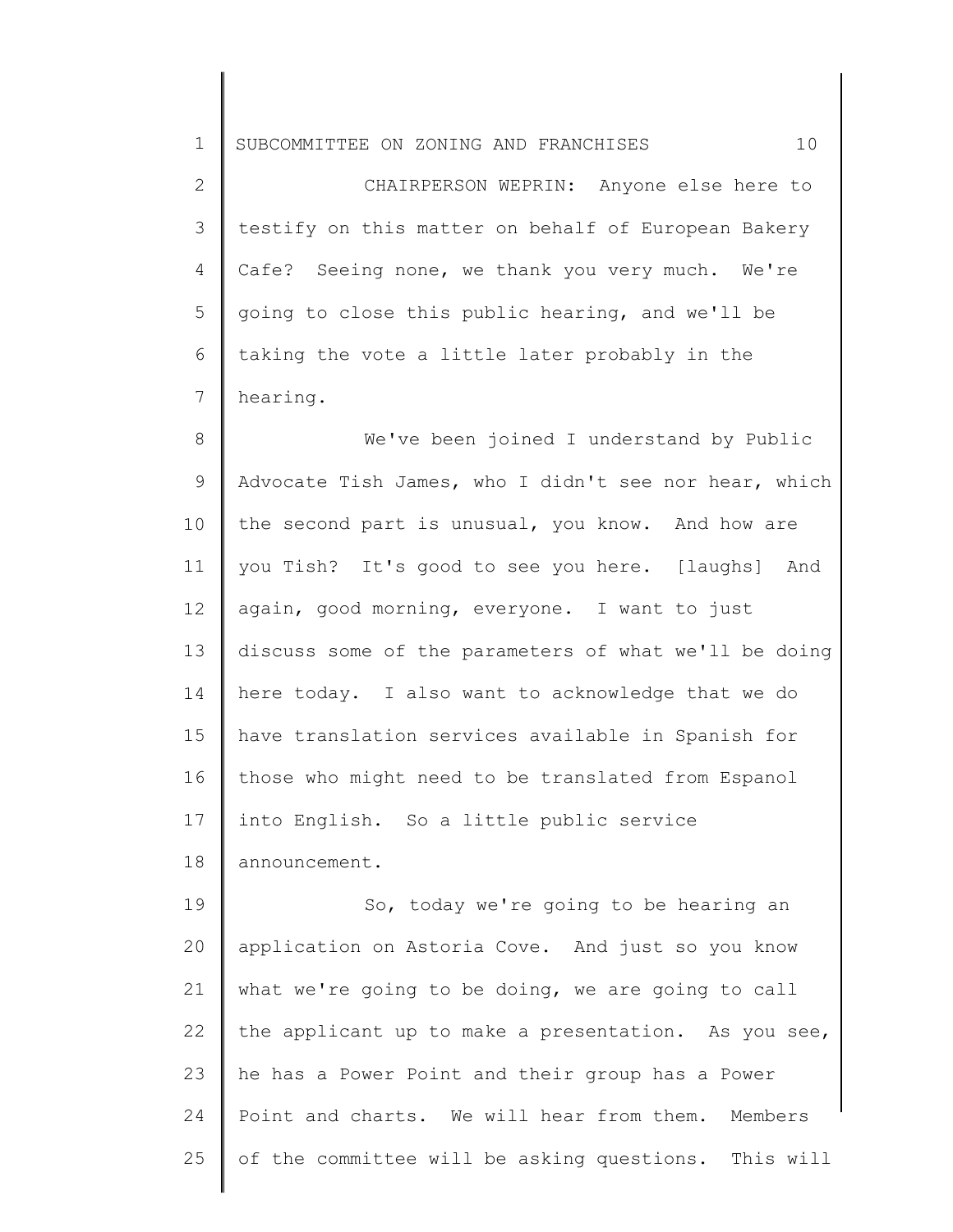2 3 probably take some time because we have a lot of issues that we want to see addressed.

4 5 6 7 8 9 10 11 12 13 14 15 16 17 18 19 20 21 22 23 Then following that, there will be a number of elected officials who are here who want to testify on behalf of their-- of the community and their constituents. And then we are going to go to alternate panels between those in favor of the project, and those against the project. And we will bring people up probably four at a time, and each person unfortunately will be limited to about two minutes. I know that doesn't sound like a lot, but you can get a lot out in two minutes if you coordinate yourself. And go through your notes and try to take the highlights and bring those up. I apologize that we have to do that, but that's the only way to keep it moving to make sure everyone is going to be heard. And that is why we're here today. We're here to hear from the developer, to learn about the development and what they're proposing. Then hear from everyone, and it's our goal to have everyone who wants to testify to speak and to be heard. So we're going to do that.

24 25 I do want to remind people that the application before us is on Astoria Cove. I know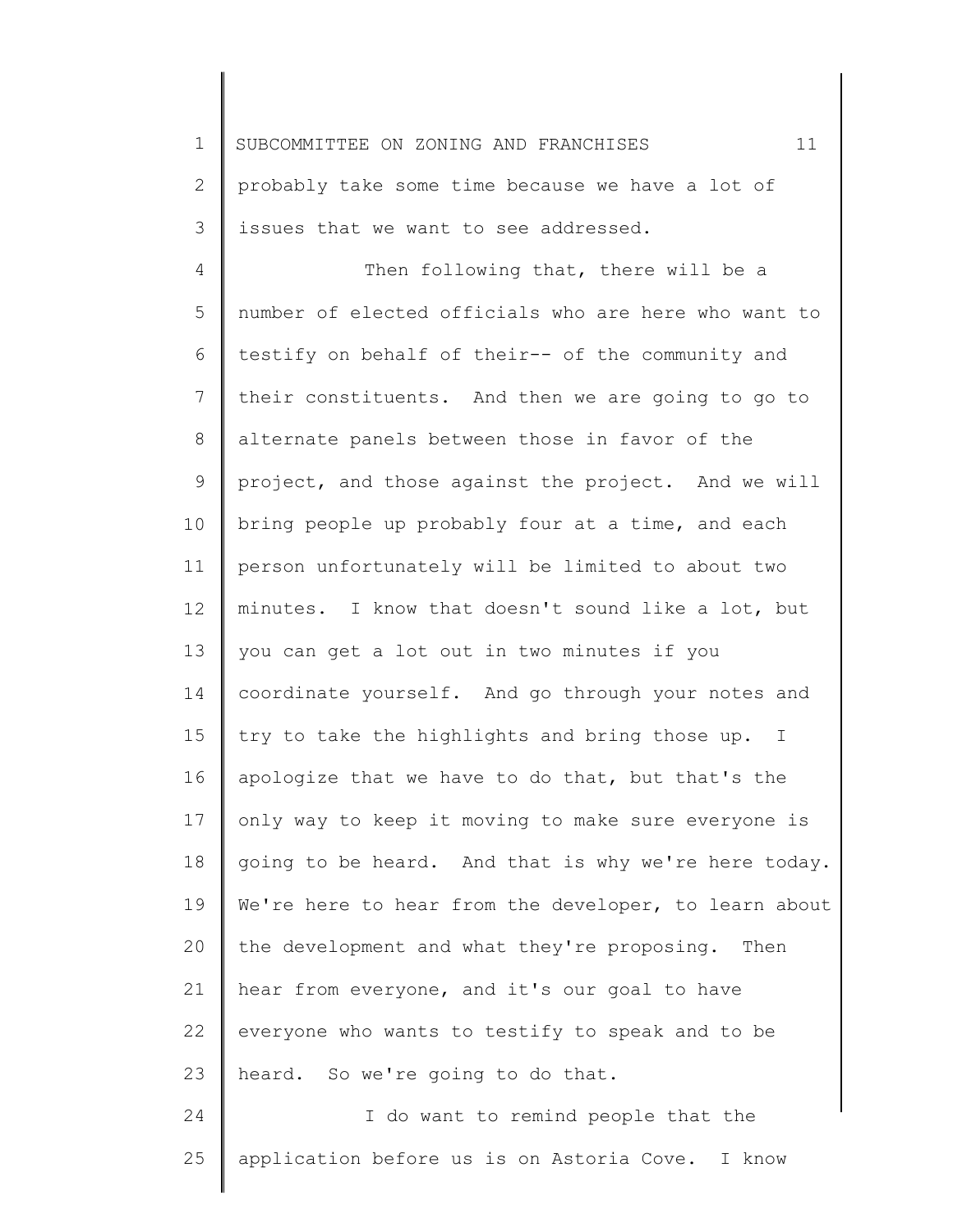| $\mathbf 1$    | 12<br>SUBCOMMITTEE ON ZONING AND FRANCHISES          |
|----------------|------------------------------------------------------|
| $\mathbf{2}$   | there are a lot of other issues that are out there,  |
| 3              | and a lot of other people who have opinions on this  |
| 4              | subject. But the matter before the City Council      |
| 5              | today is the application on Astoria Cove. And just   |
| 6              | to reiterate that that application includes the      |
| $7\phantom{.}$ | zoning special permits, the rezoning action, and the |
| $\,8\,$        | Zoning Amendment, the City Map amendment and the     |
| $\mathsf 9$    | Waterfront Authorization. So with that in mind, I'd  |
| 10             | like to get started. I know the Sergeant-at-Arms had |
| 11             | warned you, and he's very tough over there, that we  |
| 12             | can't have any outbreaks. So please no applause of   |
| 13             | booing or cheering or anything else during the       |
| 14             | hearing. Otherwise, we may have to have the          |
| 15             | Sergeant-at-Arms ask you to leave, and we don't want |
| 16             | to have to do that.                                  |
| 17             | So with that in mind, we're going to get             |
| 18             | started. On behalf of the applicant, John Mavroudis  |
| 19             | is here, Deborah Ellen-- Debra-Ellen Glickstein, Jay |
| 20             | Valgora, and Howard Weiss. And look at that.<br>Is   |
| 21             | everyone there? Okay.                                |
| 22             | [Pause]                                              |
| 23             | JOHN MAVROUDIS: Good morning Chairman                |
| 24             | Weprin--                                             |
| 25             |                                                      |
|                |                                                      |

║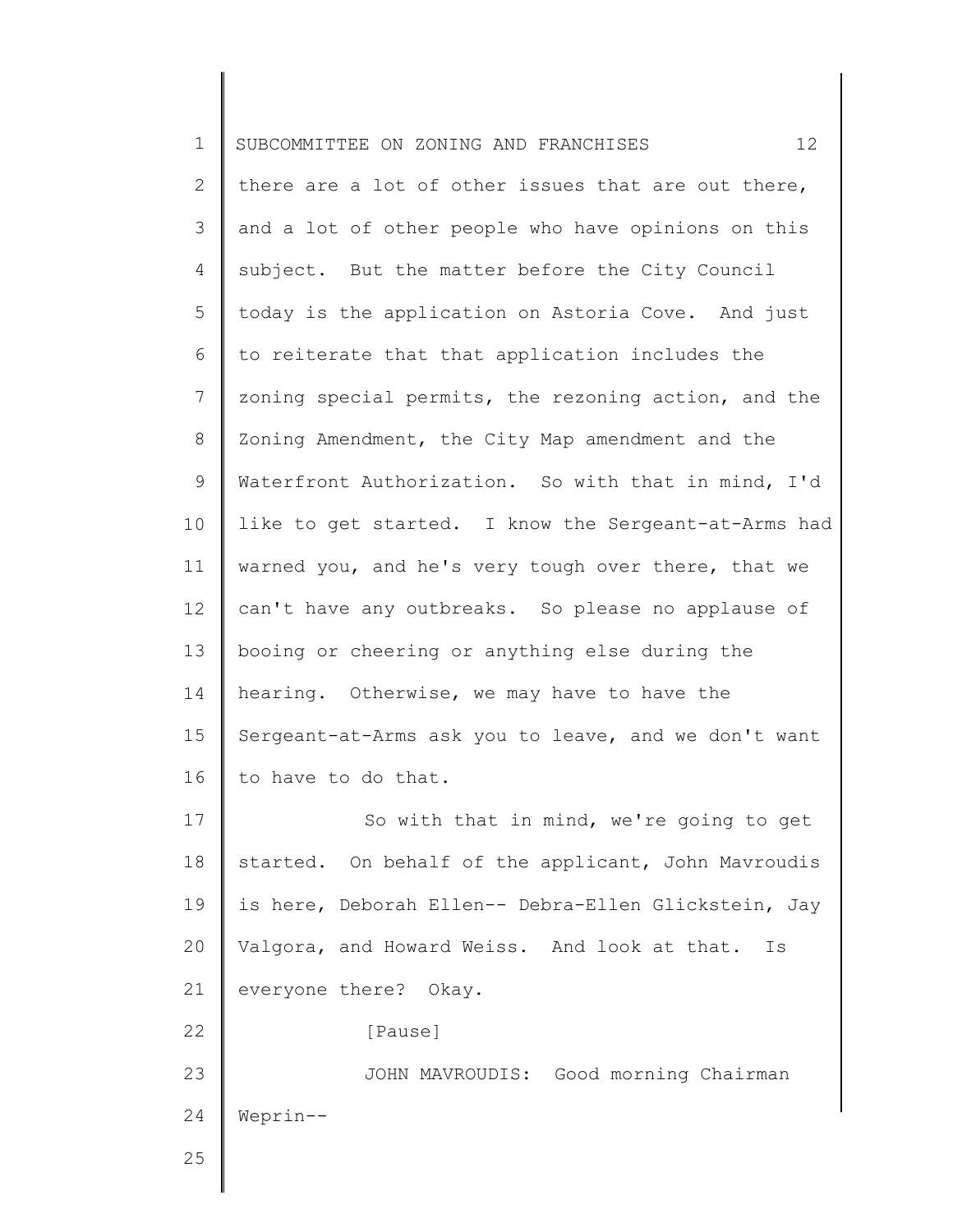1 2 3 4 5 6 7 8 9 10 11 12 13 14 15 16 17 18 19 20 21 22 23 SUBCOMMITTEE ON ZONING AND FRANCHISES 13 CHAIRPERSON WEPRIN: One second. Don't get started yet. What I'd like to do is-- I apologize. We're going to let Council Member Costa Constantinides, who is the council member who represents this project to make an opening statement first because this is in his district. Council Member Constantinides. COUNCIL MEMBER CONSTANTINIDES: Thank you Chairman Weprin. Good morning, everyone. The two questions surrounding Astoria Cove today is what this development will be? Will it be fully integrated into our community, a development that lifts all boats and results in positive change? Or, will it be a castle with a moat around it that only those that live in it will have it for a benefit? I fully support the development in my community, but it must be responsible, and positively add to the character of our neighborhood. As currently composed, I have serious questions about the Astoria Cove project. Community Board 1 voted unanimously, 44 to nothing, recommended that it be considered for approval by the city only if the developer pledged to

25 increase affordability, make meaningful transportation upgrades, and provide safe and good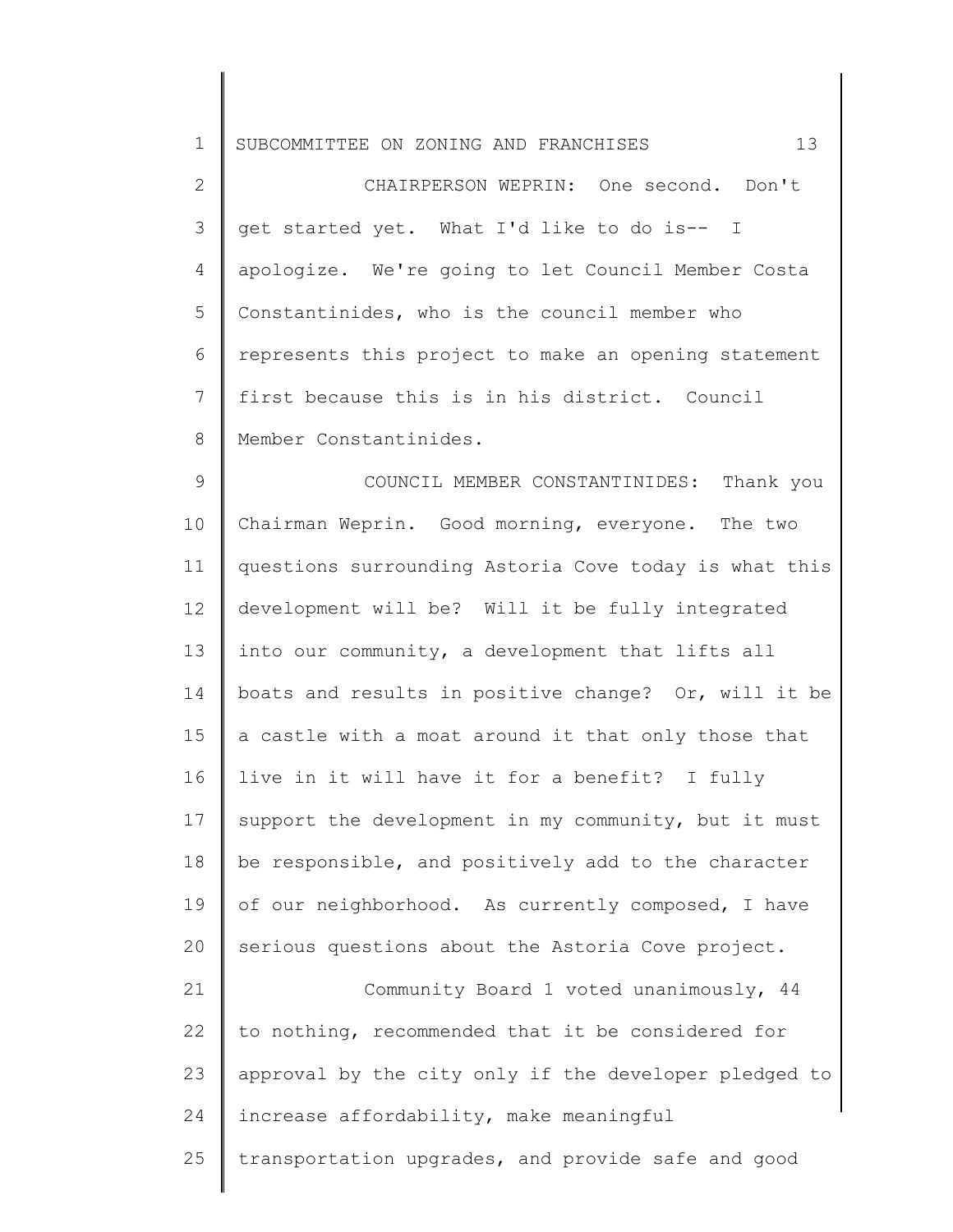1 2 3 SUBCOMMITTEE ON ZONING AND FRANCHISES 14 jobs as part of the construction and operation of the buildings.

4 5 6 7 8 9 10 11 12 13 14 15 16 17 Queens Borough President Linda Katz also recommended this project's rejection based on similar concerns relating to affordability, transportation, and good jobs. As currently constructed, the developer has the ability to construct this project with AMI numbers that do not fit the average income of my neighborhood. Astoria is experiencing great growth and success, but the average income is about \$56,000 a year or 74% of the AMI. I can't tell you how many times I've heard my constituents say, Councilman, I've lived in Astoria my entire life. I love living here. Please help me stay. Astoria Cove has to have real affordability that is within the reach of every Astorian.

18 19 20 21 22 23 24 25 Under the current Zoning Tax, the developer has the option to build on 10% of the units at 80% AMI. With the other units remaining affordable, units could go up to 175 AMI. That's the equivalent of paying \$2,700 a month for a one-bedroom or \$3,000 a month for a three-bedroom. Not only is this not affordable, but these rates are actually above market for the mass majority of my community.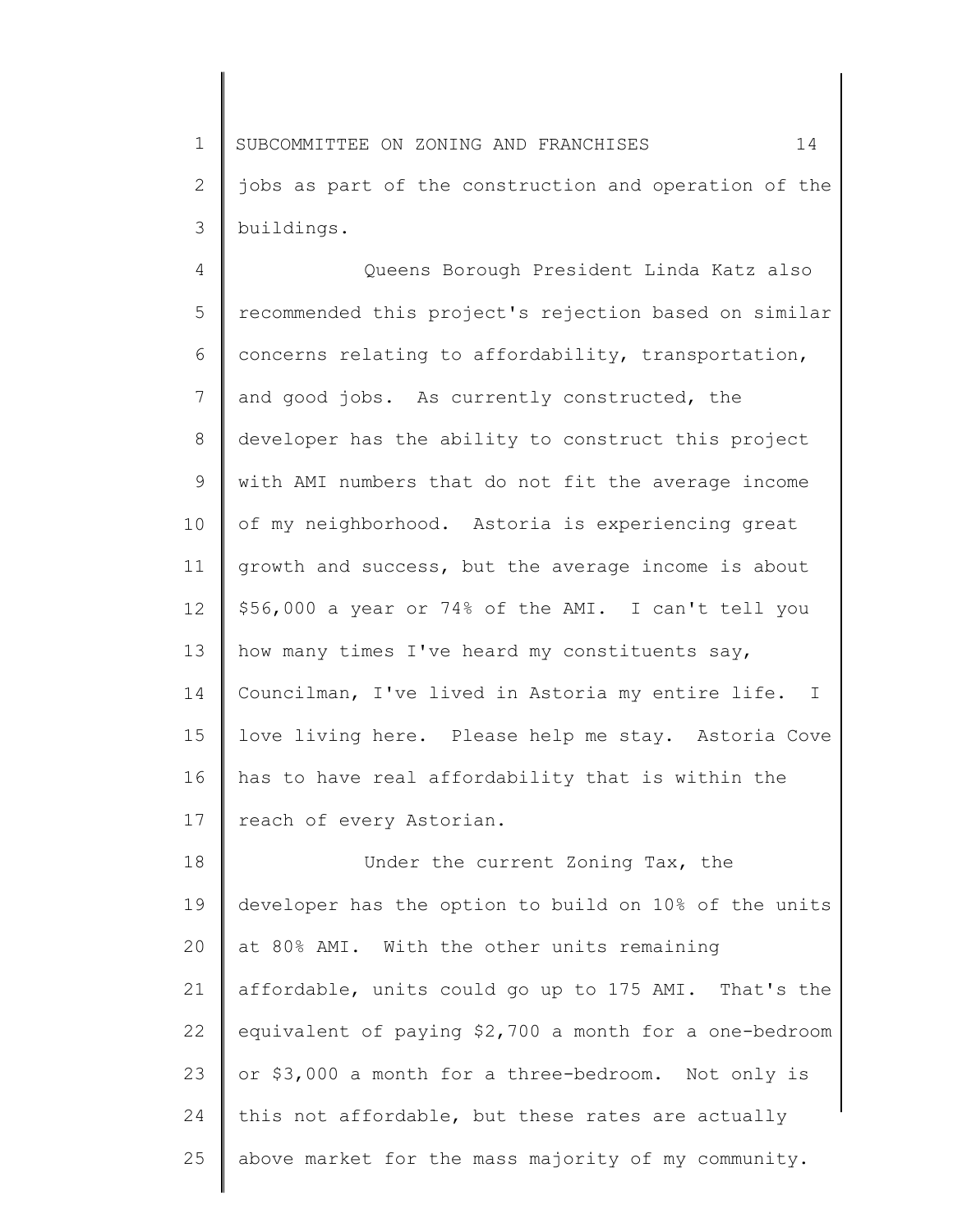| $\mathbf 1$    | 15<br>SUBCOMMITTEE ON ZONING AND FRANCHISES           |
|----------------|-------------------------------------------------------|
| $\mathbf{2}$   | Until Astoria Cove is made affordable for actual      |
| 3              | Astorians, I cannot support this project. This        |
| 4              | project also represents a major challenge to an       |
| 5              | already over-burdened transit network. Last year,     |
| 6              | the Council approved the Hallet's Point Proposal that |
| $\overline{7}$ | will add over 2,000 units to the Hallet's Cove        |
| 8              | Peninsula, and Astoria Cove proposes to add another   |
| 9              | 1,700 units. Introducing close to 4,000 additional    |
| 10             | units will overwhelm the existing transit network.    |
| 11             | And this problem will not be solved by simply running |
| 12             | shuttle buses to the local train stations.            |
| 13             | Moreover, the residents of the Hallet's               |
| 14             | Cove Peninsula are far enough away from existing      |
| 15             | transit that their commute is much longer than any    |
| 16             | other point in my neighborhood. If this plan is to    |
| 17             | work, it must include meaningful transportation       |
| 18             | upgrades, and new options such as ferry service that  |
| 19             | benefits current and future residents of the          |
| 20             | Peninsula alike. We have an opportunity for this      |
| 21             | development to provide good jobs. We must not let it  |
| 22             | pass. The construction must be done to the highest    |
| 23             | standards. Real safety standards must be in place     |
| 24             | throughout the construction, and full compliance with |
| 25             | all safety requirements must be a priority. There     |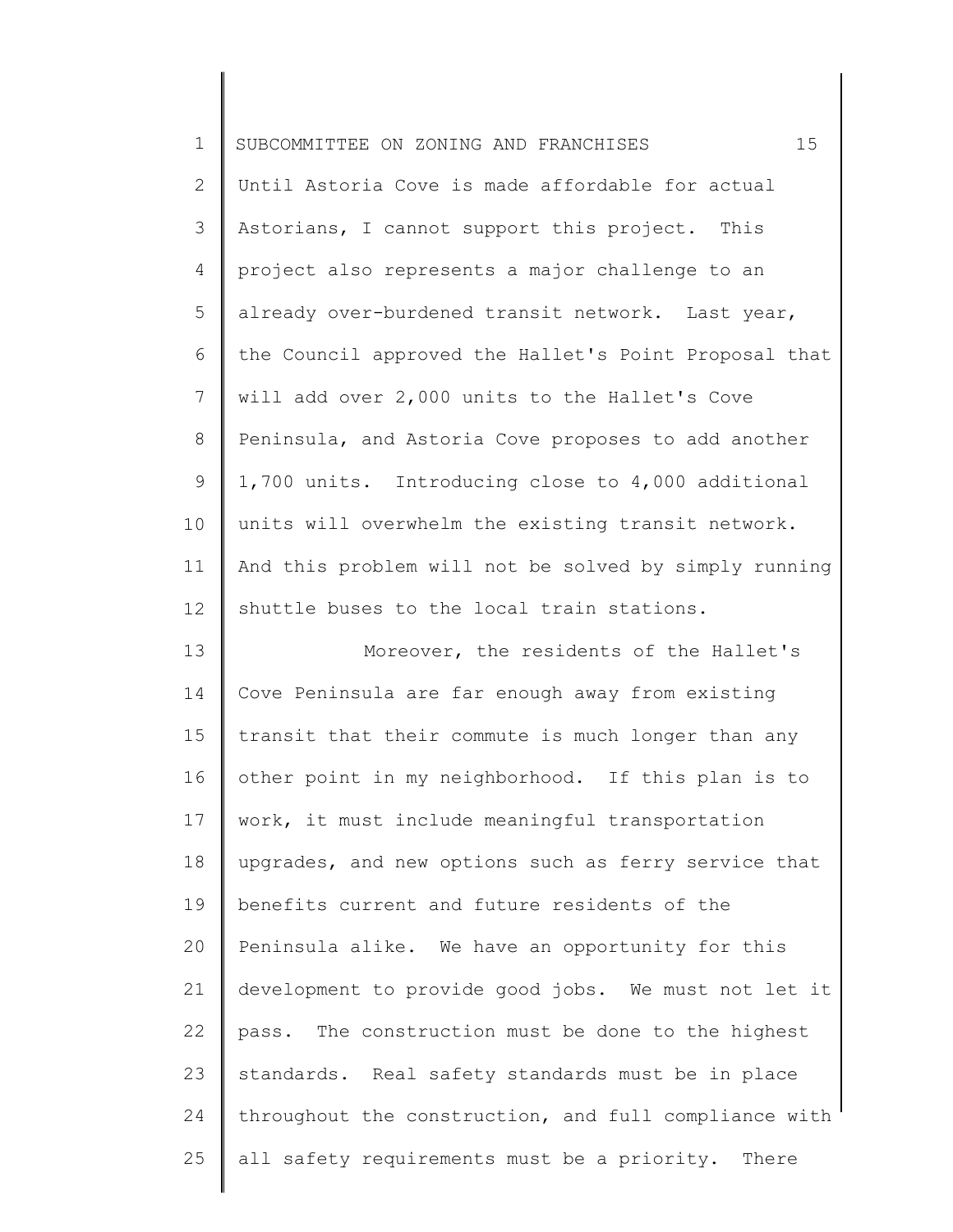1 2 3 4 5 SUBCOMMITTEE ON ZONING AND FRANCHISES  $16$ must be a living wage and good jobs with benefits during the construction phase and after to ensure that this development provides a real window to the middle-class in our community.

6 7 8 9 10 11 12 13 14 15 16 17 It is imperative that there must be equitable development associated with this project, and we cannot overlook the needs of the residents of the Astoria Houses. For decades, the Hallet's Cove Peninsula has struggled, lacking basic amenities such as schools supermarkets, doctors and dentists offices. If done right, we can safeguard the small business character of our community by helping residents build businesses here, and grow businesses. We must also look to foster worker cooperatives, and other meaningful ways of bringing people into middleclass.

18 19 20 21 22 23 24 25 Finally, we must create a local working group that is designed to hear the concerns of the community, and work with them to resolve the problems as they arise. The Astoria Cove Development has the potential to be transformative for our neighborhood. If we find the right mix of affordable housing, meaningful transportation upgrades, the creation for opportunities for good jobs and business ownership, I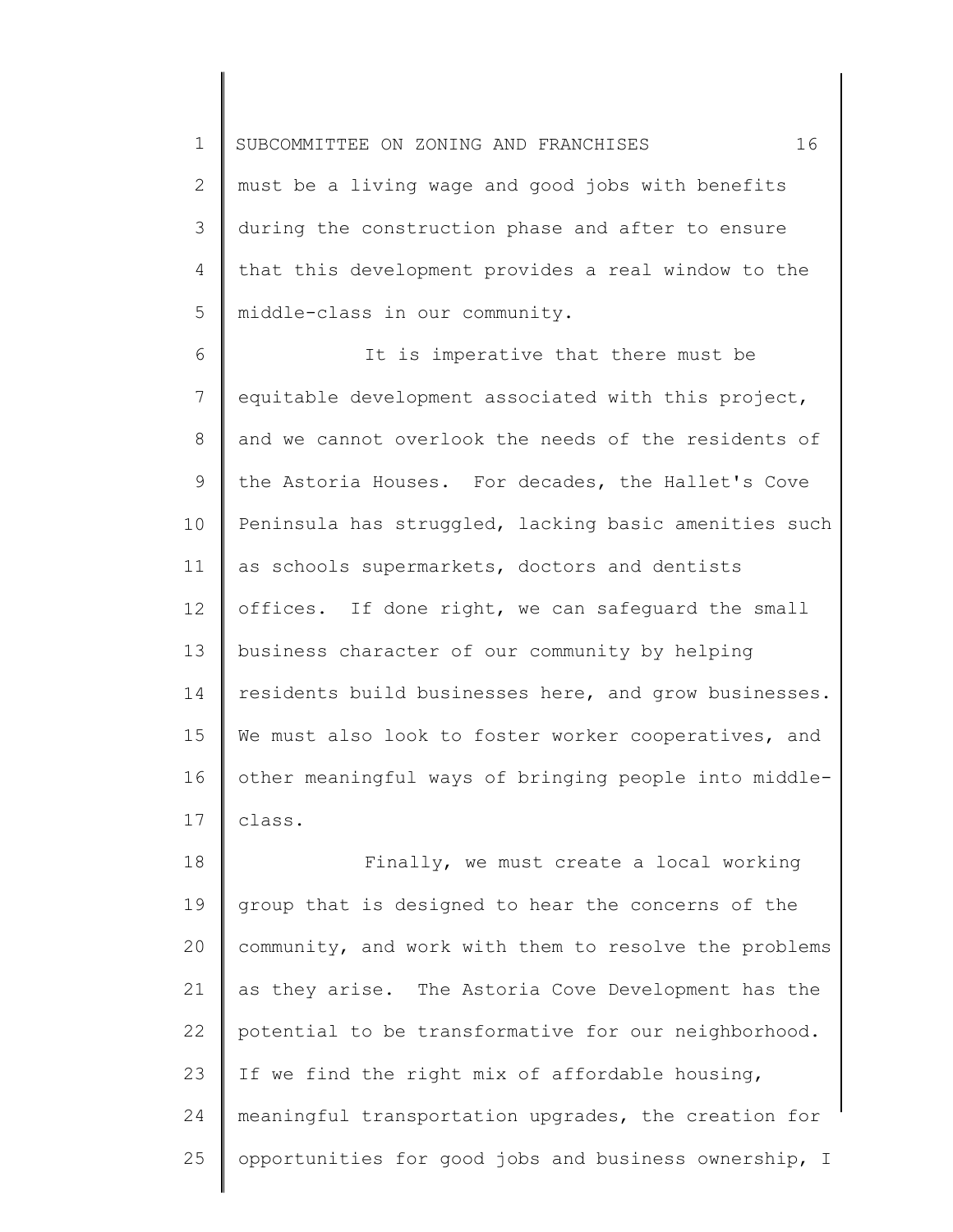| $\mathbf 1$    | 17<br>SUBCOMMITTEE ON ZONING AND FRANCHISES           |
|----------------|-------------------------------------------------------|
| $\mathbf{2}$   | could support this project. The developments in our   |
| 3              | communities must be responsible and cognizant of the  |
| 4              | needs of its neighbors. As currently configured, I    |
| 5              | do not feel the current Astoria Cove Project meets    |
| 6              | these standards necessary for approval. I look        |
| $\overline{7}$ | forward to hearing from the community today, the      |
| $8\,$          | developer, and all interested parties in this matter. |
| 9              | I am working as hard as I can over the course of the  |
| 10             | next several weeks to see if we can create a project  |
| 11             | that will be a lasting and positive addition to this  |
| 12             | great neighborhood. Thank you.                        |
| 13             | CHAIRPERSON WEPRIN: Thank you, Council                |
| 14             | Member. With that whenever you guys are ready.        |
| 15             | Please make sure-- One thing I want to be clear for   |
| 16             | the record, whenever you speak, please state your     |
| 17             | name before you speak. The reason we do that is to    |
| 18             | keep-- If someone was to read the record, they will   |
| 19             | know who is speaking. They're not going to see you.   |
| 20             | So after you speak if later on during questions       |
| 21             | before you answer a question, if more than one of you |
| 22             | will be answering, please state your name before you  |
| 23             | speak each time. Okay. Mr. Mavroudis, whenever        |
| 24             | you're ready.                                         |
|                |                                                       |

25

║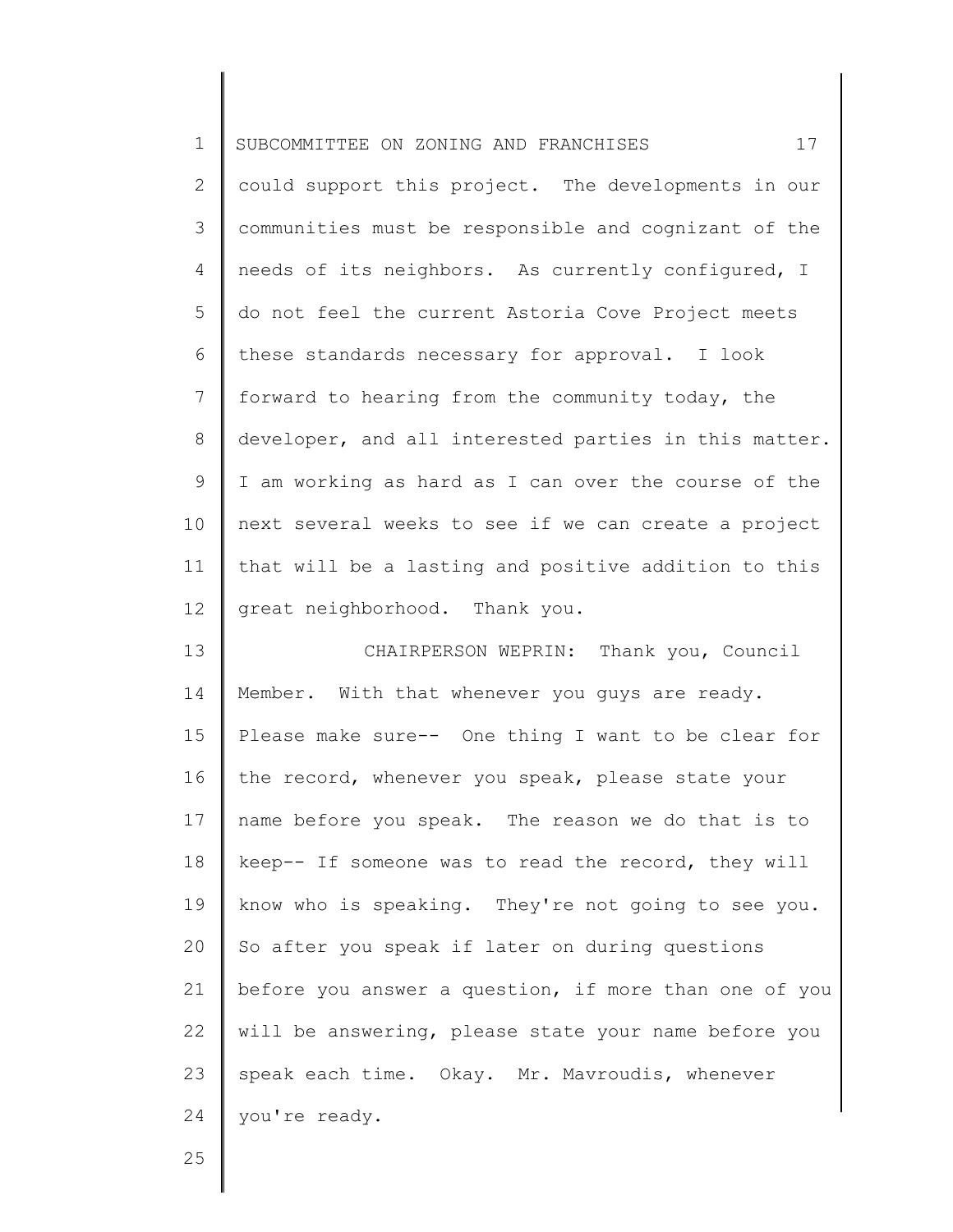2 3 4 5 6 7 8 9 10 11 12 13 14 15 16 17 18 19 JOHN MAVROUDIS: Thank you. My name is John Mavroudis. I'm the Managing Member of 2030 Astoria Developers, the developer of Astoria Cove. Good morning, Chairman Weprin, members of the committee, Public Advocate James, and Council Member Constantinides. We're happy to be here today and to have the opportunity to present our project to you. The entire project team is here today to answer any question you may have, and address any concerns that you may be thinking about. At this point, I'm going to turn the presentation over to Jay Valgora. He's the project's Architect and Master Planner, and he's going to go over the physical aspects of the project. JAY VALGORA: My name is Jay Valgora. I'm Principal and Founder of Studio V Architecture. I am a certified planner in the State of New York, a licensed architect. And, my firm is responsible for doing many extensive projects especially on the New

21 proud of the role we're playing in really re-

22 imagining the New York Waterfront.

20

23 24 25 This project that we're showing you today is the culmination of over four year's work reaching out to the community, meeting in the churches,

York waterfront and reinventing communities. We're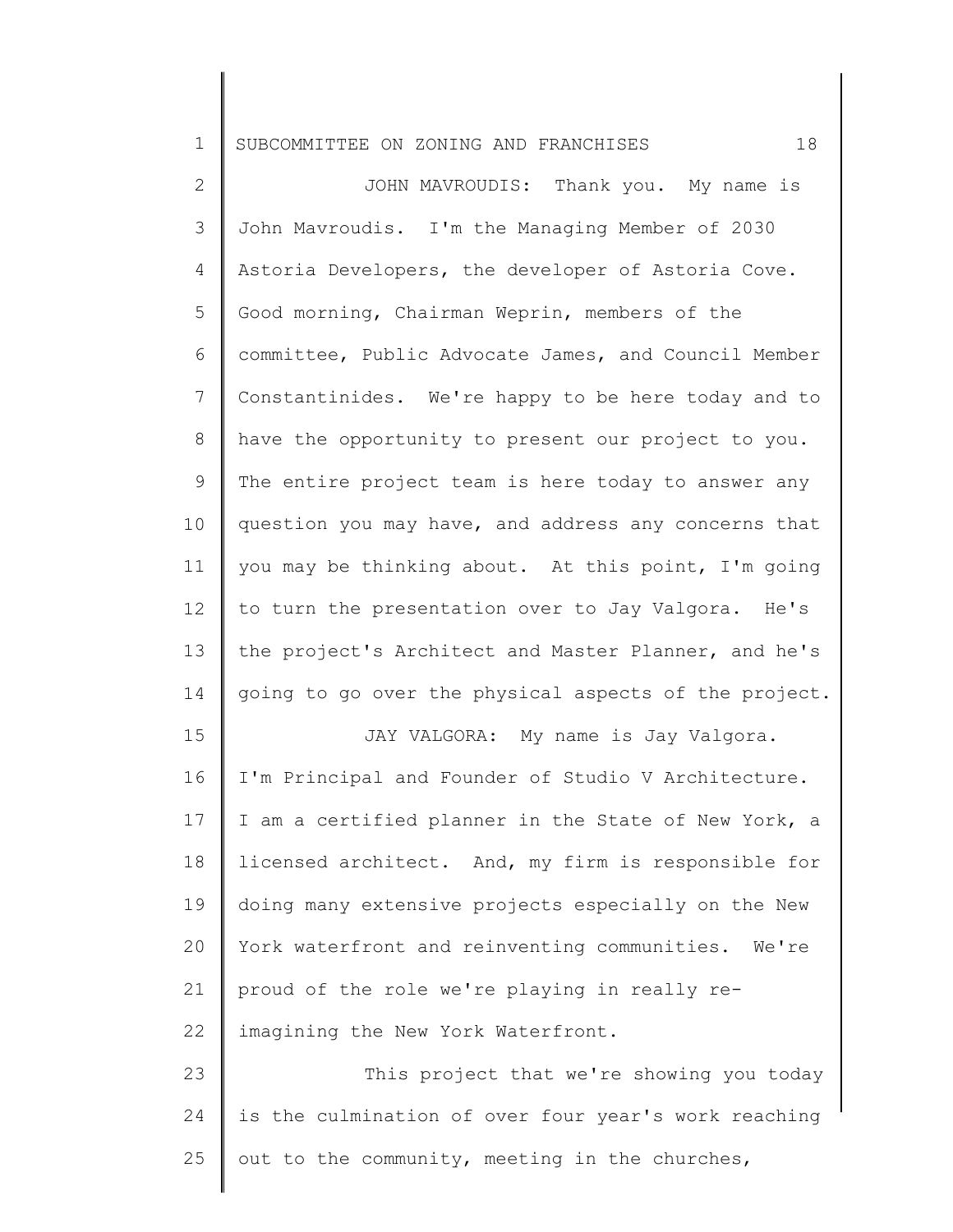| $\mathbf 1$    | 19<br>SUBCOMMITTEE ON ZONING AND FRANCHISES          |
|----------------|------------------------------------------------------|
| $\mathbf{2}$   | meeting the residents of the NYCHA campus. It's very |
| 3              | important to us that we have worked hard to try to   |
| 4              | listen to the community, understand their needs, and |
| 5              | incorporate them into the project. And, it will be   |
| 6              | for you to judge, but I will try to describe the     |
| $\overline{7}$ | design and how we have worked. And I personally have |
| 8              | worked closely with the community along with many    |
| 9              | other fine consultants here. Our world famous        |
| 10             | landscape architect Ken Smith. Some of the best      |
| 11             | engineers, Philip Habib and Associates. A whole      |
| 12             | variety of professionals have committed enormous     |
| 13             | effort over several years to try to realize a        |
| 14             | transformative project for Astoria Cove.             |
| 15             | Today, there are no stores on the Astoria            |
| 16             | Cove site, and even in this community. There are     |
| 17             | very few streets. Many of the streets are actually   |
| 18             | closed down. There is no bank, no supermarket, and   |
| 19             | no hardware store. There are fences completely       |
| 20             | surrounding this area, and cutting it off from the   |
| 21             | waterfront. So we're going to show you a vision for  |
| 22             | this community that is very, very different from     |
| 23             | that. And that tries to incorporate stores, housing, |
| 24             | affordable housing, a supermarket, a site for a      |
| 25             | school, a playground, major waterfront parks, and    |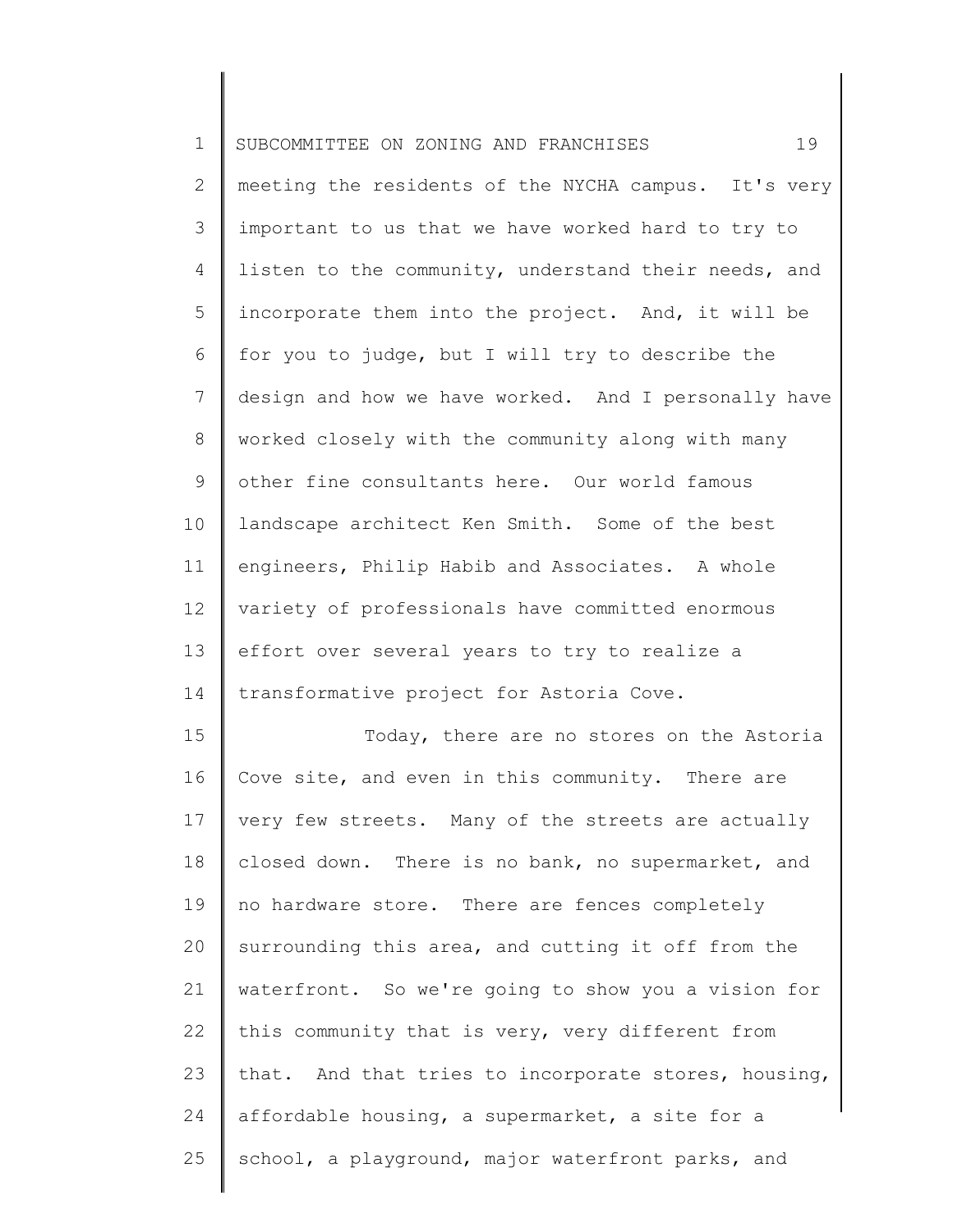| $\mathbf 1$ | 20<br>SUBCOMMITTEE ON ZONING AND FRANCHISES           |
|-------------|-------------------------------------------------------|
| 2           | more resiliency measures to protect this              |
| 3           | neighborhood. All of that is something I'm going to   |
| 4           | show you. So I'm going to get up.                     |
| 5           | CHAIRPERSON WEPRIN: Before you start, I               |
| 6           | just want to announce that we've been joined by       |
| 7           | Vincent Gentile, Council Member Vincent Gentile from  |
| 8           | Brooklyn.                                             |
| 9           | JAY VALGORA: Okay, is this working?                   |
| 10          | This is our site on the Hallet's Point Peninsula.     |
| 11          | Neal, go to the next one. Now, this is where we are   |
| 12          | in the larger context of New York. It's interesting.  |
| 13          | This whole area around Astoria, you know, we all know |
| 14          | Astoria. We know the neighborhood of Astoria so       |
| 15          | well. But this is the part of Astoria that it seems   |
| 16          | many people have forgotten. Many people live here     |
| 17          | and yet it's an unusual place. It used to be the      |
| 18          | gateway to Astoria. It used to be the front door to   |
| 19          | Astoria, and today it's a place that has cut off      |
| 20          | streets, fences, and crumbling warehouses with very   |
| 21          | little use. Keep going. So this is a close-up that    |
| 22          | actually shows the Hallet's Point Peninsula. It's a   |
| 23          | very unusual community by New York standards. It's    |
| 24          | very divided by different components. It's somewhat   |
| 25          | isolated on the peninsula.                            |
|             |                                                       |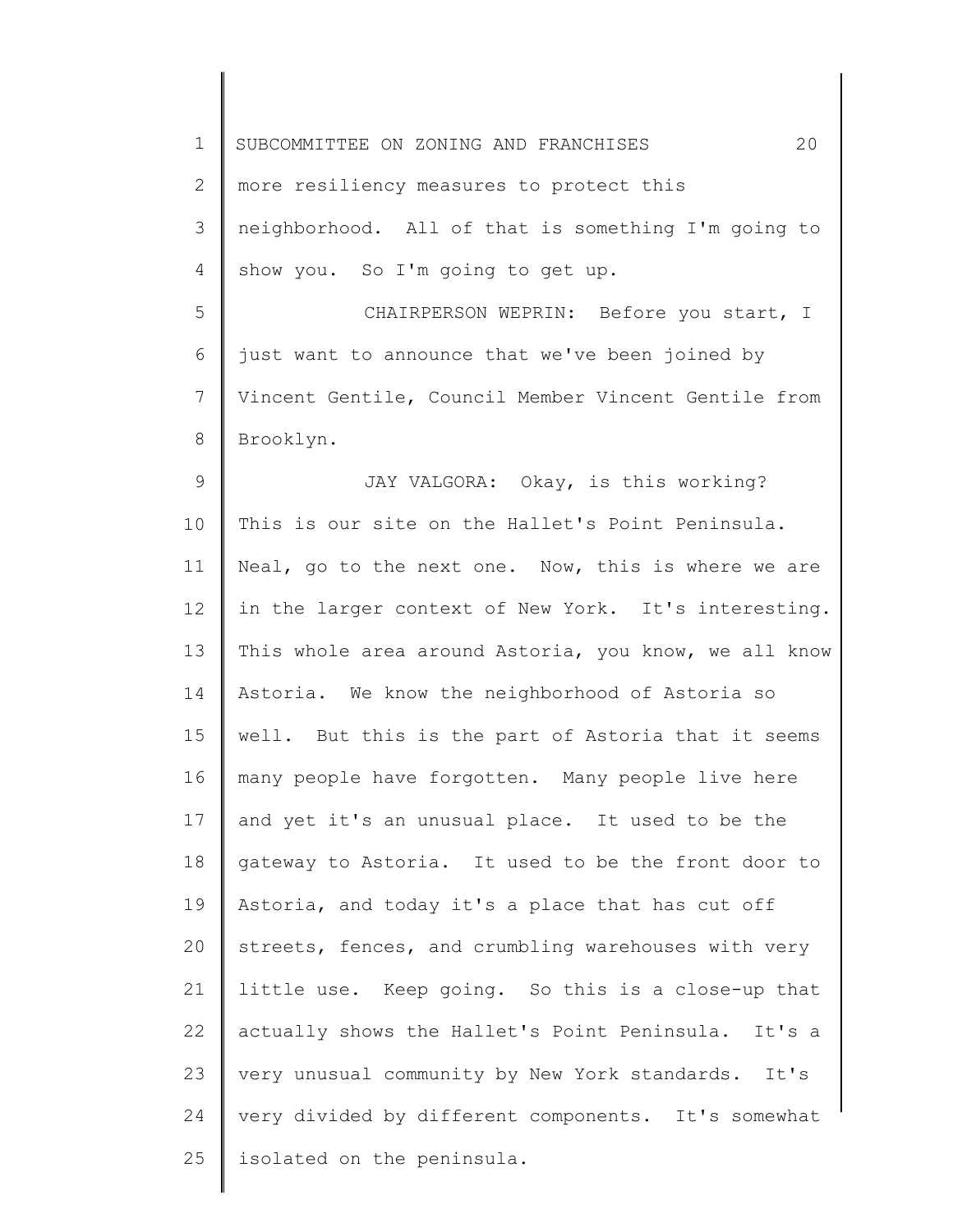2 3 4 5 6 7 8 9 10 11 12 13 14 15 16 17 18 19 20 21 22 23 24 25 Astoria houses, the New York City Housing Campus, makes up nearly half of the total land. This entire area is a very disparate fabric largely made up of empty warehouses, almost no housing. So today, you have empty buildings sitting on the waterfront, very few jobs being created by that. And almost all of the housing in the community is actually the New York City Housing Authority campus, which is a form of affordable housing. Next. So what we're proposing is actually reconnecting it to the community and the work to do this is actually tremendous. We have to build huge amounts of streets. We have to build a tremendous amount of infrastructure. All of these lines and arrows you can see here-- Sorry. I guess I should speak to you guys. MALE SPEAKER: Should I stand on the side? JAY VALGORA: You can start to see where we have to really build most of the infrastructure. Normally, when you do a project in New York City the streets are there, the infrastructure is there. We have to create most of that. So, for example, this is 4th Street, but 4th Street just stops here with a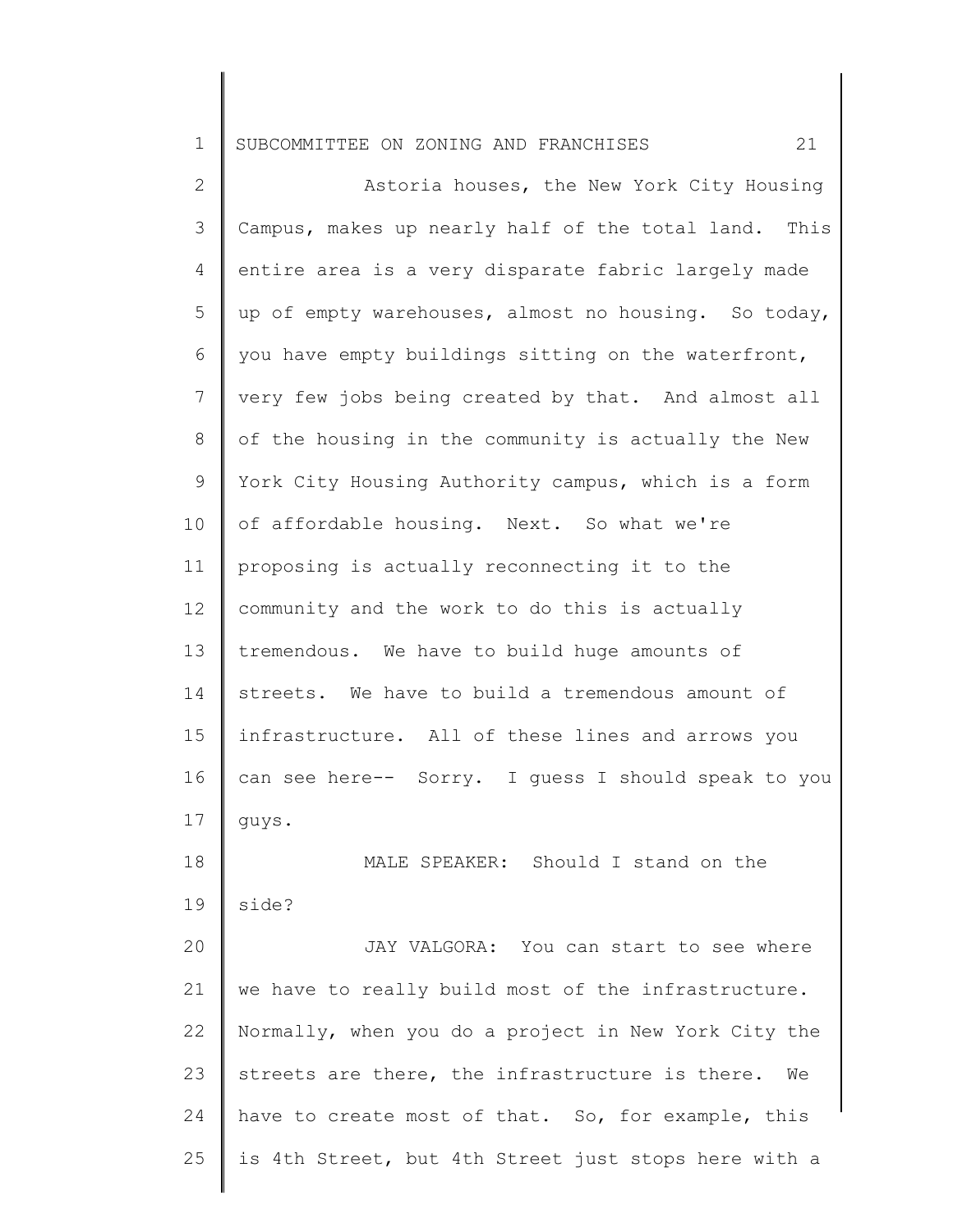| $\mathbf 1$  | 22<br>SUBCOMMITTEE ON ZONING AND FRANCHISES           |
|--------------|-------------------------------------------------------|
| $\mathbf{2}$ | fence. And this is a new street that's going to       |
| 3            | connect it to the waterfront that we have to build.   |
| 4            | I'm going to show you a picture of that. This is a    |
| 5            | waterfront, which is cut off with a fence. We're      |
| 6            | building a new waterfront street that's going to be   |
| 7            | lined with restaurants and shops. This is 8th         |
| 8            | Street. Today it's a dirt path that trucks go down.   |
| 9            | It's a mapped street. We're going to create a new     |
| 10           | garden street. It actually has to be a garden         |
| 11           | because it's too steep to drive trucks down.          |
| 12           | So we're going to create a beautiful                  |
| 13           | stepped street that's all about taking the NYCHA      |
| 14           | residents and inviting them into the development.     |
| 15           | Not creating a note, but creating connections so that |
| 16           | we can bring them in. And finally, 26th Avenue is     |
| 17           | going to be our neighborhood street. Today that's a   |
| 18           | fence in front of it. It's closed off, and we're      |
| 19           | going to create a new neighborhood street lined with  |
| 20           | shops, restaurants, and a new school, and a           |
| 21           | supermarket on that street that does not exist today. |
| 22           | Go to the next one, please. So this                   |
| 23           | shows-- This is one of these kind of land use maps    |
| 24           | that shows all the different uses, but it shows the   |
| 25           | disparity in the uses today. The kind of yellow       |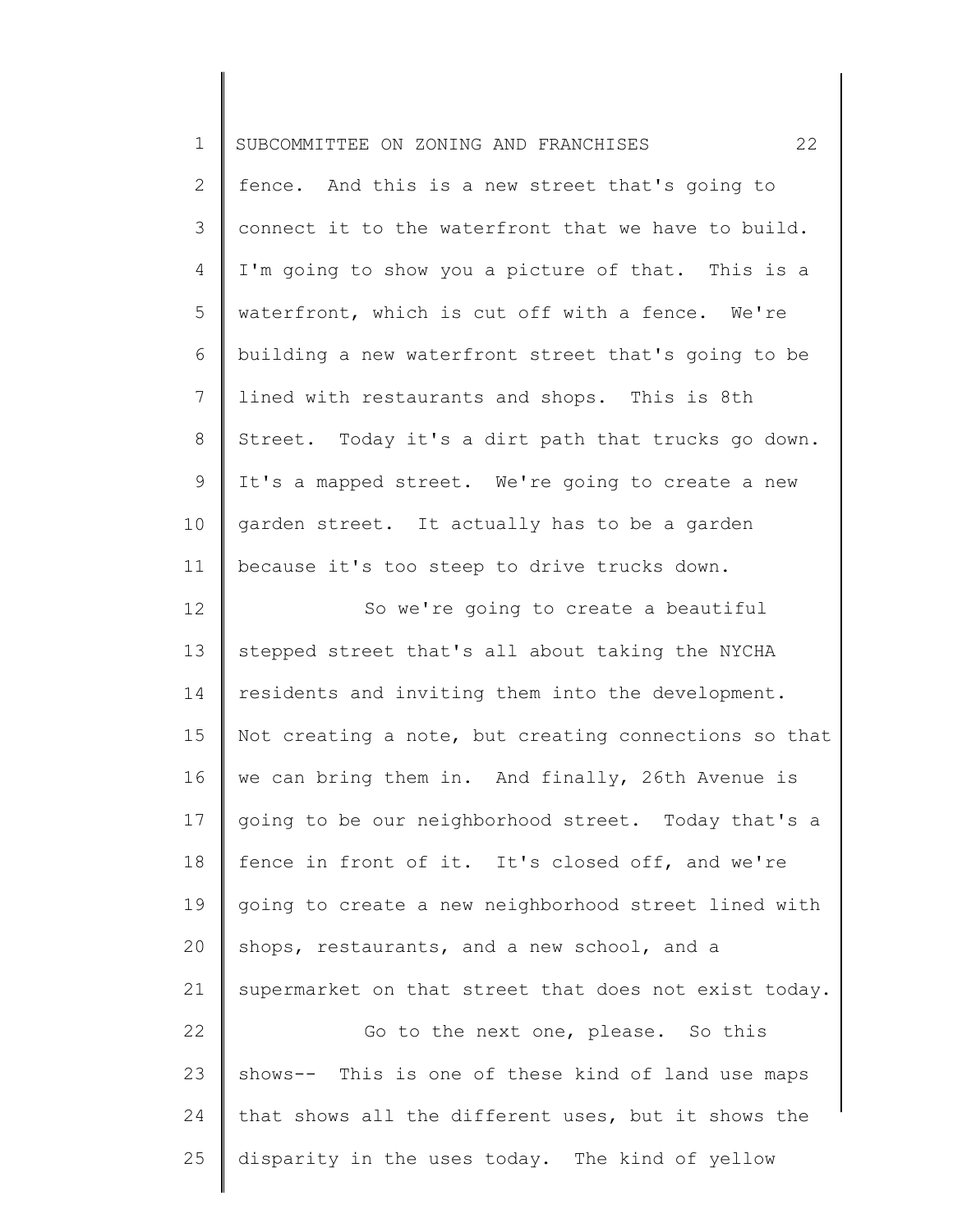1 2 3 4 5 6 7 SUBCOMMITTEE ON ZONING AND FRANCHISES 23 color over here is housing, and that's primarily the NYCHA campus. This sort of pink/purple color up here represents manufacturing, and these are basically empty warehouses. And there is one last pocket of manufacturing here that does not fit in with the residential character of the neighborhood.

8 9 10 11 12 13 14 15 16 17 18 19 20 Next. So this is a zoning diagram, which shows the existing and the proposed zoning, and you can see here again this disparity between R6 residential zoning and N11 in this one little pocket. And basically, we're talking about a very nuanced zoning approach, which we worked closely with City Planning, and received a great deal of help and assistance from them. In order to step down amassing what actually creates slightly higher density towards the waterfront and towards the open space where we're creating a major park. And then feathering massing down into the community to create appropriately scaled buildings.

21 22 23 24 25 Next. These are the overall facts and figures. I'm sorry they're a little bit small, and I know the Council has most of these. But basically, the project lot area is about 377,000 square feet. The proposed total zoning floor area is about 1.7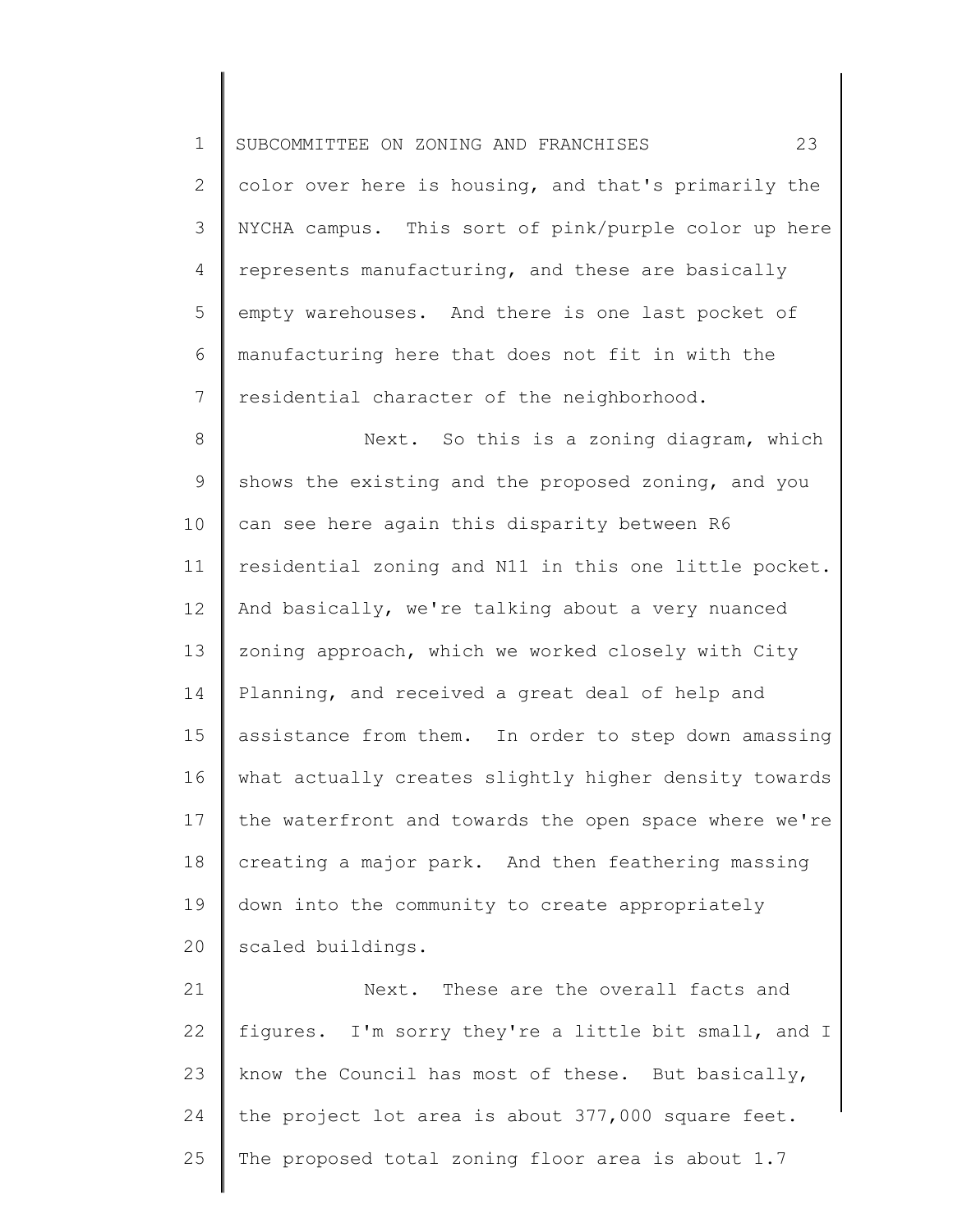| $\mathbf 1$    | 24<br>SUBCOMMITTEE ON ZONING AND FRANCHISES           |
|----------------|-------------------------------------------------------|
| $\mathbf{2}$   | million square feet. Of this, residential will        |
| 3              | comprise 1.6 million. Commercial is a key component   |
| 4              | where we're doing small scale Use Group 6 commercial  |
| 5              | and a supermarket about 55,000 square feet. And       |
| 6              | there providing a major site for a school that is     |
| $7\phantom{.}$ | 60,000 square feet. The total dwelling unit count is  |
| 8              | 1,723. We're proposing 345 units of affordable        |
| $\mathsf 9$    | housing, and this is Queens. We've got to have        |
| 10             | parking. Parking is important. We're going to have    |
| 11             | parking on the interior of the blocks wrapped above   |
| 12             | the water table for about 900 cars.                   |
| 13             | Next. So this is a phasing plan, and one              |
| 14             | of the most important parts is that all of the public |
| 15             | benefits of the project will occur as the project is  |
| 16             | built at every single stage. So, for example, it      |
| 17             | shows Phase 1 being built here. But already we've     |
| 18             | got to create a whole network of streets right in the |
| 19             | very beginning of it. Phase 2 comes here and all the  |
| 20             | waterfront parks and public spaces and the amenities  |
| 21             | are built with every single phase. Phase 3 is here    |
| 22             | an Phase 4 is here. And so, the idea is that every    |
| 23             | single stage we have to build the public amenities    |
| 24             | that go with those phases and are incorporated from   |
| 25             | the beginning.                                        |
|                |                                                       |

║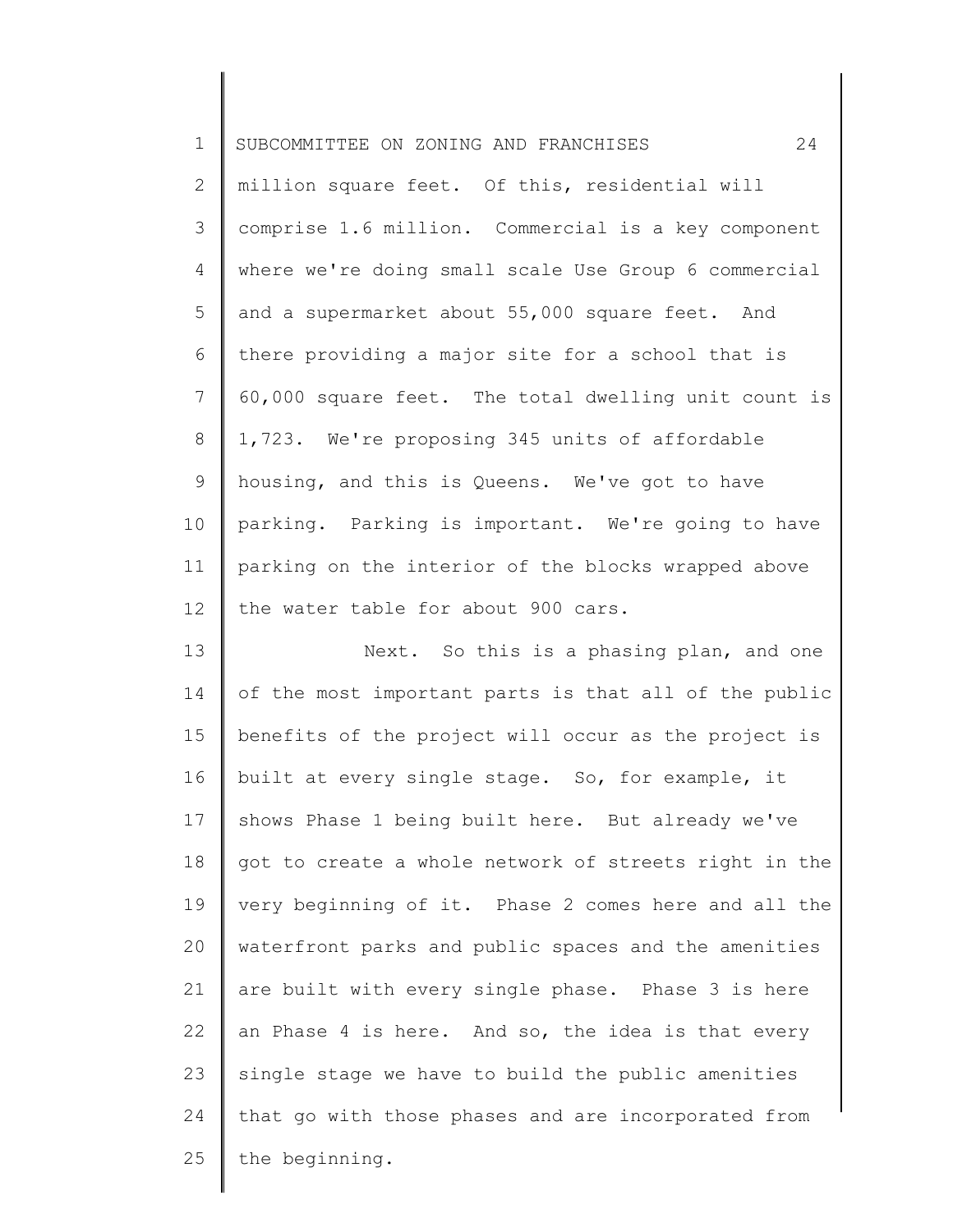2 3 4 5 6 7 8 9 10 11 12 13 14 15 16 17 18 19 20 21 22 23 Next. This is an overall roof plan, and I guess it's hard for you to see. I'll go to some three-dimensional drawings in a minute that are going to explain it a little bit better. But basically, the towers are varied in size. They're varied in height. They have an organic feel. They're not regimented. They have different shapes and configurations to fit into the neighborhood. This major diagonal street, and this new garden street are all about creating access to the waterfront that today is fenced off, cut off, not accessible to anyone. And making that into a permanent public open space with a playground and tress and extensive plantings by a world-class landscape architect. Next. This is the overall massing that shows the project. Looking from the southwest, you can see how the towers are pushed up along the waterfront. There is a very delicate and finely grained approach to the massing that steps down towards the surrounding community here. And extensive new streets. This is the new street of 4th Street, the new waterfront park and our new community

street on 26th Avenue. This is the location of the

school that we've worked closely with the School

24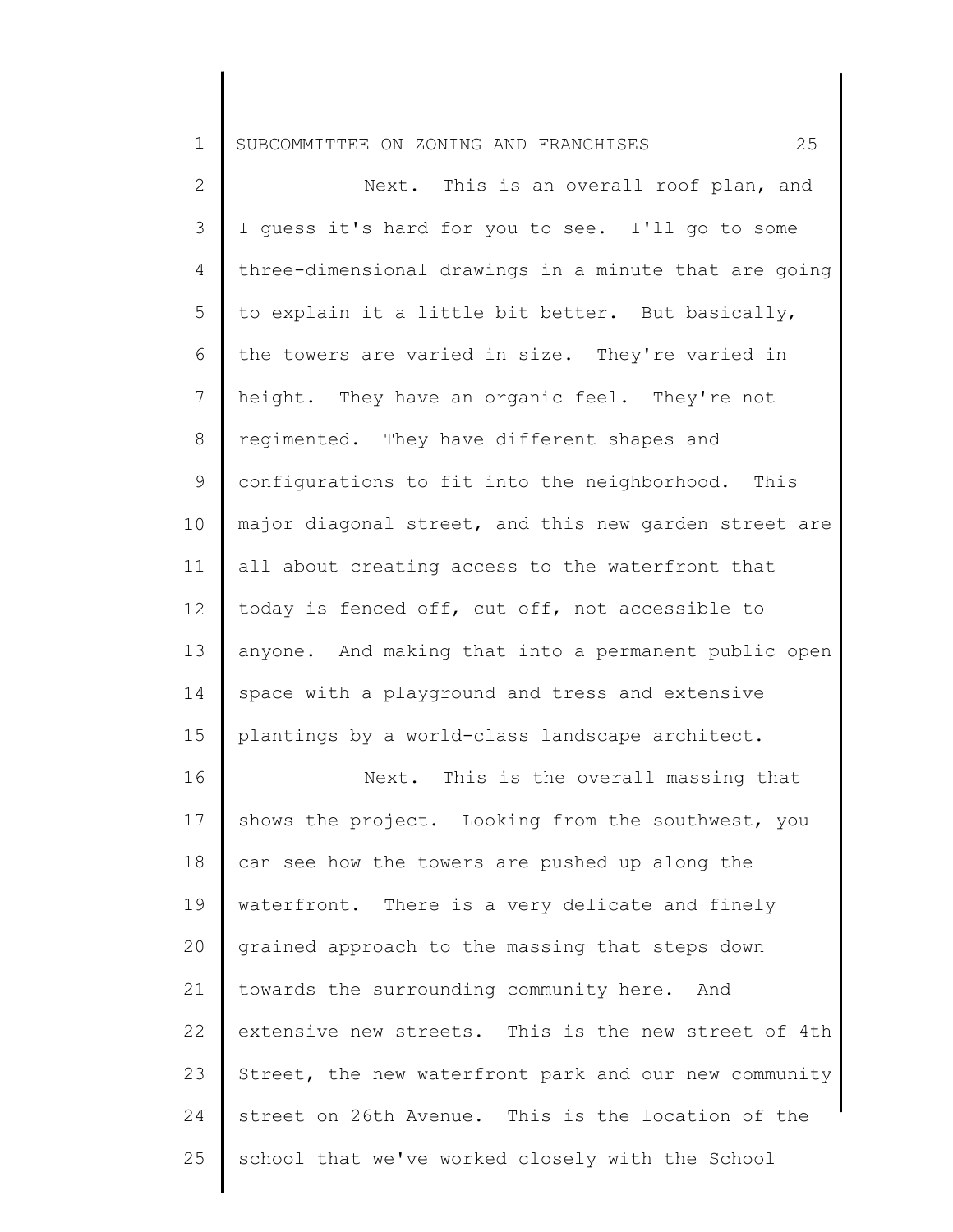| $\mathbf 1$  | 26<br>SUBCOMMITTEE ON ZONING AND FRANCHISES           |
|--------------|-------------------------------------------------------|
| $\mathbf{2}$ | Construction Authority to make sure that it's a very  |
| 3            | good site. That it has a playground. That it has      |
| 4            | play areas. That it's incorporated into our street.   |
| 5            | That there is room for all the classrooms. That       |
| 6            | there is room for the buses. This has been            |
| 7            | extensively coordinated. And the developer is giving  |
| 8            | this site for a dollar to the school, even though     |
| 9            | their project doesn't generate the full need for the  |
| 10           | school. And the school will support more people in    |
| 11           | the neighborhood even though they only generate a     |
| 12           | small portion of it.                                  |
| 13           | Next. This is a view looking from the                 |
| 14           | water. And from the water, you can see how the        |
| 15           | massing steps back considerably. We provided a        |
| 16           | larger waterfront park than what's required. It's     |
| 17           | almost twice as large than what is required. Here     |
| 18           | you can see 4th Street. 4th Street is this new        |
| 19           | street that's all about bringing people down to the   |
| 20           | waterfront. Here is 26th with our new school. At      |
| 21           | the end of 9th Street, we've done an extensive study  |
| 22           | and provided that as a location for a future water    |
| 23           | taxi. We don't control the City ferry system.<br>We   |
| 24           | can't tell them they have to be there, but at the     |
| 25           | developer's expense, we provided a full study showing |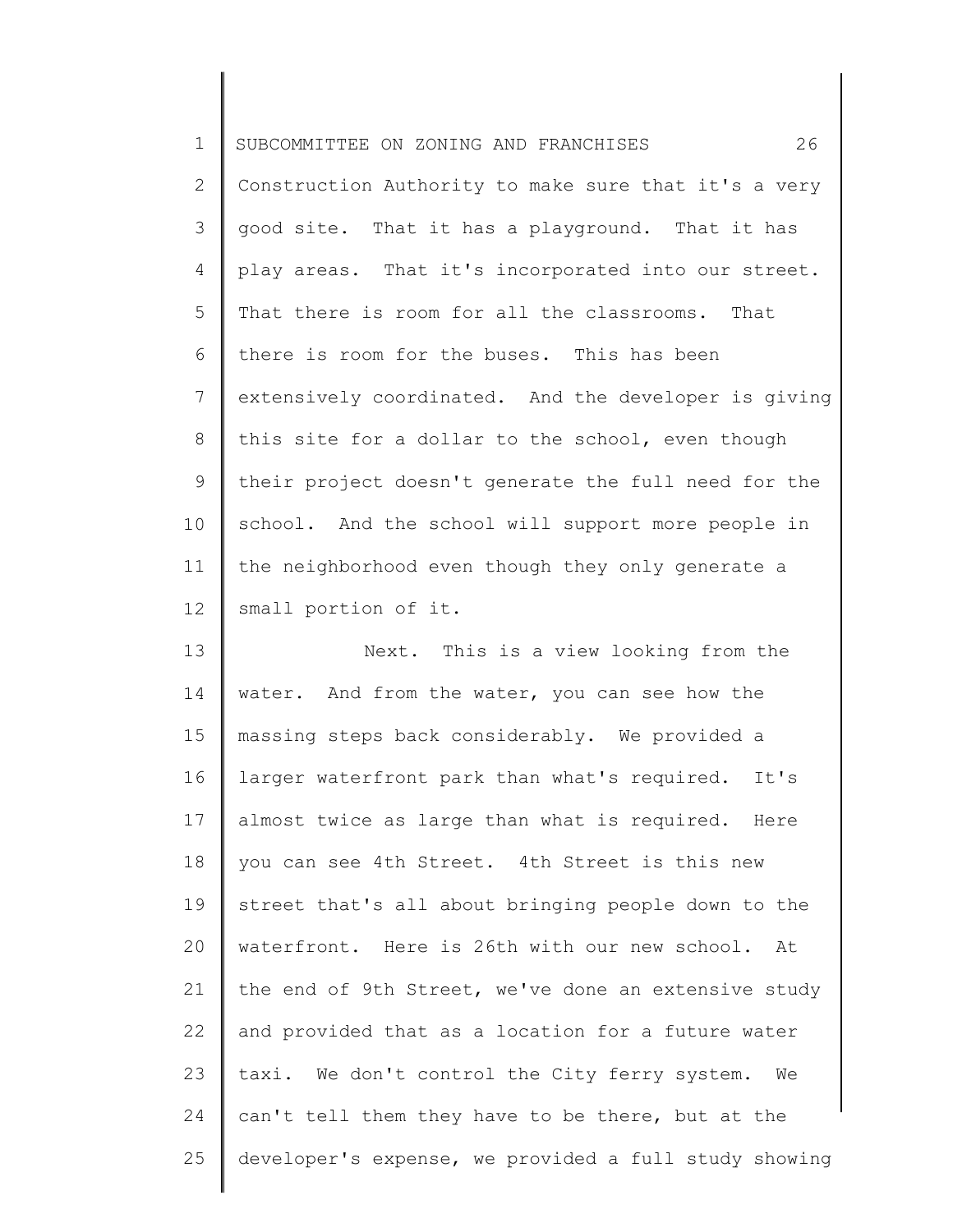| $\mathbf 1$  | 27<br>SUBCOMMITTEE ON ZONING AND FRANCHISES           |
|--------------|-------------------------------------------------------|
| $\mathbf{2}$ | that we could create a full water taxi location here, |
| 3            | if the City designates that. And my firm is one of    |
| 4            | the firms that actually works for the City            |
| 5            | Administration. Our firm is designated as one of the  |
| 6            | on-call firms for the EDC. And as a follow-up from    |
| 7            | that study, the City has designated that as a future  |
| 8            | water taxi stop. So we can't tell them to put them    |
| 9            | in there, but we've done everything possible to       |
| 10           | provide the place, to provide the study, to get it on |
| 11           | the City map. That's ready to happen if the City      |
| 12           | wants it to happen. And we've done all of the work    |
| 13           | for them.                                             |
| 14           | Next. This is an interesting diagram,                 |
| 15           | and it tells you something that I think will be       |
| 16           | transformative for this community. This is a larger   |
| 17           | diagram of Hallet's Point, and in the City's Long-    |
| 18           | Term Waterfront Plan, and this was identified as one  |
| 19           | of the most challenging areas and neighborhoods,      |
| 20           | communities to create continuous waterfront access.   |
| 21           | But what we're showing here is that along with the    |
| 22           | approved Hallet's Point Esplanade, which is already   |
| 23           | approved in law for the City, if you approve the      |
| 24           | Astoria Cove Esplanade here, you have the opportunity |
| 25           | to create nearly a continuous waterfront park on the  |
|              |                                                       |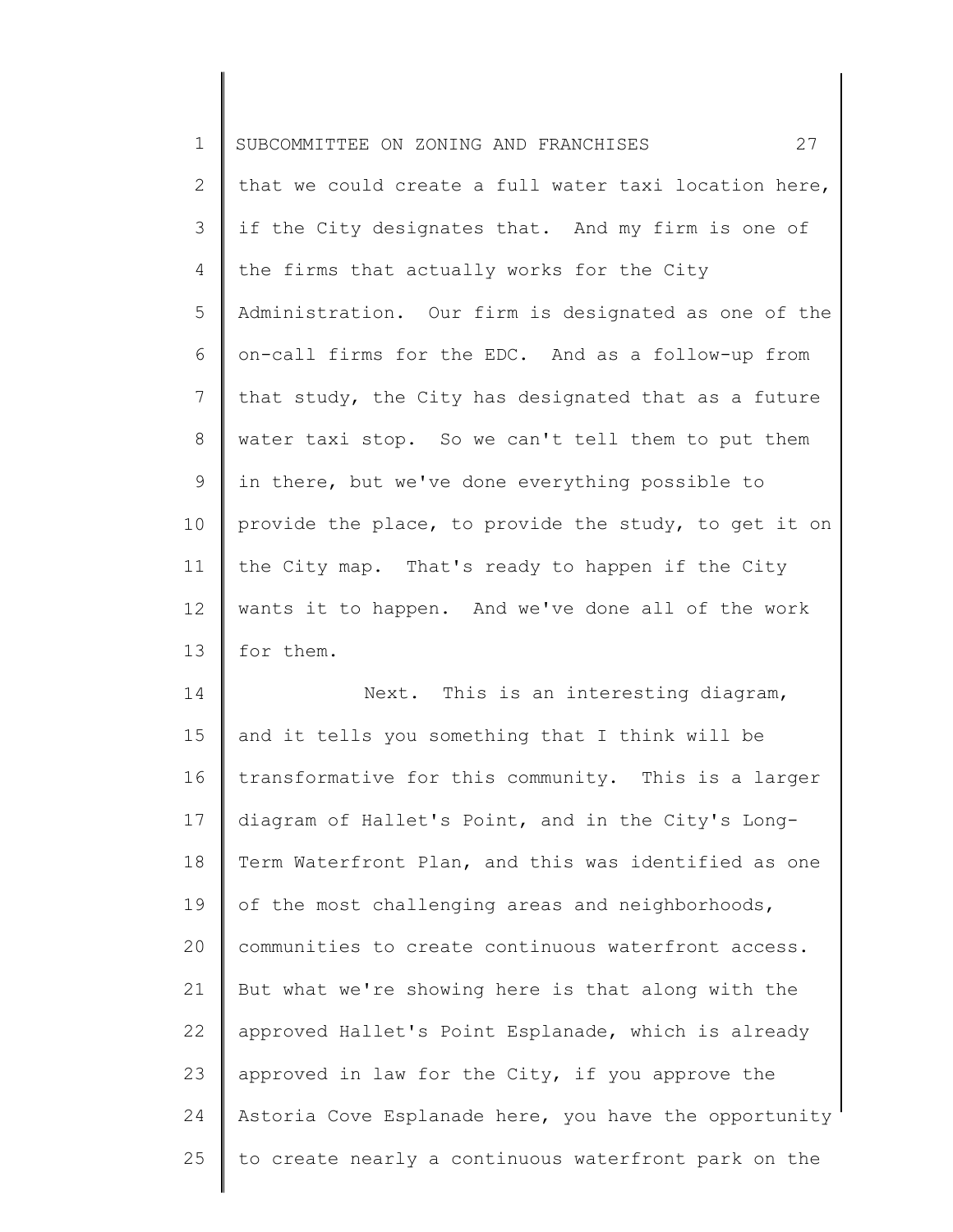| $\mathbf 1$ | 28<br>SUBCOMMITTEE ON ZONING AND FRANCHISES           |
|-------------|-------------------------------------------------------|
| 2           | entire Astoria Waterfront that is unprecedented, and  |
| 3           | would have been thought almost impossible with our    |
| 4           | lifetime. From Randy Park to connection around the    |
| 5           | coast, Socrates Sculpture Park along the road;        |
| 6           | Goodwill Park, Astoria Houses Esplanade, Astoria      |
| 7           | Houses Playground, Hallet's Point, Whitey Ford Field. |
| 8           | One of the last missing links in a continuous green   |
| 9           | waterfront park and open space network with the       |
| 10          | Astoria Cove. And the two remaining sites that are    |
| 11          | there, are already working with my firm, and will     |
| 12          | come before the City Council. Especially, they're     |
| 13          | going to be watching this case to see if this case    |
| 14          | succeeds. And if the Council wants to support         |
| 15          | development that will create a continuous network of  |
| 16          | parks all the way from Rainy Park to Astoria Park,    |
| 17          | that would have been almost un-thought of within our  |
| 18          | generation. That will happen in the next few years    |
| 19          | in this administration if you support the project.    |
| 20          | That is waiting to happen.                            |
| 21          | Next. This shows you some of that                     |
| 22          | waterfront open space access. This kind of dark       |
| 23          | green area here is meant to show you that that's      |
| 24          | really what's required for the park. But this area    |
| 25          | that goes back all the way into the pink and the      |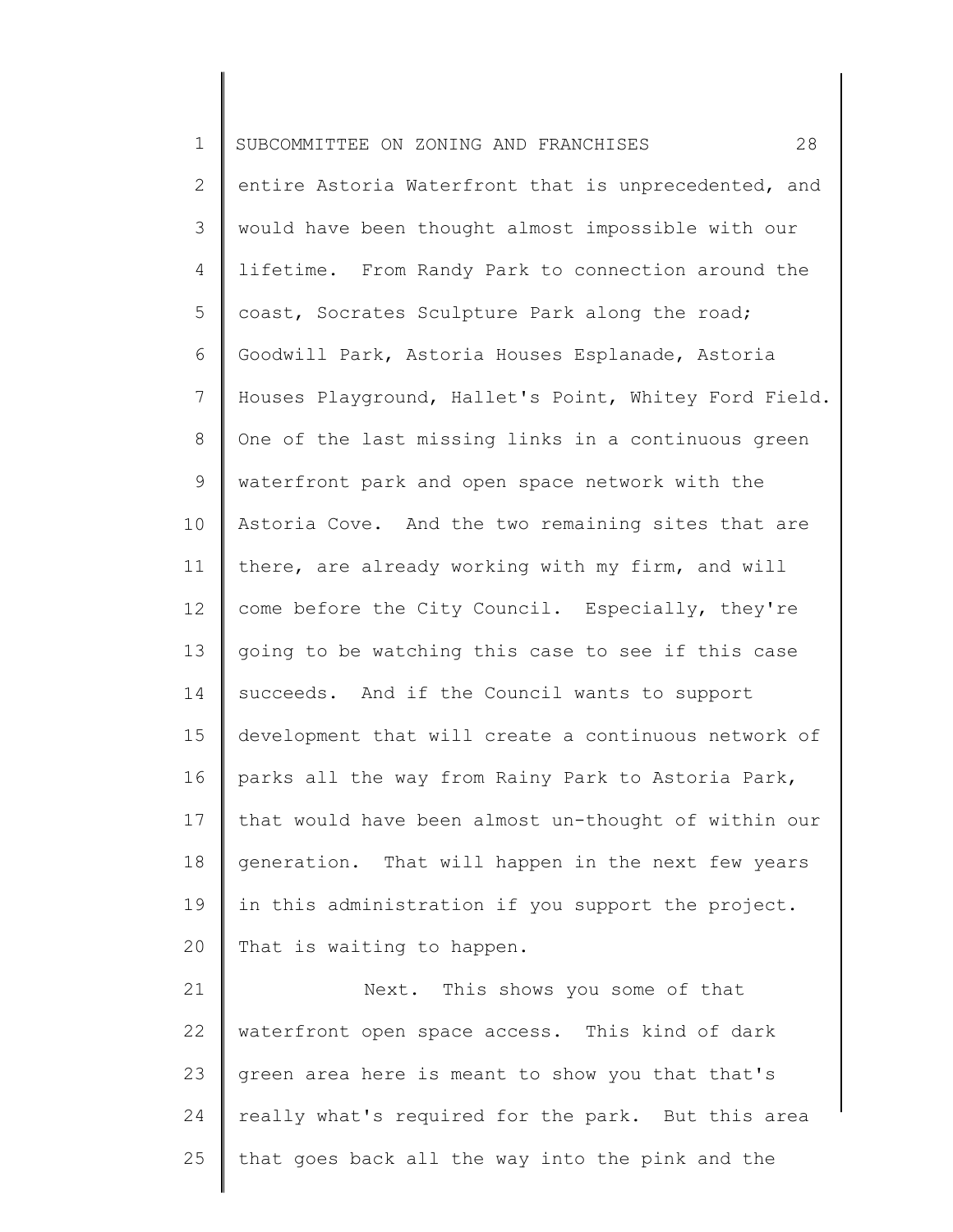| $\mathbf 1$    | 29<br>SUBCOMMITTEE ON ZONING AND FRANCHISES           |
|----------------|-------------------------------------------------------|
| $\overline{2}$ | lighter green, shows you that we made the park twice  |
| 3              | as big as it was required to be made. We had the      |
| 4              | opportunity. We had a deeper site, and the developer  |
| 5              | said, Let's actually provide more open space. This    |
| 6              | is a community that could use it. We're providing     |
| $7\phantom{.}$ | nearly 40% of the total land area as open public      |
| 8              | space; parks and streets, and greenery that I'm going |
| 9              | to show you. That in my experience is almost          |
| 10             | unprecedented for a project of this scale. The        |
| 11             | tremendous amount of work, investment,                |
| 12             | infrastructure, and open space is nearly              |
| 13             | unprecedented in addition to these streets here and   |
| 14             | these green areas here.                               |
| 15             | Next. This is kind of a ground floor                  |
| 16             | thing. And it's colored in because it allows you to   |
| 17             | see what some of the different uses are. So, for      |
| 18             | example, all this kind of orange stuff that's retail, |
| 19             | and what that's meant to communicate is these are     |
| 20             | active edges. This is a community that needs          |
| 21             | amenities. When I meet with Claudia Clover and she    |
| 22             | says, Well, what my residents really need, they need  |
| 23             | shops. They need a bank. They need a supermarket.     |
| 24             | They need a hardware store. They need a pizza place   |
| 25             | and coffee shop. That's what these are, small-scale   |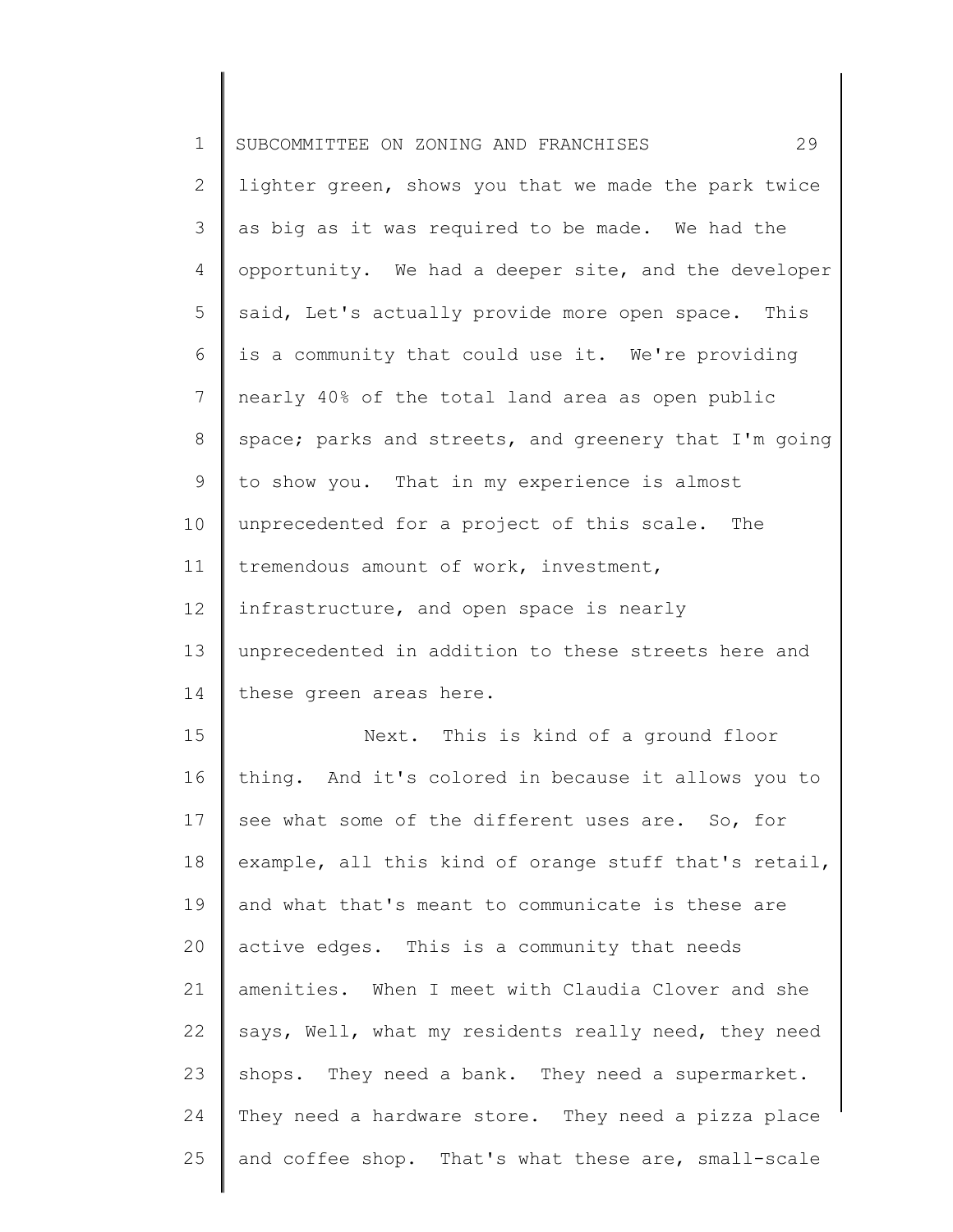| $\mathbf 1$    | 30<br>SUBCOMMITTEE ON ZONING AND FRANCHISES           |
|----------------|-------------------------------------------------------|
| $\overline{2}$ | retail. No big box. All creating local jobs, local    |
| 3              | benefits, and local amenities as well as a more       |
| 4              | significant supermarket. And this yellow stuff over   |
| 5              | here is actually residences where we're creating kind |
| 6              | of town houses built into the edges. So that all the  |
| $7\phantom{.}$ | edges are activated and creating eyes on the street,  |
| $8\,$          | and creating a sense of a community where today you   |
| $\mathsf 9$    | have fences and blank walls.                          |
| 10             | Finally, the parking is in the center of              |
| 11             | the development. It actually means that it's          |
| 12             | protected. It's kind of hidden. We have to provide    |
| 13             | a lot of parking, but it's done in a very sensitive   |
| 14             | way where all the edges facing onto the public spaces |
| 15             | in the streets are activated.                         |
| 16             | Next. This shows you a view down that                 |
| 17             | 8th kind of garden that I told you about. We're       |
| 18             | calling it the news [sic], but it's really a          |
| 19             | beautiful garden because this is too steep. You       |
| 20             | know, Philip, our engineer said, Jay, you can't drive |
| 21             | cars down that. It's not safe. That's the             |
| 22             | topography today. So we said, Why don't we make it    |
| 23             | into a beautiful pedestrian street that extends up to |
| 24             | the NYCHA campus that actually encourages everyone to |
| 25             | come to the waterfront, not creating a moat, creating |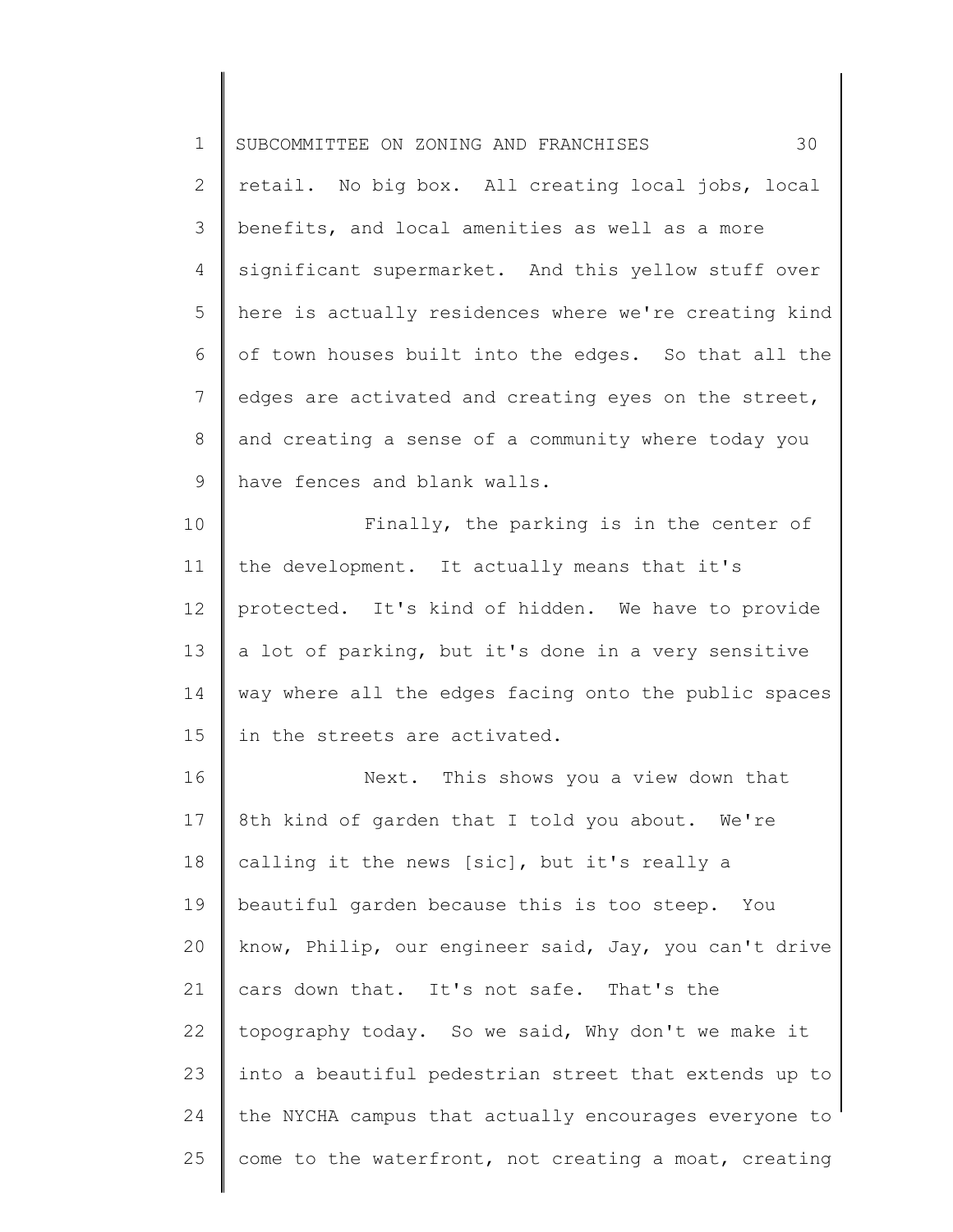1 2 3 4 SUBCOMMITTEE ON ZONING AND FRANCHISES 31 connectivity. Very expensive beautiful green streets, and it captures the rainwater. It's more resilient, too.

5 6 7 8 9 10 11 12 13 14 15 16 17 18 19 20 21 22 23 24 Next. This is a section through the shore public walkway, and you can see how it's unusually wide. Typically, it's only about 40 feet wide. We've made it over 80 feet in terms of its typical width having a double row of trees. And we worked closely with Ken Smith and his people who wanted to do something extraordinary. He spoke about the rockeries. He spoke about making the edge more resilient, putting a grip wrap, but not just making it a hard edge, not just making it safer and armoring it. But putting plantings all through here, which I'm going to show you. Creating a beautiful, magnificent crescent with a double row of London plane trees. Beautiful traditional trees within New York. Creating a wonderful small roadway that's covered with cobblestones with no curb that allows access neighborhood restaurants and cafes. You know, our applicant John grew up in Astoria, and they wanted to create small local restaurants and cafes all along the waterfront to activate that edge, and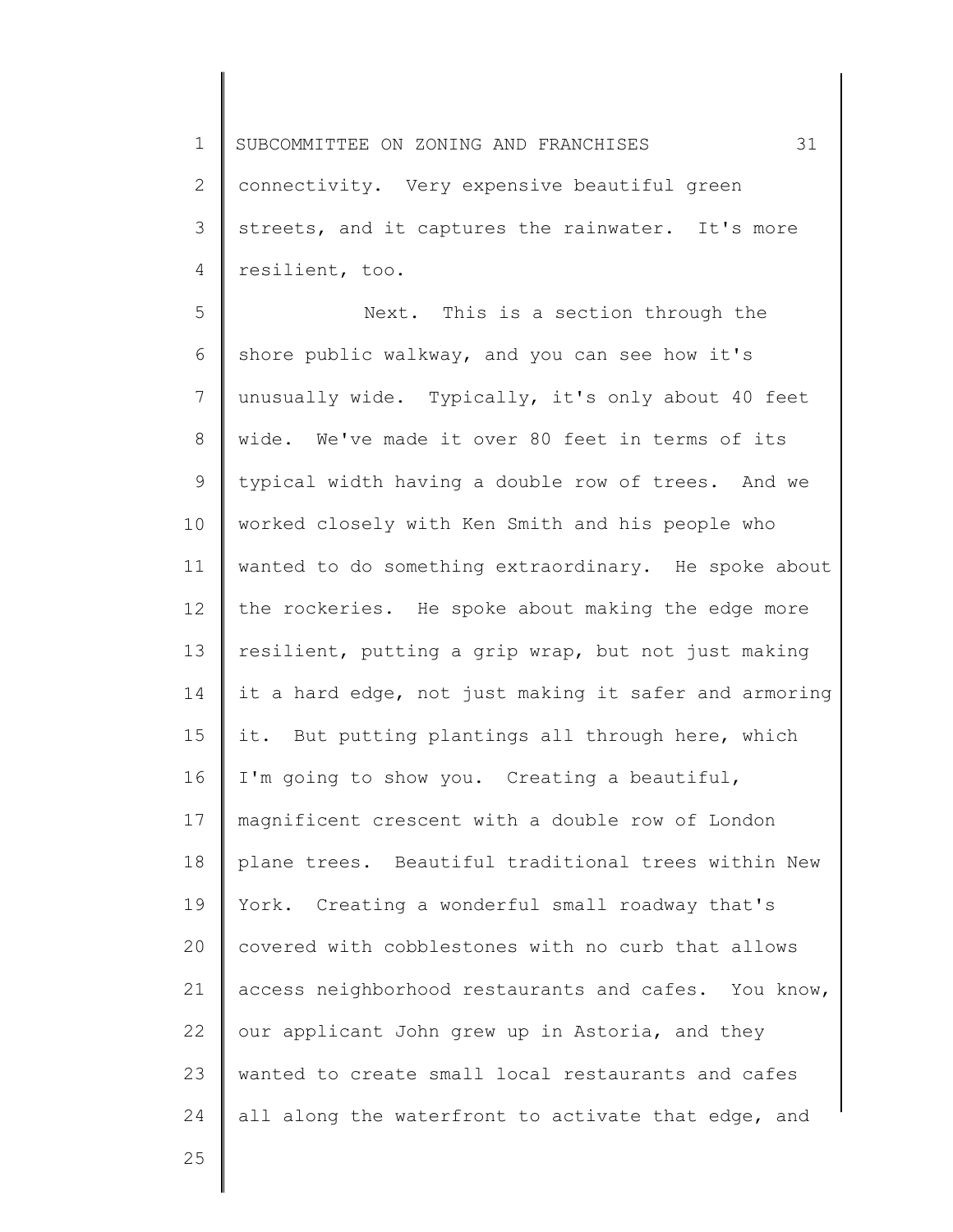1 2 3 SUBCOMMITTEE ON ZONING AND FRANCHISES 32 to extend the unique character of Astoria right to the waterfront.

4 5 6 7 8 9 10 11 12 13 14 15 Next. This shows you an existing view of the site today. We're near the end so I'm going to show you the perspectives. This shows you today empty warehouses, crumbling infrastructure, fenced off streets that aren't there today. No access to the waterfront. This area, which looks green, is just weeds and trees growing there with fences around it. And if you go to the next this is what's proposed for that same view. A major waterfront park, new streets, school, supermarket. All about connecting and bringing people to the waterfront. Next. This is a view of the waterfront

16 17 18 19 20 today. It's dirt, gravel. It has piles of random boulders, and yet you have these magnificent views of the Triborough Bridge and the Hells Gate Bridge. Today, there is no access to this waterfront. It's surrounded by fences and padlocks.

21 22 23 24 25 Next. This is 4th Street that's going to connect all the way from 26th Avenue and in a similar view bring you down. It actually points right towards that view of the Hells Gate Bridge. It encourages and welcomes and brings you to the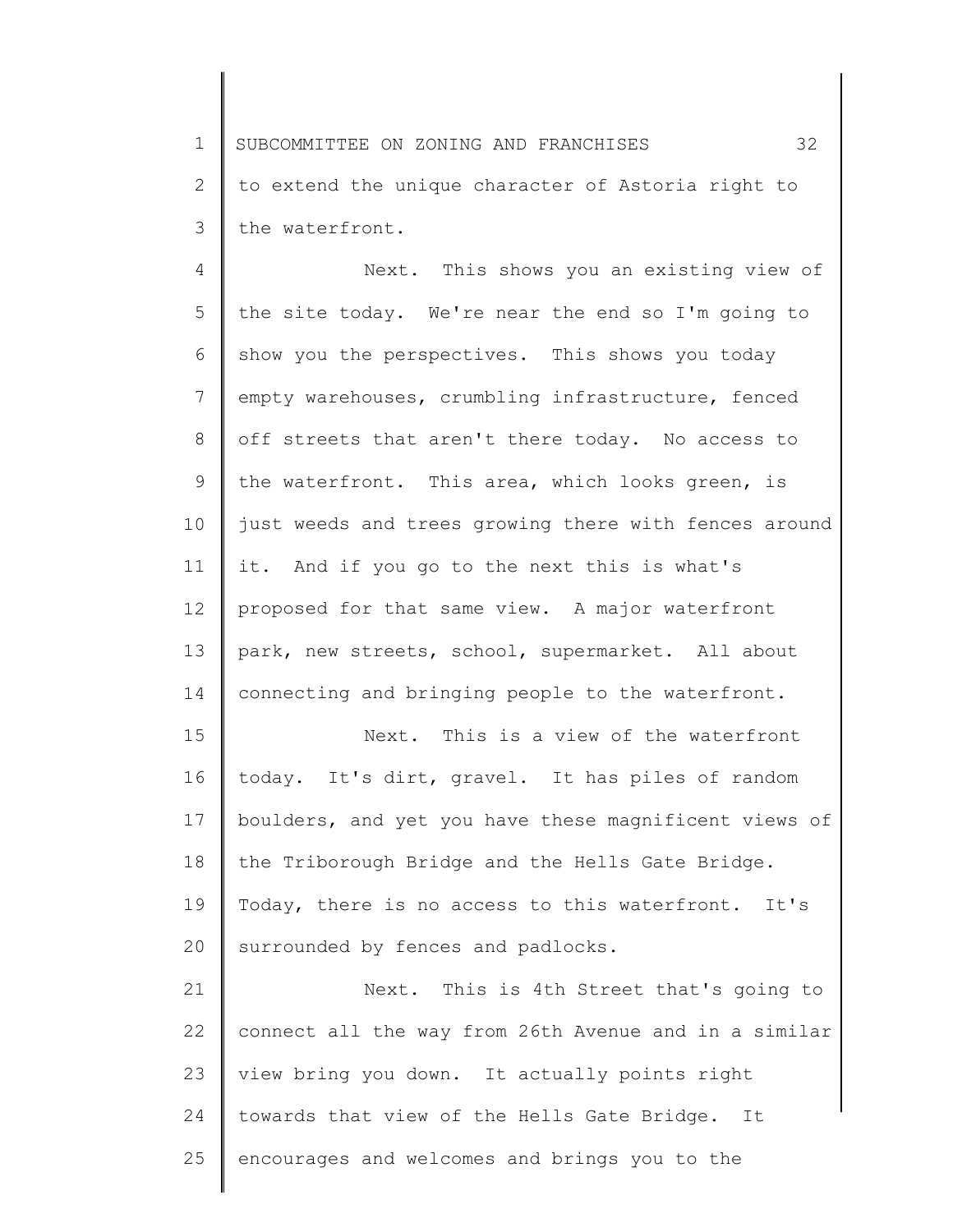2 3 4 5 waterfront lined with all small local shops and restaurants and beautiful street trees. This is actually the new gateway to the waterfront that connects everyone and brings them there.

6 7 8 9 Next. Finally, this is an existing view of the waterfront. You can see today the kind of weeds and scrabble, the empty warehouses that aren't contributing any jobs.

10 11 12 13 14 15 16 Next. This is a view of that proposed waterfront park and esplanade. Here you can see the double rows of trees, the restaurants and cafes that line the edges. All of this has to be built from scratch. There's no street, no infrastructure, no schools. All of this is going to be provided by the developer.

17 18 19 20 21 22 23 24 Next. And then finally, the existing view of 26th Avenue. 26th Avenue has been cut off for decades. The street is closed. There are fences in front of it, and this is going to be the 8th Street News that creates that new connection that actually reties together the different levels. That actually has housing along it, and these beautiful stepped gardens that collect all the rainwater and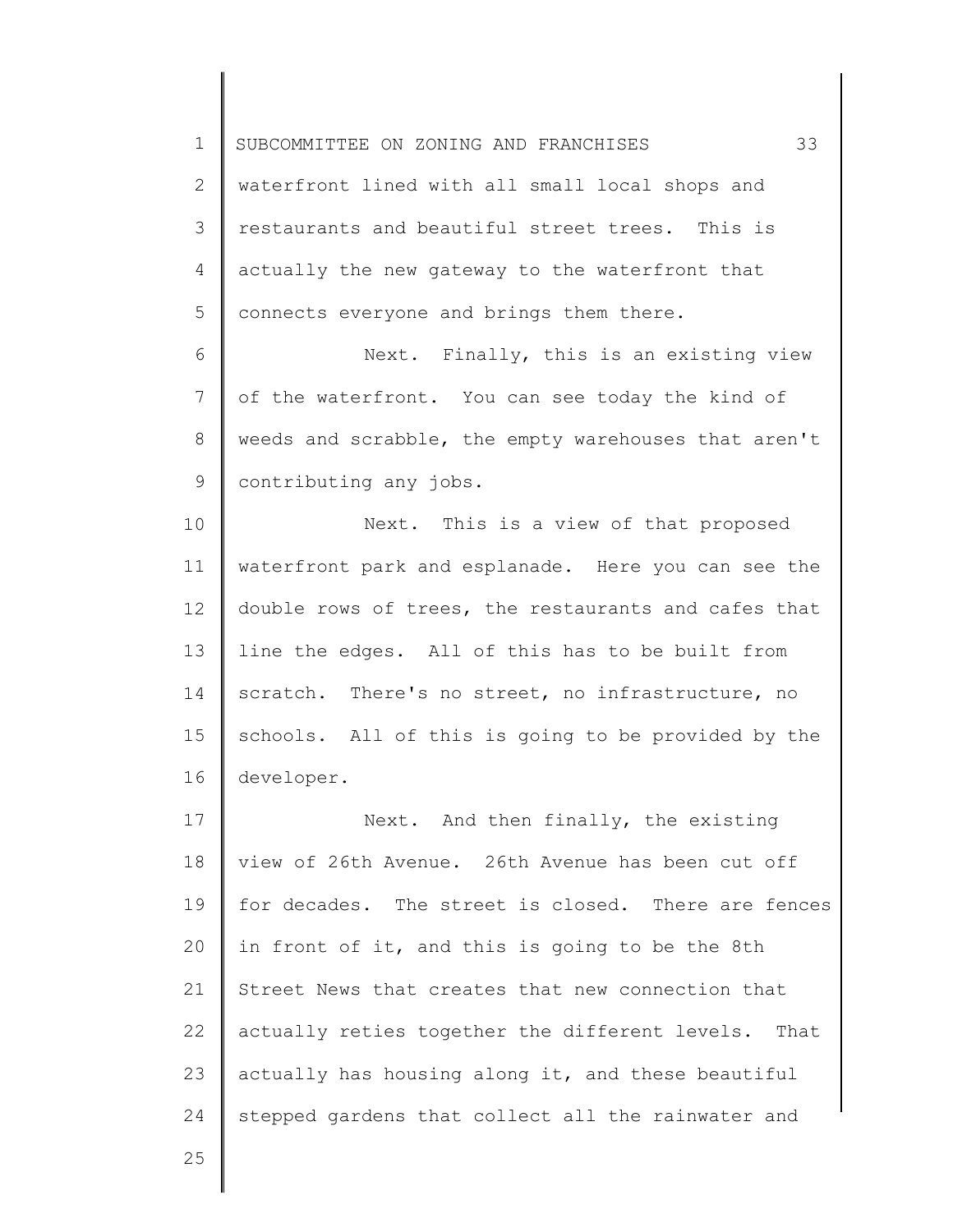2 3 channel it into greenery and create a new benchmark for a sustainable development.

4 5 6 7 8 9 10 11 12 13 14 15 16 17 18 19 20 21 22 23 The last one this is the view of 26th Avenue. This is the chain link fence that separates it from the community. This is actually looking towards the west, towards the city. And the proposed 26th Avenue has a major supermarket. It's going to be part of the city's Fresh Program offering fresh fruits and vegetables. There is one over-priced deli in this community today that's more expensive than any deli that I could go to in Manhattan where you can't even get a cup of coffee. There is nowhere to buy things. There are no amenities. When I meet in the churches with the residents, they tell me, Give us a supermarket. Give us a place where we can buy affordable food for our families. Give us a bank so we don't have to go to check cashing places. This is the street that's going to have all the neighborhood amenities, a small bank, a hardware store, a supermarket, and a school for their children. So in conclusion, you have a choice in front of you. Four of years of work have been done

24 25 in working with the community, and listening to their concerns. And trying to offer a balanced development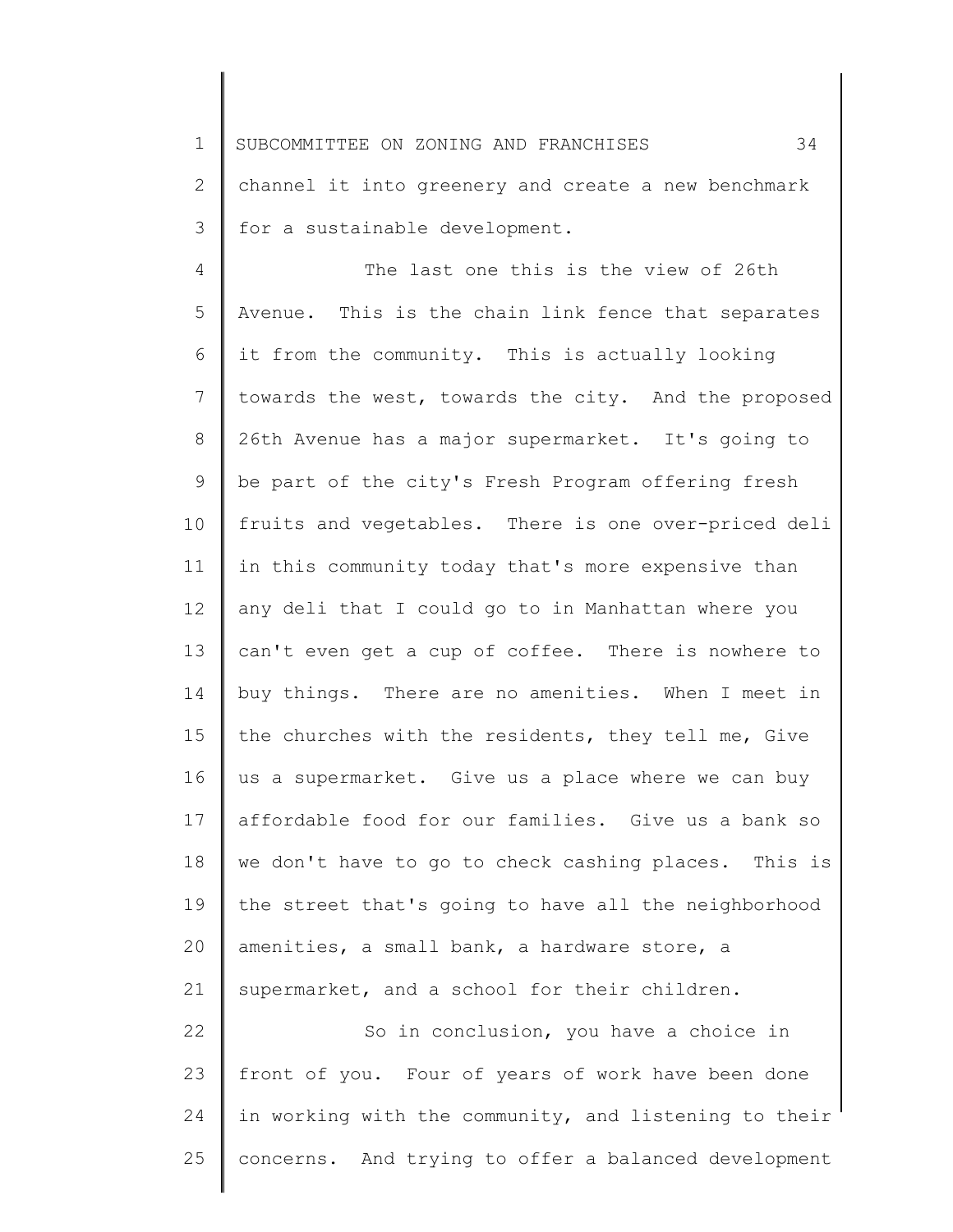| $\mathbf 1$ | 35<br>SUBCOMMITTEE ON ZONING AND FRANCHISES           |
|-------------|-------------------------------------------------------|
| 2           | that will relate to the needs of Astoria, and the     |
| 3           | special characteristics that make Astoria unique.     |
| 4           | And we're proud to present this project to you today  |
| 5           | to take down the fences, take down these crumbling    |
| 6           | warehouses, and replace them with a beautiful mixed-  |
| 7           | use community that offers amenities to the people who |
| 8           | live there. Thank you.                                |
| 9           | CHAIRPERSON WEPRIN: Thank you very much.              |
| 10          | Mr. Weiss, do you want to go now.                     |
| 11          | HOWARD WEISS: Yes, sir.                               |
| 12          | CHAIRPERSON WEPRIN: Okay. Make sure you               |
| 13          | say your name anyway.                                 |
| 14          | HOWARD WEISS: Good morning, Mr. Chair,                |
| 15          | Council members. Howard Weiss. I'm a member of        |
| 16          | Davidoff, Hutcher, and Criton. We are project         |
| 17          | counsel, and I join Mr. Mavroudis in expressing my    |
| 18          | pleasure to be here this morning. It's been a long    |
| 19          | road, but a road that we're very glad to have         |
| 20          | traveled to bring us to today. I'm going to briefly   |
| 21          | talk about the zoning actions that are before you,    |
| 22          | and as well talk about the Zoning Text Amendments     |
| 23          | that lead us to what is for this project a            |
| 24          | groundbreaking inclusionary housing proposal.         |
| 25          | Nothing that the City has ever seen before in terms   |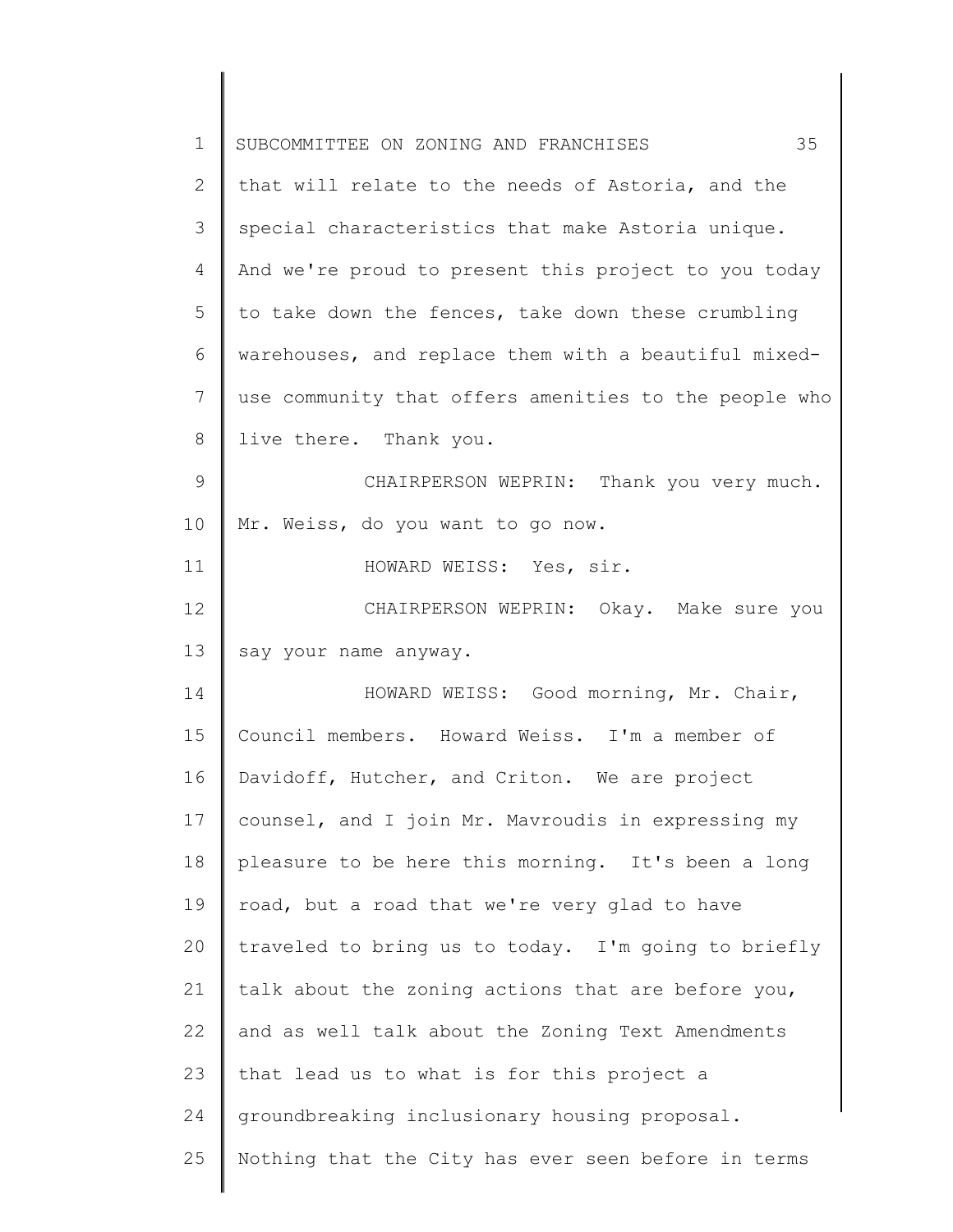1 2 3 4 5 6 7 8 9 10 11 12 13 14 15 16 17 18 19 20 21 22 23 24 25 SUBCOMMITTEE ON ZONING AND FRANCHISES 36 of inclusiveness and in terms of opportunity for affordable housing at the City's waterfront. The actions that are before you are actually typical of the kinds of zoning actions you've seen for these large-scale waterfront developments. A zoning map amendment that would change the existing zoning from N11 and R6 to R7, R7A and R6B to provide for a contextual development, a development that also would foster mixed-use including both inclusionary housing and marketable house. Zoning Text Amendment that relate to the affordable housing Inclusionary Housing Program, which I'm going to address shortly. A large-scale special permit that allows certain zoning waivers as well as a waterfront special permit on the waterfront park that allows waivers. That are provided for in the Zoning Resolution that then allows a design team and a developer to propose creatively the kind of development that Jay presented to us this morning. There are authorizations to modify the waterfront regulations, and that's something-- It's a tool that Ken Smith worked with, with his team to create what is I think one of the most spectacular waterfront parks among the waterfront large scale projects that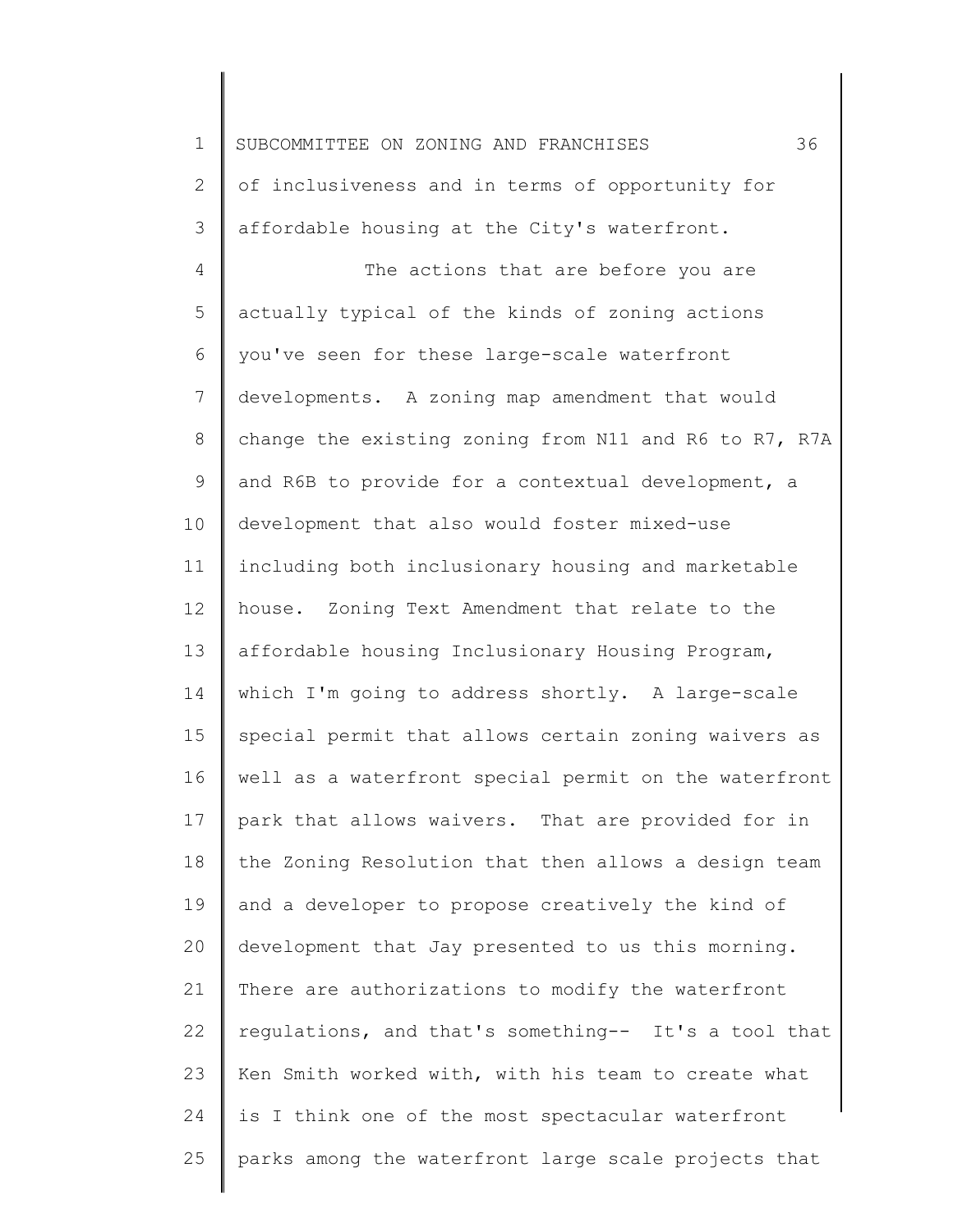| $\mathbf 1$    | 37<br>SUBCOMMITTEE ON ZONING AND FRANCHISES           |
|----------------|-------------------------------------------------------|
| $\overline{2}$ | have before Council probably within the last decade.  |
| 3              | As certification by the chairperson that the          |
| 4              | waterfront park that is before you, in fact, complies |
| 5              | with the waterfront regulations as modified by our    |
| 6              | authorizations. And the city map changed to create    |
| 7              | the street grid that was presented by Jay Valgora     |
| $8\,$          | that allows for the access to the site that you've    |
| 9              | seen this morning.                                    |
| 10             | In terms of the text amendment in the                 |
| 11             | project's affordable housing, as I said, this project |
| 12             | is trailblazing. It gives voice to the Mayor's 10-    |
| 13             | Year Housing Plan, and it gives voice I think a lot   |
| 14             | of what has been discussed in recent years. But in    |
| 15             | particular with the advent of this new                |
| 16             | administration, this new council which is             |
| 17             | particularly focused on economic opportunity          |
| 18             | inclusiveness. It's a zoning text that for the first  |
| 19             | time will make affordable housing mandatory. For the  |
| 20             | first time in the history of the city when this       |
| 21             | Council approves this project, if the Council         |
| 22             | approves this project, the developer will have to     |
| 23             | provide affordable housing. If one unit of residence  |
| 24             | is to be developed that has never happened before in  |
| 25             | this town. Previously on the prior projects the       |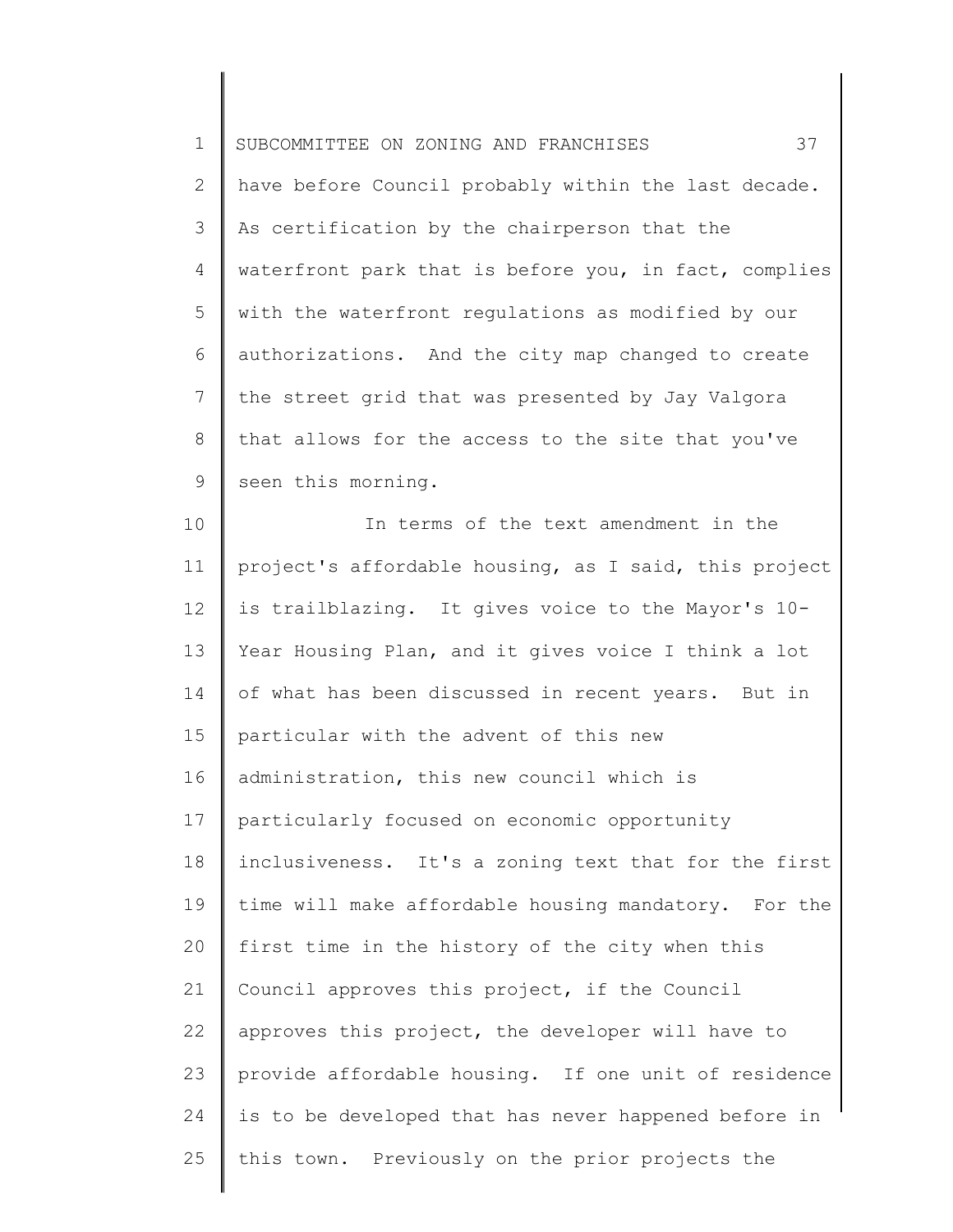| $\mathbf 1$ | 38<br>SUBCOMMITTEE ON ZONING AND FRANCHISES           |
|-------------|-------------------------------------------------------|
| 2           | zoning texts allowed a developer to avail itself of   |
| 3           | the Zoning Map Amendment to modify the zoning, to     |
| 4           | create residential or manufacturing zoning permitted  |
| 5           | with a bonus for affordable housing. But it was at    |
| 6           | a developer's option at the end of the day whether or |
| 7           | not then to actually develop with the inclusionary    |
| 8           | housing bonus. And if a developer elected to do so,   |
| 9           | then the developer would go forward and develop       |
| 10          | housing without any affordability.                    |
| 11          | With respect to Astoria Cove, working                 |
| 12          | with the Administration and the City Planning, we     |
| 13          | proposed now a text amendment that makes it           |
| 14          | mandatory. Not only is it mandatory under the new     |
| 15          | text, applicable to this project for the first time,  |
| 16          | this going to be 20% of affordable housing without    |
| 17          | public subsidy. It's all on the developer's dime.     |
| 18          | If, in fact, down the road the developer should elect |
| 19          | to request public subsidy to help support the         |
| 20          | affordable housing, then it will be within the        |
| 21          | discretion of City Planning working with HPD to       |
| 22          | increase the proportion of affordable housing beyond  |
| 23          | the 20% that's in the present zoning text.            |
| 24          | Significant as well is the fact that the              |
| 25          | affordable housing will be at 20% low income, and a   |
|             |                                                       |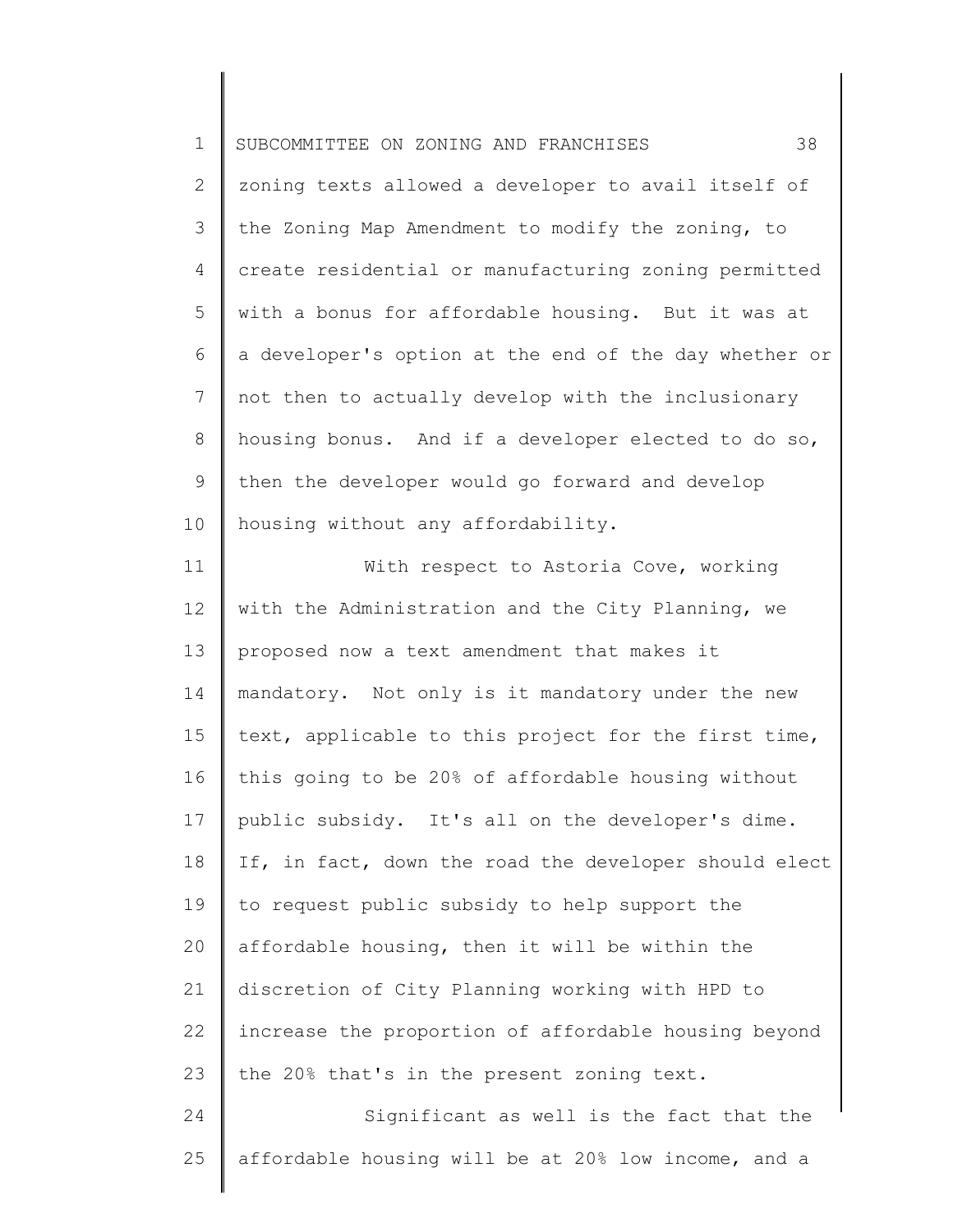| $\mathbf 1$    | 39<br>SUBCOMMITTEE ON ZONING AND FRANCHISES           |
|----------------|-------------------------------------------------------|
| $\mathbf{2}$   | maximum 80% AMI if the developer should look to reach |
| 3              | a higher band of affordability. And there's been      |
| 4              | talk as advocates and stakeholders have looked at the |
| 5              | future of affordability in this town and affordable   |
| 6              | housing, there's been talk about not only reaching    |
| $7\phantom{.}$ | lower bands, but reaching higher bands of             |
| 8              | affordability. And this zoning text contemplates      |
| 9              | that going forward if a higher band should be         |
| 10             | reached, for example, moderate income, then there     |
| 11             | would have to be at least 10% low income. And it      |
| 12             | would increase the proportion of affordable housing   |
| 13             | by another 15%. So you have a total of 25% in order   |
| 14             | to reach a higher band.                               |
| 15             | However, I think what needs to be                     |
| 16             | stressed is that although that's a technical          |
| 17             | construct that was provided in the zoning text, it's  |
| 18             | applicable only to this site. And I think that needs  |
| 19             | to be emphasized as well that this project came into  |
| 20             | ULURP, and was certified at a point in time where the |
| 21             | dialogue on the part of this administration and this  |
| 22             | Council regarding affordable housing was in embryonic |
| 23             | stages. But yet the ULURP clock was ticking. So       |
| 24             | what we did was working with the Administration and   |
| 25             | City Planning is we agreed to propose zoning text     |
|                |                                                       |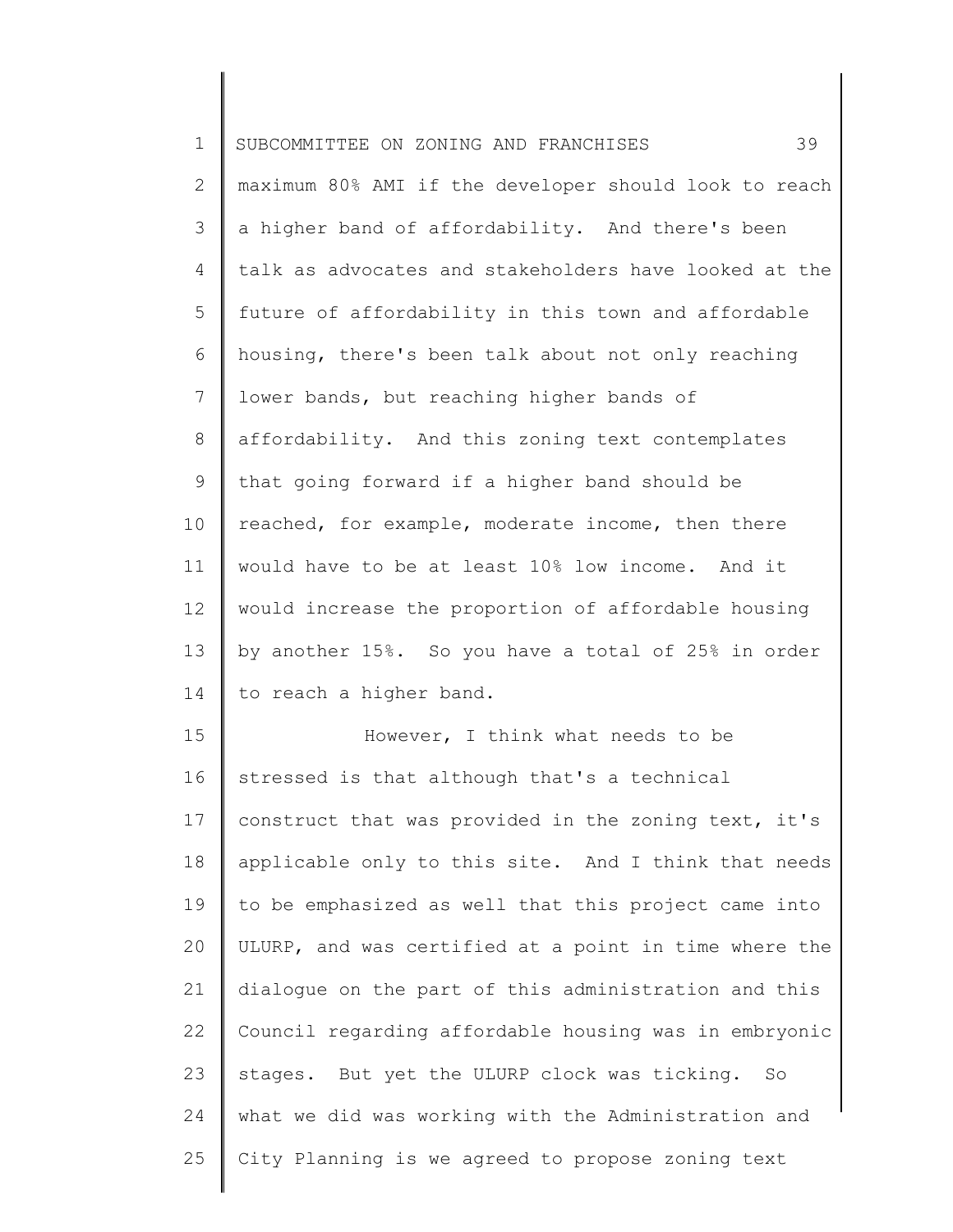| $\mathbf 1$     | 40<br>SUBCOMMITTEE ON ZONING AND FRANCHISES           |
|-----------------|-------------------------------------------------------|
| $\mathbf{2}$    | that will be applicable to this site. We think that   |
| 3               | what we're doing here will become a model, or at      |
| $\overline{4}$  | least a portal to the future in terms of how the      |
| 5               | Administration and this Council can approach          |
| 6               | affordable housing. And create better opportunities,  |
| 7               | and greater inclusiveness in terms of affordability.  |
| 8               | But right now, what you're being asked to approve is  |
| 9               | applicable only to this development, and is a         |
| 10              | commitment only being made by this developer. And if  |
| 11              | approved, this project as proposed, and I think this  |
| 12 <sup>°</sup> | is what I need to close with. It's extremely          |
| 13              | important. This project involves 20% at the low-      |
| 14              | income band at a maximum of 80% AMI without public    |
| 15              | subsidy. Permanent affordability spread out           |
| 16              | throughout the entire project--                       |
| 17              | I think that's the other thing I need to              |
| 18              | emphasize. From day one there was no poor doors on    |
| 19              | this project. The affordable units are going to be    |
| 20              | disbursed throughout the project. And all the         |
| 21              | amenities in this project that are available to       |
| 22              | market rate occupants in this project will equally be |
| 23              | available to those residing in the affordable units.  |
| 24              | And, in fact, someone walking into this development   |
| 25              | will not be able to discern who is in an affordable   |
|                 |                                                       |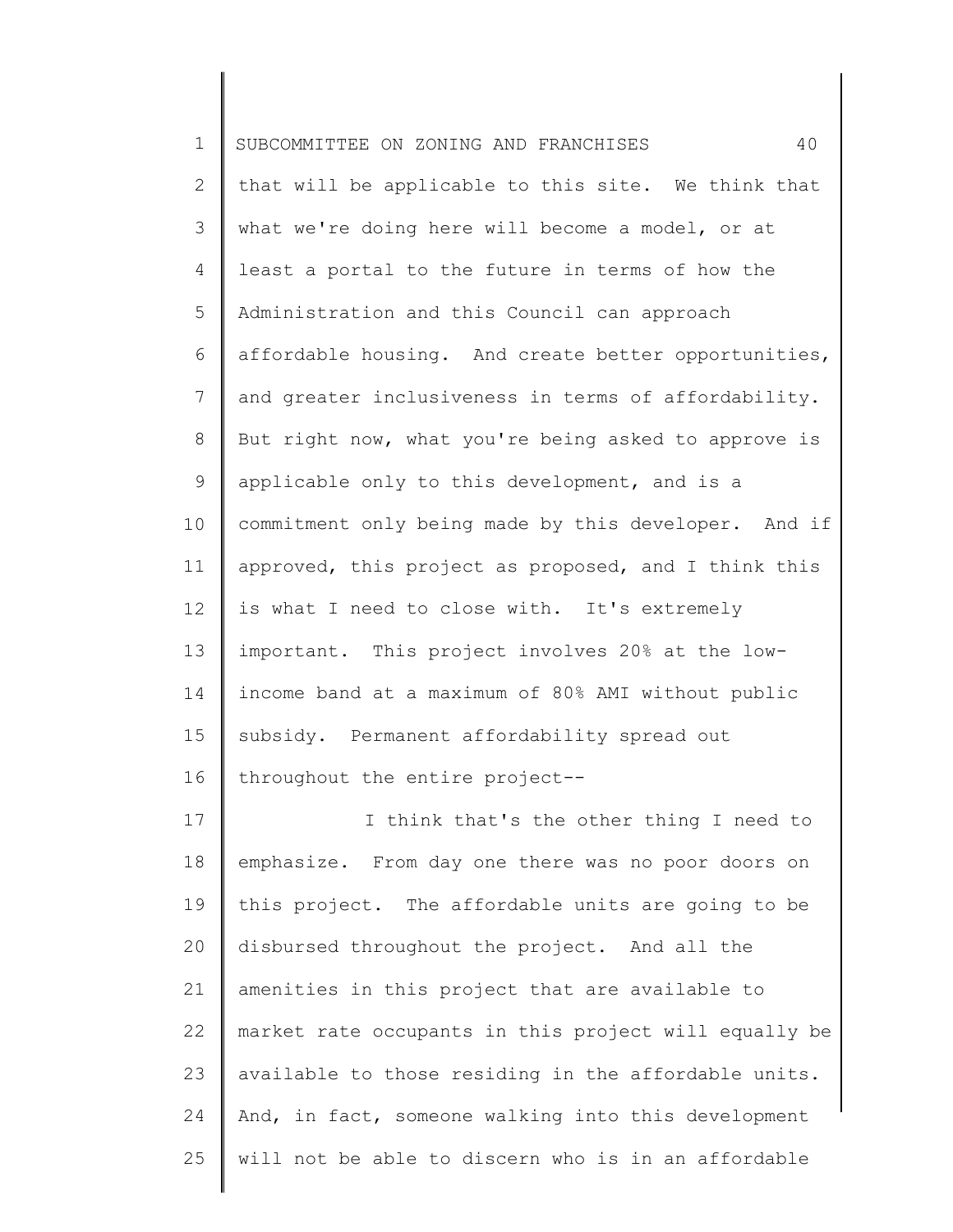| $\mathbf 1$  | 41<br>SUBCOMMITTEE ON ZONING AND FRANCHISES           |
|--------------|-------------------------------------------------------|
| $\mathbf{2}$ | unit, and who is in a market rate unit. Because this  |
| 3            | project is being designed to be totally inclusive and |
| 4            | to be totally egalitarian in terms of the way it      |
| 5            | treats both those in the affordable units and those   |
| 6            | in the market rate units. With that, I'd like to      |
| 7            | thank you for your time, and I'm going to turn this   |
| 8            | over now to Debra-Ellen Glickstein, who is going to   |
| 9            | talk about how this project is connecting to the      |
| 10           | community.                                            |
| 11           | CHAIRPERSON WEPRIN: Ms. Glickstein,                   |
| 12           | before you set up, I just-- We have to vote on the    |
| 13           | cafe we heard before, and I'm just going to quickly   |
| 14           | interrupt the proceedings, and ask the clerk to call  |
| 15           | the roll on Land Use No. 122, Sidewalk Cafe, European |
| 16           | Bakery Cafe. I'd liked to call on Ann McCoy to        |
| 17           | please call the roll.                                 |
| 18           | CLERK: Chair Weprin.                                  |
| 19           | CHAIRPERSON WEPRIN: Yes.                              |
| 20           | CLERK: Council Member Gentile.                        |
| 21           | COUNCIL MEMBER GENTILE: [off mic] I vote              |
| 22           | aye.                                                  |
| 23           | CLERK: Council Member Garodnick.                      |
| 24           | COUNCIL MEMBER GARODNICK: Aye.                        |
| 25           | CLERK: Council Member Reynoso.                        |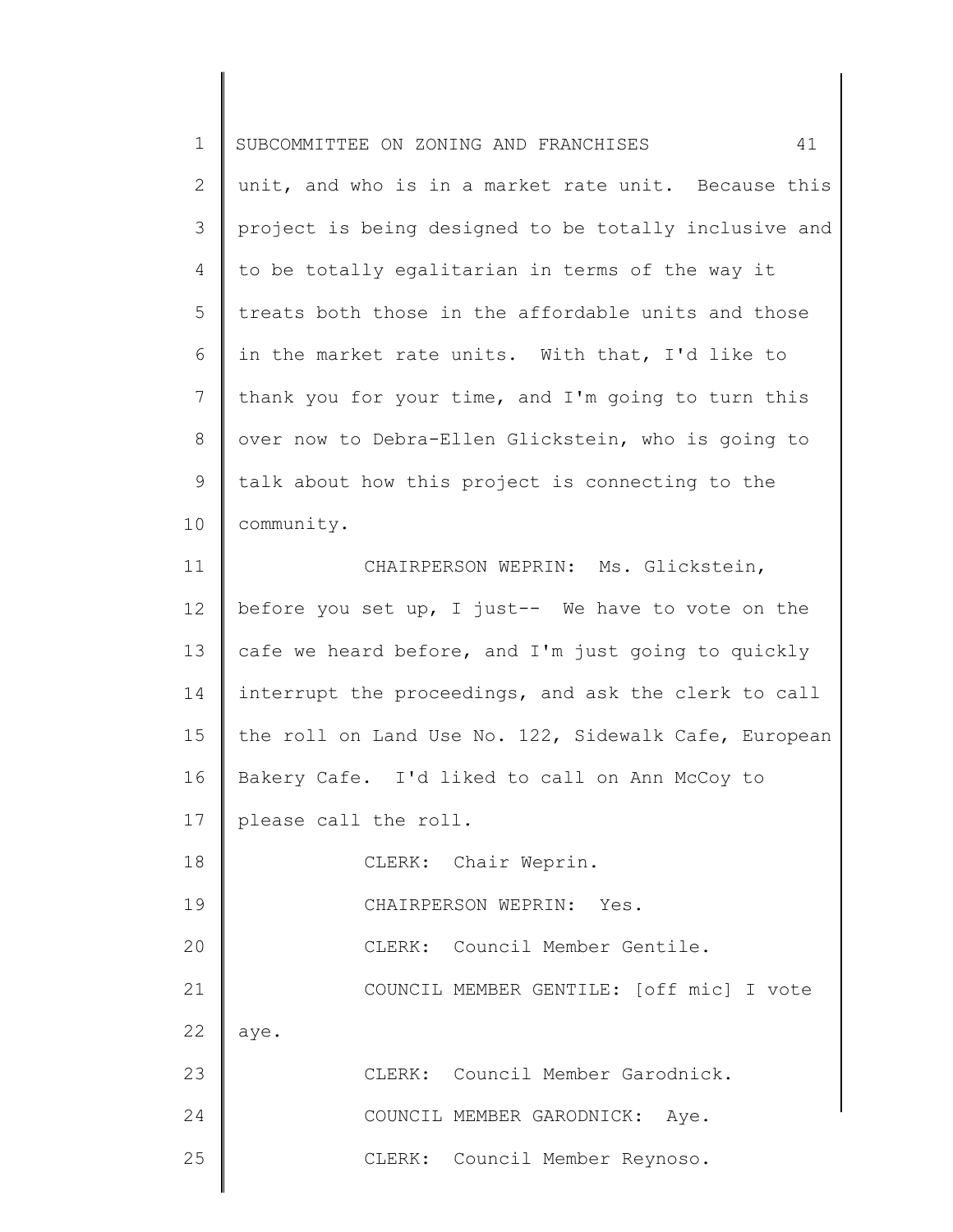1 2 3 4 5 6 7 8 9 10 11 12 13 14 15 16 17 18 19 20 21 22 23 24 25 SUBCOMMITTEE ON ZONING AND FRANCHISES 42 COUNCIL MEMBER REYNOSO: Aye. CLERK: Council Member Ignizio. COUNCIL MEMBER IGNIZIO: Aye. CLERK: By a vote of 5 in the affirmative 0 abstentions and no negatives, Land Use Item 122 is approved and referred to the Full Land Use Committee. CHAIRPERSON WEPRIN: Thank you and I apologize, Ms. Glickstein. DEBRA-ELLEN GLICKSTEIN: Hi. Good morning. My name is Debra-Ellen Glickstein, and I'm actually very excited to be here to talk about the community connections in this project. I'm building off really what Jay talked about in terms of, you know, we talked a lot about the physical connections and the relations in particular between Astoria Houses community, a community of 3,000 public housing residents on the broader peninsula. We spent a lot of time over the last year and myself more recently over the last few months thinking really how can we create a model where a poor development in public housing communities and the greater Astoria where they're actually a meaningful and systematic connections not just physical for these communities? And so I'm going to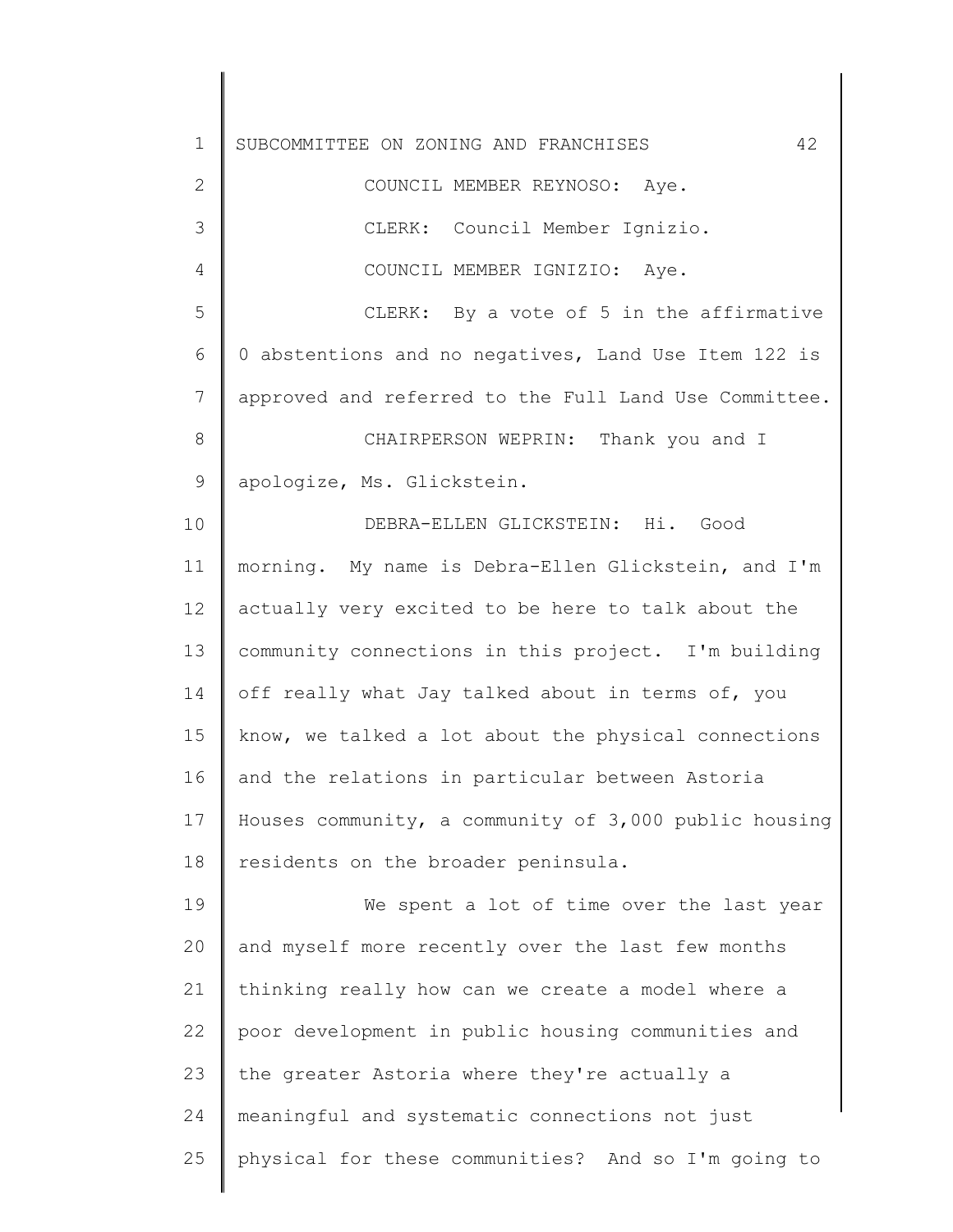1 2 3 4 5 SUBCOMMITTEE ON ZONING AND FRANCHISES 43 take some time and talk about three sort of main specific elements of this. Again, this is on top of the connections that Jay talked about that were physical.

6 7 8 9 10 11 12 13 14 15 16 17 18 19 20 So one, we want to talk about the local hiring. Now, there are going to be hundreds of construction and permanent jobs coming into this project. As I know the City Council knows what's really unique about Astoria is it is actually a site, a jobs plus sites. There are only eight jobs plus sites in New York City. These are sites that are focused on creating meaningful careers for public housing communities. So the developer is very excited to partner with this jobs plus site to make sure that there are priorities for local hiring. And in particular, hiring for Astoria Housing residents that are connected again to the construction jobs, which will hopefully be good union jobs and connected to the permanent jobs as well.

21 22 23 24 25 Secondly, talking about the affordable housing priority. Now, the developer has committed to exploring further with HPD and City how we can think about creating upwardly mobile opportunities for Astoria Houses residents. So figuring out a way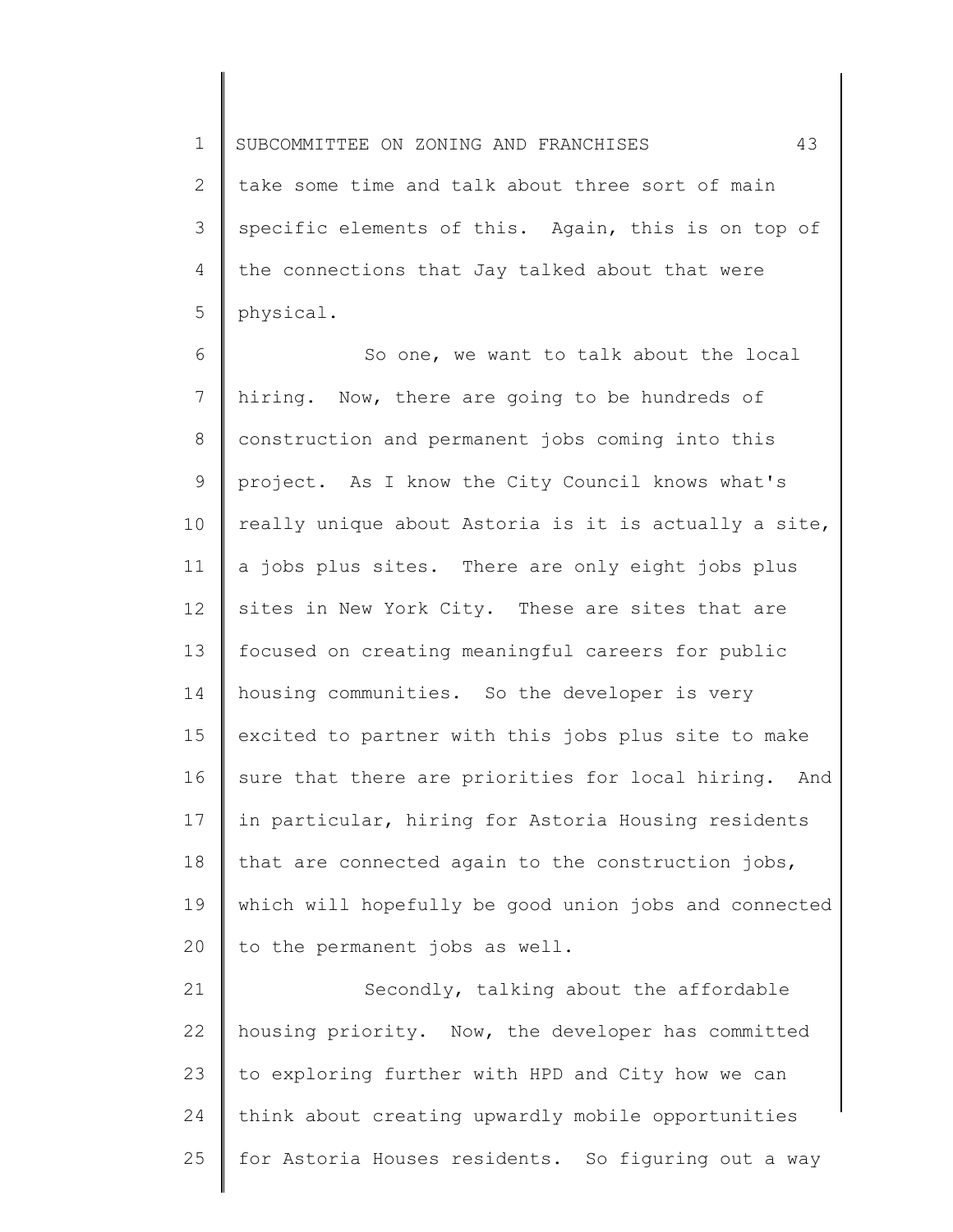1 SUBCOMMITTEE ON ZONING AND FRANCHISES 44

2 3 4 5 6 to create priority for Astoria Houses residents a portion of those affordable housing units. Thereby that would also free up existing-- Those existing NYCHA units and free up for other people to transition into those units.

7 8 9 10 11 12 13 14 15 16 17 18 19 20 21 Connected to that, we are also excited to explore different credit options. And I know this is something the City Council has worked hard on in the past. Thinking about how often times a resident may actually quality for the lottery, but their credit score or a lack thereof of their credit score may actually inhibit them from actually getting an affordable unit. So that is absolutely something that we don't want to see here for residents that would actually be excellent tenants. So the developer is committed to exploring not only using a credit score, but thinking about potentially past rental payments as a proxy for that credit option. So the third element I want to talk about that is really exciting, and also builds on the City

22 23 24 25 Council's work is creating and fostering in our work with Council Member Cost Constantinides around the creation of cooperative businesses in the Peninsula. This builds on the \$1.2 million that the City Council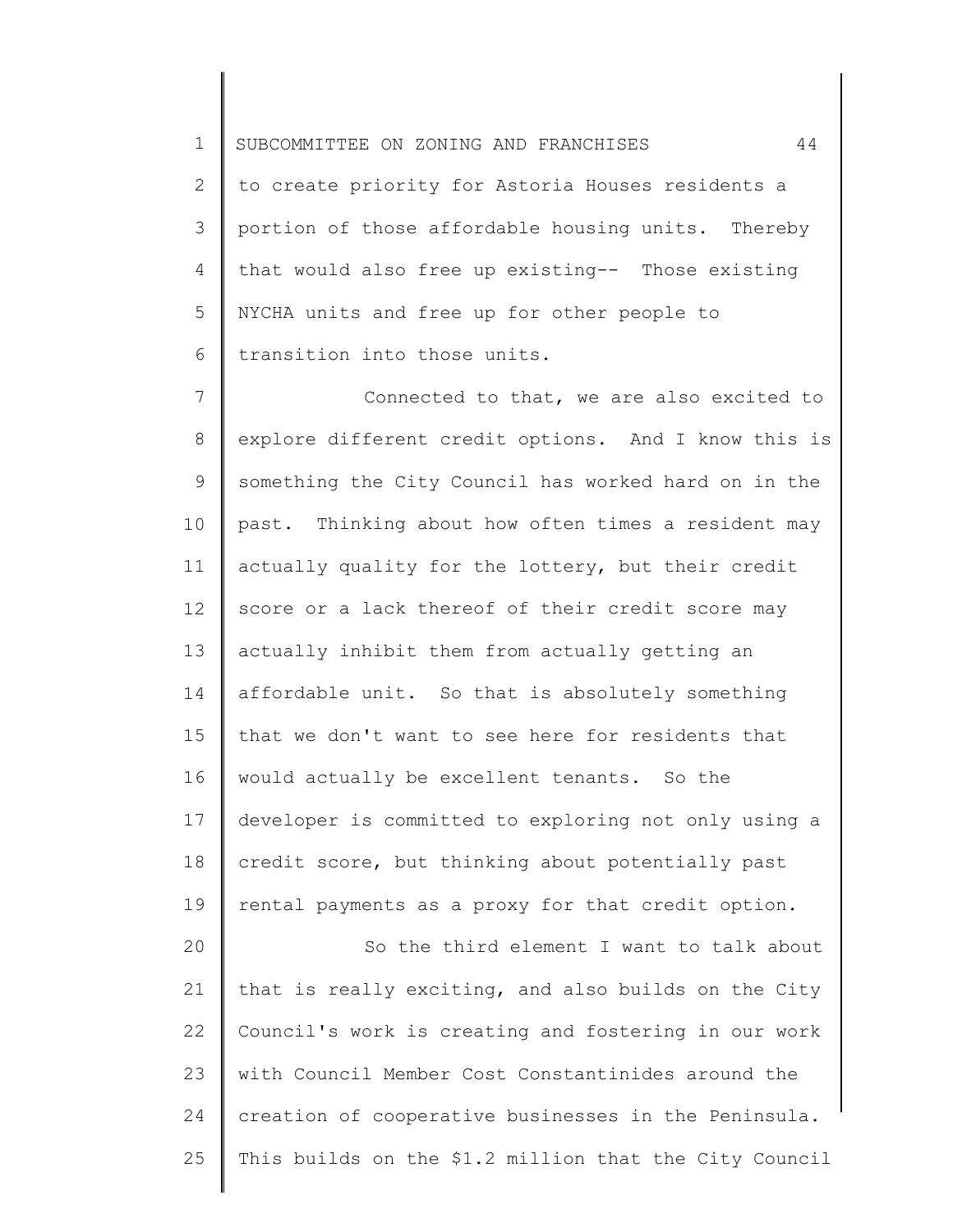| $\mathbf 1$    | 45<br>SUBCOMMITTEE ON ZONING AND FRANCHISES           |
|----------------|-------------------------------------------------------|
| 2              | has committed to create a network of cooperatives     |
| 3              | across the city as well as the innovative work of     |
| 4              | Urban Outbounds getting a small business innovation   |
| 5              | award. So the developer has committed that the Fresh  |
| 6              | Supermarket, that Jay spoke about, that that will     |
| $\overline{7}$ | actually be a cooperative business, a cooperative     |
| $8\,$          | supermarket. That will be owned and run ultimately    |
| $\mathsf 9$    | in part by residents of Astoria Houses, which is      |
| 10             | absolutely awesome. He has committed to not only      |
| 11             | paying for the upfront costs of that supermarket, but |
| 12             | also the transition costs. So hopefully, down the     |
| 13             | line we'll all be at that groundbreaking together.    |
| 14             | Secondly, we are also-- he's also                     |
| 15             | committed to creating a security cooperative that     |
| 16             | will take advantage of the spending that will be      |
| 17             | happening in the Peninsula. And this will again be    |
| 18             | part of a broader initiative on the Peninsula         |
| 19             | connected to creating a broad network of local        |
| 20             | cooperatives. And so, with that, we are really        |
| 21             | hopeful that this connection to the Astoria Houses    |
| 22             | Community could be a model for other communities that |
| 23             | are having development with strong public housing     |
| 24             | neighborhoods.                                        |
| 25             | HOWARD WEISS: [off mic]                               |
|                |                                                       |

║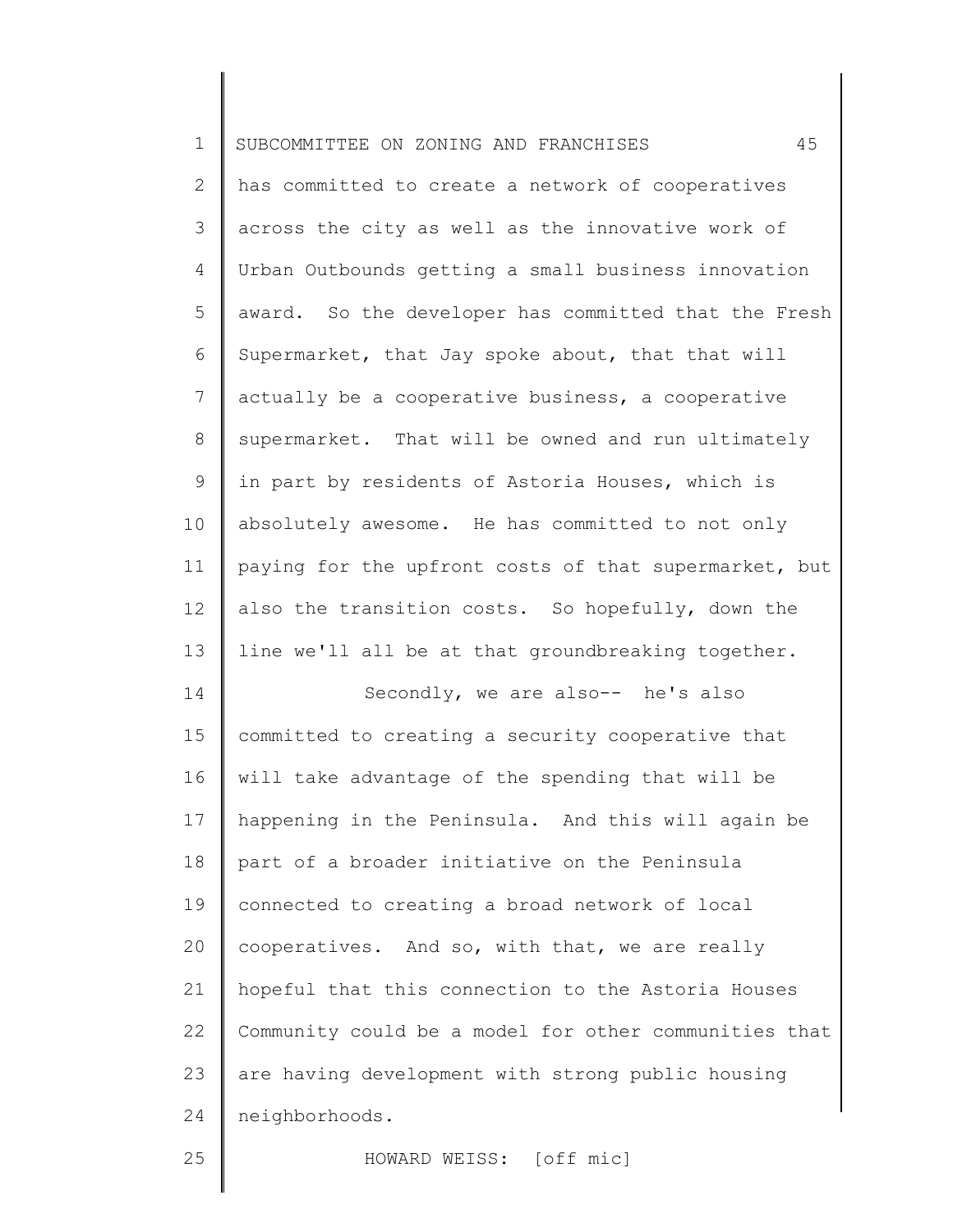1 SUBCOMMITTEE ON ZONING AND FRANCHISES 46

2 3 4 5 6 DEBRA-ELLEN GLICKSTEIN: Oh, and just for clarification, the Security Cooperative would be a cooperative of security guards. That would be part of Astoria Cove. And sow, with that, we are going to turn it over to a multi-media presentation.

7 8 9 10 11 12 13 14 15 16 17 18 19 20 21 22 23 24 25 MALE SPEAKER: What risk can we count [sic] when we're looking at here with this Astoria Cove Project? We're looking at number one, job creation. The construction jobs that will actually open up apprentice opportunities for young men with priority on those residents that live in Astoria Houses. The permanent jobs. The permanent jobs are going to be union jobs. They're going to pay a living wage so that people can support their families, and move up the economic ladder. When this project is developed, there'll be restaurants. There'll be a supermarket. There'll be drug stores. There'll be clothing stores. This developer has a heart for the neighborhood, wants to see the neighborhood grow together. With his ability to bring housing and then opportunity for affordable housing for people that want to move to the next level, and can move to the next level. So I applaud this developer, and I applaud this project. I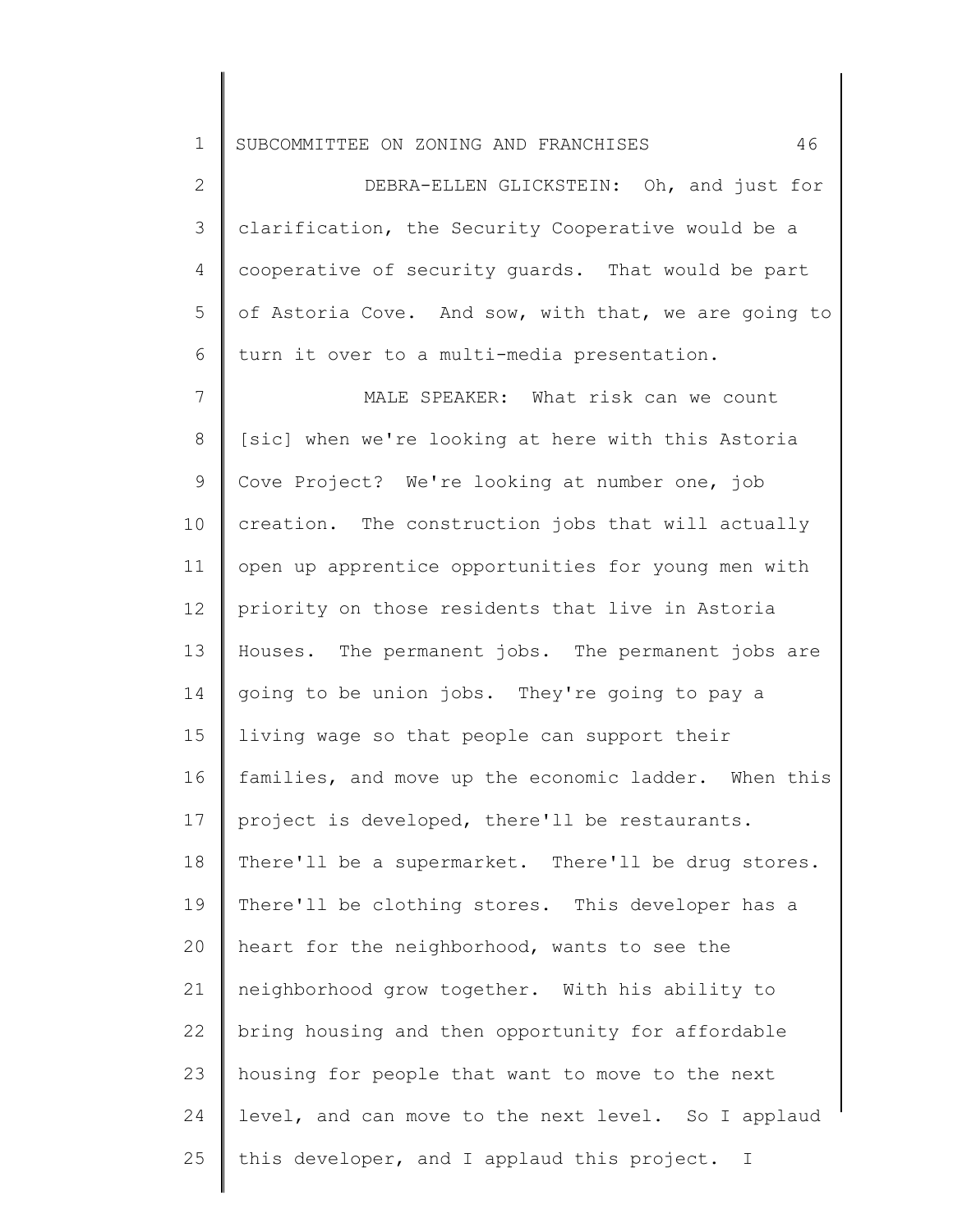1 2 3 4 5 SUBCOMMITTEE ON ZONING AND FRANCHISES 47 believe that the benefits of the community are going to be enormous, and they're going to have a tremendous impact on the economic and social status of the community at large.

6 7 8 9 10 11 12 13 FEMALE SPEAKER: When I moved here, the resources that we needed for a stable family was here. We lost our grocery store. We had a couple of drug stores at the time and shoemakers, butchers, everything that you could-- in walking distance. Today, those things are not here, but the people we still are walking approximately 15 to 20 blocks where there are necessities and staples.

14 15 16 17 18 19 20 FEMALE SPEAKER: Astoria Cove is a great project because it's about to build a new exciting waterfront and buildings, and great new opportunities for my kids, as well as me and my husband. I'm also excited about the Astoria Cove Project because stores will be built for new opportunities for all of the residents of Astoria Projects.

21 22 23 24 25 MALE SPEAKER: I'm also excited to know that there will be union jobs available within these new projects because I work in the city so I might be able to just transfer to a closer job directly to work here.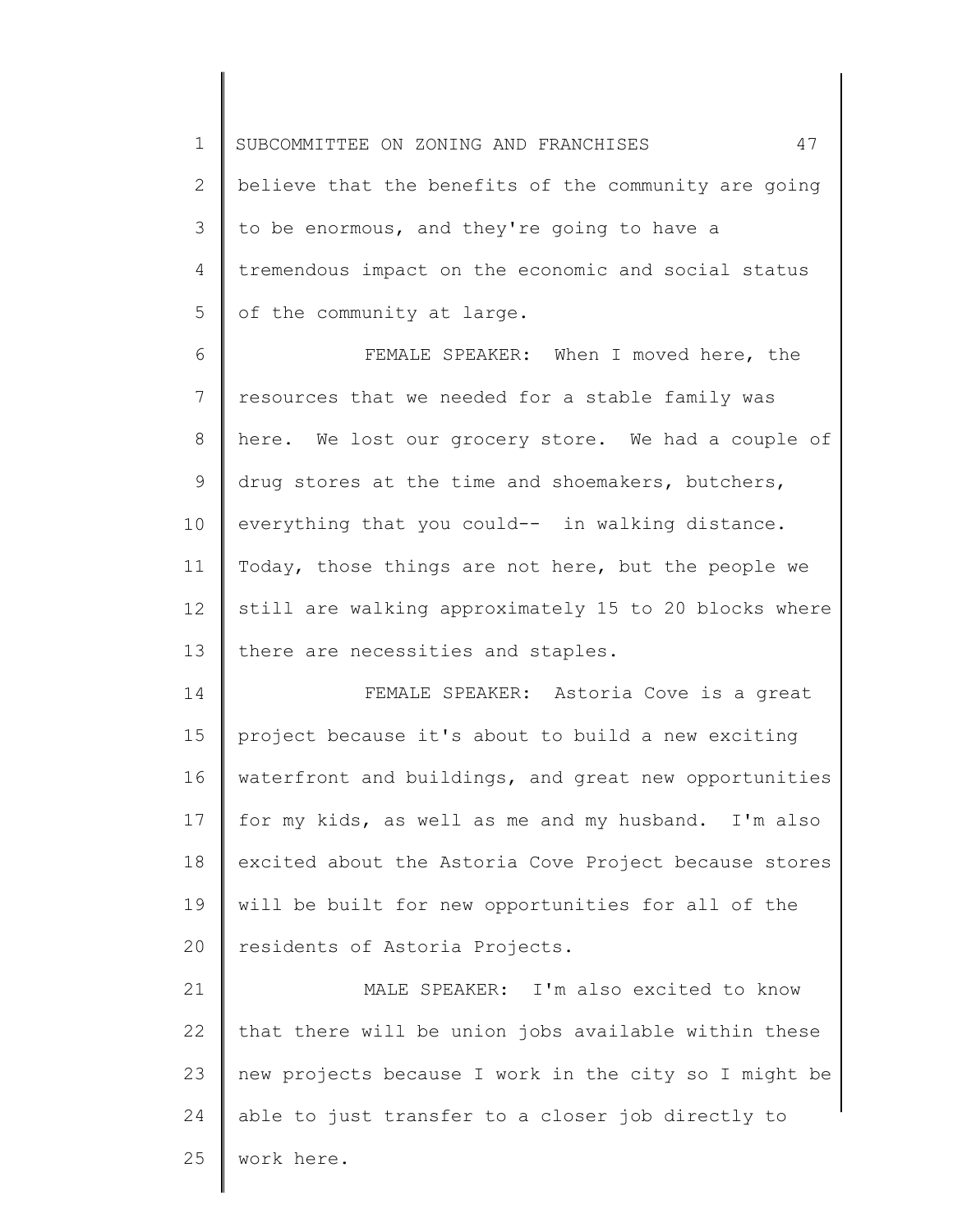1 2 3 4 5 6 7 8 9 10 11 12 13 14 15 16 17 18 19 20 21 22 23 24 25 SUBCOMMITTEE ON ZONING AND FRANCHISES 48 MALE SPEAKER: I believe in the Astoria Cove Project because it's going to bring cooperative businesses. FEMALE SPEAKER: We are so excited about the idea that we're getting a new supermarket in the Astoria Cove area. FEMALE SPEAKER: Not only will I be able to work in a supermarket, but I'll be able to own it. FEMALE SPEAKER: It's opening up the waterfront for the Astoria residents, and the surrounding Long Island City area, and I'm excited about. And I'm sure a lot of other residents are. Thank you. FEMALE SPEAKER: I feel developing this site will bring jobs, revenue, and motivation to the neighborhood. MALE SPEAKER: It's going to enhance the social fabric of the area. It's going to create additional revenue [sic] of the area. The transportation system it's going to be upgraded as a necessity of this development. And now to be able to go through to Astoria parks of that area it's going to be the most beautiful thing.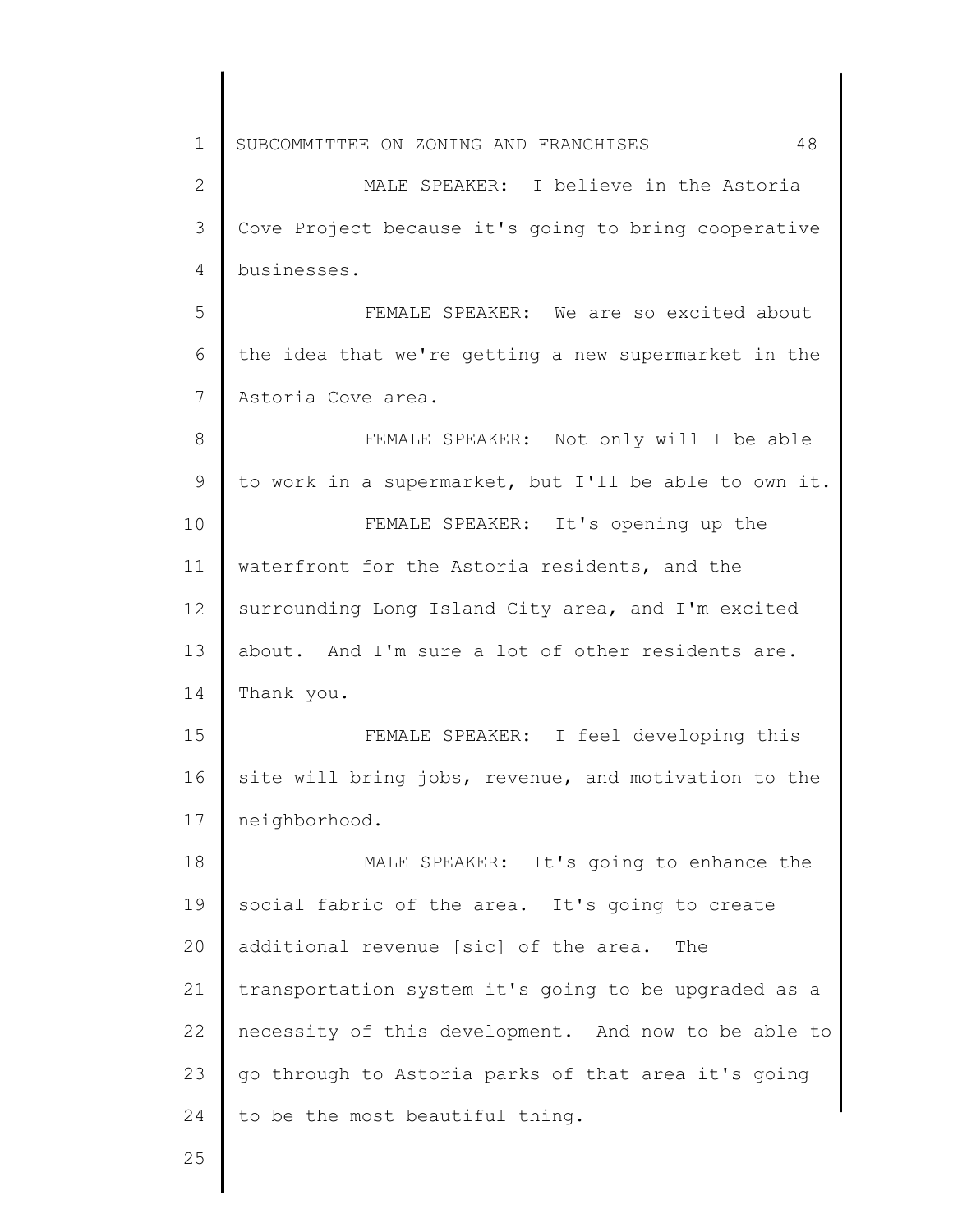1 2 3 4 5 6 7 8 9 10 11 12 13 14 15 16 17 18 19 20 21 22 23 24 25 SUBCOMMITTEE ON ZONING AND FRANCHISES 49 MALE SPEAKER: Anyone who's seen that property it's a no-brainer the end result. It's going to bring an infusion of people into that area who were simply not there. FEMALE SPEAKER: I beg you to approve the project. The sooner we get this thing going, the better for all especially the youth of the area. FEMALE SPEAKER: With the development that's going on, to me I believe that it can be a plus for the stability of the people who are here, especially the young families to raise their children. FEMALE SPEAKER: We can be an example. [Pause] CHAIRPERSON WEPRIN: Okay. Thank you. I guess all those people who were testifying, luckily they were all under two minutes. So it's okay. I don't know, Mr. Mavroudis, did you want to speak again or we can get onto the panel. Okay. Ready? JOHN MAVROUDIS: We can move onto the panel. CHAIRPERSON WEPRIN: Okay, great. So, we've been joined by Council Member Elizabeth Crowley as well. I think I mentioned Council Member-- I did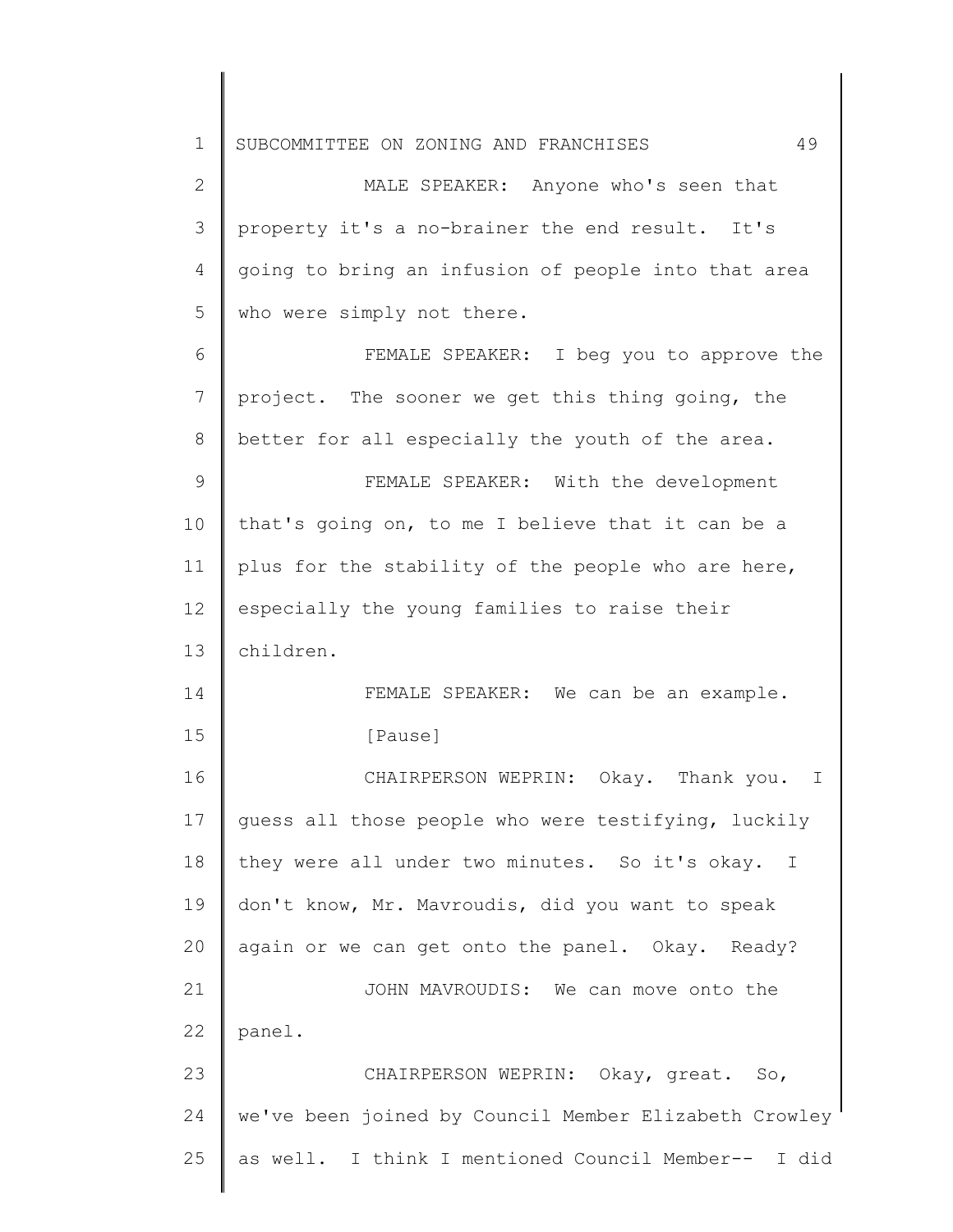| $\mathbf 1$   | 50<br>SUBCOMMITTEE ON ZONING AND FRANCHISES           |
|---------------|-------------------------------------------------------|
| 2             | mention Council Member Gentile is here as well. So    |
| 3             | we're going to move onto questions. I'm going to ask  |
| 4             | Council Member Constantinides, who represents Astoria |
| 5             | Cove, to ask the first question. You guys have got    |
| 6             | to stick around. We've got questions for you.         |
| 7             | You're not getting off that easy. Council Member      |
| $\,8\,$       | Constantinides.                                       |
| $\mathcal{G}$ | COUNCIL MEMBER CONSTANTINIDES: Thank                  |
| 10            | Thank you, Chair Weprin, Mr. Chairman. One of<br>you. |
| 11            | the concerns that have been raised throughout this    |
| 12            | project in addition to other issues we've talked      |
| 13            | about is the amount of density being added here. You  |
| 14            | reviewed for us the impacts that were identified in   |
| 15            | the EIS.                                              |
| 16            | HOWARD WEISS: [off mic] Sir, could you                |
| 17            | repeat the for me?                                    |
| 18            | COUNCIL MEMBER CONSTANTINIDES:<br>All                 |
| 19            | right, gentlemen. One of the concerns that has been   |
| 20            | raised throughout the process in addition to what     |
| 21            | things we have talked about is density that's being   |
| 22            | added. Can you review the impacts identified by the   |
| 23            | EIS?                                                  |
| 24            | HOWARD WEISS: Yes, the impacts were                   |
| 25            | reviewed across the board with respect to all of the  |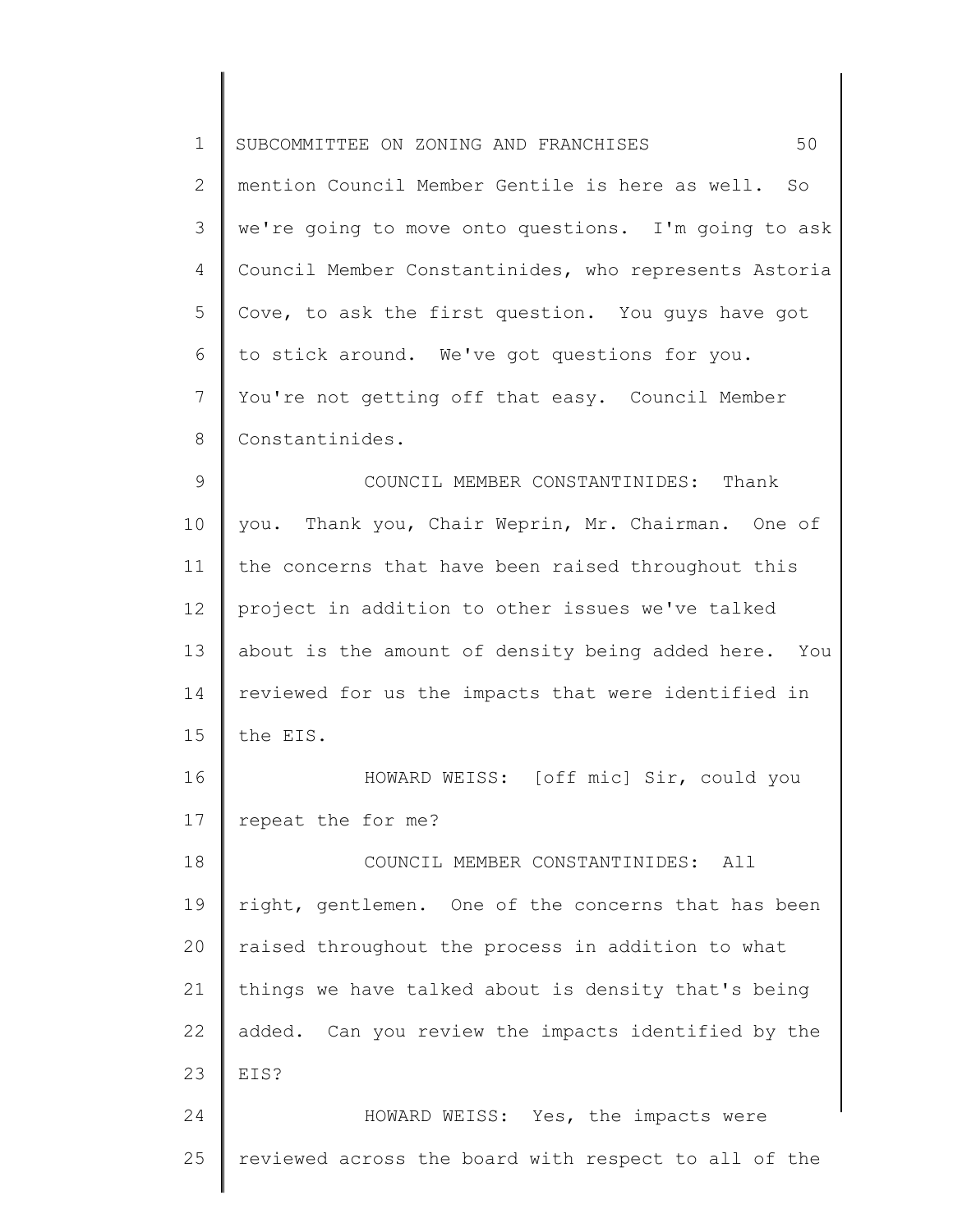| $\mathbf 1$ | 51<br>SUBCOMMITTEE ON ZONING AND FRANCHISES           |
|-------------|-------------------------------------------------------|
| 2           | traditional areas of review under SECRA, including    |
| 3           | social fabric, including open space, air quality,     |
| 4           | transportation. And there were certain areas as       |
| 5           | disclosed in the Final Impact Statement, the          |
| 6           | Environmental Impact Statement where there would be   |
| 7           | impacts, and we provided mitigation. So that the      |
| 8           | various--                                             |
| 9           | COUNCIL MEMBER CONSTANTINIDES:                        |
| 10          | [interposing] So what sort of--                       |
| 11          | HOWARD WEISS: --impacts are mitigated.                |
| 12          | COUNCIL MEMBER CONSTANTINIDES: So what                |
| 13          | sort of mitigations are proposed for the significant  |
| 14          | adverse impacts?                                      |
| 15          | HOWARD WEISS: I'll call up Nobel [sp?]                |
| 16          | Greenberg with Philip Habib, and they could run       |
| 17          | through the FEIS, and we can run through every impact |
| 18          | and all of the mitigation, if that's what the Council |
| 19          | Member would like us to do this morning.              |
| 20          | COUNCIL MEMBER CONSTANTINIDES: Some of                |
| 21          | the major ones, yes.                                  |
| 22          | HOWARD WEISS: Okay.                                   |
| 23          | [Pause]                                               |
| 24          | CHAIRPERSON WEPRIN: Just one second.                  |
| 25          | Council Member Williams has joined us, and he just    |
|             |                                                       |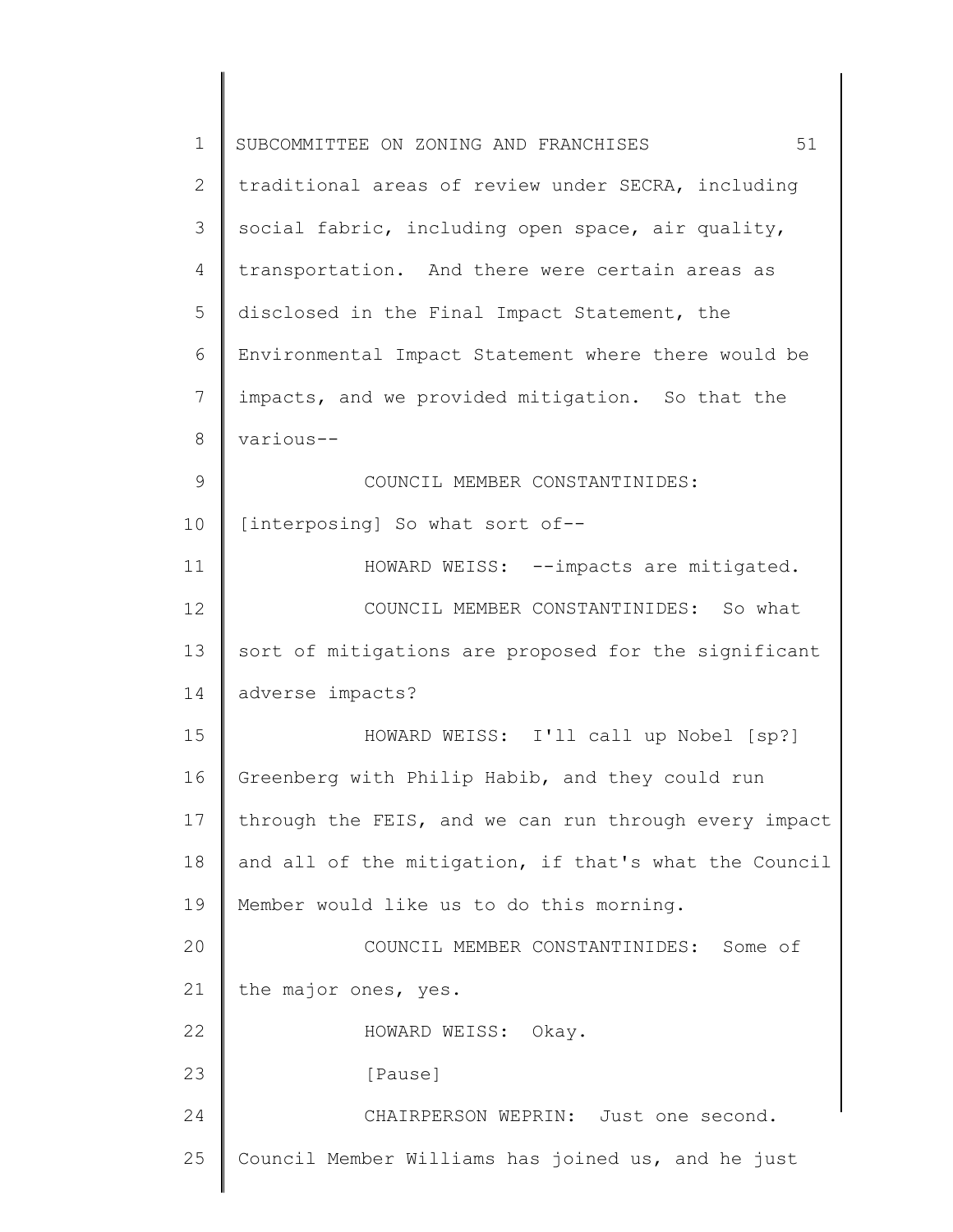1 2 3 4 5 6 7 8 9 10 11 12 13 14 15 16 17 18 19 20 21 22 23 24 25 SUBCOMMITTEE ON ZONING AND FRANCHISES 52 wants to vote on the cafe that we passed before. Council Member. COUNCIL MEMBER WILLIAMS: Uh-huh. CLERK: Council Member Williams, LU 122. COUNCIL MEMBER WILLIAMS: I vote aye. CLERK: Thank you. CHAIRPERSON WEPRIN: Thank you. Were you in the middle of answering that question? PHILIP HABIB: Yes. CHAIRPERSON WEPRIN: Okay. Make sure to state your name. PHILIP HABIB: All right. Good morning. My name is Philip Habib from Habib & Associates, the firm which is responsible for preparing EIS. So there are fairly substantial documents, and so our summary is probably best thing to read. COUNCIL MEMBER CONSTANTINIDES: [interposing] The summary is best on the significant adverse Impact Study. PHILIP HABIB: The project is predominantly residential, and so the impacts associated with the project are predominantly residential-oriented. The school, as an example, is identified as a potential impact, and the new school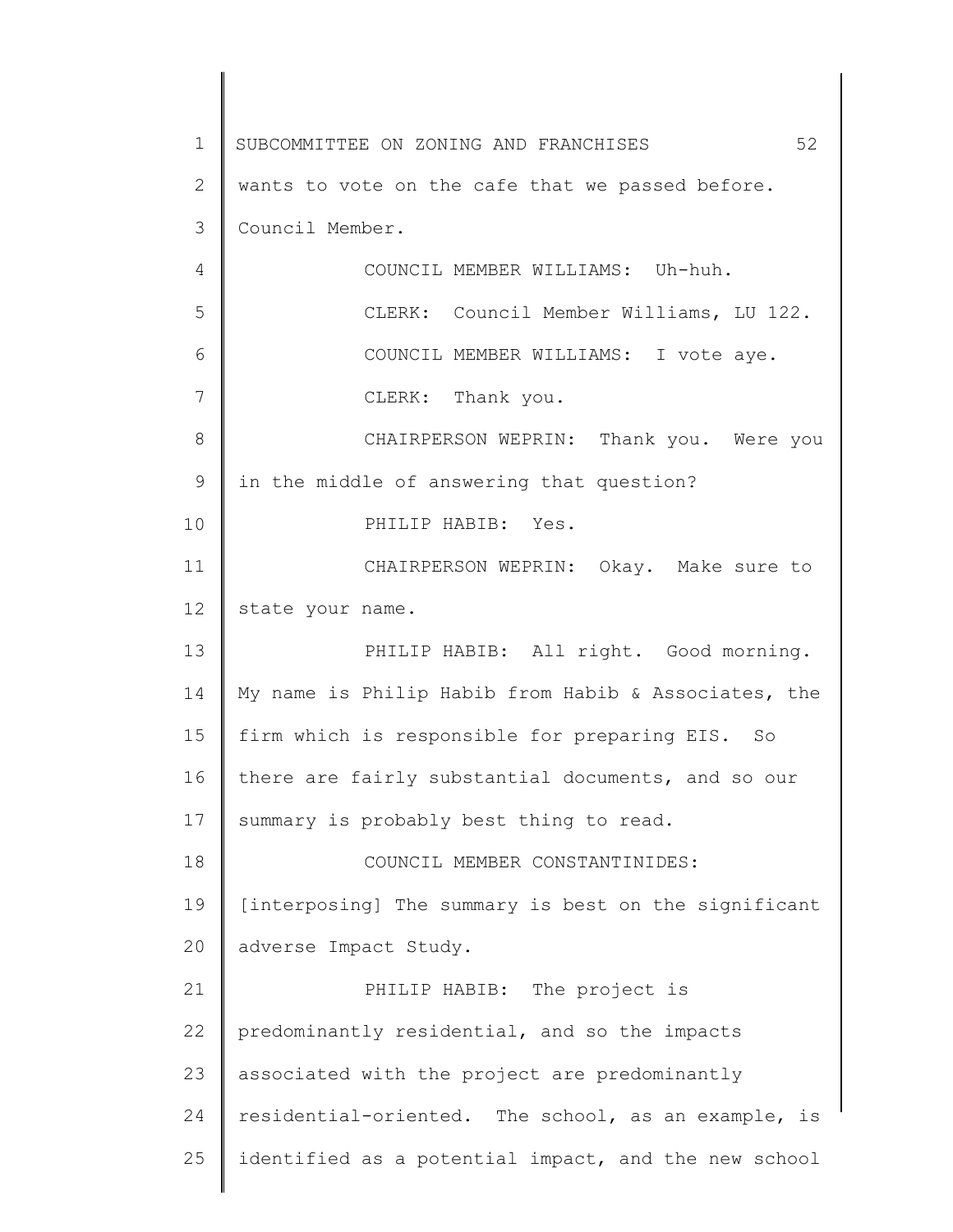1 2 3 4 5 6 7 8 9 10 11 12 13 14 15 16 17 18 19 20 21 22 23 24 25 SUBCOMMITTEE ON ZONING AND FRANCHISES 63 is incorporated into the project as a consequence of that analysis. Open spaces, also a typical residential-oriented impact was identified in the planning process, and the project also then includes approximately two acres of new public open space. So many of-- At least in those two areas of the potential impact are actually incorporated into the project as part of the planning process. One of the impacts that you mentioned was transportation. I think that has come up, and often those kinds of impacts are only partially under the jurisdiction of the applicant. So the applicant's project actually includes a new street systems that diffuses both pedestrian and traffic circulation in the immediate vicinity of the site. The applicant also in order to compensate for the assistance to the subway system has committed to implementing shuttle service to two stations both on the F-Line and Q. And so, those impacts are also partially affected by the project. The project does have remaining significant impacts on the traffic system. And that has been an ongoing discussion with the Department of Transportation leading a requirement by the applicant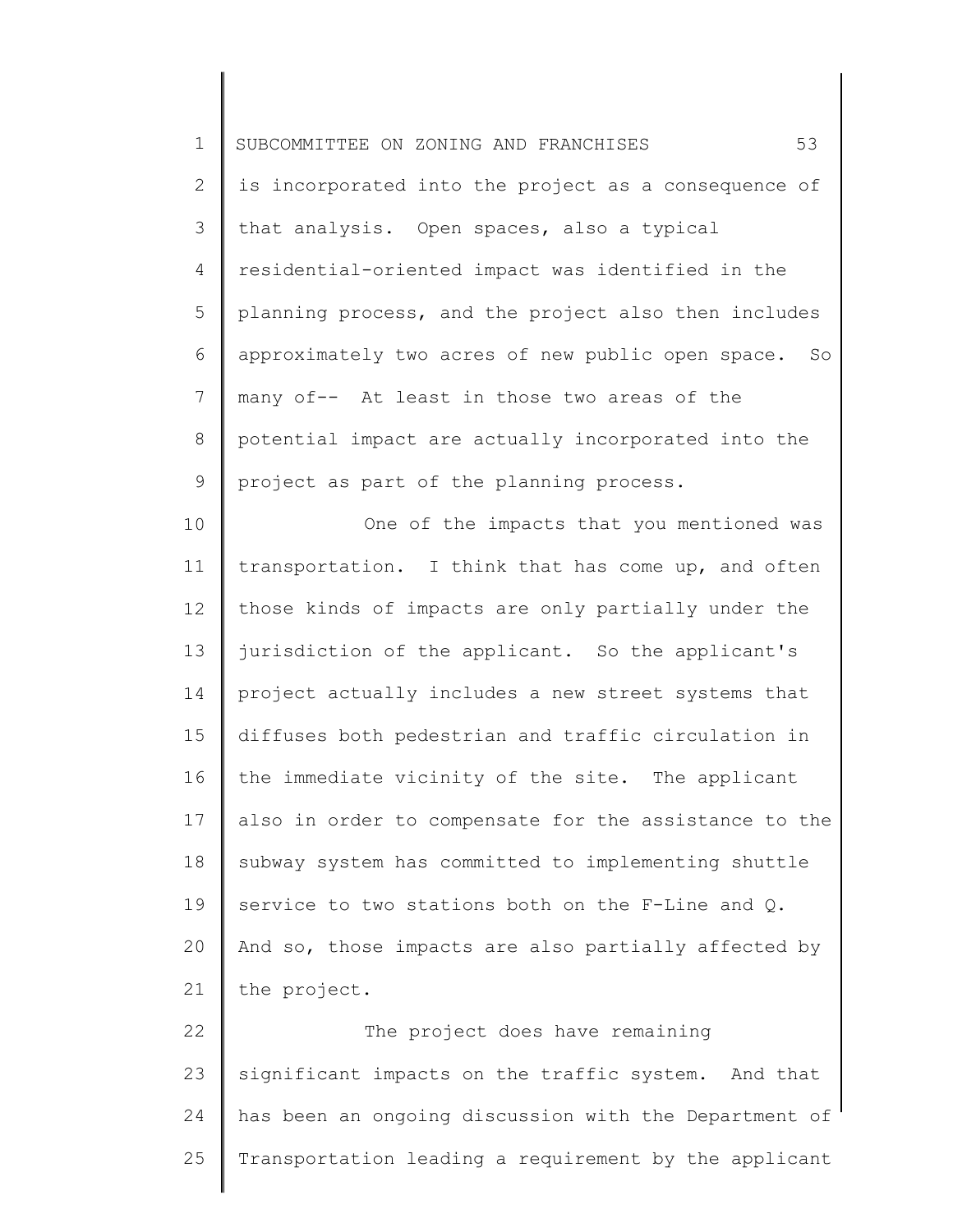| $1\,$           | 54<br>SUBCOMMITTEE ON ZONING AND FRANCHISES           |
|-----------------|-------------------------------------------------------|
| $\mathbf{2}$    | to actually conduct phase management studies as the   |
| 3               | project gets built. Often it's very hard to predict   |
| 4               | 10, 15 years into the future, and many of the         |
| 5               | projects that are being implemented Domino Sugar and  |
| 6               | others, actually require the applicant to look at     |
| $7\phantom{.0}$ | this again after the first couple of buildings are    |
| 8               | built. And then to address impacts as they evolve.    |
| 9               | In the EIS there are project impacts that             |
| 10              | are solved by new traffic signals, parking regulation |
| 11              | changes and so forth. However, the street system is   |
| 12              | dynamic. In this particular EIS all of the impacts    |
| 13              | consider that Hallet's Cove is already implemented as |
| 14              | a base. And so, in some cases it might be considered  |
| 15              | the conservative, but that is typically how EIS's     |
| 16              | are done. So that is one of the reasons why the DOT   |
| 17              | and others actually like you to look at the project   |
| 18              | as it's being implemented. And that is also part of   |
| 19              | the project's mitigation requirements. So those are   |
| 20              | the big areas involved.                               |
| 21              | COUNCIL MEMBER CONSTANTINIDES: And do                 |
| 22              | you feel that the transportation impacts are          |
| 23              | sufficiently dealt with by just these shuttle buses?  |
| 24              | PHILIP HABIB: Actually, there are two                 |
| 25              | issues that came up that I think maybe I did not      |
|                 |                                                       |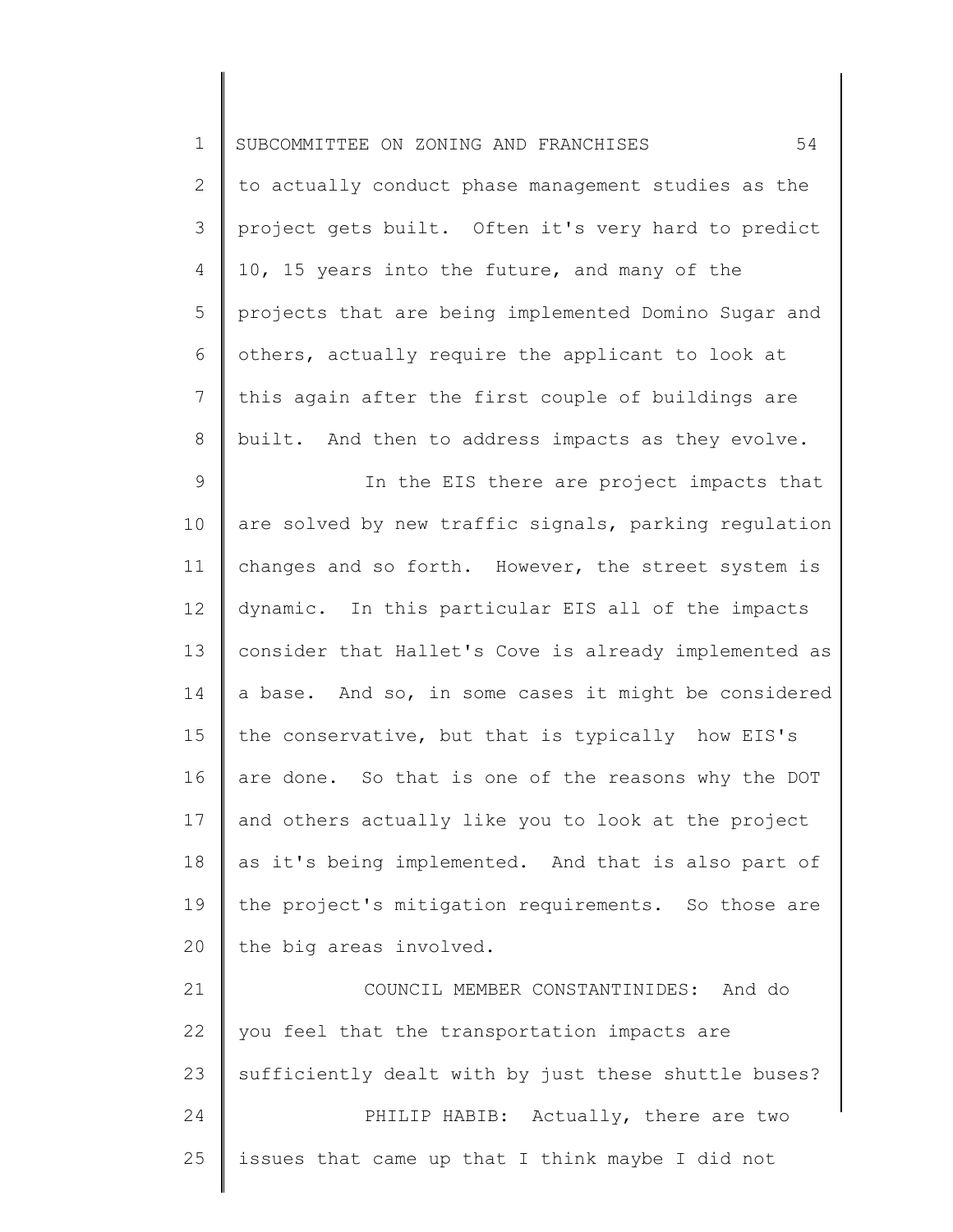| $\mathbf 1$     | 55<br>SUBCOMMITTEE ON ZONING AND FRANCHISES           |
|-----------------|-------------------------------------------------------|
| $\mathbf{2}$    | mention. One was that a project of this scale really  |
| 3               | needs to accommodate all of its parking on site       |
| 4               | because it's fairly big. And so, that was one of the  |
| 5               | main elements. I think Jay indicated that it's        |
| 6               | almost 1,000 parking spaces or 900ish are going to be |
| $\overline{7}$  | provided on site. So that addresses one of the        |
| 8               | elements. The other one that I think you brought up   |
| 9               | maybe, and that has been brought up, is an alternate  |
| 10              | mode of transportation by a ferry. That has proved    |
| 11              | to be a very successful East River transportation     |
| 12 <sup>°</sup> | element along the East River Ferry that has happened. |
| 13              | And it is also part of a long-term plan               |
| 14              | to extend that East River Ferry up the East River to  |
| 15              | a northern terminal in Astoria. And the applicant,    |
| 16              | therefore, has incorporated in the physical sense the |
| 17              | plan for that ferry. Because it is part of a network  |
| 18              | or a shuttle, if you will, it's not the applicant's   |
| 19              | ferry. And so, the applicant can and has committed    |
| 20              | to putting that ferry system at the foot of 26th      |
| 21              | Avenue. No, I'm sorry. At 9th Street as part of the   |
| 22              | plan. And just for your information, as part of       |
| 23              | planning as well, we anticipate that is implemented,  |
| 24              | the shuttle, that would take people to the subway     |
| 25              | would likely also pick up other individuals headed    |

║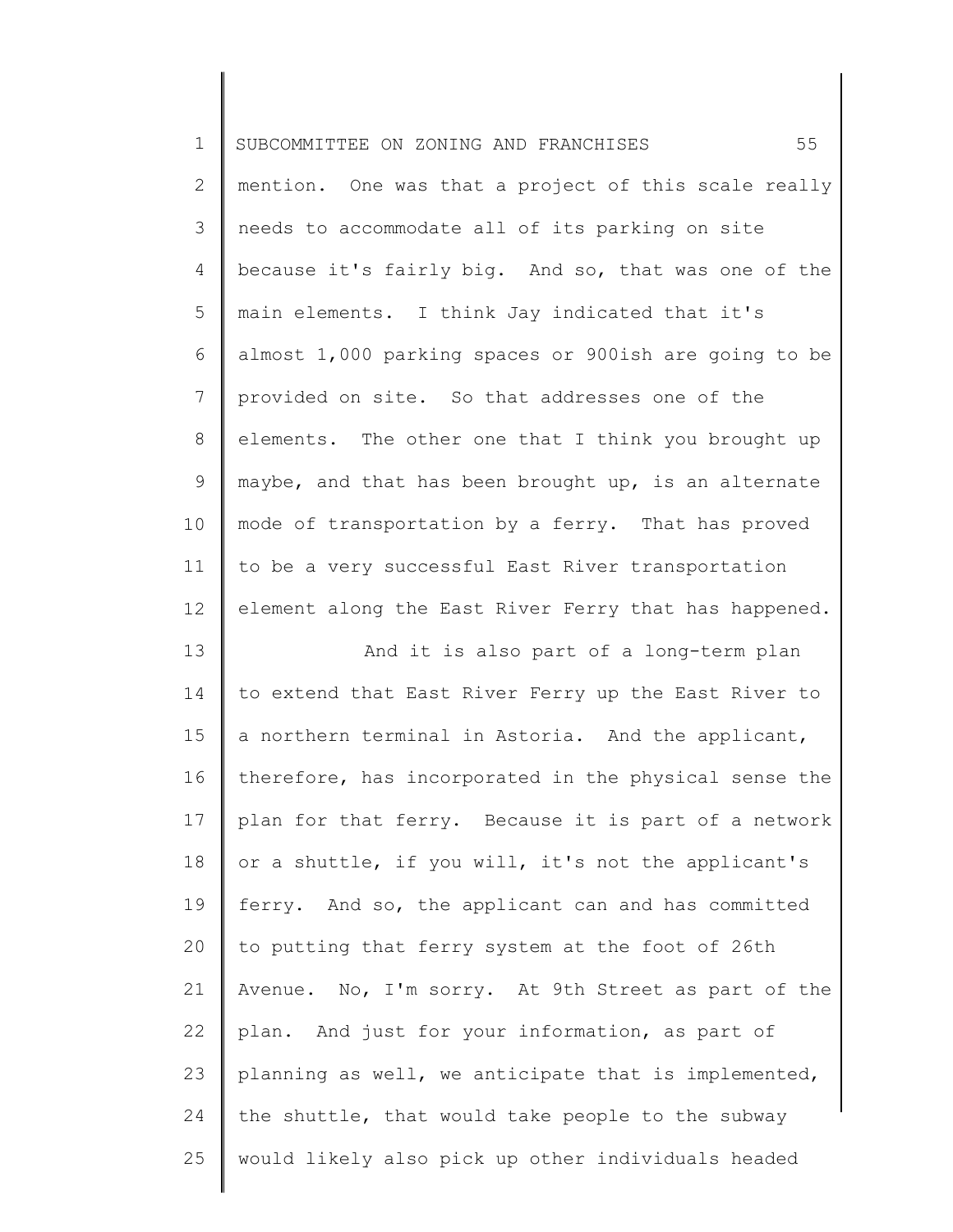| $\mathbf 1$  | 56<br>SUBCOMMITTEE ON ZONING AND FRANCHISES          |
|--------------|------------------------------------------------------|
| $\mathbf{2}$ | back to the project's ferry system. So the shuttle   |
| 3            | while it delivers users to subway stations, also     |
| 4            | because it comes back, it also works as an access    |
| 5            | system to the ferry. And so, both elements would     |
| 6            | also help. The parking and the ferry also contribute |
| 7            | significantly to reducing the impact of these        |
| 8            | projects.                                            |
| $\mathsf 9$  | COUNCIL MEMBER CONSTANTINIDES: And what              |
| 10           | sorts of conversations have you had with EDC and the |
| 11           | Administration regarding that ferry site?            |
| 12           | HOWARD WEISS: Mr. Council Member, going              |
| 13           | back two years, we met initially with EDC and        |
| 14           | advocated to include a taxi location, a ferry taxi   |
| 15           | location at this site. As you know, in the latter    |
| 16           | part of last year EDC came forth with an updated     |
| 17           | report on the experimental ferry service. In fact,   |
| 18           | included this site as part of the future. We have    |
| 19           | not had recent conversations because at this point   |
| 20           | the City itself has with the developer of Hallet's   |
| 21           | Cove funded a study going forward to conclusively    |
| 22           | determine whether a ferry that would be located at   |
| 23           | Hallet's Point. We publicly avowed that we will work |
| 24           | with the administration, with you, Mr. Council       |
| 25           |                                                      |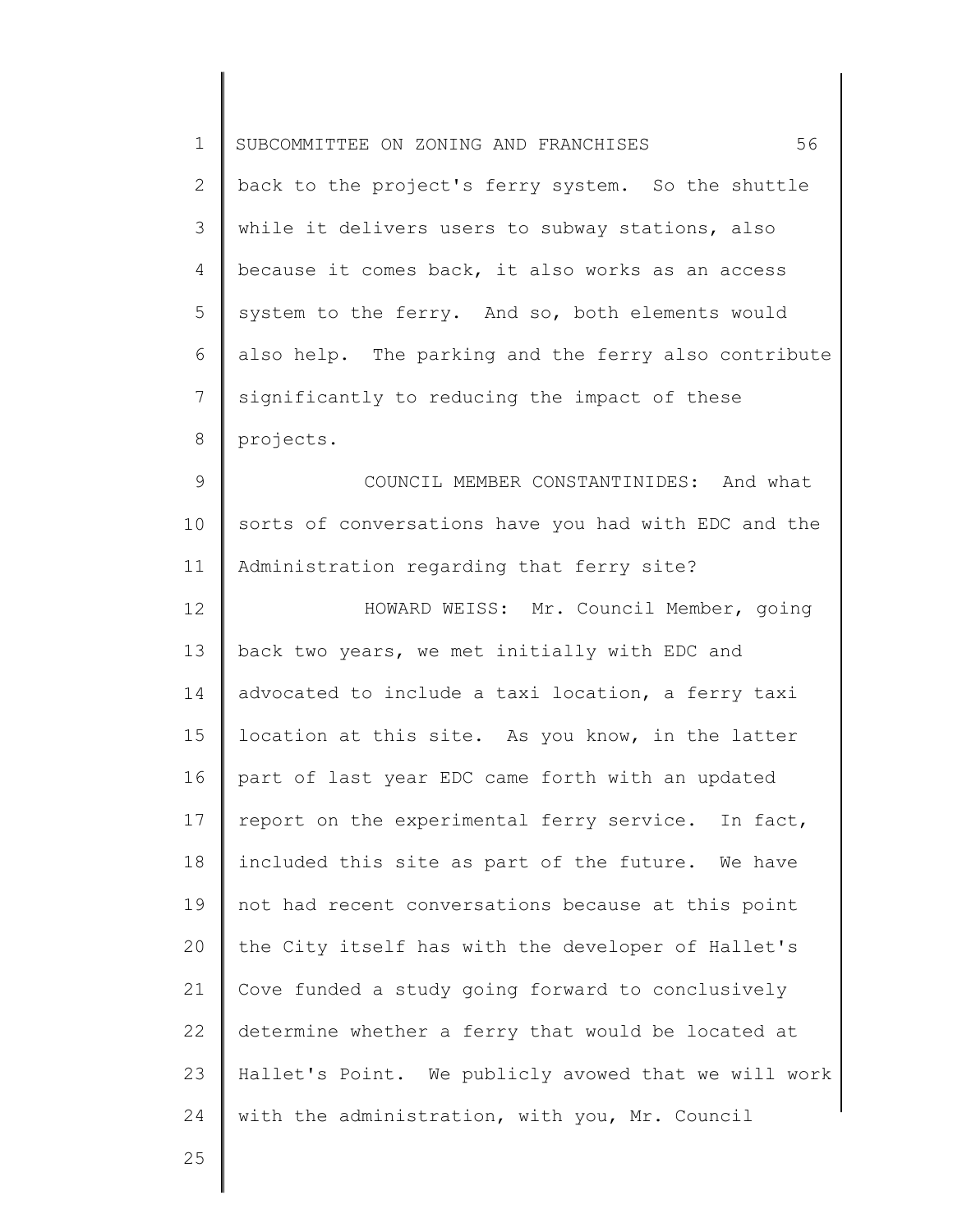| $\mathbf 1$  | 57<br>SUBCOMMITTEE ON ZONING AND FRANCHISES          |
|--------------|------------------------------------------------------|
| $\mathbf{2}$ | Member, and whoever else has a strong interest in    |
| 3            | locating a ferry terminal at this project site.      |
| 4            | PHILIP HABIB: One other point to be                  |
| 5            | added. The adjacent development at Hallet's Point it |
| 6            | was recently in the press that it was purchased by   |
| 7            | the Durst Organization. It's well known that the     |
| 8            | Durst Organization runs one of the major ferry       |
| $\mathsf 9$  | services in New York, and they have attended each of |
| 10           | the Community Board meetings and spoke in favor of   |
| 11           | ferry service. So one of the actual ferry operators  |
| 12           | is actually doing the development immediately next   |
| 13           | door and is very quid pro quo.                       |
| 14           | COUNCIL MEMBER CONSTANTINIDES:<br>$\mathbf{I}$       |
| 15           | appreciate that. I mean look I'm a life-long         |
| 16           | resident of Astoria, and on my way here this morning |
| 17           | on Astoria Boulevard this was a little bit of a      |
| 18           | hiccup on the N-Line, and I didn't have a shot at a  |
| 19           | seat. I know the people at Broadway had no chance    |
| 20           | whatsoever. And I can see that the addition of 3,800 |
| 21           | units requires us to make some sort of major         |
| 22           | transportation upgrades. There just isn't enough?    |
| 23           | There aren't enough trains, and there certainly      |
| 24           | aren't enough buses, even if we ran them every five  |
| 25           | minutes, which I don't think the MTA is committed to |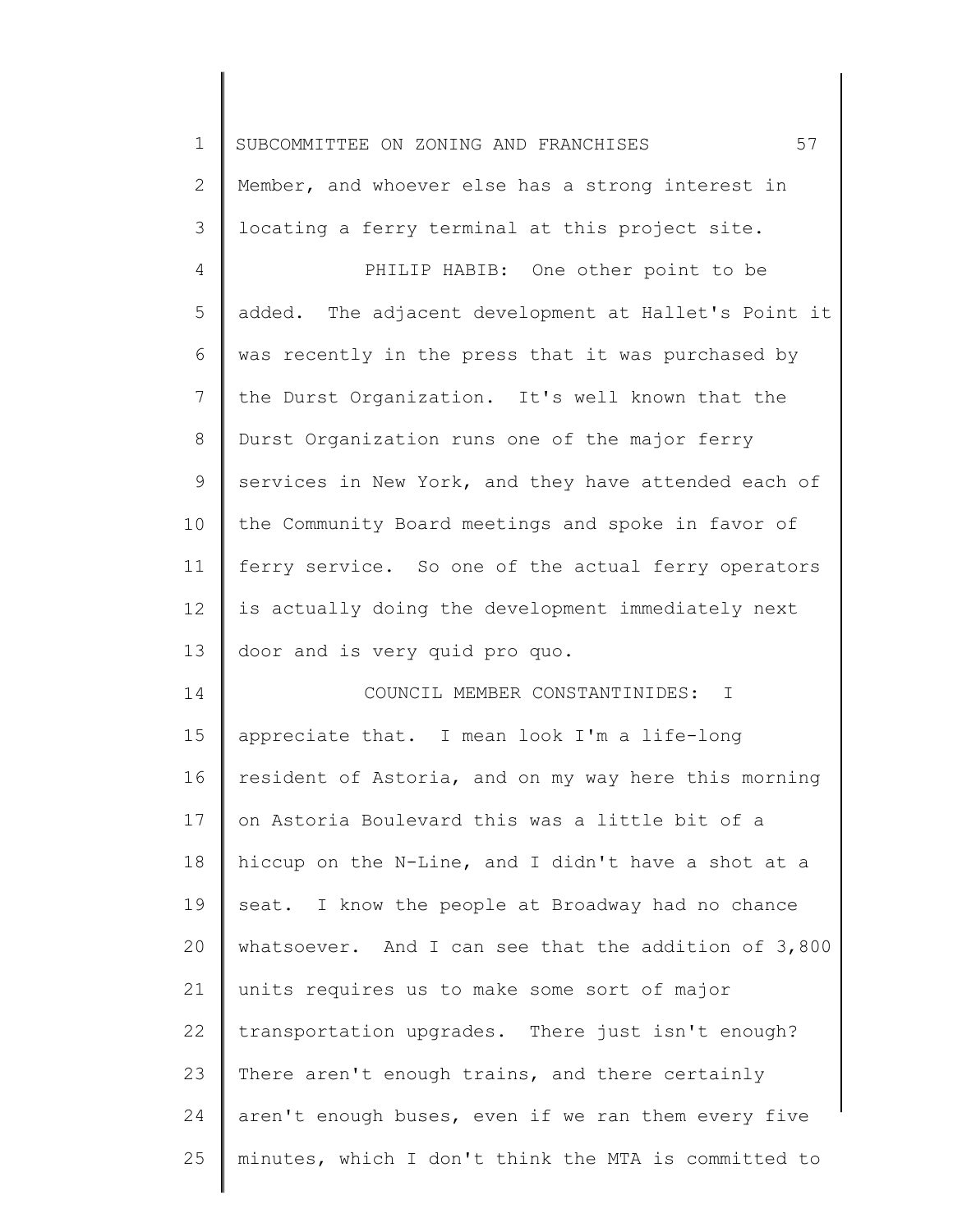1 2 3 4 5 6 7 8 9 10 11 12 13 14 15 16 17 18 19 20 21 22 23 24 25 SUBCOMMITTEE ON ZONING AND FRANCHISES 58 do. Without some sort of meaningful transportation, there is no way somebody can build a 21st Century development without having a way to move people around the city. So I'm hoping we can have some sort of commitment from you to help us with that when the time does arise. PHILIP HABIB: Absolutely, Mr. Council Member, and we look forward to working with you to advocate for ferry service at this site and to see it implemented. HOWARD WEISS: Absolutely, Mr. Council Member and we look forward to working with you to advocate for ferry service at this site, and to see it implemented. COUNCIL MEMBER CONSTANTINIDES: Now, let me kind of switch gears to affordability at the moment. Sort of walk me through phase by phase how many affordable units will be created in phase 1, phase 2, phase 3, and phase 4. HOWARD WEISS: It's sort of so-- CHAIRPERSON WEPRIN: [interposing] Just make sure to say your name when you speak. HOWARD WEISS: Pardon?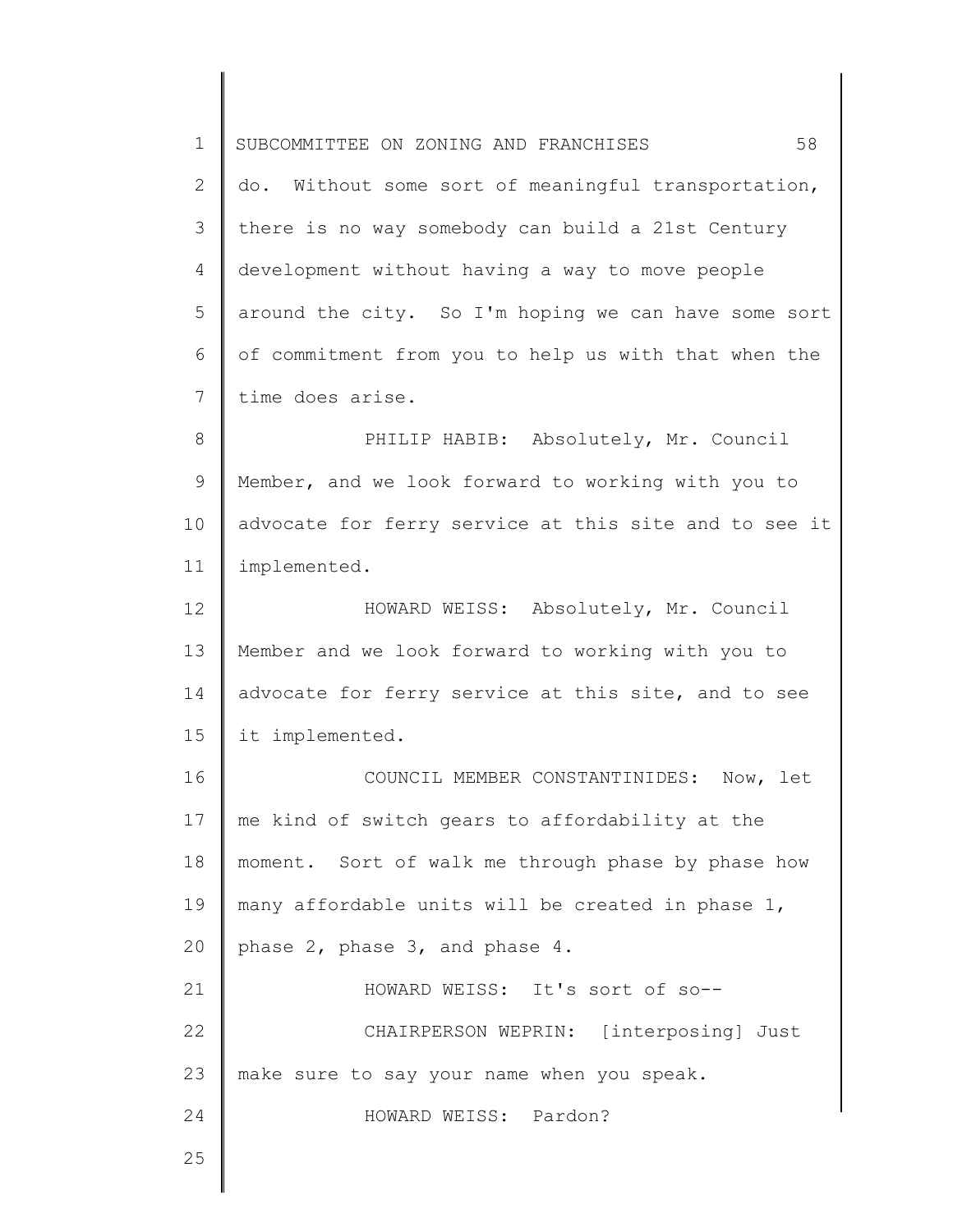1 SUBCOMMITTEE ON ZONING AND FRANCHISES 59

2 3 CHAIRPERSON WEPRIN: Just repeat your name when you do take the mic.

4 5 6 7 8 9 10 11 12 13 14 15 16 17 18 19 HOWARD WEISS: That's correct. Howard Weiss. Twenty percent of the residential developments in each phase will be affordable units. So there's a total of 345 affordable units in the project right now. And within each phase the number of units that are developed 20% of those. So we're not loading the affordable units in any particular phase, but we're spreading it across the entire project. And with each phase, 20% will be developed. So I understand the first phase will have 28 units, which is 20% of the total residential floor being developed. The next phase 97 units. The next phase 211 units, which then it totals. And then finally we reach the 345 units with the last phase. So, it's cumulative as we move through the phasing, but each phase is 20%.

20 21 22 23 24 25 COUNCIL MEMBER CONSTANTINIDES: You keep talking about this 20% as it's a certainty. But doesn't the zoning text provides an option for you to sort of take that down to 10% of the 80 and then build another 20% at 165, which is really beyond the scope of what residents in Astoria can pay. And you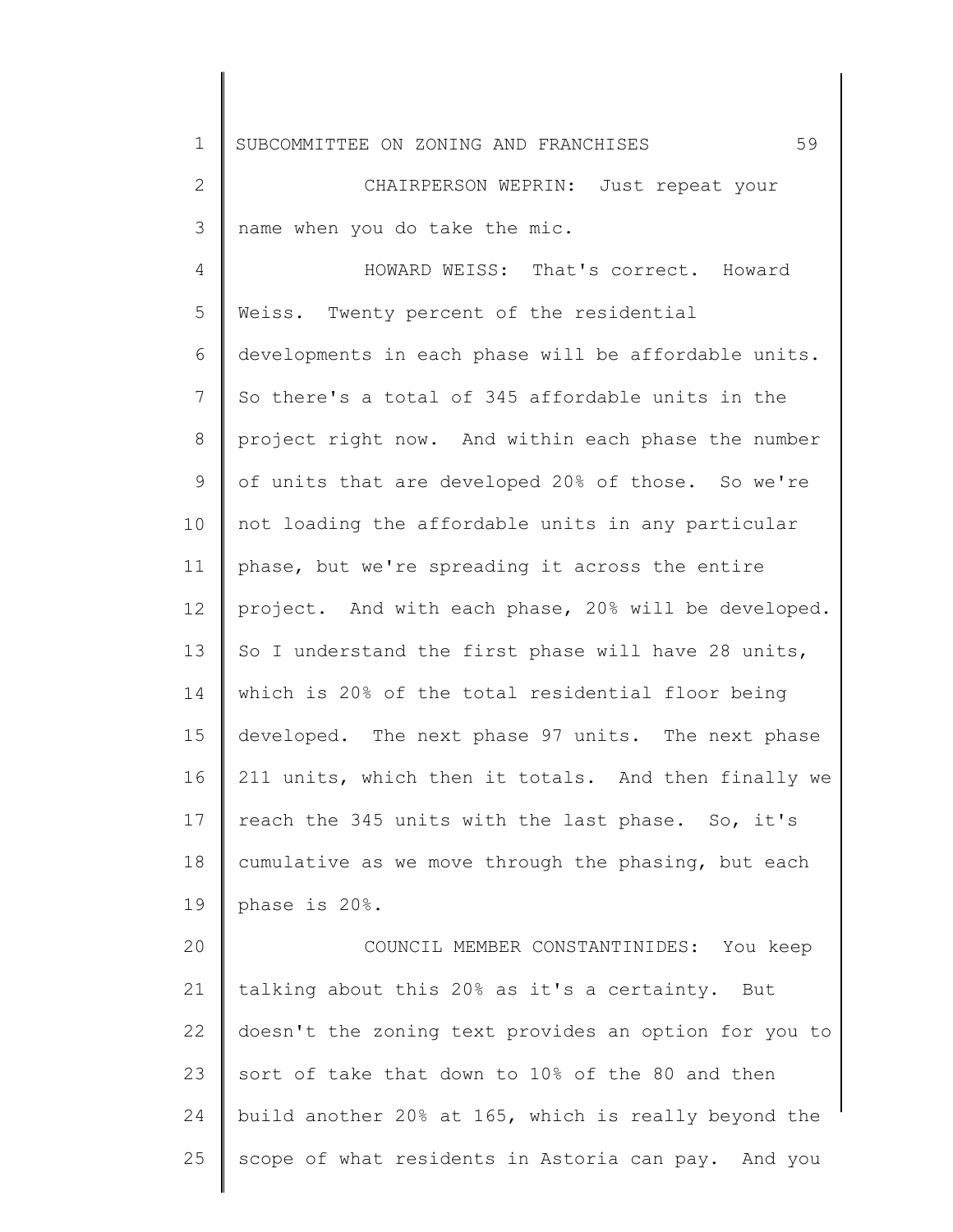| $\mathbf 1$  | 60<br>SUBCOMMITTEE ON ZONING AND FRANCHISES           |
|--------------|-------------------------------------------------------|
| $\mathbf{2}$ | keep saying that we're not going to avail ourselves   |
| 3            | of that provision, but cross your heart and hope to   |
| 4            | die is not good enough for me. I think a little bit   |
| 5            | more than that. Would you have any objections to      |
| 6            | just taking that out of the zoning text?              |
| 7            | HOWARD WEISS: I think the zoning text as              |
| 8            | written based upon what are the economics of          |
| $\mathsf 9$  | developing affordable housing without public subsidy  |
| 10           | require precisely what's in there. And if you go      |
| 11           | into reach for a higher band, and this developer      |
| 12           | isn't doing it, but you're right theoretically the    |
| 13           | developer could. It increases the degree of           |
| 14           | affordable housing from 20% to 25%. And it would be   |
| 15           | problematic if you remove that because unless--       |
| 16           | COUNCIL MEMBER CONSTANTINIDES:                        |
| 17           | [interposing] I'm not talking about the 25%. I'm      |
| 18           | talking about the 30% that allows you to go 10% at 80 |
| 19           | and then another 20% at 175. So if you're talking     |
| 20           | about the moderate, the middle, you're sort of not    |
| 21           | addressing the larger question here. That leaves      |
| 22           | only 10% at 80 and then 20% at 165, 175.              |
| 23           | HOWARD WEISS: If there is a higher band               |
| 24           | reached, but then that is also without public         |
| 25           | subsidies. So the dialogue would be that if, in       |
|              |                                                       |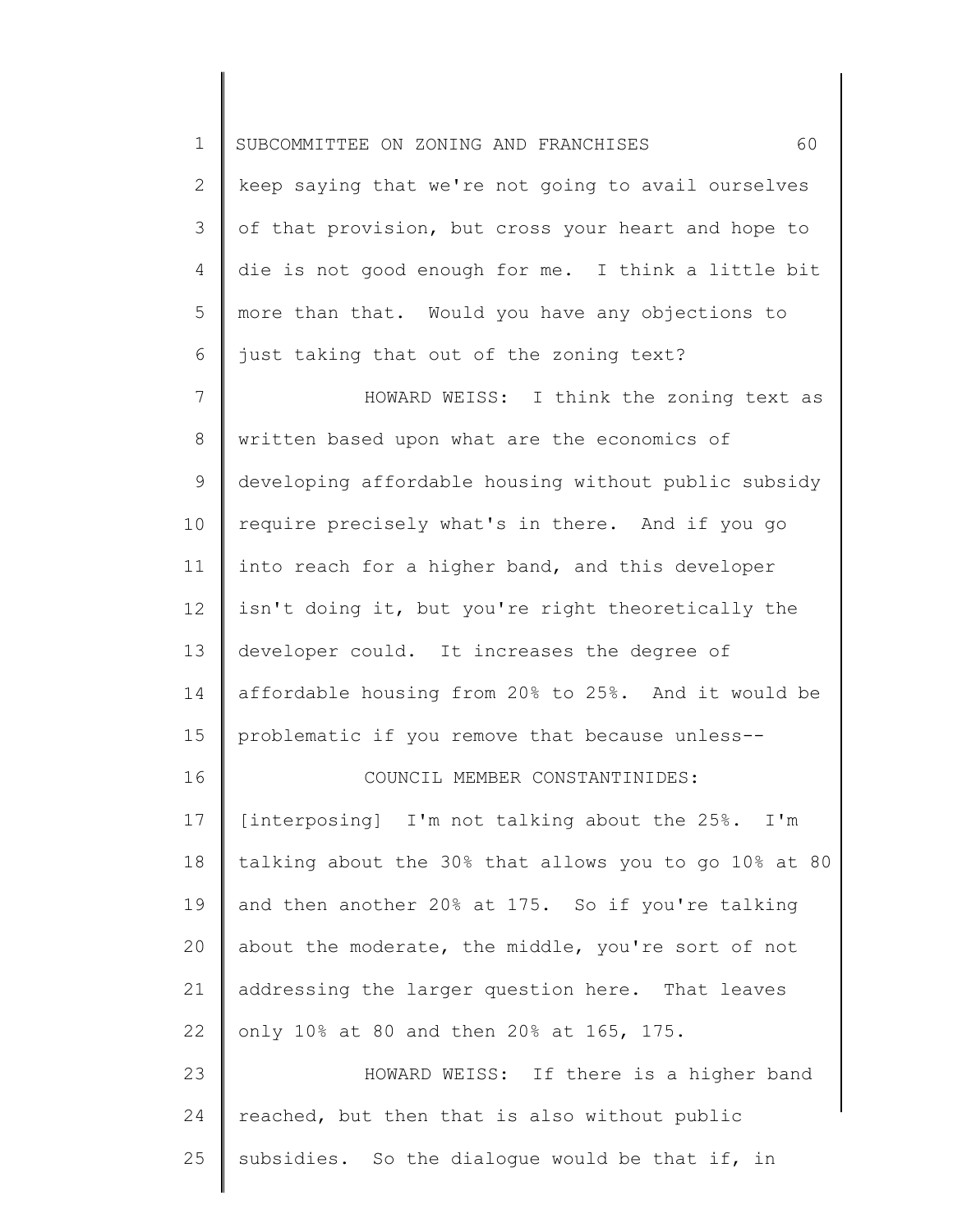| $\mathbf 1$    | 61<br>SUBCOMMITTEE ON ZONING AND FRANCHISES           |
|----------------|-------------------------------------------------------|
| $\overline{2}$ | fact, we wanted to reach a greater percentage of      |
| 3              | affordable housing, then one would have to look not   |
| 4              | only at the bands, but also whether or not the        |
| 5              | project then produces affordable housing. And it's    |
| 6              | certainly a conversation, Mr. Council Member, that we |
| 7              | wanted to have with you. So at the end of the day,    |
| 8              | we hope that you and your colleagues in the Council   |
| 9              | can be satisfied that the program as proposed for     |
| 10             | this project works for the neighborhood. And also,    |
| 11             | that it's going to be economically viable.            |
| 12             | So right now, Astoria Cove without public             |
| 13             | subsidy at 20%, at 80% AMI absolutely works. We       |
| 14             | certainly are open, and we've actually-- Because we   |
| 15             | know your concern, we've actually been looking at     |
| 16             | other formulas that we are interested to discuss with |
| 17             | you and your colleagues at the Council. And come up   |
| 18             | with a formula that continues to keep this project    |
| 19             | economically viable, but may then change the          |
| 20             | configuration. Not only in terms of percentage and    |
| 21             | bands, but the necessity for public subsidy.          |
| 22             | JOHN MAVROUDIS: Yeah, and I would just                |
| 23             | like to add that our proposal to HPD has always been  |
| 24             | all of the affordable units are at 80% of AMI.        |
| 25             | There's no deviation from the 80% number. If our      |
|                |                                                       |

║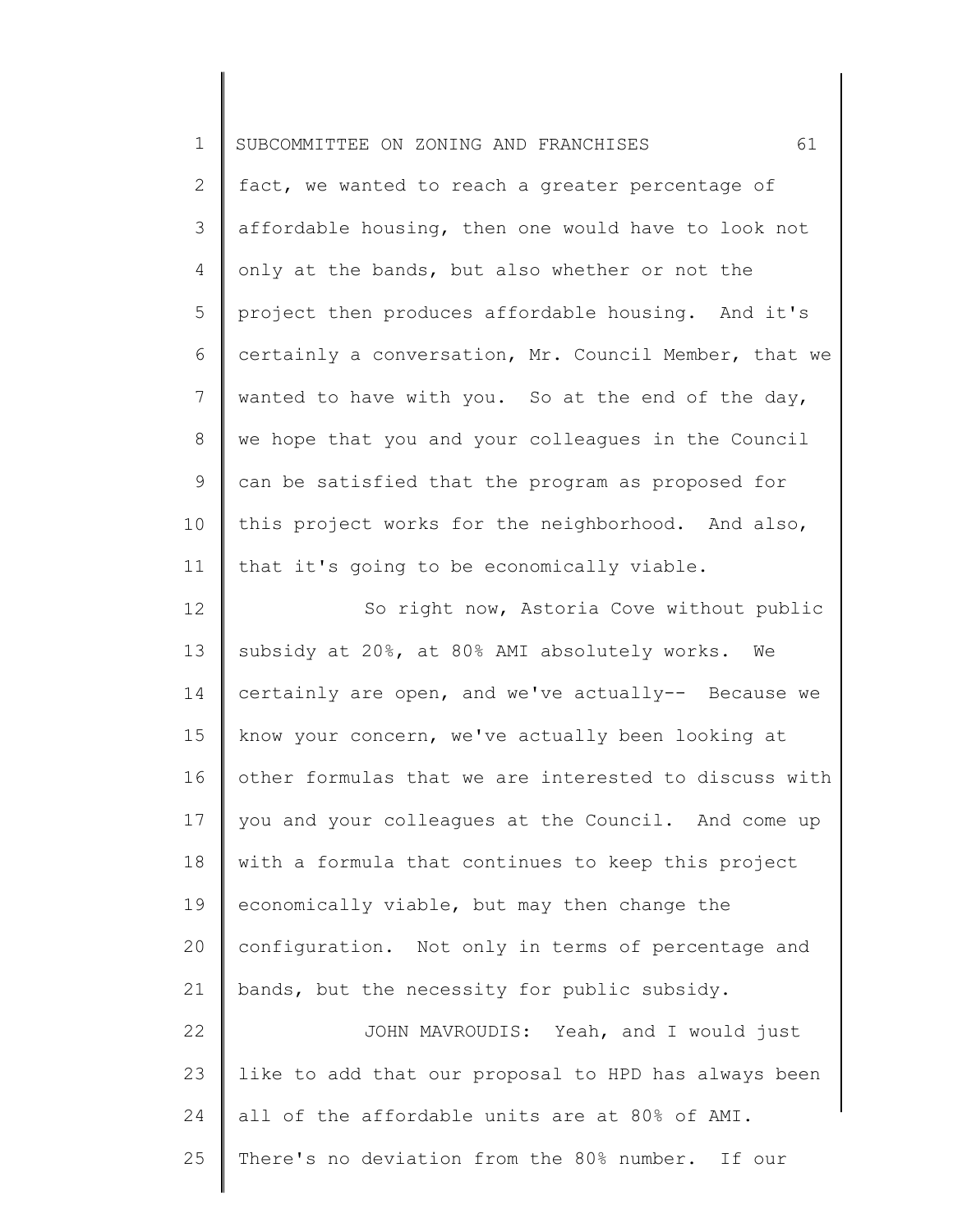1 SUBCOMMITTEE ON ZONING AND FRANCHISES 62

2 3 Affordable Housing Plan was approved today, every single unit would be at 80% of AMI.

4 5 6 7 8 9 10 11 12 13 COUNCIL MEMBER CONSTANTINIDES: Thank you, Mr. Mavroudis. I mean, I just-- I mean I hear what you're telling me, Mr. Mavroudis. I understand that, but I still have this zoning text that provides that opportunity, that option to go to 30 and 20% of it being way above market for the community. I still have some reservations about that. And I hear you, and we're going to continue to talk. HOWARD WEISS: And that's fair. We respect that, Mr. Council Member, and we will have--

14 COUNCIL MEMBER CONSTANTINIDES:

15 [interposing] Mr. Weiss

16 17 18 19 20 21 22 23 24 25 HOWARD WEISS: --that dialogue with you. COUNCIL MEMBER CONSTANTINIDES: And I think, you know, again we talked about the Astoria House and how we're going to integrate the surrounding community into this development. The average income there is somewhere around less than \$30,000 a year, but right now the AMIs are closer to 80, which would really sort of lock them out. If they were to win the lottery, they wouldn't be able to afford the rents. If we talk about preference in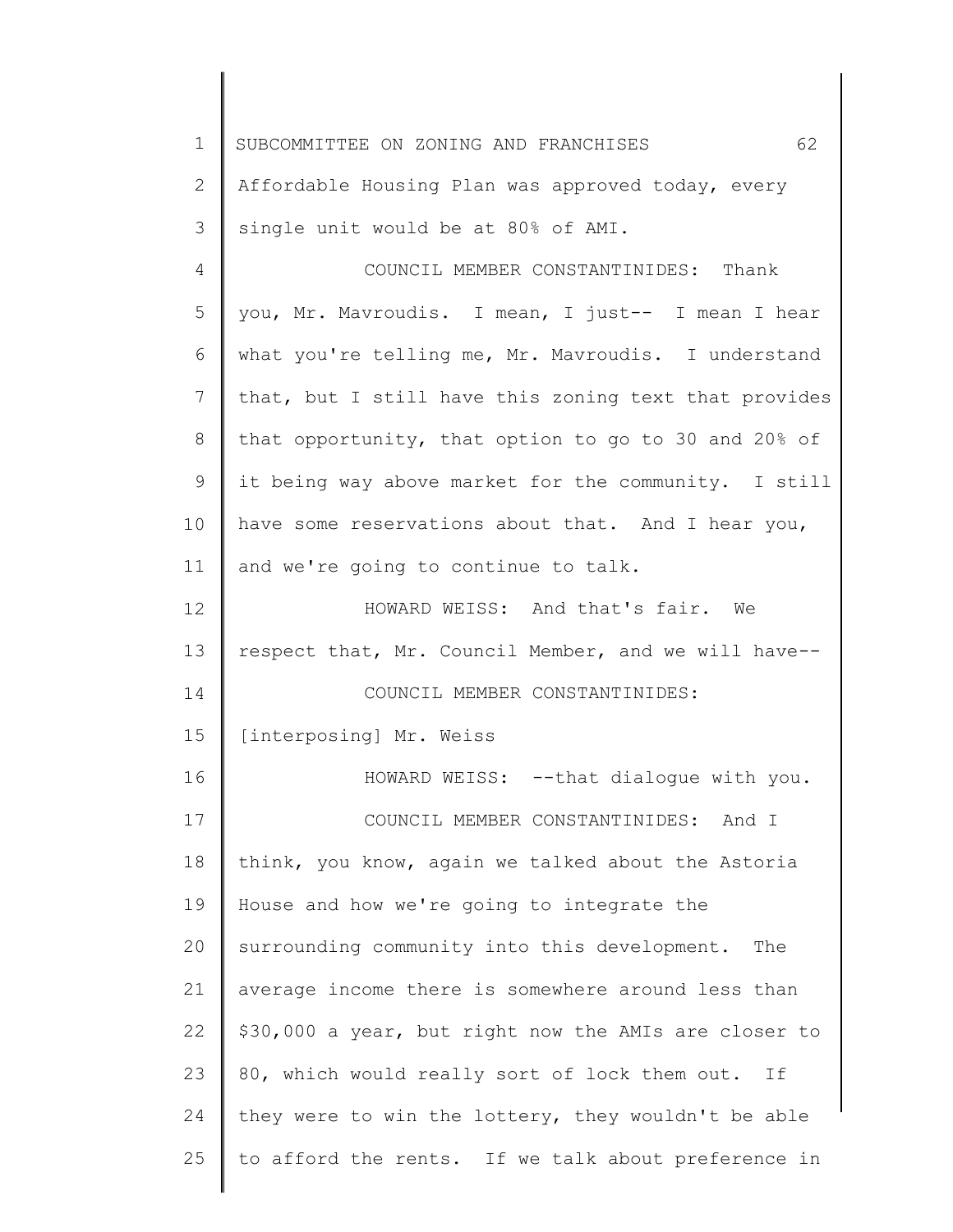1 2 3 4 5 6 7 8 9 10 11 12 13 14 15 16 17 18 19 20 21 22 23 24 25 SUBCOMMITTEE ON ZONING AND FRANCHISES 63 bringing the Astoria Houses and the surrounding community into this development, how do we sort of meet that new zoning text? HOWARD WEISS: We-- CHAIRPERSON WEPRIN: [interposing] Whichever one of you talks, say your name. HOWARD WEISS: I'm sorry. Howard Weiss. We have taken a look based upon available data at the income levels at Astoria Houses. And what we understand is that there are at least 90 households earning \$50,000 to \$74,000; 41 households earning about \$75,000. So that these households totaling 131 households presently at Astoria Houses would certainly qualify for the low-income band at 80% AMI. And if we create that upward mobility for the residents in Astoria Houses to come into the affordable units in this development at 80% AMI, it then opens up the opportunity in Astoria Houses for more persons at perhaps low income to be able to come into Astoria Houses. And it really does create an interesting fabric and fiber for this community in terms of affordability moving from public housing to privately developed housing, and then availing itself of the Affordable Housing Program. So we're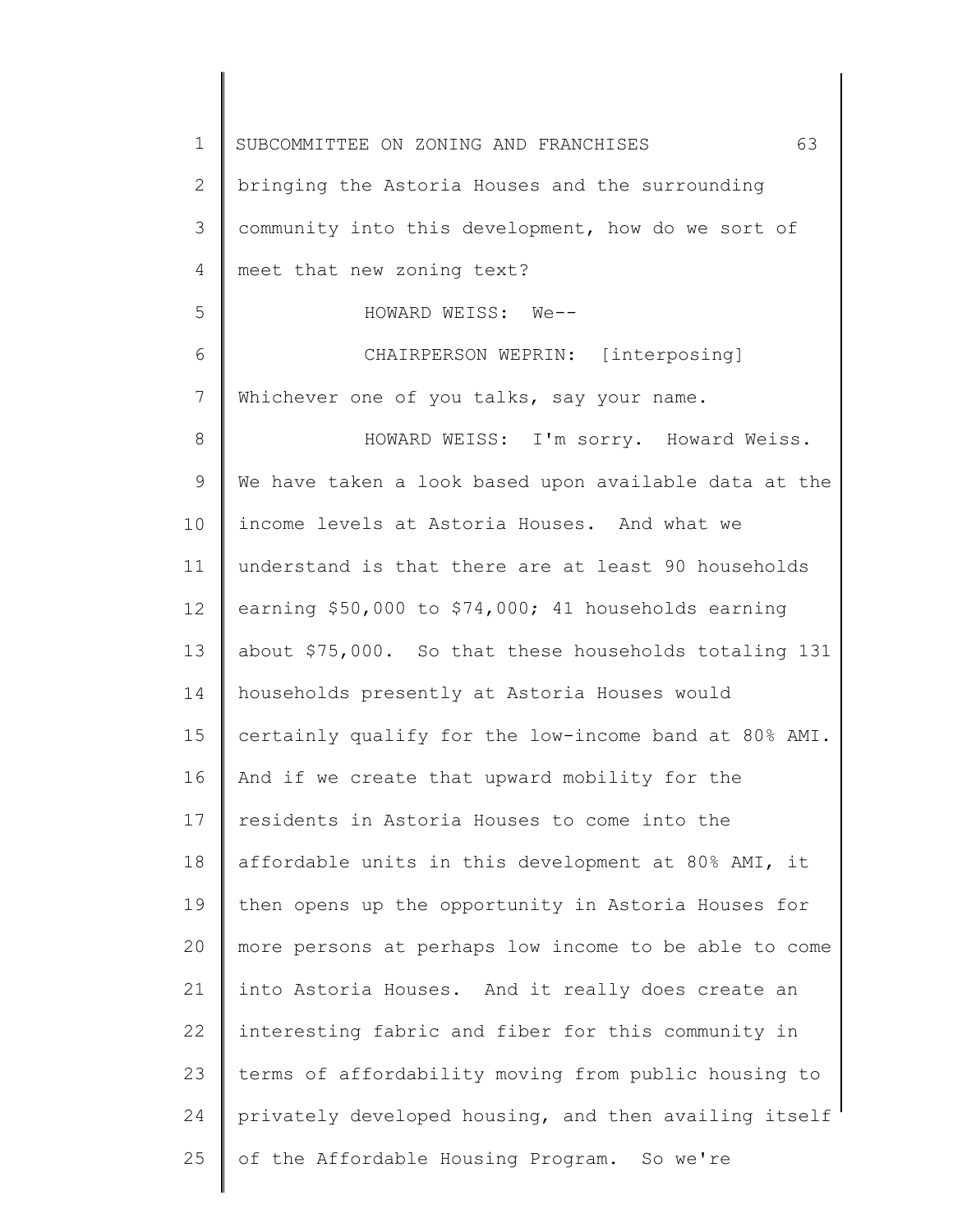| $\mathbf 1$  | 64<br>SUBCOMMITTEE ON ZONING AND FRANCHISES           |
|--------------|-------------------------------------------------------|
| $\mathbf{2}$ | extremely sensitive to the concern that you expressed |
| 3            | regarding that mobility, and the opportunity. And     |
| 4            | we've given a lot of thought about that, and that's   |
| 5            | definitely in the mix. And I think that's one of the  |
| 6            | reasons why you heard today, and you'll hear further, |
| 7            | that this project has the support and the endorsement |
| 8            | of the Astoria Houses Tenant Association and its      |
| 9            | President. Because there's been a lot of focus with   |
| 10           | respect to this project on a very significant         |
| 11           | neighbor, which is Astoria Houses.                    |
| 12           | [Pause]                                               |
| 13           | COUNCIL MEMBER CONSTANTINIDES: Sort of                |
| 14           | lastly so talk to me a little bit about the school.   |
| 15           | Talk to me about the process that SCA will have the   |
| 16           | option processes on the work. What's going to happen  |
| 17           | if it's not optioned? What is your intention with     |
| 18           | the site if there isn't an option? Of course, we      |
| 19           | hope that there is, but if not?                       |
| 20           | HOWARD WEISS: We have a letter of intent              |
| 21           | with the School Construction Authority. It's          |
| 22           | something that was drafted and redrafted and          |
| 23           | redrafted again based upon concerns that were         |
| 24           | expressed by City Planning concerns that we heard     |
| 25           | from you, Council Member, and from others in the      |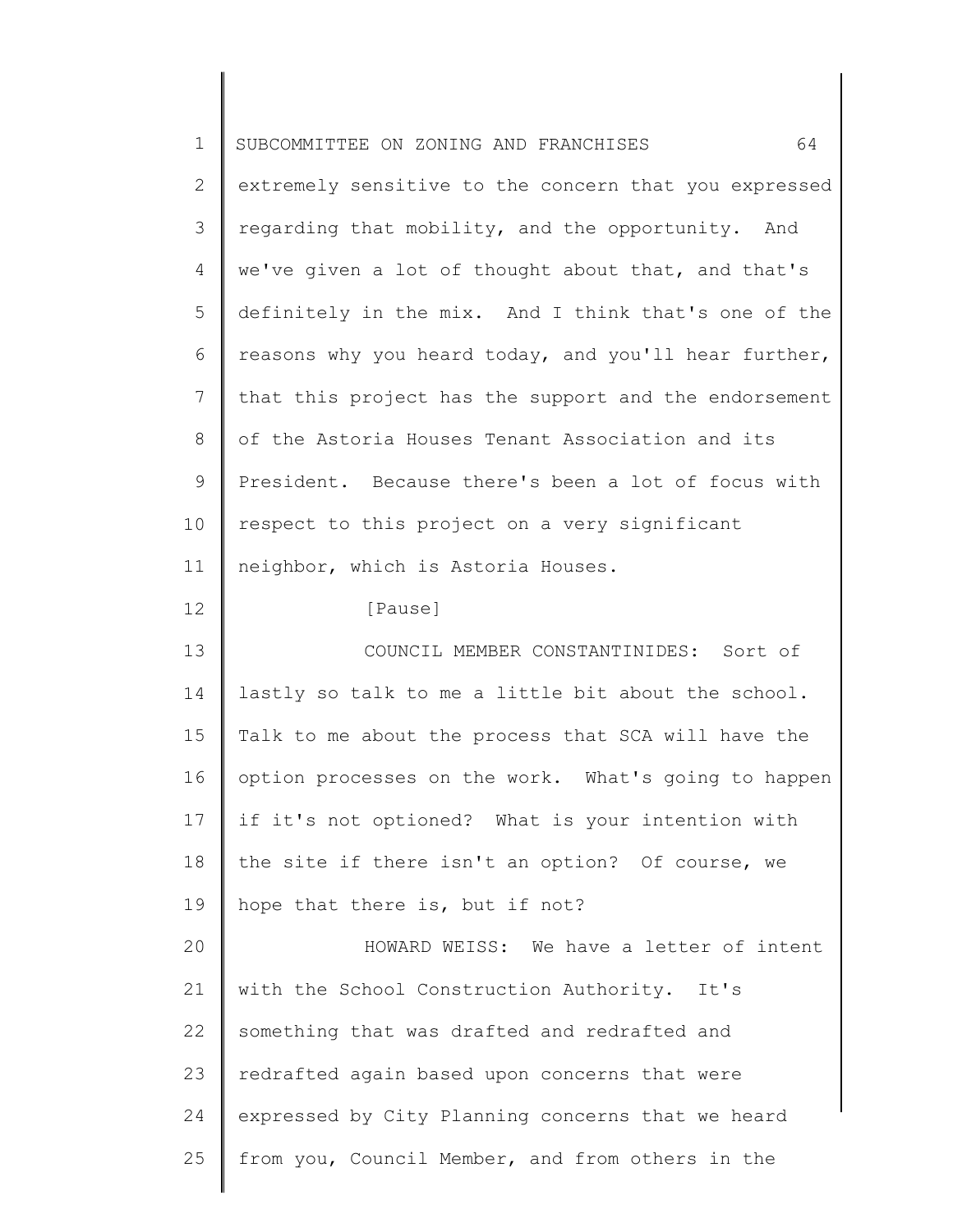| $\mathbf 1$    | 65<br>SUBCOMMITTEE ON ZONING AND FRANCHISES           |
|----------------|-------------------------------------------------------|
| $\overline{2}$ | community. So, the School Construction Authority      |
| 3              | will have the opportunity when we're about to enter   |
| 4              | into phase 1 of the development to consider           |
| 5              | developing the school at that point in time. If they  |
| 6              | elect not to do so, we will then develop an interim   |
| $\overline{7}$ | park for the use of the entire community. And then    |
| $8\,$          | I'm going to let John go into the details as to how   |
| $\mathsf 9$    | he envisions that working as developer.               |
| 10             | JOHN MAVROUDIS: Yeah, so this is John                 |
| 11             | Mavroudis again. And with the help of the Astoria     |
| 12             | Houses Resident's Association, which sponsored a      |
| 13             | survey to residents and other local community         |
| 14             | stakeholders asking what would be a good interim use  |
| 15             | for that school? We've gathered data from them.       |
| 16             | Currently, you know, it's still being tabulated       |
| 17             | because they're still out there, the surveys. But     |
| 18             | they have suggested the need for something related to |
| 19             | seniors and something related to the youth. So what   |
| 20             | we envision at this point is something to the effect  |
| 21             | of a senior center that could basically improve upon  |
| 22             | the programs that are currently not being available   |
| 23             | to the seniors at this point. And then a combination  |
| 24             | of some outdoor recreation or farming activities. So  |
| 25             |                                                       |
|                |                                                       |

║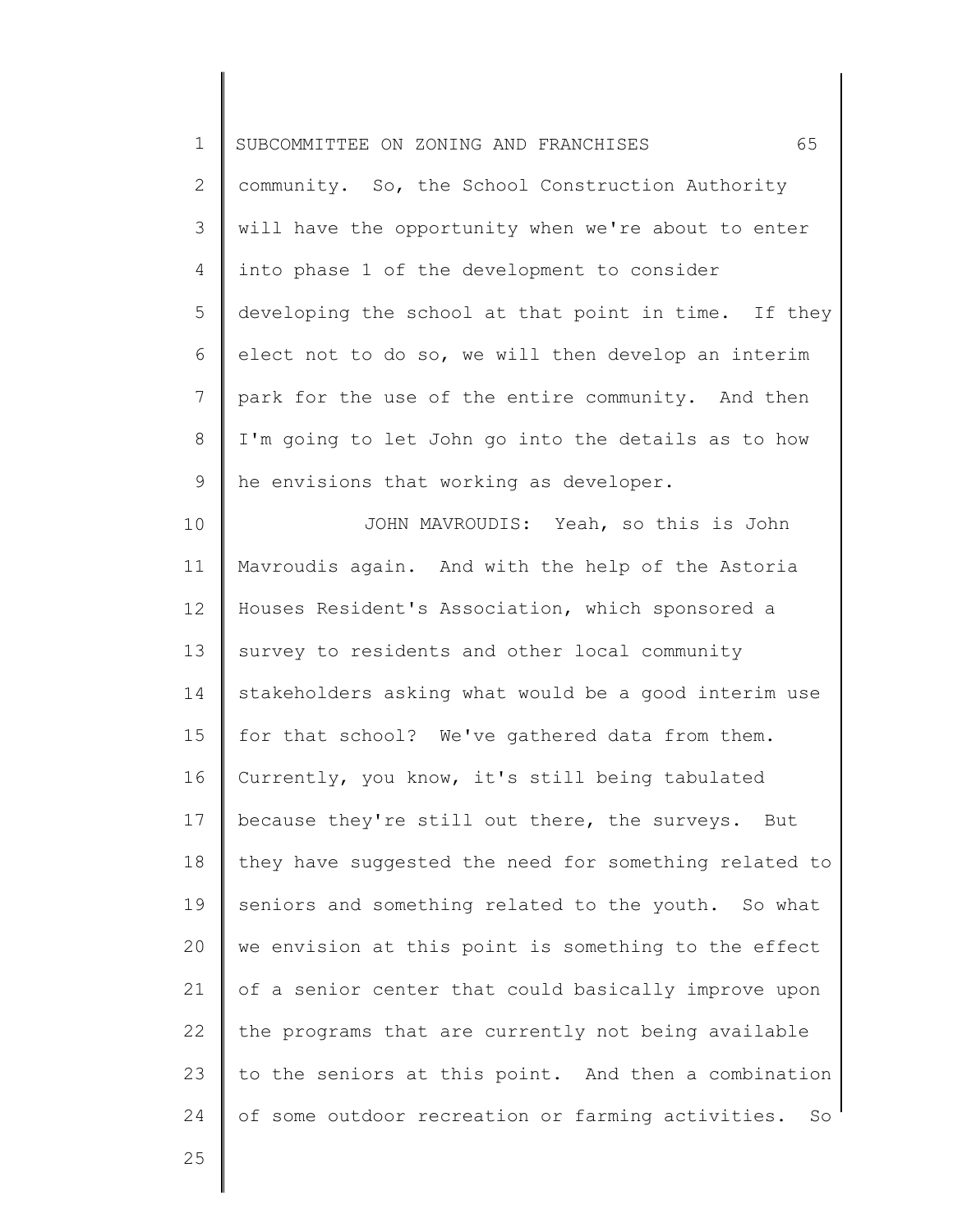1 SUBCOMMITTEE ON ZONING AND FRANCHISES 66

2 3 it's still being looked at, but we're gathering the information that we've received so far.

4 5 6 7 8 9 10 11 12 13 14 15 16 17 18 HOWARD WEISS: But in terms of-- Howard Weiss again, but in terms of the development of the school, what John described is the interim use. When we reach the final phase, if the SCA elects at that time not to develop the school, and it's within their control, what we will then need to do is return to City Planning and the City Council. And the future of that site will have to go through ULURP. It could be a community facility. It could be housing, perhaps senior housing. It could be whatever both you, Mr. Council Member, and the community envisions would be appropriate at that site. But we would have to go through a public review process again if the school is not developed by the School Construction Authority.

19 20 21 22 23 24 COUNCIL MEMBER CONSTANTINIDES: Mr. Chairman, at this time, I'm going to allow some of my other colleagues to ask questions while we're all her, and I'll come back as soon as possible. CHAIRPERSON WEPRIN: Thank you, Council Member. Just for the record, we have a number of

people who have questions, Council Members. This is

25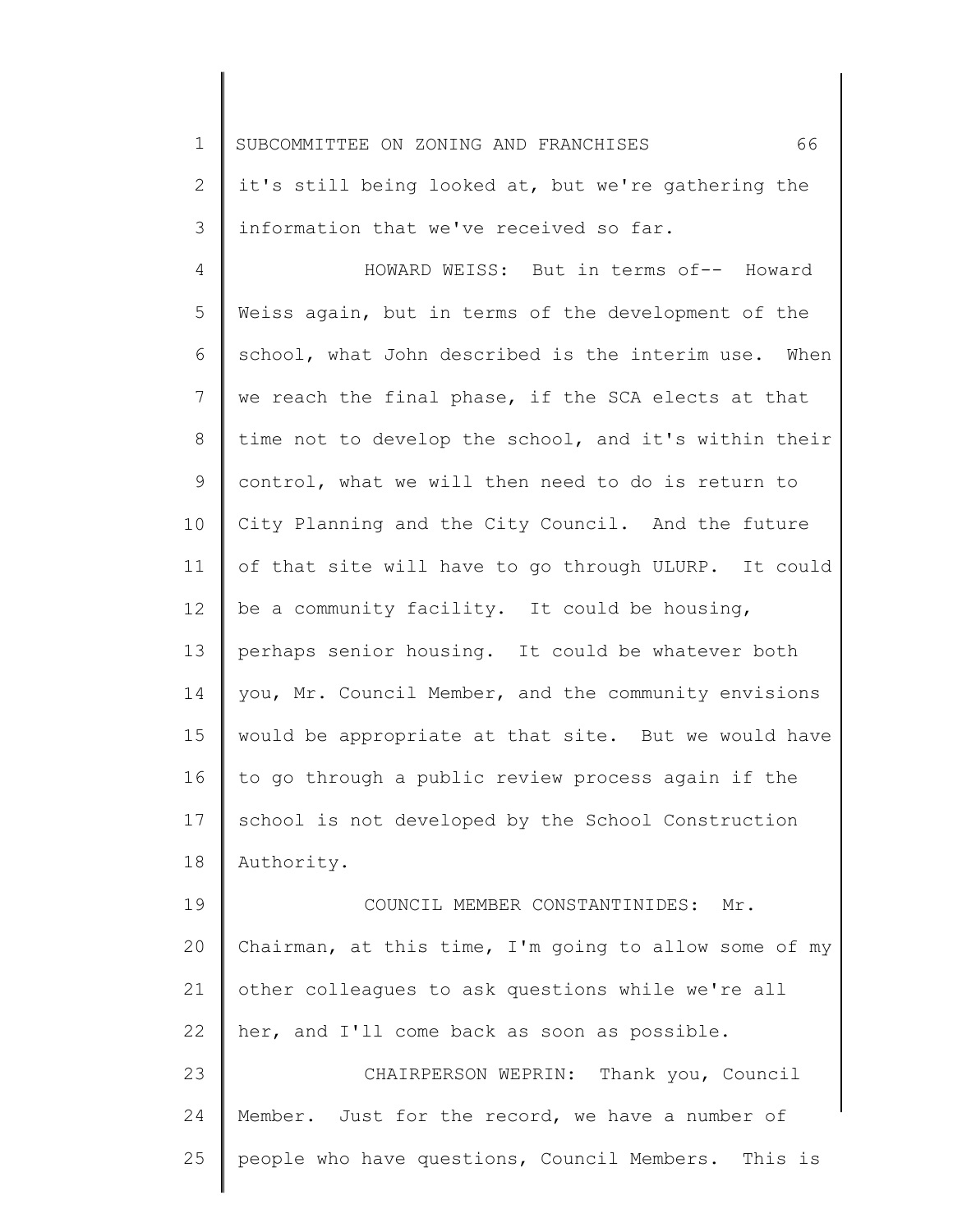1 2 3 4 5 6 SUBCOMMITTEE ON ZONING AND FRANCHISES 67 still going to take some time, but these are important questions that people want to know the answers to. I would like to call on Council Member Reynoso, and then that's going to be followed by Public Advocate Tish James.

7 8 9 10 11 12 13 14 15 16 17 18 19 20 21 22 23 24 25 COUNCIL MEMBER REYNOSO: Good morning, fellows. I just want to say you-- I'm a little confused over how you guys are making statements. If anyone was new to this whole process and was listening to you speak, they would think that you guys are doing something that's out of the ordinary. When 80/20, which is what you're proposing to do is something that comes from the old book of Bloomberg. It is something that we've thought has failed the communities especially communities of color or lowincome communities throughout the City of New York. It hasn't worked. Then we have other projects that are as large comparable to yours. Let's say North Brooklyn. Like Domino who proposed to give 27% of the entire square footage of the project, not just the residential square footage for affordable housing without subsidy. So, what you're doing is not unprecedented in any way, shape, or form. I want to be very clear that you guys in providing us with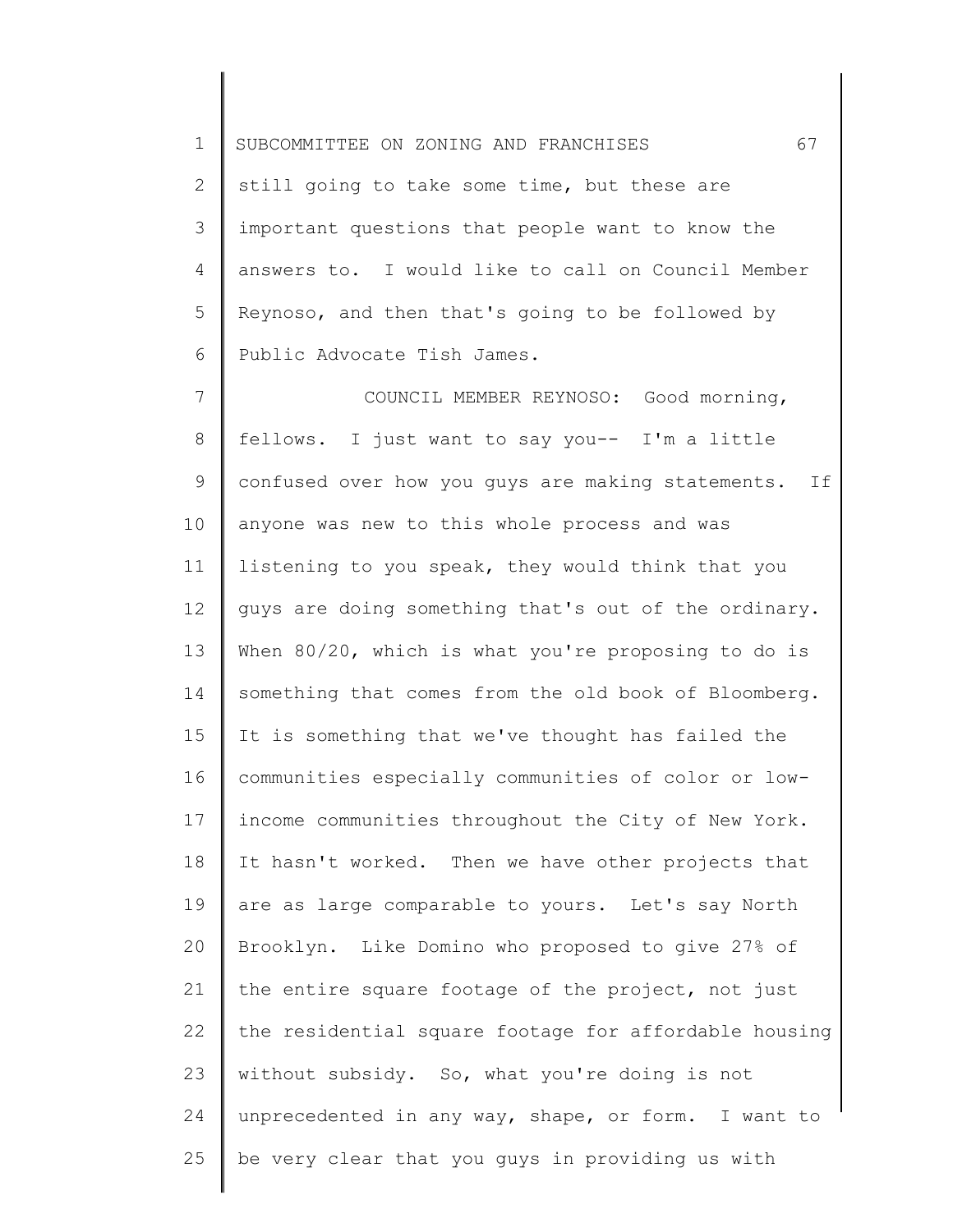| $\mathbf 1$ | 68<br>SUBCOMMITTEE ON ZONING AND FRANCHISES          |
|-------------|------------------------------------------------------|
| 2           | answers to bare minimum. And it's concerning to me   |
| 3           | that I don't feel that you guys feel that way, or    |
| 4           | that you guys think that way. That you think you're  |
| 5           | coming to us with the best project in the world. So  |
| 6           | I just want to be mindful. I want you to be mindful. |
| 7           | 80/20 without subsidies is a joke. That is not--     |
| 8           | that is the old standard. It is not the new          |
| 9           | standard. [applauses/cheers]                         |
| 10          | CHAIRPERSON WEPRIN: Please. As I                     |
| 11          | mentioned--                                          |
| 12          | COUNCIL MEMBER REYNOSO: How many--                   |
| 13          | CHAIRPERSON WEPRIN: See how upset they               |
| 14          | get. So again, we don't want to have that happen     |
| 15          | again. We don't want to have people asked to leave.  |
| 16          | So try to keep the claps. You can do that, yeah.     |
| 17          | You can use the jazz hands if you want. Thank you.   |
| 18          | COUNCIL MEMBER REYNOSO: Square footage.              |
| 19          | How much square footage are you going to put in for  |
| 20          | affordable housing?                                  |
| 21          | HOWARD WEISS: Twenty percent of the                  |
| 22          | residential floor are of the project.                |
| 23          | COUNCIL MEMBER REYNOSO: So you're saying             |
| 24          | of the residential floor area, which is 329,536      |
| 25          |                                                      |
|             |                                                      |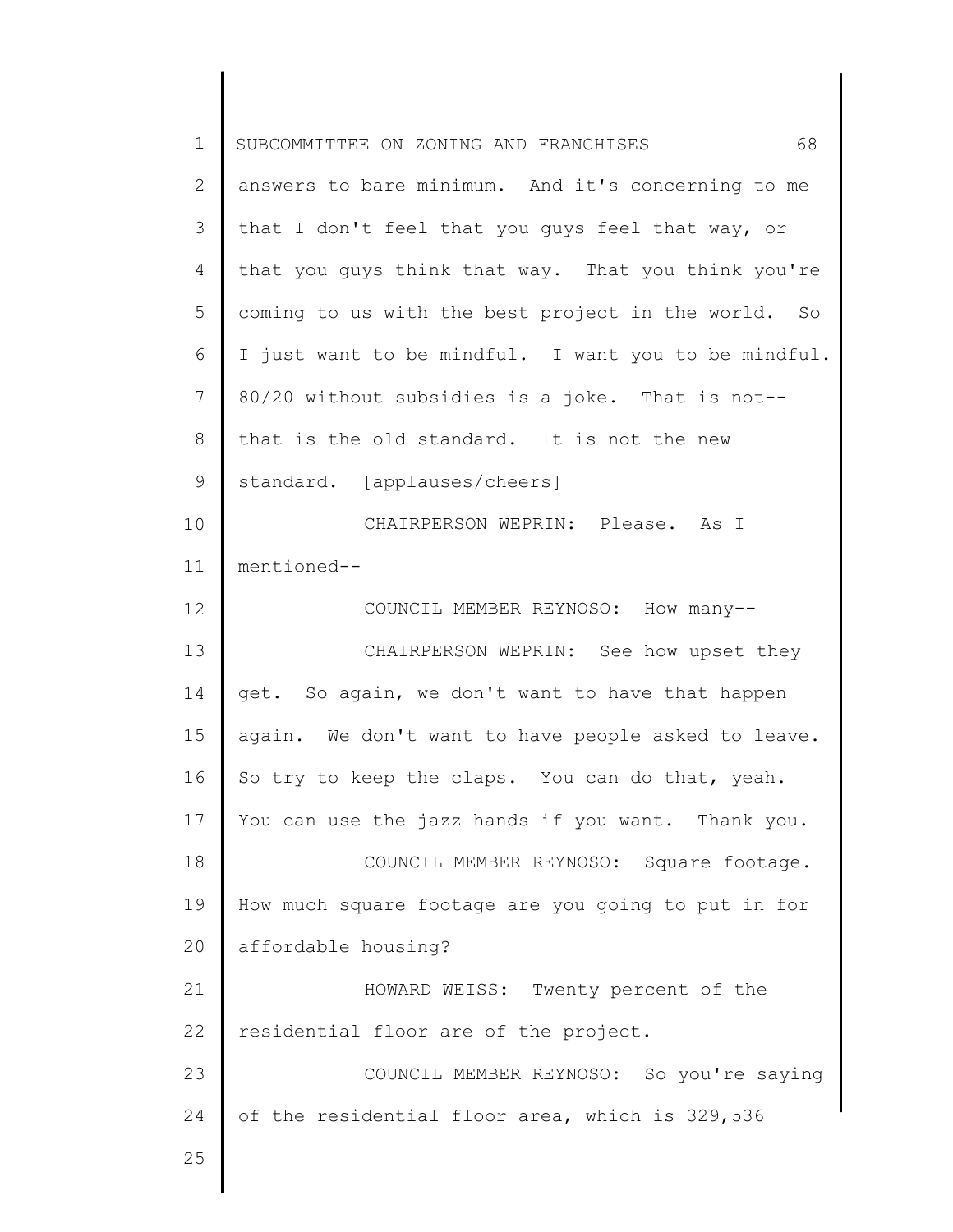1 2 3 4 5 6 7 8 9 10 11 12 13 14 15 16 17 18 19 20 21 22 23 24 25 SUBCOMMITTEE ON ZONING AND FRANCHISES 69 square feet. So that's looking at about 1,000 or 955 square feet per unit and on average-- HOWARD WEISS: [interposing] Correct. COUNCIL MEMBER REYNOSO: -- is what you're proposing. Sorry, I'm just trying to get my math together. So, if you had the entire proposed total floor area, which is 1.7 million, it would be 352,000 square feet at 20% AMI of the total floor area, not just the residential floor area. So those are two things to consider, and then when we're looking at AMI, do you know the average AMI for an Astoria resident? HOWARD WEISS: I believe that based upon 2012 data, which was within a half mile radius of the study area, it's \$47,000. COUNCIL MEMBER REYNOSO: Do you know what \$47,000 is according to AMI? AMI, not \$47,000, the percentage of AMI. You guys are proposing 80% AMI. I want to know what \$47,000, which is-- which sounds funny, by the way. You said a one-mile radius giving that Astoria Houses-- HOWARD WEISS: [interposing] Definitely.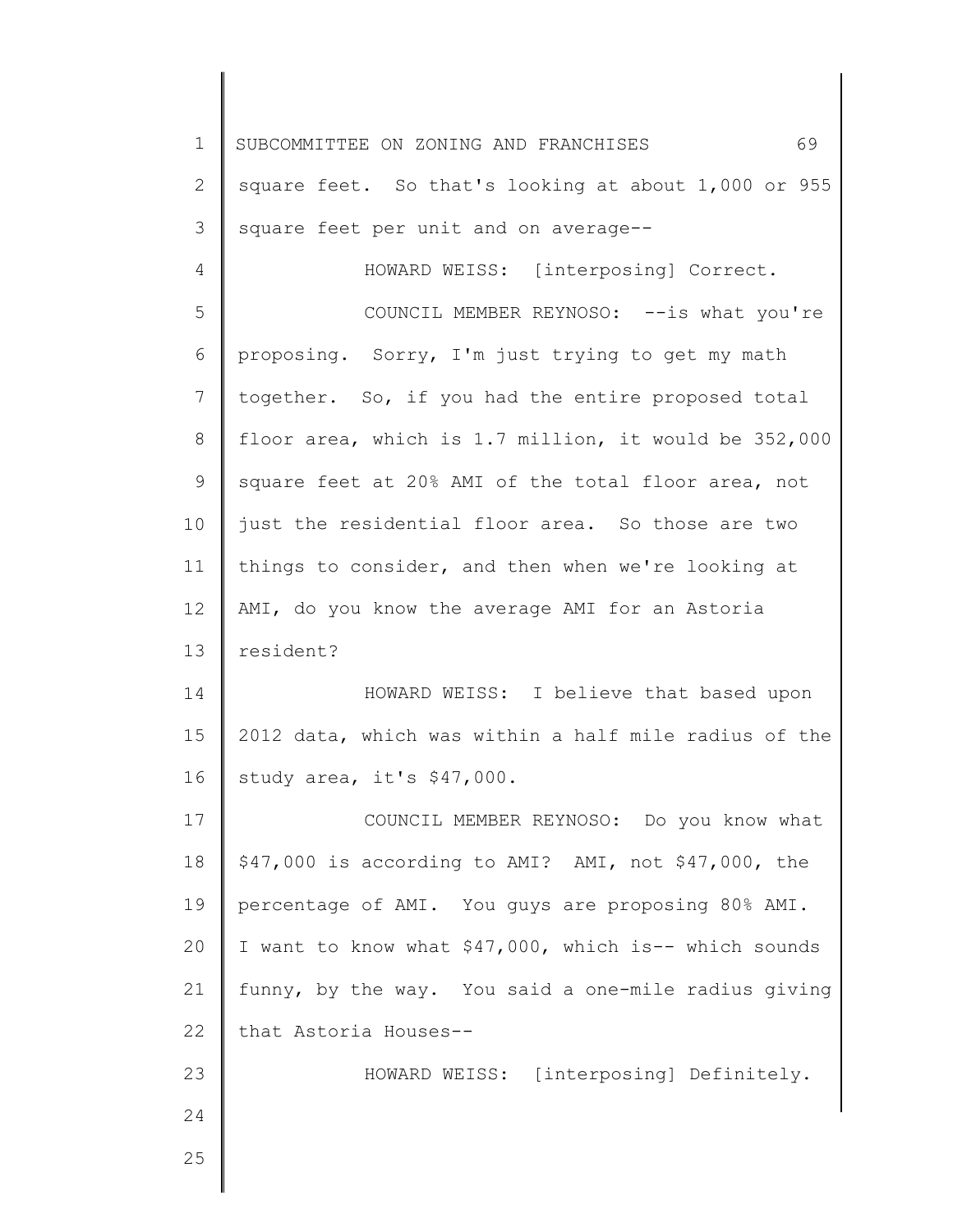1 2 3 4 5 6 7 8 9 10 11 12 13 14 15 16 17 18 19 20 21 22 23 24 25 SUBCOMMITTEE ON ZONING AND FRANCHISES 70 COUNCIL MEMBER REYNOSO: Astoria Houses is half a block away, and you're average AMI is \$47,000. That doesn't make-- HOWARD WEISS: [interposing] We don't have the data as to the AMI in the Astoria Houses. COUNCIL MEMBER REYNOSO: All right, so you guys said that you've been working with the community for four years, working very closely with the entire community for four years, and you can't tell me how much Astoria Houses-- Astoria residents make in a year? That's not four years of work. What's the AMI? [audience discussions] CHAIRPERSON WEPRIN: Keep it quiet, and the record will note a lot of hands are in the air. Okay. HOWARD WEISS: The average. Okay, the average income-- COUNCIL MEMBER REYNOSO: [interposing] Yes. HOWARD WEISS: --in Astoria Houses would average anywhere-- COUNCIL MEMBER REYNOSO: [interposing] No, in Astoria.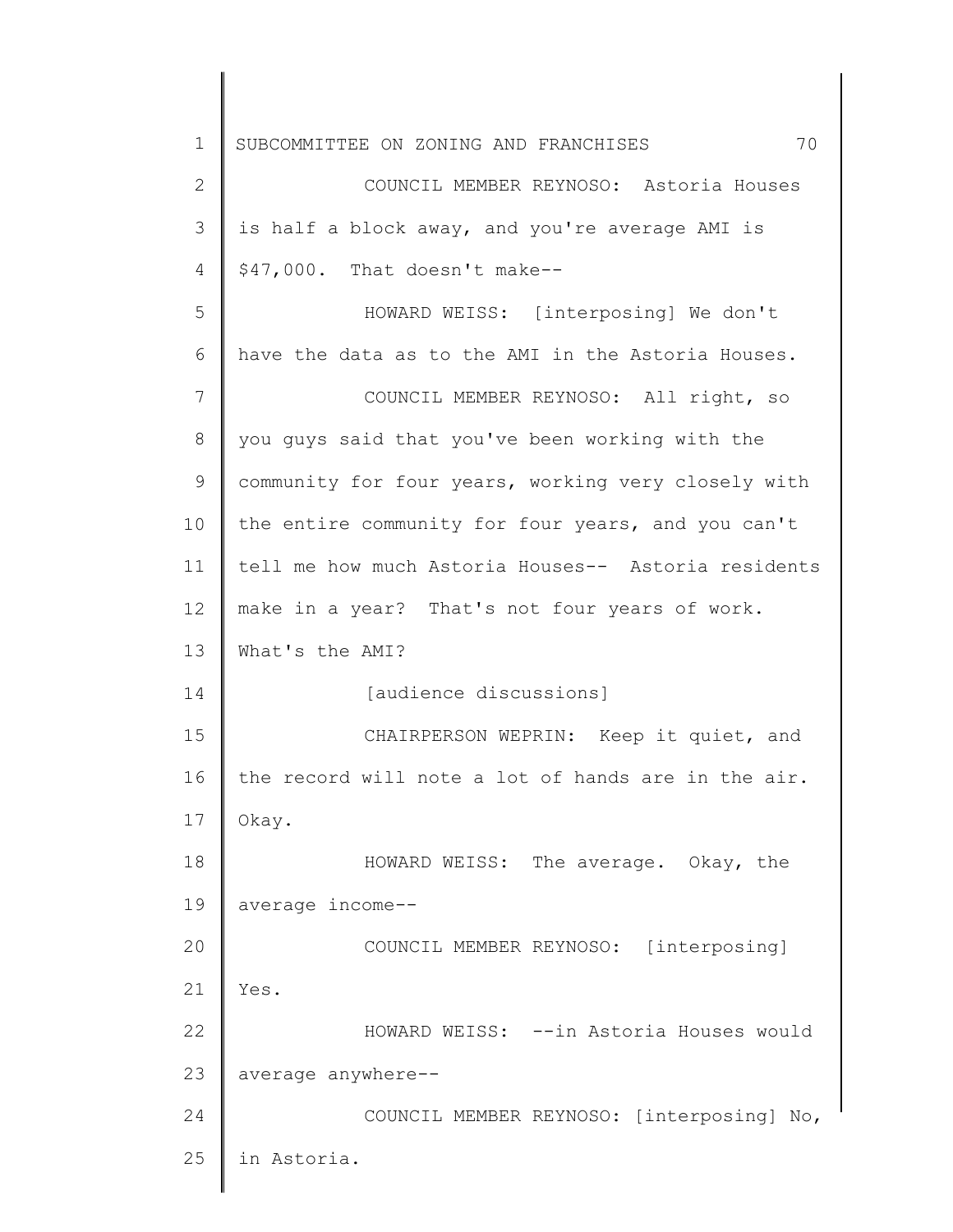| $\mathbf 1$  | 71<br>SUBCOMMITTEE ON ZONING AND FRANCHISES             |
|--------------|---------------------------------------------------------|
| $\mathbf{2}$ | HOWARD WEISS: In Astoria Houses.                        |
| 3            | COUNCIL MEMBER REYNOSO: Astoria. Not                    |
| 4            | houses. Astoria, Queens. Because you quys have a        |
| 5            | CB1. You guys have a CB preference that you're going    |
| 6            | to have to give to Astoria residents. So you should     |
| 7            | know what they make so that you can try to conform      |
| 8            | the rent to them.                                       |
| 9            | HOWARD WEISS: The Queens median income                  |
| 10           | is $$52,000$ and I have it at $$48,000$ . [sic]         |
| 11           | COUNCIL MEMBER REYNOSO: That's Queens.                  |
| 12           | I'm talking about Astoria. What's the Community         |
| 13           | Board, Council Member Constantinides?                   |
| 14           | HOWARD WEISS: Community Board 1.                        |
| 15           | COUNCIL MEMBER REYNOSO: Community Board                 |
| 16           | 1 AMI is how much?                                      |
| 17           | HOWARD WEISS: We don't have that number                 |
| 18           | right now.                                              |
| 19           | COUNCIL MEMBER REYNOSO: And that's not                  |
| 20           | good. I just want to be very clear that if you guys     |
| 21           | have been working for four years, you should know at    |
| 22           | least that the community you're coming into you         |
| 23           | should know how much they're getting paid. Because      |
| 24           | it's not \$57,000 or \$52,000 or \$47,000. And then you |
| 25           | should abide by putting the AMI to reflect the          |
|              |                                                         |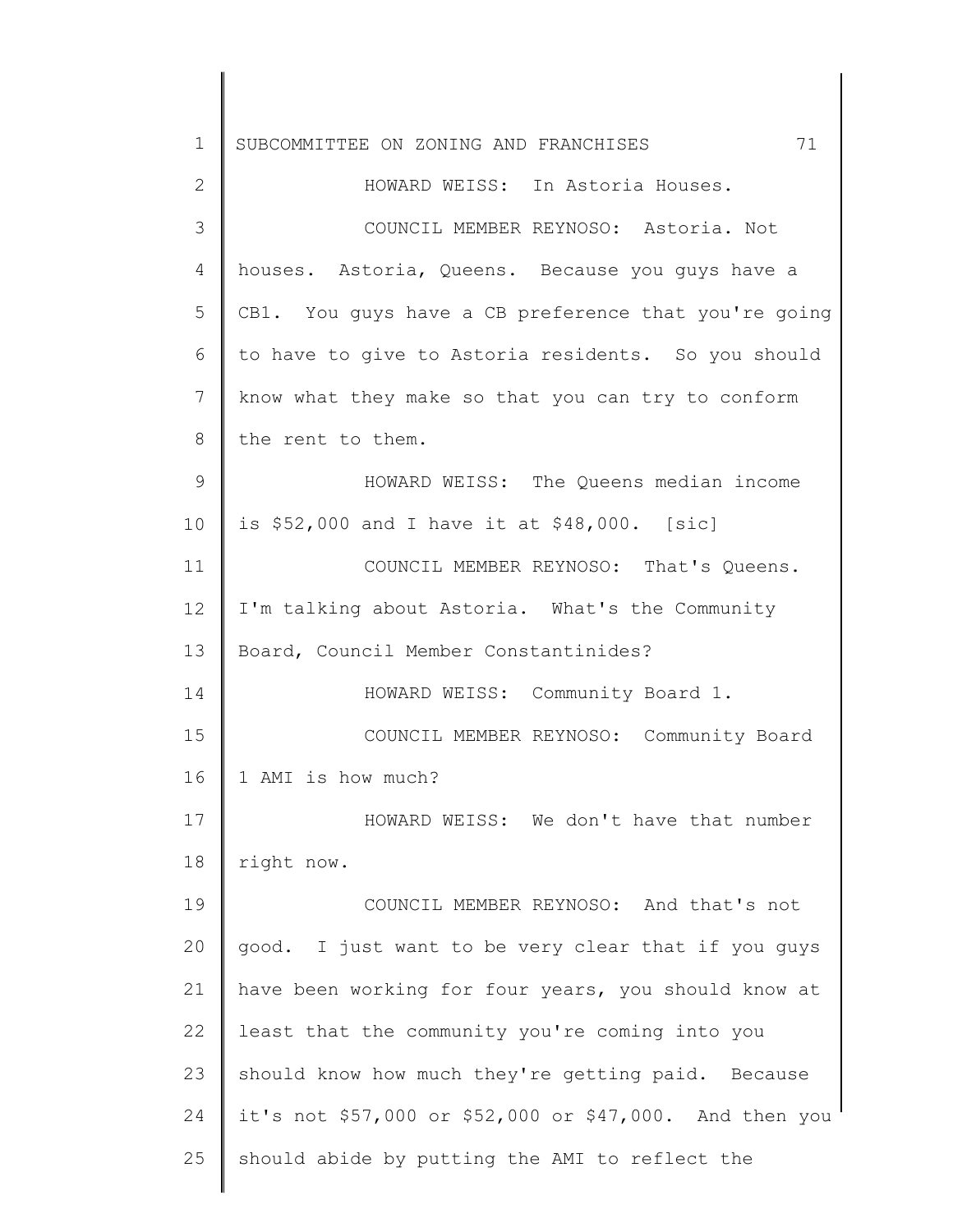1 2 3 4 5 6 7 8 9 10 11 12 13 14 15 16 17 18 19 20 21 22 23 24 25 SUBCOMMITTEE ON ZONING AND FRANCHISES 72 average median income of Astoria not of Queens and not of 80%. Remember, bare minimum. We don't want that any more. We don't want that any more. We don't accept that. That's a different-- We have a different standard now. You guys said that there's an opportunity here. Did you get HPD to commit to having a preference outside of CB to include a more targeted preference to Astoria Houses? HOWARD WEISS: We've met with HPD. We've made the request. They said they're looking at it. And so, we're working with them to try and-- As we said, that's something that we're striving to implement. And so, we have been meeting with HPD, and asked them to consider whether we can do that. COUNCIL MEMBER REYNOSO: That would be the only thing that you guys are doing here that would be unprecedented, would be to allow for a double preference, a dual preference here with a specific one to Astoria Houses. I think it is the only thing that is of significance so far. Also-- [Pause] COUNCIL MEMBER REYNOSO: Do you know the breakdown of units that you're going to be having at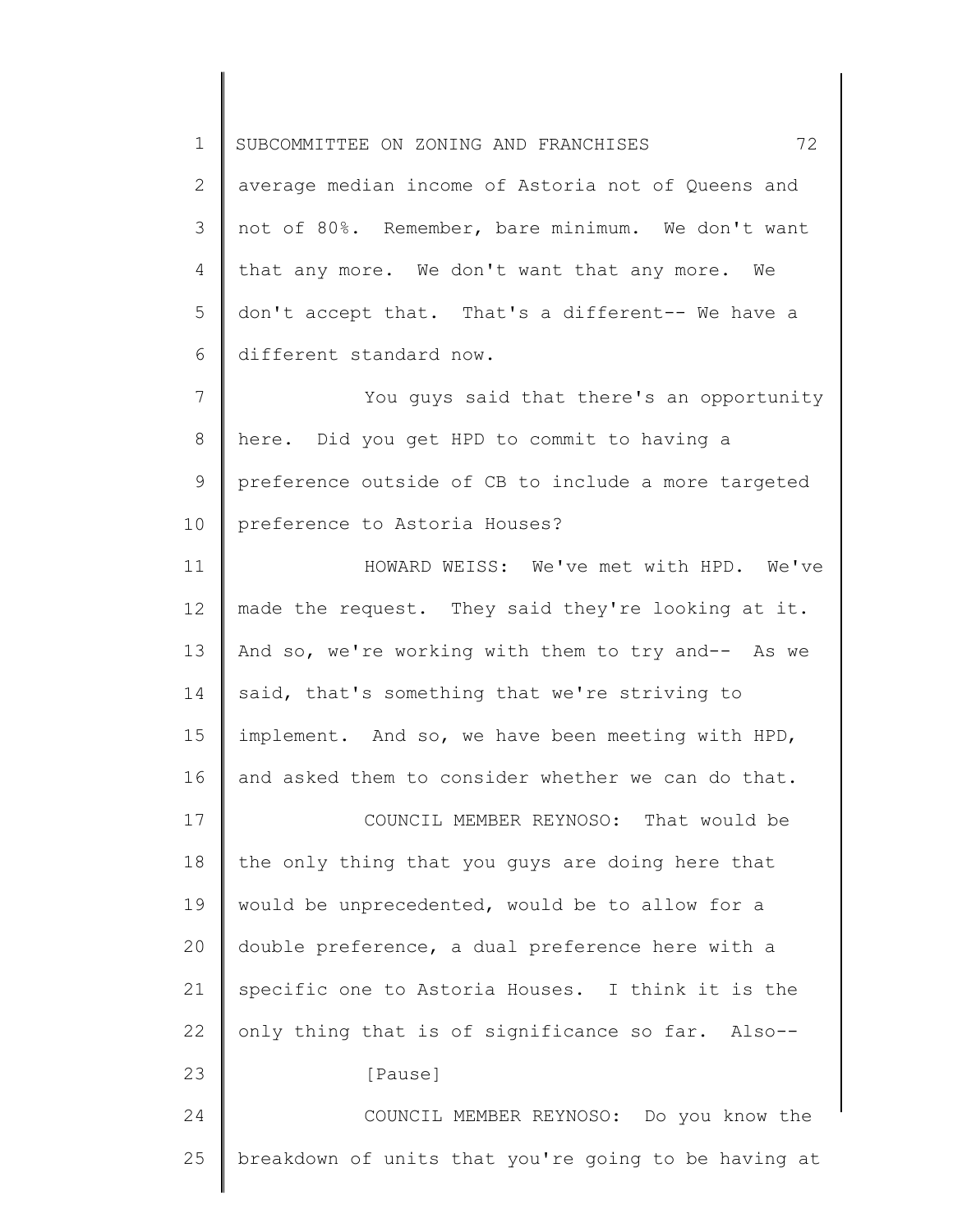1 2 3 4 5 6 7 8 9 10 11 12 13 14 15 16 17 18 19 20 21 22 23 24 25 SUBCOMMITTEE ON ZONING AND FRANCHISES  $73$ this site as well? Do you know how many threebedrooms, two-bedrooms, one-bedrooms? Do you know the average family size of an Astoria resident? Family size? HOWARD WEISS: We don't have the unit breakdown right now? COUNCIL MEMBER REYNOSO: What about the average family size of an Astoria resident or of an Astoria family? [Pause] HOWARD WEISS: [off mic] JAY VALGORA: Yes, this is Jay Valgora, the Architect. When one master plans a development, especially for this size, one never plans the unit mix breakdown at this stage. It's never a part of the planning process. So it's not typical to do that. So it's not that we don't have the information. One doesn't do it during the master planning stage. COUNCIL MEMBER REYNOSO: I understand that, but what is the average family size of the Astoria planning.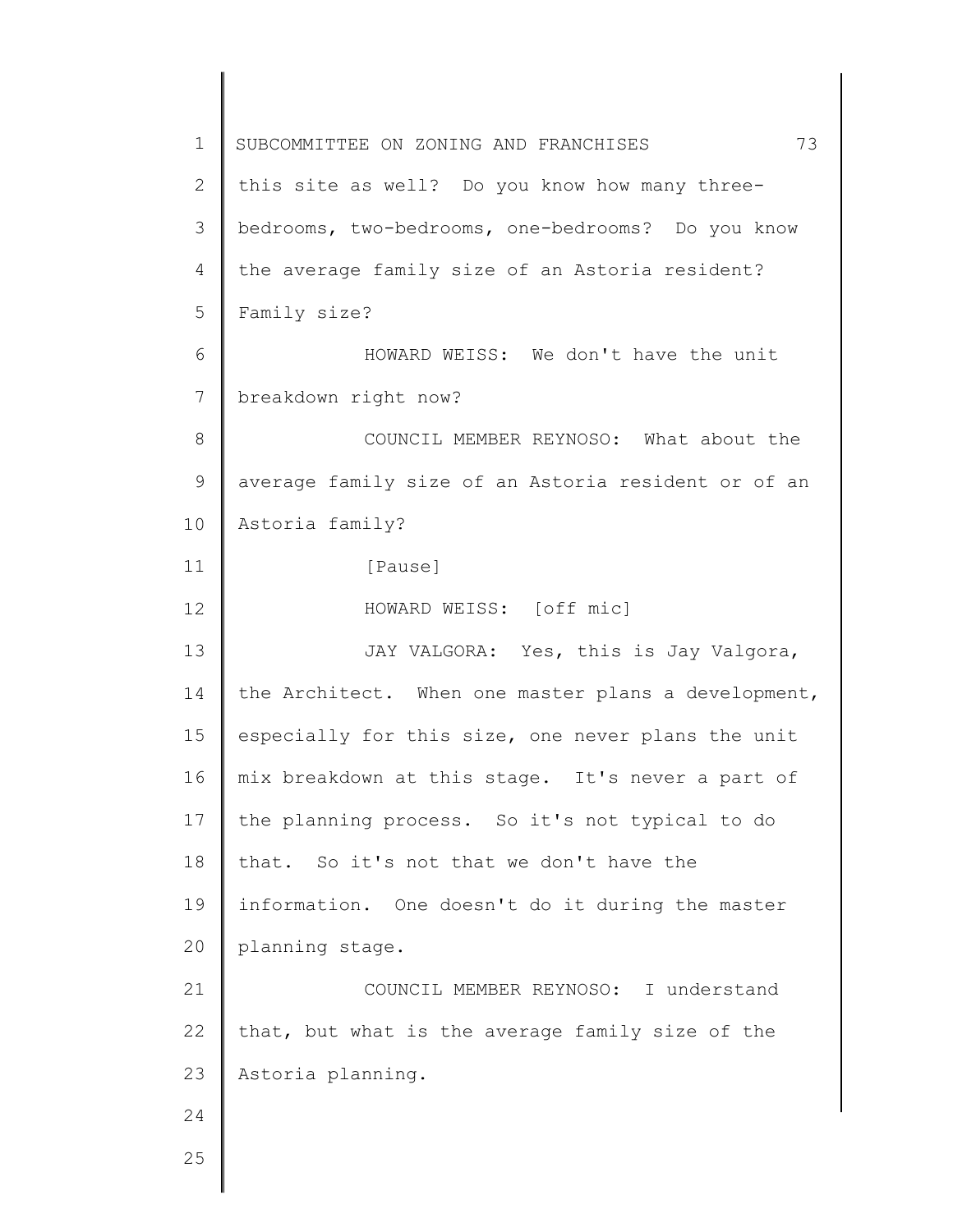1 2 3 4 5 6 7 8 9 10 11 12 13 14 15 16 17 18 19 20 21 22 23 24 25 SUBCOMMITTEE ON ZONING AND FRANCHISES 74 HOWARD WEISS: Okay, so in Astoria single seniors, 13.3%; families with two plus seniors only, 1.3%. COUNCIL MEMBER REYNOSO: Whoa, what are you referencing? I don't understand what you're saying. COUNCIL MEMBER REYNOSO: I'm referencing the demographics for Astoria for household size? HOWARD WEISS: So again, seniors only, 13.3%; two or more seniors in a single household, 1.6%; singles, non-senior, 10.8%; couples no children, .8%; two parents and a child or children under 18, 6.6%; two parents with a child over 18, 14.3%; a single parent with a child or children under 18, 25.1%; single parent with a child or children over 18, 19.7%. And then there's some numbers for the grandparents current [sic] to the household. COUNCIL MEMBER REYNOSO: We have over 50% of this community is in need of either two or threebedroom apartments in Astoria. So I just want you guys to be mindful during or after the master planning that you look at apartment size. And the only concern that I have regarding that, and I know this is a master plan, and you guys don't calculate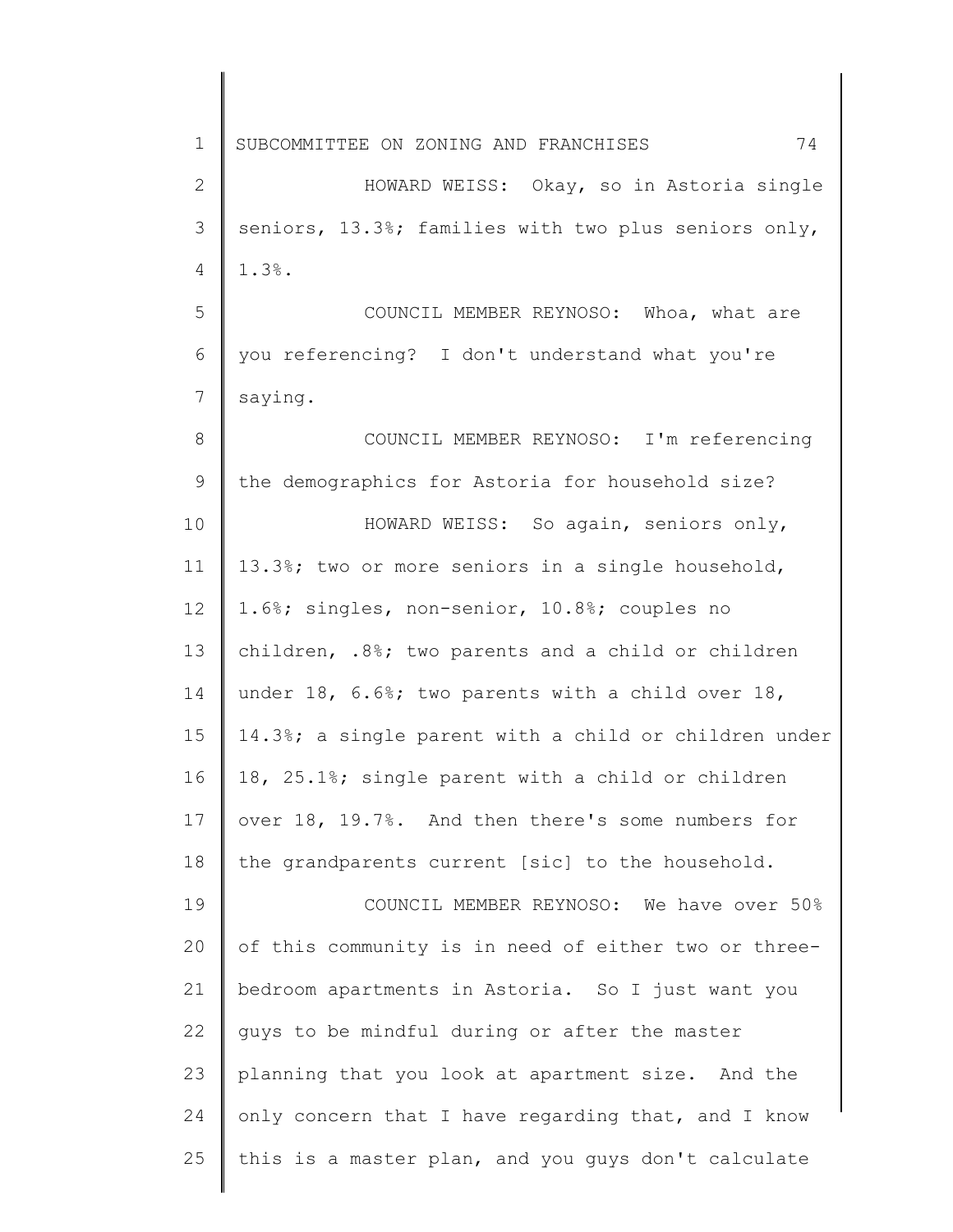| $\mathbf 1$    | 75<br>SUBCOMMITTEE ON ZONING AND FRANCHISES           |
|----------------|-------------------------------------------------------|
| 2              | exactly what unit breakdown is. But when you have     |
| 3              | 345 units out of a 1,723-unit building, you're not    |
| 4              | filling a need in our community. There's a need for   |
| 5              | affordable housing in Astoria. Not for market rate    |
| 6              | housing in Astoria. So 80/20 is no good. Right now    |
| $\overline{7}$ | with this plan, I hope you are talking to Costa       |
| $8\,$          | Constantinides, but you guys are way off. There is    |
| 9              | no chance that it's going to move through, or that    |
| 10             | I'm going to vote this through anywhere near where    |
| 11             | you have it right now. You guys are very far off,     |
| 12             | very, very far off. And I'm done with my questions.   |
| 13             | CHAIRPERSON WEPRIN: Thank you, Council                |
| 14             | Member Reynoso. I'd like to call on Public Advocate   |
| 15             | Tish James, who has been leading-- I understand       |
| 16             | leading some of the hand waving from behind.          |
| 17             | PUBLIC ADVOCATE JAMES: Well, Mr.                      |
| 18             | Chairman, the wave was named after me.                |
| 19             | CHAIRPERSON WEPRIN: [laughs] Okay.                    |
| 20             | PUBLIC ADVOCATE JAMES: Let me just say                |
| 21             | that I'm very familiar with Alma I've worked with     |
| 22             | Alma in my district in the past. But now as a         |
| 23             | citywide elected official, the question here today.   |
| 24             | Astoria Cove has become the latest flashpoint in a    |
| 25             | broader discussion regarding the crisis in affordable |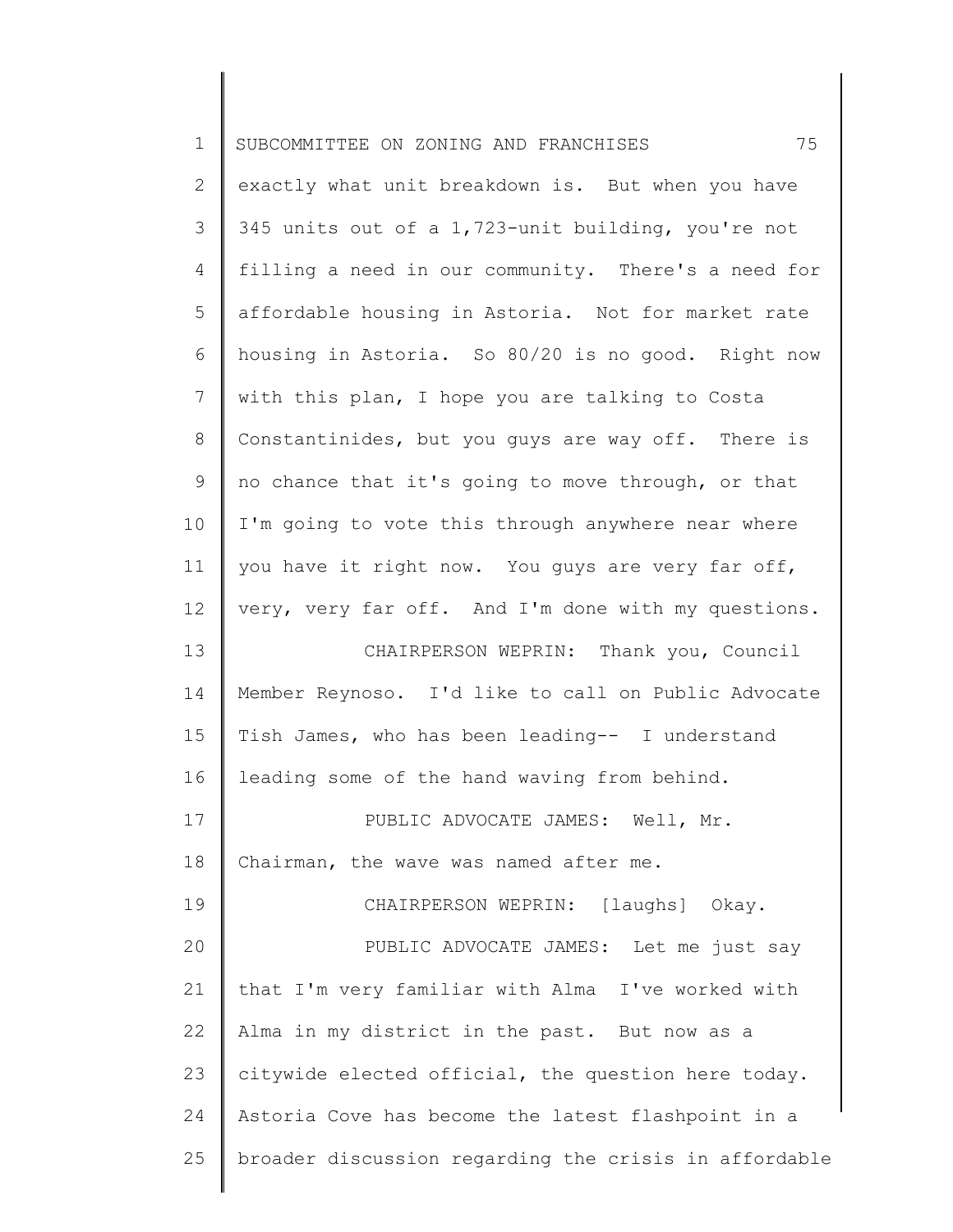1 2 3 4 5 6 7 8 9 10 SUBCOMMITTEE ON ZONING AND FRANCHISES 76 housing New York City. And by increasing the value of your property, in effect extending a public benefit, the question is, is 20% enough? And within that 20%, are you really focusing? Is your AMI targeted toward residents who need it most, primarily the 3,000 residents who reside at Astoria Public Housing. You indicated in your comments that the AMI only targets around 130, which is clearly insufficient.

11 12 13 14 15 16 17 18 19 20 21 22 23 24 25 The other question is it really okay to build a New York City non-union labor at a time when there's a growing income inequality? And we know that union labor really provides for middle-class families. And the other larger question is can we make sure that men and women who work on these sites are paid decent wages and benefits. And more importantly, can they afford to live there. And I particularly want to focus on the residents of Astoria Housing because I've seen this playbook before. I saw this playbook at Atlantic Yards where they had wonderful clergy and residents of public housing come out and support the project. They had rallies in support of the project, and you know what happened.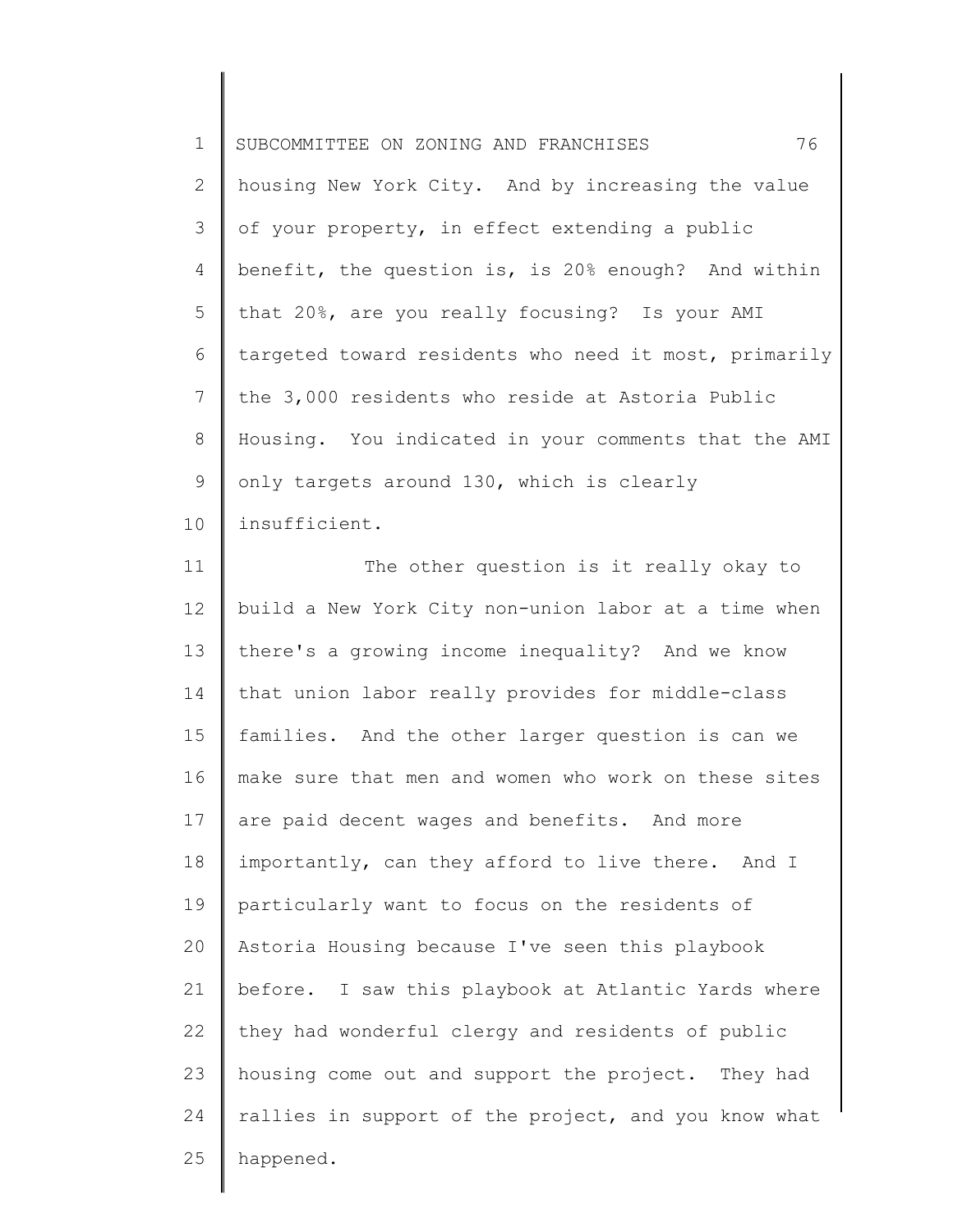1 SUBCOMMITTEE ON ZONING AND FRANCHISES 77

2 3 4 5 6 7 8 9 10 11 12 13 14 15 16 17 18 19 20 21 22 23 24 25 As of today, all we have is an arena. No one has a job. There's no affordable housing at that project, at that development. Despite all of the clergy and residents of public housing saying how great Atlantic Yards was and is or was. We're not saying how great it is now. And, in regards to the Brooklyn situation, at the Brooklyn Jewish Hospital Complex there are 700 units owned by this developer, and he has provided notice to the residents that they're about to destabilize. Which will have a destabilizing effect on the community. So I know and I respect the local council member, and I will respect and defer to his wishes. But this project raises significant broader issues in the City of New York. Primarily, the lack-- the nonunion labor, and two, the crisis in affordable housing, and how you're really targeting market rate housing. To say low income is really not accurate, and really doesn't reflect the incomes of the residents primarily in Astoria Public Housing, which I'm not-- Let me end by saying it totals 3,000 residents who the vast majority of them work, and would love to be a part, and to be integrated in this wonderful project.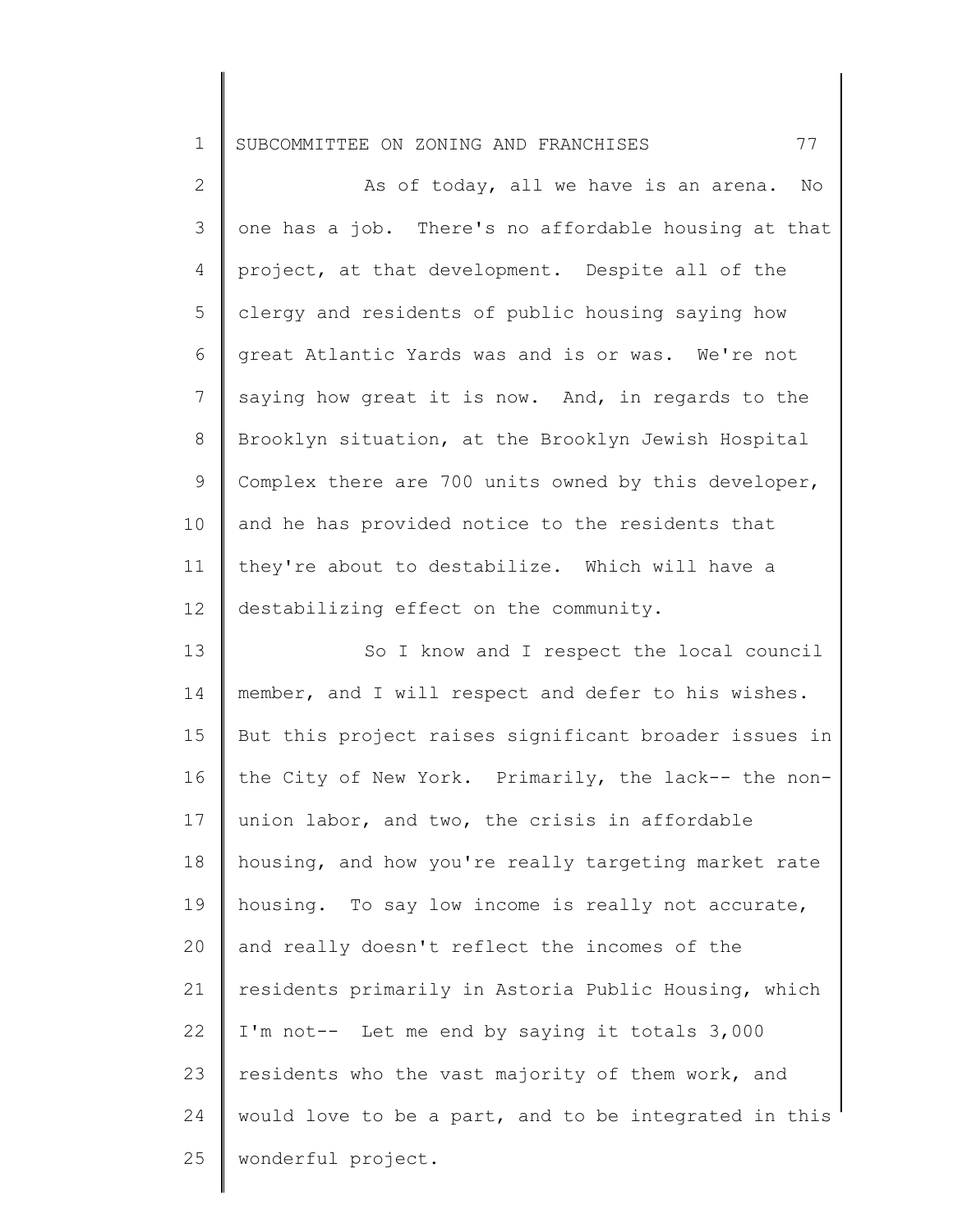| 1    SUBCOMMITTEE ON ZONING AND FRANCHISES | 78 |
|--------------------------------------------|----|
|--------------------------------------------|----|

2 3 4 5 6 7 8 9 10 11 12 13 14 15 16 CHAIRPERSON WEPRIN: Say your name. HOWARD WEISS: Madam Public Advocate, we certainly appreciate those concerns. They are concerns that, you know, echo concerns that have been expressed by Council Member Constantinides. We have an ongoing dialogue, and we hope to come to a point where there is a level of comfort among the council member and his colleagues and yourself. And also that involves a development that would be economically viable. So that, in fact, we will be able to go forward, and produce even more meaningful affordable housing, but in a way that everyone will feel comfortable with. And we certainly appreciate what you have articulated this morning. PUBLIC ADVOCATE JAMES: And I appreciate

17 18 19 20 21 22 23 24 25 the fact that you are looking at credit. It's an issue that my office is focusing on, credit eligibility in the City of New York. There have been barriers that have unfortunately prevented a significant number of moderate and working class people in the City of New York for working to apply for some of the units that are available now in the City of New York. So I applaud you for that. I also applaud the developer on the supermarket. There was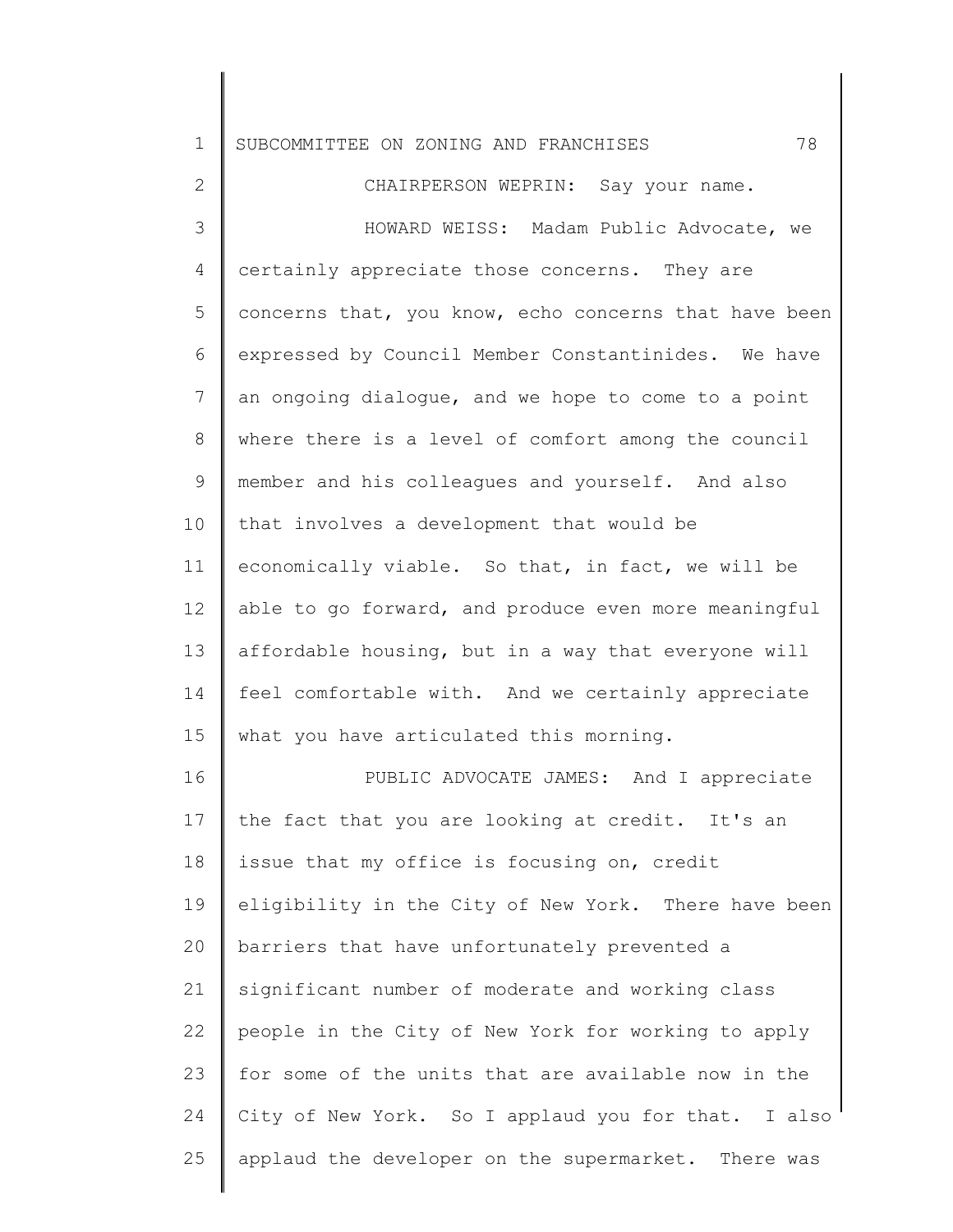1 2 3 4 5 6 7 8 9 10 11 12 13 14 15 16 17 18 19 20 21 22 23 24 25 SUBCOMMITTEE ON ZONING AND FRANCHISES 79 a supermarket that was built in Brooklyn around the corner from Brooklyn Jewish. I worked with the developer to hire local residents. I thank him for that. It is a wonderful success. But again, and I'm not trying to connect the two. I would love to have a conversation with you and the developer regarding Brooklyn Jewish Hospital, along with the Brooklyn Borough President and local assembly members who are here. And in respect to this particular project, I would urge you to really look at your AMI to perhaps expand the number of units. I would join with the Council Member in working with-- in contacting HPD, and negotiating additional resources. And last but not least, I believe union is middle-class, and I believe that this project should be union if we are really interested in focusing on addressing income and equality in the City of New York. And I thank you. HOWARD WEISS: Thank you. CHAIRPERSON WEPRIN: Thank you Council-- Public Advocate Tish James. Excuse me. I'd like to now call on Council Member Elizabeth Crowley. COUNCIL MEMBER CROWLEY: Thank you, Chair Weprin. Good morning. I'd like to ask the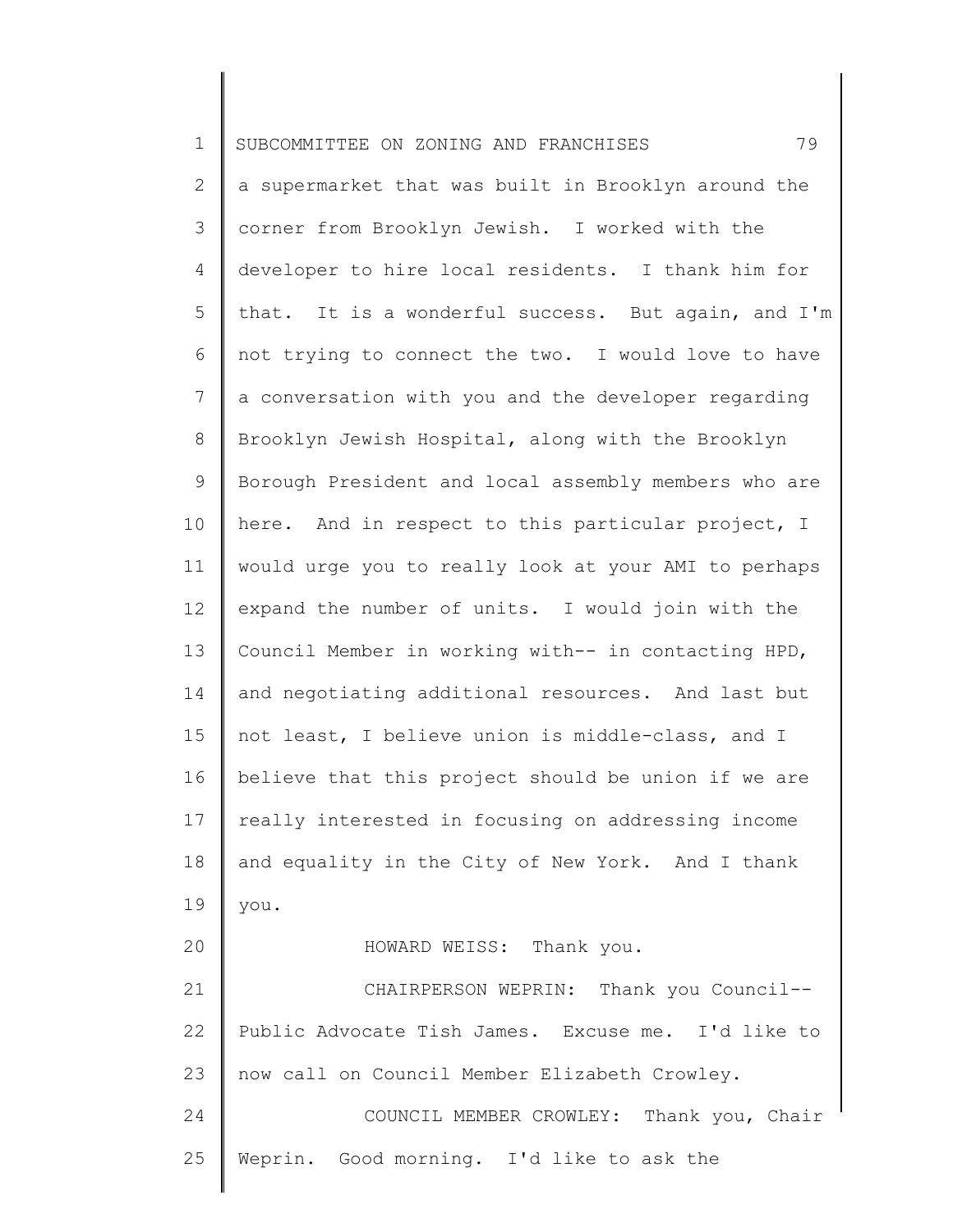| $\mathbf 1$ | SUBCOMMITTEE ON ZONING AND FRANCHISES<br>80           |
|-------------|-------------------------------------------------------|
| 2           | developers how long have you been having a dialogue   |
| 3           | that you spoke about earlier with Council Member      |
| 4           | Constantinides, and the community? Because you        |
| 5           | answered the Public Advocate's questions about your   |
| 6           | plan of development in saying that you're going to    |
| 7           | have a continued dialogue. But we're considering      |
| 8           | seven measures before the Council today. So how long  |
| 9           | has your dialoque been going on?                      |
| 10          | HOWARD WEISS: With the Council Member                 |
| 11          | from the day --                                       |
| 12          | COUNCIL MEMBER CROWLEY: [interposing]                 |
| 13          | And the community--                                   |
| 14          | HOWARD WEISS: -- he took office and--                 |
| 15          | COUNCIL MEMBER CROWLEY: -- before that.               |
| 16          | I know that the Council Member just took office this  |
| 17          | year, but prior to that?                              |
| 18          | HOWARD WEISS: And with his predecessor                |
| 19          | before that, but, of course, the landscape has        |
| 20          | changed in terms of the focus on affordable housing,  |
| 21          | and from the beginning. And as we move through this   |
| 22          | process now before the Council, we're trying to bring |
| 23          | it home in terms of him being comfortable with this   |
| 24          | project, and what it will provide for the community.  |
| 25          |                                                       |
|             |                                                       |

 $\begin{array}{c} \hline \end{array}$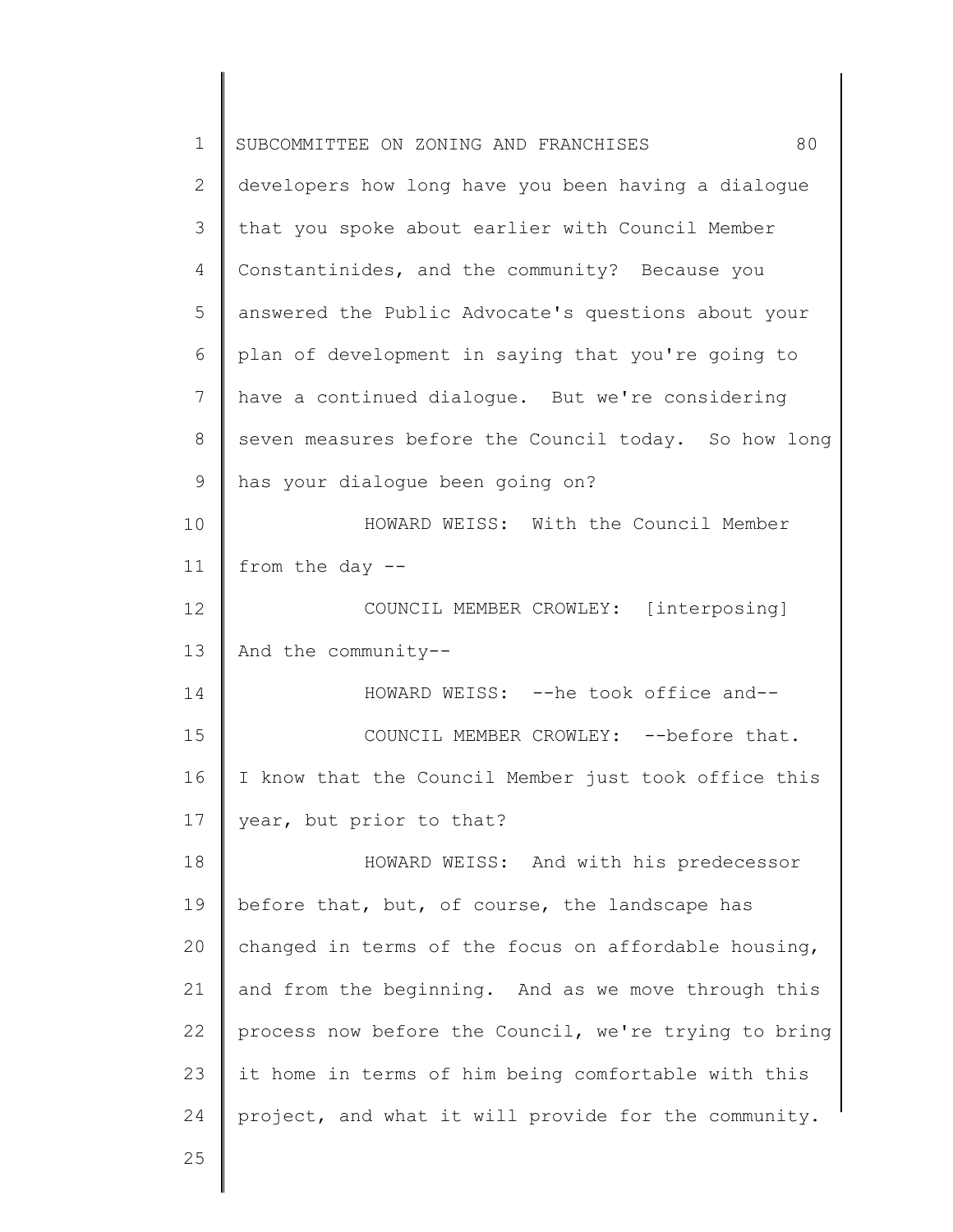1 2 3 4 5 6 7 8 9 10 11 12 13 14 15 16 17 18 19 20 21 22 23 24 25 SUBCOMMITTEE ON ZONING AND FRANCHISES  $81$ So it's an ongoing process. And similarly, with the- - COUNCIL MEMBER CROWLEY: [interposing] I was just asking for like a year, or two years, three years. I'm curious to how long the dialogue has been going on. HOWARD WEISS: Oh, it's been going on for about a year or a year and a half. COUNCIL MEMBER CROWLEY: Okay, and the video you played had a number of community residents praising the project. And one community leader stated that your project will provide union jobs. HOWARD WEISS: We have been-- JOHN MAVROUDIS: [interposing] Yeah, this is John Mavroudis. We've already expressed our willingness to work with union trades, and with the service unions. COUNCIL MEMBER CROWLEY: By the time the Council considers these measures, it has been the usual case that developers already have an agreement in place, such as a project labor agreement. There are a number of unions here today that don't believe that this project will be built union. And there are unions that are also concerned about after the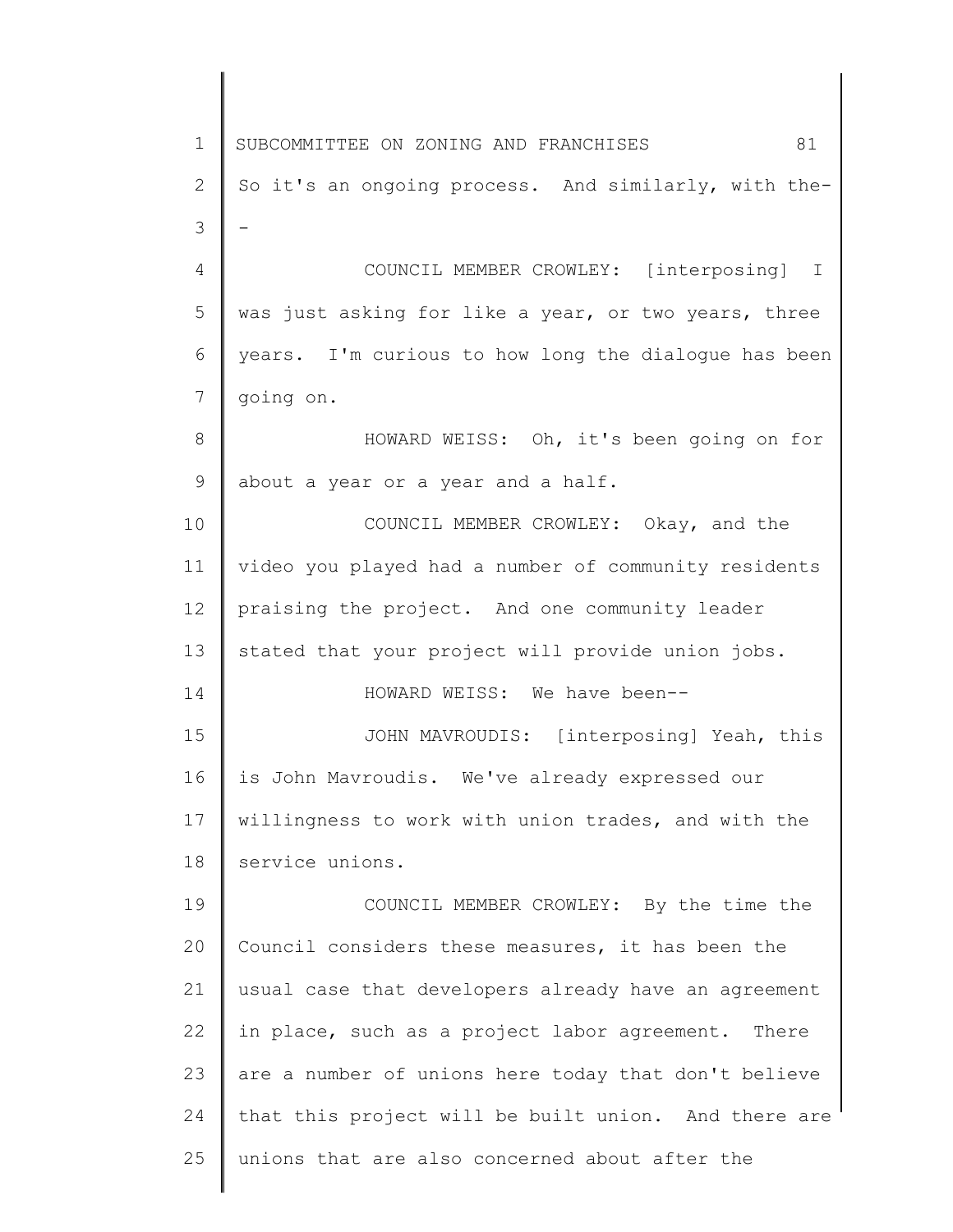| $\mathbf 1$ | 82<br>SUBCOMMITTEE ON ZONING AND FRANCHISES           |
|-------------|-------------------------------------------------------|
| 2           | project is built, you know, the different jobs that   |
| 3           | are servicing the building. That those jobs, too,     |
| 4           | will be union. There's no quarantee, and how could    |
| 5           | we consider the proposal today if you've had this     |
| 6           | dialogue for over a year, maybe a year and a half.    |
| 7           | You have community believing that there are going to  |
| 8           | be good jobs that their residents can have. But       |
| 9           | there is no quarantee. I mean it                      |
| 10          | HOWARD WEISS: [interposing] That's for                |
| 11          | $the--$                                               |
| 12          | COUNCIL MEMBER CROWLEY: --appears to me               |
| 13          | that you've been lying to the community. The          |
| 14          | community believes it will be a good union            |
| 15          | development, and that is not the case right now.      |
| 16          | JOHN MAVROUDIS: So that is not the case               |
| 17          | not because of our intentions. We've actually sent    |
| 18          | over signed letters of intent, which include language |
| 19          | that's set special priority goals for not only the    |
| 20          | local community, but Astoria Houses residents in      |
| 21          | particular. We have not had those agreements sent     |
| 22          | back to us counter signed.                            |
| 23          | COUNCIL MEMBER CROWLEY: You know, when                |
| 24          | you put together the funding to support a development |
| 25          | such as this, you should allow enough funding to pay  |
|             |                                                       |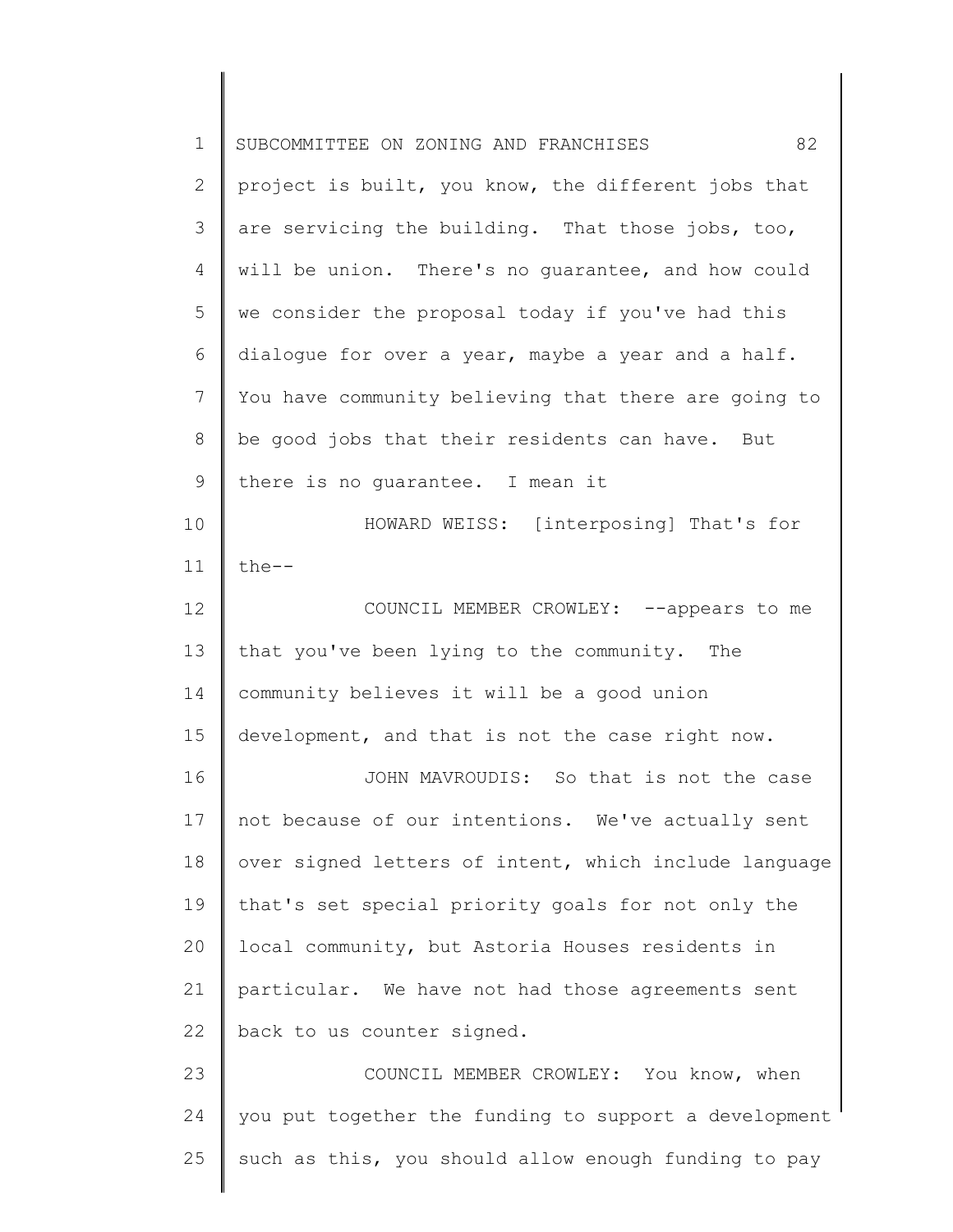| $\mathbf 1$    | 83<br>SUBCOMMITTEE ON ZONING AND FRANCHISES           |
|----------------|-------------------------------------------------------|
| $\mathbf{2}$   | livable wages with people who are working on the job, |
| 3              | coming from the training of apprentice programs.      |
| $\overline{4}$ | Skilled workers given the opportunity to people of    |
| 5              | Astoria to have a good paying job whereby possibly    |
| 6              | affording a unit in your building. But there is no    |
| 7              | quarantee of that. And, you know, the impression is   |
| 8              | the community has been lied to or fooled to a certain |
| $\mathsf 9$    | extent. Because they believe that good jobs are       |
| 10             | coming out of this project, and there is no plan yet  |
| 11             | in place. Now, you said--                             |
| 12             | HOWARD WEISS: [interposing] Well, Madam               |
| 13             | Council Member, let me just clarify something and     |
| 14             | elaborate on something that John said. We have a      |
| 15             | letter of intent that was returned to the Trades      |
| 16             | Council, and the only-- And we have not received      |
| 17             | back that executed letter of intent. It's their form  |
| 18             | of letter of intent. The only thing that's different  |
| 19             | is we asked them to confirm that if we execute that   |
| 20             | letter with them that won't do anything adverse to    |
| 21             | prevent the approval of this project. But otherwise,  |
| 22             | there is a letter of intent with the Trades Council.  |
| 23             | We've also been in ongoing discussions with 32BJ,     |
| 24             | and, in fact, I had a meeting at 32BJ just last week. |
| 25             | And moving to try to enter into a letter of intent    |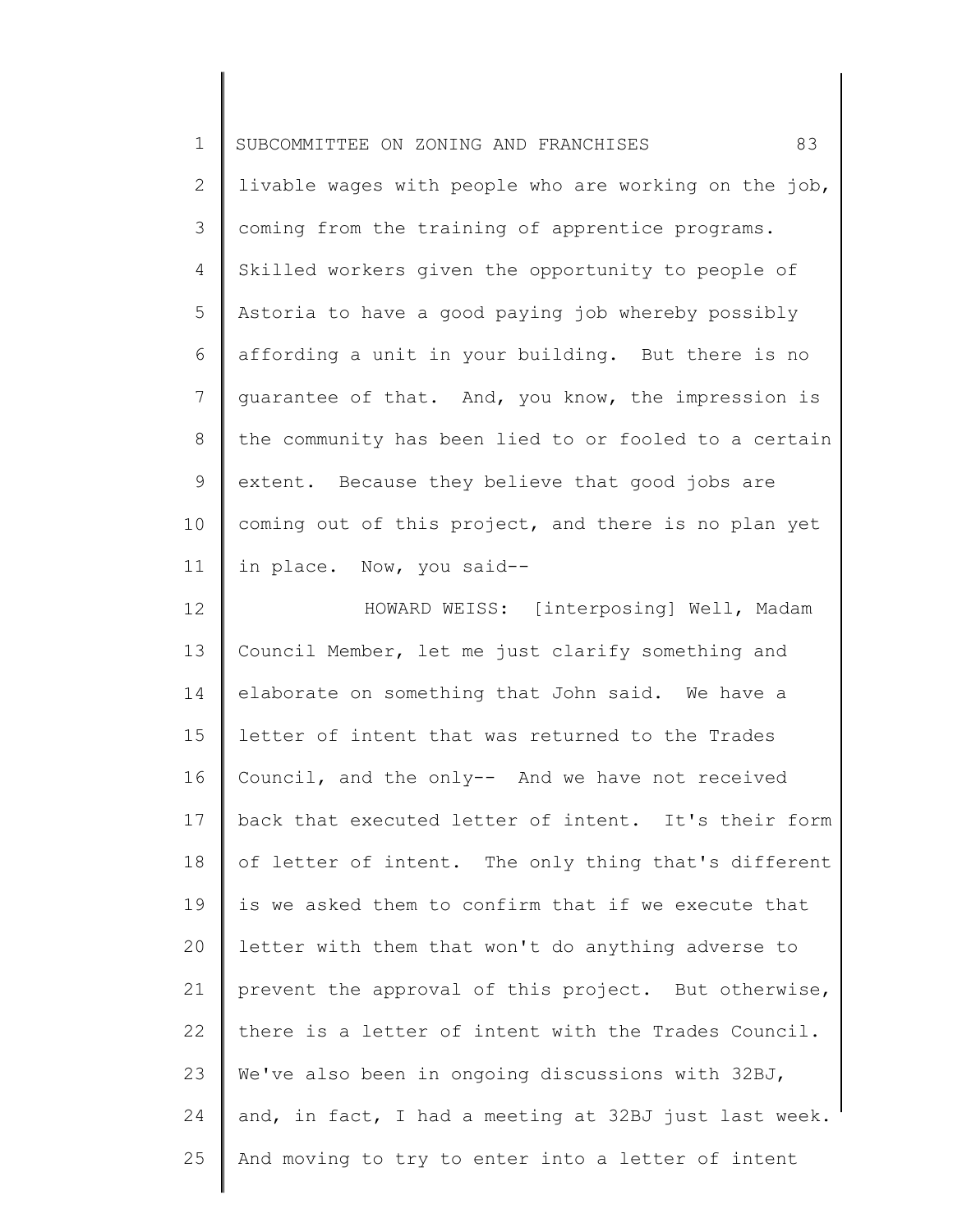| 1              | 84<br>SUBCOMMITTEE ON ZONING AND FRANCHISES          |
|----------------|------------------------------------------------------|
| 2              | with them. So, I don't think it's fair to 2030       |
| 3              | Astoria to suggest that we've lied to anyone. We     |
| $\overline{4}$ | don't have the signed document, but we've been       |
| 5              | working very hard with both the Trades and with the  |
| 6              | Service Union to come to a resolve and have that     |
| 7              | written quarantee. And we hope to be able to satisfy |
| $8\,$          | you and everyone else who would like to see that in  |
| 9              | place before Council has to act.                     |
| 10             | COUNCIL MEMBER CROWLEY: Well, you're                 |
| 11             | familiar with the wages that a union member makes.   |
| 12             | And so, I don't understand why--                     |
| 13             | HOWARD WEISS: [interposing] The issue                |
| 14             | $is - -$                                             |
| 15             | COUNCIL MEMBER CROWLEY: Are you asking               |
| 16             | for the unions to make a concession?                 |
| 17             | HOWARD WEISS: No.                                    |
| 18             | COUNCIL MEMBER CROWLEY: So what is                   |
| 19             | holding up the agreement?                            |
| 20             | HOWARD WEISS: I think you need to speak              |
| 21             | with both the Trades Council and 32BJ to understand  |
| 22             | from them why we can't get letters of intent         |
| 23             | executed. I don't want to speak for them.            |
| 24             | COUNCIL MEMBER CROWLEY: Earlier, when my             |
| 25             | colleague was asking about affordable housing,       |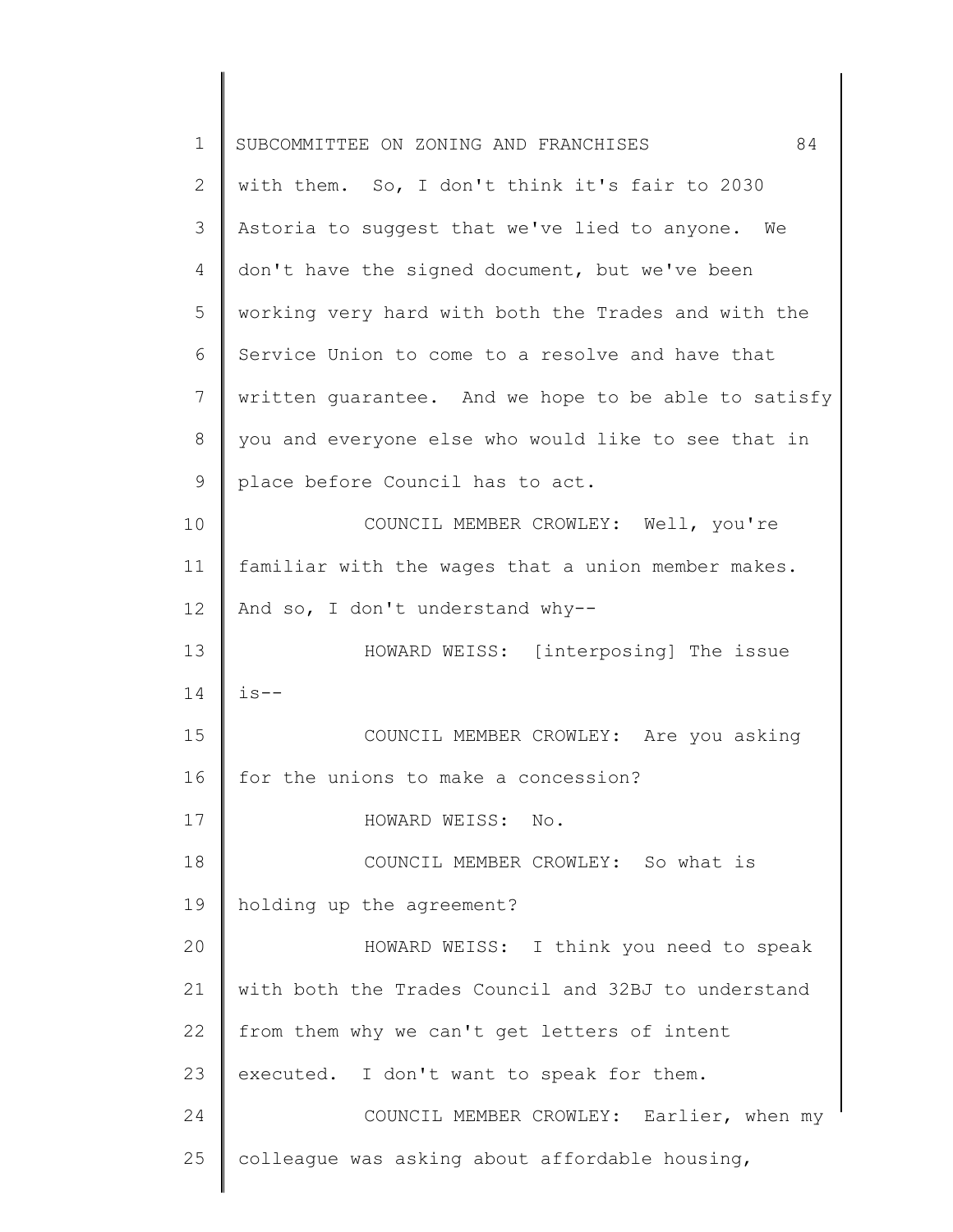| $\mathbf 1$    | 85<br>SUBCOMMITTEE ON ZONING AND FRANCHISES           |
|----------------|-------------------------------------------------------|
| $\overline{2}$ | Council Member Constantinides, you know, he was       |
| 3              | accurate in saying that the 20% that you're giving in |
| 4              | your plan that you would like the Council to approve  |
| 5              | will help area median income folks. Ten percent of    |
| 6              | it will-- Ten percent of it you're asking for people  |
| 7              | who make much more than the average area median       |
| 8              | income. You stated that you're not getting any        |
| $\mathsf 9$    | public benefits, or public subsidies, but your        |
| 10             | development will not pay taxes for a number of years. |
| 11             | How many years do you plan on not paying taxes on the |
| 12             | buildings that you're building?                       |
| 13             | HOWARD WEISS: Between 15 and 25.                      |
| 14             | [audience protest]                                    |
| 15             | SERGEANT-AT-ARMS: Quiet down, please.                 |
| 16             | COUNCIL MEMBER CROWLEY: If that's not a               |
| 17             | public subsidy, I'm not sure what to call it. I know  |
| 18             | how much I pay on taxes on a small little unit that I |
| 19             | have in Queens. Not to mention this property which    |
| 20             | will have direct views of the City of New York, which |
| 21             | will be very expensive for people who do rent your    |
| 22             | market rate housing. And your market rate housing     |
| 23             | will drive up area rents. Whereby displacing people   |
| 24             | from Astoria. How many square footage of your plan    |
| 25             | will be set aside for the affordable units? Will      |
|                |                                                       |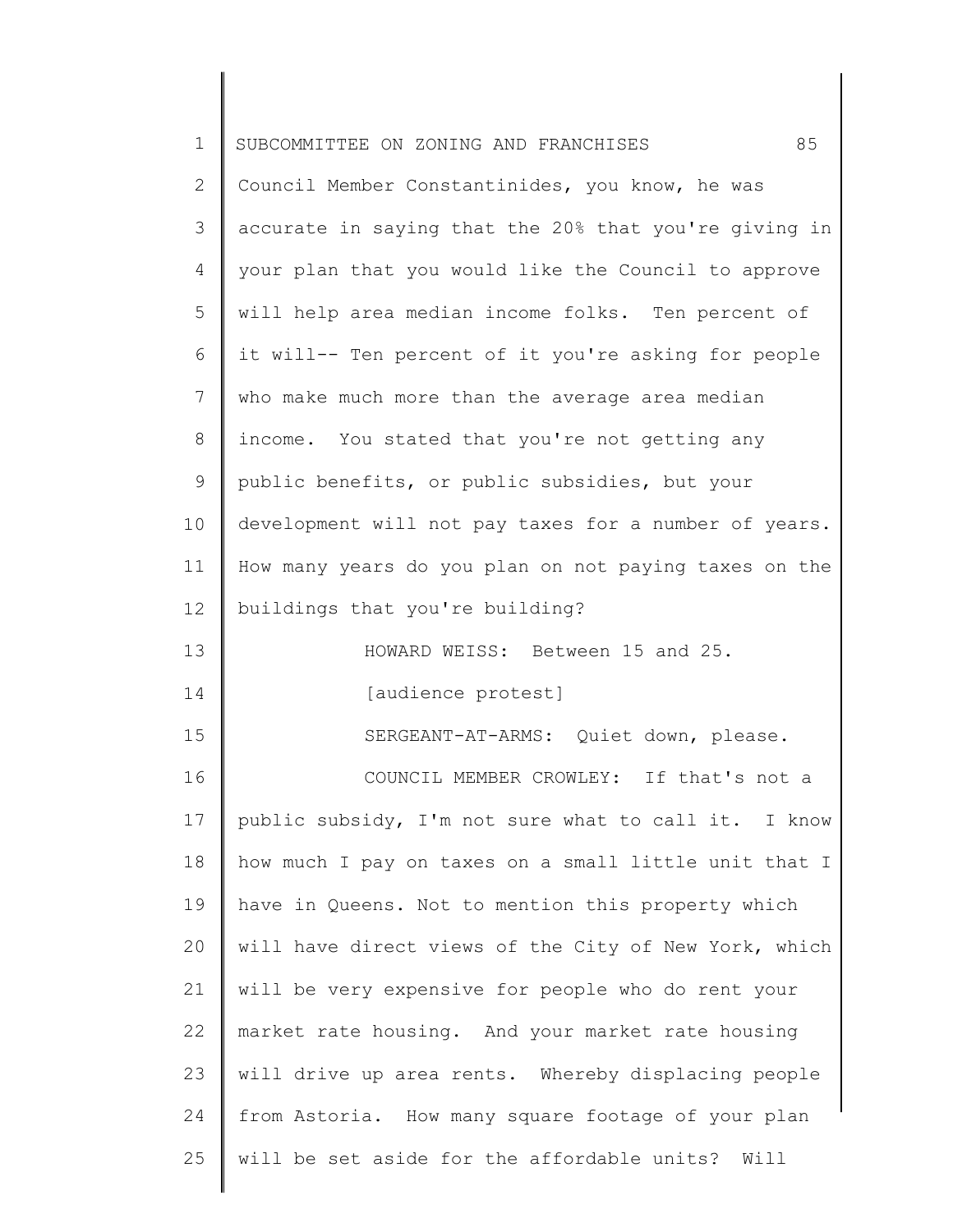1 2 3 4 5 6 7 8 9 10 11 12 13 14 15 16 17 18 19 20 21 22 23 24 25 SUBCOMMITTEE ON ZONING AND FRANCHISES 86 your affordable units be smaller than your market rate units, or will you give at least 20% of the overall square footage to affordable housing? JOHN MAVROUDIS: John Mavroudis again. Twenty percent of the square footage of the project is affordable residences. COUNCIL MEMBER CROWLEY: [interposing] How many square feet is that? JOHN MAVROUDIS: 350,000 some odd square feet. COUNCIL MEMBER CROWLEY: Good. JOHN MAVROUDIS: Every unit is evenly dispersed throughout the project. The apartments are going to be built to the same spec as the market rate units. Not only to-- COUNCIL MEMBER CROWLEY: [interposing] For-- JOHN MAVROUDIS: --the same spec in terms of unit size, and finishes. Unit size specifically is important to understand that because the affordable units are being built within the buildings along with the market, they have to follow the same lines in construction. And respectfully, the tax abatement will help us carry the project moving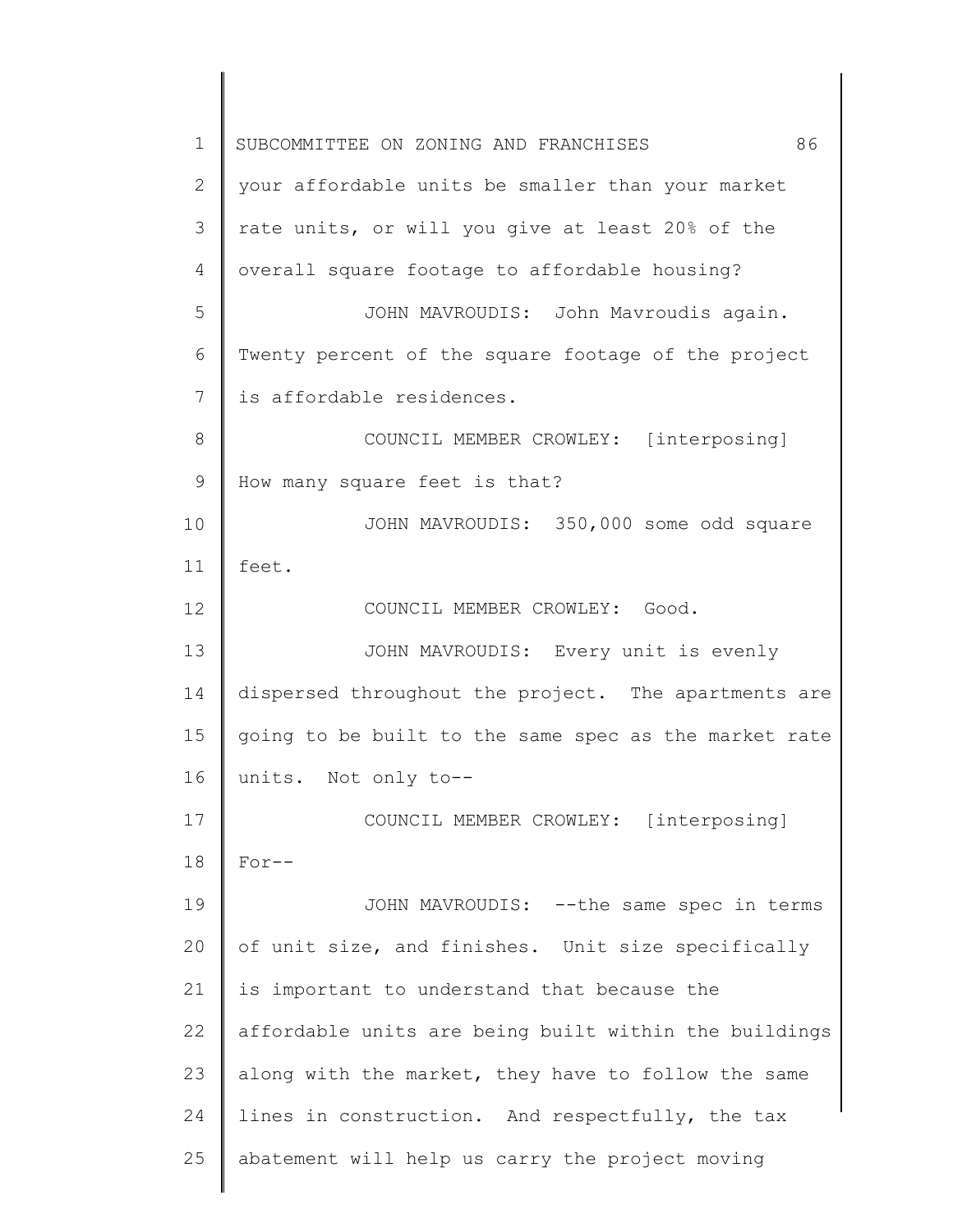| $\mathbf 1$    | 87<br>SUBCOMMITTEE ON ZONING AND FRANCHISES           |
|----------------|-------------------------------------------------------|
| $\mathbf{2}$   | forward to offset the affordable housing. But it      |
| 3              | does not help us in terms of the financial structure  |
| 4              | of the construction of the project.                   |
| 5              | [Pause]                                               |
| 6              | COUNCIL MEMBER CROWLEY: All right. In                 |
| $7\phantom{.}$ | closing, I have no further questions. I hope that     |
| 8              | you can come to an agreement with the Council Member  |
| 9              | and with the Trades. I hope that you'll have more     |
| 10             | units available for affordable housing, and that your |
| 11             | project will be built safely, and provide good jobs   |
| 12             | to our community residents. Thank you.                |
| 13             | JOHN MAVROUDIS: Thank you.                            |
| 14             | CHAIRPERSON WEPRIN: Thank you, Council                |
| 15             | Member Crowley. I do want to acknowledge for those    |
| 16             | who are watching at home or who are unaware that      |
| 17             | while we are having a hearing today, we expect to     |
| 18             | hear from everyone who wants to testify on this       |
| 19             | matter. We are not going to be voting today, and      |
| 20             | there will be a number of-- Some time to negotiate.   |
| 21             | What we hear today obviously is important to us, and  |
| 22             | what we hear today we want to talk to the developer   |
| 23             | about. And any discussions about an approval would    |
| 24             | have to incorporate a lot of the testimony we hear    |
| 25             |                                                       |
|                |                                                       |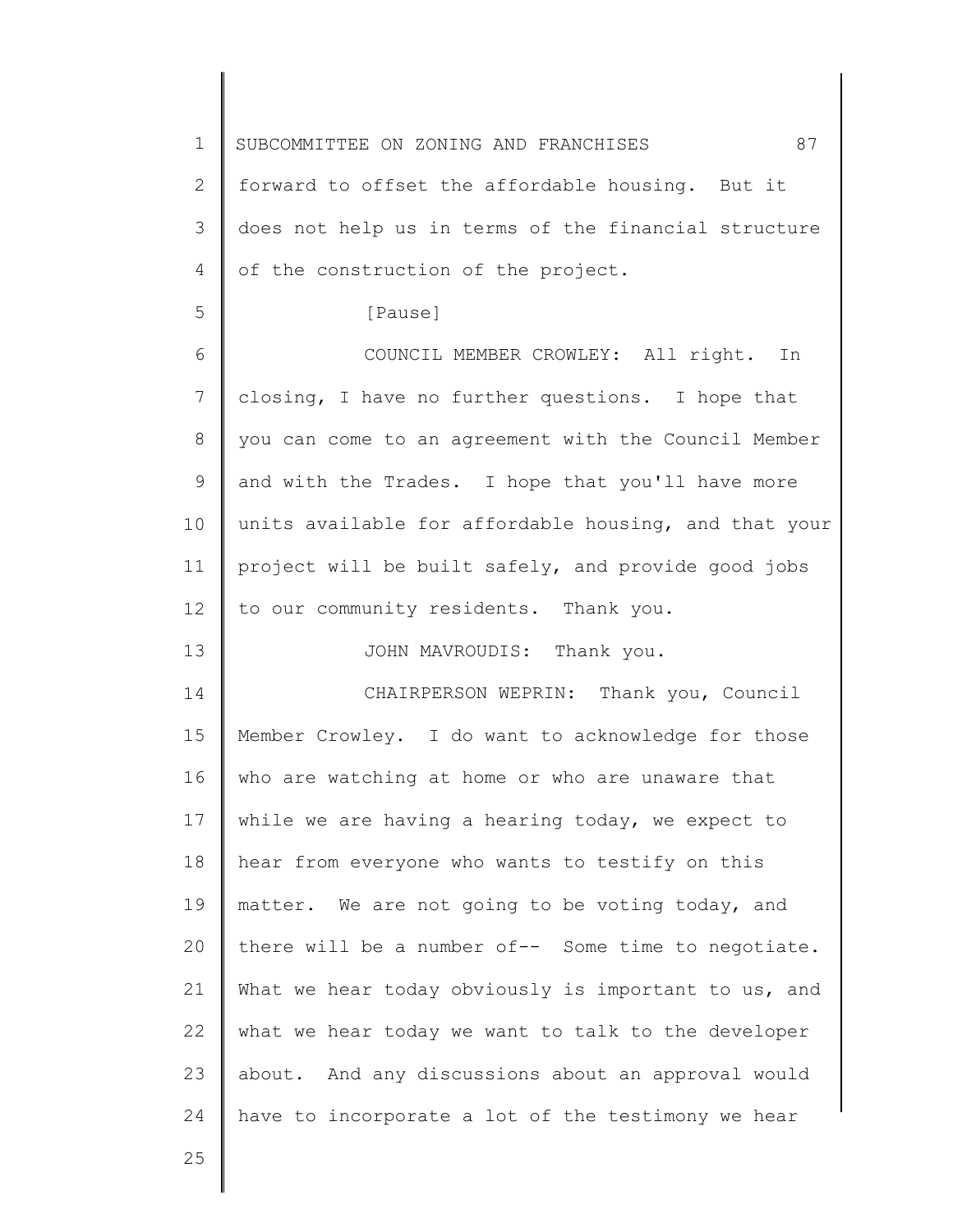1 2 3 4 5 6 7 8 9 10 11 12 13 14 15 16 17 18 19 20 21 22 23 24 25 SUBCOMMITTEE ON ZONING AND FRANCHISES 88 today. So I would like to call on now Council Member Jumaane Williams from Brooklyn. COUNCIL MEMBER WILLIAMS: Thank you very much, Mr. Chair. Thank you for your testimony. There's a rapper in Brooklyn names Troy Ave. He has a new song. He's very talented actually. I don't particularly like all of his songs, but he's talented. But the chorus of his new song for me kind of sums a lot of issues that we deal with. And the chorus just simply repeats: It's all about the money. It's all about the money. CHAIRPERSON WEPRIN: Give me a beat. COUNCIL MEMBER WILLIAMS: And this-- I'm no good. I don't have a beat. CHAIRPERSON WEPRIN: Oh. [laughs] COUNCIL MEMBER WILLIAMS: To me, it points out some of the issues in the industry I love, which is hip-hop and other industry I love, which is housing. It seems to be too much and only about the money, which is something that concerns me, and has concerned me for far too long. I think social issues like people having housing should at least have some more weight than it does, and not make it just all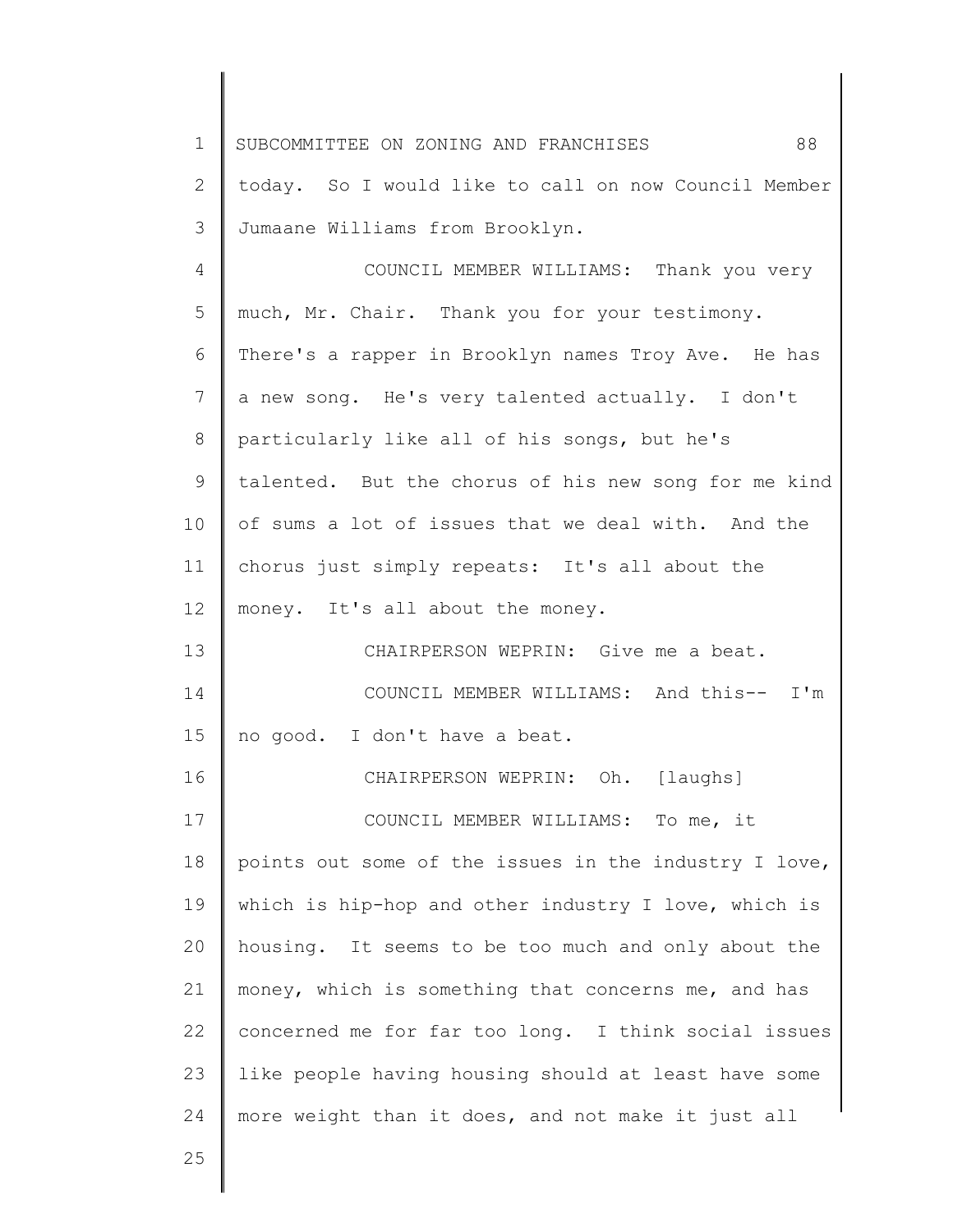1 2 3 4 5 6 7 8 9 10 11 12 13 14 15 16 17 18 19 20 21 22 23 24 25 SUBCOMMITTEE ON ZONING AND FRANCHISES 89 about the money. So I have a few questions and some comments. First, I was very shocked to hear about the 15-- I think you said the 25-- Hold on a second. The 15 to 25-year tax abatement that's going to occur. Do you consider that a public subsidy, or do you not consider that a public subsidy? JOHN MAVROUDIS: I consider that a tax abatement. COUNCIL MEMBER WILLIAMS: Yeah, do you consider it public subsidy or not a public subsidy? JOHN MAVROUDIS: Well, it's a public program. I don't consider it a subsidy for the development because it doesn't help subsidize the construction of the development. COUNCIL MEMBER WILLIAMS: Do you consider it as something being given to you by the City and taxpayers of New York City? JOHN MAVROUDIS: Yes. COUNCIL MEMBER WILLIAMS: Thank you. So, I don't think it's completely true that you're not getting any tax money from New York City particularly when you have a rent abatement for that long. And from what I've heard, and it's not completely your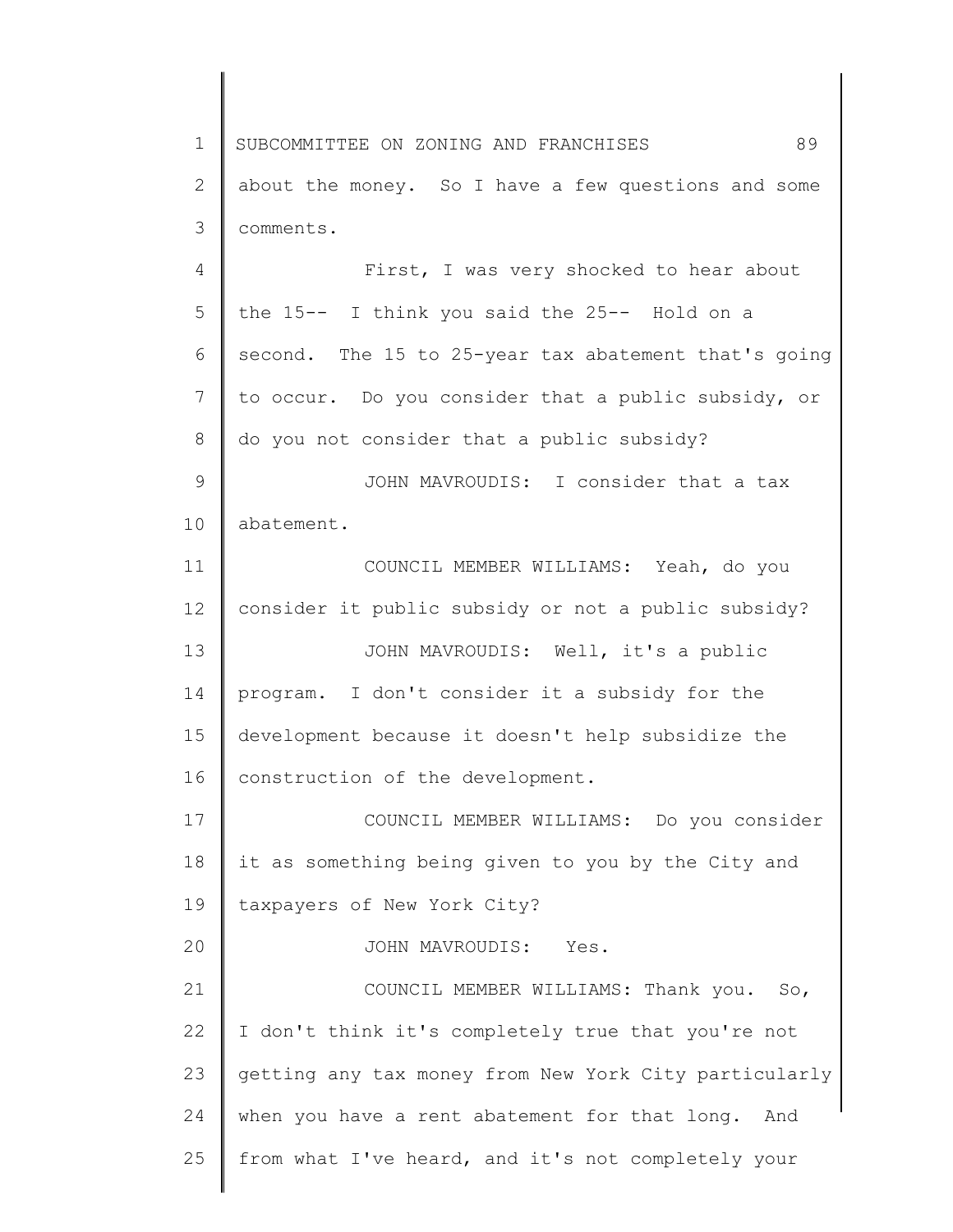| $\mathbf 1$  | 90<br>SUBCOMMITTEE ON ZONING AND FRANCHISES           |
|--------------|-------------------------------------------------------|
| $\mathbf{2}$ | fault, it's a lot of people's fault. What's being     |
| 3            | presented I think is atrocious, and I want to thank   |
| 4            | Council Member Constantinides or Costa for being the  |
| 5            | lead and pushing this forward. I think 20% has never  |
| 6            | been acceptable, and certainly 10% is not acceptable. |
| 7            | And from my understanding the 10% is at 80% of AMI    |
| 8            | and for a family of four that is \$68,700. There are  |
| 9            | a lot of families in Queens and in New York City who  |
| 10           | do not make \$68,700. So I always like to see things  |
| 11           | pushed down even further, 60%, 40% of AMI. So we can  |
| 12           | grab some more people. So your cap on affordability   |
| 13           | is 80% and that is only 10%. And then, you have       |
| 14           | another 10% that I understand can jump to 175% based  |
| 15           | on something that's written in the language. Is that  |
| 16           | correct?                                              |
| 17           | JOHN MAVROUDIS: Our current plan that is              |
| 18           | submitted to HPD is all 20% or capped at 80% of AMI.  |
| 19           | COUNCIL MEMBER WILLIAMS: But my                       |
| 20           | understand there is something in writing that says    |
| 21           | for 10% of that 20% you have the option of going      |
| 22           | higher. Is that correct?                              |
| 23           | JOHN MAVROUDIS: The Zoning Text                       |
| 24           | Resolution allows for a varying degree of AMI levels. |
| 25           | So if we have a certain percentage lower, we can then |
|              |                                                       |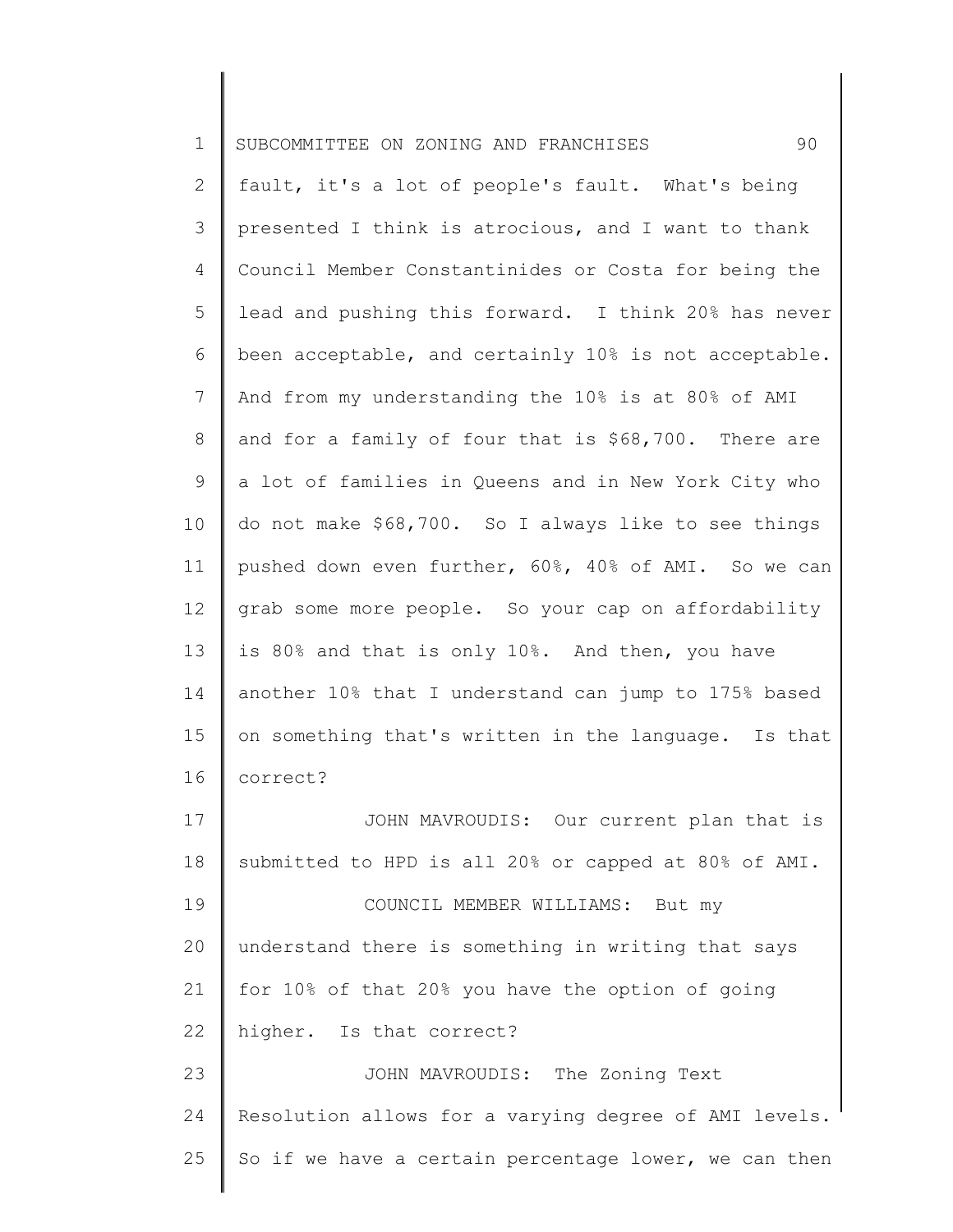1 2 3 4 5 6 7 8 9 10 11 12 13 14 15 16 17 18 19 20 21 22 23 24 25 SUBCOMMITTEE ON ZONING AND FRANCHISES 91 split up the difference and go higher on a certain other percentage of the AMI. COUNCIL MEMBER WILLIAMS: Okay. JOHN MAVROUDIS: And it also increases the total percentage of affordable housing. COUNCIL MEMBER WILLIAMS: Just explain that again one more time. JOHN MAVROUDIS: So if proposal were to include a different level, different levels of AMI ranging from the low going up to mid/mod, then it would create for more than 20% of affordable housing floor are in the project. HOWARD WEISS: If I could-- Howard Weiss. By example, Mr. Council Member? COUNCIL MEMBER WILLIAMS: Sure. HOWARD WEISS: So, if we were to-- We start out with 20% at the low income band at 80% AMI. If we want to reach to include a higher band of affordability, the way the Zoning Text is written, we would always have to have at least 10%. But if we were then to reach for the moderate band of affordability--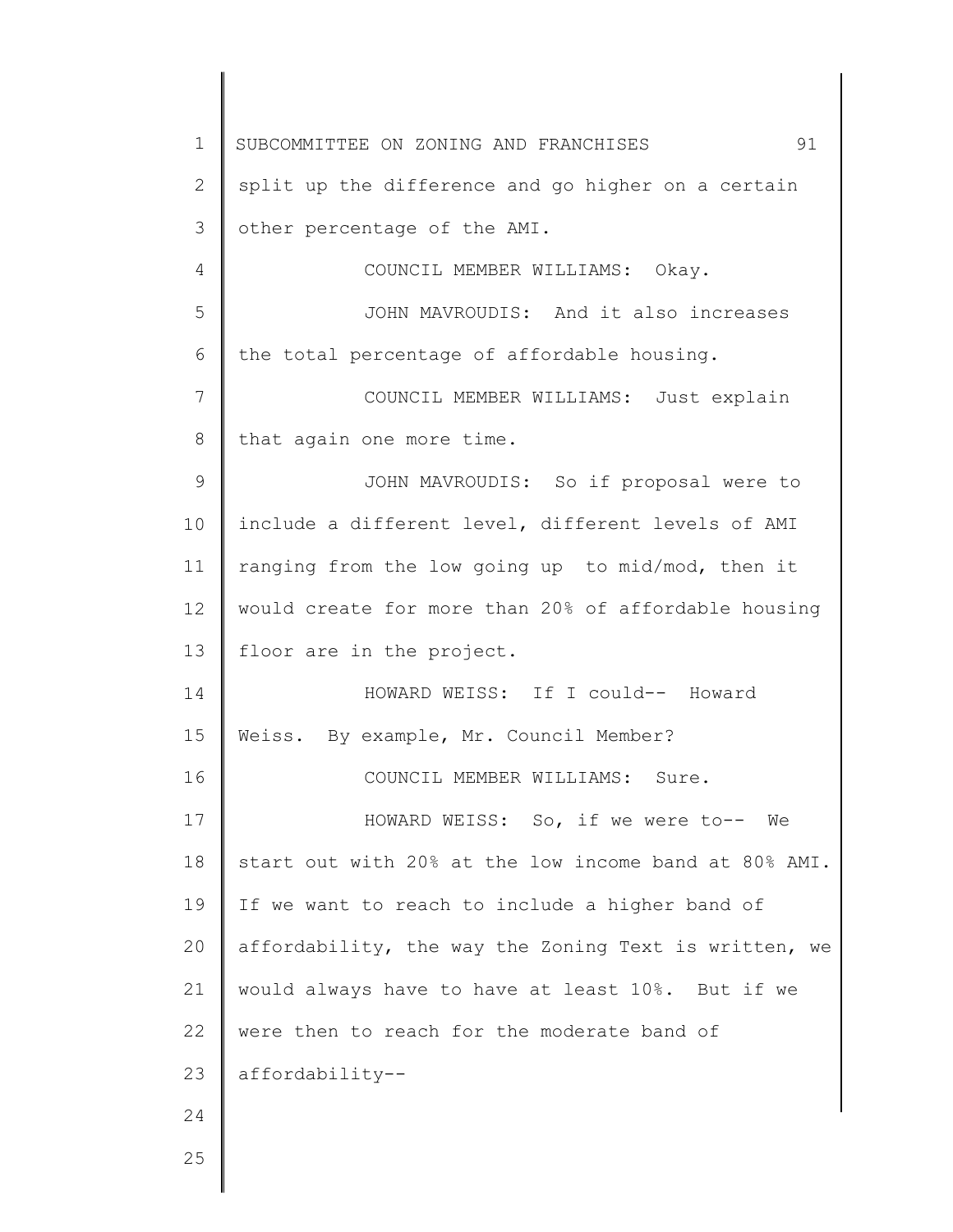1 2 3 4 5 6 7 8 9 10 11 12 13 14 15 16 17 18 19 20 21 22 23 24 25 SUBCOMMITTEE ON ZONING AND FRANCHISES 92 COUNCIL MEMBER WILLIAMS: Let me-- I just want to walk it through. So right now, you have 20% affordable? HOWARD WEISS: Right. COUNCIL MEMBER WILLIAMS: At 80% of AMI? HOWARD WEISS: That's correct. COUNCIL MEMBER WILLIAMS: And that is 345 units? HOWARD WEISS: That's correct. COUNCIL MEMBER WILLIAMS: Of 1,723 units. HOWARD WEISS: Yes. COUNCIL MEMBER WILLIAMS: Just so we know, I think that's unacceptable, but that's what's here now. Now, let's continue. HOWARD WEISS: So under the current text, which is not our proposal, but theoretically it would be possible. If we wanted to reach a higher band of affordability to bring persons with higher AMIs to the project. Let's say for the moderate band. COUNCIL MEMBER WILLIAMS: When you say, are you talking about 60% of AMI or-- HOWARD WEISS: [interposing] No. COUNCIL MEMBER WILLIAMS: --or 100% of AMI?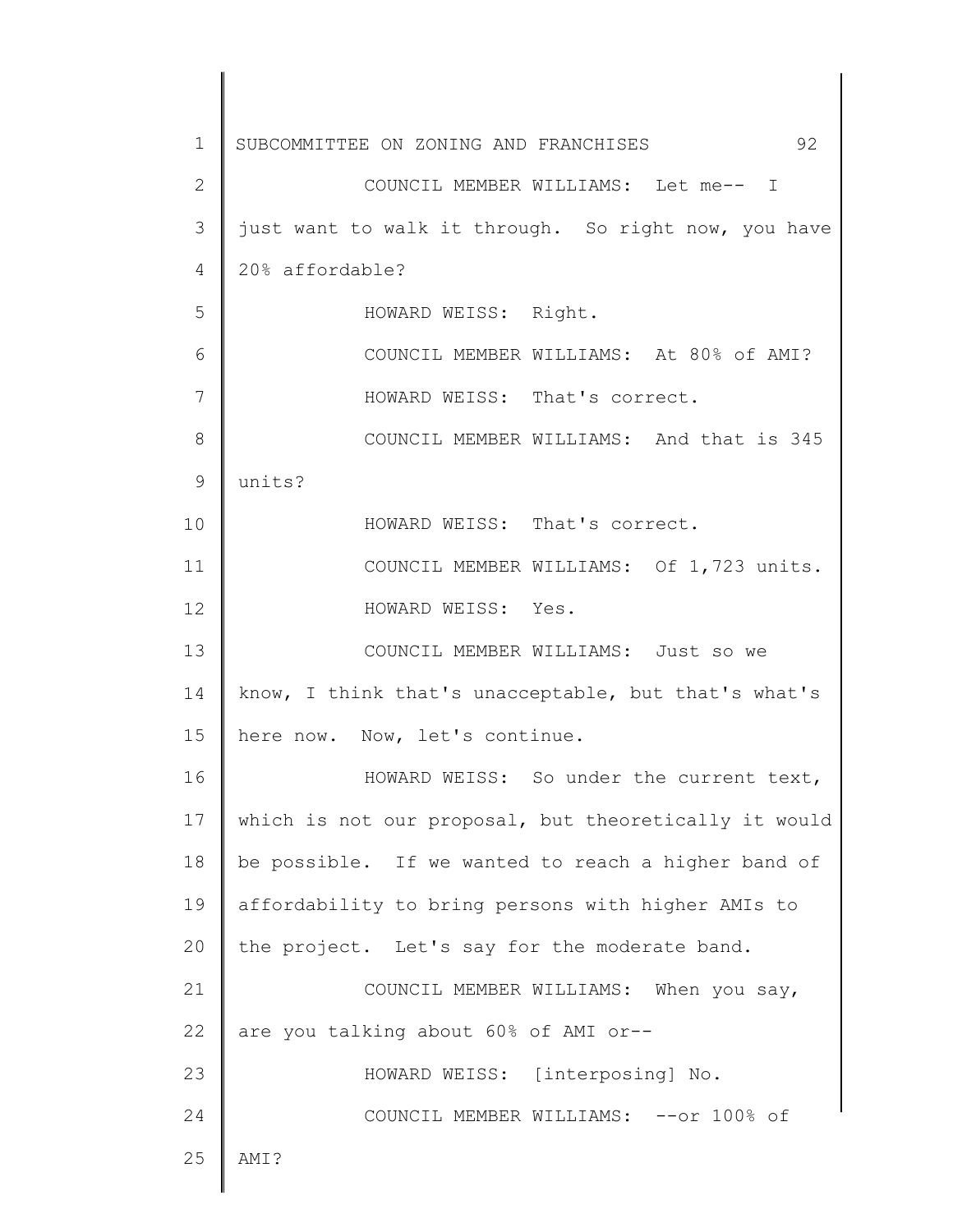1 2 3 4 5 6 7 8 9 10 11 12 13 14 15 16 17 18 19 20 21 22 23 24 25 SUBCOMMITTEE ON ZONING AND FRANCHISES 93 HOWARD WEISS: No, 120% AMI. COUNCIL MEMBER WILLIAMS: So if you want to go up to 120% of AMI-HOWARD WEISS: Right, we'd still have to provide at least 10% at the 80% of AMI, and then we'd have to provide another 15% at the moderate band at 120% AMI. So it would increase the percentage of affordable housing in total-- COUNCIL MEMBER WILLIAMS: [interposing] Wait. Stop. 120% is not affordable housing. Let's just be clear about it. So we keep using these terminologies for things that are not affordable housing in my eyes as the Housing Chair, and many of the people who are sitting here. So let's just be clear about that. HOWARD WEISS: And that's not our proposal, and I understand the point you're making, but I'm simply explaining what the Zoning Text provides, and this is the way it's always worked. It's not something that we're inventing for the project in terms of how you define the different bands of affordability. But, in fact, the affordable housing in the larger scheme of things looks at low income, very low income, moderate, and middle, which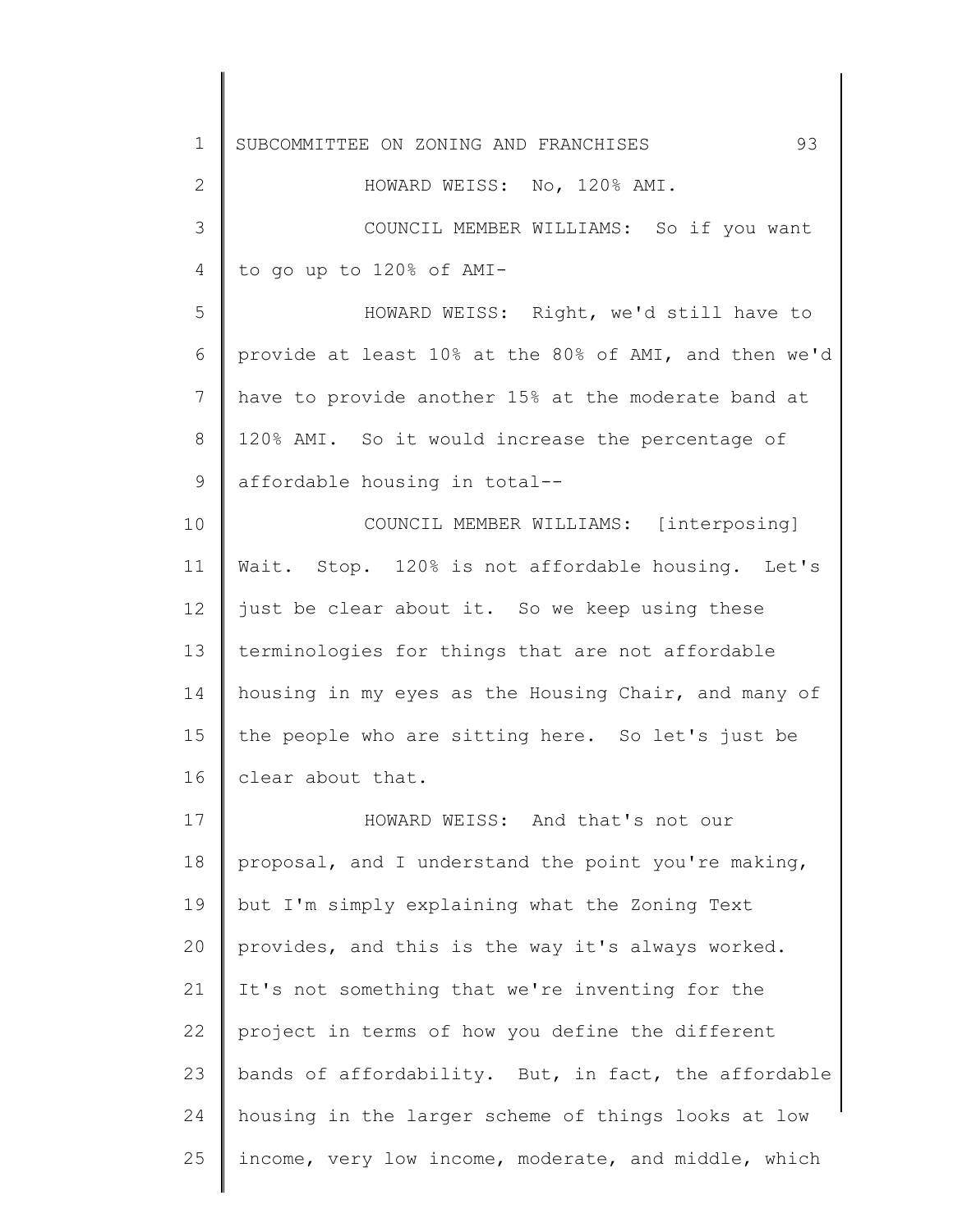1 2 3 4 5 6 7 8 9 10 11 12 13 14 15 16 17 18 19 20 21 22 23 24 25 SUBCOMMITTEE ON ZONING AND FRANCHISES 94 then takes in different AMIs. But I understand your point-- COUNCIL MEMBER WILLIAMS: [interposing] Yeah. HOWARD WEISS: --about feeling that it needed to be at 80% to lower. But in terms of the Affordable Housing Program, it does recognize higher bands as still being affordable housing. COUNCIL MEMBER WILLIAMS: So 130%. I know you're saying 120%. I don't have that number. 130% at a family of four is \$111,670. I personally believe-- I try to use the words "income targeted" so that we can get exactly to what I'm trying to get at. And I believe there needs to be income targeted housing. I believe that people who make \$111,000 should also have housing, and they may also need subsidies because the more years that pass, the more that this includes people who are middle-class. And I want to make sure they have funding as well. But the problem is we also keep forgetting about the people who are much lower, 60, 50, 40% of AMI. I do not think that the way we've been doing it has been working. I refuse to accept that metric system that we've been using to continue. I'm very happy that my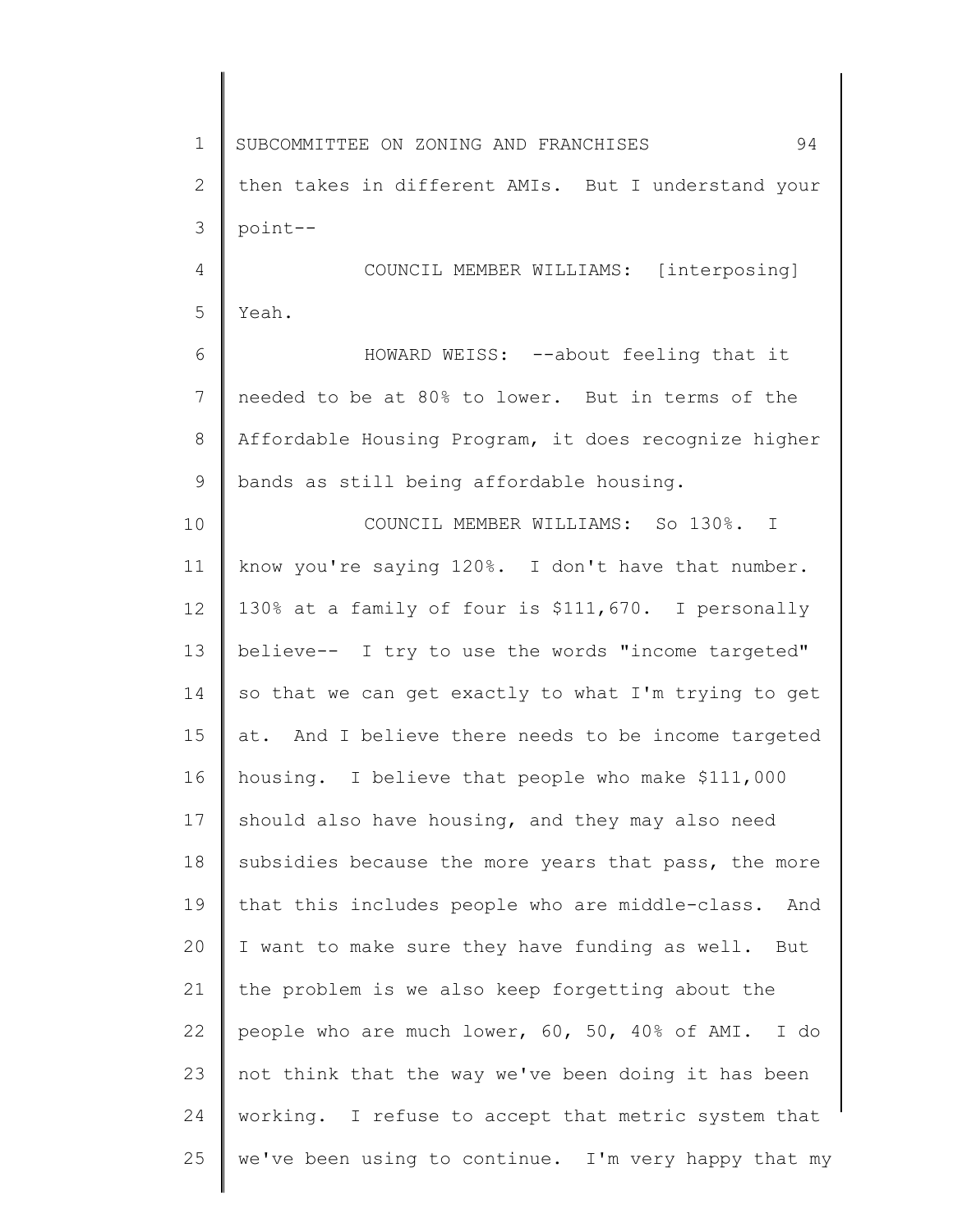1 2 3 4 5 6 7 8 9 10 11 12 13 14 15 16 17 18 19 20 21 22 23 24 25 SUBCOMMITTEE ON ZONING AND FRANCHISES 95 colleague has taken the lead in pushing that forward. I don't believe that developers such as yourself who actually do a lot of good things for the City. You build things. You provide housing. You provide tax revenue. However, I don't think you will do this on your own without nudging from the Council. Without nudging from New York City, and from some of the good people who are sitting here today. And I believe we have to continue to nudge, and continue to push. Because the fact that you would come here and present this as an affordable housing plan again shows me that the rap lyric I pointed out to you is the only basis we're using when we're building this housing and we're building moving forward. I want to make sure that we change that. So it's some about the money, and also about making sure that the good people in New York City has places to live. So that they can provide the services that are needed for the people who are actually getting most of the housing that you're building. So I want to thank you very much, Mr. Chair for that time. And I hope that Council Member Constantinides and yourself will reach a deal that his helpful for every income band in Queens and in New York City.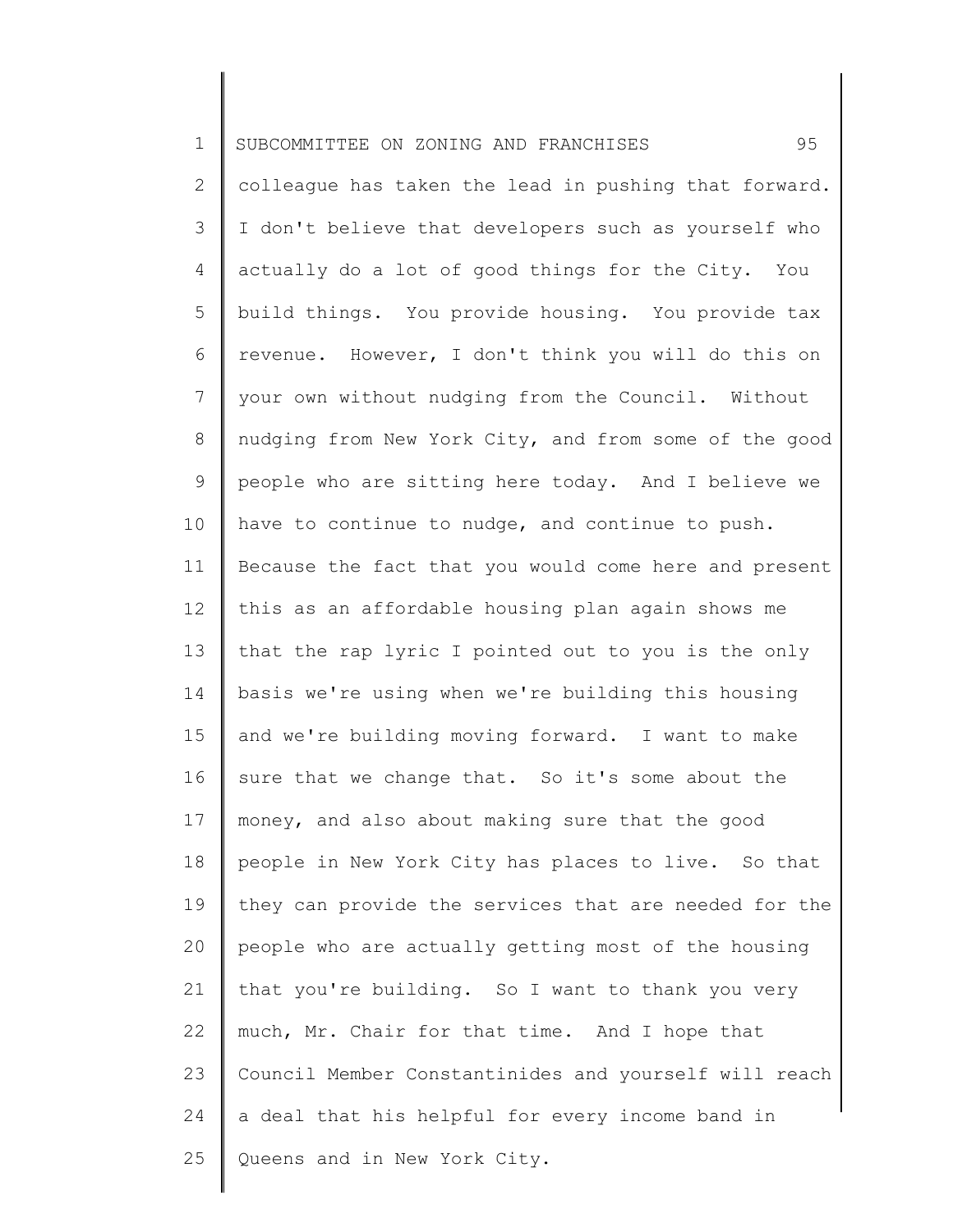| $\mathbf 1$   | 96<br>SUBCOMMITTEE ON ZONING AND FRANCHISES           |
|---------------|-------------------------------------------------------|
| $\mathbf{2}$  | HOWARD WEISS: Thank you, Council Member.              |
| 3             | CHAIRPERSON WEPRIN: Thank you Council                 |
| 4             | Member Williams. I would like to now call on Council  |
| 5             | Member Laurie Cumbo from Brooklyn.                    |
| 6             | COUNCIL MEMBER CUMBO: Thank you, Chair                |
| 7             | for the opportunity to address some very important    |
| 8             | concerns and questions not only from me, but also     |
| $\mathcal{G}$ | from my district. I wanted to talk about how you go   |
| 10            | about the relationships with your contractors. And    |
| 11            | so, for me as an African-American and an African-     |
| 12            | American woman, it's also very important to know that |
| 13            | the practices in which you engage with your           |
| 14            | contractors are fair and equitable. And I really      |
| 15            | wanted to bring light to your relationship with SSC   |
| 16            | High Rise, and want to understand how is it that you  |
| 17            | go about creating the relationships with those that   |
| 18            | you contract out with? Because in this case with the  |
| 19            | Burnham [sp?] project, it was noted that there were   |
| 20            | some serious and egregious issues in terms of how     |
| 21            | people were paid based off of their race.             |
| 22            | With many African-Americans and Latinos               |
| 23            | being paid unfairly and inequitable to their White    |
| 24            | counterparts. We want to understand how you create    |
| 25            | the dynamics of how you contract with individuals?    |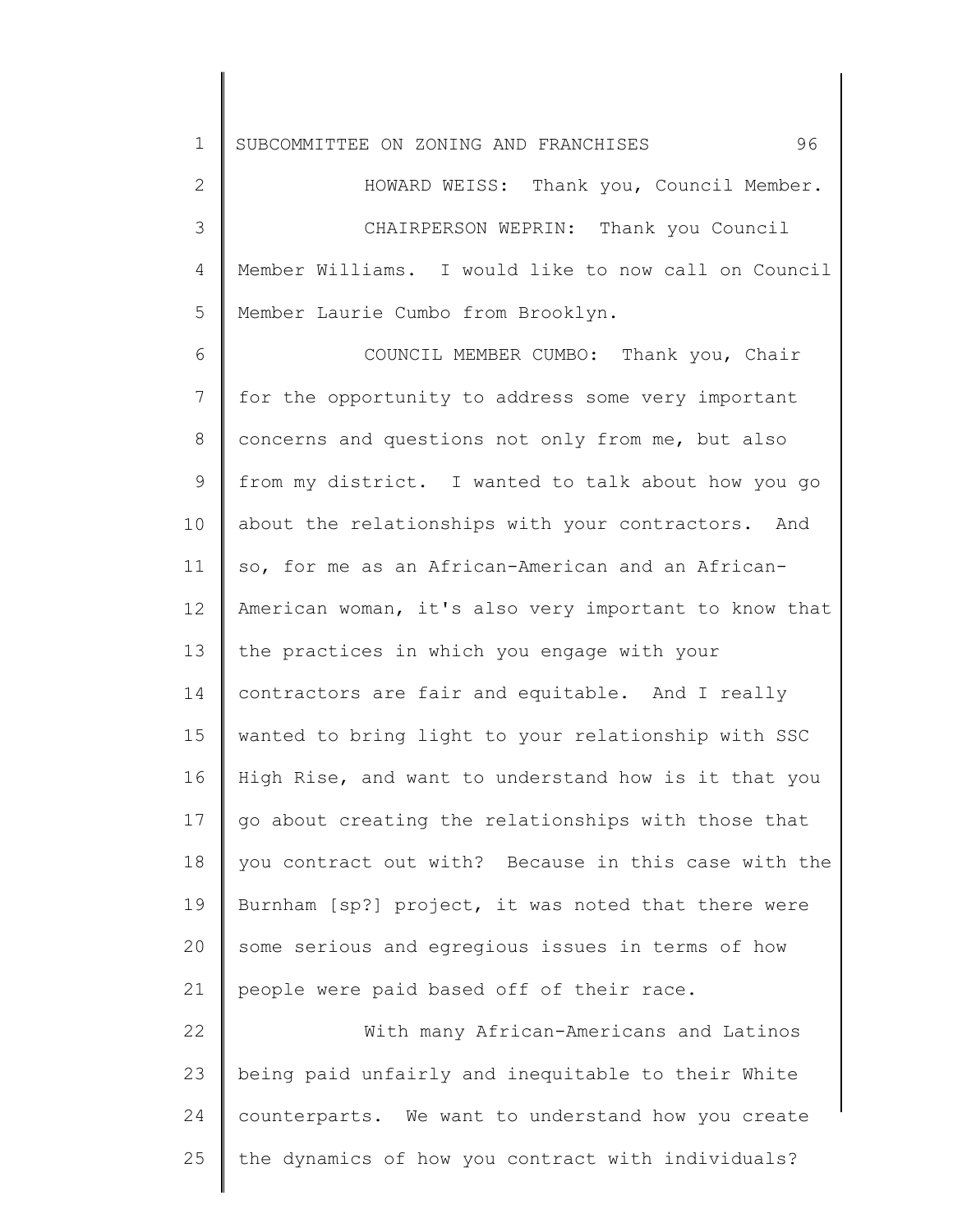| $\mathbf 1$    | 97<br>SUBCOMMITTEE ON ZONING AND FRANCHISES          |
|----------------|------------------------------------------------------|
| $\overline{2}$ | Who you're going to be working with? And how are you |
| 3              | going to ensure with this project that those same    |
| 4              | racial and discriminatory practices are not going to |
| 5              | be put forward in this next project? Because as an   |
| 6              | African-American and as a woman, I find that this    |
| $\overline{7}$ | proactive in 2014, 2013-2014 raises serious concerns |
| 8              | for me. And I want to know what your thoughts were   |
| 9              | around that issue, and moving forward how you're     |
| 10             | going to address it with this project?               |
| 11             | JOHN MAVROUDIS: Thank you. No, you                   |
| 12             | bring up a very good point, and they are also as a   |
| 13             | concern to me. We hired a general contractor on that |
| 14             | site who then subbed out a part of the job to that   |
| 15             | contractor you mentioned, SSC. We had no prior       |
| 16             | working relationship with them. We actually met them |
| 17             | on that particular job. We were brought-- I guess    |
| 18             | the history of SSC was brought to our attention      |
| 19             | through the newspaper for the first time. Soon after |
| 20             | that--                                               |
| 21             | COUNCIL MEMBER CUMBO: Through the                    |
| 22             | newspapers?                                          |
| 23             | In terms of the--<br>JOHN MAVROUDIS: Yes.            |
| 24             | In terms of the previous allegations because we      |
| 25             | didn't hire them directly. They were hired by a      |
|                |                                                      |

║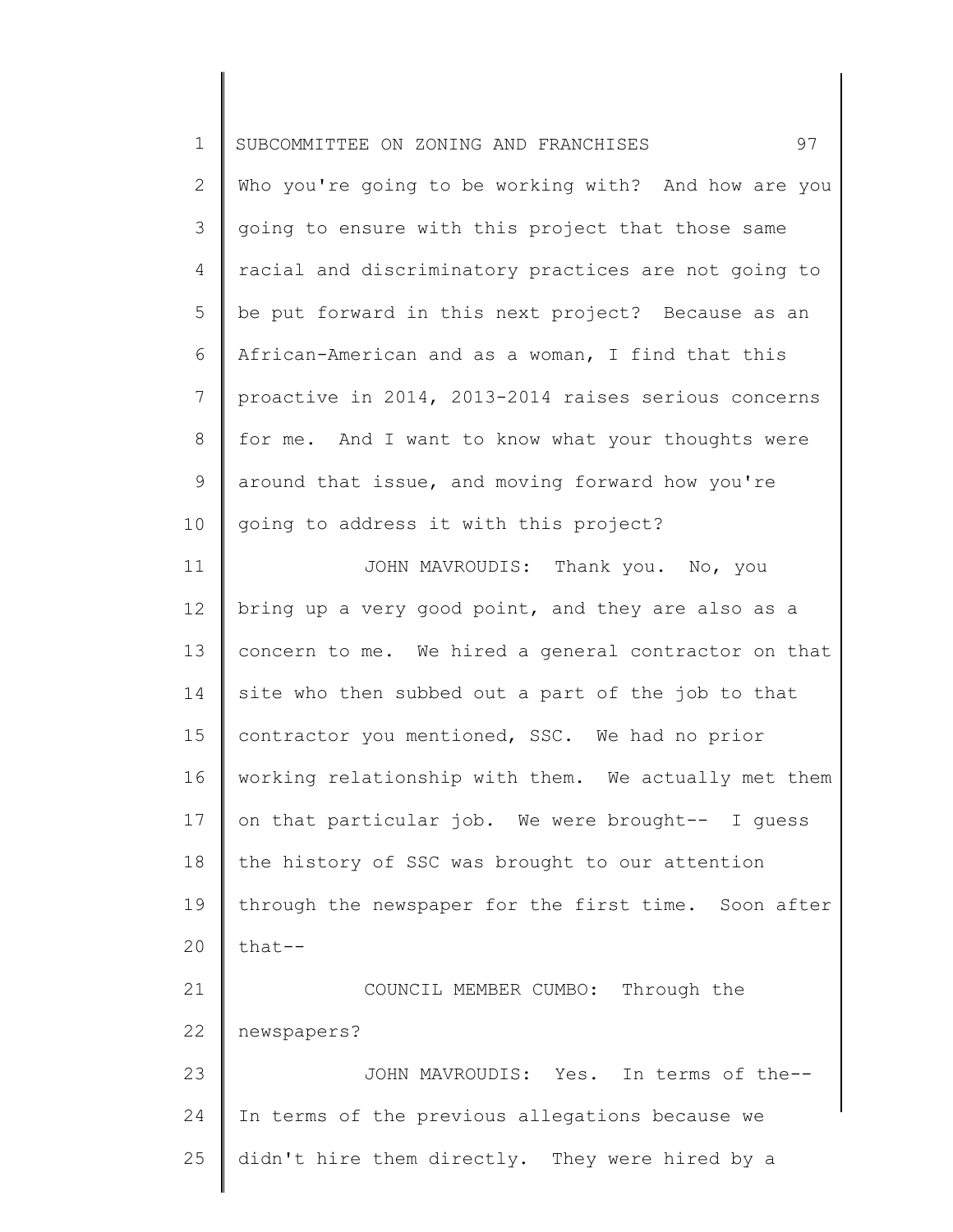1 2 3 4 5 6 7 8 9 10 11 12 13 14 15 SUBCOMMITTEE ON ZONING AND FRANCHISES 98 general contractor. So then we asked for a follow-up question. We looked into their background. We understand that they went through I guess trials and came to punishment and penalties that they paid. We did confirm that those practices are obviously absolutely no longer continuing and never have continued at our site. And the only practice we can maintain going forward is to make sure that not only do our contractors go through the same process and background checks. But that their subs, which is just like this case, go through the exact background passes. You known, we don't-- I agree with you. I think that's all deplorable and doesn't exist anywhere today.

16 17 18 19 20 21 22 23 24 25 COUNCIL MEMBER CUMBO: How would you ensures that that-- I'm not clear in terms of what would your process be moving forward to make sure that that doesn't happen? Is there going to be some additional oversight that you all are going to utilize? Will you be able to with a much larger process, or project effectively utilize and understand who all your general contractors are subcontracting with? Will there be any policies or procedures put in place to make sure that something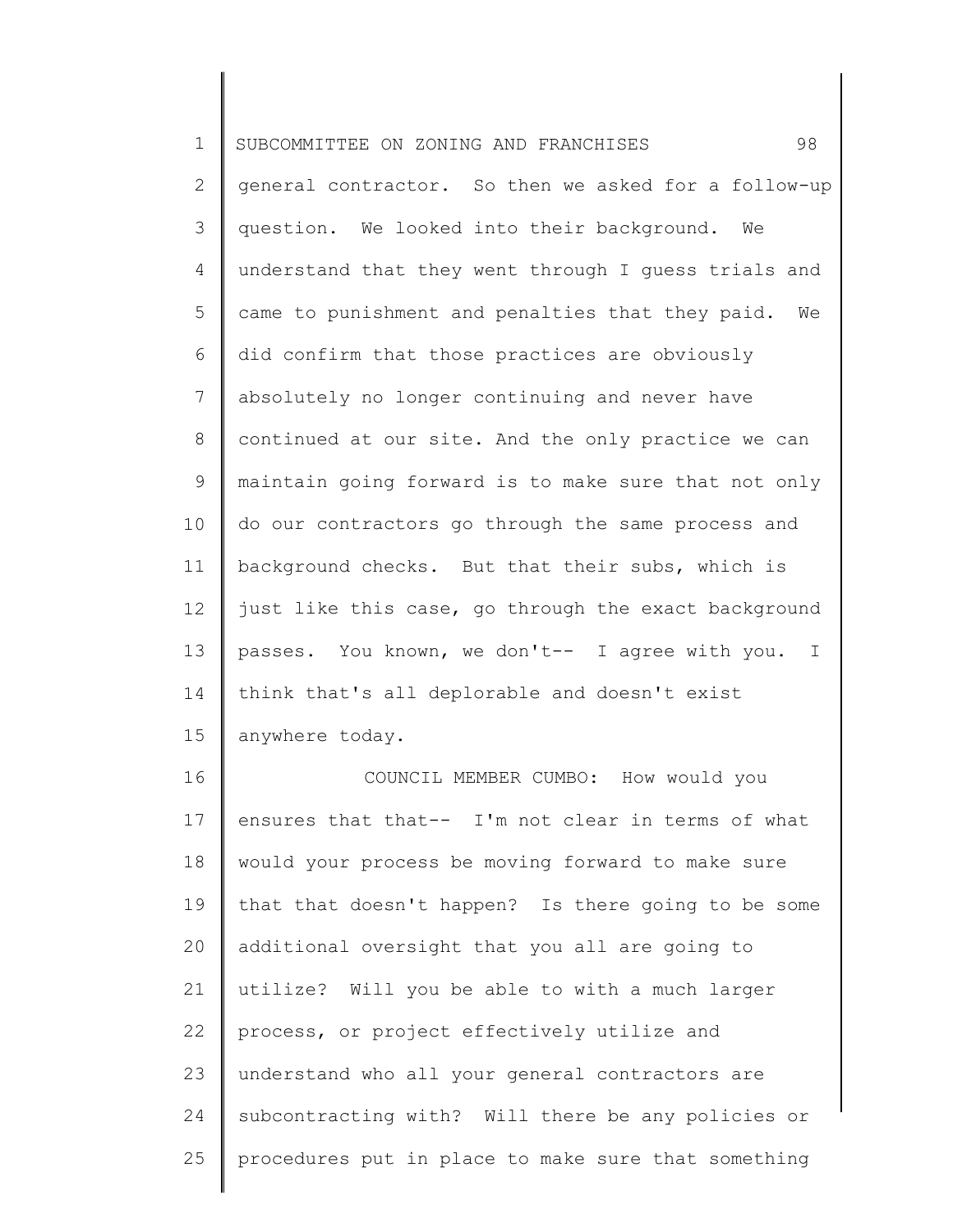1 2 3 4 5 SUBCOMMITTEE ON ZONING AND FRANCHISES 99 like this doesn't happen? And what were, most importantly, the ramifications of that subcontractor for that particular practice on that site? What came of that?

6 7 8 9 10 11 12 13 14 15 16 17 18 19 20 21 JOHN MAVROUDIS: So, the second question I'll answer first. I believe he paid hefty, hefty fines in the million dollar range, and it was I believe three or four years ago. Going forward, we actually have looked into policies based on what just happened. And our practice going forward is to establish a background check similar to the type you would do if you were trying to get any type of job, but on a company basis. Whereby they have to confirm and affirm, you know, like a-- at least a minimum of a ten-year history in terms of any types of violations relating to the construction industry or employment labor law. So going forward, that policy will remain in effect. And not necessarily just under this particular project, but company wide. COUNCIL MEMBER CUMBO: Well, I think that

22 23 24 25 particularly in this audience and beyond there are a lot of subcontractors that have far more reputable ways in order to evaluate the quality of their work and their hiring practices. And a lot of that comes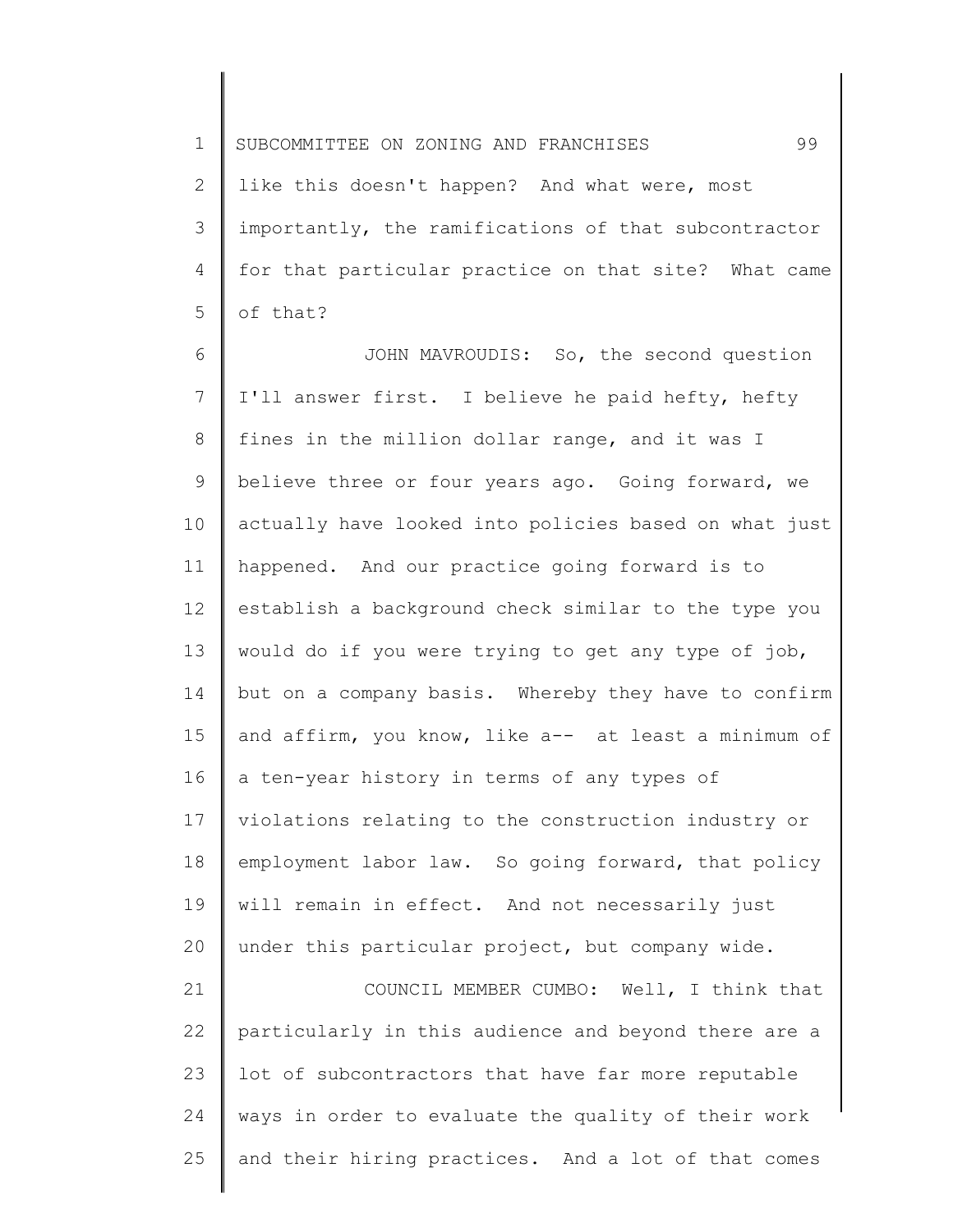| $\mathbf 1$ | SUBCOMMITTEE ON ZONING AND FRANCHISES<br>100          |
|-------------|-------------------------------------------------------|
| 2           | from working with a lot of our labor unions that do   |
| 3           | have an equitable and fair policies. And have a       |
| 4           | strong track record that you could find out about     |
| 5           | more so than perhaps a newspaper, or some sort of     |
| 6           | listing in that way. So I would hope that in the      |
| 7           | future, you would look at some of the individuals and |
| 8           | hard-working individuals throughout our community.    |
| $\mathsf 9$ | The next one I wanted to ask in terms of              |
| 10          | what is your thought process in terms of even why are |
| 11          | you considering moving into creating affordable       |
| 12          | housing units, and the project that you're putting    |
| 13          | forth? Why even consider it?                          |
| 14          | JOHN MAVROUDIS: I'm sorry. I don't                    |
| 15          | understand the question? Why would I consider         |
| 16          | building?                                             |
| 17          | COUNCIL MEMBER CUMBO: Why even put forth              |
| 18          | or even have a commitment to even introducing         |
| 19          | affordable housing units in the development that      |
| 20          | you're proposing in Astoria?                          |
| 21          | JOHN MAVROUDIS: That's a good question.               |
| 22          | Our project has evolved over time, and that's the     |
| 23          | current status on that. I mean I believe from the     |
| 24          | very beginning we did include some level of           |
| 25          |                                                       |
|             |                                                       |

 $\begin{array}{c} \hline \end{array}$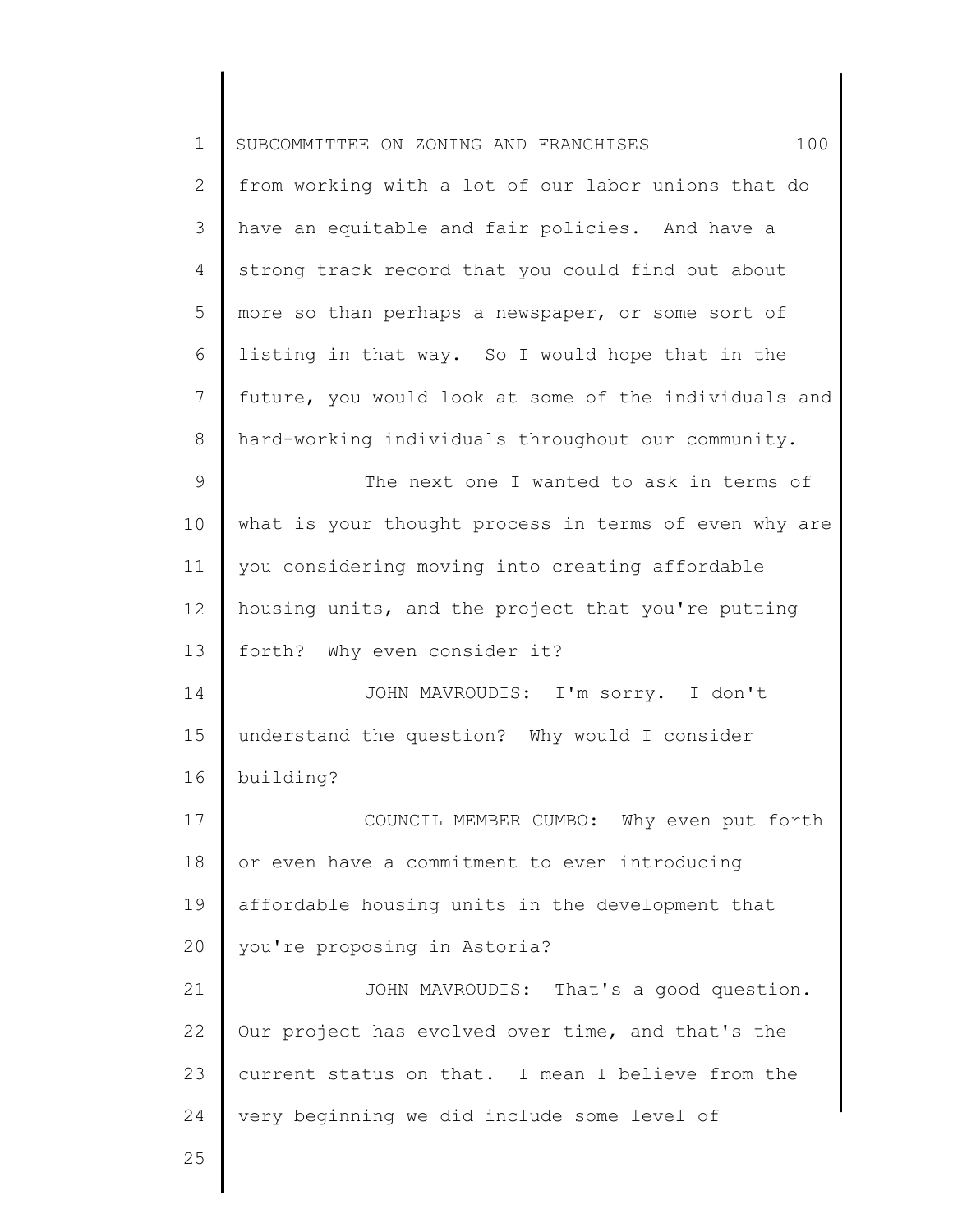1 2 3 4 5 6 7 8 9 10 11 12 13 14 15 16 17 18 19 20 21 22 23 24 25 SUBCOMMITTEE ON ZONING AND FRANCHISES 101 affordable housing. It wasn't 20%. It was less than 20%, and the project has evolved to 20%. COUNCIL MEMBER CUMBO: But if not interested in taking subsidies, what would be your motivation for offering the affordable housing? JOHN MAVROUDIS: Go ahead. HOWARD WEISS: If I may, Council Member-- COUNCIL MEMBER CUMBO: Please. HOWARD WEISS: Howard Weiss. I'm Land Use Counsel on the project. COUNCIL MEMBER CUMBO: Hello, Mr. Weiss. HOWARD WEISS: So very simply the City has another zoning policy. It has for quite a number of years now provided particularly with respect to waterfront where you want to effectuate a zoning change from manufacturing to residential, the Inclusionary Housing Program would have to be mapped to that site. And you would be provided for the opportunity with an increase in FAR with the provision of affordable housing. With respect to this project, something that I absolutely do believe is groundbreaking, is it's not going to be the developer's option. Now, with respect to Astoria Cover, we have an agreement with this Administration,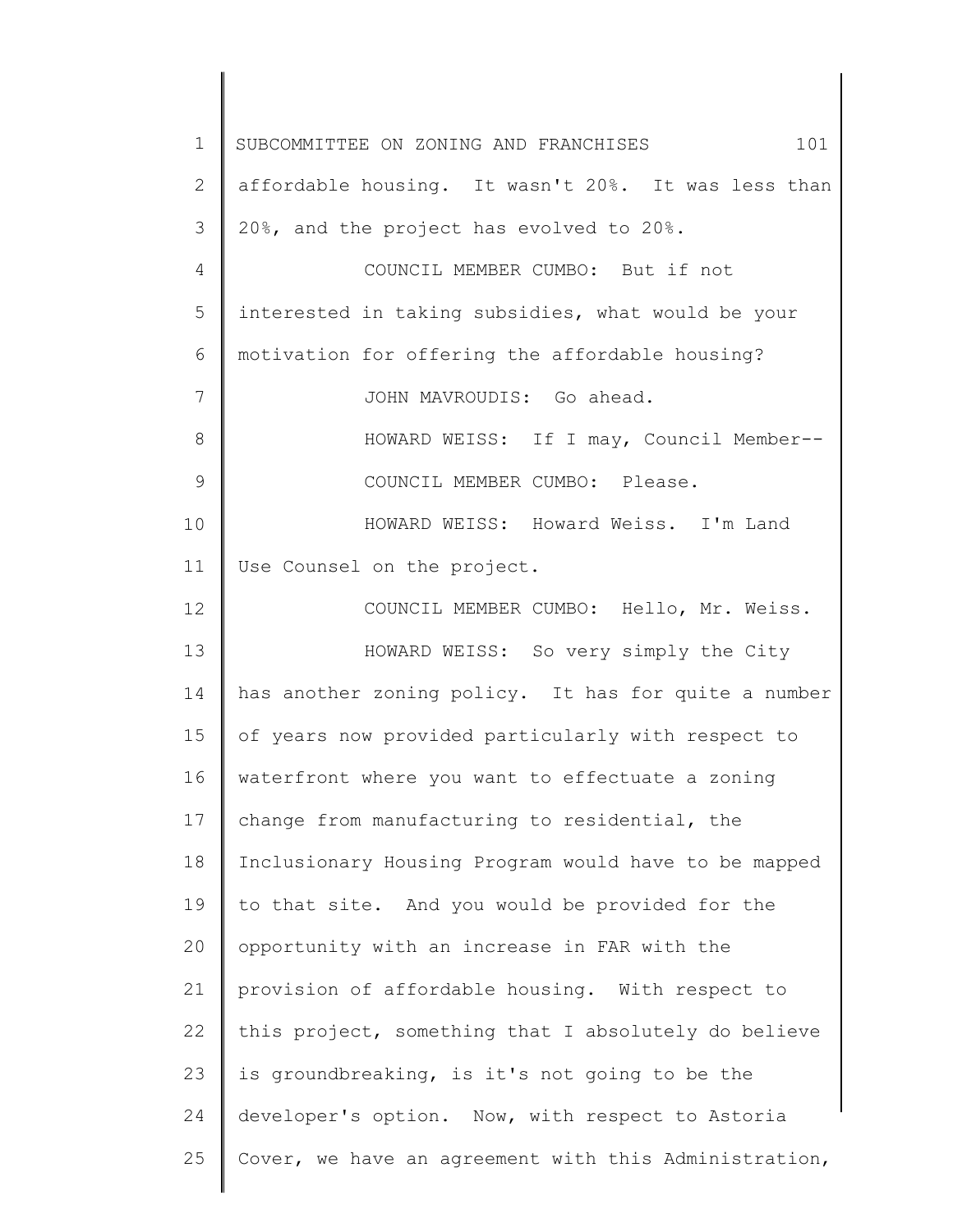1 2 3 4 5 6 7 8 9 10 11 12 13 14 15 16 17 18 19 20 21 22 23 24 25 SUBCOMMITTEE ON ZONING AND FRANCHISES  $102$ which was brought to fruition in terms of the City Planning Commission's approval that's now before you. That in order to develop residential on this waterfront site, the developer has to provide affordable housing. COUNCIL MEMBER CUMBO: So it's only because you have to do it in order to have the zoning change is your only interest in wanting to provide the affordable component to this? HOWARD WEISS: If you-- COUNCIL MEMBER CUMBO: [interposing] Or do you have any other interest? HOWARD WEISS: If you asked for the origin of including affordable housing, it's because it was in the context of the zoning affordable housing was in the mix. The difference is that whereas prior developers simply sought to have the option to do it, we agreed with this Administration for it to be mandated. Which we think is going to set the stage for future inclusionary housing projects. COUNCIL MEMBER CUMBO: So you would agree with the Mayor's plan or desire to want to create and sustain affordable housing within New York City?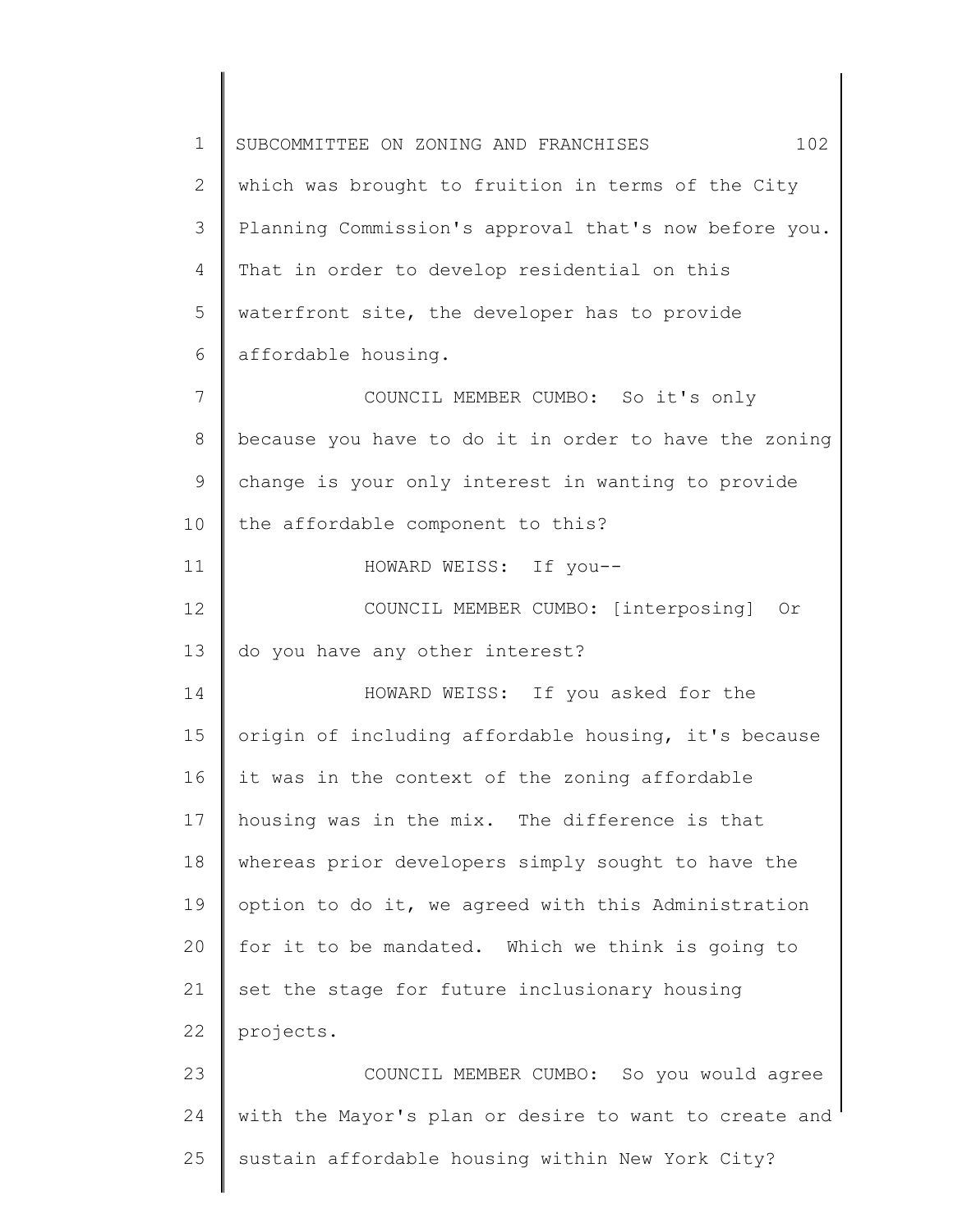1 SUBCOMMITTEE ON ZONING AND FRANCHISES 103

2 3 4 5 6 7 8 9 10 11 12 13 14 15 16 17 18 19 20 21 22 23 HOWARD WEISS: This project is very much reflective of the Mayor's Ten-Year Plan not only in terms of making the affordable housing mandatory, but that the affordable housing that is provided presently with our proposal the 20% is without any public subsidy. I know it's been expressed. Some people have the perspective that when there's a tax benefit attached to a development, that in and of itself, is viewed as a public subsidy. But I think that in terms of both zoning and what has been the City Housing policy. And we talk about public subsidy when you read the Mayor's Ten-Year Housing Plan that what we're talking about is, in fact, beyond any tax abatement. Public resources being used to support the subsidized housing, and that is something that's going to happen with respect to this project. COUNCIL MEMBER CUMBO: So ultimately, you have a desire to be a team player, and to implement the Mayor's plan to create and sustain affordable housing in New York City? HOWARD WEISS: To implement--

COUNCIL MEMBER CUMBO: [interposing]

25 Would that be yes or no?

24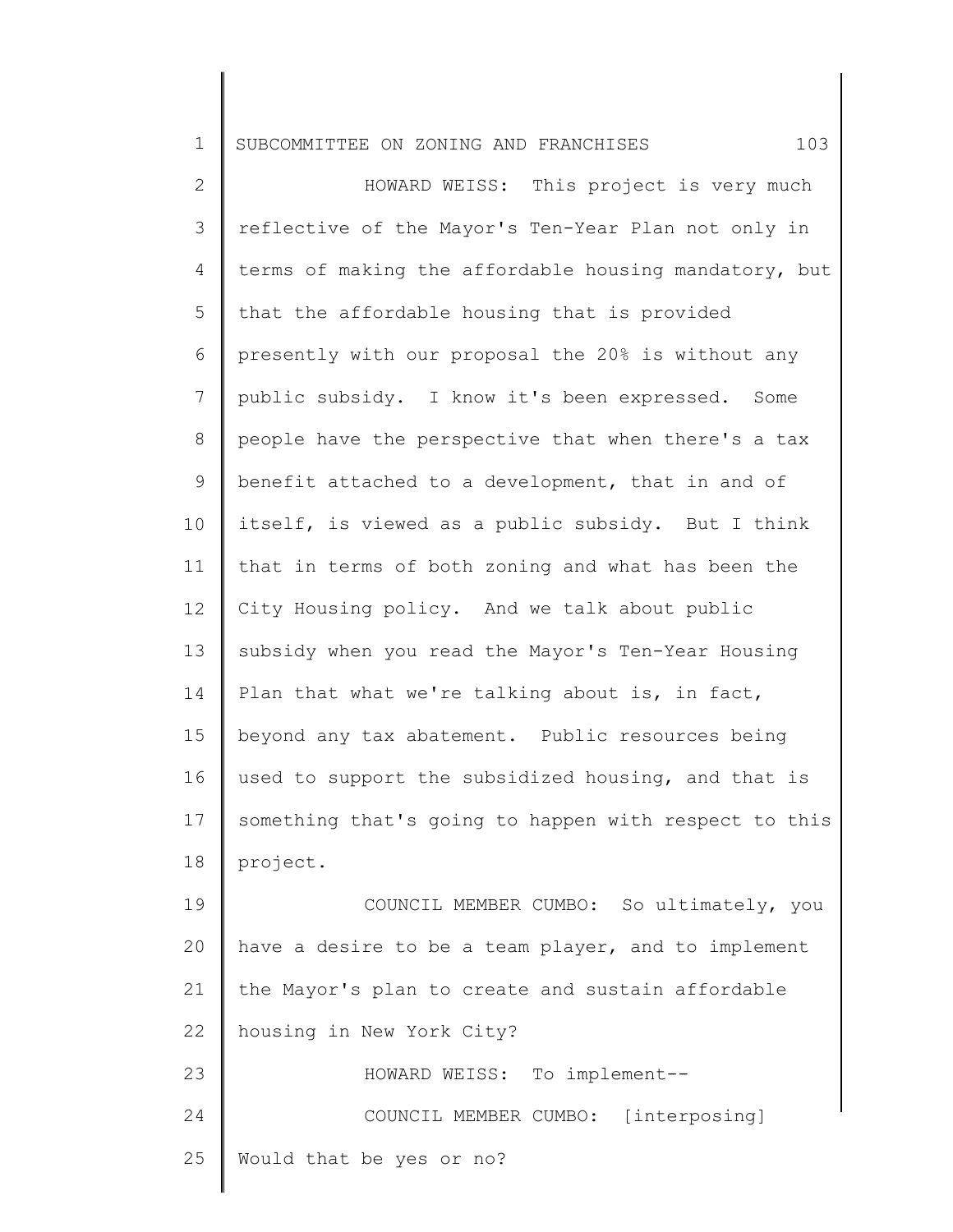1 SUBCOMMITTEE ON ZONING AND FRANCHISES 104

2 3 4 5 6 7 8 9 10 11 12 13 14 15 16 17 18 19 20 HOWARD WEISS: No, it is I think the fair response is to implement the Mayor's plan in a way that would, in fact, be economically viable for the project. And I think what is before the Council now based upon what was approved by the City Planning Commission is something that's economically viable. Although we have said that we are developing some alternatives. And we are going to have ongoing conversations with Council Member Constantinides and others who are concerned that the shape and the form of the present Affordable Housing Program that we might be able to meet some concerns, and also still keep this project economically viable. COUNCIL MEMBER CUMBO: The reason why I ask is because  $--$  and I'm going to conclude my questions -- is that in an interest as you stated to want to uphold the Mayor's Affordable Housing Plan. In my district there are 700 units that will come offline, and be turned into market rate that Alma

owns. And so, in that interest, what I'm seeing is

that what you propose to do in Astoria is to create

345 units out of 1,700 that would be offered. In my

district simultaneously, there will be 700 units of

affordable housing that will be coming down. So what

21

22

23

24

25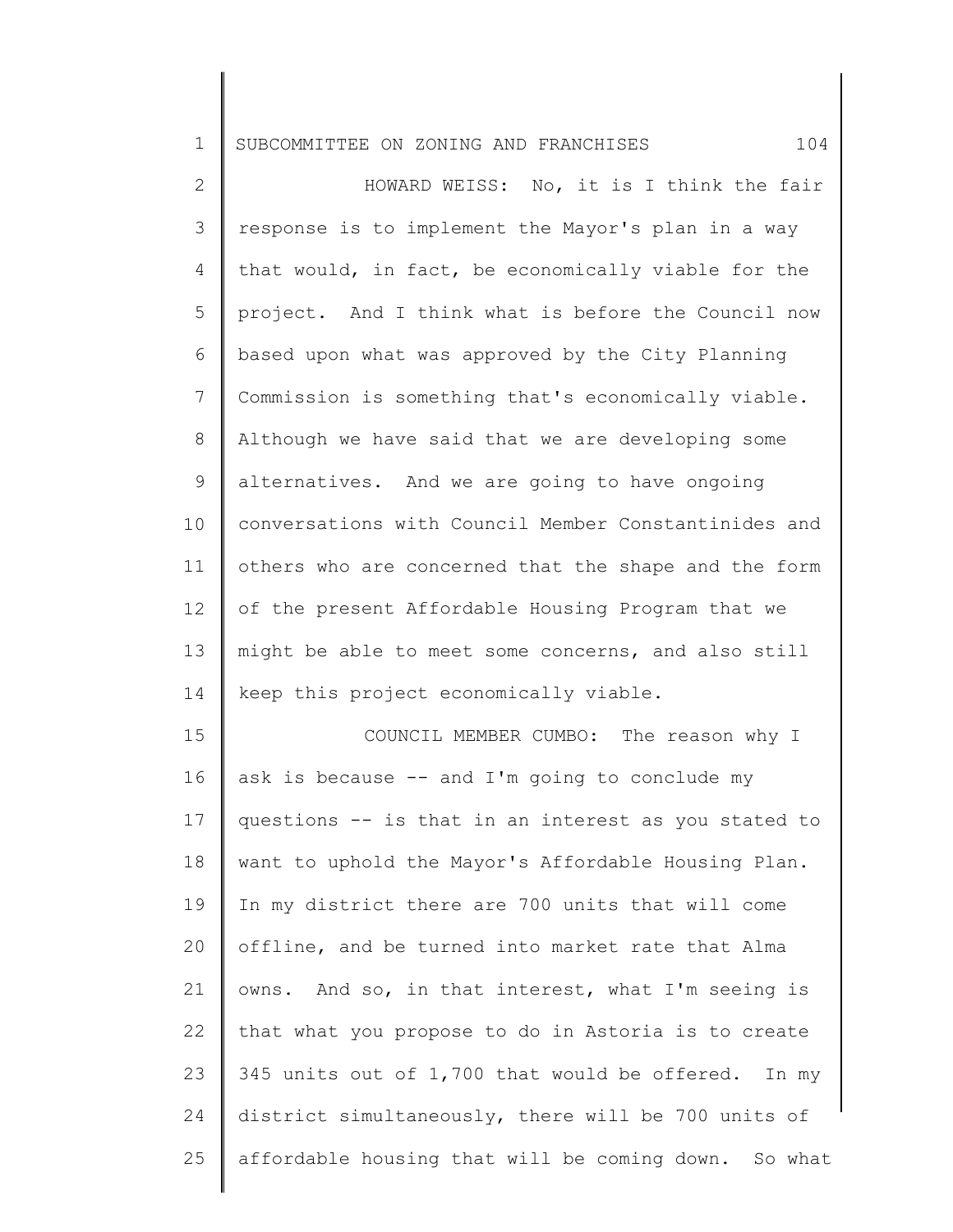| $\mathbf 1$    | 105<br>SUBCOMMITTEE ON ZONING AND FRANCHISES            |
|----------------|---------------------------------------------------------|
| $\overline{2}$ | I'm seeing in this project is that in your interest     |
| 3              | to carry out the Mayor's plan, unfortunately what       |
| 4              | will be happening in Brooklyn will go against the       |
| 5              | very desire that you want to utilize in order to        |
| 6              | create affordable housing throughout New York City.     |
| $7\phantom{.}$ | So I only raise that question in the                    |
| $8\,$          | matter of trust. And in negotiations unfortunately a    |
| 9              | large part of that is built around areas of trust.      |
| 10             | It's built around areas of being forthcoming. It's      |
| 11             | in many ways unfortunately that we have to take you     |
| 12             | at your word. So I'm trying to understand based off     |
| 13             | of my own experiences that are unrelated to this        |
| 14             | project, wanting to make sure that what you're          |
| 15             | staring here and what you're going to do moving         |
| 16             | forward is going to be fair and equitable. And that     |
| 17             | you are, in fact, going to live up to your word.        |
| 18             | Although even with the word that you put forward many   |
| 19             | of my colleagues are pleased with that word. But we     |
| 20             | just want to understand that in moving forward.         |
| 21             | HOWARD WEISS: Madam Council Member, You                 |
| 22             | know, I appreciate what you just said. I want to        |
| 23             | just say first, the Brooklyn site that you're talking   |
| 24             | about is not a site that's controlled, and it's not     |
| 25             | owned and operated by 2030 Astoria Developers.<br>It is |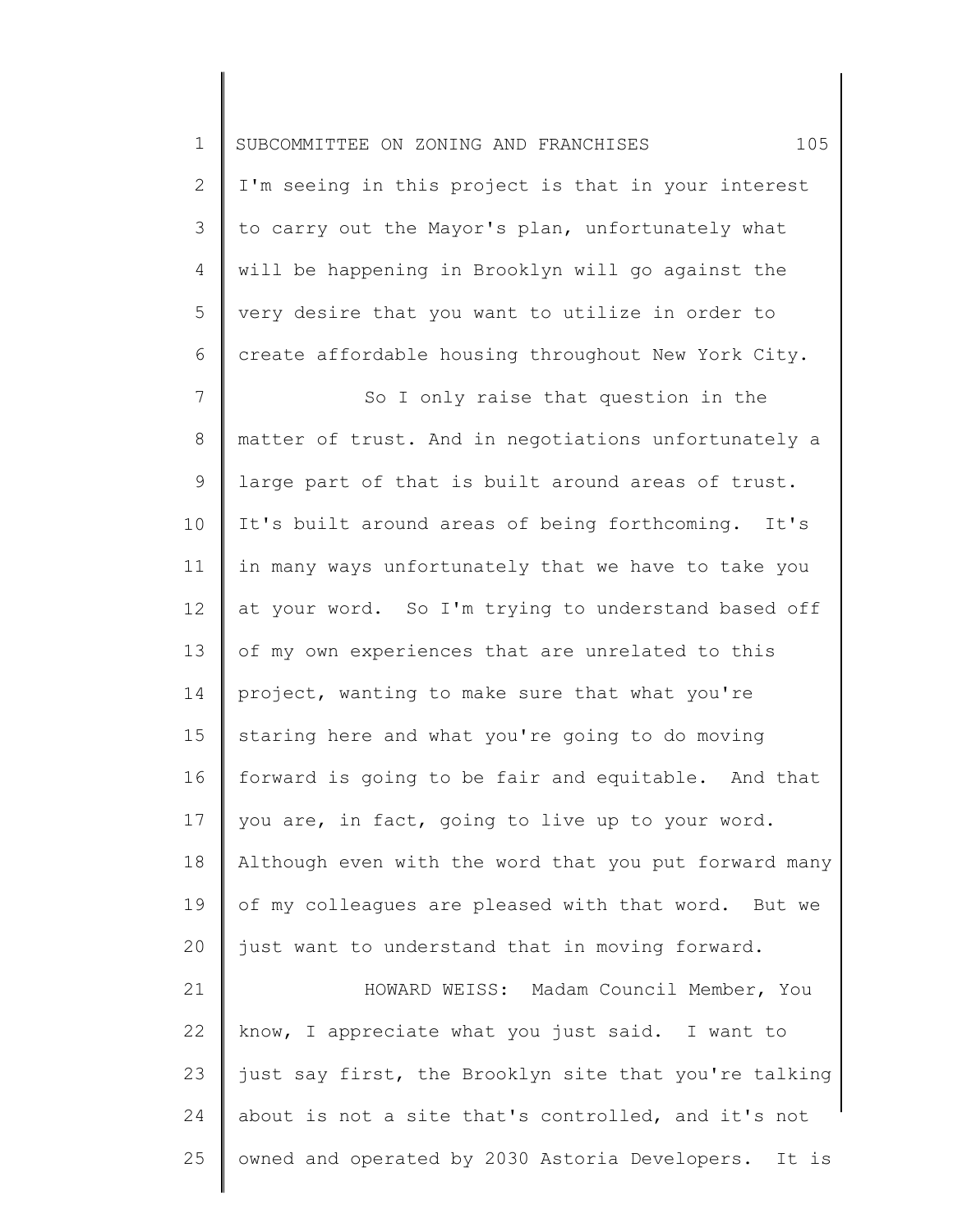1 2 3 4 5 6 SUBCOMMITTEE ON ZONING AND FRANCHISES 106 owned by one of the partners in 2030. And certainly I can tell you that Alma would be very interested in speaking with you today to clarify exactly what happened with respect to that project and look at the future.

7 8 9 10 11 12 13 14 15 16 17 COUNCIL MEMBER CUMBO: And I appreciate that, and as stated before, this conversation could have been handled a long time ago. And so, it's very important that when a major developer and/or it's partners want to move 700 units of affordable housing into a community in that way, out of a community in that way, that that's discussed. But I do appreciate that very much. And I do hope that moving forward what happened in my district wouldn't happen in another community. But I thank you very much for your testimony.

18 19 20 21 CHAIRPERSON WEPRIN: Thank you, Council Member Cumbo. The last person on my list is Council Member David Greenfield. We're going to call on him now. Council Member Greenfield/

22 23 24 25 COUNCIL MEMBER GREENFIELD: Thank you, Chair Weprin. I want to thank you first for your testimony today. I want to thank everybody that came out here. Just so that you know, for folks who are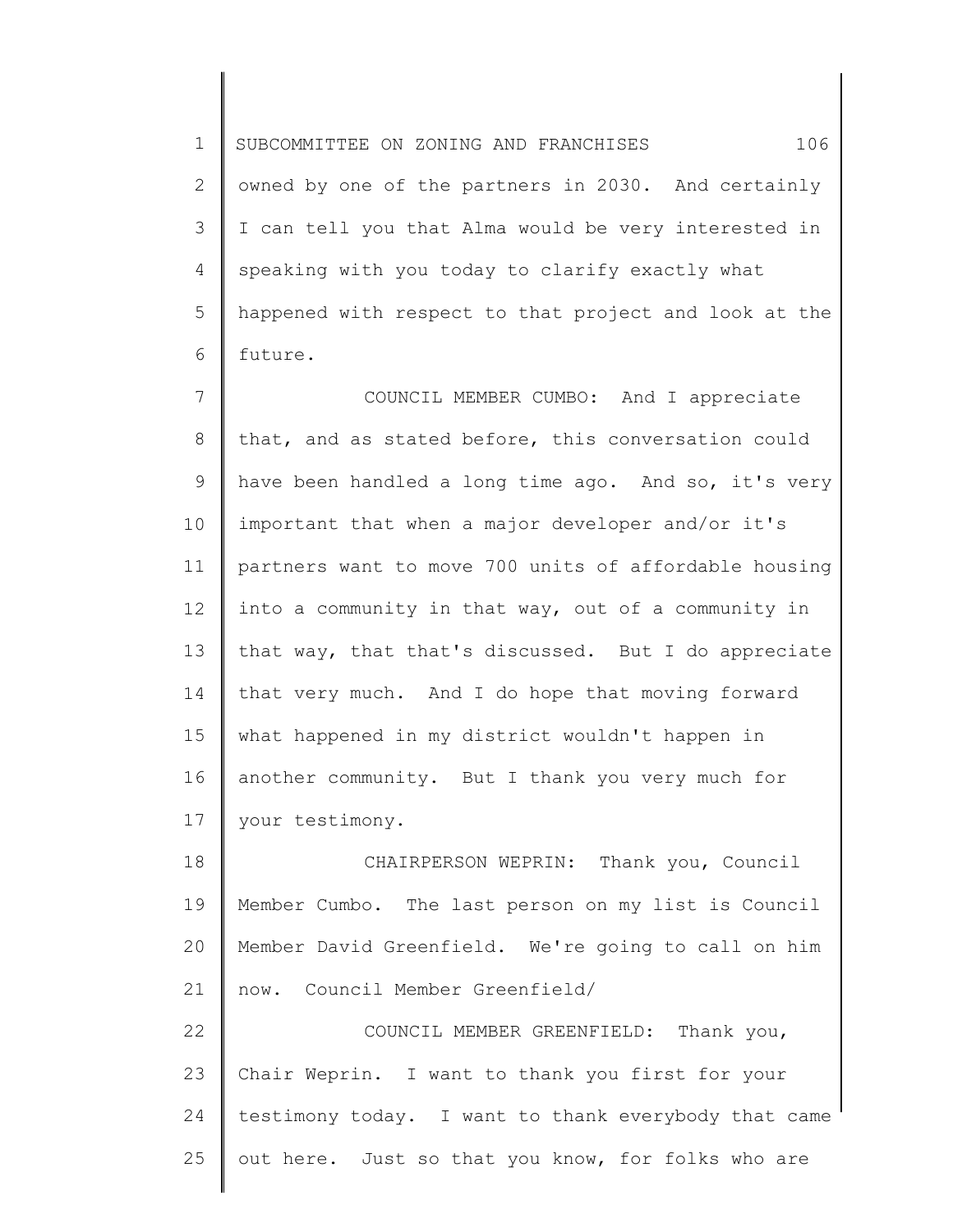| $\mathbf 1$ | SUBCOMMITTEE ON ZONING AND FRANCHISES<br>107          |
|-------------|-------------------------------------------------------|
| 2           | looking at the Council Member's coming and going, all |
| 3           | of us serve on multiple committees. And so, we will   |
| 4           | be coming and out during the course of the day        |
| 5           | because we may have other hearings going on at the    |
| 6           | same time. It doesn't mean that we don't pay close    |
| 7           | attention to this particular hearing, and all of us   |
| 8           | have staff who stay behind and take notes. And you    |
| 9           | may see us come and go. Just to let you know as       |
| 10          | context for why it is that members are coming and     |
| 11          | leaving is because we serve on many different         |
| 12          | committees. And many of them, one concurrently, in    |
| 13          | fact. For example, Council Member Cumbo just chaired  |
| 14          | a hearing this morning at the exact same time.        |
| 15          | COUNCIL MEMBER CUMBO: I'm still                       |
| 16          | chairing.                                             |
| 17          | COUNCIL MEMBER GREENFIELD: You're still               |
| 18          | chairing. Well, that's a neat trick. You'll have to   |
| 19          | teach me how that works later.                        |
| 20          | COUNCIL MEMBER CUMBO: I'll show you one               |
| 21          | day.                                                  |
| 22          | COUNCIL MEMBER GREENFIELD: Okay, great,               |
| 23          | and she's still chairing a hearing as she sits here   |
| 24          | at this committee. And so, that's just an example of  |
| 25          | why folks are going in and out of this group, folks   |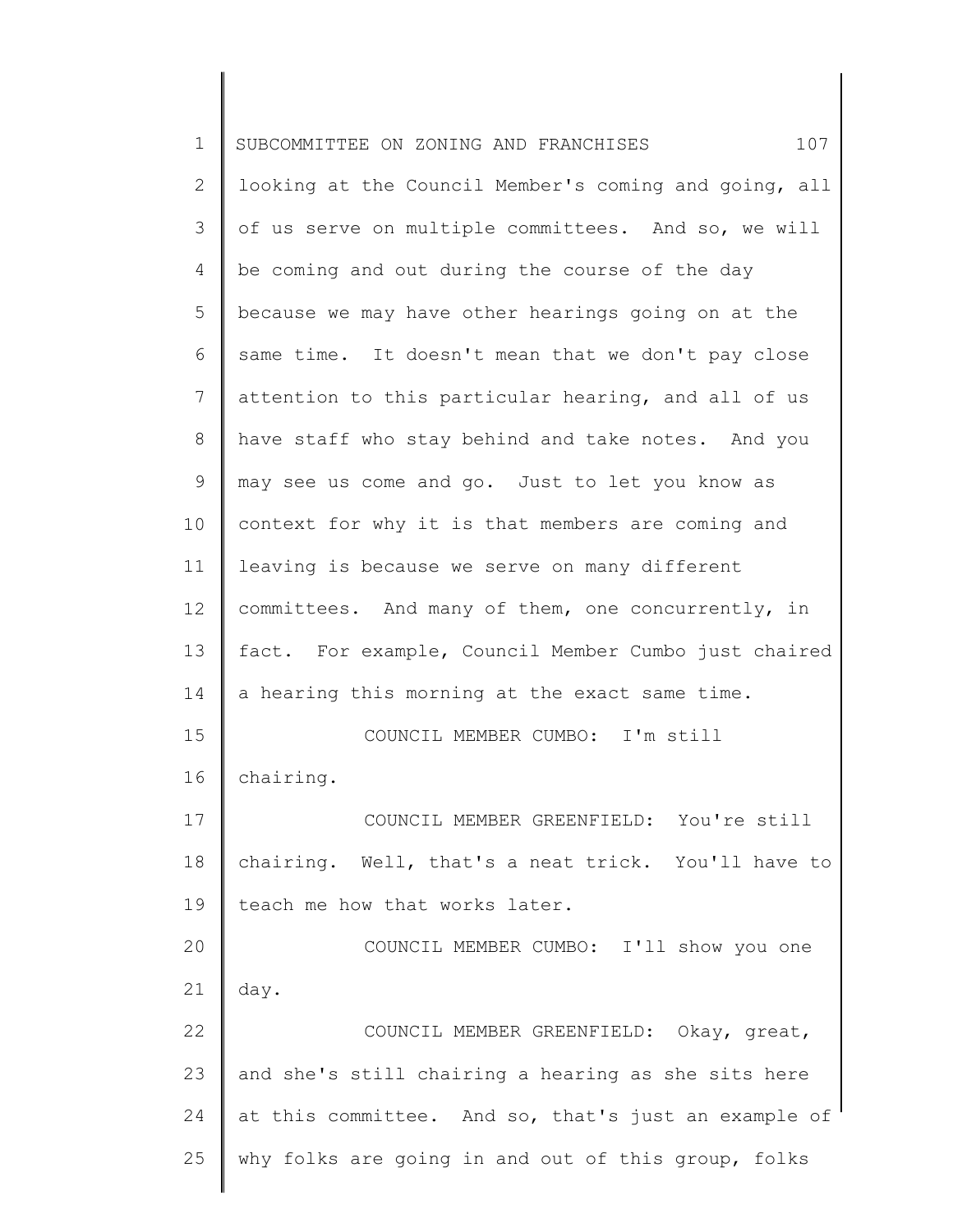| $\mathbf 1$    | 108<br>SUBCOMMITTEE ON ZONING AND FRANCHISES          |
|----------------|-------------------------------------------------------|
| $\overline{2}$ | in the audience and folks who are watching this at    |
| 3              | home. I just sort of want to, I quess, recap because  |
| 4              | a lot has been said today about a lot of different    |
| 5              | issues. I just want to sort of focus on, you know, a  |
| 6              | lot of the outstanding issues that we still have, and |
| $\overline{7}$ | just try to get some clarity. Just so that folks who  |
| $8\,$          | are here, and folks who are watching at home sort of  |
| $\mathsf 9$    | understand in terms of what's still outstanding       |
| 10             | before the subcommittee and full committee votes.     |
| 11             | So on the issue of affordability, we've               |
| 12             | heard a couple of different things today. So I just   |
| 13             | want to clarify. So we understand that the-- Based    |
| 14             | on the proposed Zoning Text Amendment by City         |
| 15             | Planning, that it would-- you could build 20% at 80.  |
| 16             | Twenty-percent of the property at 80% AMI, which is   |
| 17             | what you've indicated that you're looking to do. Or,  |
| 18             | alternative, you could build a hybrid where it would  |
| 19             | be a 10% at 80% and 25% at 125. And then,             |
| 20             | potentially another 20% at 175 AMI. So one thing I    |
| 21             | just want to be clear because it just seems like      |
| 22             | we've heard different things on this particular issue |
| 23             | today. So the plan right now is currently to build    |
| 24             | 20% at AMI-- 20% at 80% AMI? Is that your current     |
| 25             | plan?                                                 |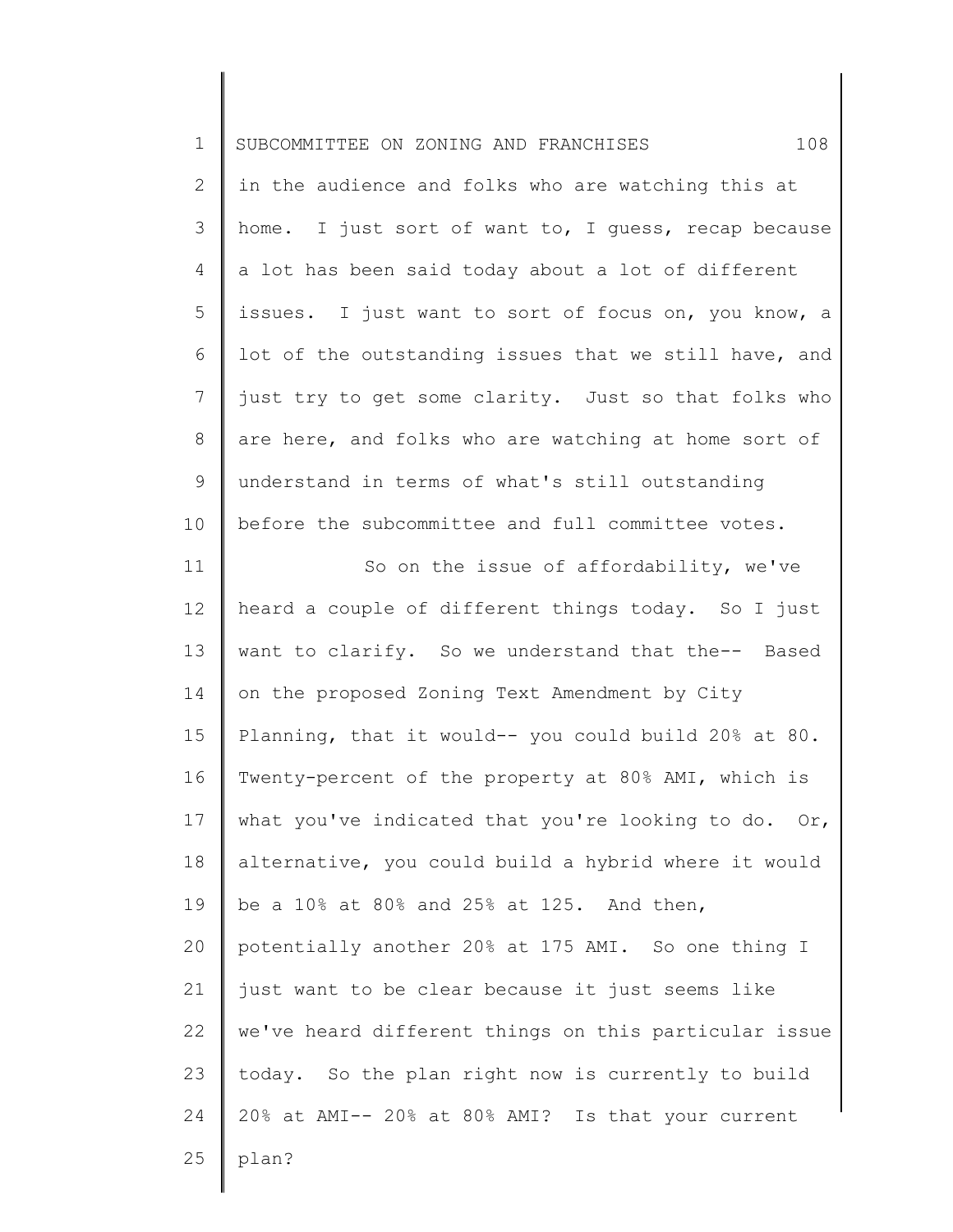| $\mathbf 1$    | 109<br>SUBCOMMITTEE ON ZONING AND FRANCHISES        |
|----------------|-----------------------------------------------------|
| $\mathbf{2}$   | HOWARD WEISS: Yes.                                  |
| $\mathcal{S}$  | COUNCIL MEMBER GREENFIELD: That's your              |
| $\overline{4}$ | current plan. Okay. However, you're not comfortable |
| 5              | with the idea of striking that cause within the     |
| 6              | Zoning Text Amendment that would potentially allow  |
| 7              | you to change that plan. Is that also correct?      |
| $\,8\,$        | JOHN MAVROUDIS: Well, I don't know if we            |
| 9              | would strike it only because it would lead to the   |
| 10             | creation of more affordable housing. So we wouldn't |
| 11             | strike it for that reason, but other than that, our |
| 12             | plan is 20% on 80 of AMI.                           |
| 13             | COUNCIL MEMBER GREENFIELD: Okay, so this            |
| 14             | gets back to Council Member Constantinides' point   |
| 15             | before, which was so that if you are okay with 20%  |
| 16             | then you would have no objection to the Council     |
| 17             | solidifying that and making it clear that at the    |
| 18             | middle it would have to be 20% affordability at 80% |
| 19             | AMI. And then taking out the opportunity to change  |
| 20             | those numbers later to 10% at 80 and 20% at 175 for |
| 21             | example. Is that correct?                           |
| 22             | HOWARD WEISS: As of now, yes, that's--.             |
| 23             | COUNCIL MEMBER GREENFIELD: [interposing]            |
| 24             | Okay. Well, that's good. So that's a good starting  |
| 25             | point at least just so we know where we're at from  |
|                |                                                     |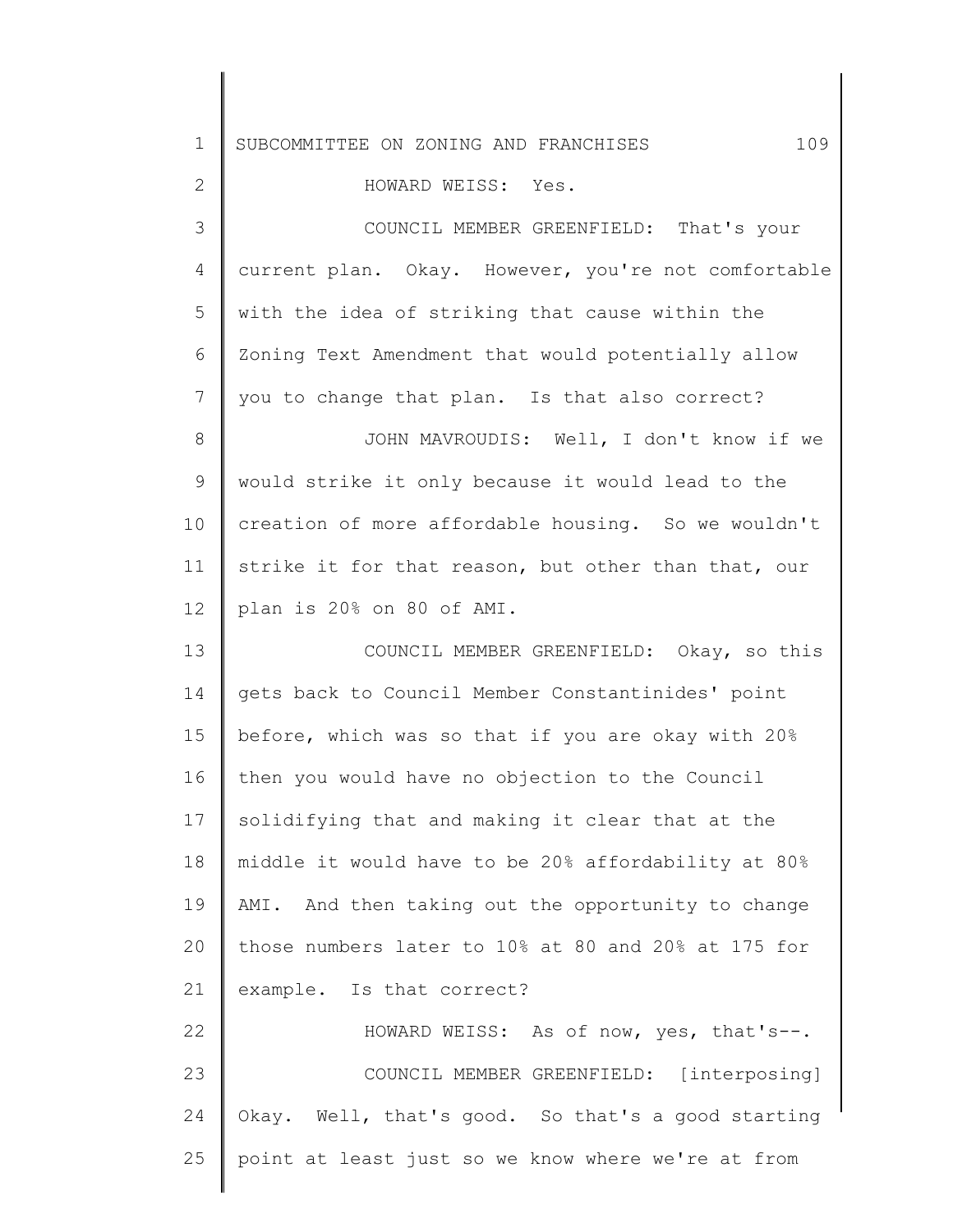1 2 3 4 5 6 7 8 9 10 11 12 SUBCOMMITTEE ON ZONING AND FRANCHISES 110 there. I think the other remaining issues and issues obviously that we're going to discuss with the Council Member are around the other areas of affordability. As you know, there are a wide varying views of affordability. Council Member Williams pointed out that he doesn't believe that 80% or 120% is affordable, and those are conversations that we know are going to continue with the Council Member to try see if you can get to a point where there is a comfort level with the broader issues of affordability.

13 14 15 16 17 18 19 20 21 22 23 24 25 I want to touch upon the issue of labor because there is also just a little bit of confusion. Just to clarify that as well. Obviously, the way we look at it, and just, you know, and I think Council Member Crowley actually raised a similar point. But the way that we look at it in the Council is that yes technically there is no actual public subsidy as will be defined by the Administration. But the fact that we take an area right now that's essentially warehouses and we allow a developer to convert into housing, which, therefore, provides significant upside to the developer. That on its own we consider that to obviously be the biggest of subsidies, which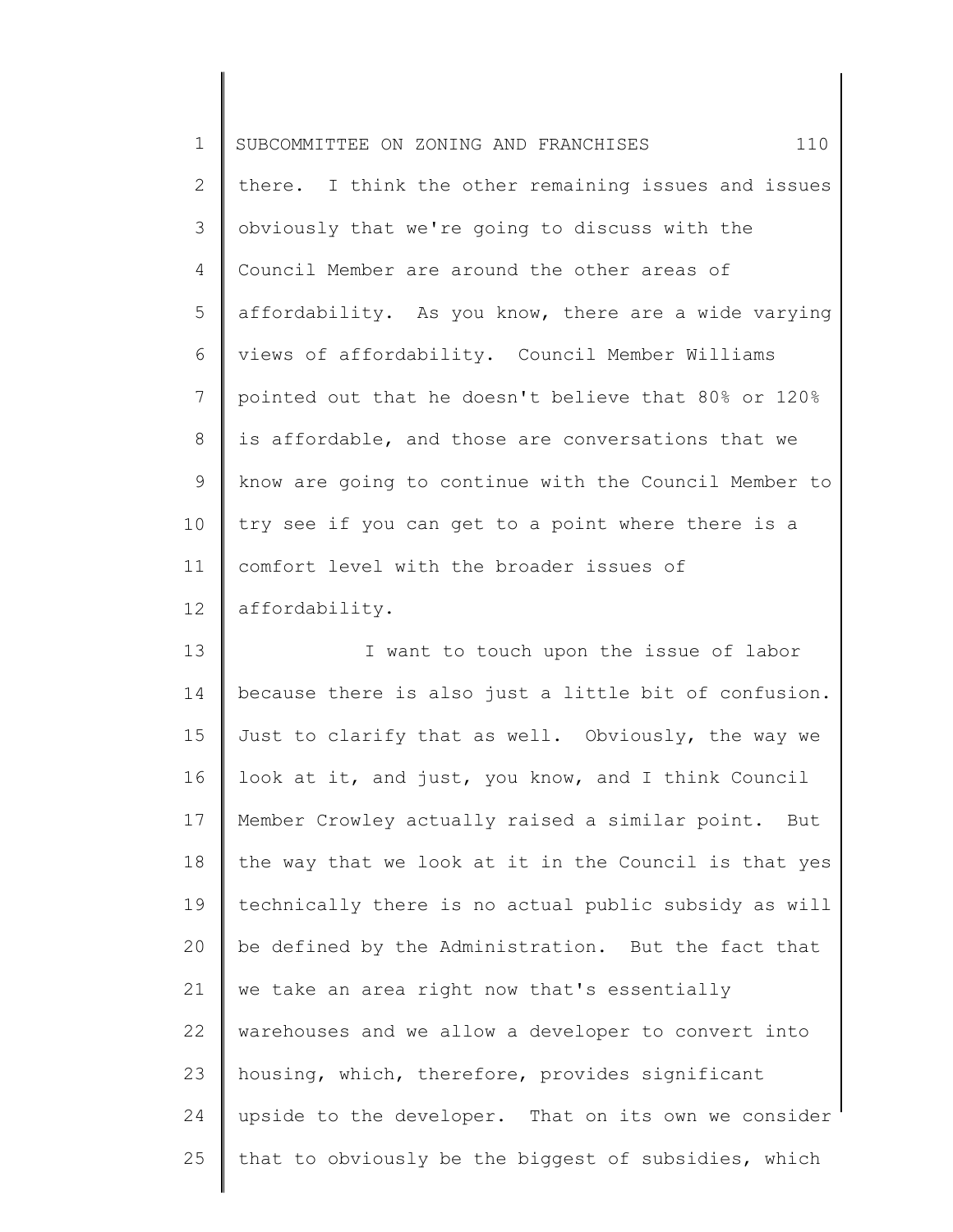| $\mathbf 1$    | 111<br>SUBCOMMITTEE ON ZONING AND FRANCHISES          |
|----------------|-------------------------------------------------------|
| $\mathbf{2}$   | I imagine that you would agree with. And so part of   |
| 3              | our concern is when we look at these projects         |
| 4              | holistically, we say, Well, what are the issues that  |
| 5              | matter to us the most. And one of the issues that     |
| 6              | matters is that we want to make sure that a building  |
| $\overline{7}$ | will be built that is a quality building. And I       |
| 8              | think a project of this size, quite frankly, I don't  |
| 9              | even think it's feasible that you can do a non-union  |
| 10             | project of this size. Just because the expertise,     |
| 11             | quite frankly, isn't there. So certainly, you want    |
| 12             | to have folks who have that background and training.  |
| 13             | And obviously the other thing is that we want to make |
| 14             | sure that when we're giving what we consider the      |
| 15             | subsidy of allowing people to build up and profit     |
| 16             | from something was, in fact, a warehouse that those,  |
| 17             | in fact, create good jobs. And that's where the       |
| 18             | project labor agreement is something that we're       |
| 19             | concerned about as well. So just to be clear on that  |
| 20             | point. You have an offer outstanding on your part,    |
| 21             | and you're waiting to hear back. But you are          |
| 22             | certainly committed to make sure that this is a union |
| 23             | project. Just so we're all on the same page.          |
| 24             |                                                       |

25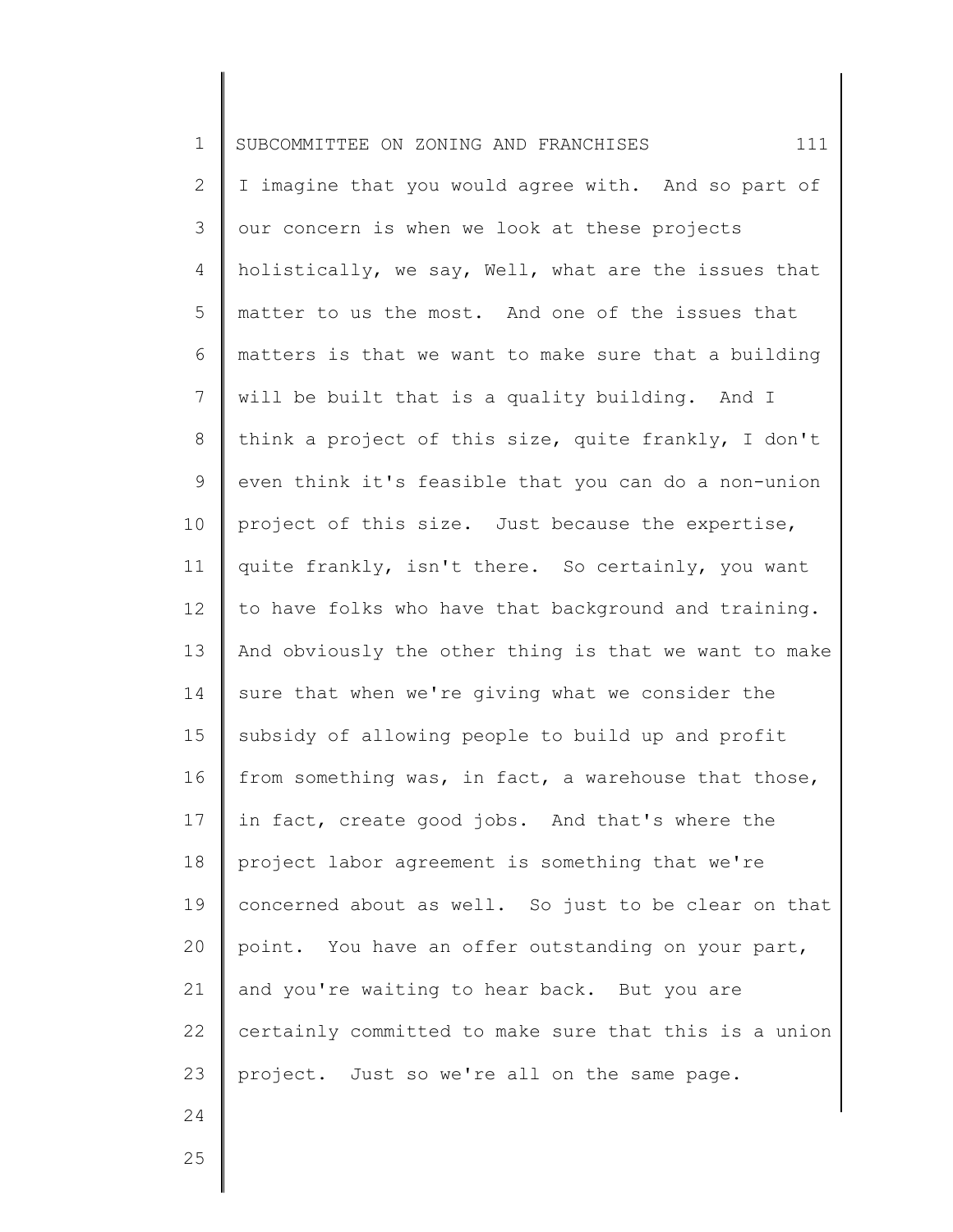1 2 3 4 5 6 7 8 9 10 11 12 13 14 15 16 17 18 19 20 21 22 23 24 25 SUBCOMMITTEE ON ZONING AND FRANCHISES 112 JOHN MAVROUDIS: Yeah, I think we've made our intention clear to Building Trades and to Service employees also. COUNCIL MEMBER GREENFIELD: Okay, so the answer is yes. You're absolutely committed to making sure this is a union project both from the Building Trades perspective and the 32BJ service perspective as well. JOHN MAVROUDIS: Yeah, I don't think there are any outstanding issues left with the Trades. There is maybe one outstanding issue with Service. COUNCIL MEMBER GREENFIELD: Okay, that's fair, but I just wanted to make sure the commitment is there on your end. Is that correct? JOHN MAVROUDIS: Yeah, we've been dealing with them, and we think yes. COUNCIL MEMBER GREENFIELD: Okay, very good. So once again, those issues are still to be resolved, and we're going to be watching that closely. Many council members have made it clear that they obviously would not vote for a project that didn't have those issues resolved. And so, we're looking forward to that being resolved as well.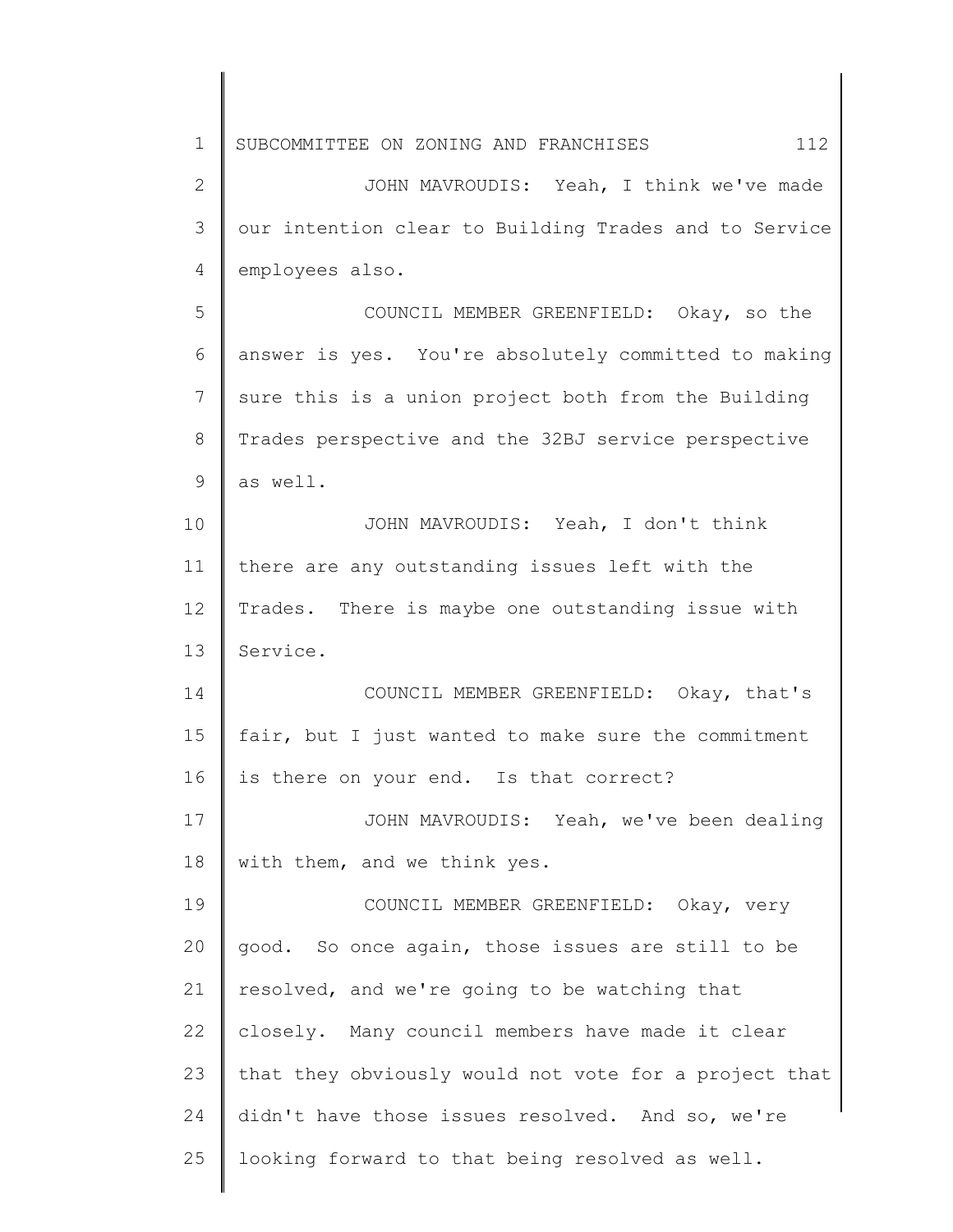| 1 SUBCOMMITTEE ON ZONING AND FRANCHISES |  |  |  |
|-----------------------------------------|--|--|--|
|                                         |  |  |  |

| $\mathbf{2}$   | The final issue that I want to raise, and             |
|----------------|-------------------------------------------------------|
| $\mathcal{S}$  | I'm just going to make a small note on the other side |
| 4              | is transportation. Because the transportation issue   |
| 5              | is a big one. I think that we've heard from the       |
| 6              | experts that based on the Environmental Impact Study  |
| $\overline{7}$ | that there will be increased traffic already in an    |
| 8              | area that very congested. The trains are going to be  |
| 9              | used a little bit more obviously than they currently  |
| 10             | are. And we're currently going to see more people,    |
| 11             | and as a result more traffic.                         |
| 12             | So one of the key items, of course that               |
| 13             | the community and Council Member has been pushing is  |
| 14             | the idea of a ferry, right, which would transport     |
| 15             | folks to the City and allow them to get there in a    |
| 16             | quicker fashion to take folks off of both the city    |
| 17             | streets and public transportation. So just to be      |
| 18             | clear about that, you're supportive of that concept,  |
| 19             | as well. Is that correct?                             |
| 20             | JOHN MAVROUDIS: Yes.                                  |
| 21             | COUNCIL MEMBER GREENFIELD: Okay, and so               |
| 22             | to the extent that you've made some accommodations,   |
| 23             | and I think we've heard that before from your         |

25 accommodations. Those accommodations are what? Do

planning experts, that there are going to be some

24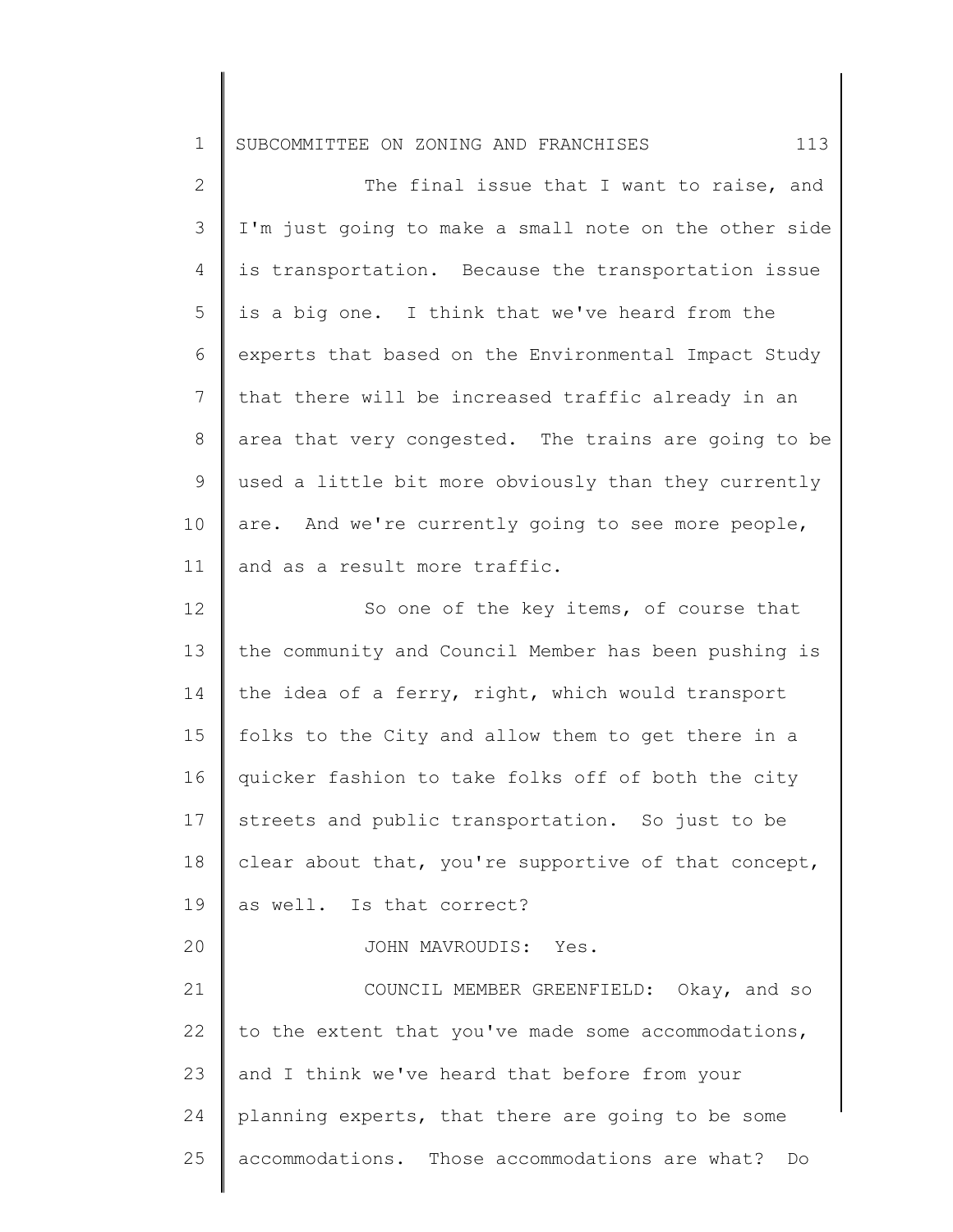| $\mathbf 1$  | 114<br>SUBCOMMITTEE ON ZONING AND FRANCHISES          |
|--------------|-------------------------------------------------------|
| $\mathbf{2}$ | you have some space? Are you going to build a dock    |
| 3            | for example? I'm just trying to understand what it    |
| 4            | means when you say you've made accommodations to that |
| 5            | end that would allow a ferry to be built there in the |
| 6            | future. And to be clear, by the way, I think a ferry  |
| 7            | would be beneficial from a business perspective as    |
| 8            | well. you can market a location say, Hey, we've got   |
| $\mathsf 9$  | a ferry. You can get the city in 15 minutes. I        |
| 10           | think that makes it a lot more attractive as well.    |
| 11           | Is that fair?                                         |
| 12           | JOHN MAVROUDIS: That's fair. We've                    |
| 13           | crated a physical placeholder for the construction of |
| 14           | the dock in terms of where it will be built, and then |
| 15           | leaving the land associated with it open for that     |
| 16           | function. Further to that, we are still actually      |
| 17           | thinking ourselves of how we can help support the     |
| 18           | deployment of the construction of the dock.<br>We     |
| 19           | haven't figured that out yet, but we're thinking      |
| 20           | about it.                                             |
| 21           | COUNCIL MEMBER GREENFIELD: Okay. So                   |
| 22           | that's helpful. So that's something that you would    |
| 23           | consider in terms of the actual waterfront of a dock. |
| 24           | We can't do that it without the location. So that's   |
| 25           | an important piece, and I think it's something that   |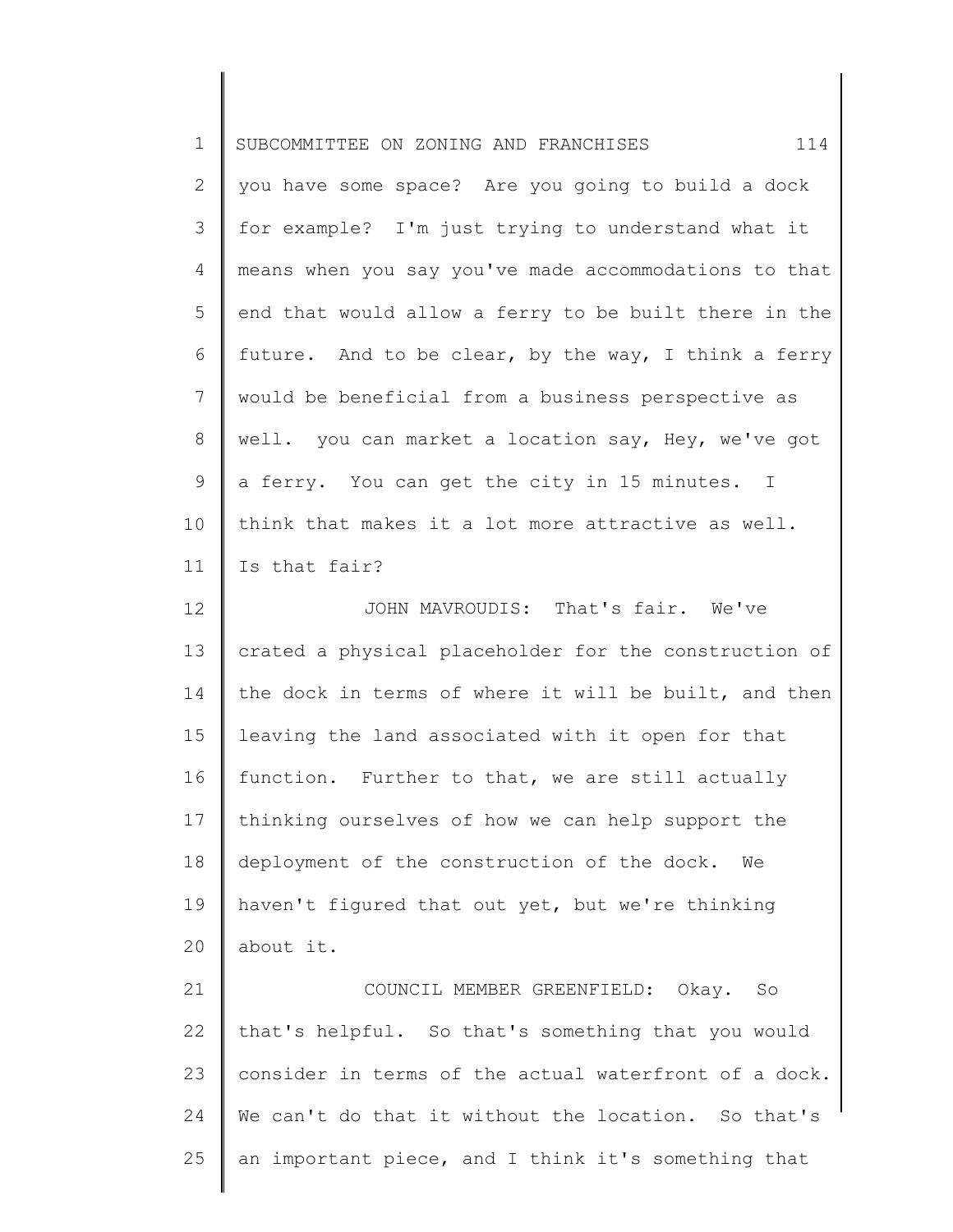| $\mathbf 1$    | 115<br>SUBCOMMITTEE ON ZONING AND FRANCHISES          |
|----------------|-------------------------------------------------------|
| $\mathbf{2}$   | you're going to discuss with the Council Member as    |
| 3              | well. And I would say on the related point that       |
| 4              | Council Member Cumbo and the Public Advocate brought  |
| 5              | up in regards to the Brooklyn Jewish Hospital, I      |
| 6              | would say it is an important point to clarify. And I  |
| $\overline{7}$ | think the concern there is that it does go directly   |
| 8              | related to the issue of affordability in terms of the |
| 9              | intention of whether you're going to build what I     |
| 10             | discussed before. Which is are you going to build     |
| 11             | 20% and 80% of AMI or are you going to build, or are  |
| 12             | you going to be 10 and 15 or 10 and 20? There is an   |
| 13             | issue over there as well. So do you mind just giving  |
| 14             | us some background so that we have a greater          |
| 15             | understanding of what happened over there. Because    |
| 16             | it's obviously an issue of concern in terms of how it |
| 17             | was handled. And it seems like at the very least      |
| 18             | there was a significant miscommunication or non-      |
| 19             | communication perhaps between the partnership that    |
| 20             | has a piece of this. Which obviously has a piece of   |
| 21             | this project as well, and at least the community      |
| 22             | leaders and the local elected officials. So can you   |
| 23             | sort of just give us a quick history or summary of    |
| 24             | where we're at on that, and what you're looking to do |
| 25             | on that particular project?                           |
|                |                                                       |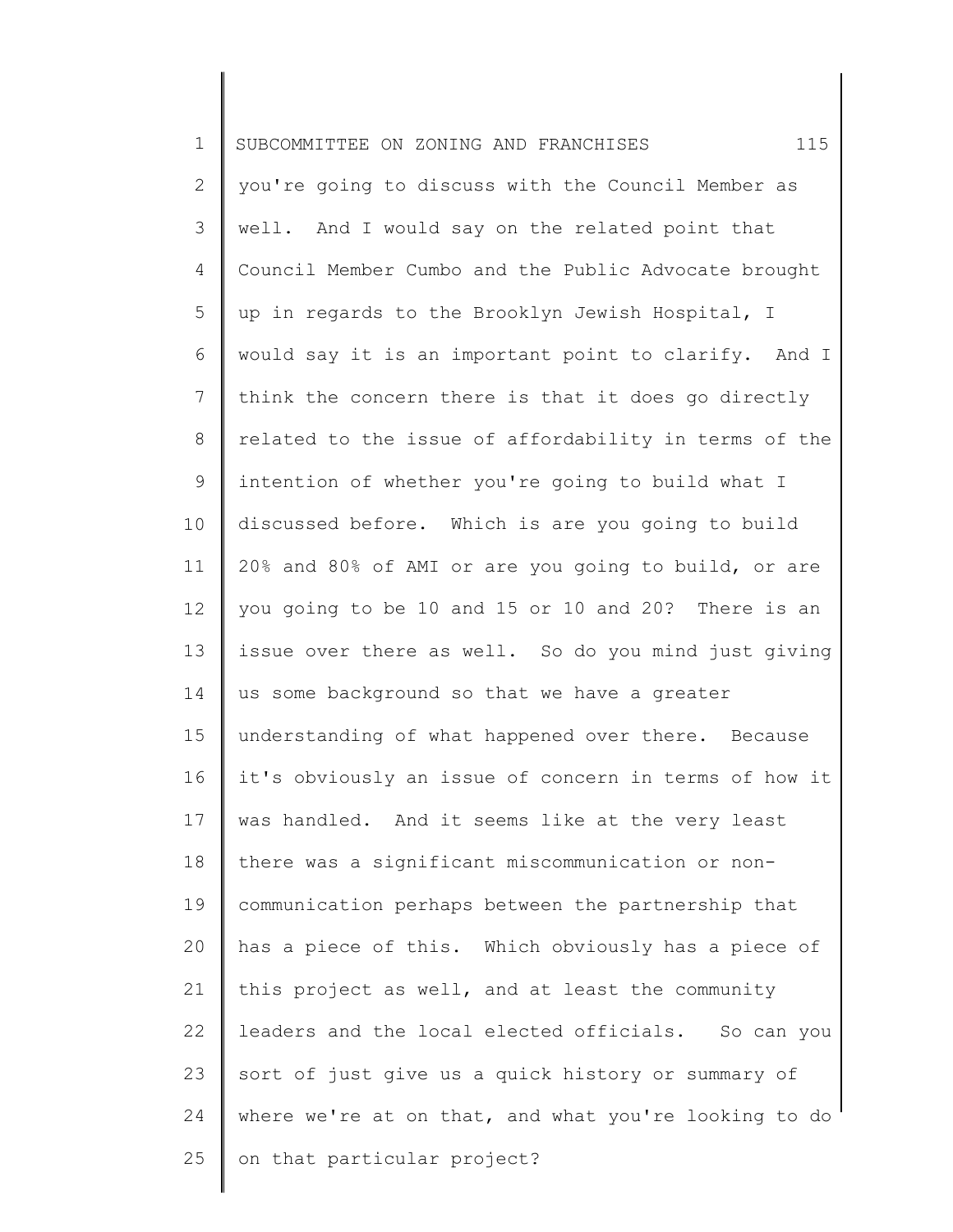1 SUBCOMMITTEE ON ZONING AND FRANCHISES 116

2 3 4 5 6 7 8 9 10 11 12 13 14 15 16 17 18 JOHN MAVROUDIS: Yes. So just to clarify from the beginning, the project in question in Brooklyn and Crown Heights is not and has never been an affordable housing development. It was a market rate development. It was built completely with private money, no subsidy. And it was a phased-in project over the course of seven years. It was formerly a hospital building. The hospital sold it, the building to Alma, or the campus rather, and they proceeded to develop one building at a time. In anticipation of receiving a J-51 Tax abatement, the developer used a form of lease, which is identical to the rent stabilization lease form. As part of the requirements for obtaining a J-51, the apartments must be given Rent Stabilization Lease forms. And then registered as rent stabilized apartments once the tax abatement is granted.

19 20 21 22 23 24 25 Because of the nature of the construction and the time frame in which this phase in development occurred, the HPD application did not grant the tax abatement to the developer because it did not meet certain criteria that revolved around time frames. Because this property was one block, and that the original building permit started the clock on the J-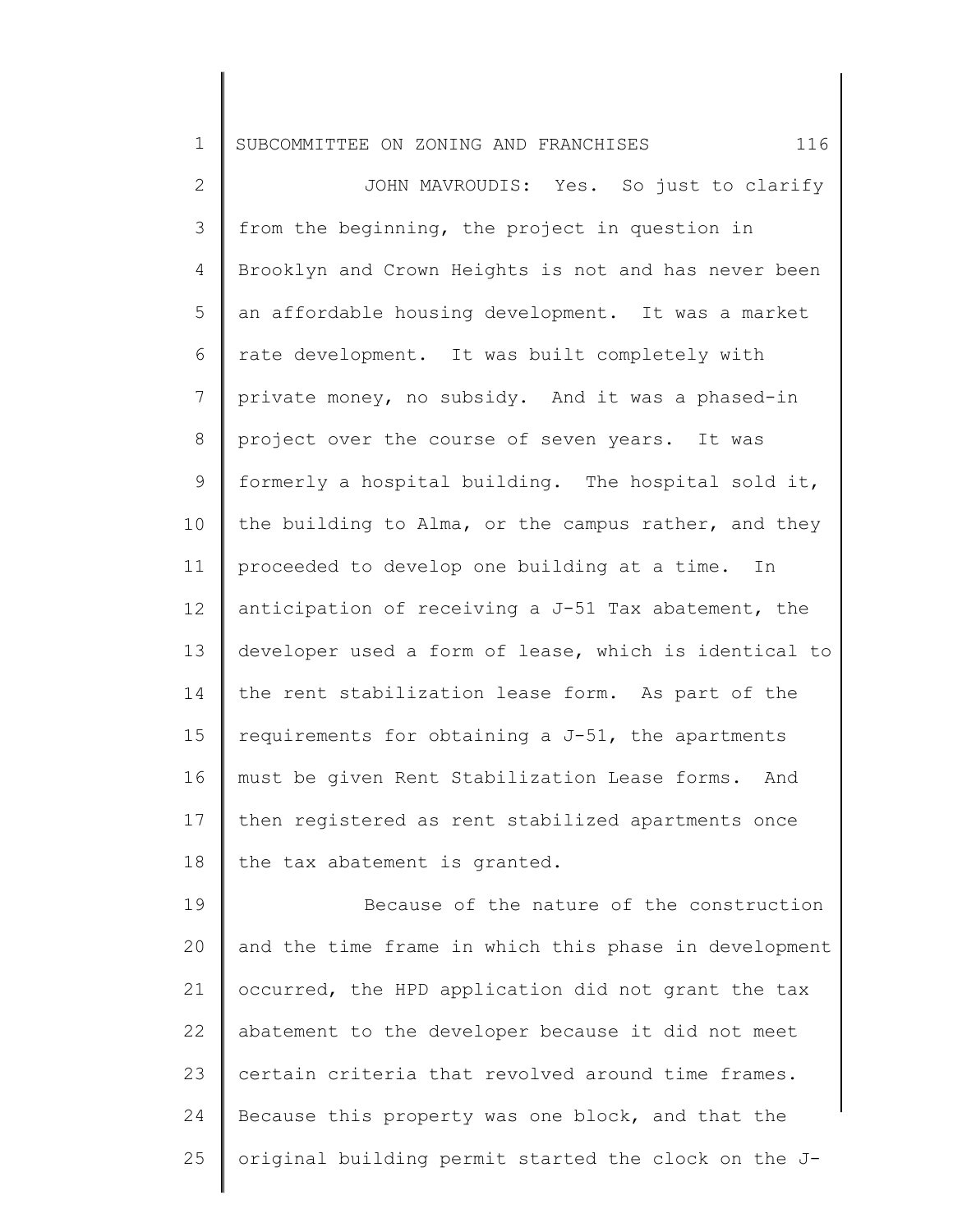1 2 3 4 5 6 7 8 9 10 11 12 13 14 15 SUBCOMMITTEE ON ZONING AND FRANCHISES 117 51 application. But because it was a phased-in development over time, the developer missed that four-year window that HPD allows for the granting of the tax abatement. The developer was notified of this, and that was it. And they decided basically to convert those rent stabilized lease forms into market rate lease forms. COUNCIL MEMBER GREENFIELD: Okay, I mean you can see how that could be honestly pretty confusing right for tenants who are coming in. And they have rent stabilized lease forms, and then it sort of gets swapped. And it seems like just from once again just from reading the media reports that there wasn't a lot of clarity. So I have two

16 17 18 19 20 21 questions in this regard. The first is did you reach out to any of the local other community leaders or elected officials to discuss this issue? And also have you discussed this issue with the administration in terms of the possibility of trying to get back the J-51?

22 23 24 25 JOHN MAVROUDIS: So this issue first came to light back in March of 2014. That's when the first tenants were notified of the switch over from the rent stabilized lease form to the free market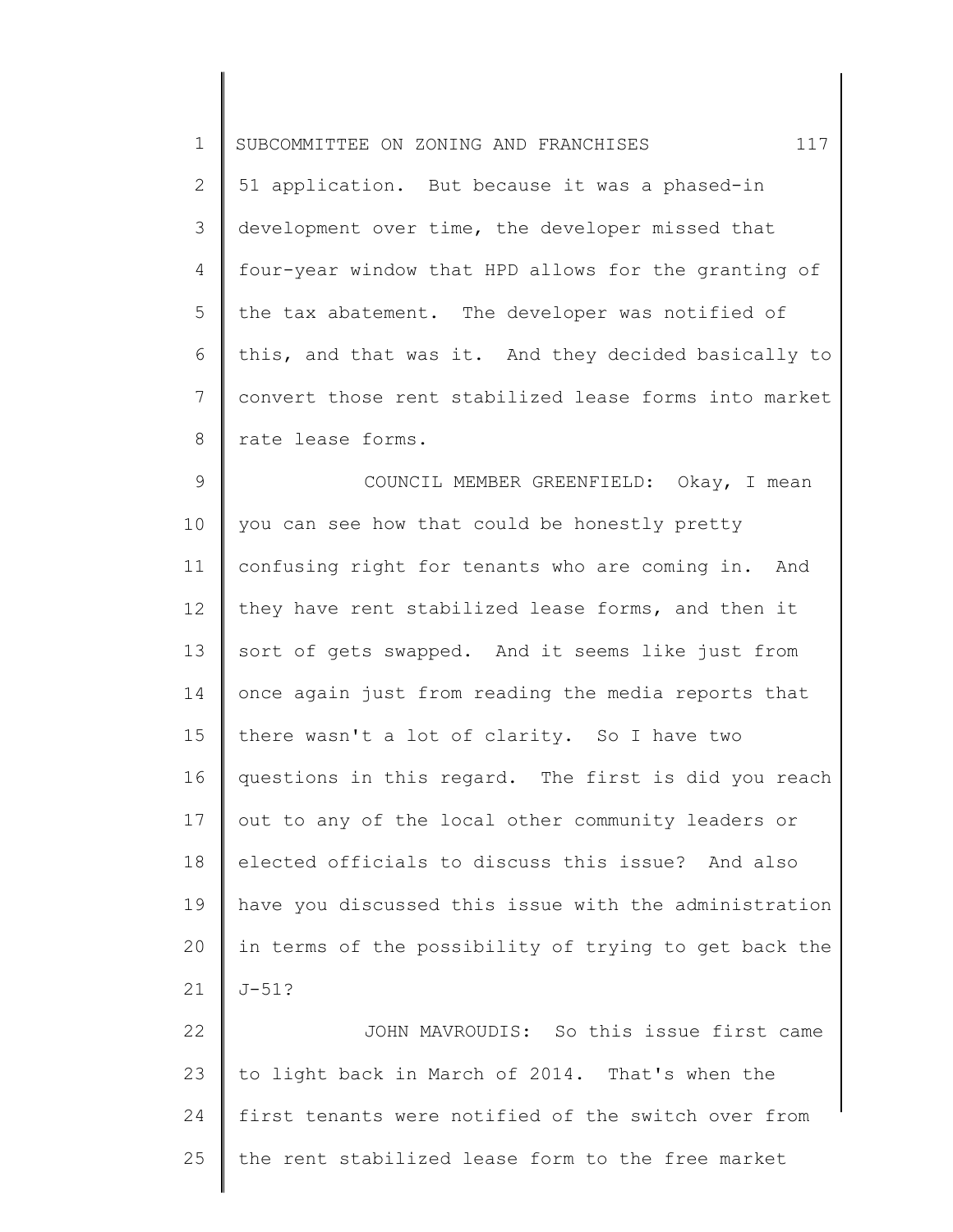| $\mathbf 1$   | 118<br>SUBCOMMITTEE ON ZONING AND FRANCHISES                     |
|---------------|------------------------------------------------------------------|
| 2             | lease form. Keep in mind even though the properties              |
| $\mathcal{S}$ | were never rent stabilized, the developer followed               |
| 4             | the form of rent stabilization increase throughout               |
| 5             | the period of basically the buildings were all one.              |
| 6             | [sic] So back in March the developer of the project              |
| 7             | met with the Tenants Association. The Tenant's                   |
| $8\,$         | Association also has their own legal counsel.                    |
| $\mathsf 9$   | Their counsel conferred with the                                 |
| 10            | developer's basic determination from HPD saying that             |
| 11            | it was his legal right to do so. And around April or             |
| 12            | May of 2014, it was probably the last meeting that               |
| 13            | the developer had with the Tenants Association                   |
| 14            | regarding this. It's also to note that the developer             |
| 15            | is still in most cases following a rent stabilized               |
| 16            | form of increase. So it's not the form of lease                  |
| 17            | that's changed, but the practice has really remained             |
| 18            | the same. And again, I want to reiterate it is not               |
| 19            | an affordable housing development.                               |
| 20            | COUNCIL MEMBER GREENFIELD: Okay, not to                          |
| 21            | quibble over it. I think that the proposed increase              |
| 22            | is significantly larger than the rent guidelines that            |
| 23            | he has agreed to for this year. Is that correct?<br>$\mathbf{I}$ |
| 24            | just want to make sure we get the fact straights.                |
| 25            |                                                                  |
|               |                                                                  |

 $\mathsf I$ ∥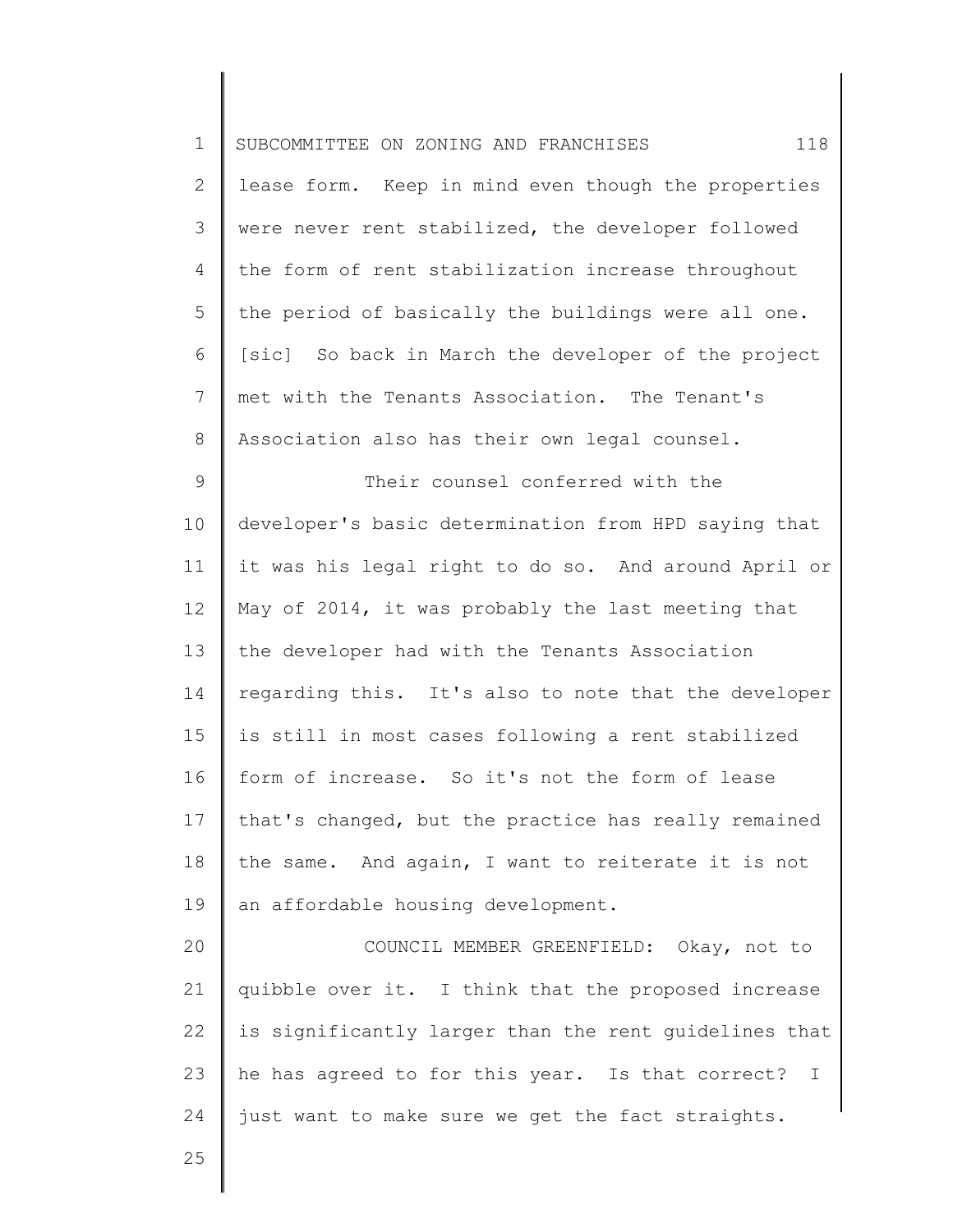1 SUBCOMMITTEE ON ZONING AND FRANCHISES 119

2 3 4 5 JOHN MAVROUDIS: Well, as it relates to this year, the increase just came into effect. So I'm not sure what it is now. But going past the last seven years, it's been exactly the same.

6 7 8 9 10 11 12 13 14 15 16 17 18 19 20 COUNCIL MEMBER GREENFIELD: Okay, I just once again I think it would be helpful to clear up this issue in terms of just once again to be clear, we don't vote on projects based on unrelated projects. But it does relate to the question of affordability under the current project in terms of the commitments that you made on this particular project. So I think that I would encourage you to continue those conversations with Council Member Cumbo and the other elected officials to try to get some greater clarity. And also to see if perhaps we can work with the administration to rectify this situation. So that the intent which was your intent originally to keep these units affordable that we can actually get that done.

21 22 23 24 25 JOHN MAVROUDIS: I would also like to stress how we look forward to meeting with anyone associated with this development. But in particular if there is anyway around the timeframe issues on the HPD J-51 applications. We would more than welcome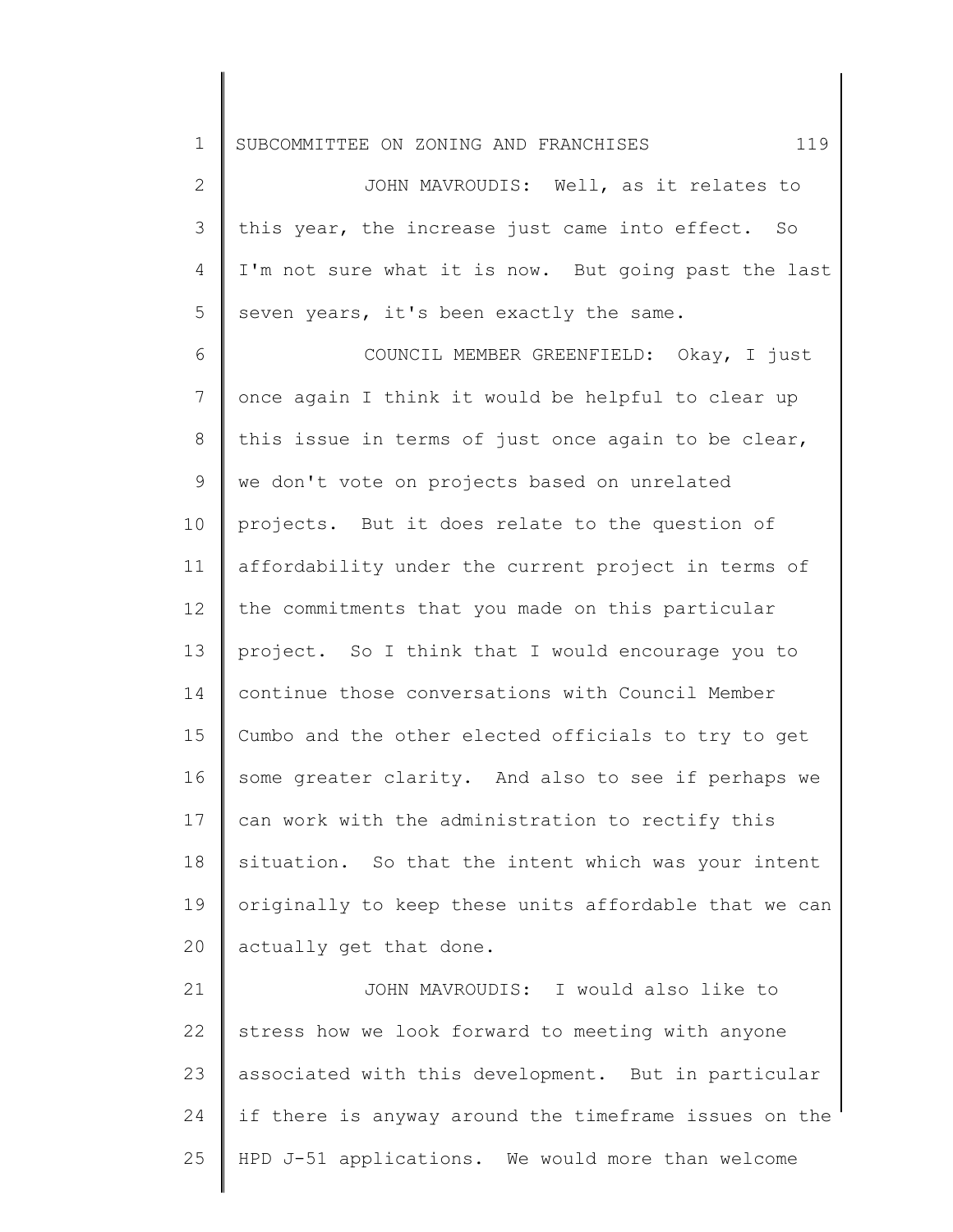1 2 3 4 5 SUBCOMMITTEE ON ZONING AND FRANCHISES 120 the opportunity to accept that abatement, and then keep the property rent stabilized. However, our attorney who filed the application advised us that it wasn't possible.

6 7 8 9 10 11 12 13 14 15 16 17 18 19 COUNCIL MEMBER GREENFIELD: Okay, and then just a final related point. You know, there's a group, a well known group in New York now called Build Up NYC. They've raised some significant issues, which Council Member Cumbo just raised about some subcontractor, which relates to a bigger issue as well that we're concerned about. We want to make sure that the contractors and the subcontractors are the ones who are doing good work, and obviously fed all of their employees. So to be clear on that incident that happened, you're saying that was an aberration and it won't happen again, and you're putting in place measures to make sure that it won't happen again?

20 21 22 23 24 25 JOHN MAVROUDIS: Yeah, well in terms of the hiring practices of our general contractors to his subcontractors, we didn't previously have any control. We currently reworking our agreements between our general contractors to include control over the hiring of subcontractors, and obviously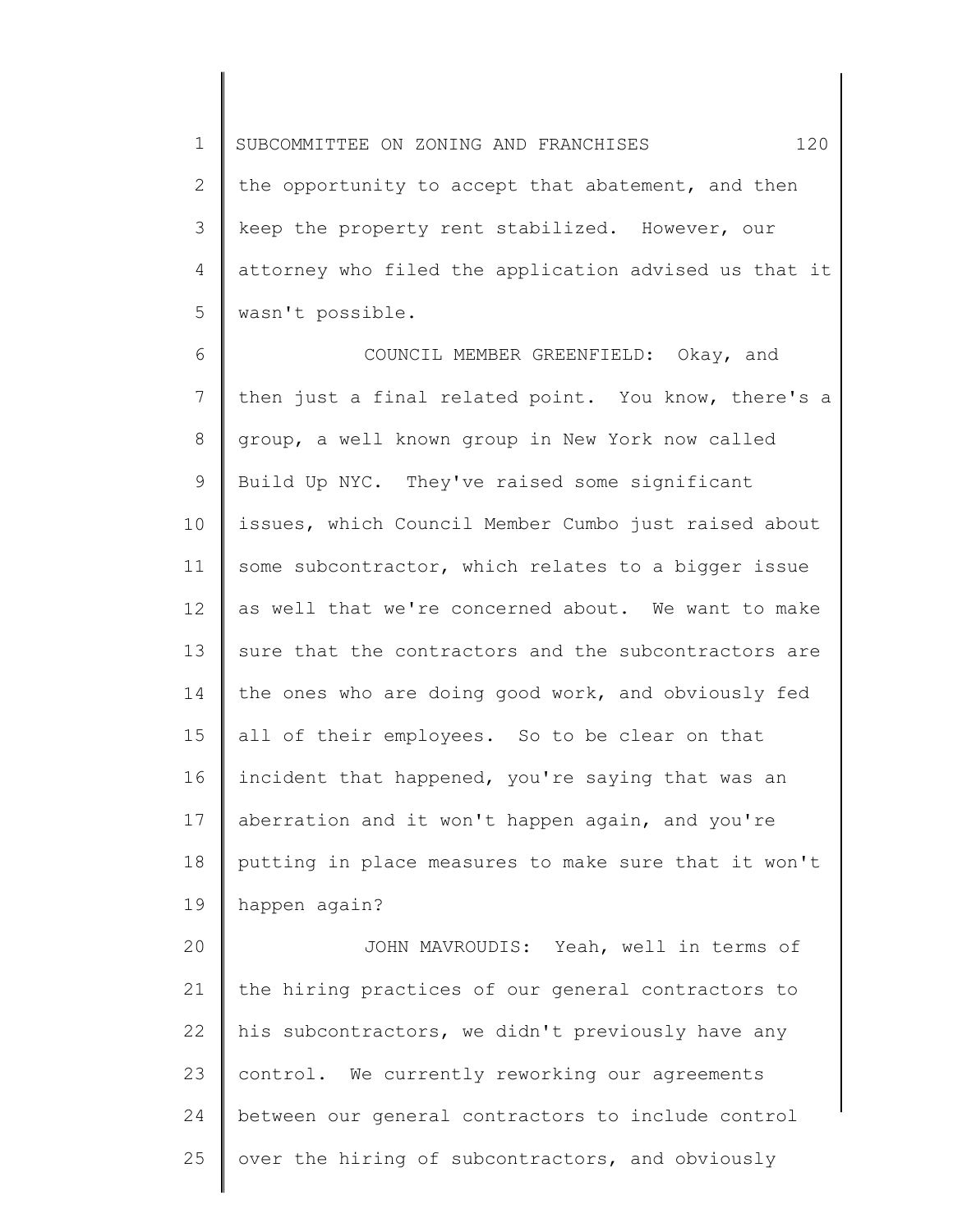1 2 3 4 5 6 7 8 9 10 11 12 13 14 15 16 17 18 19 20 21 22 23 24 25 SUBCOMMITTEE ON ZONING AND FRANCHISES  $121$ their track records, the approval of their track records. COUNCIL MEMBER GREENFIELD: So for the future you will have that control, and you will have that review in place? JOHN MAVROUDIS: Absolutely. COUNCIL MEMBER GREENFIELD: And then so the final point I just want to make is that we're not-- There was a very good presentation that was made by your planning expert. It's not that we're not excited by this. We certainly are. All of us I think. We're pro-development. We want to see good things happen. We want to see housing. We want to see affordable housing. We're certainly pleased by the open space plan in terms of how that will continue access. But at the same time, there are greater issues. I don't want those issues to detract or to imply in any way, shape, or form that we are not excited by the opportunity to develop this particular neighborhood. I think that we are, and I think that the plan especially in terms of the aesthetics of the plan is something that is significant and is impressive. But these are key outstanding issues. Just the nature of the hearings.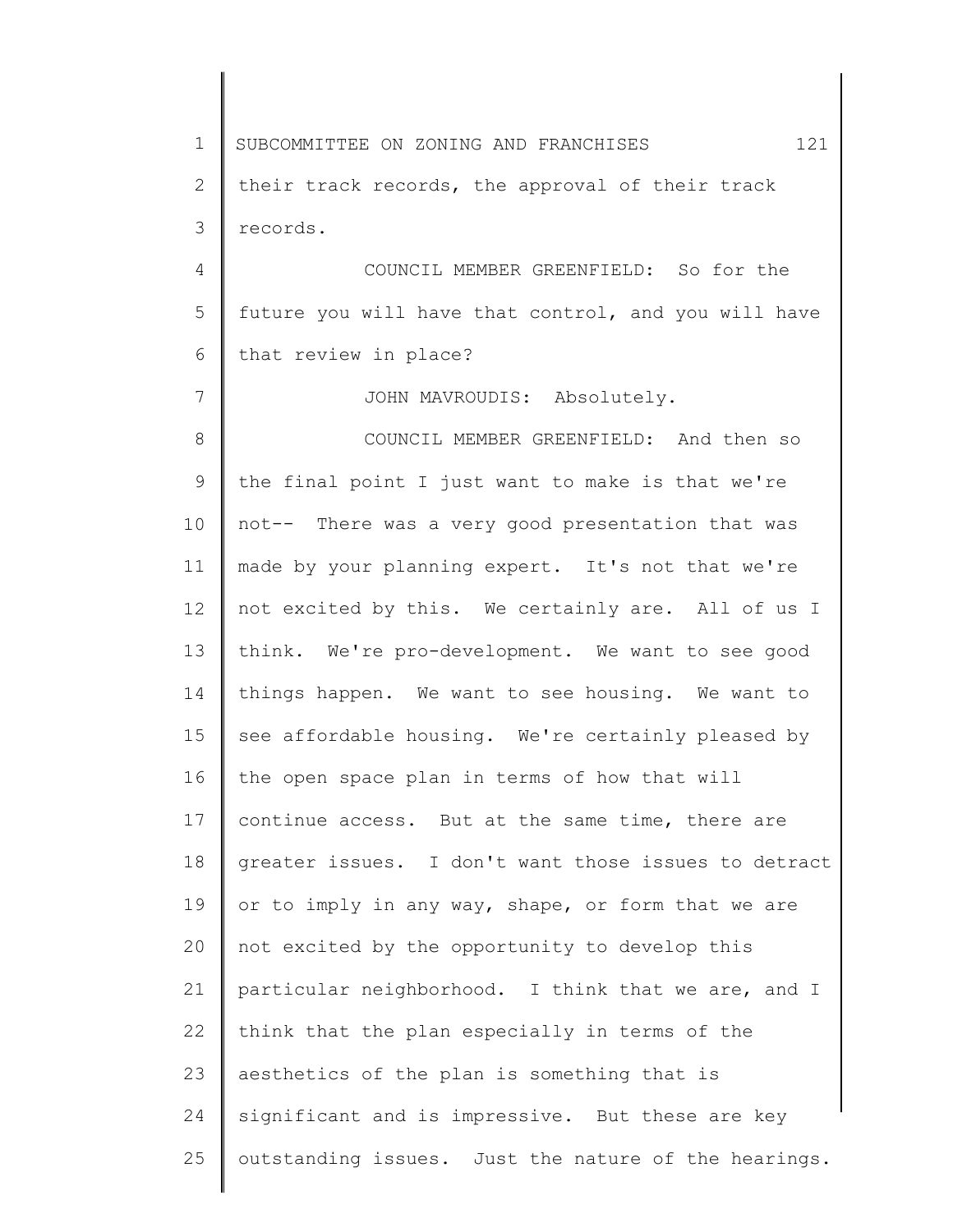| $\mathbf 1$     | 122<br>SUBCOMMITTEE ON ZONING AND FRANCHISES          |
|-----------------|-------------------------------------------------------|
| $\mathbf{2}$    | Because our time is limited, we tend not to focus on  |
| 3               | the good, and we tend to focus on the good, and we    |
| 4               | tend to focus on the issues that are still            |
| 5               | outstanding. So to be clear, we certainly appreciate  |
| 6               | the time and the effort and the thought that has gone |
| 7               | into this. However, these are some critical issues    |
| 8               | that need to be resolved, obviously, these issues are |
| $\mathsf 9$     | going to have to be resolved before the subcommittee  |
| 10              | and committee votes on this. So with that, I want to  |
| 11              | thank you for your testimony, and I look forward to   |
| 12 <sup>°</sup> | hearing ongoing conversations with all the relevant   |
| 13              | parties to make sure that we get these issues         |
| 14              | resolved over the next weeks before we go onto this   |
| 15              | proposal. Thank you very much.                        |
| 16              | JOHN MAVROUDIS: Thank you.                            |
| 17              | CHAIRPERSON WEPRIN: Thank you, Council                |
| 18              | Member Greenfield. And I think Council Member         |
| 19              | Greenfield summed up a lot of the key issues that we  |
| 20              | have before us today on affordable housing, of        |
| 21              | transportation, of skilled local workers, and those   |
| 22              | issues. The last thing I just want to ask, and I      |
| 23              | want to be clear on the record, Mr. Weiss. I know     |
| 24              | the issue was raised about the way it was done in the |
| 25              | past, and why this is any different than it was in    |
|                 |                                                       |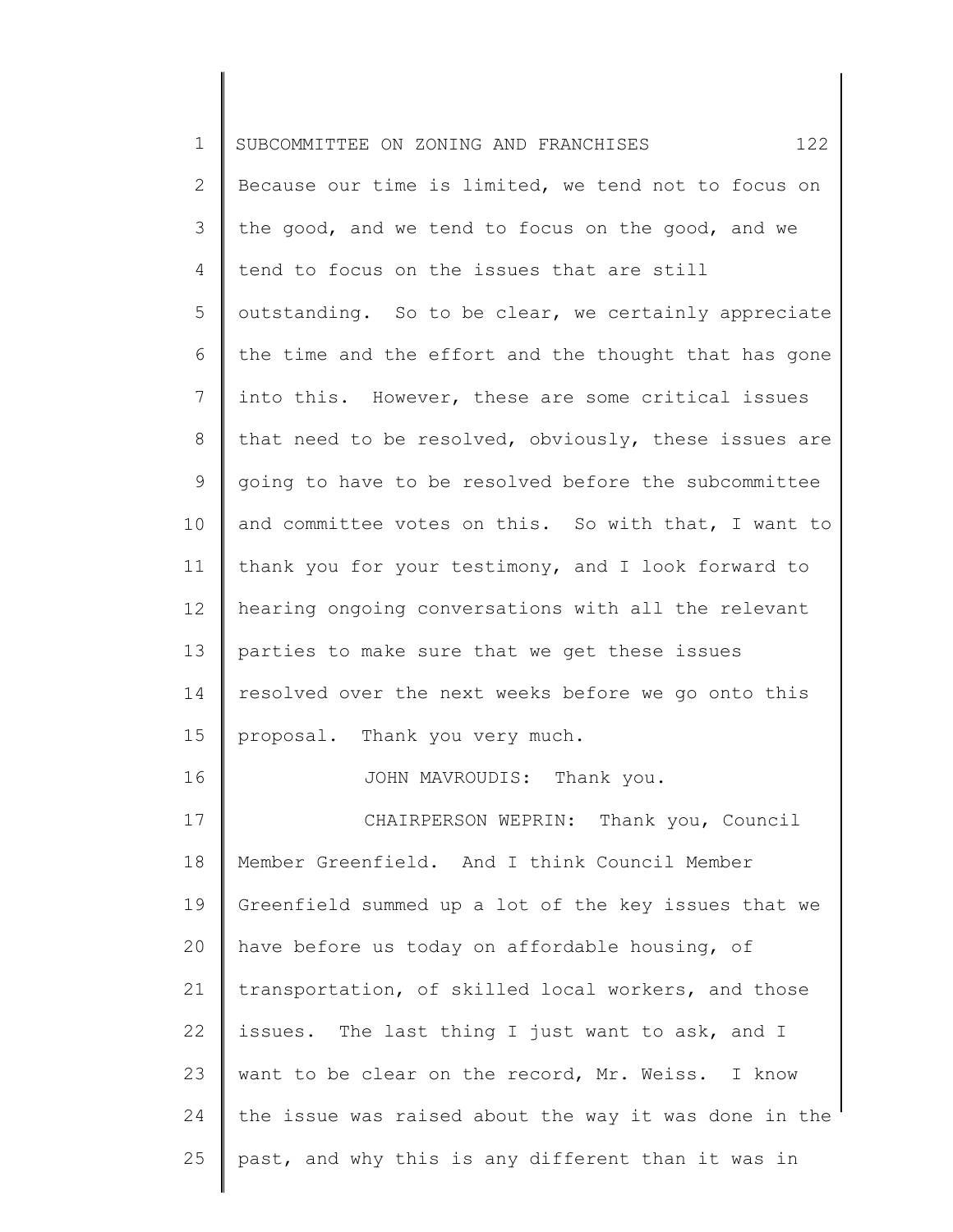| 123<br>SUBCOMMITTEE ON ZONING AND FRANCHISES          |
|-------------------------------------------------------|
| the past. And you made a point of saying that this    |
| is historic in the fact that it's the first time it's |
| been agreed to ahead of time, mandated that a full    |
| 20% of affordable housing. I know Public Advocate     |
| James and Council Member Reynoso raised the issue of  |
| we've had this before. And that sometimes we didn't   |
| meet the goals of what people agreed to after the     |
| fact. Can you explain once more for the record how    |
| this is different than the way it used to be done.    |
| HOWARD WEISS: For the first time if this              |
| Council approves this application and amends the      |
| zoning law to allow a residential development at this |
| site, this developer will be required, if it is to    |
| develop and residences at this site, to provide       |
| affordable housing. It's never been required before.  |
| CHAIRPERSON WEPRIN: And what does that                |
| mean to be required? What penalties are there? How    |
| do we know that you definitely have to be required to |
| build at least that?                                  |
| HOWARD WEISS: The developer will not be               |
| permitted to develop a single unit of residence at    |
| this property without including 20% affordability.    |
| CHAIRPERSON WEPRIN: Okay, and the                     |
|                                                       |
|                                                       |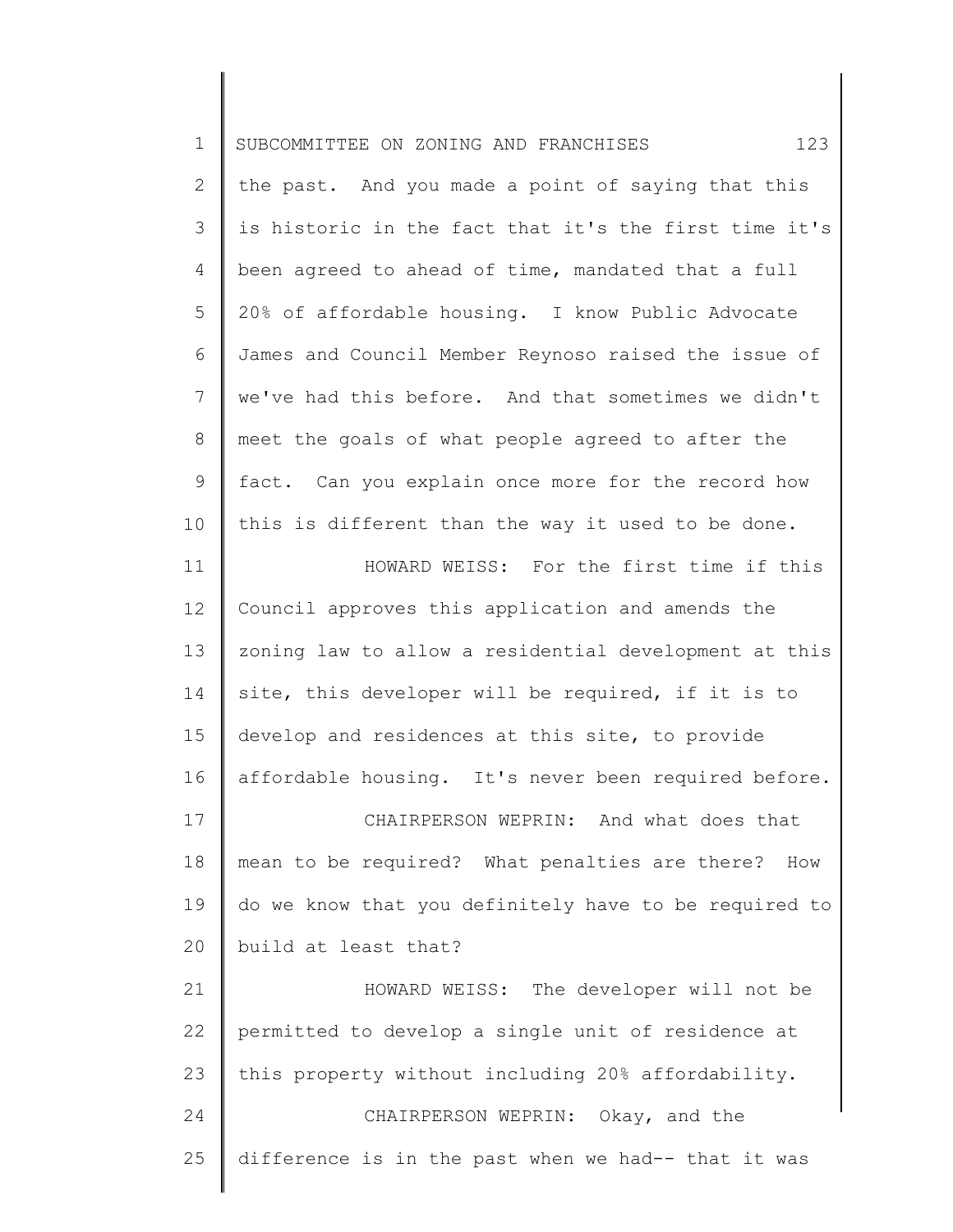1 2 3 4 5 6 7 8 9 10 11 12 13 14 15 16 17 18 19 20 21 22 23 24 25 SUBCOMMITTEE ON ZONING AND FRANCHISES  $124$ agreed to build a certain amount of affordable housing that has generally been done by a public benefit agreement or by agreement to sort of take our word for it, as opposed to being required. JOHN MAVROUDIS: No, the zoning text before this amendment provided that they, for example, in a R73 district, provided a base FAR of 3.75. The developer then was given the option to provide affordable housing and then get a bump up in the FAR from 1.25 to FAR of 5.0. Here, what City Planning has done and mandated working with us was to allow in the R73 district, 5.0 FAR and it has to be affordable. CHAIRPERSON WEPRIN: [interposing] And the-- HOWARD WEISS: There is no option. CHAIRPERSON WEPRIN: The distinction I'm trying to make is also you're referring to inclusionary housing and someone opting into an inclusionary housing plan. What happened often in our things, someone may not have even have opted into an inclusionary housing plan. But in the end, made an agreement, I will give you 20% of affordable housing. That was not always a binding agreement,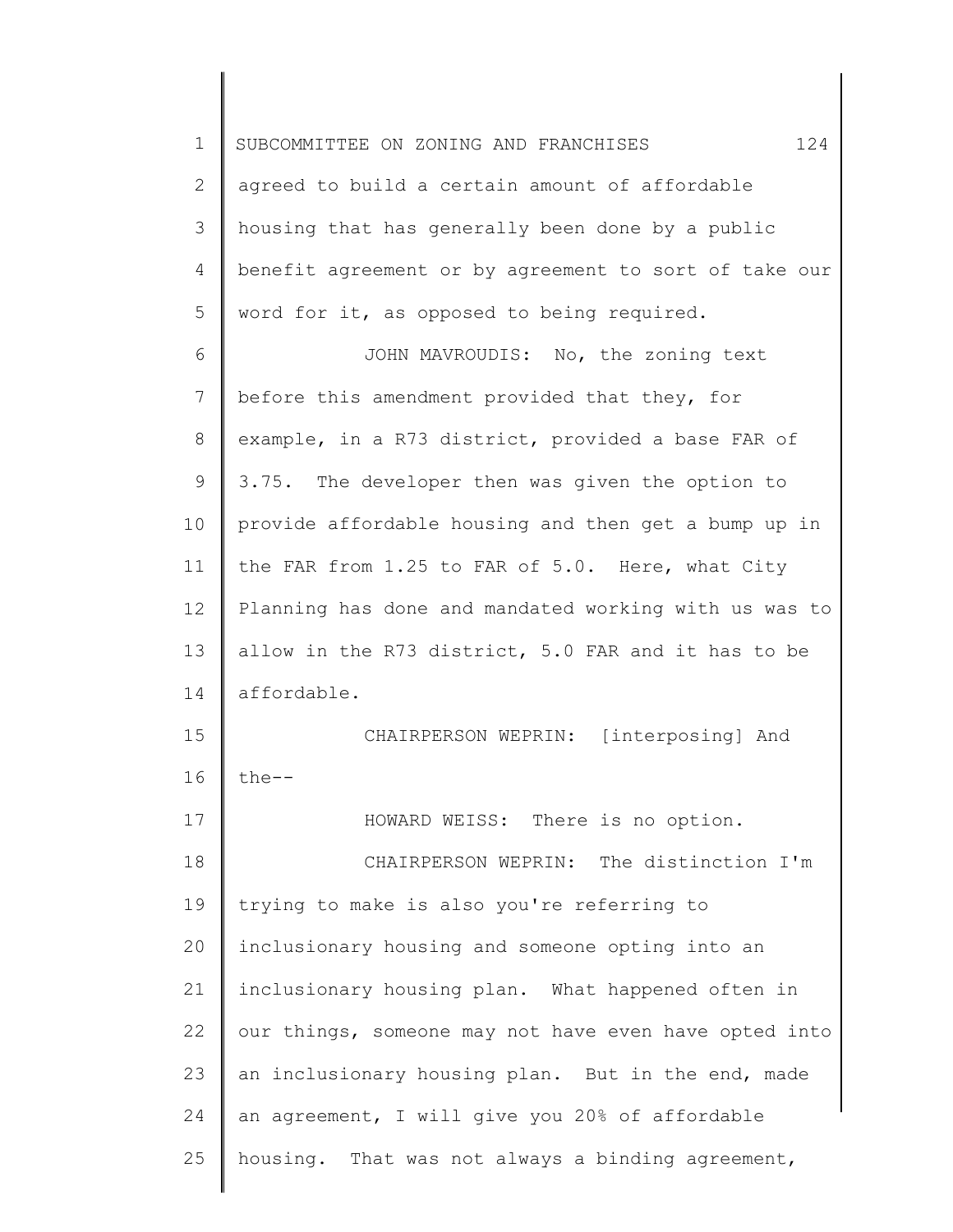1 2 3 4 5 6 7 8 9 10 SUBCOMMITTEE ON ZONING AND FRANCHISES 125 which was done in writing. But there were occasions where people didn't meet the goals. You're saying that this because it's inclusionary housing, and it's mandated, you are required in order to build any units to have this. HOWARD WEISS: That's correct, and more typically what would happen is a developer could get the zoning map changed, and then just go ahead and develop a 3.75 FAR and not put in a stip for

11 12 13 14 affordable housing. And still take advantage of the fact that the City Council changed the zoning to allow residences in that profitable development without--

15 16 17 CHAIRPERSON WEPRIN: [interposing] Great. HOWARD WEISS: --and residences ever being development.

18 19 CHAIRPERSON WEPRIN: [interposing] Correct.

20 21 HOWARD WEISS: Any affordable being developed.

22 23 24 25 CHAIRPERSON WEPRIN: I did want to just establish for the record that, you know, what the Bloomberg Administration down, and now what the de Blasio Administration has put into place is something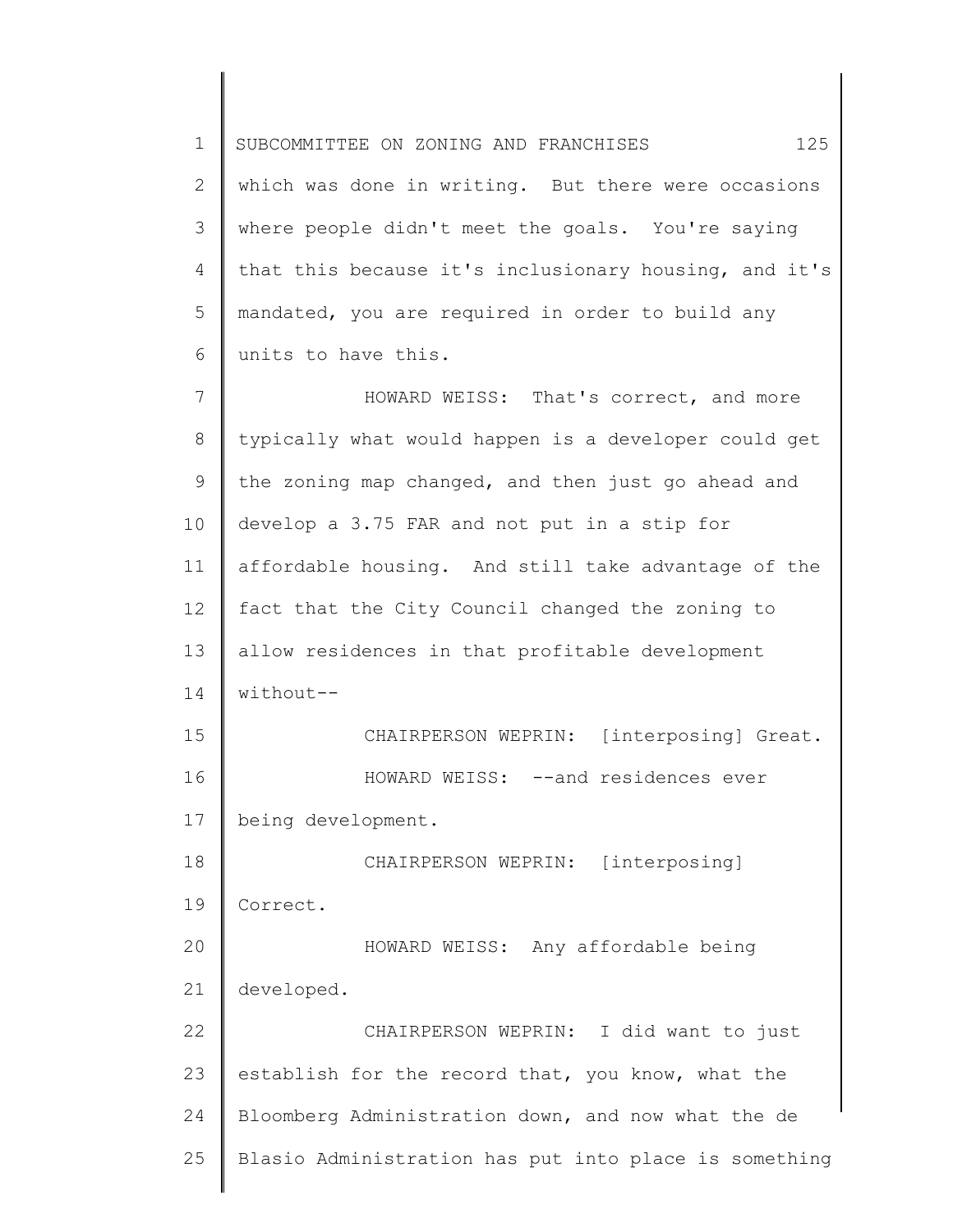1 2 3 4 5 6 7 SUBCOMMITTEE ON ZONING AND FRANCHISES 126 very different. That this mandate is for first time ever that this puts the teeth into mandating affordable housing. Whatever happens with this project, but it mandates that 20% for this, and in theory, and hopefully, in future projects that take place in this city.

8 9 10 11 12 13 14 15 16 17 18 HOWARD WEISS: Yes, Mr. Council Member, and if I may, there's one other significant change, which is this project is going forward with out public subsidy. Meaning apart from tax abatements, city funds to support the affordable units. The new Zoning Text that travels with this project will allow City Planning, if the developer in the future wants to avail itself of any subsidy, will allow City Planning to open it up again. And to require a greater percentage of affordable units to allow that public subsidy.

19 20 21 22 23 24 25 CHAIRPERSON WEPRIN: Okay, thank you, Mr. Weiss. Well, we'll excuse you now. You guys can take a break. As I mentioned, and I'm just going to recap what we're doing here. Some of you came late. We're now going to call on a number of elected officials who are here, and them have the opportunity on behalf of the community and on behalf of the City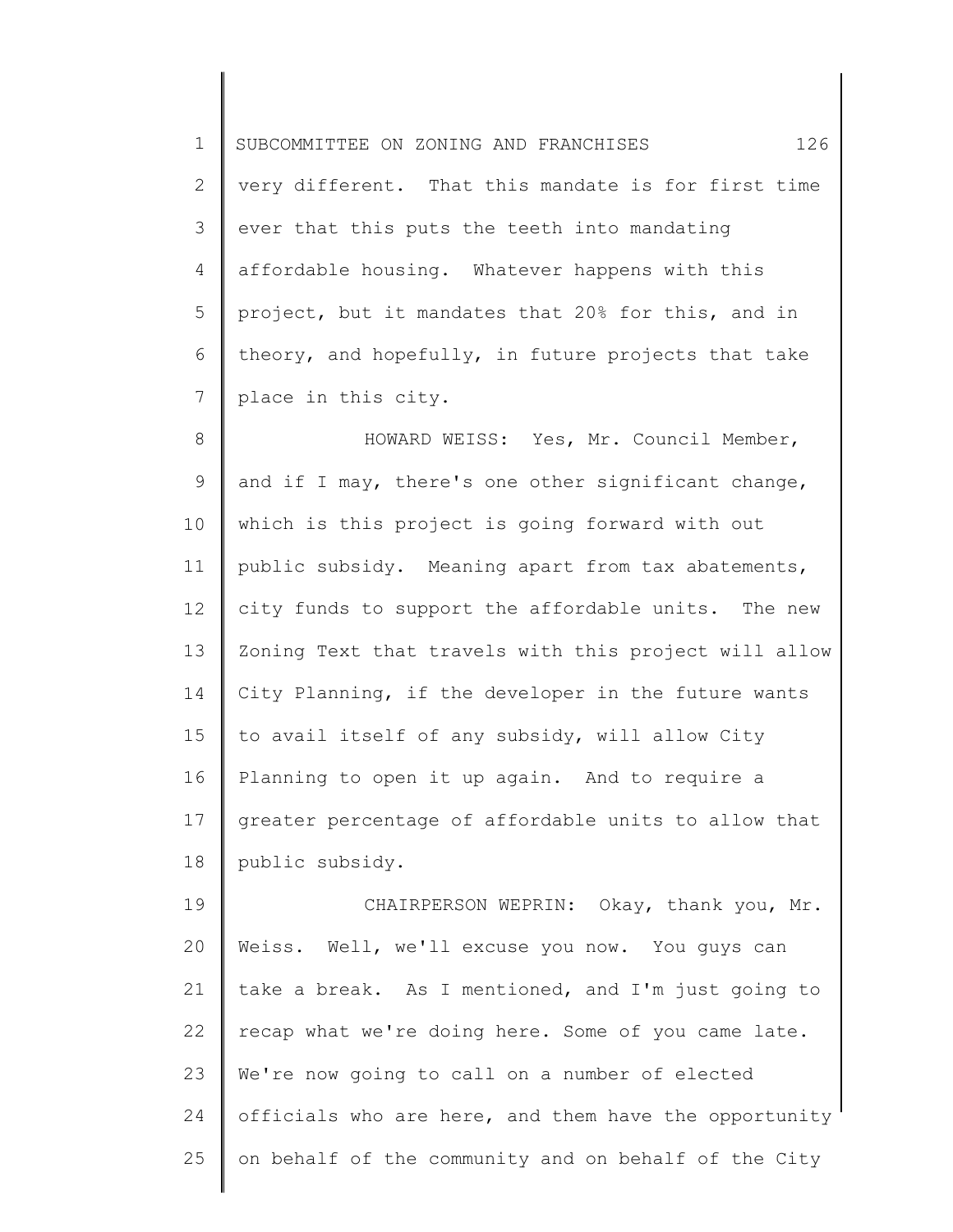| $\mathbf 1$    | 127<br>SUBCOMMITTEE ON ZONING AND FRANCHISES          |
|----------------|-------------------------------------------------------|
| $\overline{2}$ | of New York to speak on this project. Then we are     |
| 3              | going to go to panels. We're going to start out in    |
| 4              | opposition, a panel in opposition, and a panel in     |
| 5              | favor. We have a lot of people here to testify. We    |
| 6              | have to limit the people that are going to be         |
| 7              | testifying on those panels in favor and in opposition |
| 8              | to two minutes a person. I apologize. You will be     |
| 9              | on a clock with an annoying buzzer at the end. So if  |
| 10             | you try to-- In your mind try to make a synopsis as   |
| 11             | much as possible.                                     |
| 12             | All right, I'd like to call on the                    |
| 13             | following elected officials who we are privileged to  |
| 14             | have joined us. Controller Scott Stringer, Borough    |
| 15             | President of Brooklyn Eric Adams, and Assembly Member |
| 16             | Walter Mosley. We are also--                          |
| 17             | [Pause]                                               |
| 18             | CHAIRPERSON WEPRIN: Okay, got it. All                 |
| 19             | right. Good. I know Council Member Melinda Katz is    |
| 20             | on her way here, but we're going to do this panel     |
| 21             | without her, and she's going to come a little later   |
| 22             | on, and we're going to have her testify then. So,     |
| 23             | gentlemen, we're going to let I guess let Comptroller |
| 24             | Stringer in protocol, even though he was the last one |
| 25             | here, but he does represent the most people, Borough  |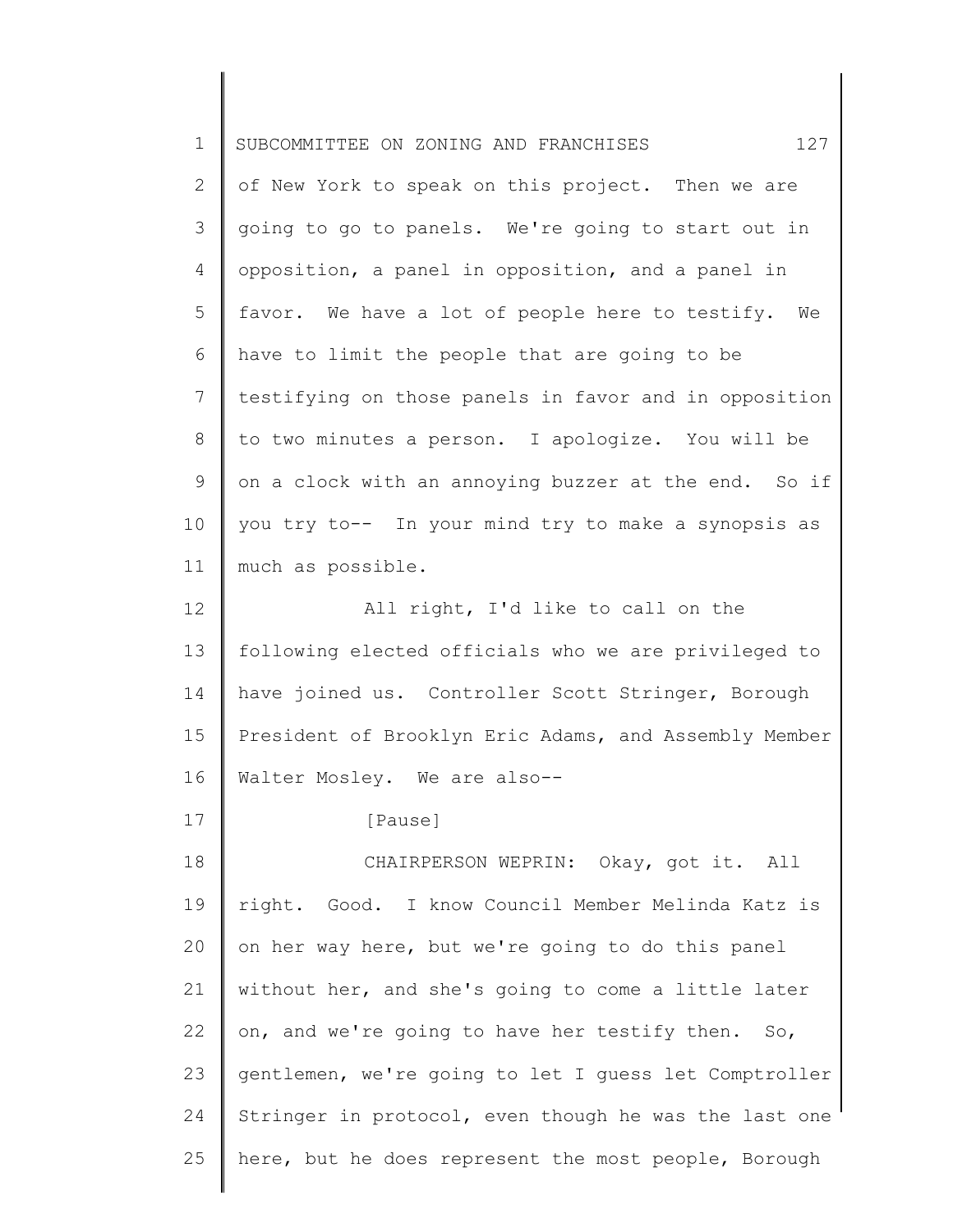1 2 3 4 5 6 7 8 9 10 11 12 13 14 15 16 17 18 19 20 21 22 23 24 SUBCOMMITTEE ON ZONING AND FRANCHISES  $128$ President Adams. So I apologize. So we'll go in reverse order, guys. And Mr. Stringer, whenever you're ready. It's good to see you again. SCOTT STRINGER: Well, thank you, Chair Weprin and members of the Subcommittee on Land Use, Zoning and Franchises for the opportunity to speak today on the proposed Astoria Cove development. The developer Alma Realty is before you seeking greater density, with lax design guidelines and a text amendment that would allow them to construct a mixed residential and retail large scale development. In total, the actions before you would permit Alma Realty to construct over two million square feet including over 1,700 units of housing across five buildings. Without the rezoning, they can only build 200 units of housing and light manufacturing. In exchange for this 1,500 unit windfall, Alma Realty is submitting a plan that would set aside 20% of its units as affordable housing. Astoria Cove is the first privately developed affordable housing plan to be subject to mandatory inclusionary zoning. And as a result, this proposal will set a precedent for our city. But a

25 deeper analysis calls into question whether or not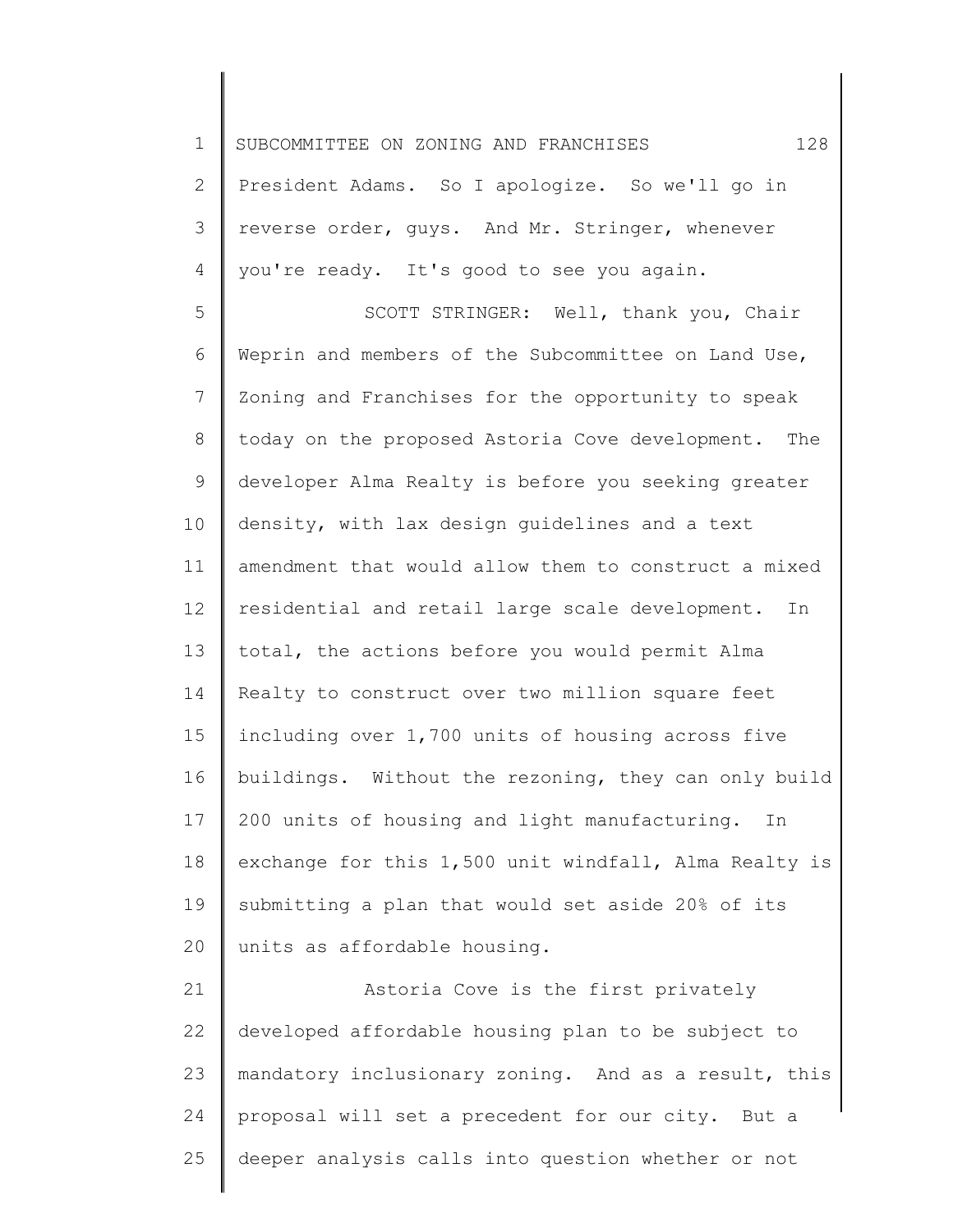| $\mathbf 1$    | 129<br>SUBCOMMITTEE ON ZONING AND FRANCHISES          |
|----------------|-------------------------------------------------------|
| $\mathbf{2}$   | these units are truly affordable. The stakes are too  |
| 3              | high not to get this right. Under the City's Non-     |
| 4              | Mandatory Inclusionary Housing Program, 20% of all    |
| 5              | affordable housing units must be available to low-    |
| 6              | income New Yorkers. The new mandatory rules,          |
| $\overline{7}$ | however, give the developer the option to reduce the  |
| $8\,$          | number of low income units to only ten percent of     |
| $\mathsf 9$    | approximately 173 apartments. Under this scenario,    |
| 10             | the developer would need to make another 20% of the   |
| 11             | building affordable to middle-income tenants.         |
| 12             | The difference is simple. Instead of the              |
| 13             | majority of the units being affordable to a single    |
| 14             | person making \$48,000 a year, the majority of the    |
| 15             | units would be affordable to a single person making   |
| 16             | over \$100,000 a year. Potential rents could be as    |
| 17             | high as \$2,700. This is higher than the average      |
| 18             | market rate rents for Astoria, and nearly two times   |
| 19             | higher than the rest of Queens. The bottom line is    |
| 20             | that \$2,700 for a one-bedroom apartment is market    |
| 21             | rate for this neighborhood. Not affordable. If        |
| 22             | we're going to meet the City's goal to create 200,000 |
| 23             | affordable housing units, they cannot be made through |
| 24             | this kind of deal. To make matters worse is Alma      |
| 25             | Realty is seeking rezoning approval.                  |
|                |                                                       |

 $\begin{array}{c} \hline \end{array}$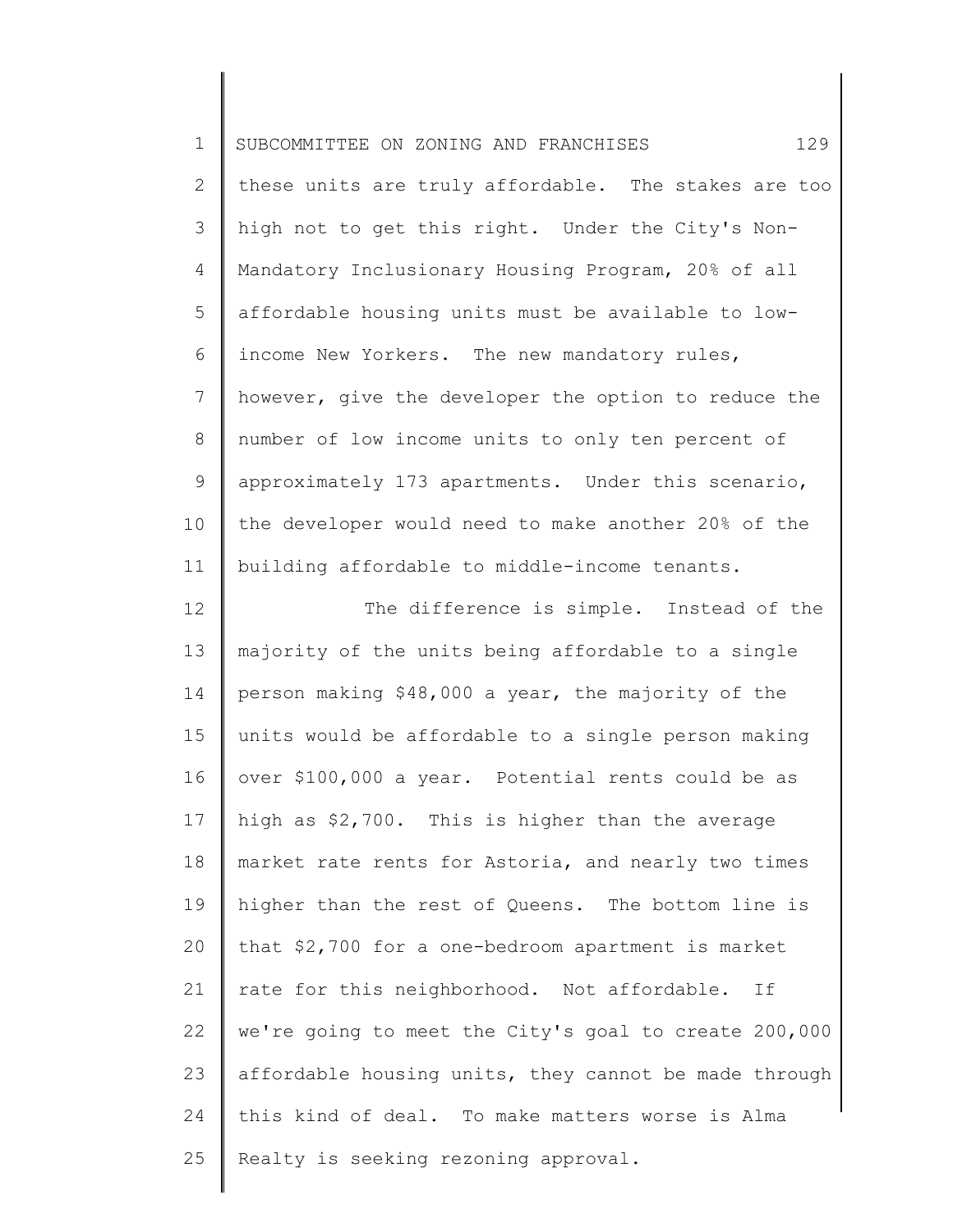1 SUBCOMMITTEE ON ZONING AND FRANCHISES 130

2 3 4 5 6 7 8 9 10 11 12 13 14 15 16 17 18 19 It is trying to deregulate 700 affordable units of Brooklyn Jewish Hospital apartments. While I recognize that I'm a former borough president, so I recognize that from a strict land use law perspective these issues are separate. But it would be malfeasance to ignore what Alma is doing in real time in Crown Heights, Brooklyn. This must be on the record. The residents of Brooklyn Jewish Hospital Apartments entered into a contract with Alma in a good faith deal that should not be stripped away. This realty company is running a shell game across two boroughs where they provide a little affordable housing with one hand, and take away with another. So we have to send a strong message, and I'm asking the City Council to take a hard look at the proposed Astoria Cove Affordable Housing Plan with as few as 173 units could be truly affordable. The developer must dig deeper at Astoria

20 21 22 23 24 25 Cove. We should increase the percentage of affordable units, and second at a rate New Yorkers can actually afford. And, as Council Member Greenfield brought up, ensure that the development provide good jobs this community deserves. Moreover, I ask that you not ignore the tenants across the city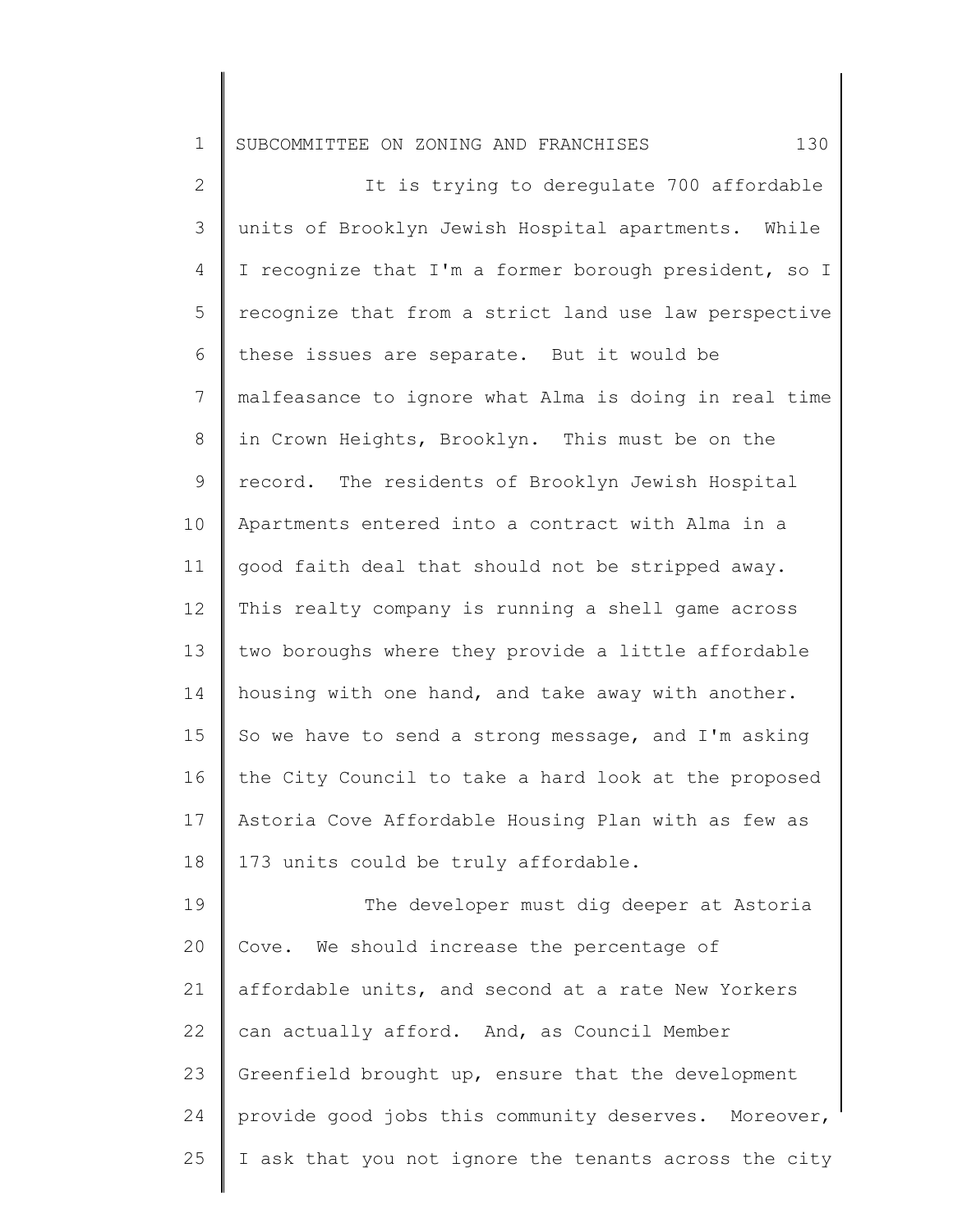| $\mathbf 1$    | 131<br>SUBCOMMITTEE ON ZONING AND FRANCHISES         |
|----------------|------------------------------------------------------|
| $\mathbf{2}$   | like those in Crown Heights seeking a fair deal from |
| 3              | Alma. We have a responsibility to hold this          |
| 4              | developer accountable in Queens, in Brooklyn and     |
| 5              | wherever else these tactics surface. Let's not add   |
| 6              | 173 truly affordable housing units, and lose 700.    |
| $\overline{7}$ | That is no way to reach our collective goal. I thank |
| $8\,$          | this Council for giving us the opportunity to speak, |
| $\mathsf 9$    | for looking at these very complicated issues. I'm    |
| 10             | happy to be here today with Borough President Adams  |
| 11             | and Assembly Member Mosley, who are representing the |
| 12             | Borough of Brooklyn in a way that I think speaks to  |
| 13             | their desire to get something done for their people  |
| 14             | as well. And I thank you being in the Council.       |
| 15             | CHAIRPERSON WEPRIN: Thank you                        |
| 16             | Comptroller Stringer and I am delighted to see you   |
| 17             | joined by our Brooklyn Colleagues. I can't help but  |
| 18             | comment so this bill, this project is in the shadow  |
| 19             | in the Triborough Bridge, and you guys don't         |
| 20             | represent any of those Triboroughs. So, what brings  |
| 21             | you here today?                                      |
| 22             | ERIC ADAMS: Well, we know that Brooklyn              |
| 23             | is the center of the universe. So I just want to     |
| 24             | make sure. [laughs]                                  |
| 25             |                                                      |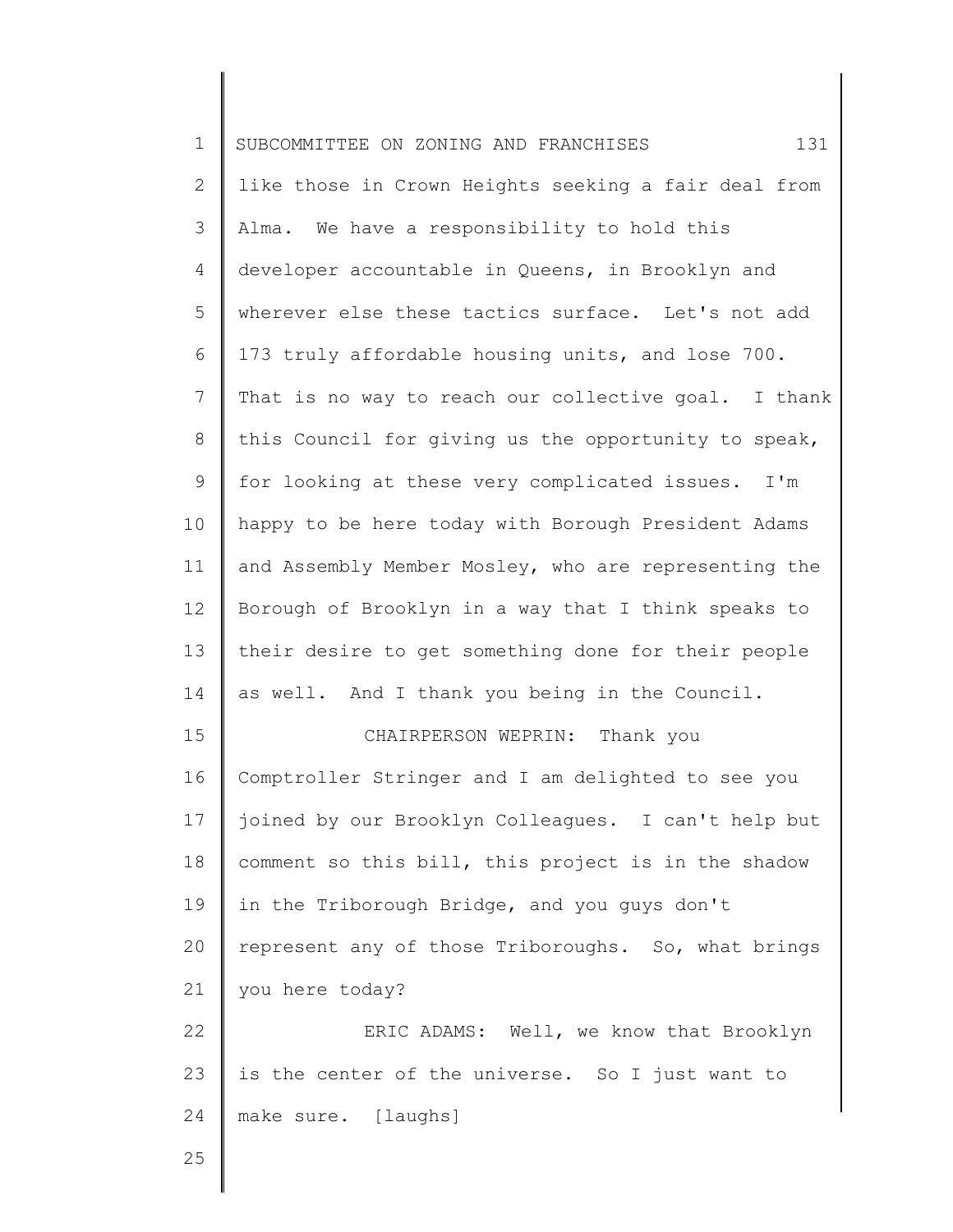1 SUBCOMMITTEE ON ZONING AND FRANCHISES 132

2 3 CHAIRPERSON WEPRIN: Touché. We love Brooklyn.

4 5 6 7 8 9 10 11 12 13 14 15 16 17 18 19 20 21 22 23 ERIC ADAMS: Yeah, thank you so much, Council Member Weprin and good morning. As you stated, my name is Eric Adams. I am the Brooklyn Borough President, and I want to thank you, the Chair, for allowing us to speak today. And we're clear that some of our issues do not impact the decision you're making. You're making a unique decision on a particular project. We're clear that, you know, some of our issues do not impact the decision you are making. You're making a unique decision on a particular project. We're clear that or we believe that all of this information should be taken in its totality. We, and I want to join the Comptroller that we have to be careful with funding now. We can't add in one area and subtract in another. This is not that old street game called Three-Card Monte, where you have to find the housing card. We need to make sure of that. Last week it came to my office's attention that Alma Realty has plans to deregulate a

25 the lives over 1,000 tenants who call 545 Prospect

much needed J-51 rent stabilized apartment impacting

24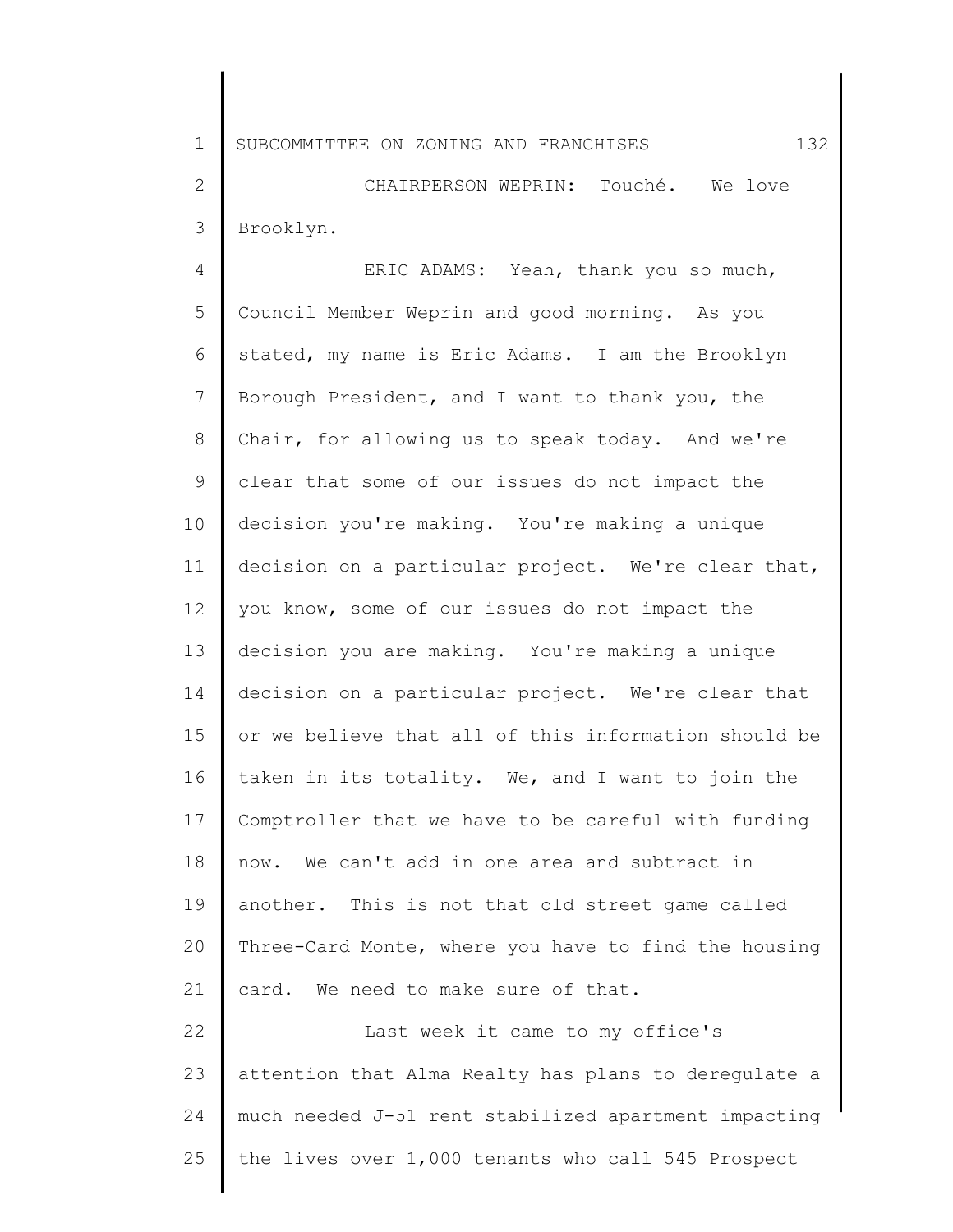| 1              | 133<br>SUBCOMMITTEE ON ZONING AND FRANCHISES         |
|----------------|------------------------------------------------------|
| $\mathbf{2}$   | Place their home. In fact, I've lived one block down |
| 3              | from that for the last 25 years. This action would   |
| 4              | be done in the interest of simply boasting their     |
| 5              | bottom line. The vast majority of the residents of   |
| 6              | 545 Prospect have rent regulated leases. Yet, no     |
| $\overline{7}$ | notice was given that their rents will be increased  |
| $8\,$          | by up to 15%. Alma's actions couldn't have happened  |
| 9              | at a worse time in the Crown Heights area. Rents in  |
| 10             | the neighborhood have nearly doubled in the past     |
| 11             | year, and they continue to rise. At the same time,   |
| 12             | household incomes in the neighborhood have either    |
| 13             | stagnated or remain below what is needed for hard    |
| 14             | laboring Brooklynites and New Yorkers.               |
| 15             | This action is counter to Mary de                    |
| 16             | Blasio's goals of creating and preserving 200,000    |
| 17             | units of affordable housing throughout the city. If  |
| 18             | Alma is allowed to proceed with this plan, it will   |
| 19             | set a new precedent that would threaten affordable   |
| 20             | housing not only in Crown Heights but also in Queens |
| 21             | with the project that they are proposing. We cannot  |
| 22             | let this happen. We need to take appropriate actions |
| 23             | to make sure that we continue to have communities    |
| 24             | that will be there for middle-class and low-income   |
| 25             |                                                      |

25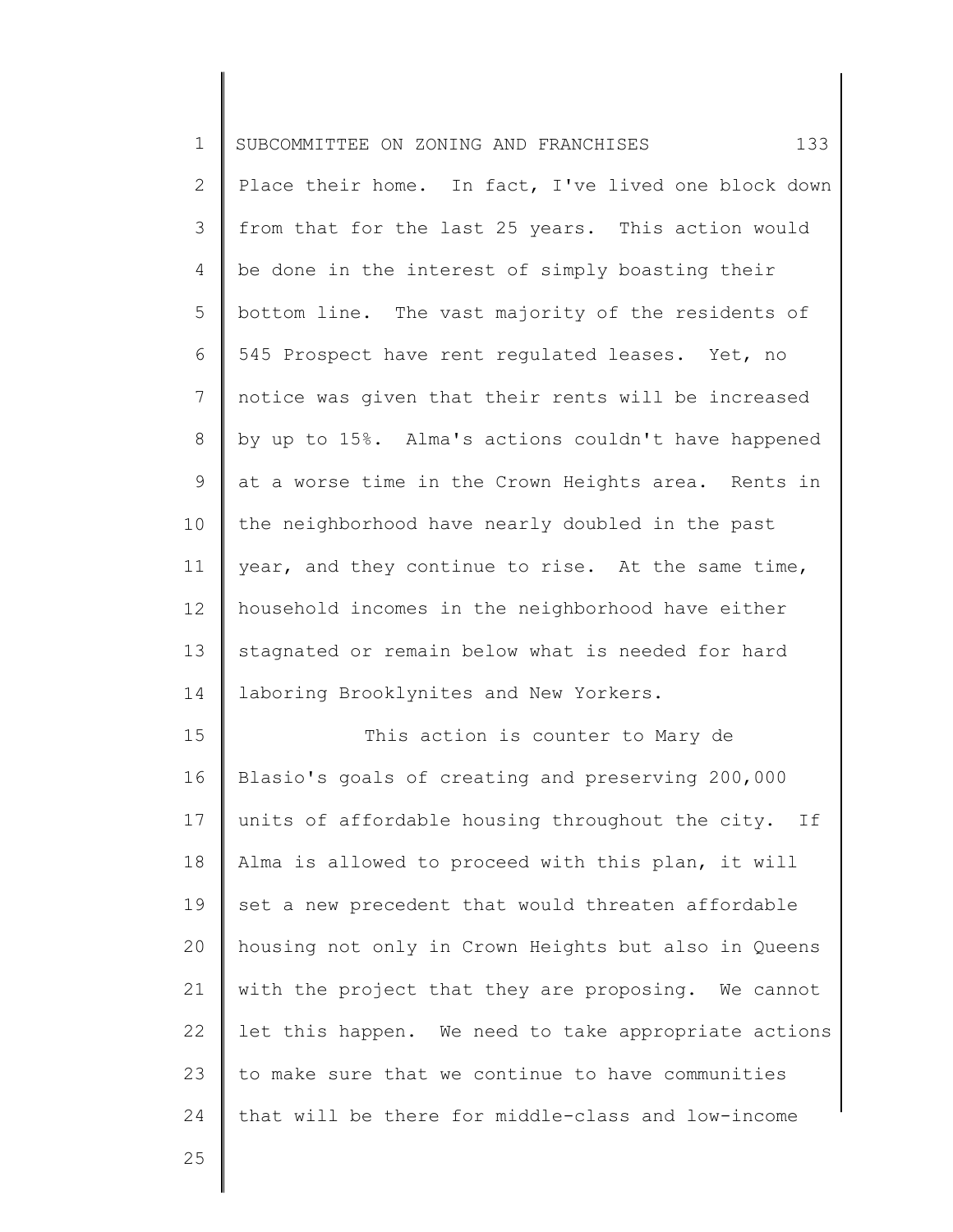1 2 3 4 5 6 7 SUBCOMMITTEE ON ZONING AND FRANCHISES 134 New Yorkers. And so, I am requesting on three items that we must do. 1. We must ensure that jobs when we build housing in this city are union jobs, and we must ensure that people who are building the housing can afford to lie in the housing.

8 9 10 2. We must not participate with bait and switch developers that want to destabilize rent stabilized apartments.

11 12 13 14 3. As elected, we are the last fort, and we cannot become Fort Surrender. We must become Fort Defender and defend the housing stock in our city.

15 16 17 18 19 20 Lastly, there is enough for human need. There is not enough for human greed, and there is a lot of greed in this city that we cannot continue to participate in. Not in the borough of Brooklyn and not in the other four boroughs that we call the City of New York. Than you.

21 22 23 24 25 CHAIRPERSON WEPRIN: Thank you, Mr. Borough President. Assemblyman Mosley. I know I spoke to your colleague last night, Linda Rosenthal, who was leaving the Stringer residence because it was Max's bedtime. But she expressed a lot of the same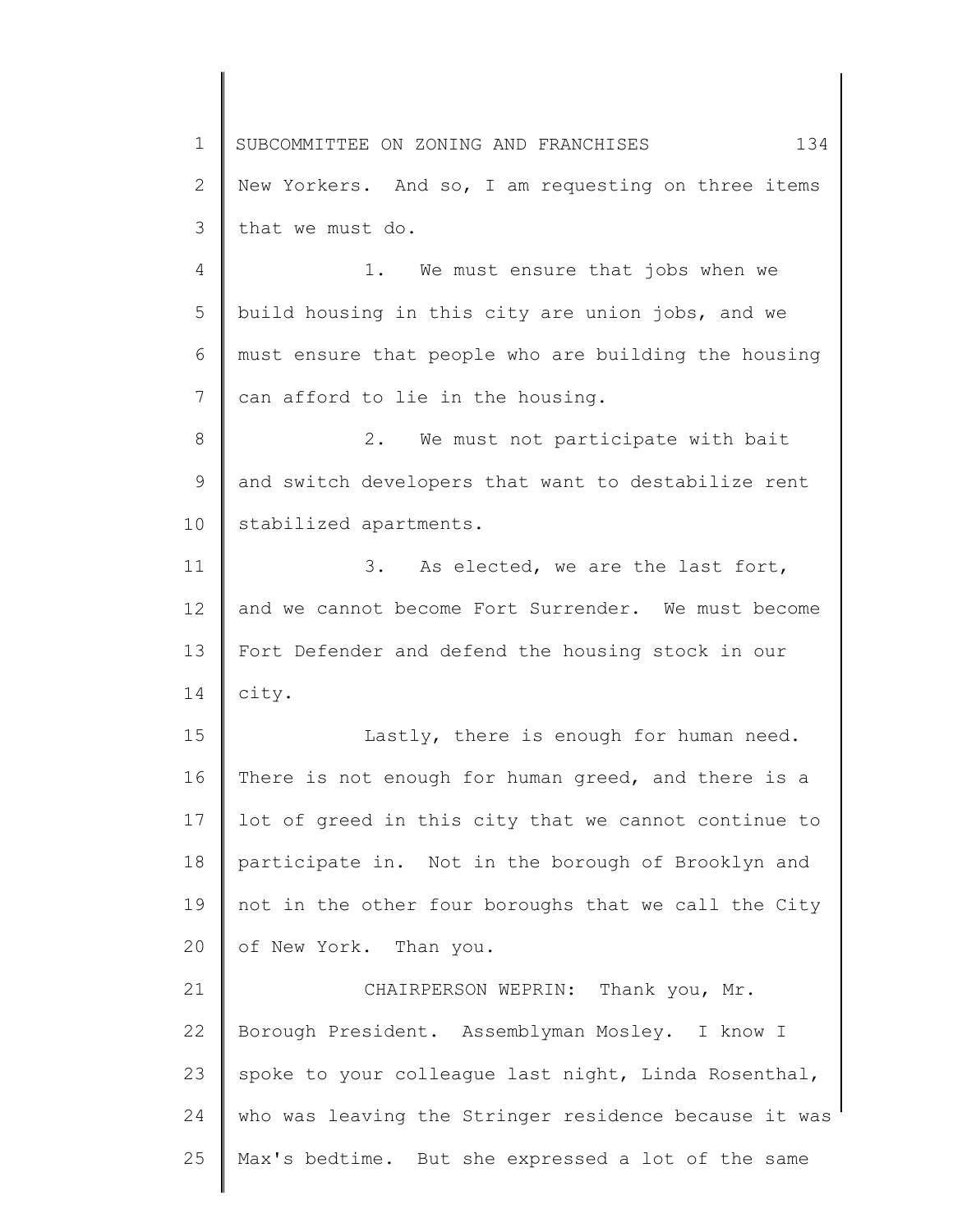1 2 3 4 5 6 7 8 9 10 11 12 13 14 15 16 17 18 19 20 SUBCOMMITTEE ON ZONING AND FRANCHISES 135 feelings of the Comptroller, and she mentioned that you will be sharing some of her views as well. WALTER MOSLEY: Thank you, Mr. Chairman and to my colleagues on the Council thank you for this opportunity to testify before this committee. As the New York State Assembly Member representing the 57th Assembly District, which in part includes Prospect Heights and parts of Crown Heights. And as a member of the Housing Committee of the New York State Assembly, I testify here today to inform you that the precarious housing situation that is happening between the members of my community and the landlord Alma Realty. I believe that this information, in part, as was noted by Council Member Cumbo about trust is pertinent to the ongoing uniform land use process, which is underway to determine if Alma Realty should be approved to build New York City's largest housing development in recent history, Astoria Cove.

21 22 23 24 25 In the early 2000s, Alma Realty purchased the properties around Prospect Place and Classon Avenue in the Crown Heights area of Brooklyn, formerly the site of the Brooklyn Jewish Hospital run by the Interfaith Medical Center. Now, this hospital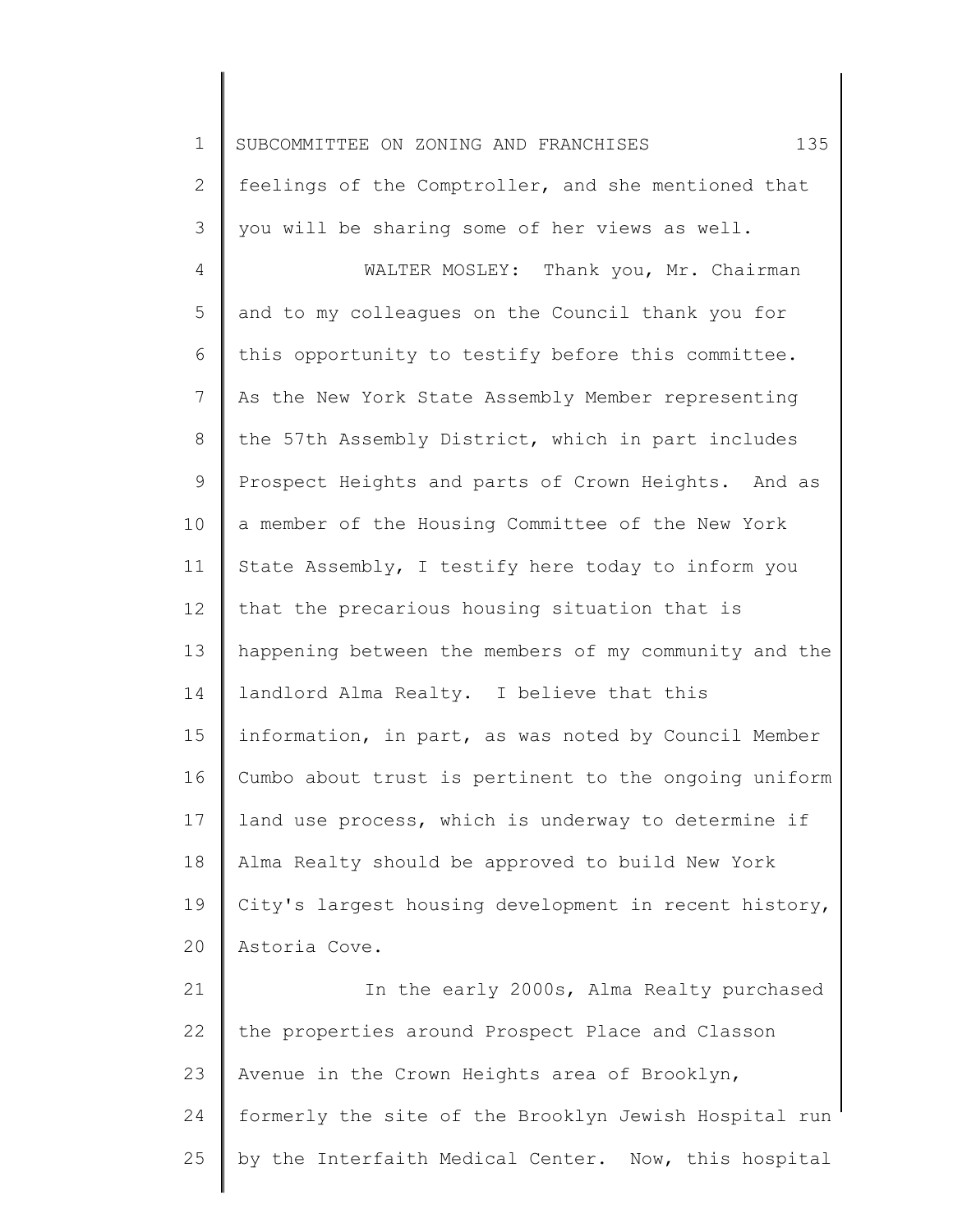| $\mathbf 1$    | 136<br>SUBCOMMITTEE ON ZONING AND FRANCHISES          |
|----------------|-------------------------------------------------------|
| $\mathbf{2}$   | complex was then turned into nine apartment buildings |
| 3              | with roughly 700 residential units. When the tenants  |
| 4              | were first offered leases to the apartments in the    |
| 5              | building complex, they were given Department of       |
| 6              | Housing Community Renewal Riders. Riders which        |
| $\overline{7}$ | indicated that those units were rent stabilized and   |
| $\,8\,$        | afforded all the protections, that were provided      |
| $\mathsf 9$    | under the Rent Stabilization Act. At the beginning    |
| 10             | of the month of September of this year upon receiving |
| 11             | lease renewals tenants were alarmed to see that they  |
| 12             | were being offered market rate rents.                 |
| 13             | Upon calls to building management, Alma               |
| 14             | Realty stated that the company applied for J-51 tax   |
| 15             | abatements for the hospital complex, which would have |
| 16             | required by law that the apartment units be           |
| 17             | classified as rent stabilized as long as the tax      |
| 18             | abatement was in place on the property. But were      |
| 19             | eventually denied. Upon request by my office to the   |
| 20             | Department of Housing Preservation and Development,   |
| 21             | the City agency that processes J-51 Abatement         |
| 22             | Applications, we learned that Alma Realty had applied |
| 23             | for J-51 abatement. However, the application process  |
| 24             | was never completed by Alma Realty, and thus deemed   |
| 25             | withdrawn by HPD. Due to the unprecedented legal      |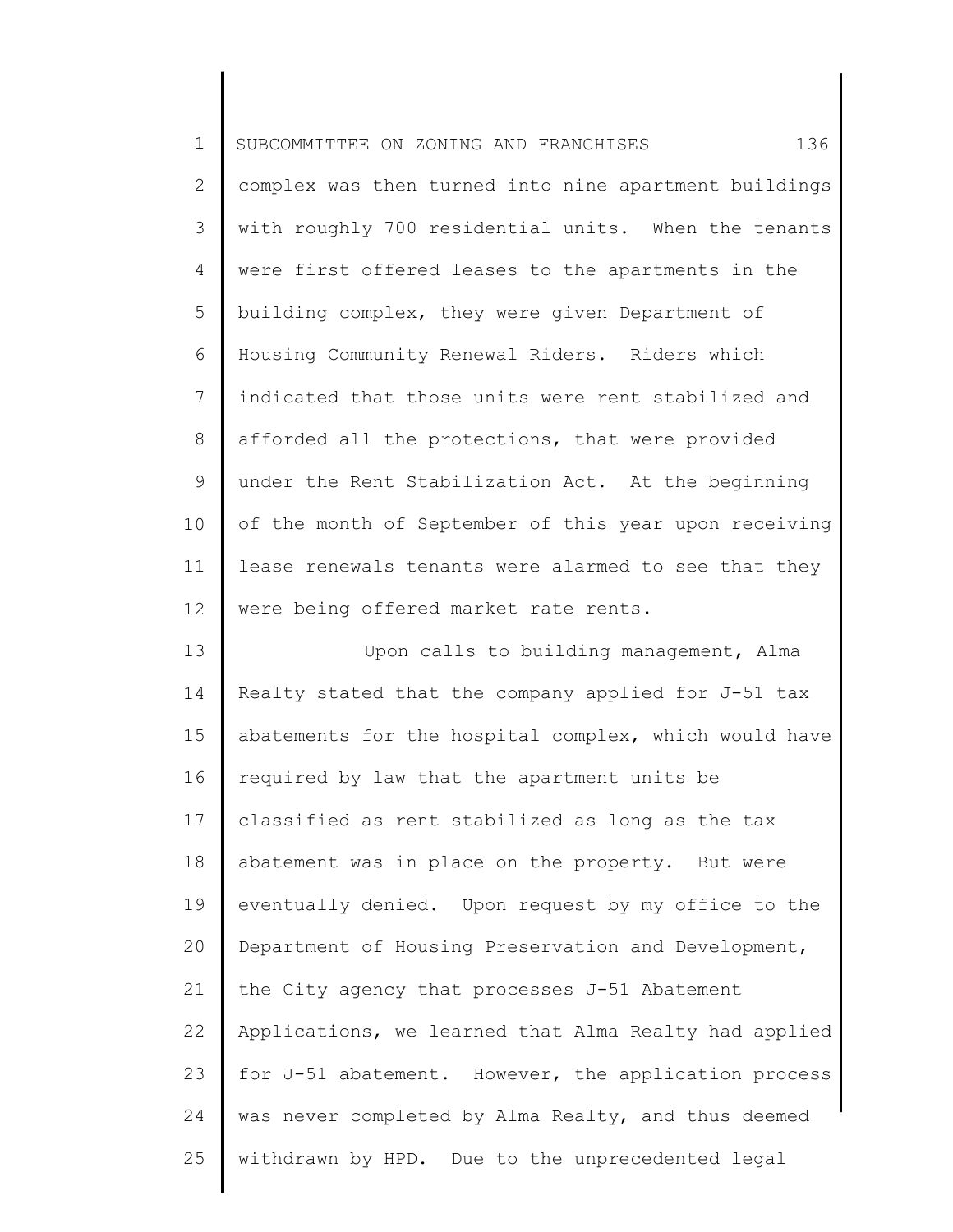1 2 3 4 5 6 SUBCOMMITTEE ON ZONING AND FRANCHISES 137 nature of this complex housing situation, it is crucial that the Legal Department of both the State Agency DHCR and the City Agency HPD look carefully into this, and consider a favorable resolution that benefits the needs of the community.

7 8 9 10 11 12 13 14 15 16 17 18 19 20 21 22 After the legality of the situation is sorted out, the lives of over a thousand tenants will be impacted. Rents in the Crown Heights area of Brooklyn have nearly increased by 10.5% over the past year alone with the median income for the community has stagnated around roughly \$41,000 a year for the past decade. This situation coupled with the fact that Alma Realty's track record of poor labor practices has brought me here today to speak out. The fact that on September 26th of 2014, SS High Rise Construction was ordered by the State Supreme Court to pay \$1.6 million back wages for overtime in 2011 because the company paid White workers \$25 an hour, Black Workers \$18.00 an hour, and Latino workers \$15 an hour, should have us stop and seriously question the intent of Alma Realty.

23 24 25 Now, I will continue to advocate for the residents of Brooklyn Jewish Hospital Housing Complex because the loss of nearly 700 units or rent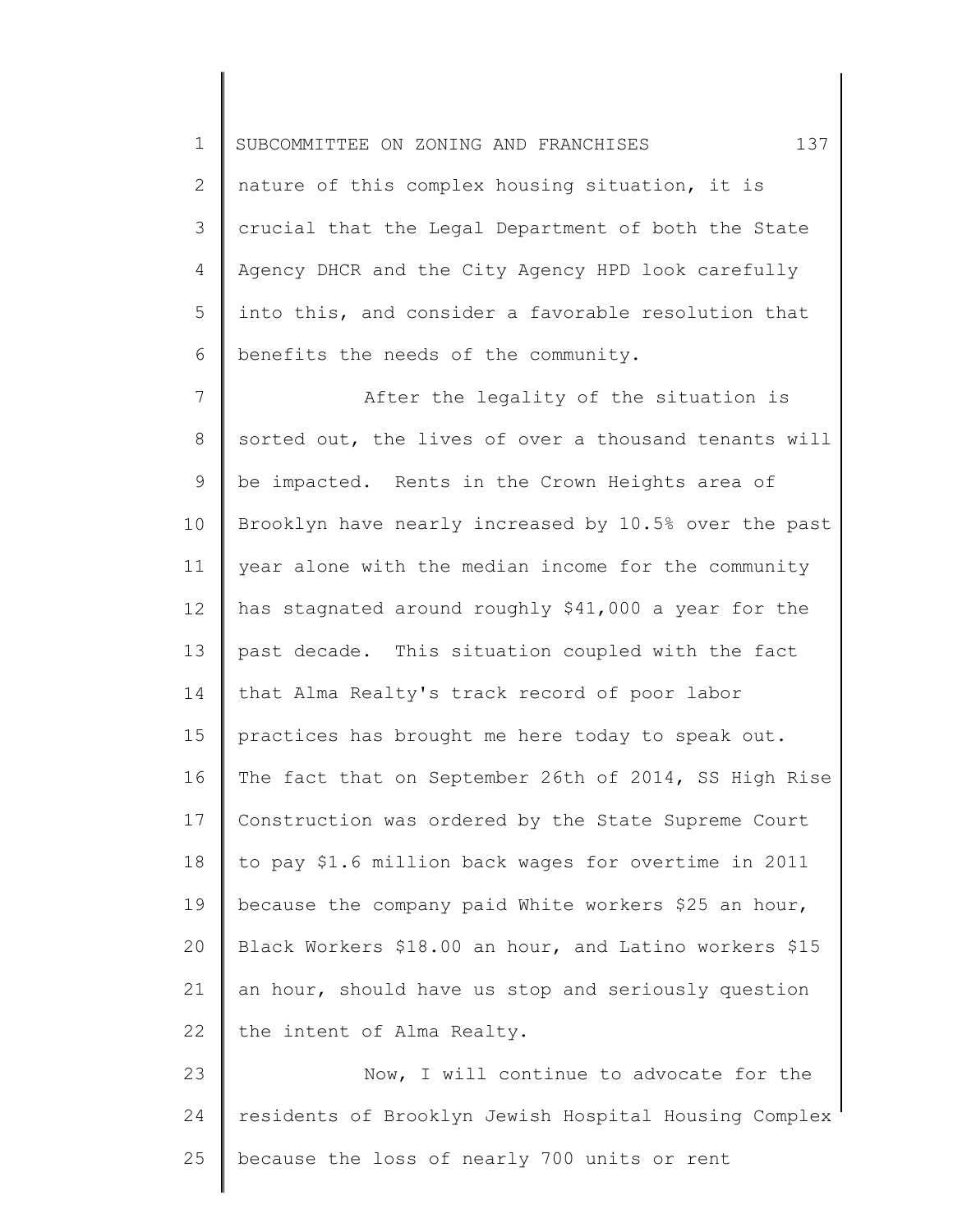1 2 3 4 5 6 7 8 9 10 SUBCOMMITTEE ON ZONING AND FRANCHISES 138 stabilized housing will have a blow and an impact on the community that we don't think we can ever survive. Moreover, I believe what Alma Realty is attempting to do is out of line with the Mayor's Affordable Housing Plan, which calls upon not only creating roughly 80,000 units of affordable housing, but to preserve roughly 120,000 units so hard working New Yorkers have a place to live, and have a place to raise their families.

11 12 13 14 15 16 17 18 19 20 21 22 23 24 Now, I fervently hope that you will take this information into consideration in part when making your decision about Alma Realty's Astoria Cove project. As elected officials, we are beholding to the people of New York to make decisions that impact their lives, and shape the very physical existence of our communities. The decision of which private entity government chooses to work with and to provide tax breaks to is a very weighted process, and must be entered into carefully. I thank you for this opportunity to speak here today, and I hope that we can come to a resolution to preserve affordable housing, but most importantly to preserve the integrity of the Council and of the City at large.

25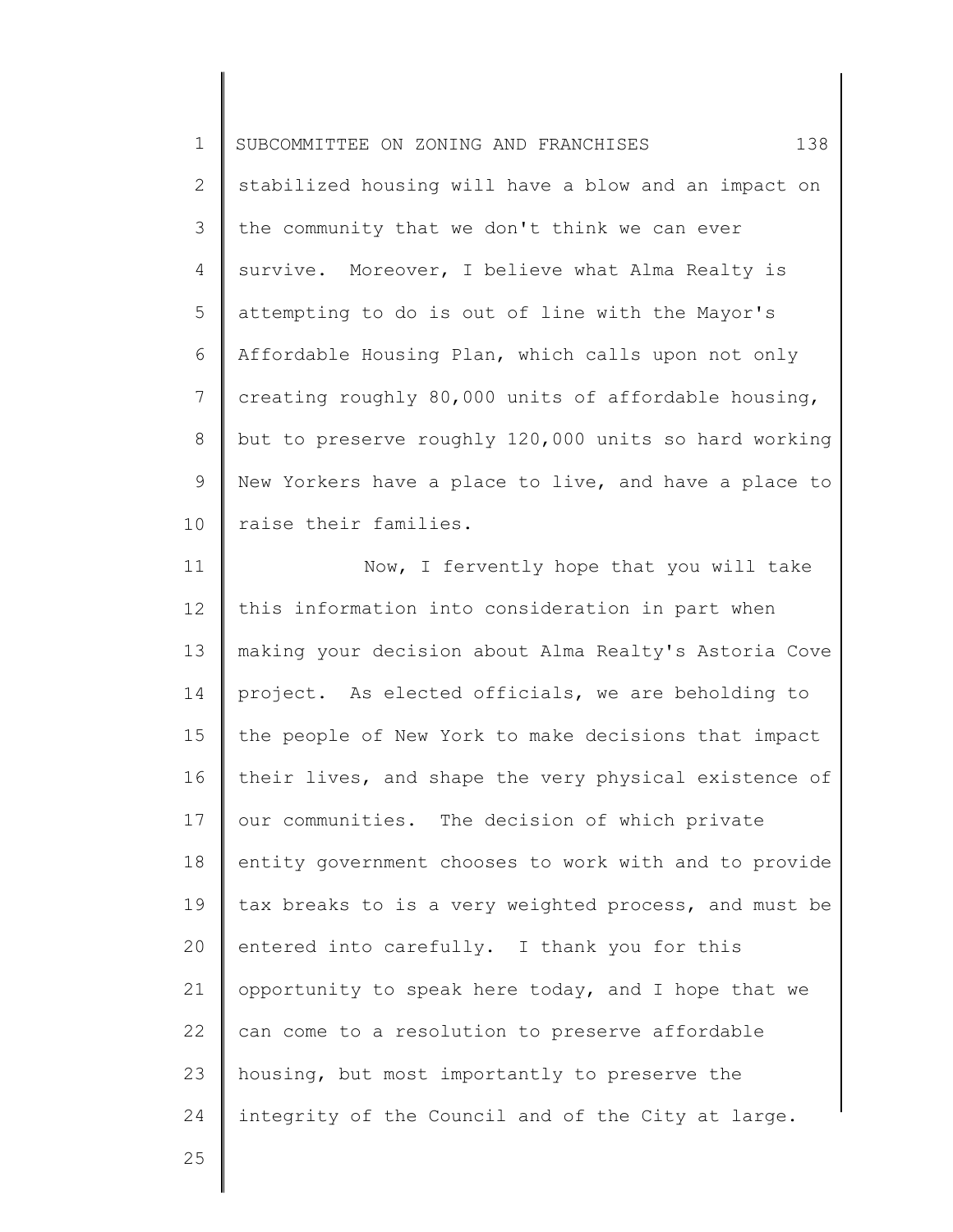1 SUBCOMMITTEE ON ZONING AND FRANCHISES 139

2 3 4 5 6 CHAIRPERSON WEPRIN: Thank you, Mr. Mosley. We are delighted to be joined, and in perfect timing, by the Borough President of my borough of Queens where Astoria Cove is located and Borough President Melinda Katz. Welcome.

7 8 9 10 11 12 13 14 15 16 17 18 19 MELINDA KATZ: [off mic] Good morning. Nice to be back. Nice to be back in my old house. So thank you Chair Weprin, Chair Greenfield. And may I start this by saying how great it is that Queens is getting all this attention. I love that. Thank you. There you go. I want to thank Costa Constantinides for the great work that he has done on this. I can tell you that we are in constant contact, and he is a great council member who wants the best for his district, and as important the best for Queens. And I think that those two are really the same. So I'm excited to be working with him. To Comptroller Stringer and to Borough President Adams, welcome.

20 21 22 23 24 25 This is about Astoria Cove and this is about one of the largest projects really in the Borough of Queens. I have testimony that will be handed in. But if I might, New York development is always welcome in the Borough of Queens and in New York City. It has the potential of creating well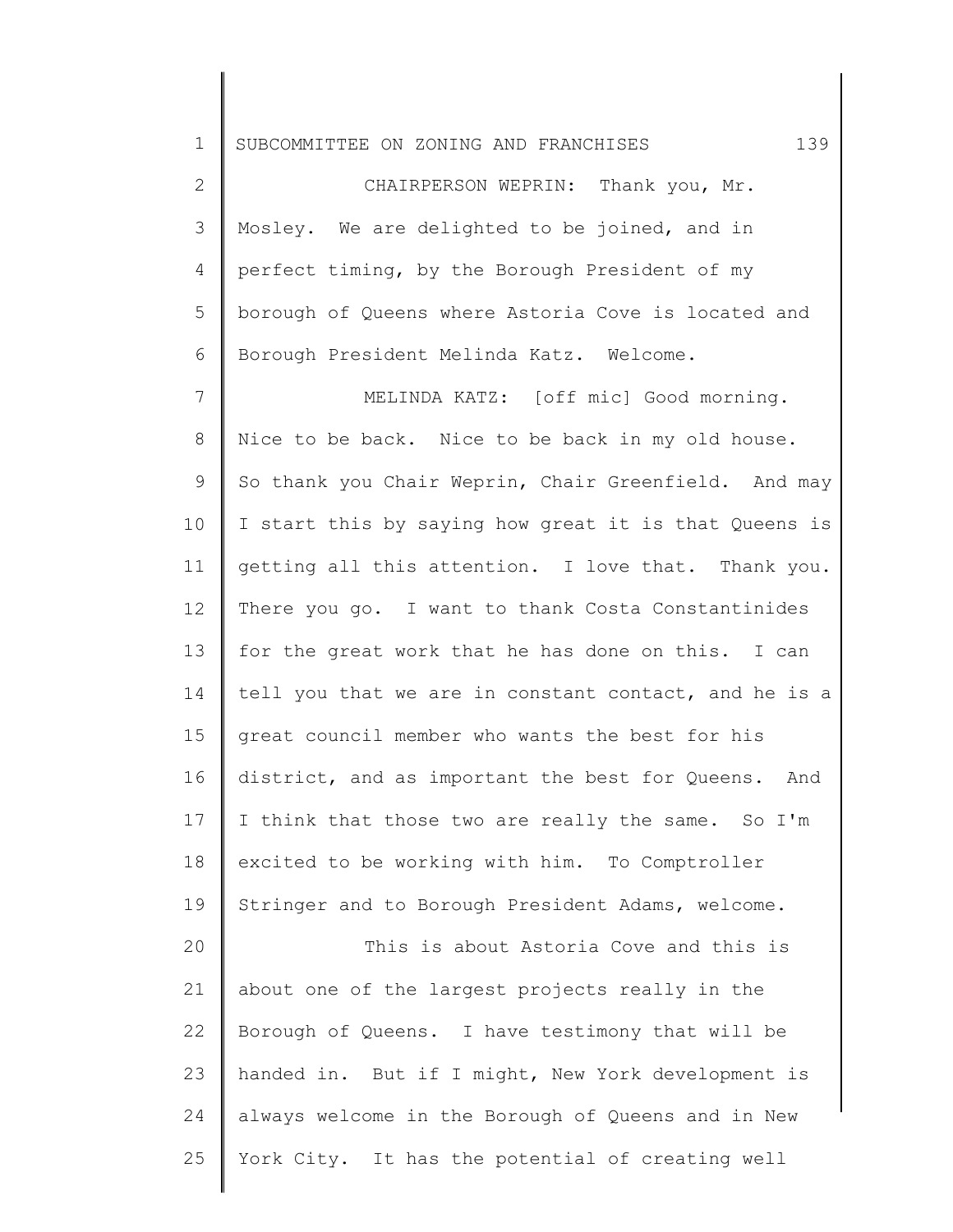1 2 3 4 5 6 7 8 9 10 11 12 13 14 15 16 17 18 19 20 21 22 23 24 25 SUBCOMMITTEE ON ZONING AND FRANCHISES 140 paying construction jobs, and permanent jobs, and results in new housing clearly. And in the Borough of Queens, as many of you know, I have created a mantra that said we are the world's borough, and you should be able to get a job, work, educate your children, go to anything you want in the Borough of Queens. You never have to go over a tunnel, or over a bridge or under a tunnel to get that. I do believe that creating responsible development and permanent living wage jobs in the Borough of Queens is part of that development in this great borough. The proposed Astoria Cover project promises to transform a very underutilized manufacturing area into a new community. New housing, a publicly accessible waterfront, open space, a new school, and a much needed supermarket. And I have to tell you that as much communication as we have had with Alma, and all of the players in this. We've had various discussions. Nobody I think doesn't know where everyone stands on this. And I just want to be clear, though, that there has been good communication. But Community Board 1 in the Borough of Queens and I have asked for much more affordable housing. I believe that the Mayor's 20%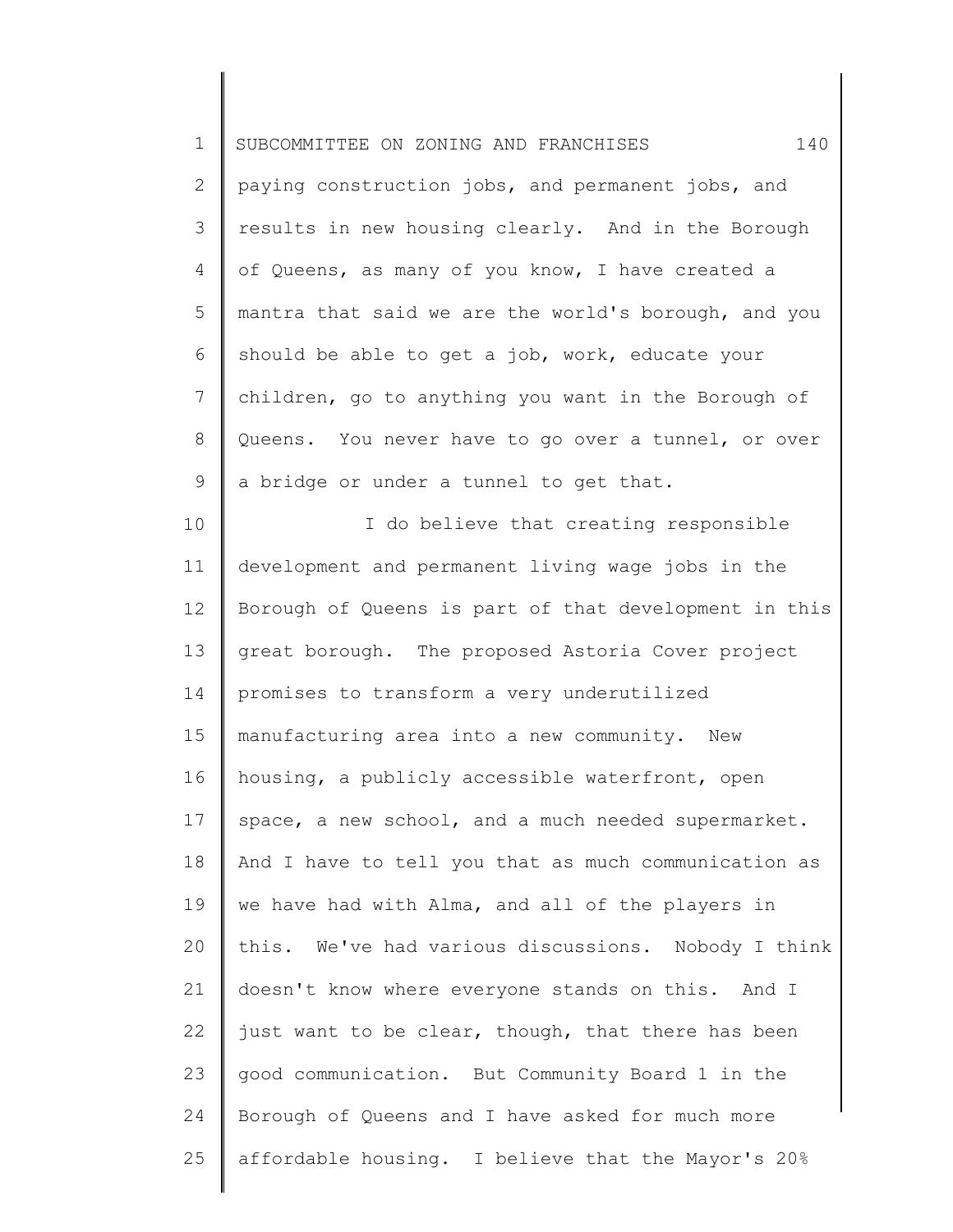1 2 3 4 SUBCOMMITTEE ON ZONING AND FRANCHISES  $141$ Inclusionary Mandatory Housing that's affordable throughout this borough is great, and I think that it's a great policy to follow.

5 6 7 8 9 10 11 12 13 14 15 16 17 18 19 I do think that certain projects in the City of New York can go further. And so having a bar or a base of 20% is good, but let's do more where we can do more. The Community Board has asked for 35%. I believe that at 20% of the housing units it's just not enough especially at 80% AMI. We have a family of our working for \$60,000, \$70,000 a year. Folks in the community are going to get priced out. They're just not going to be able to live there. I'm also concerned about community priority and making sure that we keep the community how it is, and make sure that we're not having grandfathers and grandmothers who want to help raise their children or there grandchildren so that the children go out and work aren't able to live in the community.

20 21 22 23 24 25 My recommendation is that we either lower the AMI or we expand the unit or, by the way, we do both. Because I do think that this has the potential of being not only expanding units, but also to lower the AMI for folks that live there. We also need transportation. We need a ferry service. We've got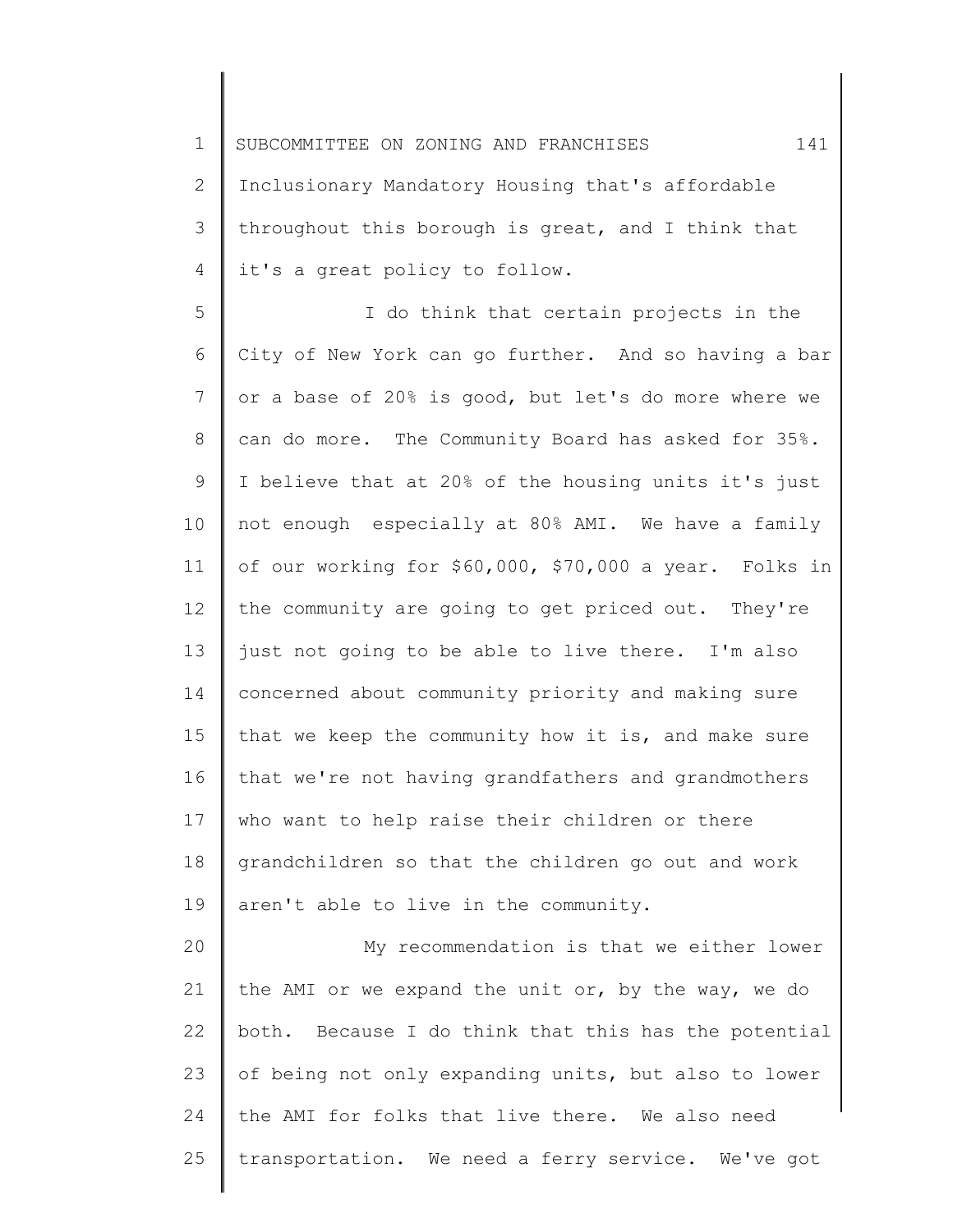| $\mathbf 1$    | 142<br>SUBCOMMITTEE ON ZONING AND FRANCHISES          |
|----------------|-------------------------------------------------------|
| $\mathbf{2}$   | to get folks in now. We can't be building             |
| 3              | communities in the Borough of Queens when people      |
| 4              | can't get into work, out to work, take their kids to  |
| 5              | school. It just doesn't work, and transportation in   |
| 6              | that community is just under-- It's just no good,     |
| $\overline{7}$ | and we need to make sure that we expand that to ferry |
| 8              | service or to other great transportation              |
| 9              | opportunities.                                        |
| 10             | We also have to make sure, Mr. Chair,                 |
| 11             | that it's built well. When I say built well, this is  |
| 12             | a 1,700-unit in the Borough of Queens. It's one of    |
| 13             | the largest projects going in. You cannot build this  |
| 14             | project without thinking that it should be trade,     |
| 15             | without thinking that we need apprenticeships.        |
| 16             | Without thinking that you need good trained workers   |
| 17             | building this project. We also want to make sure      |
| 18             | that after the workers are finished doing what they   |
| 19             | do best, that we have good paying living wage jobs    |
| 20             | after. I know there has been a lot of discussion of   |
| 21             | Alma, and what's going on in other parts of the       |
| 22             | District of Queens and also other boroughs. But I     |
| 23             | believe that if you're going to build 1,700 units in  |
| 24             | this area, you need to make sure that the workers are |
| 25             | paid and paid well.                                   |
|                |                                                       |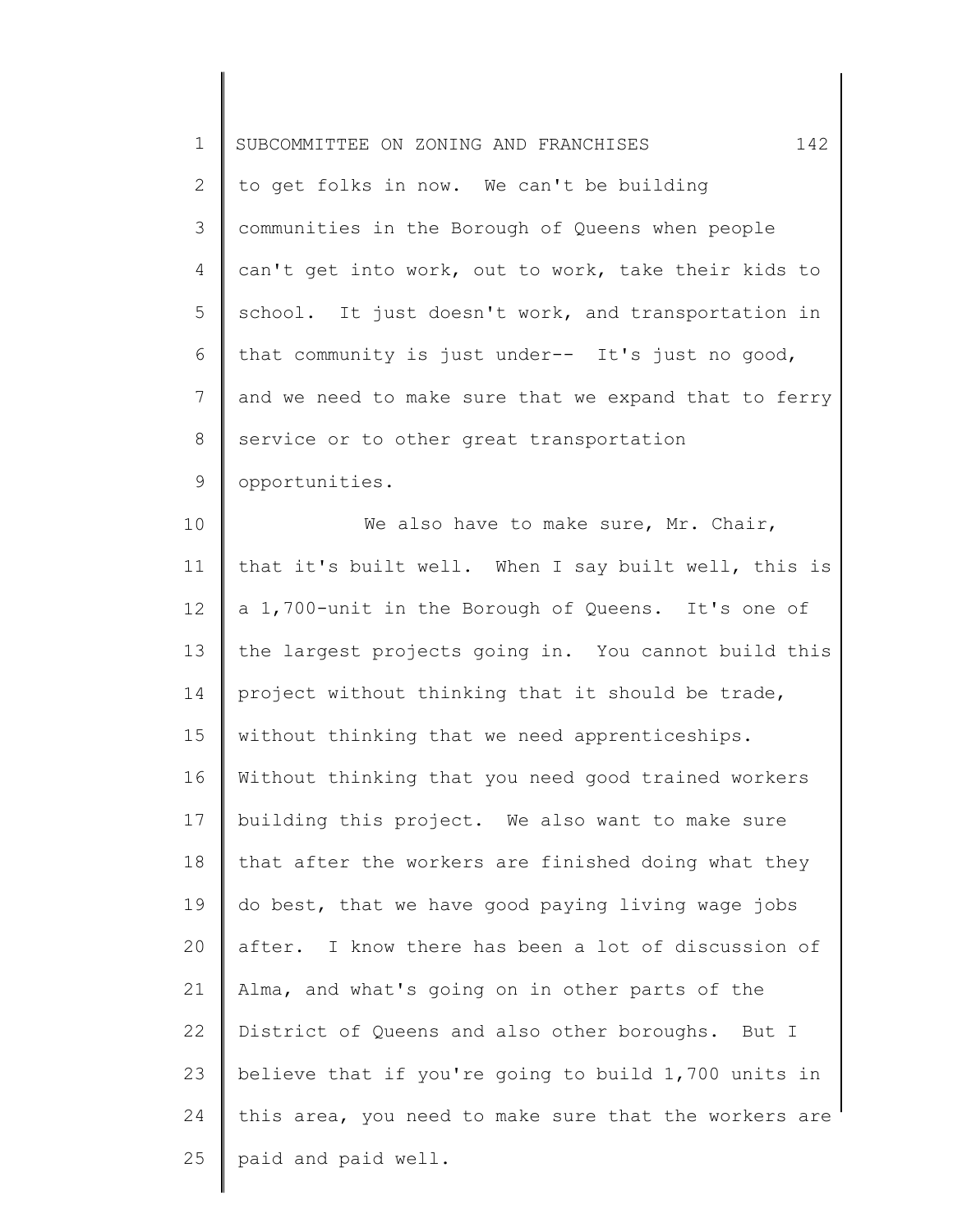1 2 3 4 5 6 7 8 9 10 11 12 13 14 15 16 17 18 19 SUBCOMMITTEE ON ZONING AND FRANCHISES 143 I do hope that this is the beginning of a conversation. I wanted to come here today to show that we do want development in the Borough, but it has to be responsible development. And it can't be any of less than would be required anywhere else in the City of New York. Queens cannot expect less. And so every single time we have a big development come up, I will be here to talk about what I expect, and what the elected officials and what the communities expect from this development. You have a very, very hard job in front of you, Councilman Constantinides as you move forward in negotiating this. We know that you will do the best, but as it stands now, as Borough President, I cannot support the project. CHAIRPERSON WEPRIN: Thank you, Madam Borough President. Anyone on the panel have a question for our distinguished panel? Council Member

21 about that, Daneek.

20

22 23 24 25 COUNCIL MEMBER GREENFIELD: Really a comment more than a question. I think first of all, all of the excited leadership of Council Member Constantinides I can just tell you as Chair of Land

Greenfield and then Council Member Miller. Sorry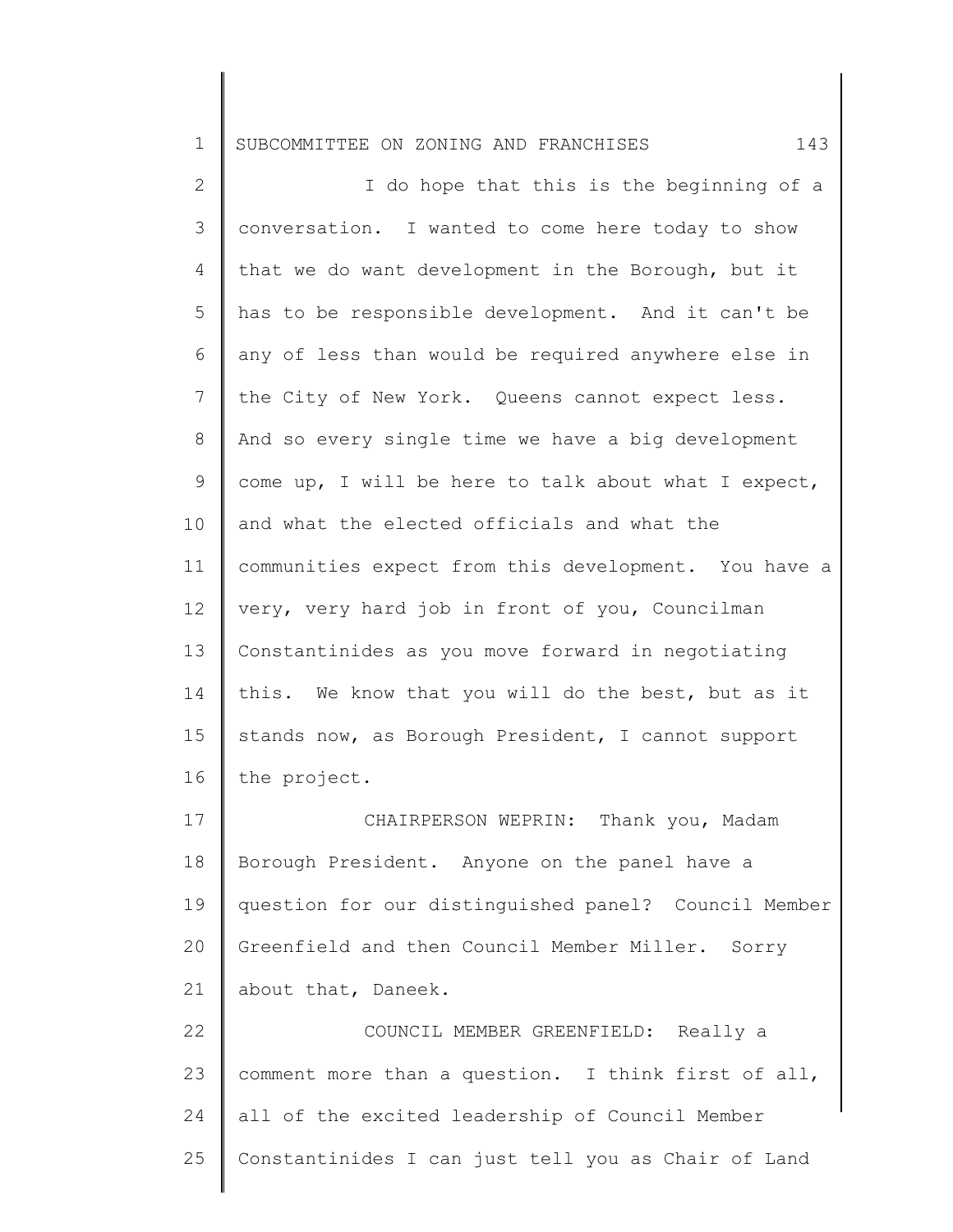| $\mathbf 1$     | 144<br>SUBCOMMITTEE ON ZONING AND FRANCHISES          |
|-----------------|-------------------------------------------------------|
| $\mathbf{2}$    | Use Astorians have no greater advocate than the       |
| 3               | Council Member who is fighting for him. And I think   |
| 4               | we all appreciate that, and I think he appreciates    |
| 5               | support with really a Who's Who of elected officials  |
| 6               | who have come out here today. It's never everyday     |
| 7               | that we get such prestigious quests in the City       |
| 8               | Council, and so it's good to have you. I just want    |
| $\mathsf 9$     | to thank you for giving voice to the voices on this   |
| 10              | issue. I'll start on bias. I'll start with my own     |
| 11              | Borough President, Eric Adams. I want to thank you    |
| 12 <sup>°</sup> | for speaking out on the affordable housing issues     |
| 13              | and, of course, our Controller. We appreciate your    |
| 14              | advocacy as well. I didn't realize that there are     |
| 15              | late night meetings with Assembly Members going on in |
| 16              | your apartment. Now, I know. I'll be coming over      |
| 17              | for dinner one of these days.                         |
| 18              | COUNCIL MEMBER KATZ: [laughs] You're                  |
| 19              | invited.                                              |
| 20              | COUNCIL MEMBER GREENFIELD: A strict                   |
| 21              | disclosure just FYI, and our Queens Borough President |
| 22              | and former Land Use Chair for her tenacity. I'm very  |
| 23              | grateful for that and, of course, Assembly Member     |
| 24              | Walter Mosley, who first raised the alarm on the      |
| 25              | local issue in his community. I'm grateful as well.   |
|                 |                                                       |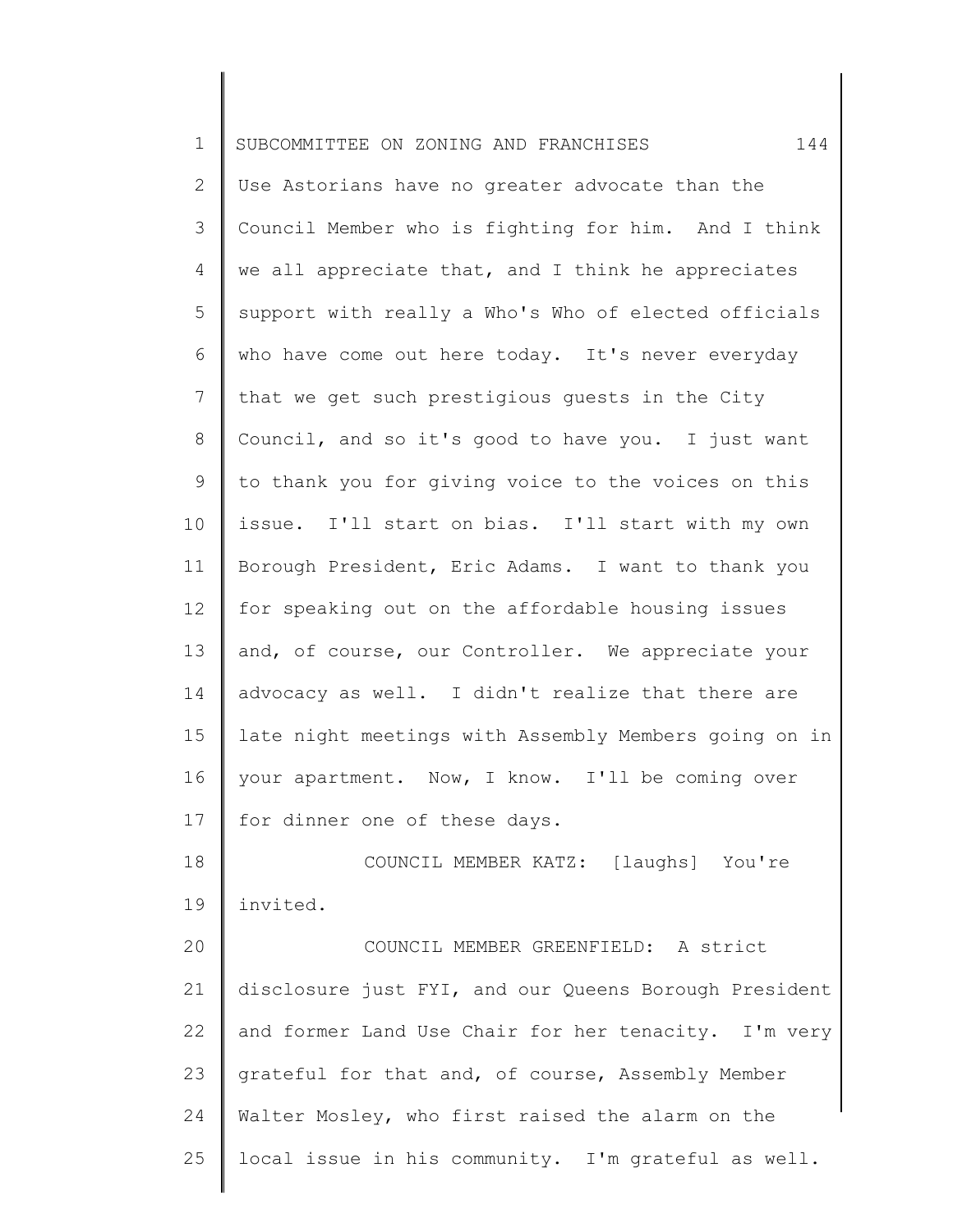| $\mathbf 1$ | 145<br>SUBCOMMITTEE ON ZONING AND FRANCHISES          |
|-------------|-------------------------------------------------------|
| 2           | So I just wanted to thank you. It's certainly         |
| 3           | helpful to get this feedback and insight from our     |
| 4           | elected leaders, and it will definitely help us in    |
| 5           | terms of our deliberations, and we appreciate your    |
| 6           | support with the Council and, of course, the Council  |
| 7           | Member as well.                                       |
| 8           | CHAIRPERSON WEPRIN: Thank you, Council                |
| 9           | Member Greenfield. I think Costa Constantinides not   |
| 10          | only appreciates the support, but I think that people |
| 11          | can say correctly Constantinides. That's been a big   |
| 12          | deal. That's been a big deal.                         |
| 13          | MELINDA KATZ: [interposing] I see him                 |
| 14          | all the time. [sic]                                   |
| 15          | CHAIRPERSON WEPRIN: Council Member                    |
| 16          | Miller.                                               |
| 17          | COUNCIL MEMBER MILLER: Good afternoon.                |
| 18          | Thank you, Chair Weprin, and to the other members of  |
| 19          | the Council and Council Member Costa for his--        |
| 20          | [laughter] He's on two of my committees so I've got   |
| 21          | to say it all the time, but for your leadership on    |
| 22          | this issue. And to the distinguished panel I thank    |
| 23          | you all so much for being here today and lending your |
| 24          | voice with the Borough President, the Comptroller,    |
| 25          | and Assemblyman. We've all had individual             |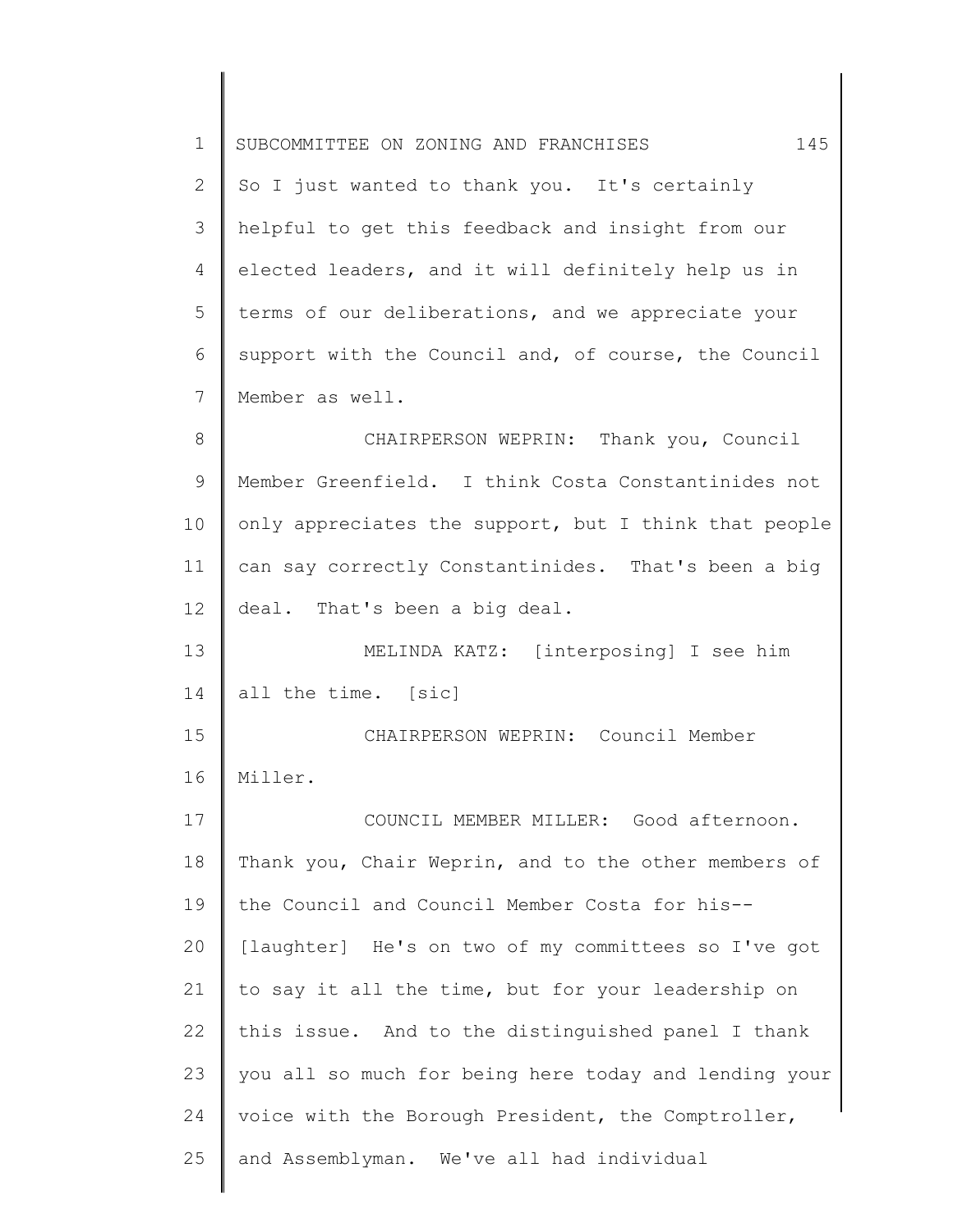| $\mathbf 1$    | 146<br>SUBCOMMITTEE ON ZONING AND FRANCHISES          |
|----------------|-------------------------------------------------------|
| $\overline{2}$ | conversations about this. This is so important        |
| 3              | because we all stand for development in the City of   |
| $\overline{4}$ | New York, and around our various communities. But we  |
| 5              | want to make sure that it's responsible, and that     |
| 6              | it's done right. We've had extensive conversations    |
| $7\phantom{.}$ | about both in Jamaica, in Queens, the entire City,    |
| 8              | and it keeps coming back that we want to do it right. |
| 9              | And I think whether or not the development happens,   |
| 10             | whether or not we vote is not the question. How we    |
| 11             | grow is our challenge. And so, I'm glad that          |
| 12             | everyone is here today to stand up and lend their     |
| 13             | voice to that challenge. So anything that I can do    |
| 14             | to continue to support this project as it moves       |
| 15             | forward because this sets the standard. And we will   |
| 16             | not have the standard be a precedent that we cannot   |
| 17             | live with. Not just in the Borough of Queens, but     |
| 18             | throughout the City of New York. So I thank you       |
| 19             | again. Thank you. Thank you, Chair.                   |
| 20             | CHAIRPERSON WEPRIN: Thank you, Mr.                    |
| 21             | Miller and the last comments are going to come from   |
| 22             | the aforementioned Constantinides.                    |
| 23             | COUNCIL MEMBER CONSTANTINIDES: I want to              |
| 24             | thank all of you for being here today. Controller     |
| 25             | Stringer, I think you speak for everyone here in New  |
|                |                                                       |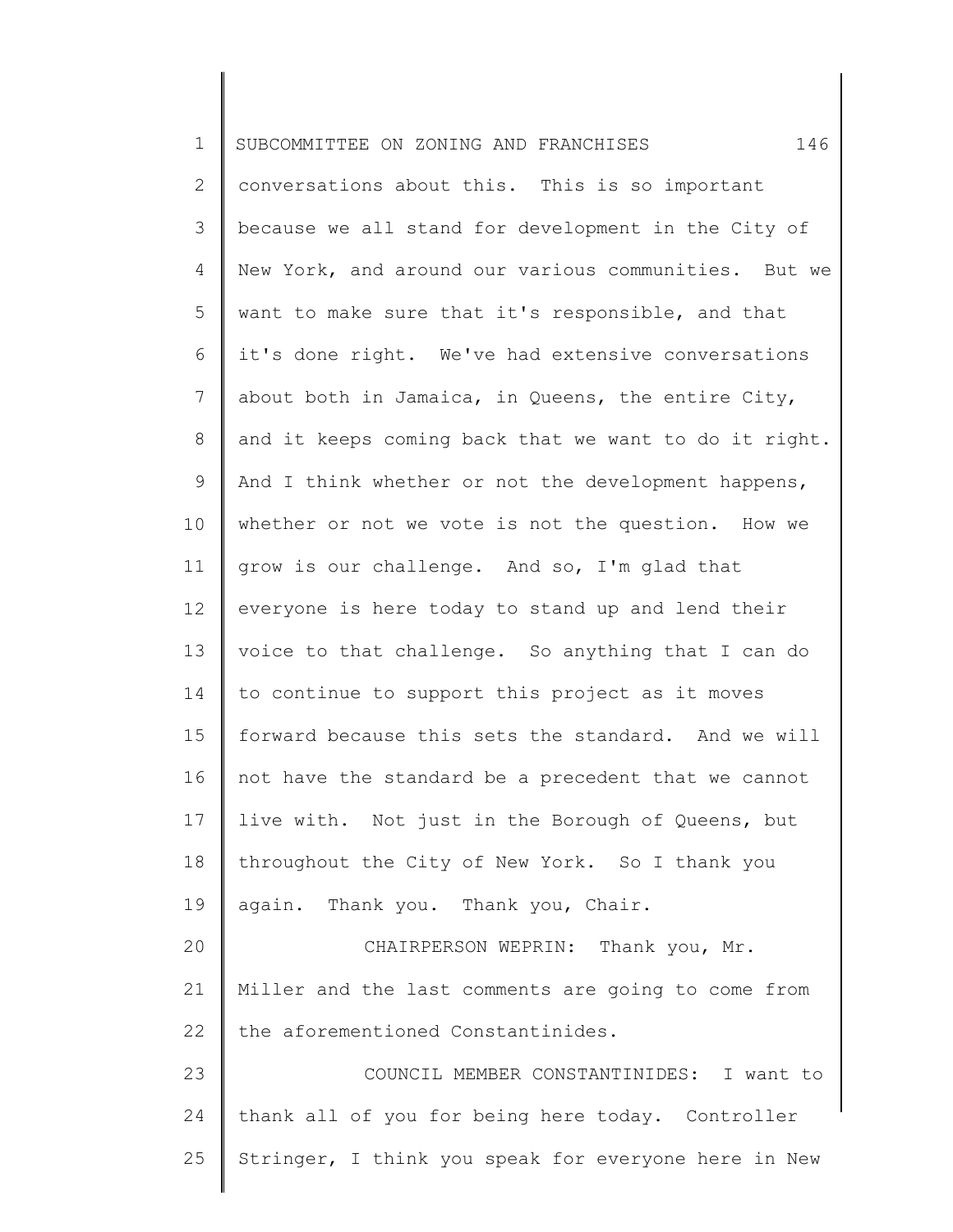| $\mathbf 1$    | 147<br>SUBCOMMITTEE ON ZONING AND FRANCHISES          |
|----------------|-------------------------------------------------------|
| $\mathbf{2}$   | York City, and Borough President Adams, and           |
| 3              | Assemblyman Mosley thank you for raising these very   |
| $\overline{4}$ | deep concerns and representing your constituency      |
| 5              | beyond the best of your ability. You two have been    |
| 6              | strong advocates for affordable housing, and we       |
| 7              | definitely appreciate that. And Borough President     |
| 8              | Melinda Katz, I wanted to thank you on the record for |
| 9              | your great work. Throughout this process you've been  |
| 10             | working as hard as possible providing great guidance  |
| 11             | for everyone in Astoria. So we are very lucky to      |
| 12             | have for a president. So I look forward to            |
| 13             | continuing working with you as we evolve this process |
| 14             | and the City Council. Thank you all.                  |
| 15             | CHAIRPERSON WEPRIN: Okay. Well, thank                 |
| 16             | you all very much for coming. You guys can go out to  |
| 17             | lunch together now, and who's I know Mosley is        |
| 18             | not buying, but what about which one of you guys is   |
| 19             | going to buy? Okay. All right, well thank you very    |
| 20             | much. I'll try to get decorum back here. I know       |
| 21             | there are a lot of people who are scheduled to        |
| 22             | testify many of whom have other things to do today,   |
| 23             | and didn't expect us to go this long. And we're just  |
| 24             | getting started. But we will read their name, and     |
| 25             | their position of everyone who did put a slip in. I   |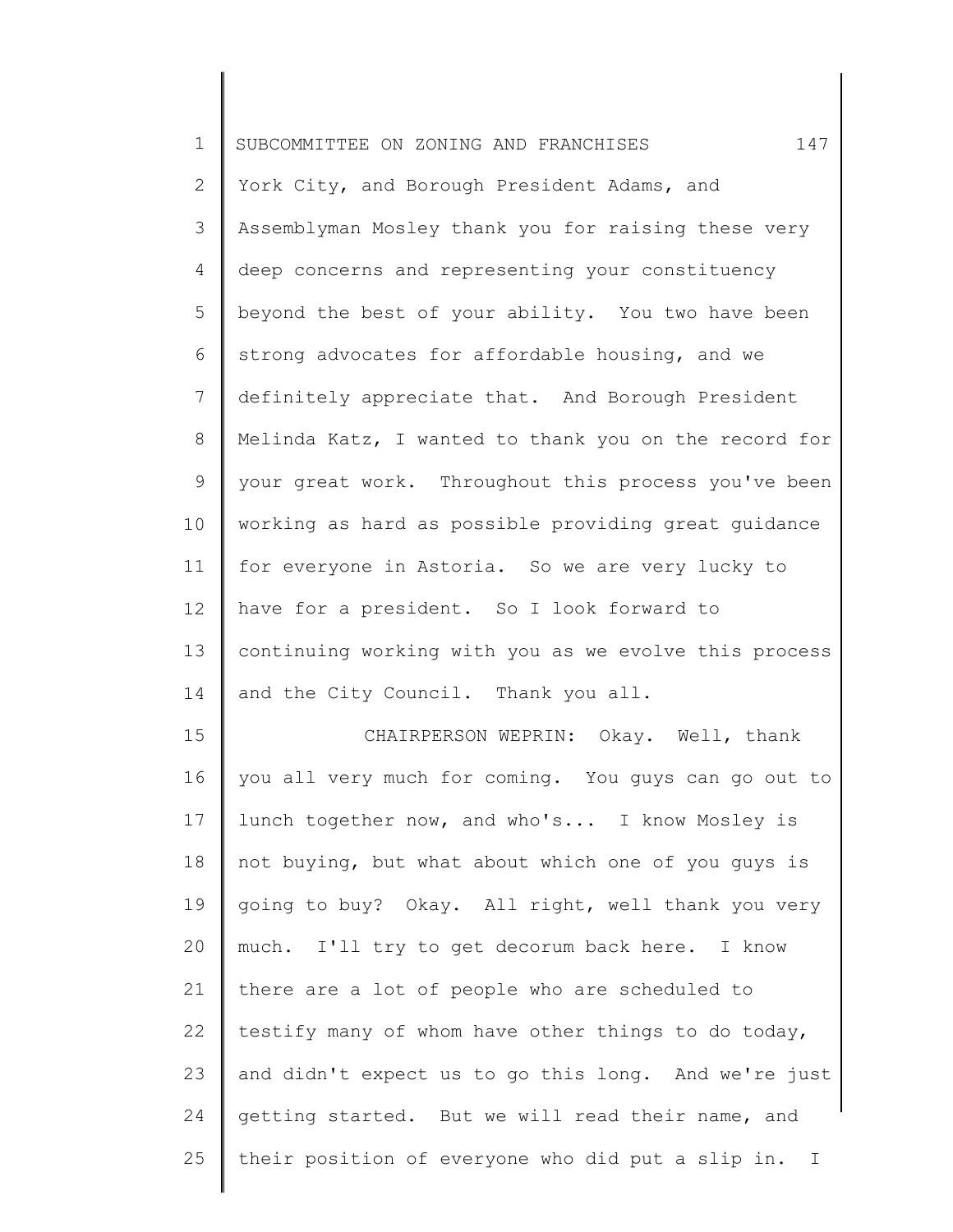| $\mathbf 1$ | 148<br>SUBCOMMITTEE ON ZONING AND FRANCHISES          |
|-------------|-------------------------------------------------------|
| 2           | know some people had to leave, but in the meantime,   |
| 3           | we are going to call a panel in opposition to start.  |
| 4           | And then again right after that composition, a panel  |
| 5           | in favor. Again, we're going to put a two-minute      |
| 6           | clock on the wall there. I'd like to call up the      |
| 7           | following people. John Trent[sp?] Once again, John-   |
| 8           |                                                       |
| 9           | SERGEANT-AT-ARMS: [off mic]                           |
| 10          | CHAIRPERSON WEPRIN: Thank you, Robbie.                |
| 11          | John Trent, Maria Espinal. Is it Marlon Escodo or     |
| 12          | Marvin Escodo, and Fernando Mondano it looks like.    |
| 13          | [background discussion]                               |
| 14          | CHAIRPERSON WEPRIN: And give those to                 |
| 15          | the Sergeant-at-Arms. Those are the --                |
| 16          | [Pause]                                               |
| 17          | CHAIRPERSON WEPRIN: We've got four,                   |
| 18          | good.                                                 |
| 19          | [Pause]                                               |
| 20          | CHAIRPERSON WEPRIN: No. Sorry. Yeah,                  |
| 21          | whenever you're ready, please state your name. You    |
| 22          | can decide who goes first, and please give your       |
| 23          | testimony, and then if there are any questions, we'll |
| 24          | have the panel ask. Thank you.                        |
| 25          |                                                       |
|             |                                                       |

 $\Big\}$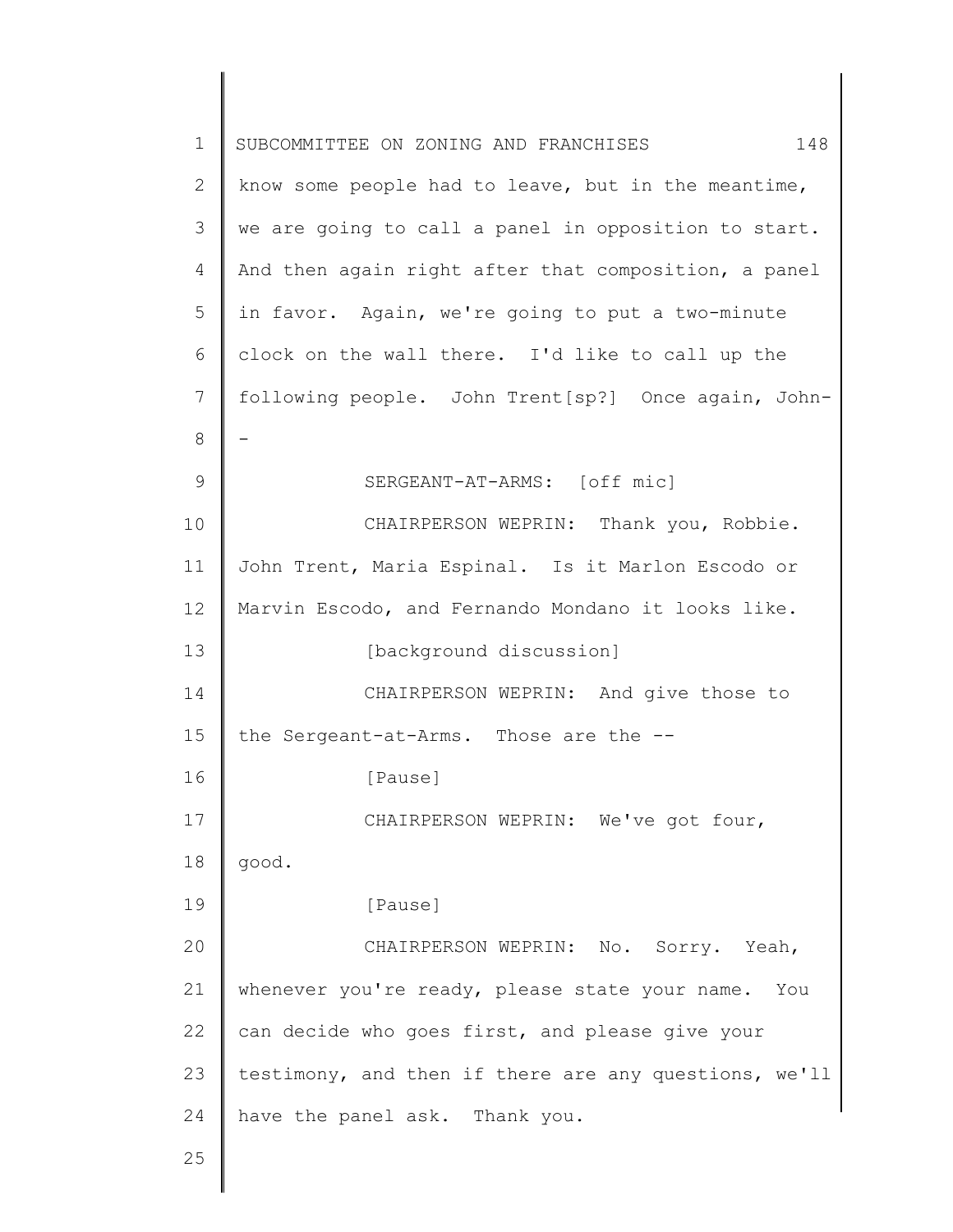| $\mathbf 1$  | 149<br>SUBCOMMITTEE ON ZONING AND FRANCHISES          |
|--------------|-------------------------------------------------------|
| $\mathbf{2}$ | JOHN TRENT: Thank you. My name is John                |
| 3            | Trent. I'm a representative of Build Up NYC from the  |
| 4            | Hotel Trades Council, and a long-time Astoria         |
| 5            | resident. Build Up NYC is an alliance of working men  |
| 6            | and women in construction, hotel, building            |
| 7            | maintenance and operation services working together   |
| 8            | to strengthen our middle class with good jobs and     |
| 9            | responsible real estate development. At Build Up      |
| 10           | we're fighting together to make sure developments     |
| 11           | like Astoria Cove benefit our communities. All the    |
| 12           | realty needs to make a strong commitment to           |
| 13           | affordable housing, environmental sustainability, and |
| 14           | good safe jobs. This project can be done right if we  |
| 15           | all work together. All of Astoria should benefit,     |
| 16           | not just the developers.                              |
| 17           | Last year Build Up worked in partnership              |
| 18           | with Council Member Debbie Rose to ensure that Empire |
| 19           | Outlets, which also went through ULURP provided real  |
| 20           | benefits to local communities including good jobs for |
| 21           | local residents. We have the same opportunity at      |
| 22           | Astoria Cove. However, Alma's track record and        |
| 23           | history in NYC is the best way we can predict what    |
| 24           | Alma is likely to do in Astoria Cove without a        |
| 25           | binding commitment to the community. More powerful    |

∥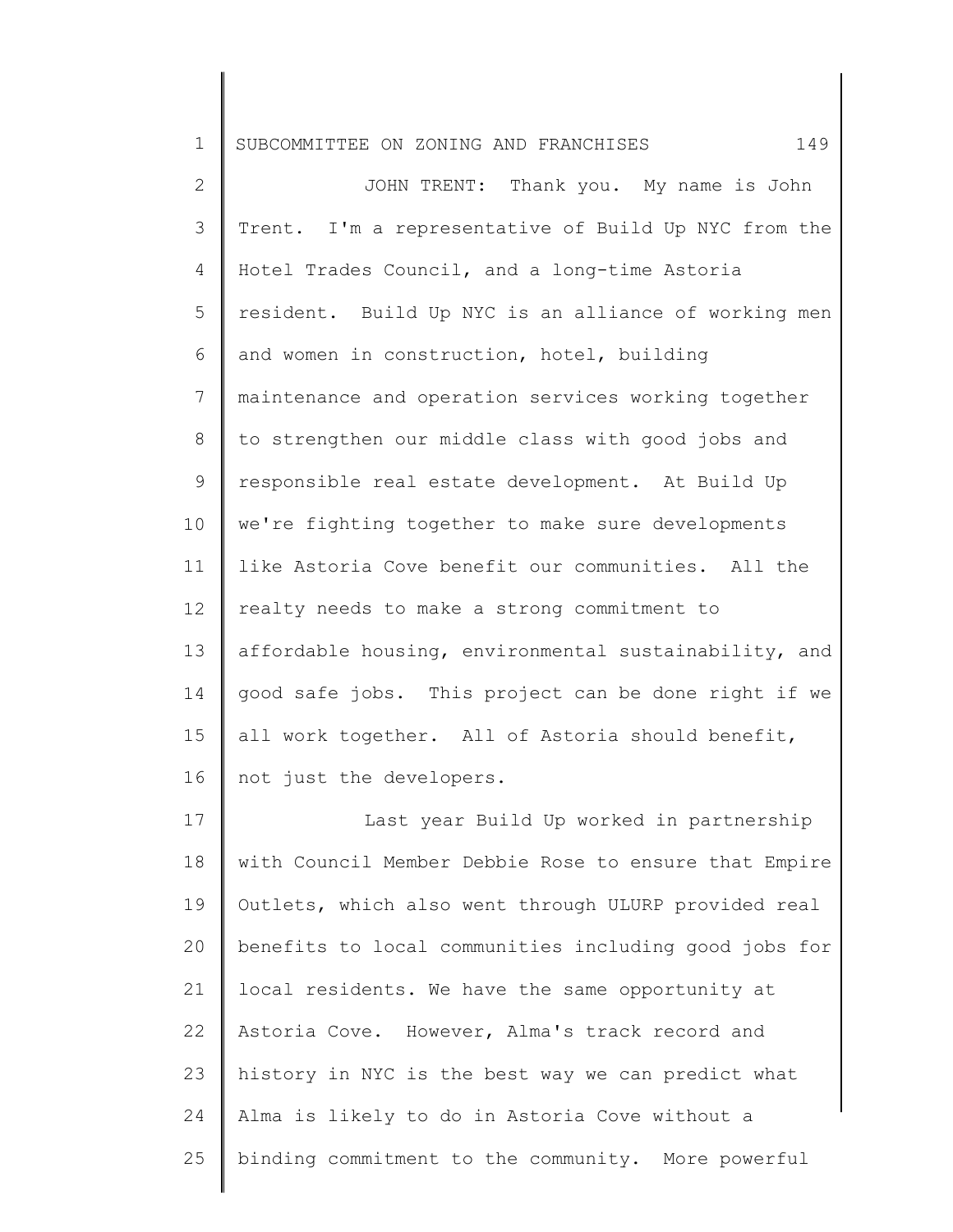| $1\,$        | 150<br>SUBCOMMITTEE ON ZONING AND FRANCHISES         |
|--------------|------------------------------------------------------|
| $\mathbf{2}$ | than what Alma says is to look at what they are      |
| 3            | actually doing. Alma has proposed that only 20% of   |
| 4            | the 1,700 units will be affordable. The community    |
| 5            | needs more. However, in Crown Heights Alma has set   |
| 6            | market rate rent renewals to tenants that previously |
| 7            | had rent regulated leases at the six-building        |
| 8            | Brooklyn Jewish Hospital complex that manages.       |
| $\mathsf 9$  | Elected officials have informed us that              |
| 10           | the tenants are estimating that roughly 700 units    |
| 11           | will be converted to market rate. This is            |
| 12           | approximately double the number of affordable units  |
| 13           | Alma intends adding to Astoria Cove representing an  |
| 14           | affordable housing net decrease. Our communities     |
| 15           | deserve real commitment that Alma would be a good    |
| 16           | landlord who will responsibly maintain its           |
| 17           | properties. Alma is failing tenants across the city. |
| 18           | Just last week, Public Advocate Letitia James named  |
| 19           | 1114 Ward Ave., LLC an LLC headed by Alma CEO Steve  |
| 20           | Valiotis, one of NYC's worst landlords. Alma and     |
| 21           | entities associated with Alma currently have more    |
| 22           | than 1,200 open HPD violations in their capacity as  |
| 23           | owner or landlord at their projects across the city. |
| 24           | Alma's own Phase 1 Environmental Site Assessment     |
| 25           | reveals that there is a need to thoroughly           |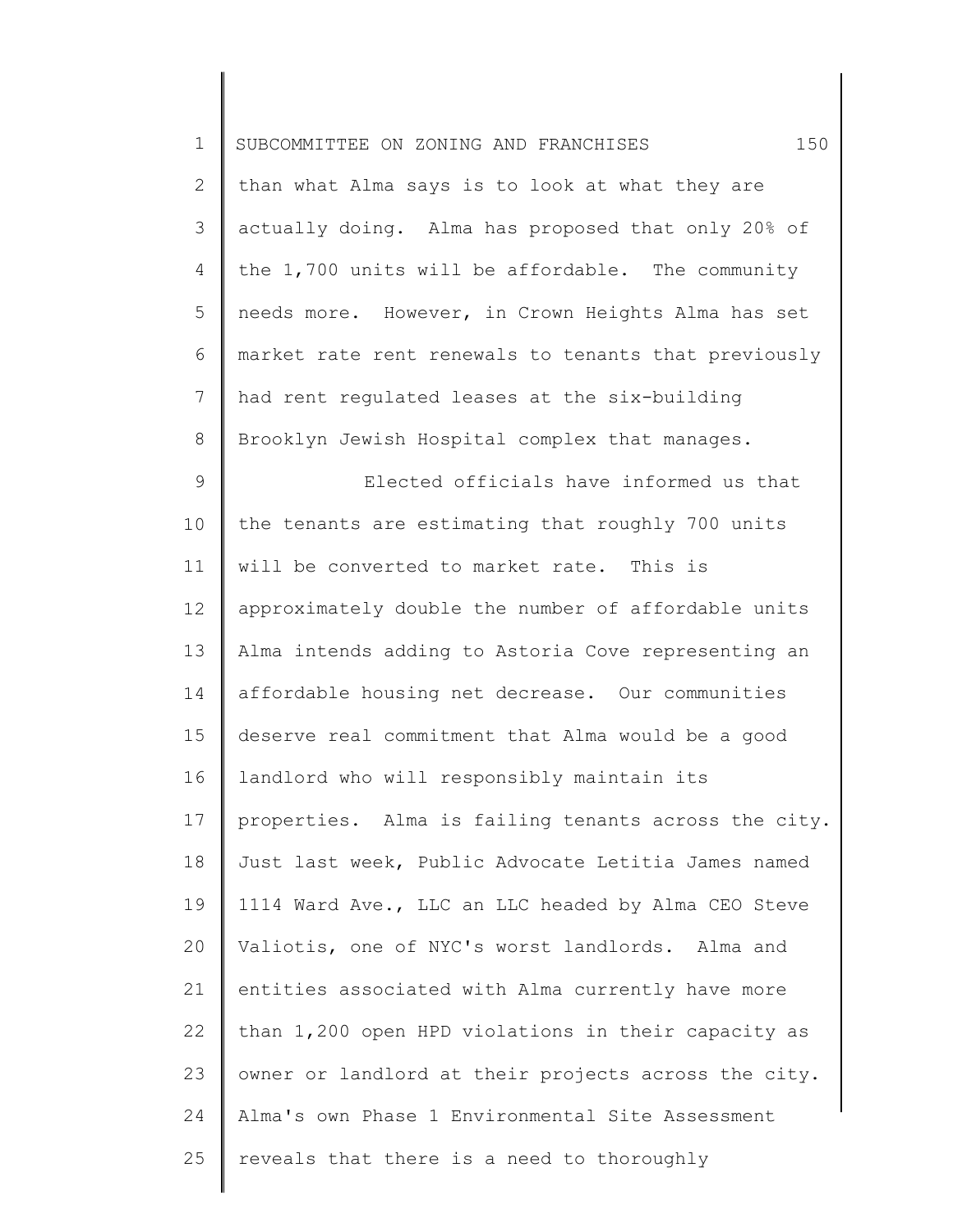1 2 3 4 5 SUBCOMMITTEE ON ZONING AND FRANCHISES 151 investigate for a variety of toxic materials including asbestos, lead, and PCBs. This is particularly important since the project is a flood zone and will include a school.

6 7 8 9 10 11 12 13 14 15 16 17 18 19 20 21 22 23 24 Building Astoria Cove will generate hundreds of construction jobs, and permanent maintenance and retail jobs. Alma has an opportunity to create good, safe jobs with priority for hiring from local residents and opportunities for local business. This is very important to Astoria residents. For example, we've been in discussions with Bishop Trailer about ensuring community members can have good jobs and security at Astoria Cove. CHAIRPERSON WEPRIN: Okay, I've got to ask you to wrap it up because of time. JOHN TRENT: Okay, fine. I-- CHAIRPERSON WEPRIN: [interposing] You're the first one. If I do this on the first one, I'll have to do it for everyone. Let me move onto the next people, and then you'll get a chance, you know, maybe we can add it. JOHN TRENT: If I could just read one more paragraph to summarize.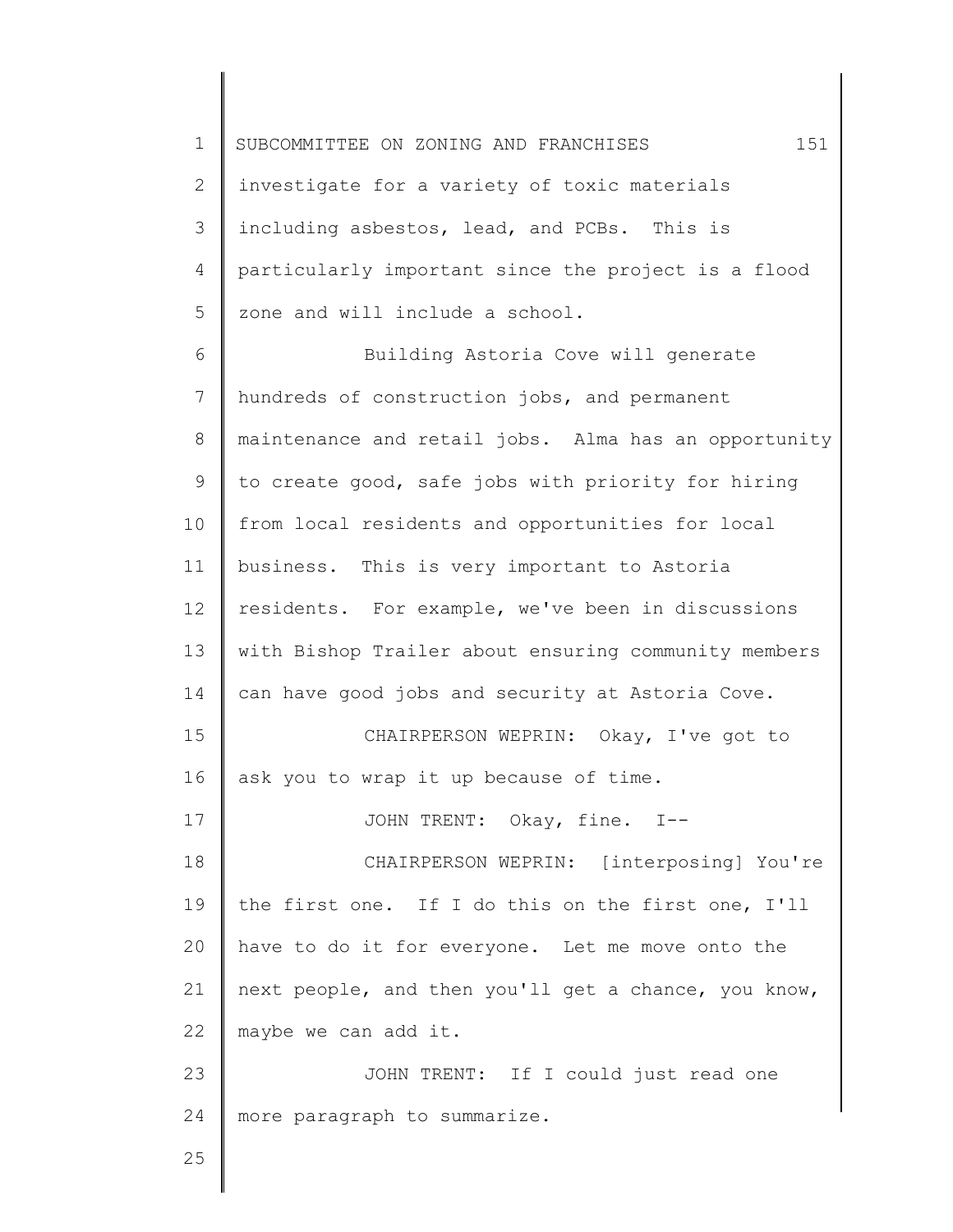1 SUBCOMMITTEE ON ZONING AND FRANCHISES 152

2 3 4 5 CHAIRPERSON WEPRIN: No, that one paragraph is a little over the limit. So if I vary on the first one, I can't get going over the thing. So who wants to go next? Okay.

6 7 8 9 10 11 12 13 14 15 16 17 18 19 MARLON ESCODO: Good afternoon. My name is Marlon Escodo. I'm a long-time Astoria resident. I'm also a member of 32BJ. I'm speaking on behalf of Joseph Caba. My name is Joseph Caba. I am an Alma maintenance employee at Shorefront Parkway in the Rockaways, and a member of SEIU Local 32BJ. I would like to tell you the truth about the kind of employer that Alma is. Alma has not respected me and my coworkers decision to be represented by 32BJ. Recently, Alma management threatened some of us at Shorefront Parkway that if we didn't sign a petition claiming that we no longer wanted our own union. But we do want our own union. Alma doesn't want our union.

20 21 22 23 24 25 My co-workers and I have been without a union contract for four years. All we want is Alma to agree to the same decent pay, health insurance and pensions as other building service workers in New York City. Unfortunately, Alma does not think we deserve union wages and benefits. Alma is not only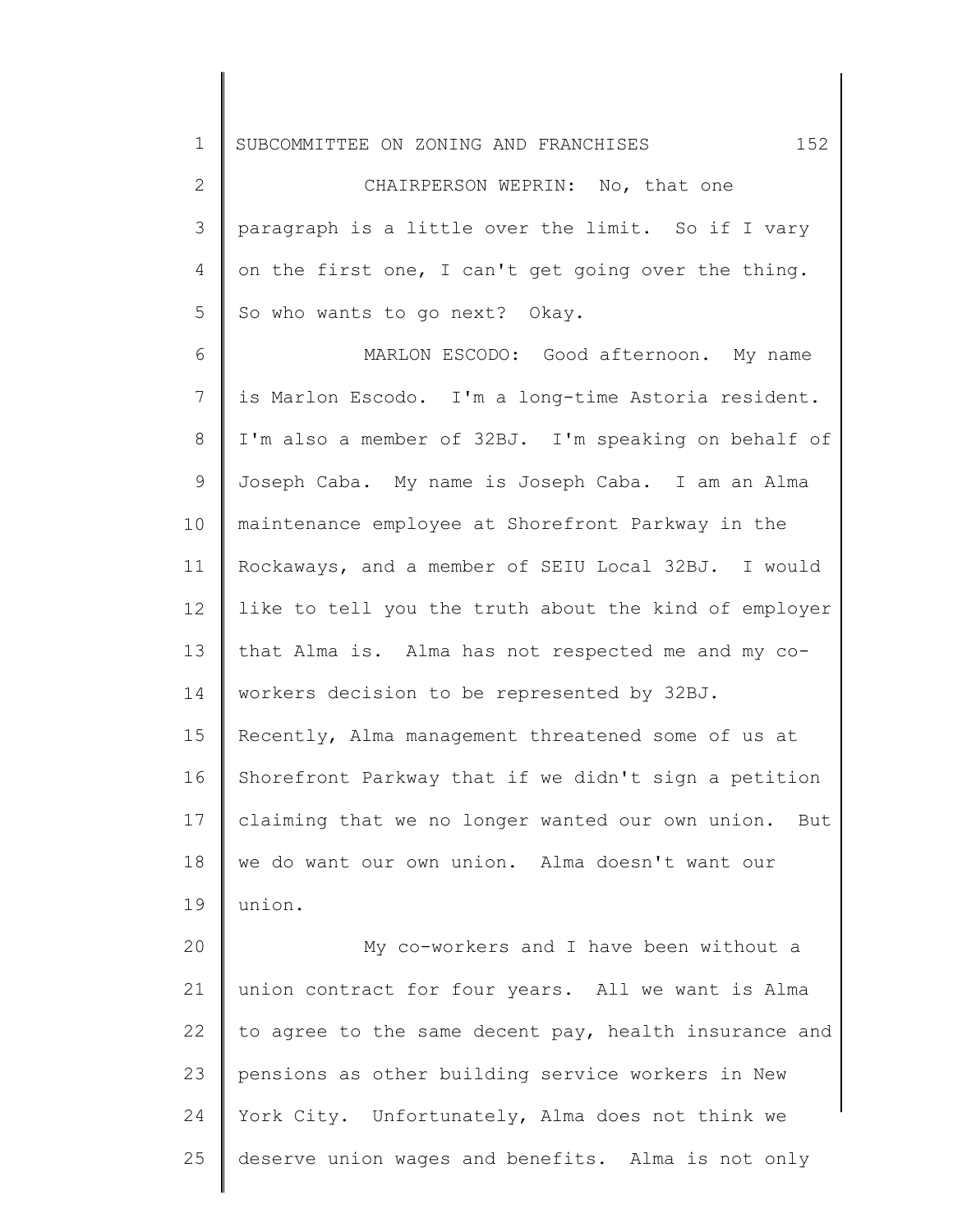| 153<br>SUBCOMMITTEE ON ZONING AND FRANCHISES        |
|-----------------------------------------------------|
| refusing to provide good jobs for us, but the       |
| National Labor Relations Board is taking them to    |
| trial for not protecting our rights as workers. I   |
| urge you to reject Astoria Cove until Alma Realty   |
| makes a real commitment to good jobs with decent    |
| wages, healthcare, retirement benefits, and respect |
| for workers' rights. Thank you very much.           |
| CHAIRPERSON WEPRIN: Thank you, and thank            |
| you for being under the time limit. Ms. Espinal, do |
| you want to go next?                                |
| MARIA ESPINAL: Yes, I will go next. My              |
| name is Maria Espinal. I also represent-- I am a    |
| representative of Build Up NYC. I'm a construction  |
| worker in New York City. You know, I have a written |
| testimony, and I may go off script a little bit.    |
| Hopefully, I can do this within two minutes.        |
| CHAIRPERSON WEPRIN: Terrific and you can            |
| submit that written testimony--                     |
| MARIA ESPINAL: [interposing] It's been              |
| submitted already.                                  |
| CHAIRPERSON WEPRIN: -- and try to keep              |
| your spoken remarks to two minutes--                |
| MARIA ESPINAL: [interposing] Right.                 |
| It's been submitted already.                        |
|                                                     |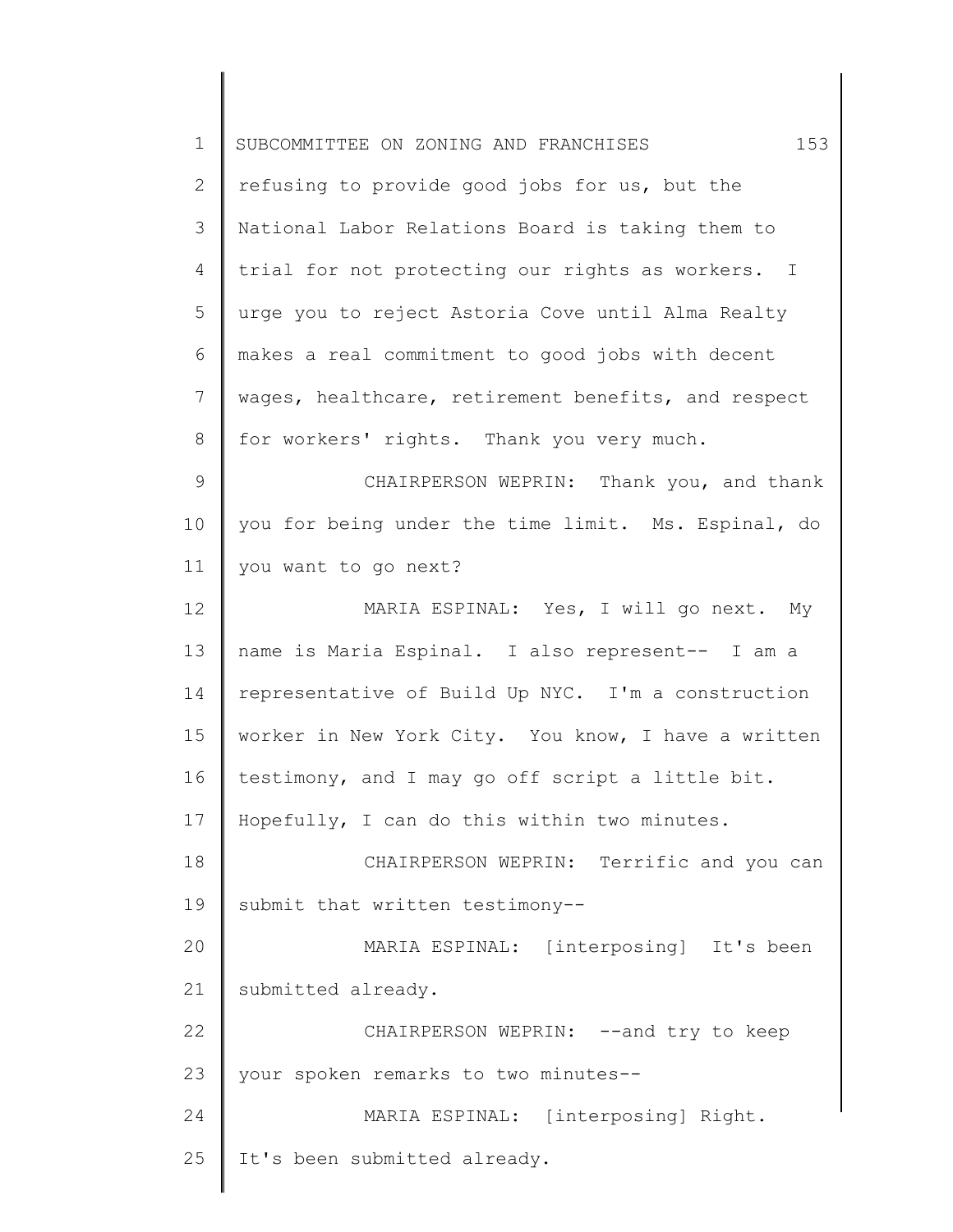1 SUBCOMMITTEE ON ZONING AND FRANCHISES 154

2 3 CHAIRPERSON WEPRIN: --minus the five seconds I just spoke.

4 5 6 7 8 9 10 11 12 13 14 15 16 17 18 19 20 21 22 23 24 25 MARIA ESPINAL: I'd like to reiterate. A lot of what I was going to speak of was already spoke about with different council members. And I was really happy to hear that, that a lot of it is being heard. Alma's track record, and it seems pretty clear in the testimony that we're getting today, is not one that can be trusted to do the right thing just on their spoken word. And it seems pretty clear to me, and hopefully it seems pretty clear to the council members that we need assurances from Alma and we can't just take them on their word. They have give to certain workers within their facilities a heard time when it comes to them representing themselves and asking for prevailing wage. They have practices, as you know, of hiring contractors who have set up egregious practices of paying-- Racially discriminating and paying different workers based on their race. To me, that's horrific. So I'm glad to hear that that testimony has already been put in there, and I already also have that written testimony. I would also like to reiterate, too, that there's been a lot of track record with Alma that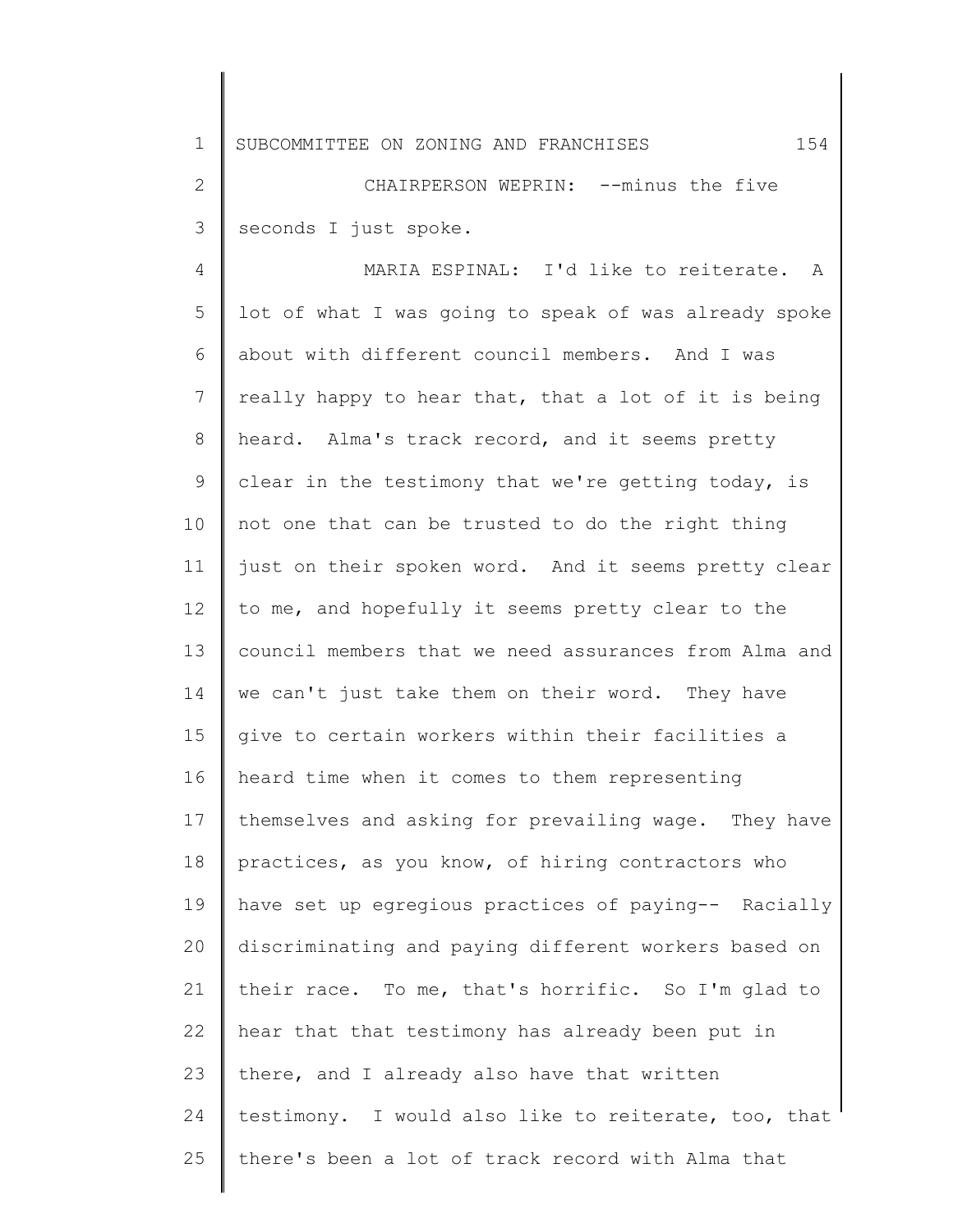1 2 3 4 SUBCOMMITTEE ON ZONING AND FRANCHISES 155 several of their contractors have been fined by OSHA, very big fines. And I'll just talk a little bit about that, if I can.

5 6 7 8 9 10 11 12 13 14 15 16 17 18 Alma has used contractors that do not participate in State approved training and apprenticeship programs. In December 2012, Alma Realty and Adonai [sp?] Contracting and Supplies Corp. were issued willful citations by OSHA. OSHA proposed a total of \$465,000 in penalties against Adonai and its subcontractors for electrocutions and such hazards. My main point that I really would like to say is that a huge track record that we can point out to as to how Alma has done business in New York City, and I think that we need to hold them accountable to that. And also ask for reassurances. We can't just take them on their word. Thank you very much.

19 20 CHAIRPERSON WEPRIN: Thank you, Ms. Espinal. Fernando.

21 22 23 24 25 FERNANDO MONDANO: Good morning. My name is Fernando Mondano [sp?]. I'm here representing Local 12 Heat and Frost Insulators and Build Up NYC. I would like to discuss the points of affordable housing in Astoria Cove. We need Alma Realty to be a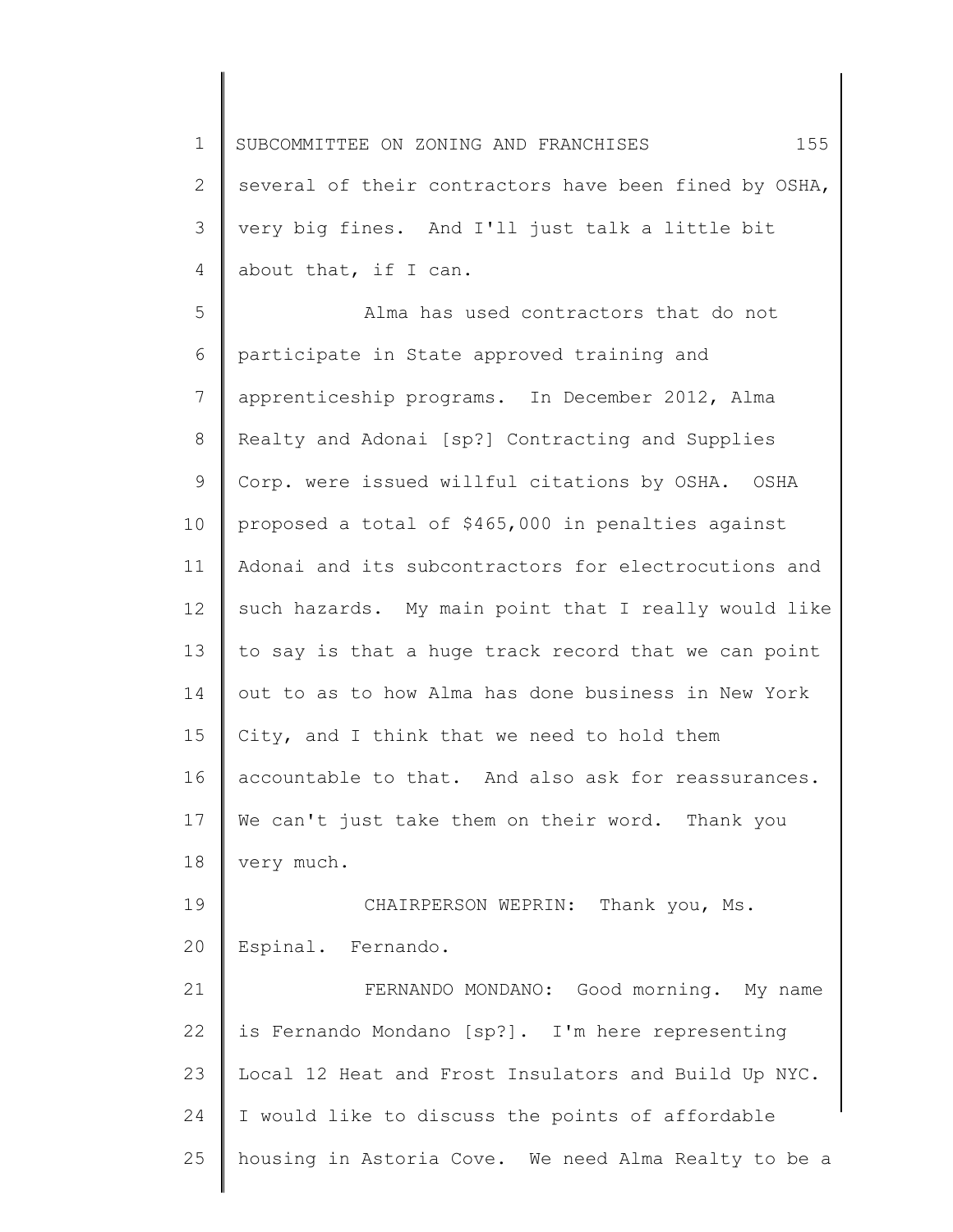| $\mathbf 1$  | 156<br>SUBCOMMITTEE ON ZONING AND FRANCHISES          |
|--------------|-------------------------------------------------------|
| $\mathbf{2}$ | responsible landlord. Unfortunately, Alma and its     |
| 3            | affiliates' behavior as landlords across the city's   |
| 4            | real estate is a cause for concern. Just last week    |
| 5            | 1114 Ward Avenue, LLC, a company headed by Alma CEO   |
| 6            | Steve Valiotis was deemed as the City's worst         |
| 7            | landlord by Public Advocate Letitia James. Other      |
| 8            | LLCs headed by Mr. Valiotis have previously been      |
| 9            | pasted on a list of Public Advocate Advisor 2013. By  |
| 10           | June 2013, there have been over 1,200 open violations |
| 11           | issued by HPD in properties throughout NYC, owned     |
| 12           | domains by Alma affiliate entity. More than 250 of    |
| 13           | these violations are Class C immediately hazardous    |
| 14           | violations, the most serious violations. Many of      |
| 15           | these violations concern health and safety of young   |
| 16           | children, including lead-based paint, and missing or  |
|              | 17 defective window guards in apartments with young   |
| 18           | children.                                             |
| 19           | Furthermore, since 2010, Alma affiliate               |
| 20           | entities and Alma affiliate construction companies    |
| 21           | like Adonai Construction and Supplies Corporation     |
| 22           | have been issued nearly 50 NYC DOB violations at      |
| 23           | properties across the city for failing to maintain    |
| 24           | elevators. Alma also needs to make a commitment to    |

25 make real affordable housing at Astoria Cove. Both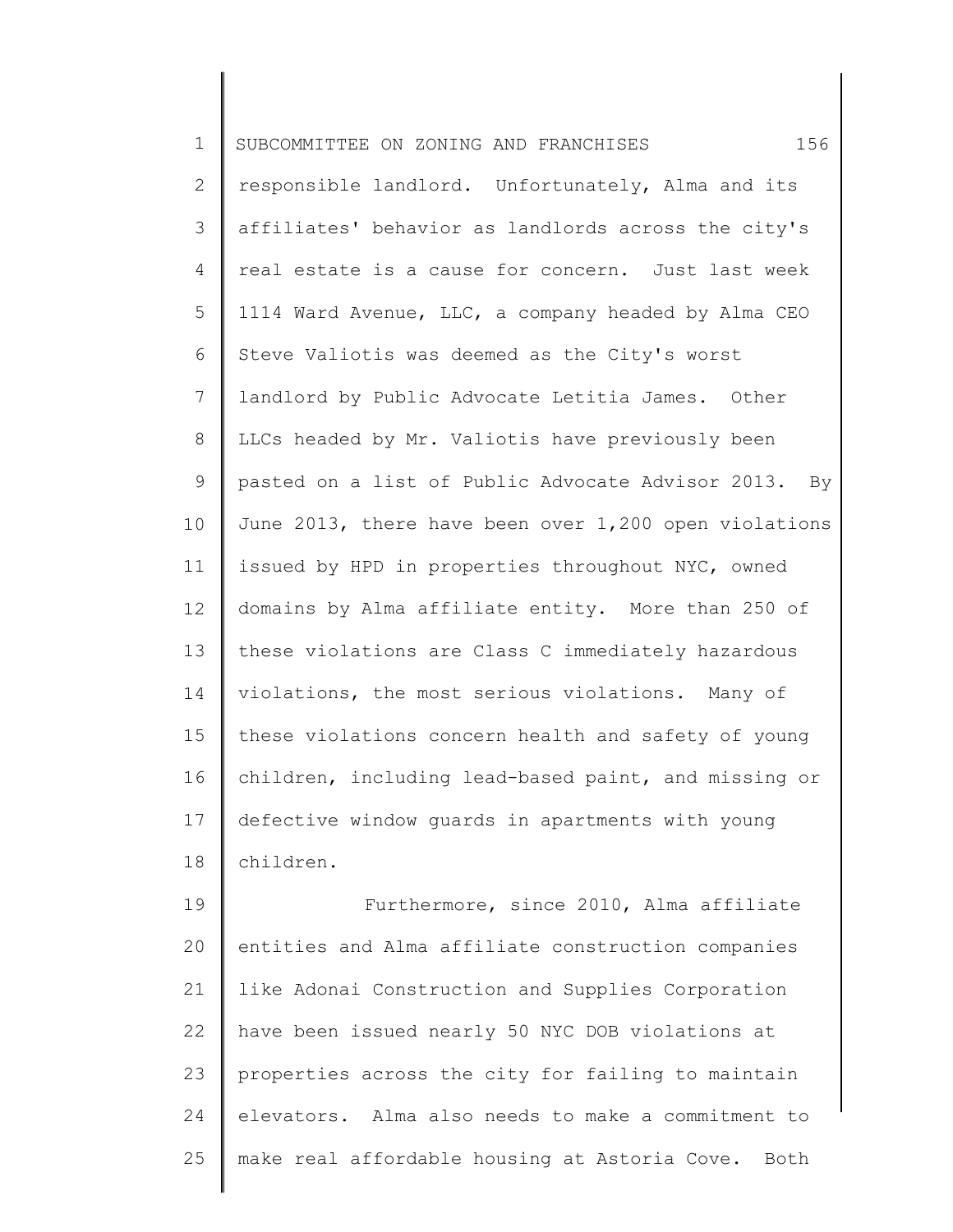| $\mathbf 1$    | 157<br>SUBCOMMITTEE ON ZONING AND FRANCHISES         |
|----------------|------------------------------------------------------|
| $\mathbf{2}$   | the Community Board and Borough President voted      |
| 3              | against this project partly because 20% affordable   |
| 4              | housing is insufficient. We agree with the Community |
| 5              | Board, and the Borough President. Elected officials  |
| 6              | have informed us that tenants are estimating that    |
| $7\phantom{.}$ | roughly 700 units will be converted to market rate.  |
| $\,8\,$        | This is approximately doubling their the rent on     |
| $\mathsf 9$    | affordable units Alma intends to build up Astoria    |
| 10             | Cove. If these conversions occur, they would         |
| 11             | represent a net decrease in the company's affordable |
| 12             | housing in NYC. Thank you.                           |
| 13             | CHAIRPERSON WEPRIN: Thank you. [bell]                |
| 14             | Nice. Do any members of the panel have a question    |
| 15             | for this group? Costa Constantinides? Mr. Miller?    |
| 16             | No. Okay. Well, thank you very much. We are going    |
| 17             | to now move onto a panel in support of the project.  |
| 18             | I'd like to call up Jack Friedman from the Queens    |
| 19             | Chamber of Commerce; Abdula Wilson; Almeda Rodney;   |
| 20             | and Bishop Mitchell Taylor, if he's still here. Is   |
| 21             | everyone --? Yes. Okay. We've got four. One, two,    |
| 22             | three, four. Okay.                                   |
| 23             | [background discussion]                              |
| 24             | CHAIRPERSON WEPRIN: Yes. Bishop Taylor,              |
| 25             | we won't count the time on video against your time.  |
|                |                                                      |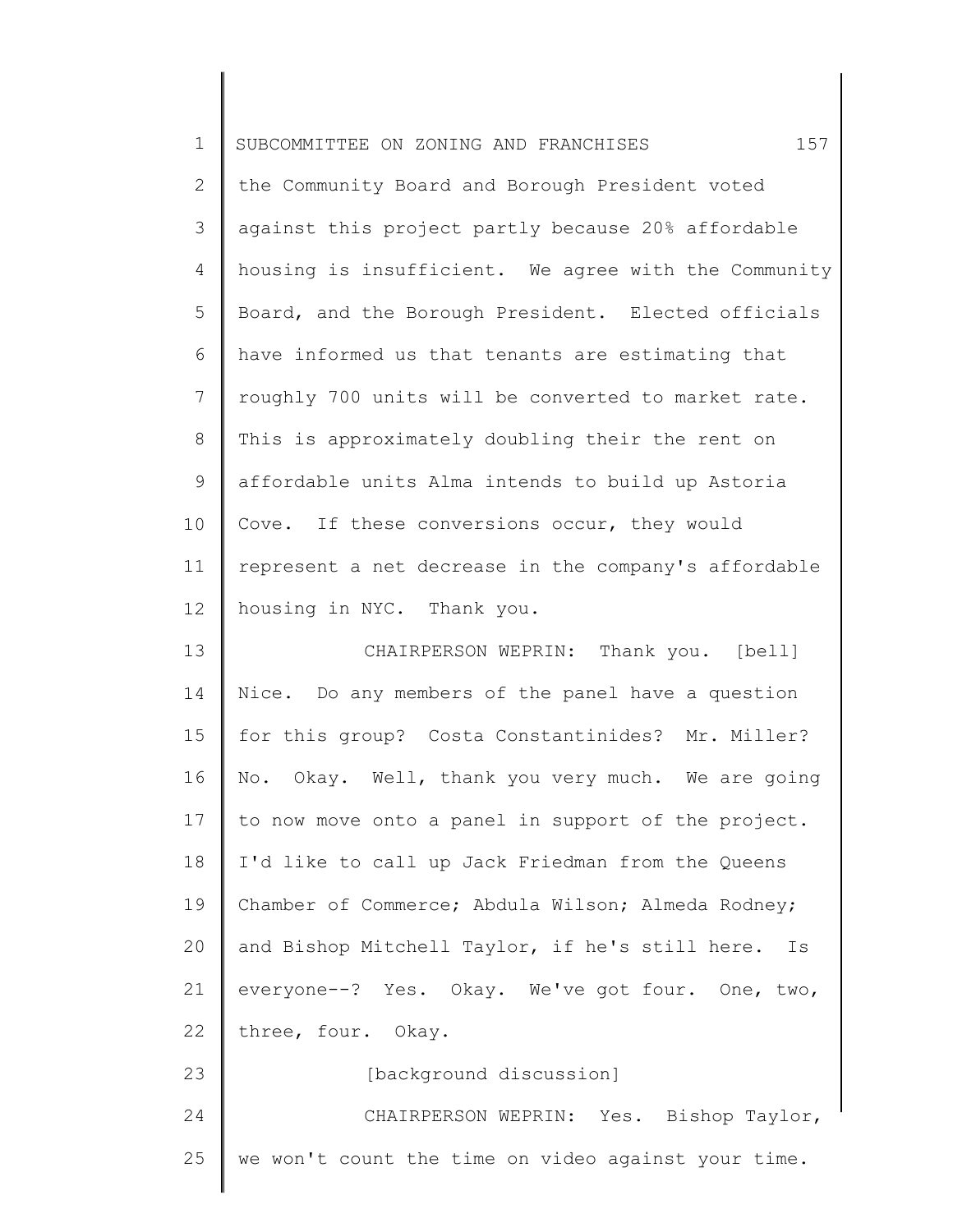1 2 3 4 5 6 7 8 9 10 11 12 13 14 15 16 17 18 19 20 21 22 23 24 25 SUBCOMMITTEE ON ZONING AND FRANCHISES 158 [Pause] CHAIRPERSON WEPRIN: Before you start, I want to just acknowledge we've been joined by Council Member Donovan Richards who is now going to cast a vote on the Land Use item cafe that we heard before. Will counsel please call Mr. Richards' name. CLERK: Council Member Richards on LU 122. COUNCIL MEMBER RICHARDS: I vote aye. CLERK: Thank you. CHAIRPERSON WEPRIN: Okay, that was easy. Whenever you're ready. Bishop, are you going to start? Who is starting? You guys can decide. Ladies first. Okay. BISHOP TAYLOR: We're going to let the lady go first especially since we're on video. ALMEDA RODNEY: Thank you. Good afternoon. My name is Almeda Rodney. I've lived in Astoria for 45 years. I am here to read the testimony of NYCHA Astoria House Resident Association President, Claudia Coger, who could not be here today. I have called Astoria Houses my home for the past 60 years. I am here today to support some very promising enhancements proposed for my community.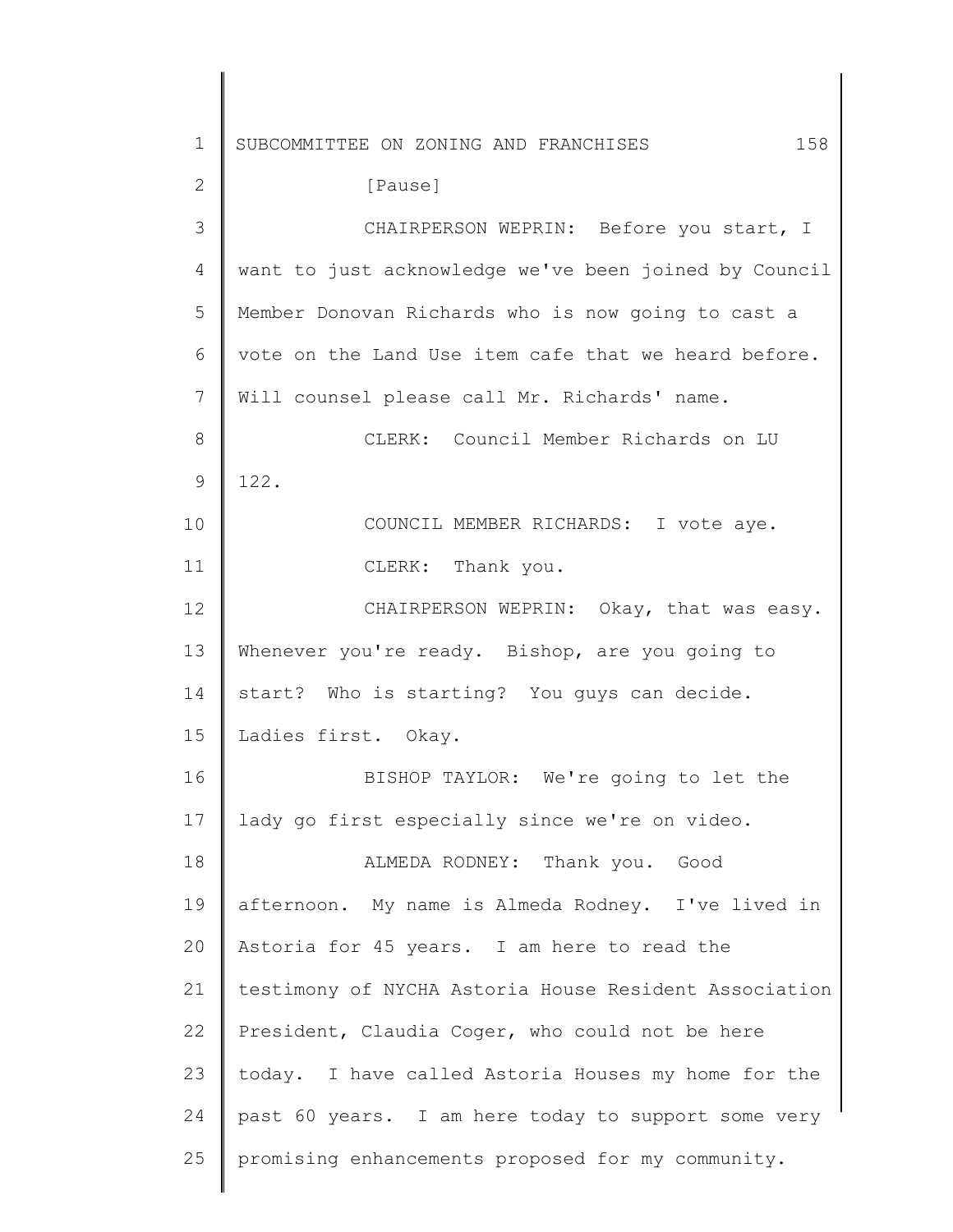| $\mathbf 1$    | 159<br>SUBCOMMITTEE ON ZONING AND FRANCHISES          |
|----------------|-------------------------------------------------------|
| $\mathbf{2}$   | Astoria Houses is tucked away in an isolated          |
| 3              | peninsula that is under developed and for a long time |
| 4              | has been overlooked. It is home for 3,000 public      |
| 5              | housing residents with an average annual income of    |
| 6              | approximately \$27,000. That said, we live in a       |
| $7\phantom{.}$ | beautiful neighborhood, but are unable to fully take  |
| $\,8\,$        | advantage of its beauty for reasons I will detail.    |
| $\mathsf 9$    | Portions of the Astoria Hallet's Point Waterfront are |
| 10             | currently blocked out from our neighborhood by        |
| 11             | battered buildings that remain far beyond their own   |
| 12             | industrial uses.                                      |
| 13             | A walk around our neighborhood                        |
| 14             | illustrates the decline of our retail corridors where |
| 15             | liquor stores, check cashers, and where beggars       |
| 16             | dominate. These stores have short life cycles making  |
| 17             | it challenging for residents to find steady           |
| 18             | employment, healthy affordable family meals and more. |
| 19             | As an MTA two-fare zone, getting basic necessities    |
| 20             | such as groceries requires a bus or taxi ride. That   |
| 21             | is a negative we seek to correct. I want residents    |
| 22             | of this community to have access to basic amenities   |
| 23             | within walking distance of their homes just like my   |
| 24             | family and I had when we first moved into this area.  |
| 25             | The Astoria Cove Developers, 2030 Astoria Developers  |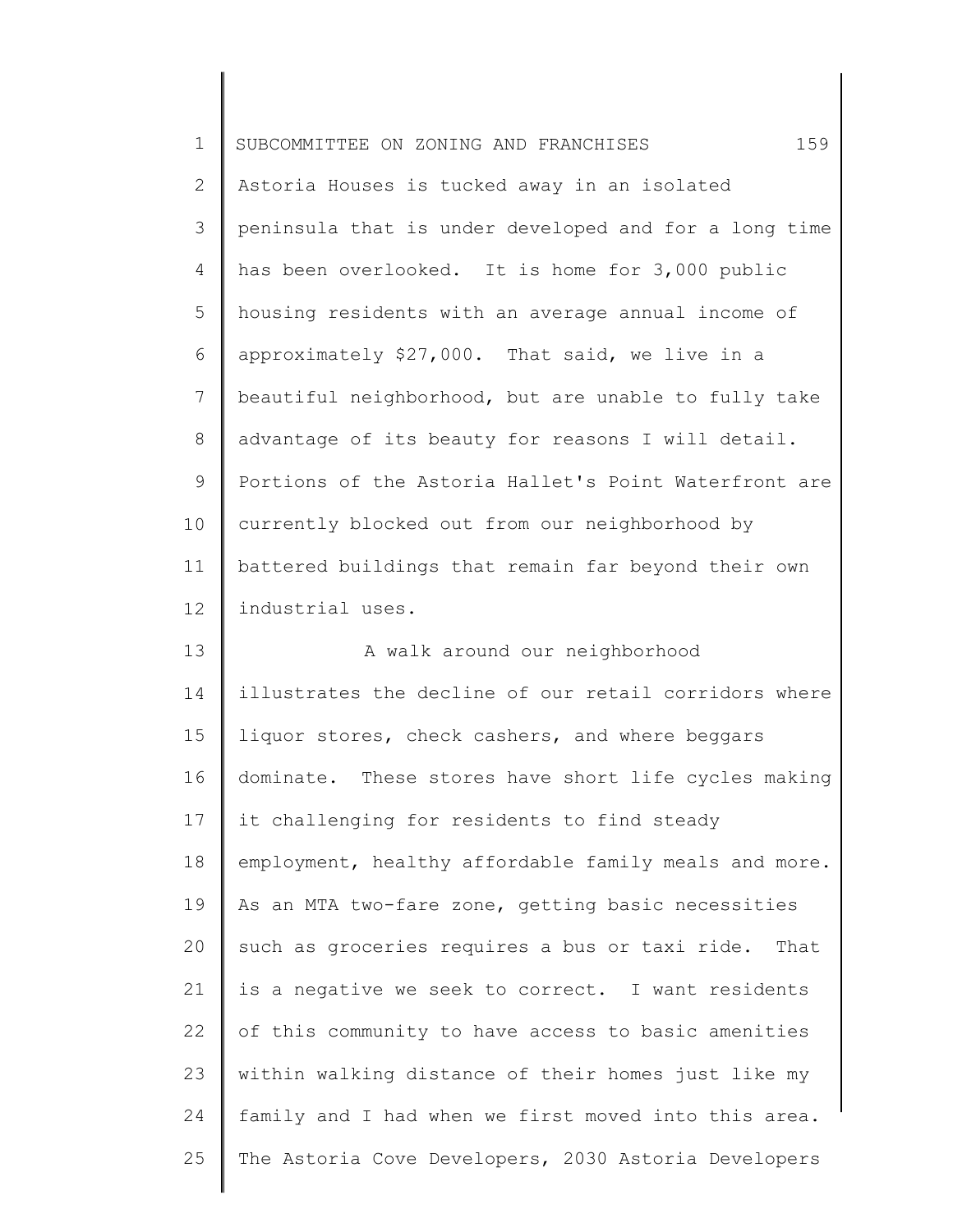| $\mathbf 1$ | 160<br>SUBCOMMITTEE ON ZONING AND FRANCHISES         |
|-------------|------------------------------------------------------|
| 2           | has pledged to addressed the needs and request of    |
| 3           | Astoria Houses residents and the rest of the         |
| 4           | communities. These needs include job training,       |
| 5           | skilled labor and union jobs. It is also important   |
| 6           | for our residents not only to be employed in the     |
| 7           | development but also have the opportunity to be an   |
| 8           | owner with the creation of corporate business.       |
| 9           | CHAIRPERSON WEPRIN: I was waiting for a              |
| 10          | period. I have to cut you off. But do you want to    |
| 11          | do just one more line. You got one more thing to     |
| 12          | say?                                                 |
| 13          | ALMEDA RODNEY: One line.                             |
| 14          | CHAIRPERSON WEPRIN: Okay, that's fine.               |
| 15          | ALMEDA RODNEY: On behalf of myself and               |
| 16          | the Astoria Houses Residents Association we support  |
| 17          | Astoria Cove and anxious for it to move forward.     |
| 18          | CHAIRPERSON WEPRIN: Thank you. I                     |
| 19          | apologize but thank you. Who's next.                 |
| 20          | JACK FRIEDMAN: I am.                                 |
| 21          | CHAIRPERSON WEPRIN: Okay. Make sure to               |
| 22          | go on the other microphone, Mr. Friedman.            |
| 23          | JACK FRIEDMAN: Sorry about that. Thank               |
| 24          | you, Chair Weprin, Council Members Greenfield,       |
| 25          | Council Member Miller and Councilman Martinez. [sic] |
|             |                                                      |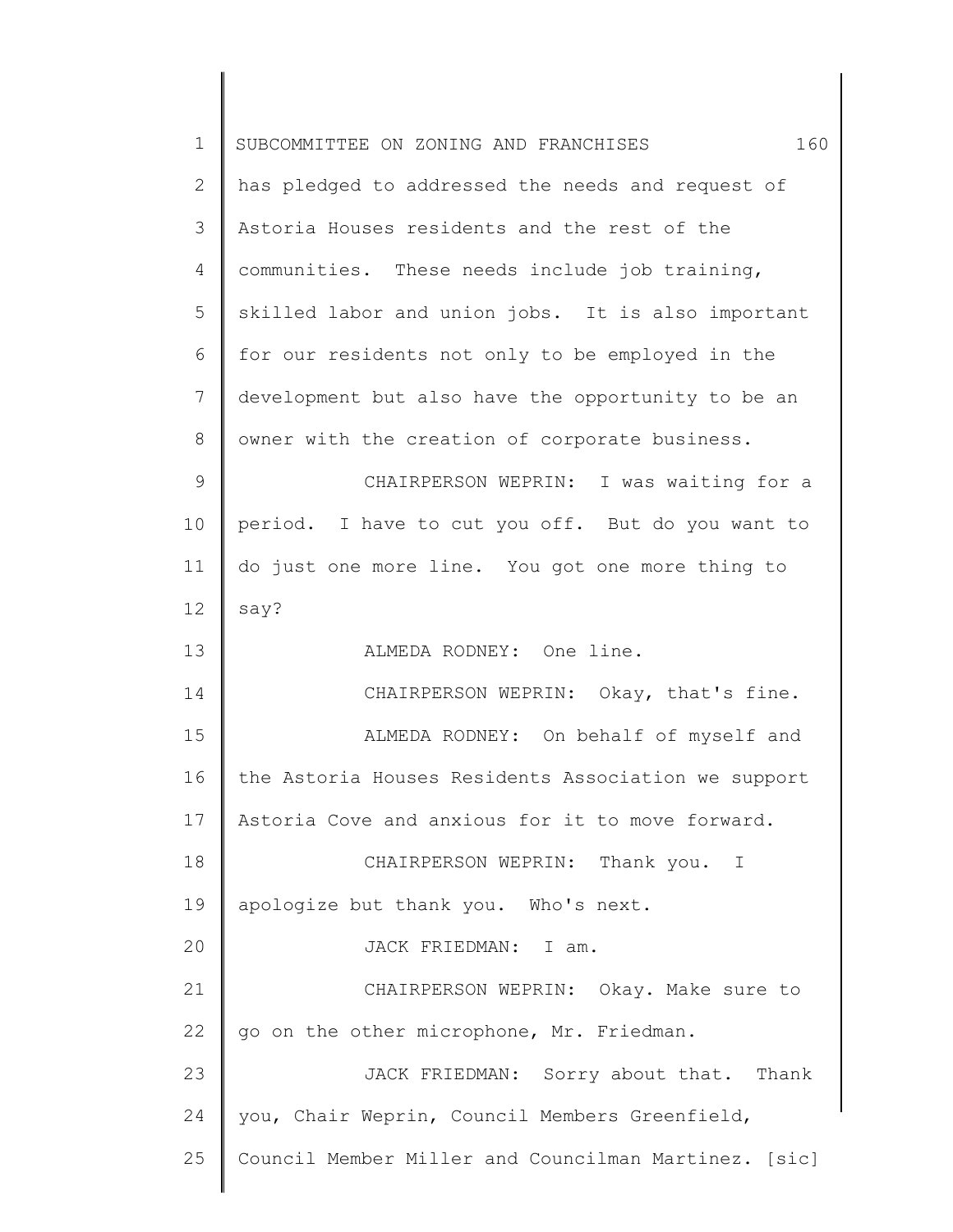| $\mathbf 1$    | 161<br>SUBCOMMITTEE ON ZONING AND FRANCHISES          |
|----------------|-------------------------------------------------------|
| $\mathbf{2}$   | My name is Jack Friedman. I'm the Executive Director  |
| 3              | of the Queens Chamber of Commerce. I thank you again  |
| 4              | for letting me testify today. In the diverse and      |
| 5              | growing population, our transportation system is      |
| 6              | working hard to meet the needs of everyday New        |
| $\overline{7}$ | Yorkers. The Queens Chamber of Commerce believes      |
| 8              | the proposed Astoria Cove development will help       |
| $\mathsf 9$    | future residents of Astoria and Western Queens to     |
| 10             | live a much higher quality of life, and add to        |
| 11             | Queens' burgeoning economy. The specific project      |
| 12             | enhances this corner of our borough by importantly    |
| 13             | adding a mixed-use development inclusive of housing,  |
| 14             | retail and open space in an area that is sorely       |
| 15             | undeveloped with proposed 456 [sic] School K through  |
| 16             | 5. And a new pedestrian thoroughfare along the        |
| 17             | waterfront that includes green spaces, water access   |
| 18             | for recreation for families to enjoy.                 |
| 19             | Not just speaking for the many advantages             |
| 20             | to Astoria, but most importantly to the Queens        |
| 21             | Chamber is this plan also helps bring quality jobs to |
| 22             | Western Queens now and long into the future. With     |
| 23             | the many construction jobs with this project come.    |
| 24             | Astoria Cove will add some 110,000 square feet of     |
| 25             | retail space, a supermarket, a corner of accounting   |
|                |                                                       |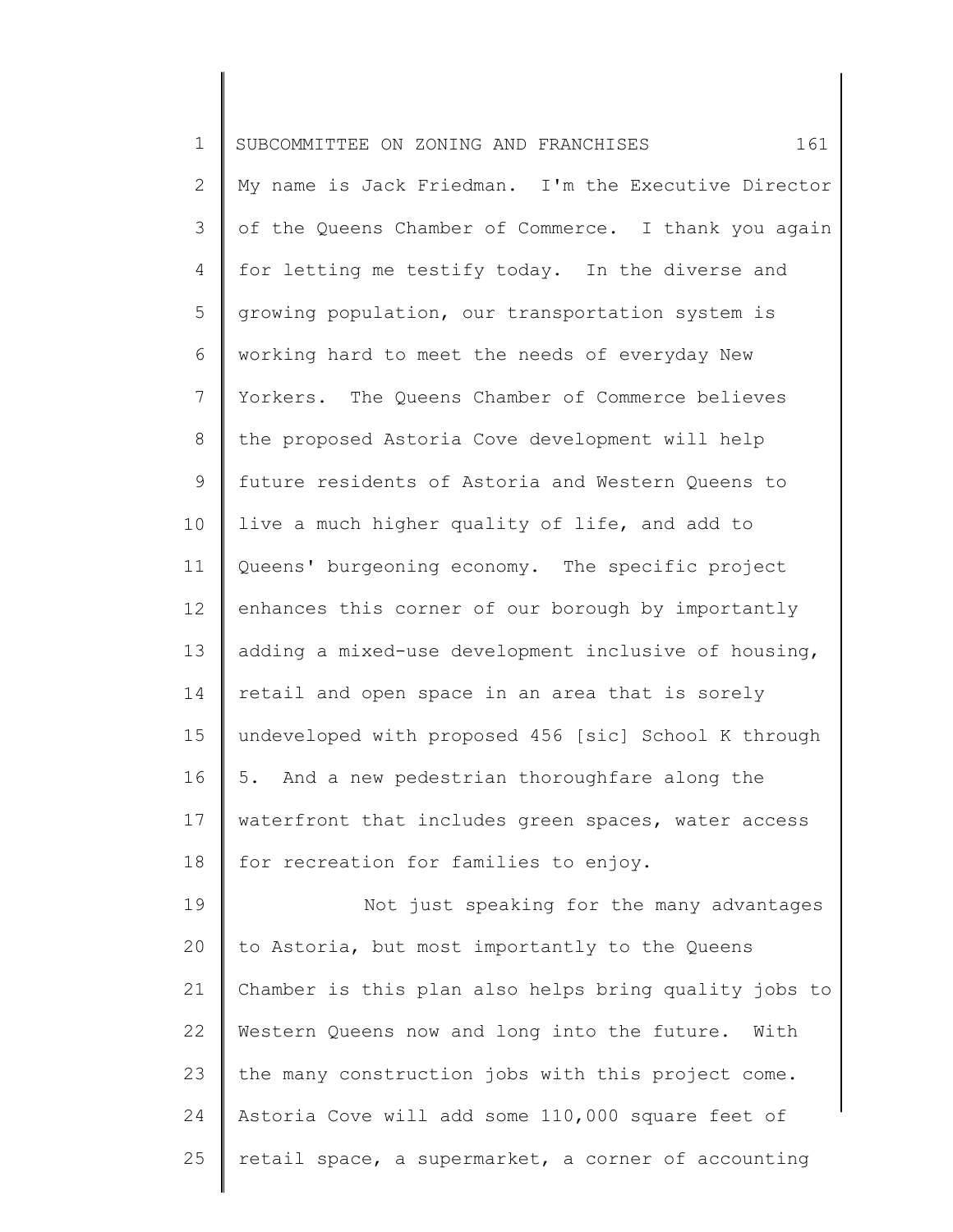1 2 3 SUBCOMMITTEE ON ZONING AND FRANCHISES  $162$ that is sorely lacking in such vital retail amenities.

4 5 6 7 8 9 10 11 12 The neighborhood, its inhabitants and future workforce look forward to services ranging from local family restaurants, a hardware store, a dry cleaner and employment opportunities come with these new retail businesses. An increase in people who travel now to that area. There are many great restaurants already Astoria, the best in the city. It could also be enhanced to see an overall boost in business, thus even more job creation.

13 14 15 16 17 18 19 20 21 22 23 24 25 As part of the infrastructure enhancement, there will be parks in the complex helping with neighborhood flooding [sic], a 900-space garage for local residents including retail shoppers. Without Astoria Cove none of these improvements are even being looked at. One larger challenge with the development was transportation accessibility because of the subway being quite a bit way. So we are very pleased and the Chamber is pleased that the developer is now including a plan to seek to incorporate the additional ferry terminal. The City needs to support that type of ferry and assist with this road and operate the terminals. The Chamber believes the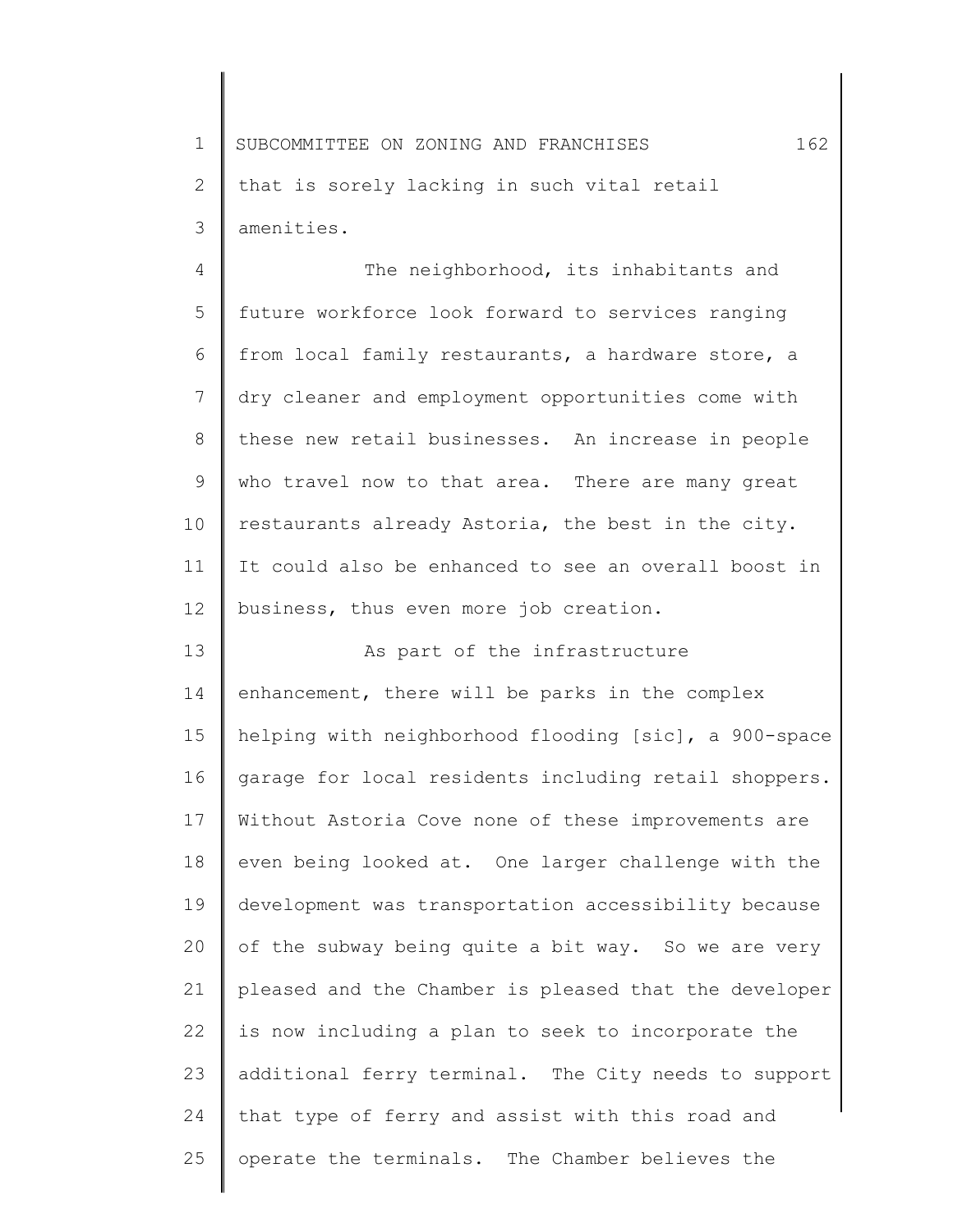1 2 3 4 5 6 7 8 9 10 11 12 13 14 15 16 17 18 19 20 21 22 23 24 25 SUBCOMMITTEE ON ZONING AND FRANCHISES 163 project is and will be a great addition for Astoria. We wholeheartedly endorse and support the project that will advance and represent the Astoria community for generations to come. Thank you. CHAIRPERSON WEPRIN: Thank you, Mr. Friedman. Yes, sir. ABDULA WILSON: My name is Abdula Wilson. I'm here today speaking on behalf of those who I believe will be most affected by such a project as this. I personally have known the developer for over 25 years. I've watched him through both the good times and the bad times. I can remember how bad and dangerous this site was. There was a time when he and his young son were robbed a gun point. In 1988, when he first came to 26th Avenue, one of the first things I remember him doing was hiring myself and others to clean up his properties. I recall there being a textile warehouse that produced clothing before we had a bus stop or on 27th Avenue. The area wasn't-- Excuse me. The area wasn't what it is today. He provided security and also hired from the local area. With the textile company-- When the textile company failed, he bought a distributing company along with yet more jobs for the area.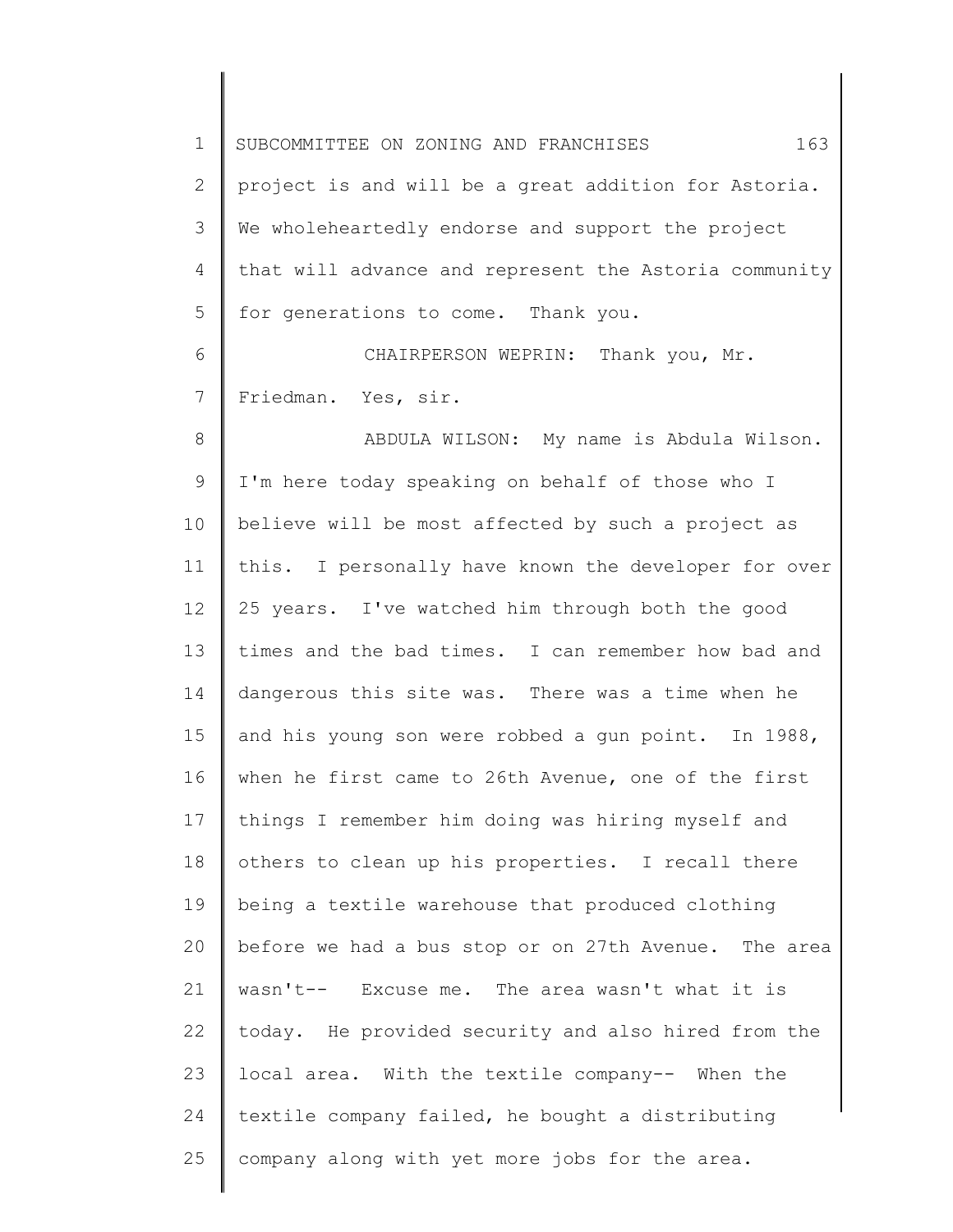| $\mathbf 1$     | 164<br>SUBCOMMITTEE ON ZONING AND FRANCHISES          |
|-----------------|-------------------------------------------------------|
| 2               | Again, when that didn't work, I remember him          |
| 3               | partnering up with the bus company, which employs     |
| 4               | about 30% of his workforce from the company. I've     |
| 5               | been told that when this project is approved it will  |
| 6               | not only bring about good jobs, more jobs, better     |
| $7\phantom{.0}$ | jobs, but it will bring low-income housing for those  |
| $\,8\,$         | that need it most here in Astoria. We look forward    |
| 9               | to this project going through. Thank you.             |
| 10              | CHAIRPERSON WEPRIN: Thank you, Mr.                    |
| 11              | Wilson. We appreciate it. Mr. Taylor.                 |
| 12              | BISHOP TAYLOR: To the Committee and to                |
| 13              | the Chair Council Member Weprin and my Council Member |
| 14              | Costa and Donovan Richards and Daneek, and all those  |
| 15              | that are not here, I'm not going to read my           |
| 16              | testimony. But I'm going to say that I've been an     |
| 17              | advocate for residents of public housing for the last |
| 18              | 30 years. My dad started in Queensbridge in 1961,     |
| 19              | and our family has been dedicated to breaking cycles  |
| 20              | of poverty in public housing neighborhoods. We have   |
| 21              | since established the East River Development          |
| 22              | Alliance, which is now opened up there. It has three  |
| 23              | campuses in Queens. One in Queensbridge, one in       |
| 24              | Astoria Houses with 16 full-time employees and one in |
| 25              | Far Rockaway. Our total and entire mission is to      |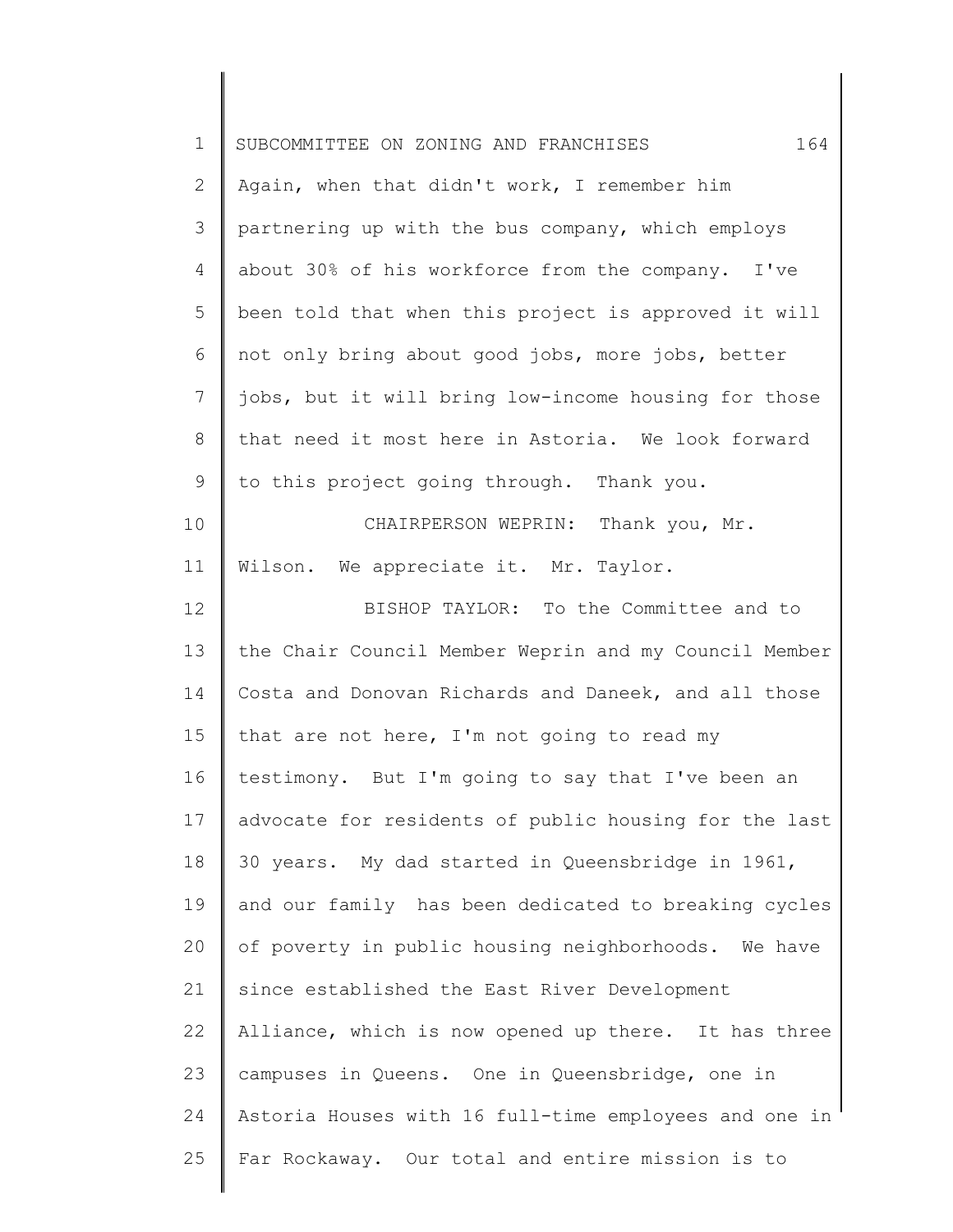1 2 3 4 5 SUBCOMMITTEE ON ZONING AND FRANCHISES  $165$ break cycles of poverty in public housing neighborhoods, and give residents the tools and resources they need for economic mobility and selfsufficiency.

6 7 8 9 10 11 12 13 14 15 16 17 18 19 20 21 22 23 24 My collaboration with Mrs. Coger and with the developer that is at question, Astoria 2030, has been one that I have advocated on behalf of residents in Astoria Houses for, number one, access to affordable housing. Number two, apprentice slots so they can get good union jobs, and then jobs after the project. Permanent jobs in this space. And then, of course, historically when a development like this happens in urban tracks, thousands of retail space is developed. People come in from outside the community and occupy those stores, and sell to our community. But the community itself has no part in the wealth. We don't just want the jobs, we want to own the businesses that the retail space is going to offer. We don't just want low paying jobs, we want good union jobs. I've met with members of 32BJ, and I am in consort with them that union jobs are the path in the way to the middle-class and it has been since I was 18 years old. I am a union member, and member of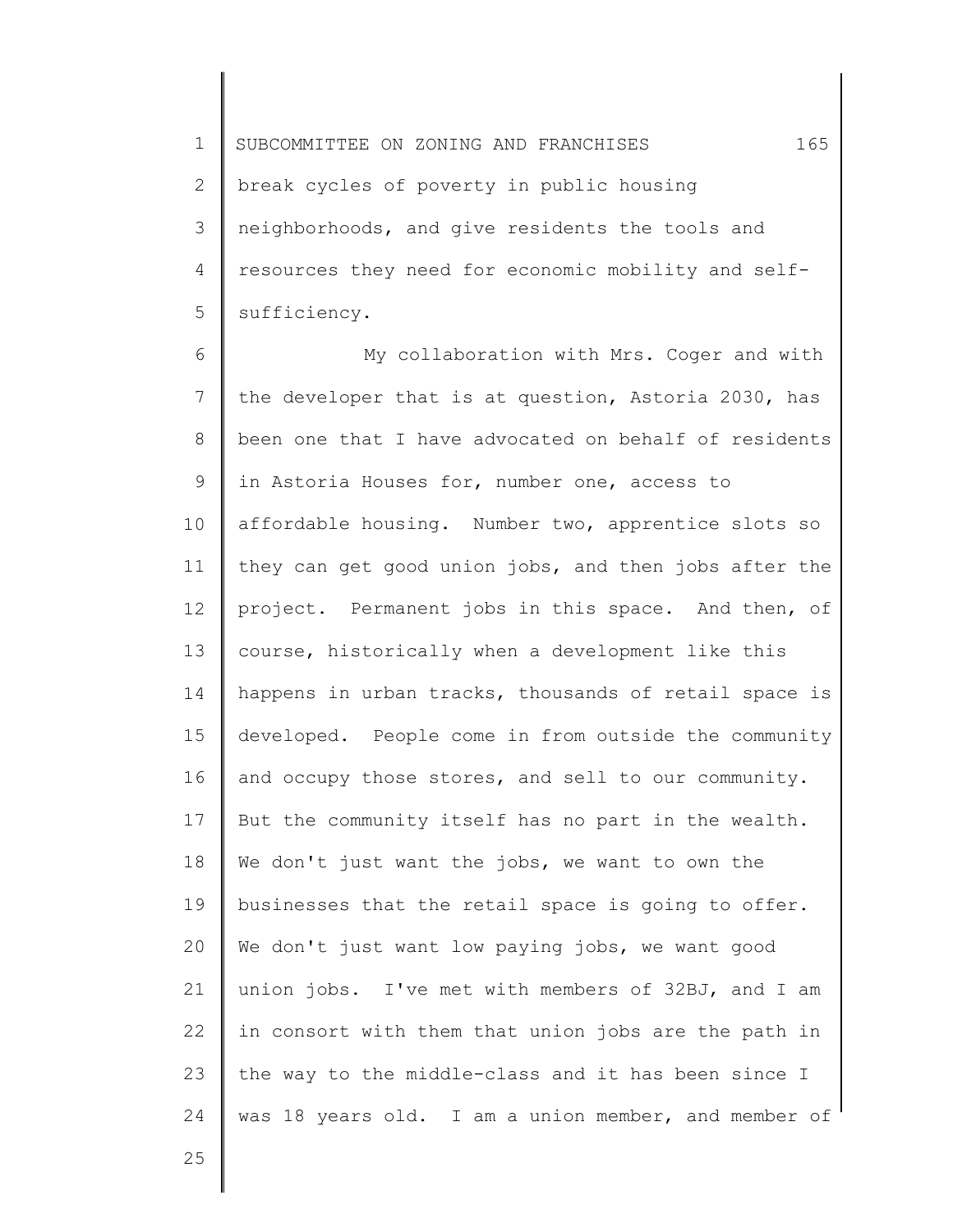1 2 3 SUBCOMMITTEE ON ZONING AND FRANCHISES 166 Glaziers Local 1087, and I have always been a proponent for the unions.

4 5 6 7 8 9 10 11 12 13 14 I think that this development is trying to do the right thing. I think that we're painting him with a brush of other activities that happened under another organization, and we're trying to use that as leverage to discredit him on this project. I've talked to Costa, who is a great leader in our community, and I agree with him on the AMIs, and on the affordability context. I think the devil is in the details, but overall, this is a project that as the tide rises, all small ships will ride together, rise together--

15 16 17 18 19 20 21 22 23 24 CHAIRPERSON WEPRIN: Let me cut you off for a second, and then I'll ask you a question also. Bishop Taylor, I mean you've been involved in developments in other parts of the city, too. What makes you feel confident that this developer will give those jobs to those local Astoria Houses residents and other residents of the area. And give the opportunity of owning those businesses? What conversations have you had with him that are assurances that have been given?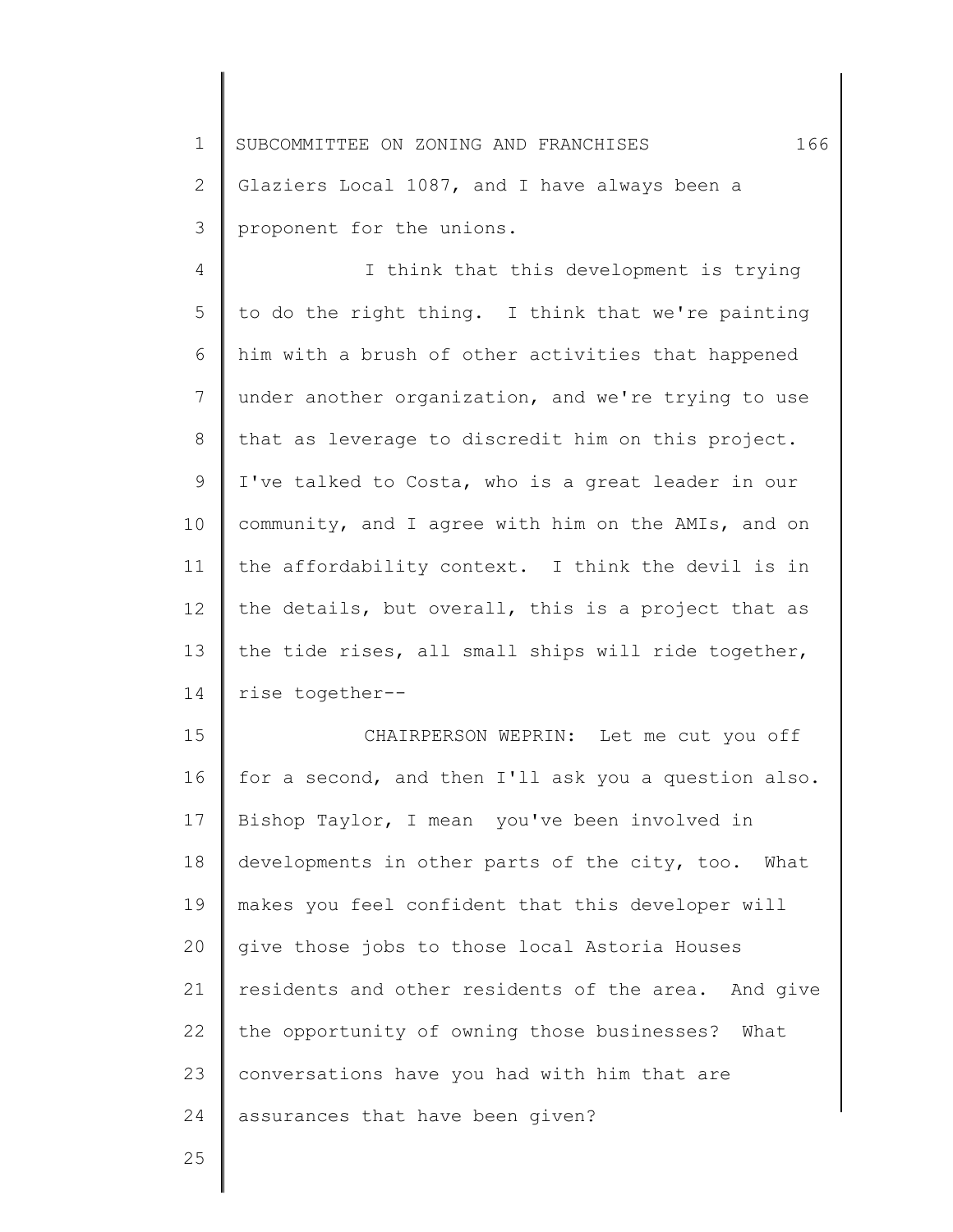1 SUBCOMMITTEE ON ZONING AND FRANCHISES 167

2 3 4 5 6 7 8 9 10 11 12 13 14 15 16 17 18 19 20 21 22 23 24 BISHOP TAYLOR: Right. That's a very good question. I've had experiences with developers that looked me right in the face and said we're going to do  $X$ ,  $Y$ , and  $Z$ , and as soon as they go through ULURP and get what they want, they say good-bye, see you later. I never said that. This developer has put things in writing. We have MOUs and letters of intent and understanding between Astoria Houses Residents Association, Between Urban Upbound who has the number one Jobs Plus site in the city right now in Astoria Houses. And saying that we're going to be the ones to be able to outreach and send credible candidates for these jobs. I've seen documentation that is gone to the union that said that Astoria residents must be prioritized for the jobs in the project. I even learned that the union didn't want that language in the documentation. I couldn't understand why, and I spoke to my council member about this to get some help to find out why the 3,000 residents that live in Astoria Houses would not be a priority if a project is right across the street. So my point is this. I think I have a pretty good judge of character. My watch word in

Costa knows this, Everything stinks until you put it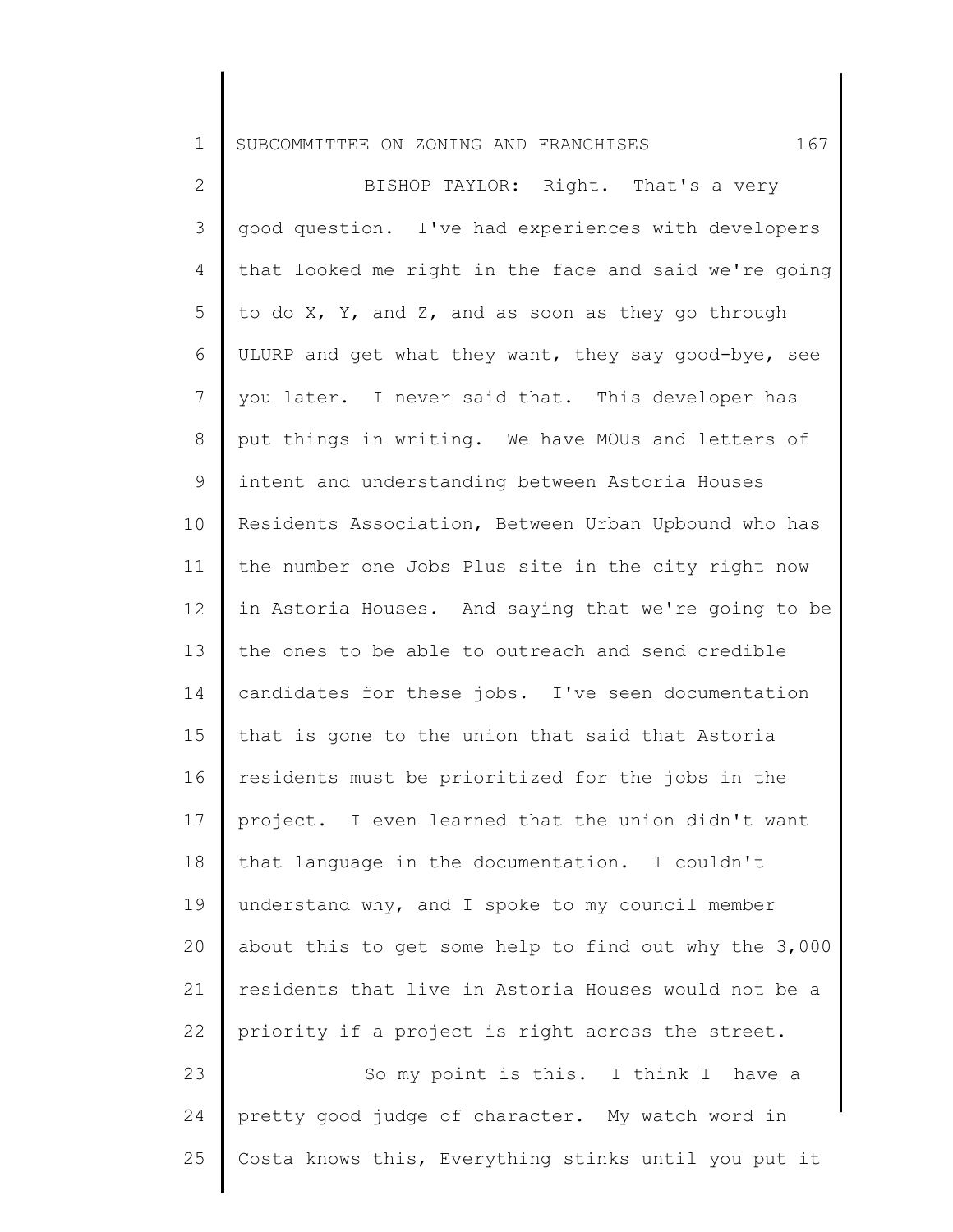| $\mathbf 1$    | 168<br>SUBCOMMITTEE ON ZONING AND FRANCHISES          |
|----------------|-------------------------------------------------------|
| $\overline{2}$ | in ink. And, that's been my collaboration with this   |
| 3              | particular developer, and I'm anxious, and I've been  |
| $\overline{4}$ | working with my council member, Council Member Costa, |
| 5              | to make sure that we can memorialize this. Use the    |
| 6              | tools and the resources that he has to hold the       |
| 7              | developers to their commitments to our community.     |
| 8              | That's the only assurances that I have, the only      |
| 9              | teeth that I have by working with the local electives |
| 10             | and getting things in writing from the developer.     |
| 11             | And the main thing is ownership here. We're going to  |
| 12             | own the supermarket. We're going to own stores on     |
| 13             | that peninsula. So, you know, and I'm glad this is    |
| 14             | on video because I'm very famous on video now. But    |
| 15             | yeah, this is real development, real opportunity for  |
| 16             | people that have been disenfranchised for a long      |
| 17             | time.                                                 |
| 18             | CHAIRPERSON WEPRIN: All right. I                      |
| 19             | appreciate the opinion. Any comments or questions of  |
| 20             | the panel? No. Thank you very much. I appreciate      |
| 21             | it. Now we go back to a panel in opposition. Okay.    |
| 22             | We'll take this. I'd like to call, yeah, call up      |
| 23             | Charlene is it Obernauer or something like that.      |
| 24             | Justin Wood. Sorry about that. Karen Nevers, and      |
| 25             | Maritza Silva-Farrell. Do I have four people?         |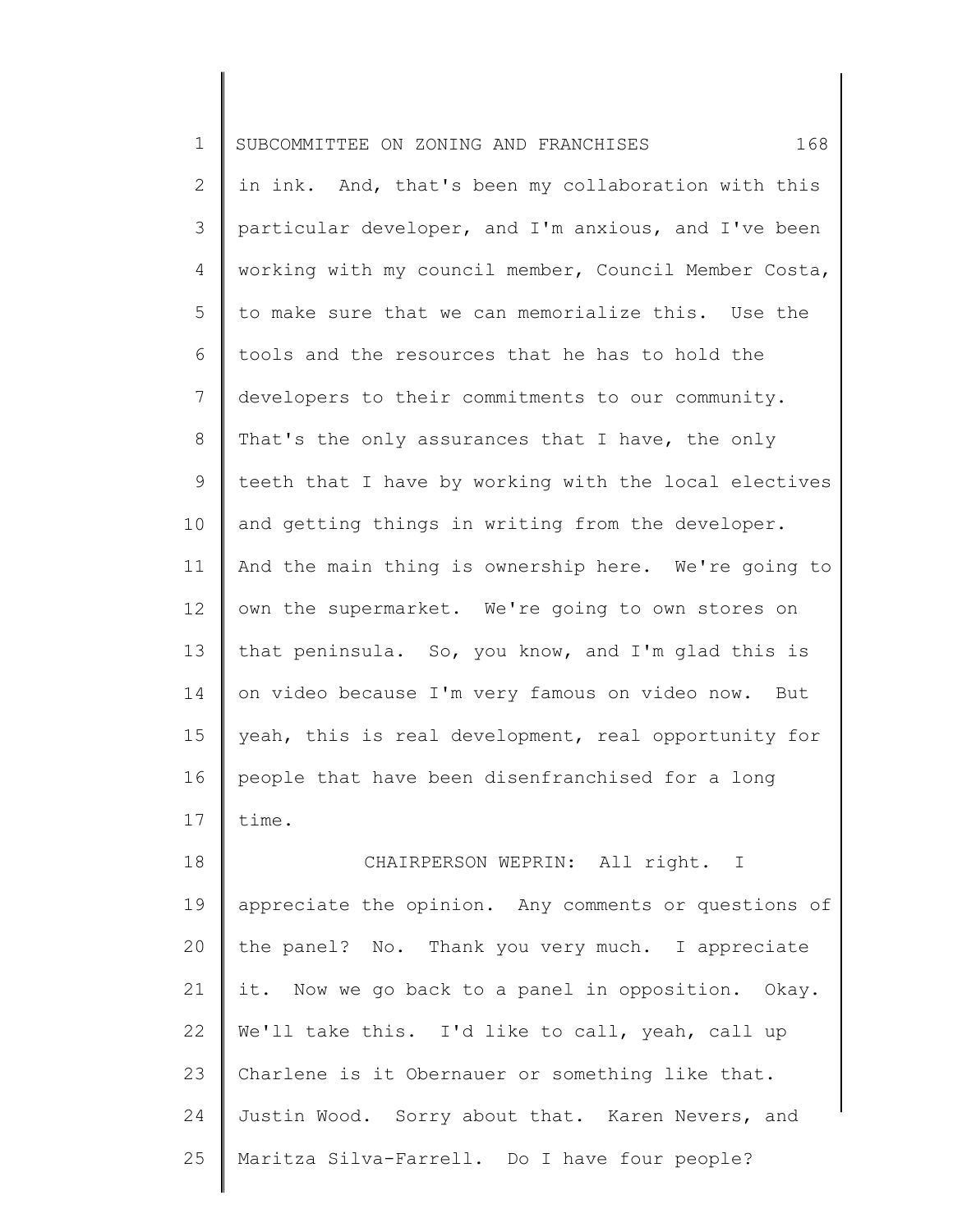1 2 3 4 5 6 7 8 9 10 11 12 13 14 15 16 17 18 19 20 21 22 23 24 25 SUBCOMMITTEE ON ZONING AND FRANCHISES 169 [background discussion] CHAIRPERSON WEPRIN: Are all four of you here? Yeah. One, two, three, four. We have five. Oh, okay, four. Okay. Whenever you're ready. You can decide who goes first. [Pause] KAREN NEVERS: Okay, my name is Karen Nevers [sp?] and I am a tenant under Alma management. I'm here today to put into place a reality check. I represent the people that occupy 750 apartments located at Surfside on Shorefront Parkway in Rockaway, Queens under Alma management. Since 2009, our tenant association has created a paper trail with Alma and with the DHCR. The following issues continue to be problematic, and force tenants to call 311 on a regular basis due to a poor response under Alma Management: Heat, hot water, brown water. Scheduled cleaning of hallways and stairwells in incinerator rooms typically stop. We don't have cleaning supplies to do that. Decrease in service, taking away laundry rooms to make space to rent for commercial businesses. Broken and dirty machines in the laundry rooms. \$2.75 per load. Bugs and vermin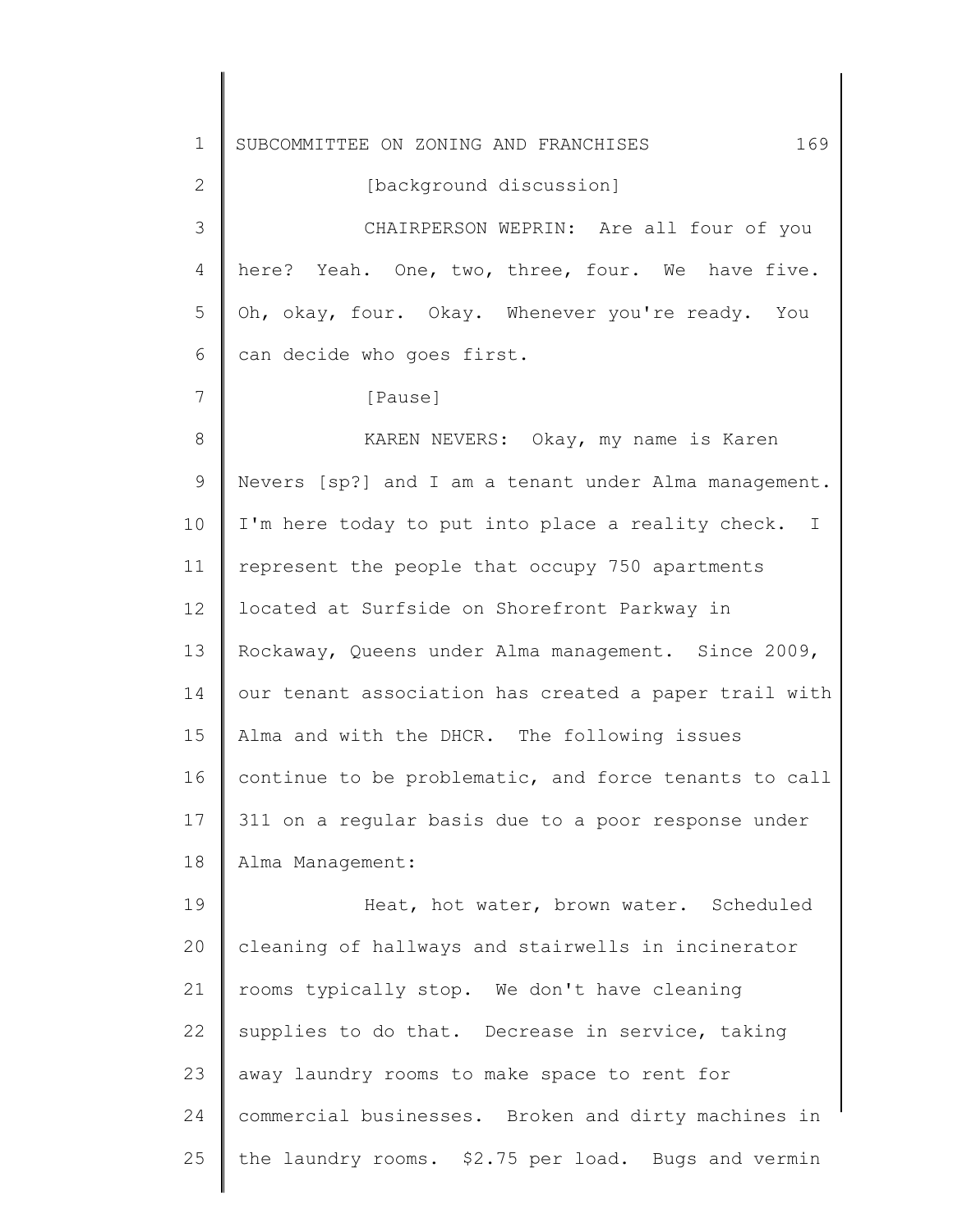| $\mathbf 1$    | 170<br>SUBCOMMITTEE ON ZONING AND FRANCHISES          |
|----------------|-------------------------------------------------------|
| $\mathbf{2}$   | in common areas and in apartments. Broken locks to    |
| 3              | enter our buildings and the gates that surround the   |
| 4              | perimeters of where we live. Disrepaired or broken    |
| 5              | elevators are a very common occurrence. No            |
| 6              | inspection cards in our elevators. 911 calls have     |
| $\overline{7}$ | now been placed to help tenants who have been trapped |
| $8\,$          | on numerous occasions. We are investigating that and  |
| 9              | getting the paperwork. Are these things ever really   |
| 10             | repaired? Lights out in the parking lot. Lights to    |
| 11             | the doorways that enter our building are often out.   |
| 12             | Generally building wide issues like leaks, cracks in  |
| 13             | the terraces and the brickwork.                       |
| 14             | Subpar work in the past has caused us to              |
| 15             | pay for MCIs currently. The Tenants Association is    |
| 16             | in the process of hiring an independent engineer.     |
| 17             | Elected officials are on our side with HPD to come    |
| 18             | down and do an inspection. Why are these people       |
| 19             | allowed to do further building when they did into     |
| 20             | their own pockets, and cannot even take care of the   |
| 21             | property of a rent stabilized building where we live. |
| 22             | We are tired of it. We are tired of the fight, but    |
| 23             | as long as we are living there, we're fighting the    |
| 24             | fight.                                                |
|                |                                                       |

Ι

║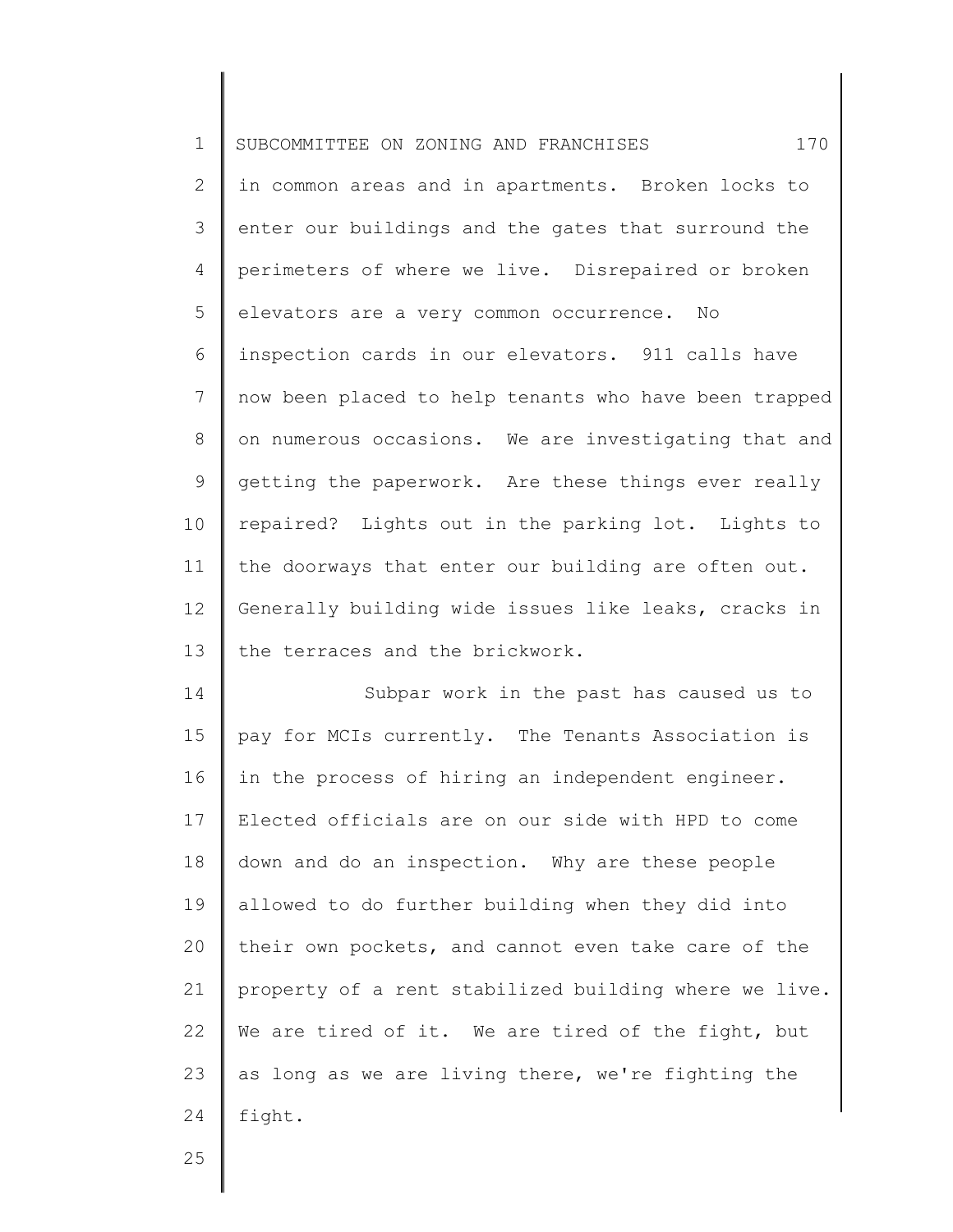1 2 3 4 5 6 7 8 9 10 11 12 13 14 15 16 17 18 19 20 21 22 23 24 SUBCOMMITTEE ON ZONING AND FRANCHISES 171 CHAIRPERSON WEPRIN: Good. Good spot to end. Right there. KAREN NEVERS: Thank you. CHAIRPERSON WEPRIN: Next. Who's next? JUSTIN WOOD: Sure. Hello. Thank you Chair Weprin and members of the subcommittee, and the Council. My name is Justin Wood. I'm a community organizer in the Environmental Justice Program at New York Lawyers for the Public Interest NYLPI. And thanks for this opportunity to give some testimony today. We have significant environmental and public health concerns about potential contamination at the Astoria Cove site that was raised in the Draft Environmental Impact Statement that we saw earlier this year. And thanks to Build Up NYC for bringing these issues to our attention. I think we've heard a lot about concerns with transparency and other commitments made by this developer on everything from affordable housing to broken promises with existing housing. Similarly, we have concerns that to date as far as the public knows, only phase 1 testing and preliminary testing has been done on the proposed site. And a number of contaminants including PCBs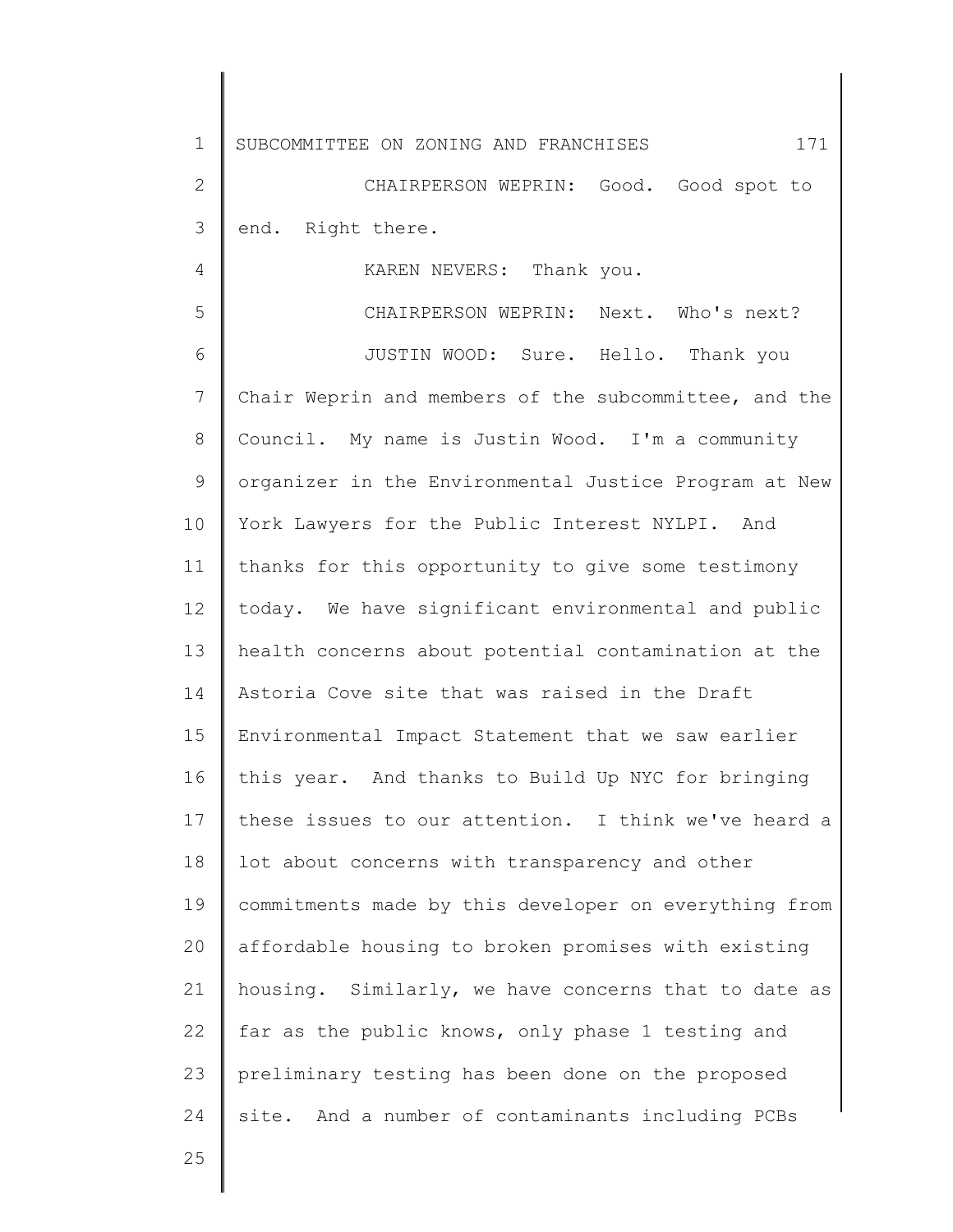1 2 3 SUBCOMMITTEE ON ZONING AND FRANCHISES  $172$ and manufacturing contaminants and asbestos have been found in these sites.

4 5 6 7 8 9 10 11 12 13 14 15 16 17 18 19 20 21 22 23 24 25 The fact that a school is proposed for the site raises particular concerns because children are particularly susceptible to toxins such as PCBs. So we would propose and we would urge you to require that phase 2 soil and groundwater and other more thorough testing be done on these sites. And that the Council has ample time to thoroughly evaluate and digest the results of those tests, and that the public be given the same transparency. And that we be able to submit those results to independent scientists prior to any vote on this development. Thank you very much for the opportunity to testify. CHAIRPERSON WEPRIN: Thank you, Mr. Wood. [Pause] CHARLENE OBERNAUER: Hi. My name is Charlene Obernauer. I'm the Executive Director of NYCOSH, the New York Committee for Occupational Safety and Health. I appreciate this opportunity to testify today regarding Alma Realty's proposed Astoria Cove development. We're pleased to join with our friends in Labor and community organizations in the efforts to secure responsible development,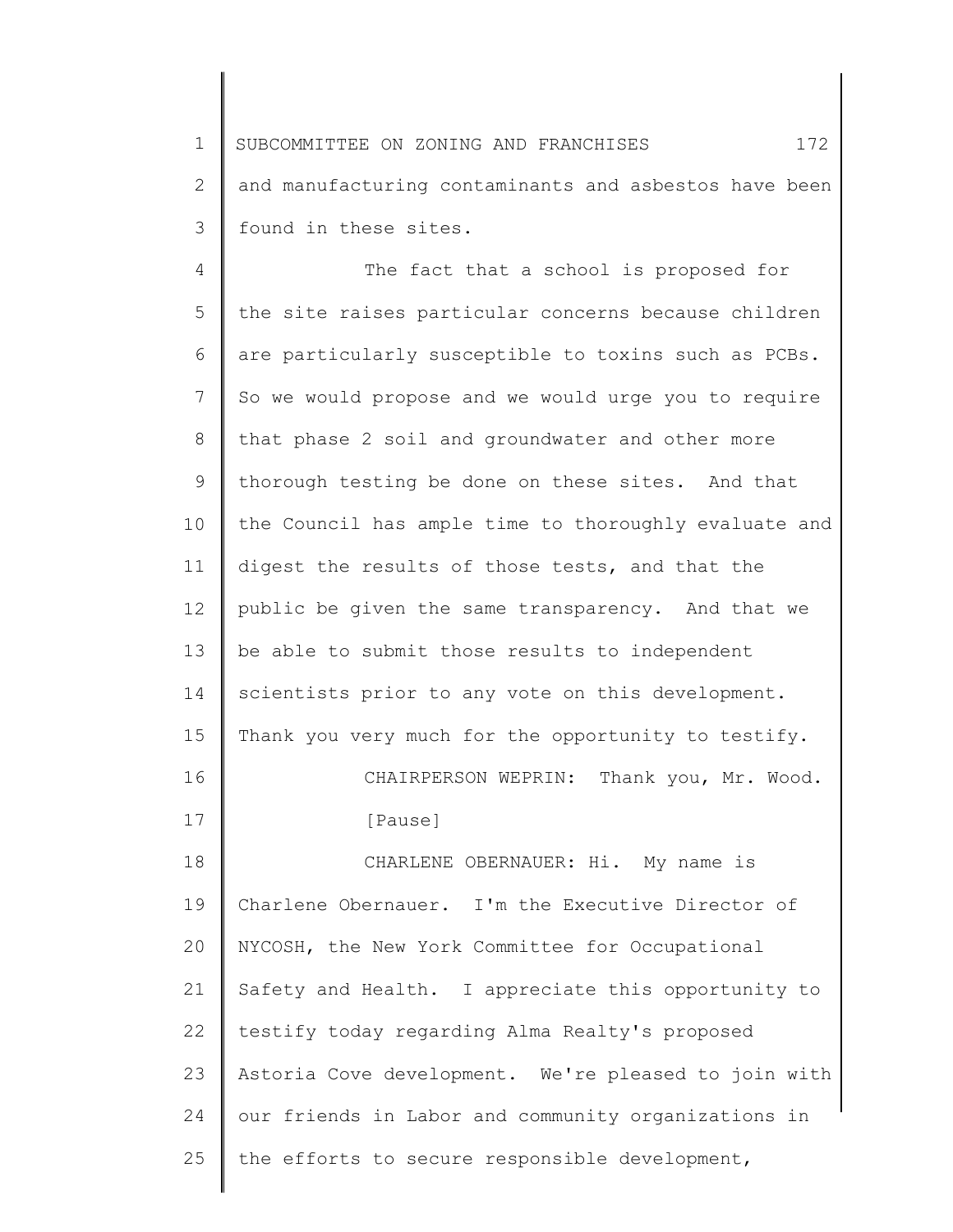| $\mathbf 1$     | 173<br>SUBCOMMITTEE ON ZONING AND FRANCHISES           |
|-----------------|--------------------------------------------------------|
| $\mathbf{2}$    | affordable housing, a healthy environment, and good    |
| 3               | jobs for New Yorkers. The testimony that I'm going     |
| 4               | to read is going to primarily address environmental    |
| 5               | and occupational and health concerns with the          |
| 6               | proposed project. It would be a bit longer, but        |
| $\overline{7}$  | Justin said most of what I need to say. So I'll        |
| $8\,$           | second him, and we're recommending that the Council    |
| $\mathsf 9$     | vote no on the Astoria Cove project due to Alma's      |
| 10              | record as an irresponsible developer and employer.     |
| 11              | First, I'm going to speak about safety.                |
| 12 <sup>°</sup> | Alma Realty has a track record of endangering          |
| 13              | workers. In June of 2013, OSHA assessed initial        |
| 14              | penalties totaling almost \$500,000 or to be specific, |
| 15              | \$465,000 against Alma and its subcontractors for      |
| 16              | willful, serious, and repeat workplace safety          |
| 17              | violation. Now, just to clarify, a willful violation   |
| 18              | is one committed with intentional knowing or           |
| 19              | voluntary disregard for the law's requirements or      |
| 20              | with plain indifference to workers' safety and         |
| 21              | health. So this is somebody that knows what the law    |
| 22              | is and then violates the law.                          |
| 23              | Per the New York City Department of                    |
| 24              | Buildings, Alma Realty has a history of 89             |
| 25              | complaints, 132 DOB violations and 99 Environmental    |
|                 |                                                        |

║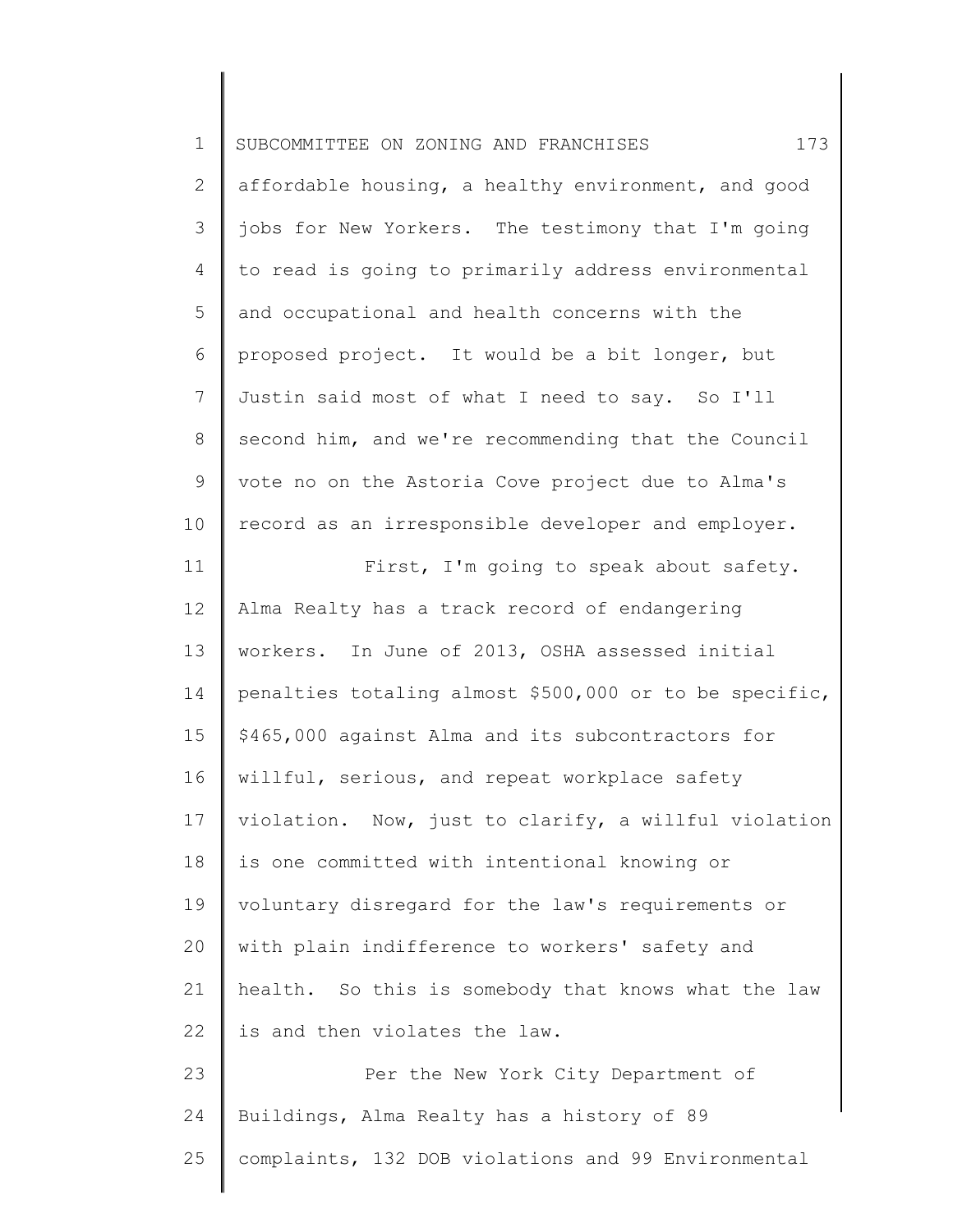1 2 3 4 5 6 7 SUBCOMMITTEE ON ZONING AND FRANCHISES 174 Control Board violations at two high-rise residential properties in Queens. Ooh, that went fast. At the end of the day, non-union projects are more dangers than union projects. In 2012, nearly 80% of workplace fatalities in construction were on nonunion job sites.

8 9 10 11 12 13 14 15 16 17 So again, the New York City Council should consider the developer's record of labor law and other violations and practices including those involving occupational safety and health as a factor in awarding, overseeing, and defining contracts or permits. The City Council should not grant project approval unless these conditions are met. And due to Alma Realty's reputation, NYCOSH recommends that the City Council vote against the Astoria Cove Project. Thank you.

18 19 20 21 22 CHAIRPERSON WEPRIN: Thank you. Next please. MARITZA SILVA-FARRELL: Good afternoon. We are persons who were early this morning. Well, thank you for giving the opportunity today to comment

23

25

24 name is Maritza Silva Farrell. I am a Lead Political

Organizer at ALIGN, the Alliance for Greater New

on the proposed Zoning Amendment at Astoria Cove. My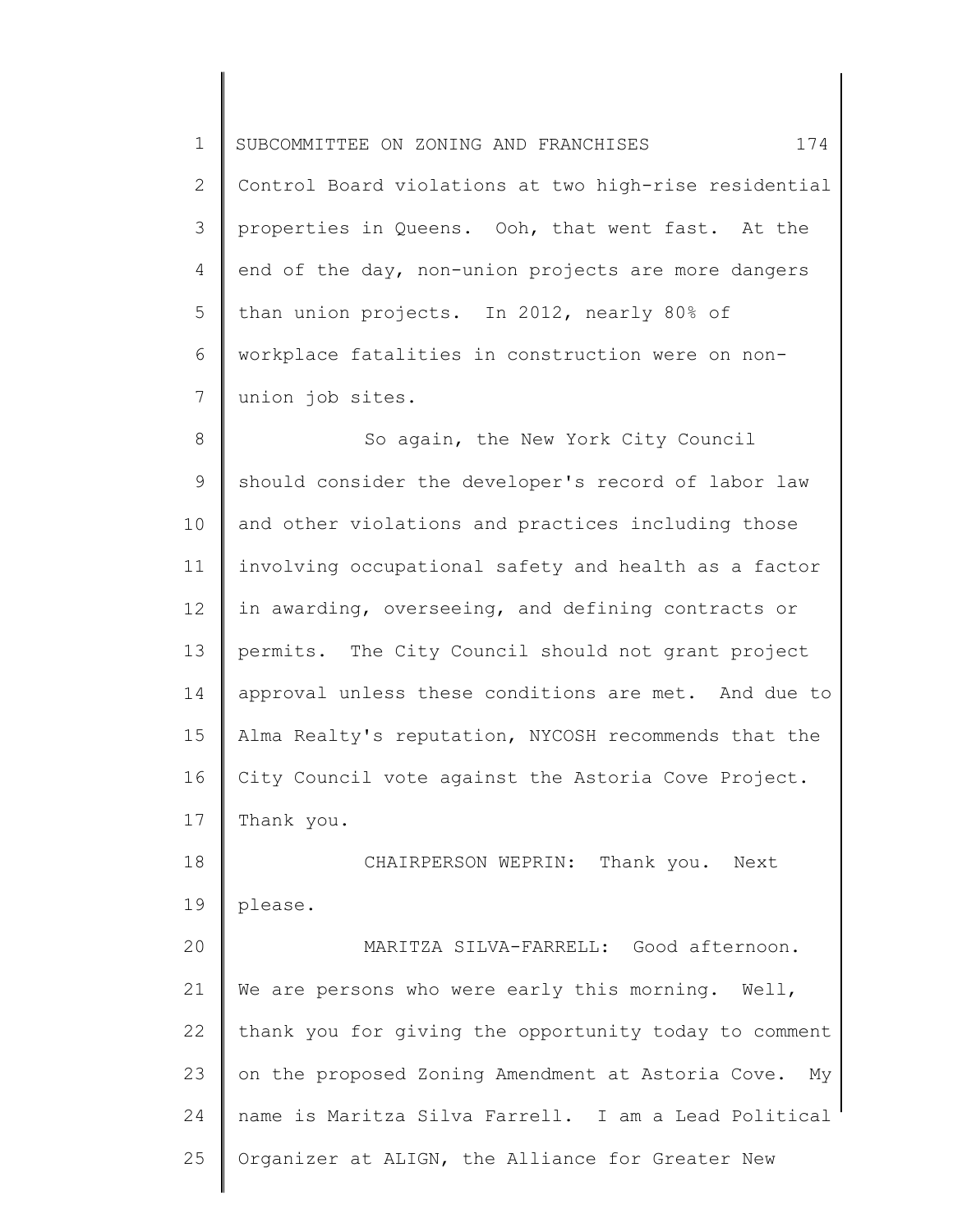| $\mathbf 1$    | 175<br>SUBCOMMITTEE ON ZONING AND FRANCHISES            |
|----------------|---------------------------------------------------------|
| $\overline{2}$ | York. Alliance is a community labor coalition           |
| 3              | dedicated to creating good jobs, vibrant communities,   |
| 4              | and accountable [sic] democracy for all New Yorkers.    |
| 5              | We believe that the key to successful development is    |
| 6              | ensuring that the values of the neighborhood and its    |
| 7              | members are upheld despite the changes that come from   |
| $\,8\,$        | large-scale projects. We believe that Astoria Cove      |
| $\mathsf 9$    | could be an opportunity to transform the community,     |
| 10             | but only if it's built to the highest standards.        |
| 11             | In recent months, the Community Board                   |
| 12             | representing Astoria residents and the Queens Borough   |
| 13             | President voted down the project, as we heard today.    |
| 14             | Council Member Constantinides has also consistently     |
| 15             | raised serious concerns about the current proposal,     |
| 16             | as we heard today. The City Planning Commission has     |
| 17             | ignored these voices of dissent, and recently voted     |
| 18             | to approve the current proposal for Astoria Cove.<br>We |
| 19             | urge the City Council to use their power within the     |
| 20             | ULURP process to disapprove this application unless     |
| 21             | labor standards and affordable housing issues are       |
| 22             | addressed.                                              |
| 23             | There is a direct connection between the                |
| 24             | rezoning of land for large-scale developments and the   |

∥

25 socio-economic impact on the community and workers of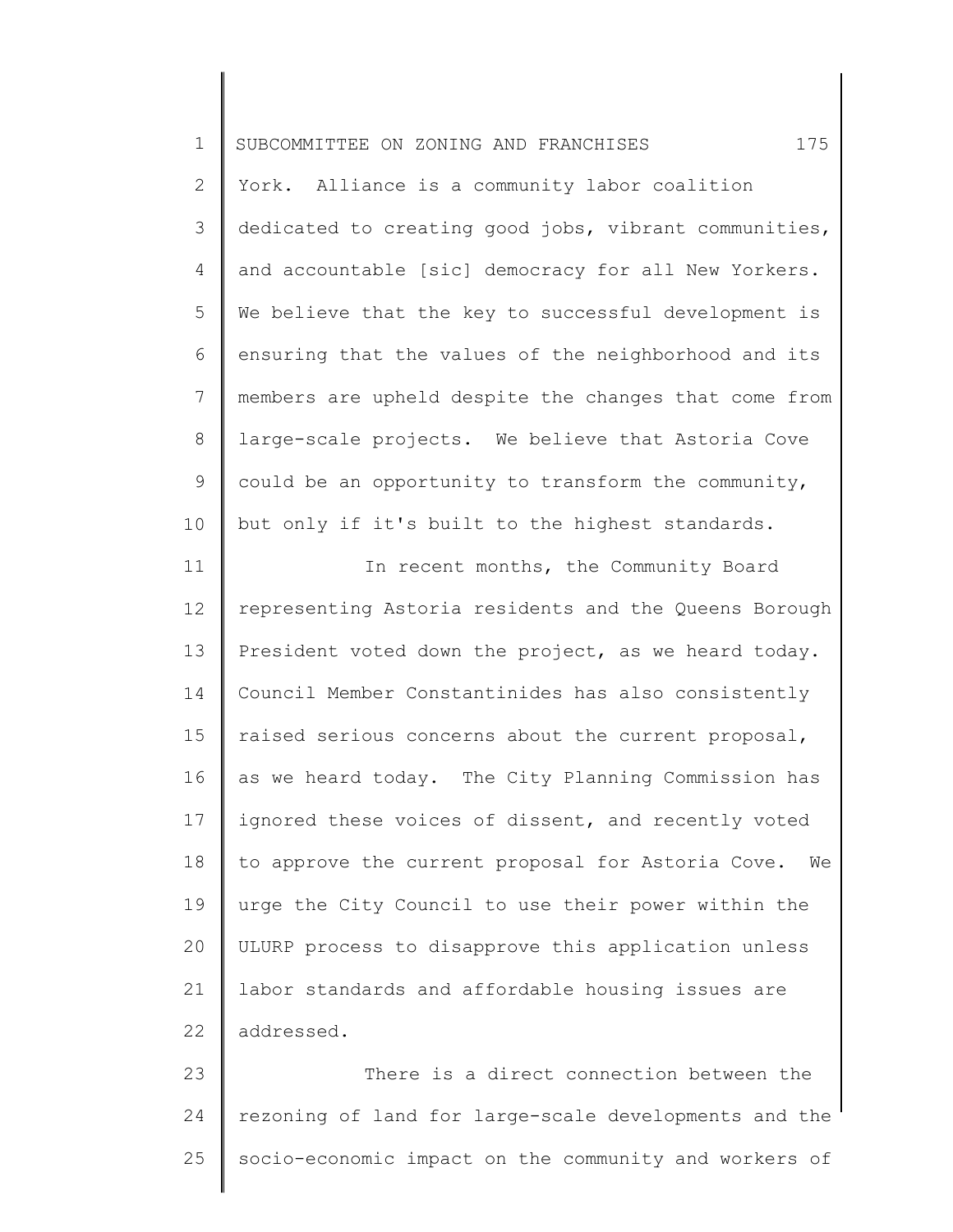| $\mathbf 1$    | 176<br>SUBCOMMITTEE ON ZONING AND FRANCHISES         |
|----------------|------------------------------------------------------|
| $\mathbf{2}$   | Queens. There need to be labor standards for         |
| 3              | construction as well as permanent jobs. We recommend |
| 4              | that in order for these developments to be approved, |
| 5              | the Developer Alma Realty should make a real         |
| 6              | commitment to creating good jobs for construction,   |
| $7\phantom{.}$ | permanent maintenance, and retail. It is             |
| $8\,$          | particularly important if the development will be    |
| 9              | apply for subsidies through the Fresh Program, and   |
| 10             | also if the development is receiving 15 to 25 years  |
| 11             | of no taxes. Subsidies should not be given without   |
| 12             | labor standards that will guarantee high retail for  |
| 13             | the site.                                            |
| 14             | Just to conclude, I would just like to               |
| 15             | say that we want to make sure that also affordable   |
| 16             | housing is addressed. We would like to make sure     |
| 17             | that 50% of affordable housing will be part of the   |
| 18             | development. Everybody agrees that this is the best  |
| 19             | way to go, and also that \$2,700 for an apartment is |
| 20             | really not affordable.                               |
| 21             | CHAIRPERSON WEPRIN:<br>Okay.                         |
| 22             | MARITZA SILVA-FARRELL: And just to                   |
| 23             | finish up, also I do have about eight members of the |
| 24             | clergy in Astoria have shared some testimony and I   |
| 25             | would like to give it to the Council.                |
|                |                                                      |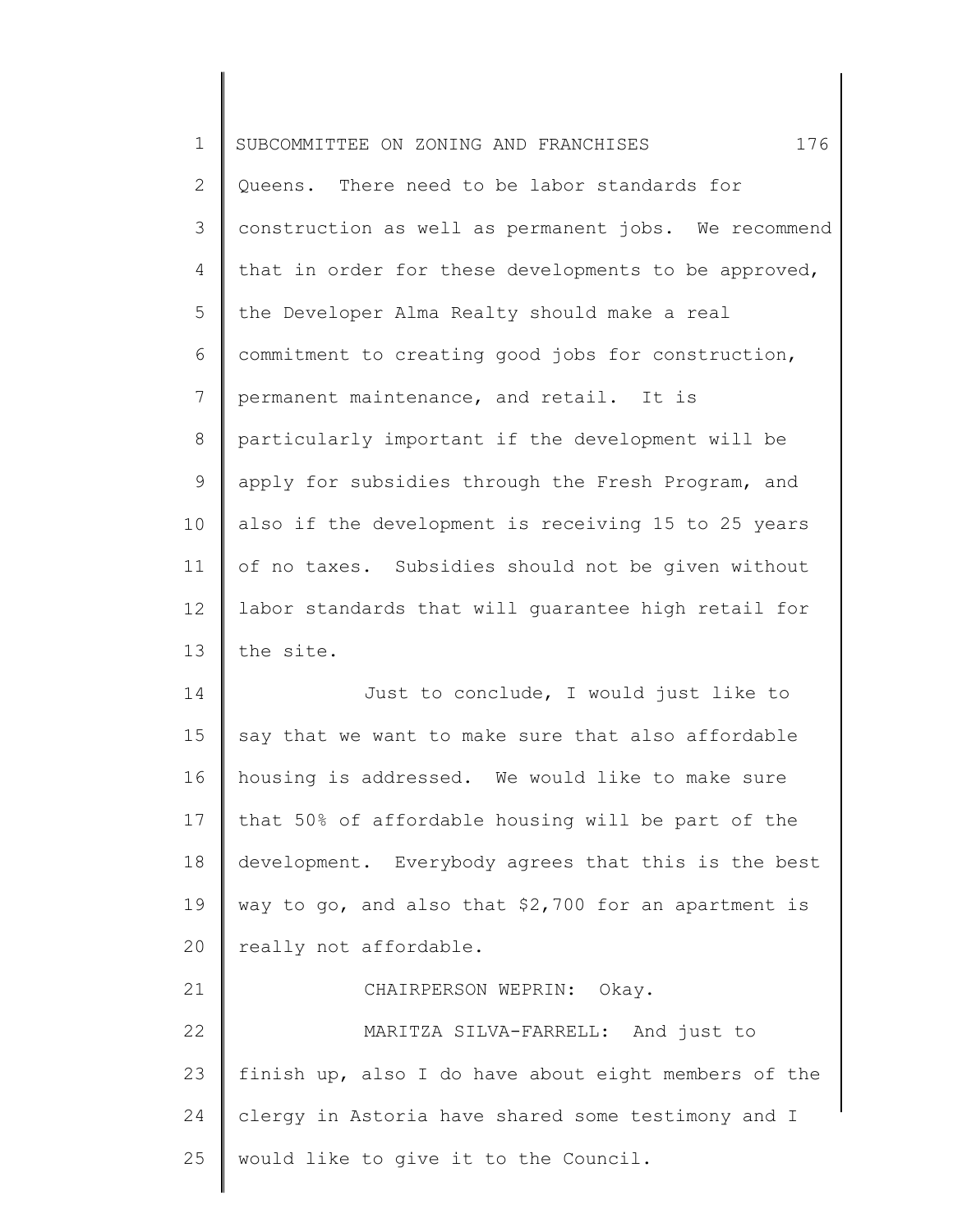1 2 3 4 5 6 7 8 9 10 11 12 13 14 15 16 17 18 19 20 21 22 23 24 25 SUBCOMMITTEE ON ZONING AND FRANCHISES  $177$ CHAIRPERSON WEPRIN: Okay. We'll have the Sergeant-at-Arms take that. MARITZA SILVA-FARRELL: And I am very happy to attend today. Thank you. CHAIRPERSON WEPRIN: Thank you very much. Go look at your applause [sic] and thank you very much to this panel. We're going to now move onto a panel in favor of the project. Richard Khuzami, Michael Ferguson, the Reverend Dwayne Jackson, and Reverend Bobby Moore. Is that four here? I think we have four people, right? Councilman Donovan Richards is going to chair for a few minutes while I just take a break, and I'll be right back. Thank you, Council Member Richards. [Pause] COUNCIL MEMBER RICHARDS: All right, you can start. Thank you. Good afternoon, gentlemen, and thank you for this opportunity to come before you and to address you. My name is the Reverend Dwayne Jackson, Pastor of the First Reformed Church of Astoria in Astoria, Queens. And I've served the community now for nearly 20 years. The First Reformed Church, which has been there for 179 years is a community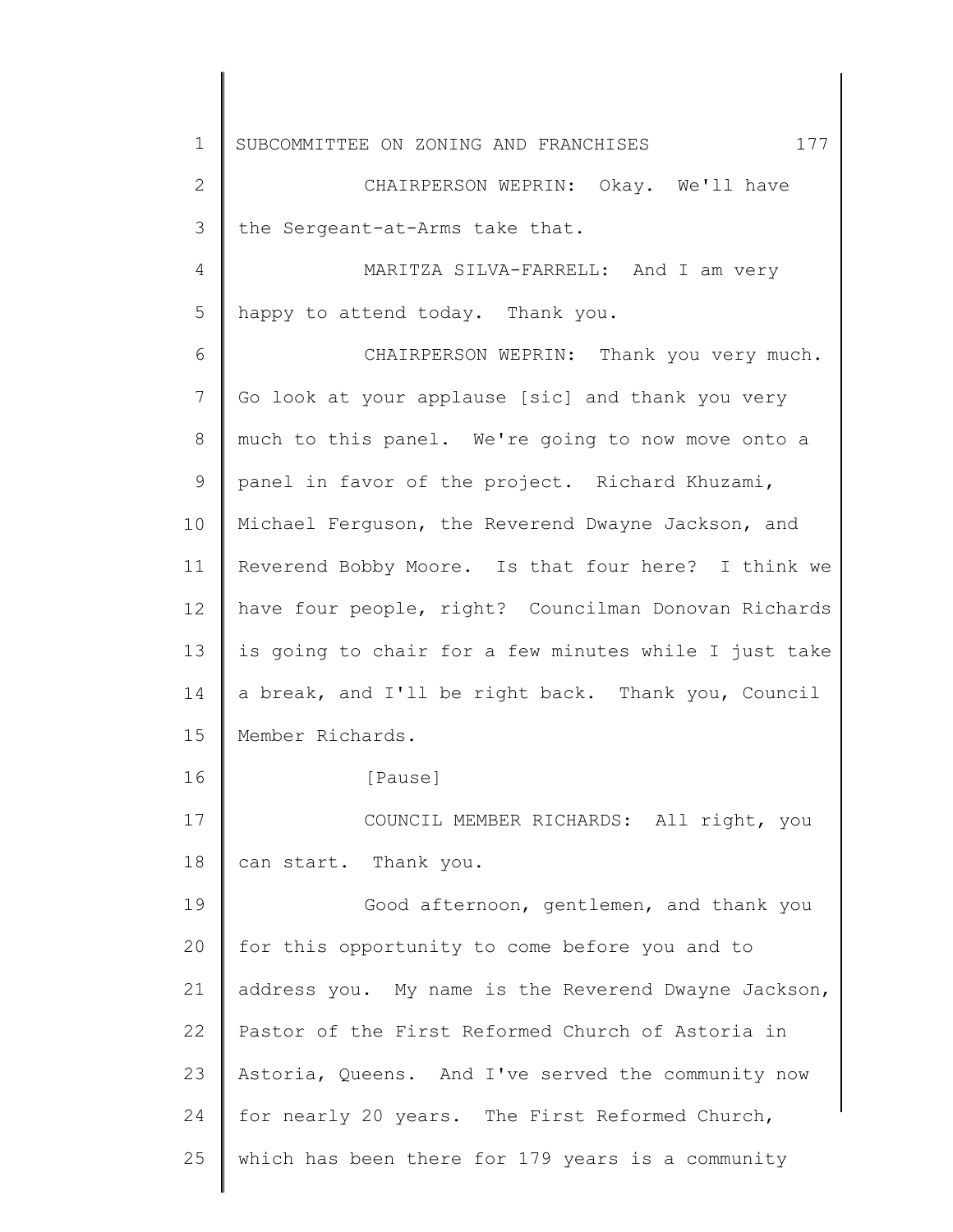1 2 3 4 5 6 SUBCOMMITTEE ON ZONING AND FRANCHISES 178 church that reaches out, which services the youth, senior programs and others. We work closely with the seniors also in Astoria Houses. My church is located on 2726 12th Street in Astoria close to the proposed development site.

7 8 9 10 11 12 13 14 15 16 17 18 19 20 21 22 23 24 My parishioners and our neighbors are all living right in the Astoria Houses, and we are thrilled about the developers taking the time to talk to the people of this community, and take our needs seriously. Many times businesses, groups have come into our peninsula without even asking our opinion. With the Astoria Cove project, this has not been the case. The developers have communicated effectively with Astoria Houses and Hallet's Cove residents about the future enhancements they envision our community, our neighborhood has been doing for quite a while now. We've been giving presentations, meetings, tours, and the developers have generally valued and sought our input. Together we are painting a future for our neighborhoods and our Council people. This painting is inspiring to all of us. This painting articulates a vision of one for our peninsula. It hopes that it will open up local streets, jobs and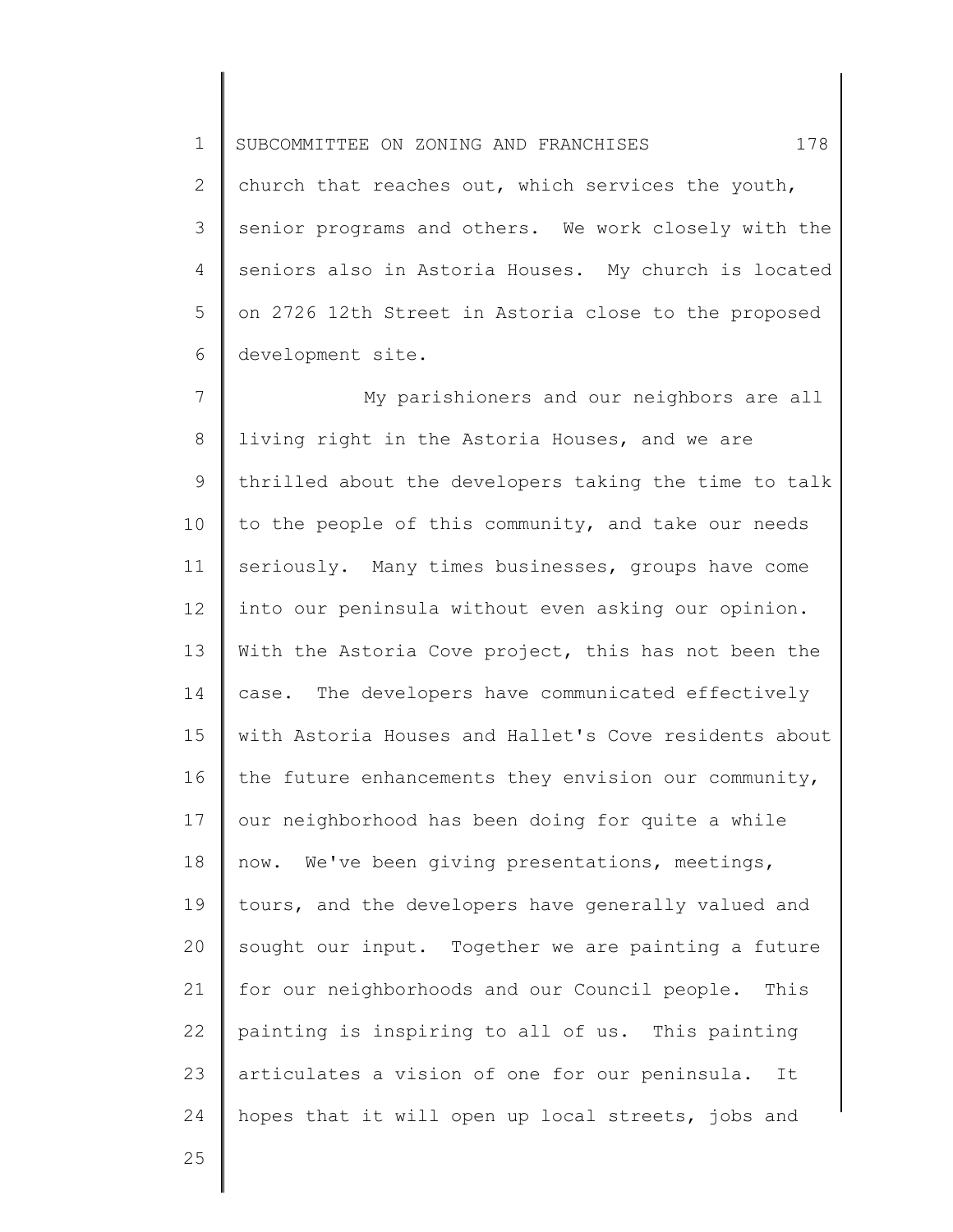1 2 3 4 SUBCOMMITTEE ON ZONING AND FRANCHISES  $179$ job opportunities as our community looks to move forward together. In conclusion, it is our hope that our

5 6 7 8 community will continue to grow, that job opportunities will become available and that all of the issues that were brought up will be addressed. Thank you.

9

10 11 12 13 14 15 16 17 18 19 20 21 22 23 24 25 COUNCIL MEMBER RICHARDS: Thank you. REVEREND BOBBY MOORE: Thank you to the acting chair and the Council panel. God bless you on today. My name is Bobby Moore, Overseer of the Astoria Baptist Church and Vice Chair of the Long Island City Astoria Clergy Coalition. I've been serving the Astoria community in a variety of ways for 15 years. My church is located at 3117 21st Street in Long Island City. The Astoria Cove project will breathe new life and vitality into the property of Astoria with the addition of 1,723 units, 345 of which are affordable. I am glad that the developers want Astoria Houses residents to have priority in occupying these new affordable housing units. I support the project because of this: Providing a portion of priority affordable housing for Astoria Houses residents will enable upward mobility for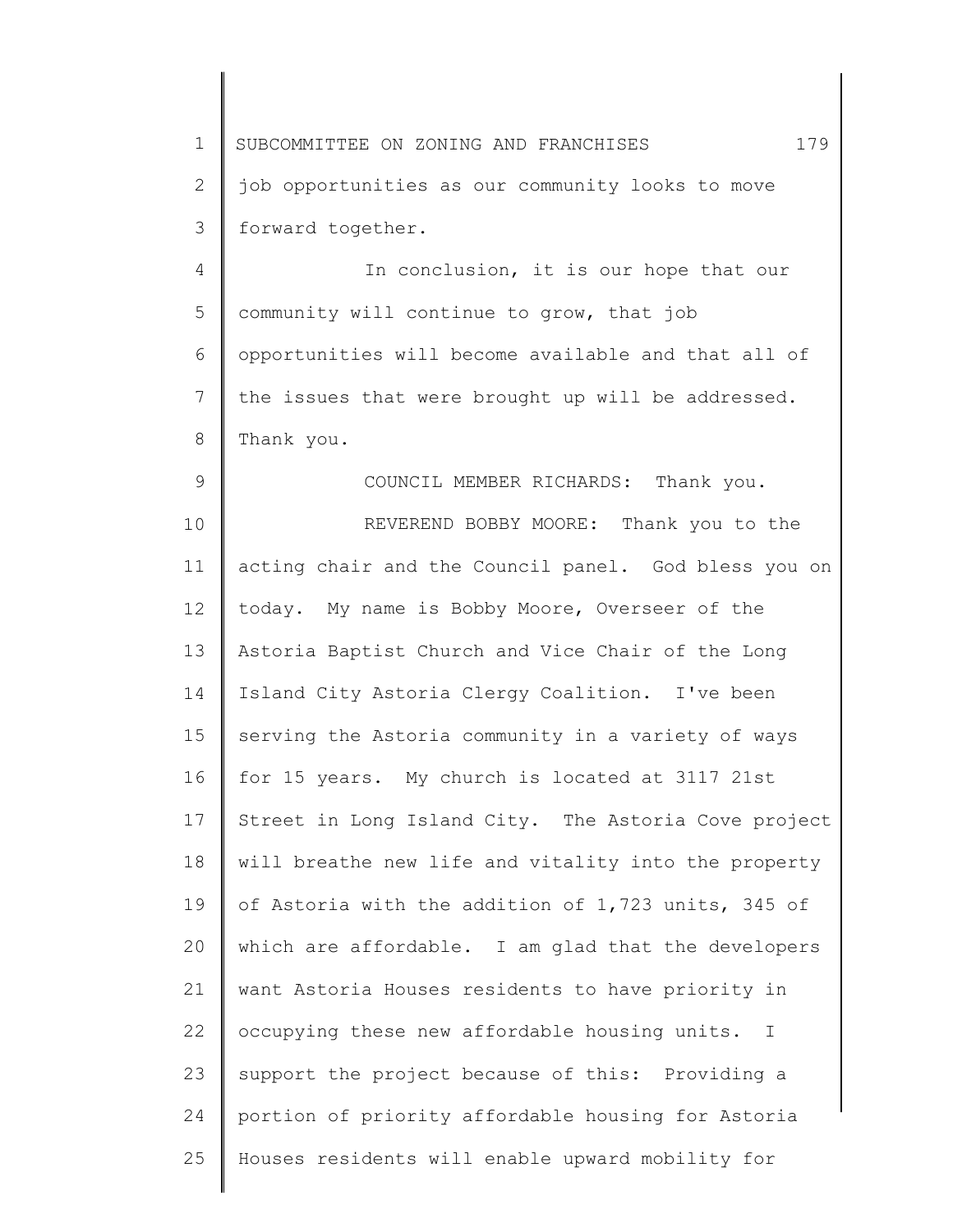1 2 3 4 5 6 7 8 9 10 11 12 13 14 15 16 17 18 19 20 21 22 23 24 25 SUBCOMMITTEE ON ZONING AND FRANCHISES 180 interested and qualified and qualify while freeing up additional much needed NYCHA housing for those on the waiting list. Too often, I have heard of other housing lotteries where residents who are getting subsidized housing like NYCHA housing are actually excluded from qualifying for the lottery. These policies have been historically perpetuating segregation and isolation in our neighborhoods. I am thrilled to hear that builders and our Council members are committed to figuring out a way to create opportunities for Astoria Housing residents as opposed to limiting those opportunities. I have often heard of cases where families will win affordable housing lotteries only to find out that they are no longer eligible because of their credit scores of lack thereof. I am impressed by the commitment of this building and future landlords to determine other ways that strong potential tenants might qualify for the new housing. Astoria Cove will now have no poor doors, or discriminate between tenants who pay more and the ones who pay less. The bidding committee to making sure that there are no two classes of citizen tenants. One who gets great amenities, and the other one who gets less. Instead,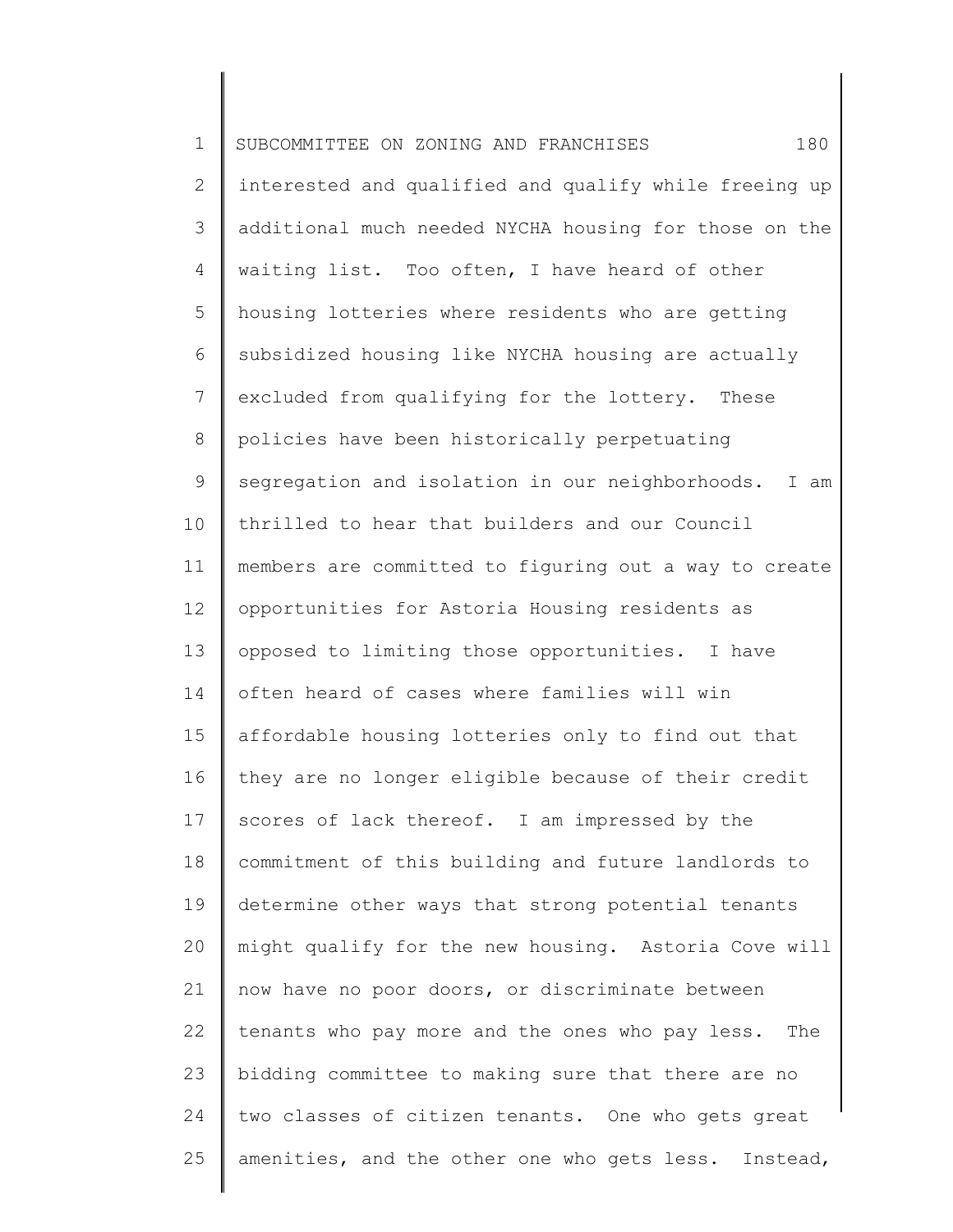| $\mathbf 1$     | 181<br>SUBCOMMITTEE ON ZONING AND FRANCHISES          |
|-----------------|-------------------------------------------------------|
| $\overline{2}$  | tenants will have equitable amenities. Astoria Cove   |
| 3               | development has been years in the making. A solution  |
| $\overline{4}$  | to the many issues were born from research and        |
| 5               | ongoing public conversation with local communities.   |
| 6               | Astoria Cove will and is a solid community housing    |
| 7               | model that deserves approval. Thank you.              |
| 8               | COUNCIL MEMBER RICHARDS: Thank you.                   |
| 9               | MICHAEL FERGUSON: Good afternoon. My                  |
| 10              | name is Michael Ferguson. I'll be reading a           |
| 11              | statement on behalf of Arthur Rosenfield, President   |
| 12 <sup>°</sup> | of the Long Island City/Astoria Chamber of Commerce.  |
| 13              | Members of the Council: I am Arthur                   |
| 14              | Rosenfield. I run a local news service and have long  |
| 15              | been active in the activities across my community of  |
| 16              | Long Island City and the Astoria Community. I also    |
| 17              | serve as President of the Long Island City/Astoria    |
| 18              | Chamber of Commerce, an organization that I founded.  |
| 19              | I have the good fortunate of being part of the        |
| 20              | renaissance of LIC and the evolving gentrification of |
| 21              | Astoria.                                              |
| 22              | I am here to both recommend and                       |
| 23              | enthusiastically support the Astoria Cove Development |
| 24              | Proposal before you.                                  |
| 25              |                                                       |
|                 |                                                       |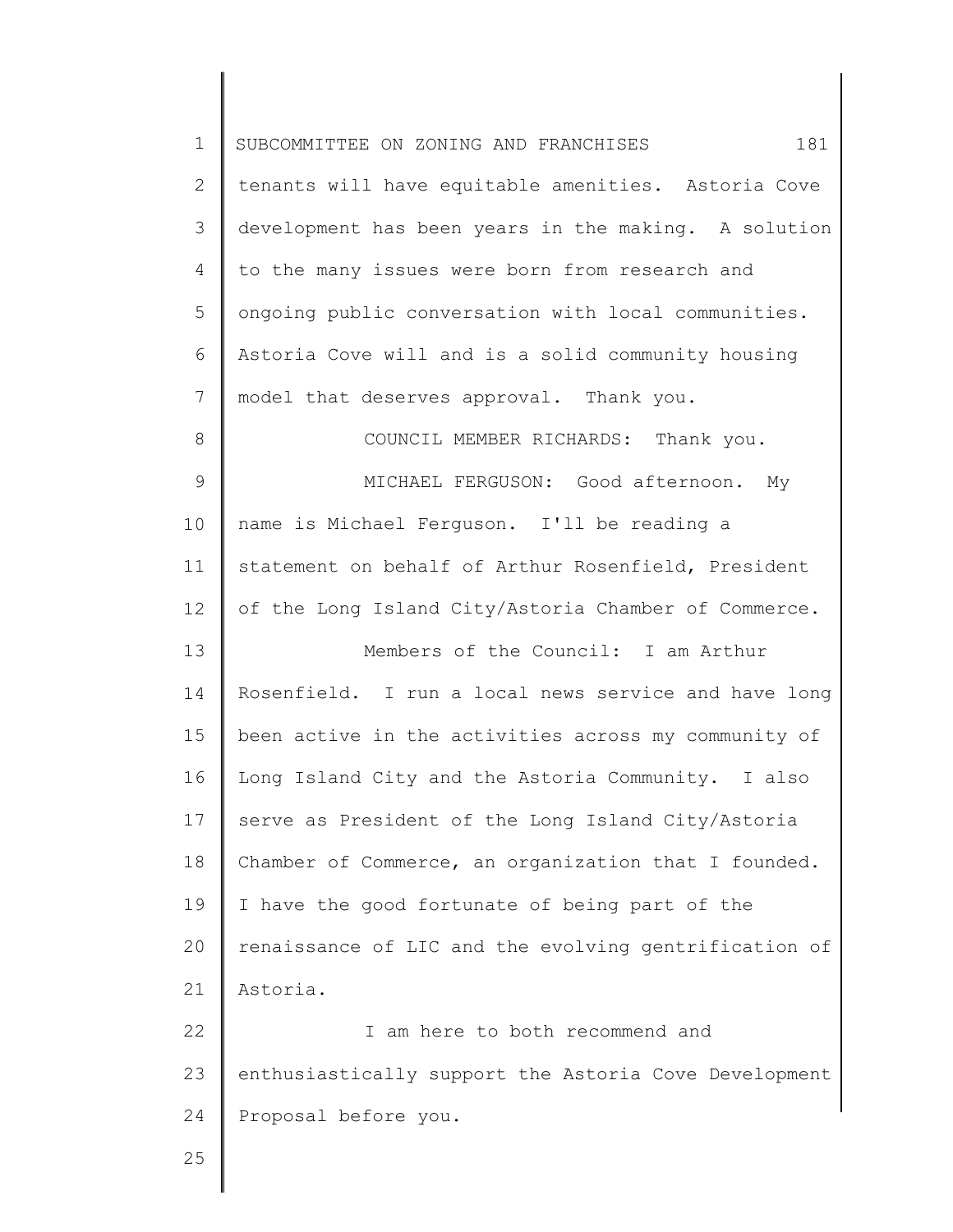1 2 3 4 5 6 7 8 9 10 11 12 13 14 15 16 17 18 19 20 21 22 23 24 SUBCOMMITTEE ON ZONING AND FRANCHISES  $182$ COUNCIL MEMBER RICHARDS: Could you just speak into the mic a little bit more. MICHAEL FERGUSON: Okay. COUNCIL MEMBER RICHARDS: Okay, thank you. MICHAEL FERGUSON: For 50 years, no one has made an investment in this isolate part of the peninsula until now. 2030 Astoria Developers has proposed to develop and bring positivity, prosperity, and life to it. It will contribute unique infrastructure so that the Western Astoria area and neighborhood can truly flourish. At this time the area west of 21st Street has limited development. This is in contrast to the community development and prosperity in Astoria that has taken place east of 21st Street. 2030 Astoria Developers has come to the table with a great vision. This community will certainly enjoy the benefits this project will add including the creation of new well paying jobs and the attraction of local investment It will also serve to encourage the development of public transportation for a neighborhood, which is underserved.

25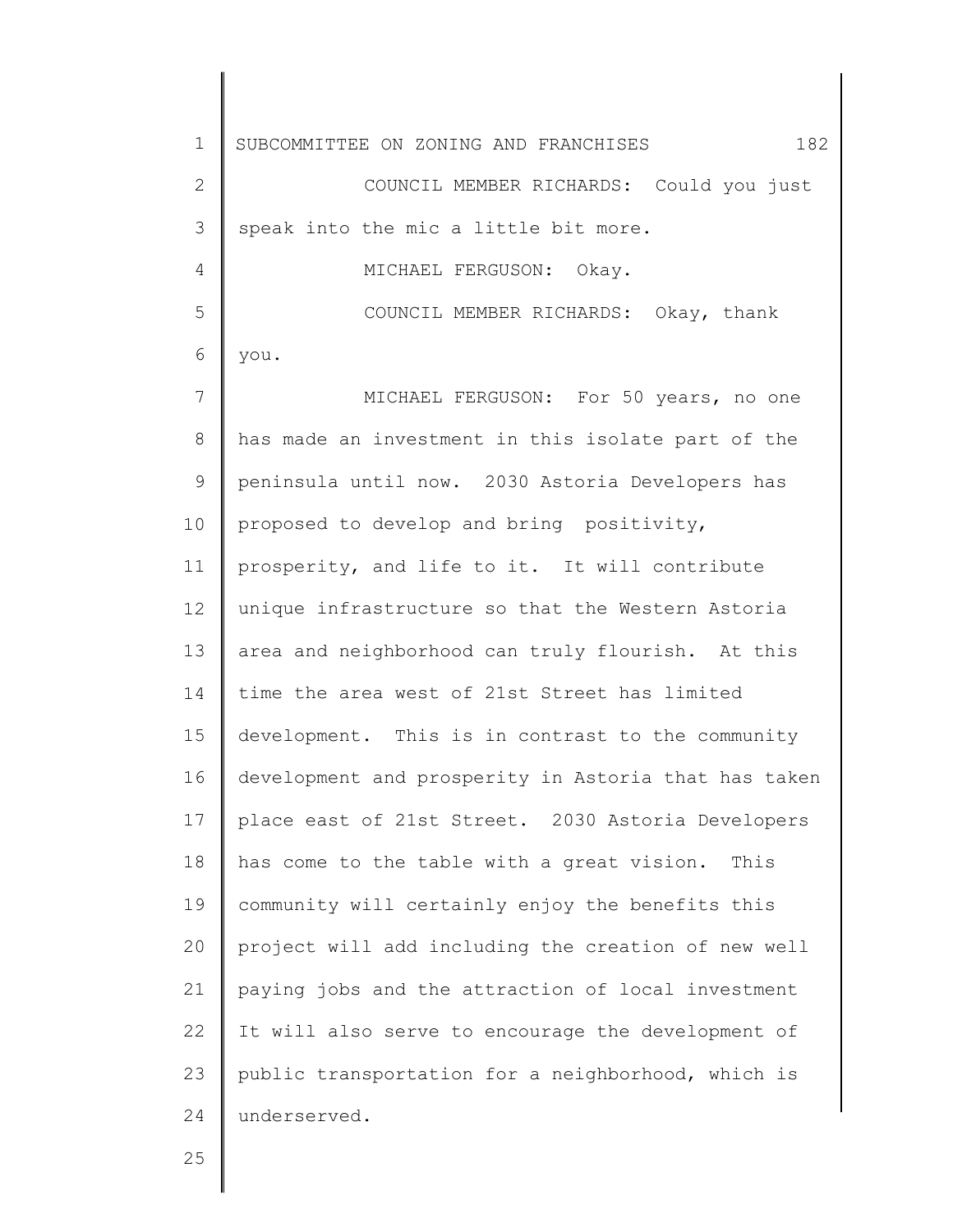| $\mathbf 1$    | 183<br>SUBCOMMITTEE ON ZONING AND FRANCHISES          |
|----------------|-------------------------------------------------------|
| $\mathbf{2}$   | Together, with other previously                       |
| 3              | authorized development on the peninsula the entire    |
| 4              | area will be a model of residential development that  |
| 5              | will lift the quality of life in that neighborhood of |
| 6              | Astoria for everyone including the residents of       |
| $7\phantom{.}$ | Astoria Houses simply by its proximity. Because of    |
| 8              | my activity, I see how that vision finds its way into |
| 9              | the lives of people across our community. This        |
| 10             | development partnership, 2030 Astoria Developers      |
| 11             | impresses me that they have loyalty to the community, |
| 12             | and they have demonstrated a desire to be a good      |
| 13             | corporate citizen and long-term partner investor in   |
| 14             | our collective future. They are bringing jobs,        |
| 15             | training and so much more. Respectfully, Arthur       |
| 16             | Rosenfield. Thank you.                                |
| 17             | COUNCIL MEMBER RICHARDS: Thank you.                   |
| 18             | RICHARD KHUZAMI: Members of the                       |
| 19             | Committee of the City Council, I'm Richard Khuzami.   |
| 20             | I'm President of the old Astoria Neighborhood         |
| 21             | Association. I'm also a member of CB1. I'm speaking   |
| 22             | tonight with my Old Astoria neighborhood hat.<br>The  |
|                |                                                       |

23 24 25 Old Astoria Neighborhood Association is a civic group consisting of residents, property owners and business owners in Old Astoria. This includes Hallet's Point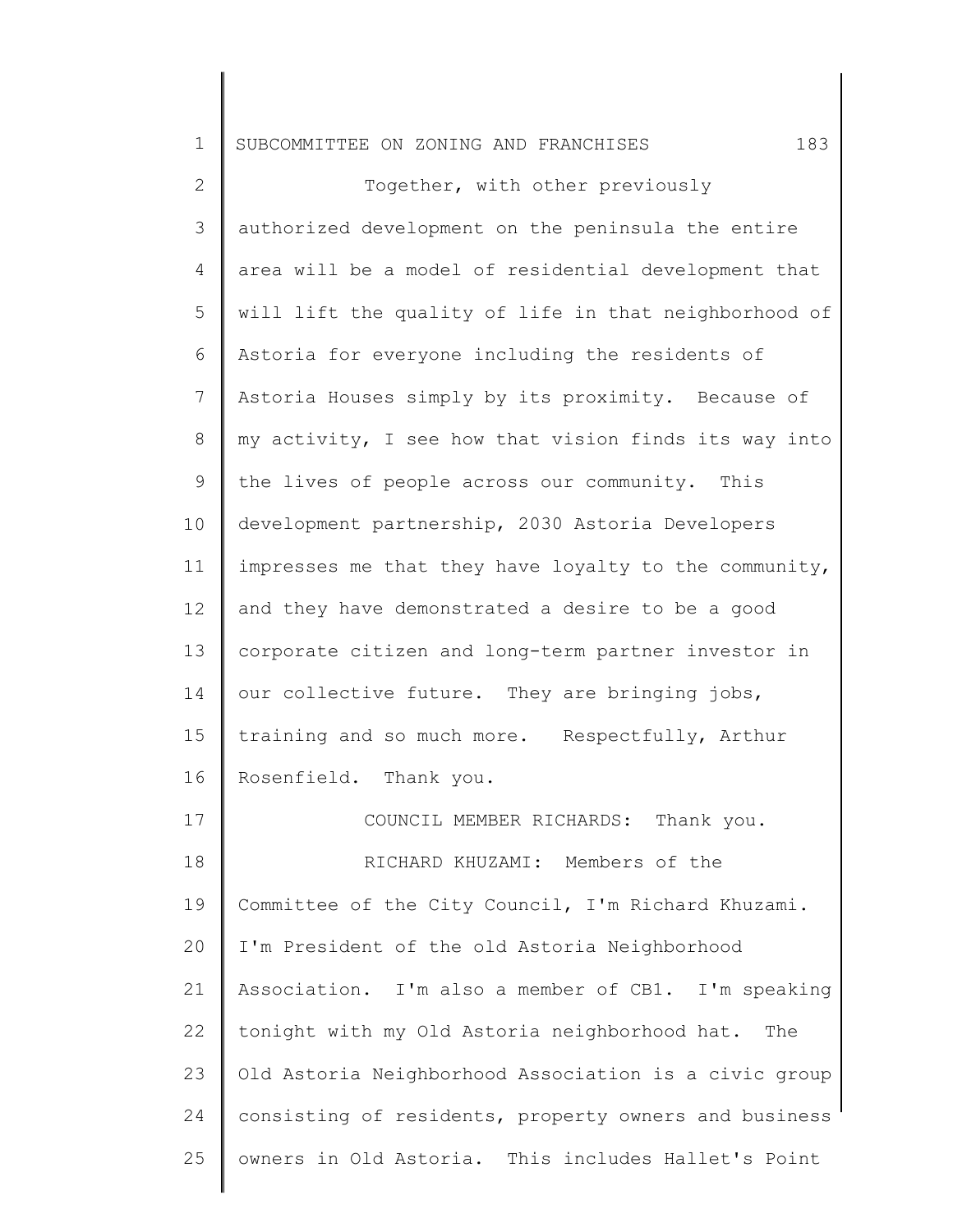1 2 3 4 5 6 SUBCOMMITTEE ON ZONING AND FRANCHISES 184 and areas between 21st Street and the East River. Many of our members regret not being here, but as small business and working-class people, they are not afforded the luxury of taking time off. So I am speaking on behalf of this group.

7 8 9 10 11 12 13 14 15 16 17 18 19 20 On November 3rd, we're going to have a meeting where we discuss our final position on the New York City Planning Commission's findings. But previously especially because of the superior architectural design elements, the Old Astoria Neighborhood Association is in favor of this development, as long as certain modifications and conditions are addressed. We're in favor first of all of a holistic approach to the development of Hallet's Point, including all developers, City agencies, any others, non-profits to make this what it can be, one of the garden areas of New York City. But the following issues need to be prioritized and dealt with on a proactive basis.

21 22 23 24 25 Number one, security. Hallet's Peninsula, the majority of the gun violence in the 114 Precinct has happened down there, and it has to be addressed. Secondly, traffic, transportation, and parking. And third, infrastructure. Also on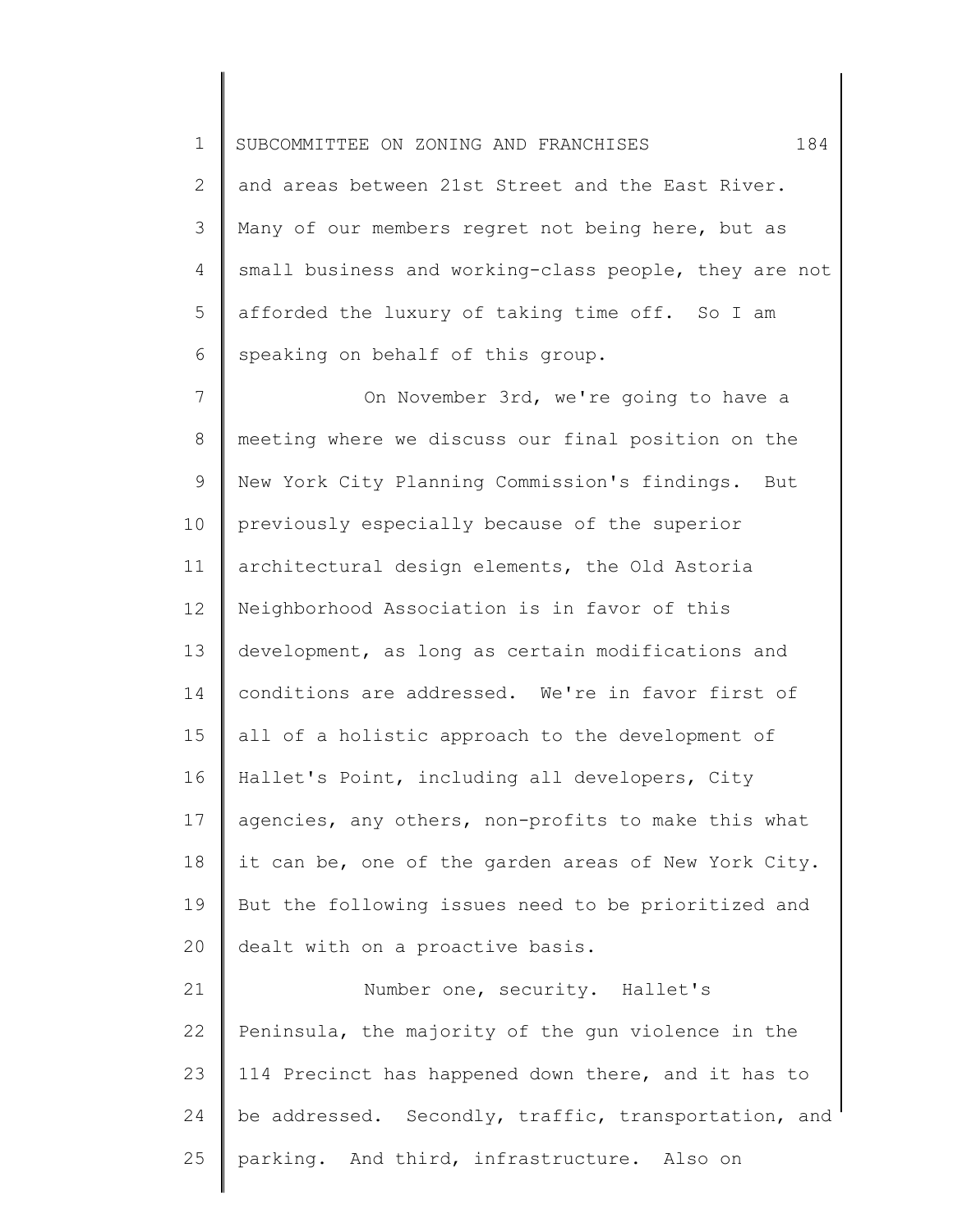| $\mathbf 1$    | 185<br>SUBCOMMITTEE ON ZONING AND FRANCHISES          |
|----------------|-------------------------------------------------------|
| $\mathbf{2}$   | affordable housing. Our position on affordable        |
| 3              | housing is evolving giving the City Planning          |
| 4              | Commission's endorsement of the 20% requirement. Of   |
| 5              | the members who have been polled so far, about 75% of |
| 6              | them are agreeing with the Planning Commission's      |
| $\overline{7}$ | findings. I think this is primarily because           |
| 8              | affordable units should not be increased at the       |
| 9              | expense of funding of other topical issues.           |
| 10             | Another issue that comes to mind is the               |
| 11             | establishment of a dog run and comfort station within |
| 12             | the open areas. This is extremely important, and      |
| 13             | it's good for the developer and it's good for the     |
| 14             | community, especially a dog run. And security. I'd    |
| 15             | like to go a little further into that except that I   |
| 16             | have no time. Okay.                                   |
| 17             | CHAIRPERSON WEPRIN: Thank you all very                |
| 18             | much.                                                 |
| 19             | [Pause]                                               |
| 20             | CHAIRPERSON WEPRIN: All right, thank you              |
| 21             | very much. Now the next panel in opposition--<br>I    |
| 22             | need my glasses so I don't mess up the names. Audrey  |
| 23             | Sasson, Maria Espinal, Robert Lopez, and Joseph Caba. |
| 24             | How many of those are here? I'm going to ask. When    |
| 25             |                                                       |
|                |                                                       |

║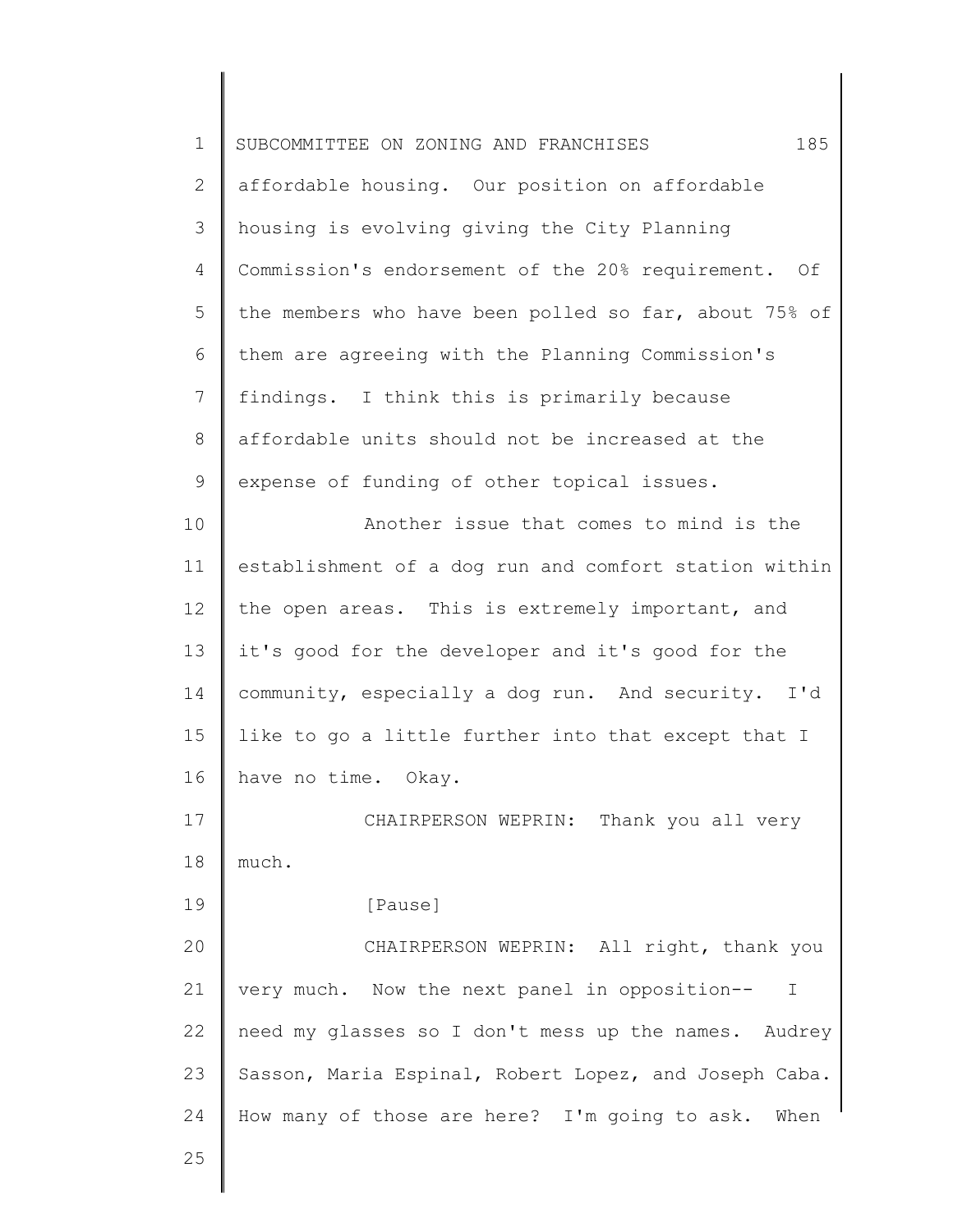1 2 3 4 5 6 7 8 9 10 11 12 13 14 15 16 17 18 19 20 21 22 23 24 25 SUBCOMMITTEE ON ZONING AND FRANCHISES 186 I call your name just give me a little like here or coming-- AUDREY SASSON: [interposing] Audrey. CHAIRPERSON WEPRIN: --because I think we lost some people. They're all here? AUDREY SASSON: No, no. Maria is not here. CHAIRPERSON WEPRIN: Oh, Espinal did? That's the same Espinal. I wasn't sure. Okay. All right, all right, all right. So give me a-- [Pause] CHAIRPERSON WEPRIN: Thank you, Ms. Ramos. Leandra Recrania [sp?]. Is she here? LEANDRA RECRANIA: Yes, here. CHAIRPERSON WEPRIN: Okay, excellent. Thank you. And how many are missing. Brendon Sexton. Brendon are you here. There you are. All right, how many have we got. AUDREY SASSON: [off mic] CHAIRPERSON WEPRIN: I can't count when you're blocking me. No. [laughs] One, two, three. Brandon, are you three? Like I said, these people I'm calling are all in opposition at the moment. [background discussion]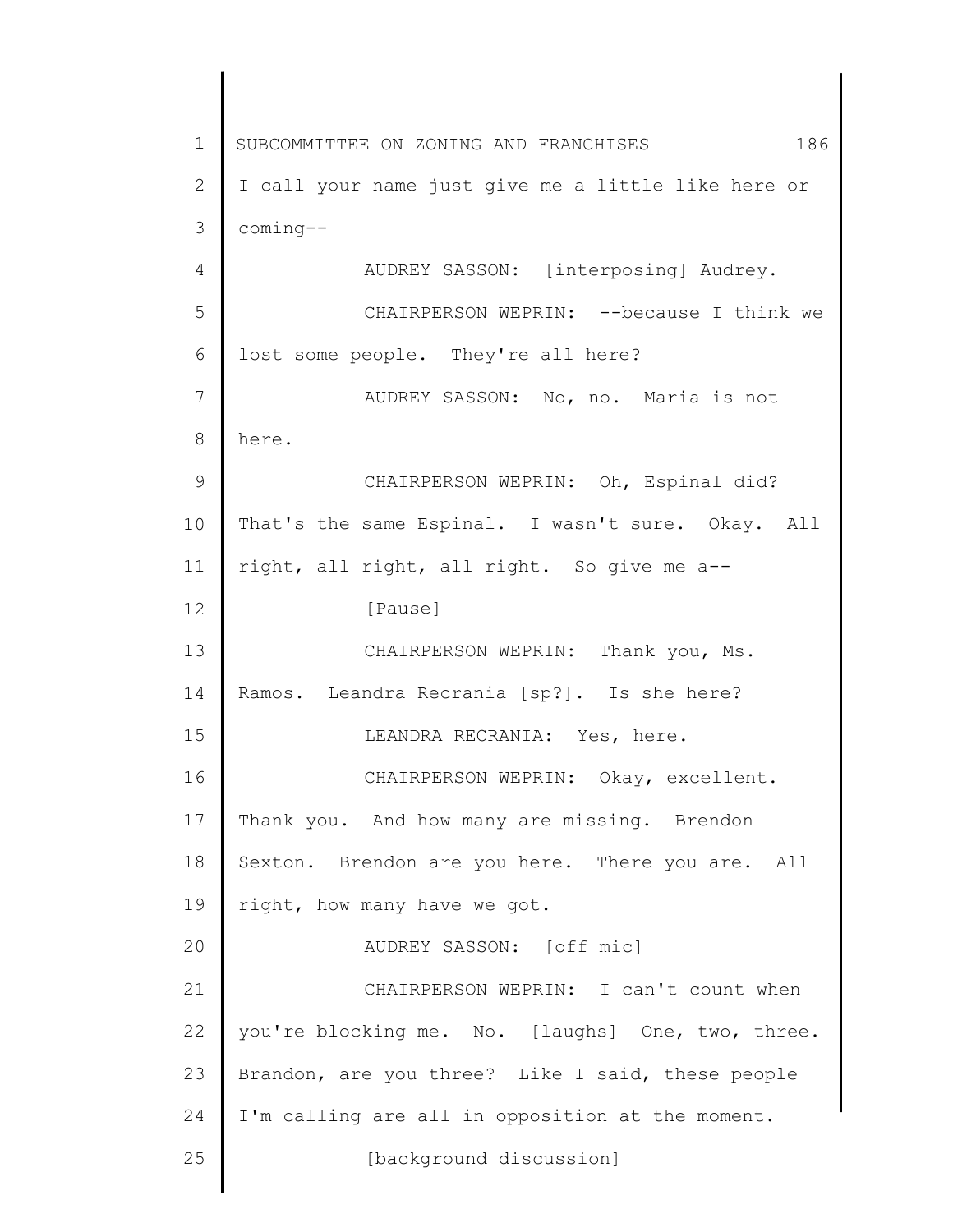2 3 4 5 6 7 8 9 10 CHAIRPERSON WEPRIN: Bruce Rosen. Representing him. A citizen it says. All right. Mr. Rosen, that's you. Okay, come join us. There is one chair left, and when the music stops you have to be sitting. Thank you one person. I appreciate that. So again, we're going to give you two minutes, but whenever you're ready and decide who goes first just make sure to say your name when you start your testimony.

11 12 13 14 15 16 17 18 19 20 21 22 23 24 BRUCE ROSEN: Yes, my name is Bruce Rosen. I guess I'll go directly to the issues. I grew up in Queens. My grandparents actually lived a short walk from there in the Ravenswood Houses. I think there is a terrible obsession with 80/20 in the absence of other programs at all levels of housing. I say that because the core element in real estate appraisal is looking for comparable values. You look for prices for improved or unimproved property of similar characteristics for what is built there, for what the uses are as close as possible. Putting the emphasis on the 80 is saying that that's the value you want. So you're creating tremendous displacement.

25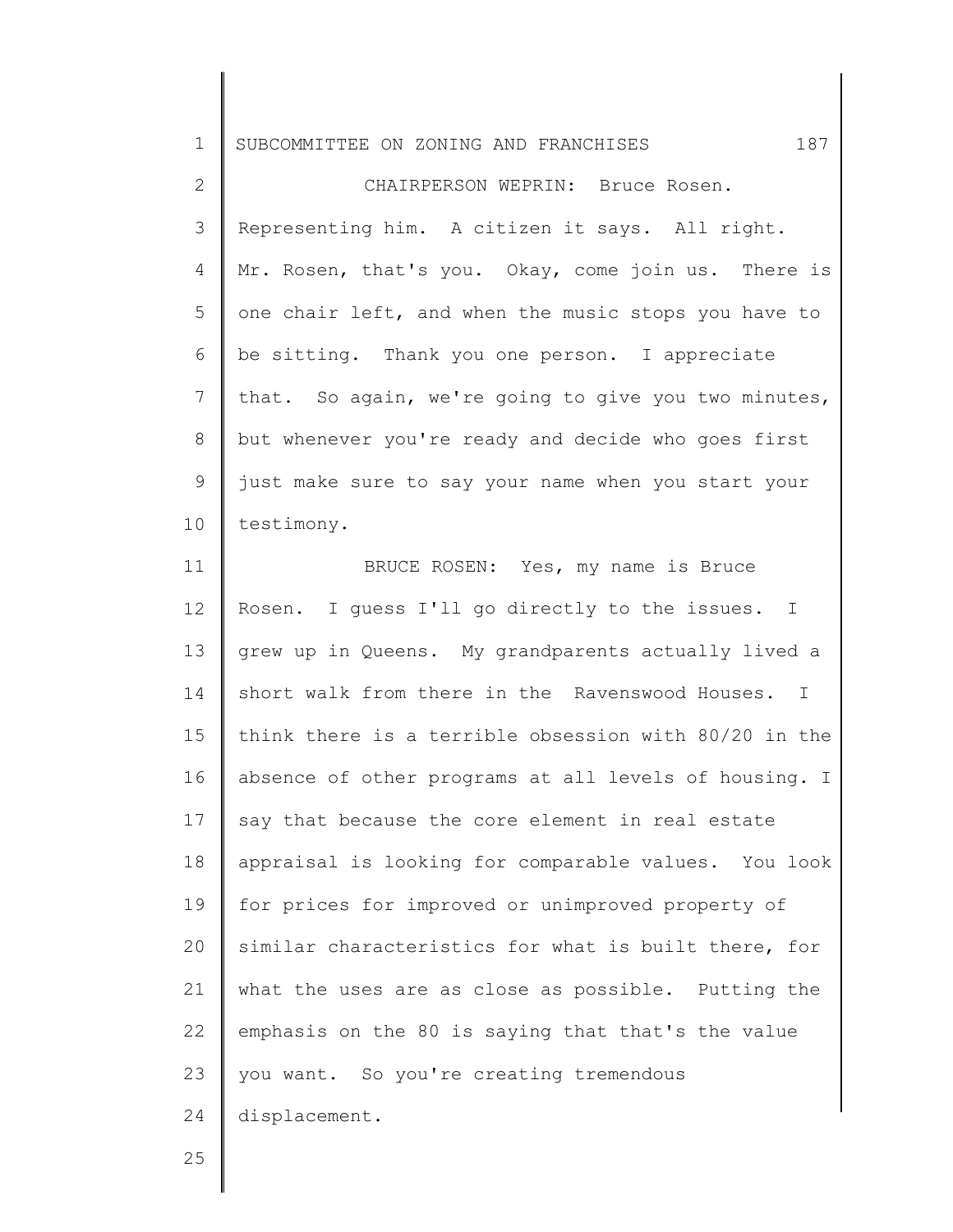2 3 4 5 6 7 8 9 10 11 12 13 14 15 16 17 18 19 20 21 22 23 24 25 As far as development goes, right after 9/11, there is a forgotten town hall that took place on Pier 17, over 700 people. What they wanted for the site of the World Trade Center was affordable housing. Not the commercial development that we put there with huge subsidies. And, of course, the schools and local shopping, and cultural institutions. It was the one interjection by City Planning to put in streets, and the Mayor [sic] pulled out of that. The project was presented as some new thing. We never had such open space and the like. Well, Queens was to the 20th Century, and in some way continues to be the national-- I can't think of the right work. It's the model for planning. From the teens through the '70s and even with the elements that are done in our world now. For the Garden City movement and terrorism in the parks, one after another. So we're introducing nothing. And it has-- this is something that was done before. We created new zoning with special planned communities, which we never designated any more. The places like Park Chester or Fresh Meadows in Riverton are the types of models. This is not new. Lastly, I'd like to say that we have used--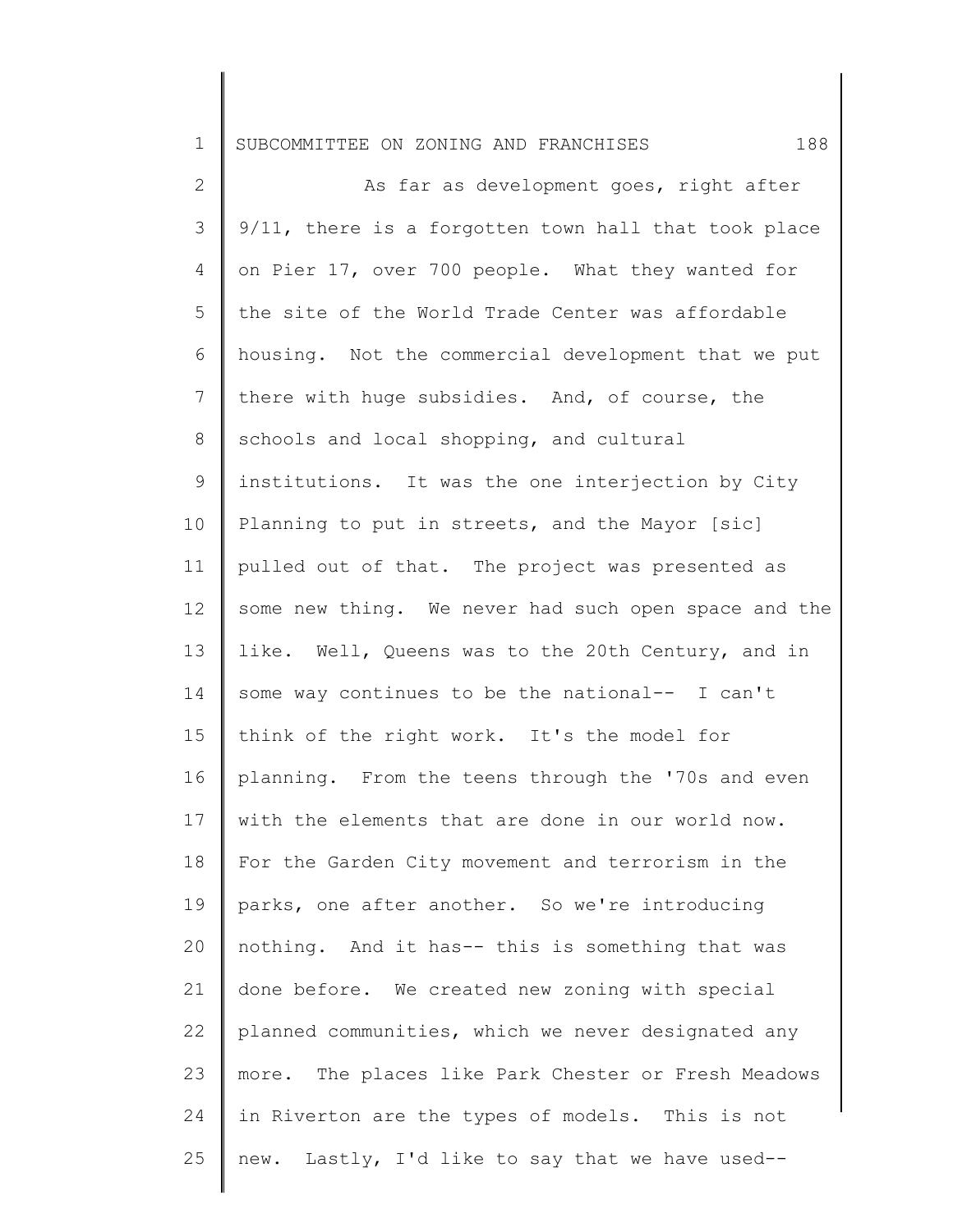1 2 3 4 5 6 7 8 9 10 11 12 13 14 15 16 17 18 19 20 21 22 23 24 25 SUBCOMMITTEE ON ZONING AND FRANCHISES 189 CHAIRPERSON WEPRIN: [interposing] Please wrap up. [sic] BRUCE ROSEN: --we've used the zoning as a tool for affordability in Special Clinton District. It was used only once. It was used only once and I suggest that you folks revisit that. Thank you. CHAIRPERSON WEPRIN: Thank you very much. Next please. AUDREY SASSON: Good afternoon. Thank you so much for giving me the opportunity today to provide testimony on Astoria Cove. My name is Audrey Sasson. I'm the Director of Walmart-Free NYC. Walmart-Free NYC is a large and diverse citywide coalition committed to increasing economic opportunities, good jobs, and vibrant businesses in the neighborhoods across the five boroughs as well as preventing the Walmartization of New York City. We've been thrilled to work in partnership with many of you in our efforts through the years, and we appreciate the support that many of you on the Council have demonstrated. As you may know, Walmart has announced plans to open up small format stores in urban centers across the country and has its eyes set on New York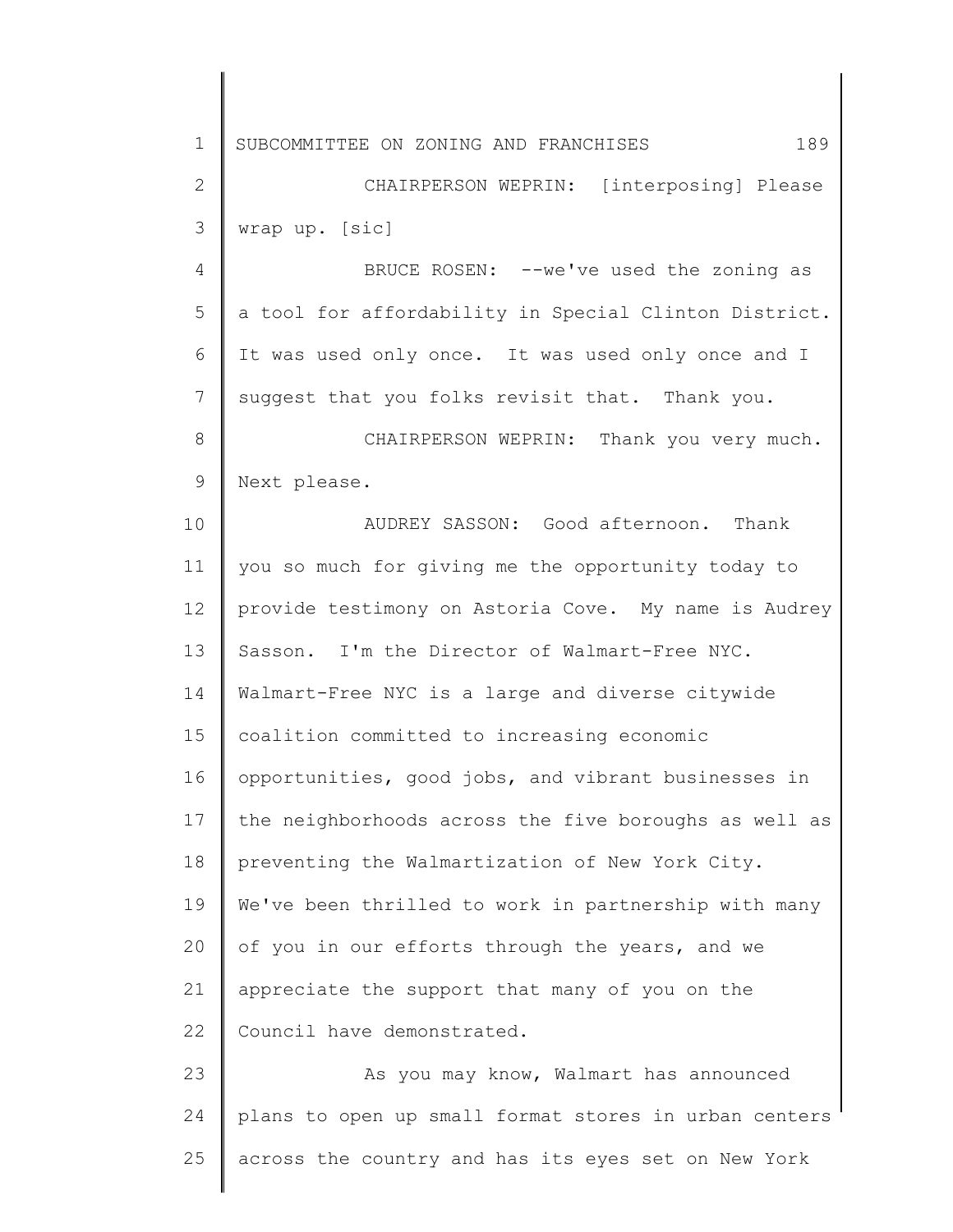1 2 3 4 5 6 7 8 9 10 SUBCOMMITTEE ON ZONING AND FRANCHISES 190 City. The square footage designated for a grocery store at Astoria Cove matches the square footage typically assigned to Walmart's grocery model, known as a neighborhood market. But as many of you know, Walmart, the largest private employer in the world, has created a race to the bottom resulting in lower wages, fewer benefits and less security for millions of workers across our country. Not just at Walmart stores, but nationwide.

11 12 13 14 15 16 17 18 19 20 21 22 23 24 It is also why hundreds of workers from low wage sectors across our city came together just last week to call out Walmart's Low-Road Business Model in a massive day action that highlighted the urgency of addressing growing inequality that Walmart and its business model is driving nationwide. Walmart-Free New York City believes that the best way to guard against the negative impact that Walmart could have in our communities is to forge a path to high road retail that prioritizes good jobs and sustainable community development. Which parenthetically today and important today. In light of the project in today's discussion also includes real affordable housing.

25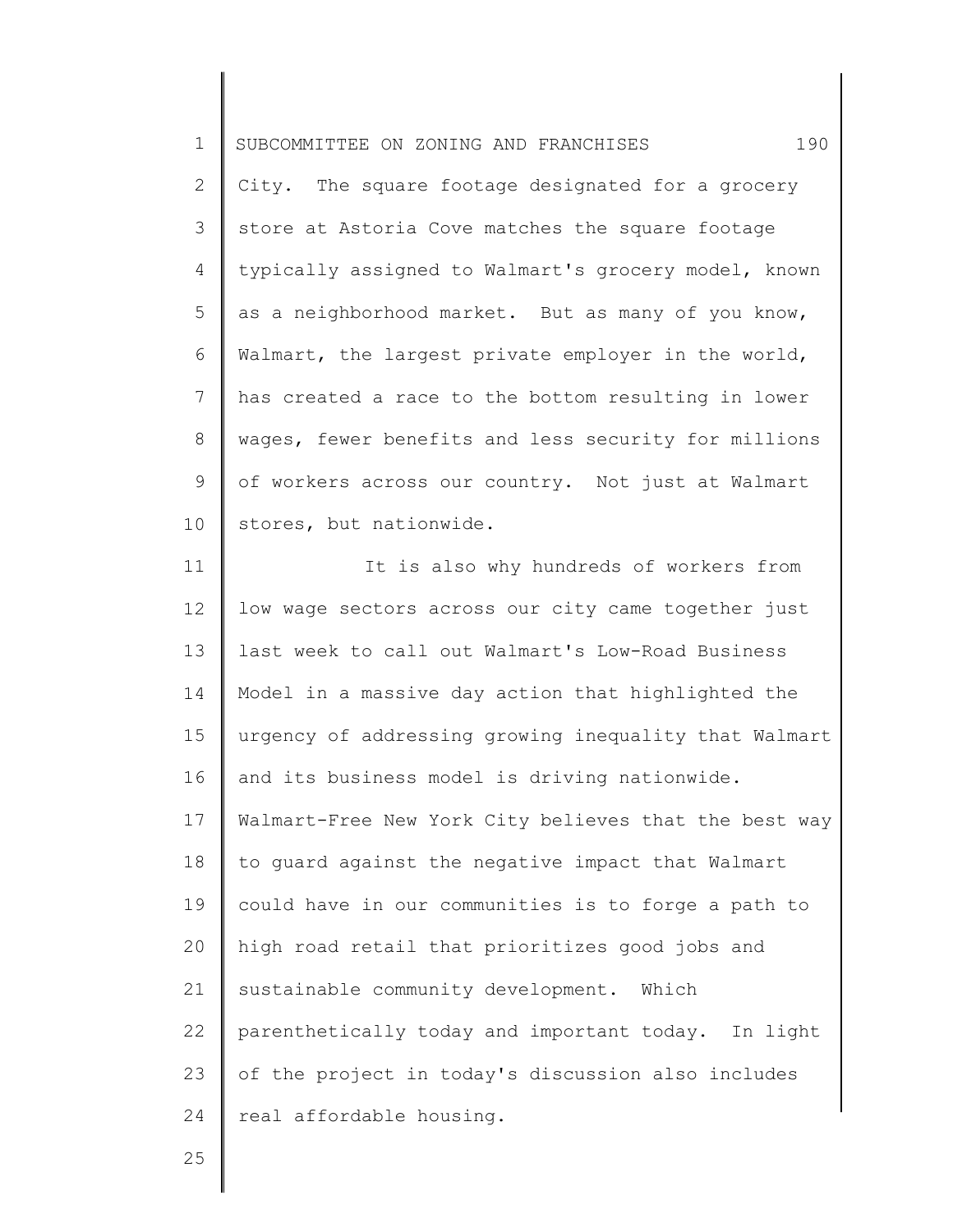|  | 1   SUBCOMMITTEE ON ZONING AND FRANCHISES |  |  |  |  |  |
|--|-------------------------------------------|--|--|--|--|--|
|--|-------------------------------------------|--|--|--|--|--|

2 3 4 5 6 7 8 9 10 11 The City Council has the power to turn Astoria Cove into a model development for the future of our city. We are, therefore, here to urge you to use your power with the ULURP process to require that the developer of Astoria Cove prioritizes retailers with a proven track record of paying living wages, providing good benefits, hiring locally, and supporting worker organizing. More of that is in our written testimony, which you have that. [laughs] Thank you.

12 13 CHAIRPERSON WEPRIN: Thank you, and I appreciate that. Next, please.

14 15 16 17 18 19 20 21 22 23 24 25 LEANDRA ARCANA: Good afternoon. Thank you for giving me the opportunity to give my testimony. My name Leandra Arcana. [sic] I am a Queens resident. I am a leader of Make the Road New York. Today, we are all here united under the belief that all neighborhoods must remain truly affordable to a family that already lives there. When we look at Astoria Cove, an affordable rent of \$2,600 rent is unacceptable. The local Community Board, the Board, the Borough President and Council Member Constantinides understands that. Too often, our working class New Yorkers are left with a bad deal.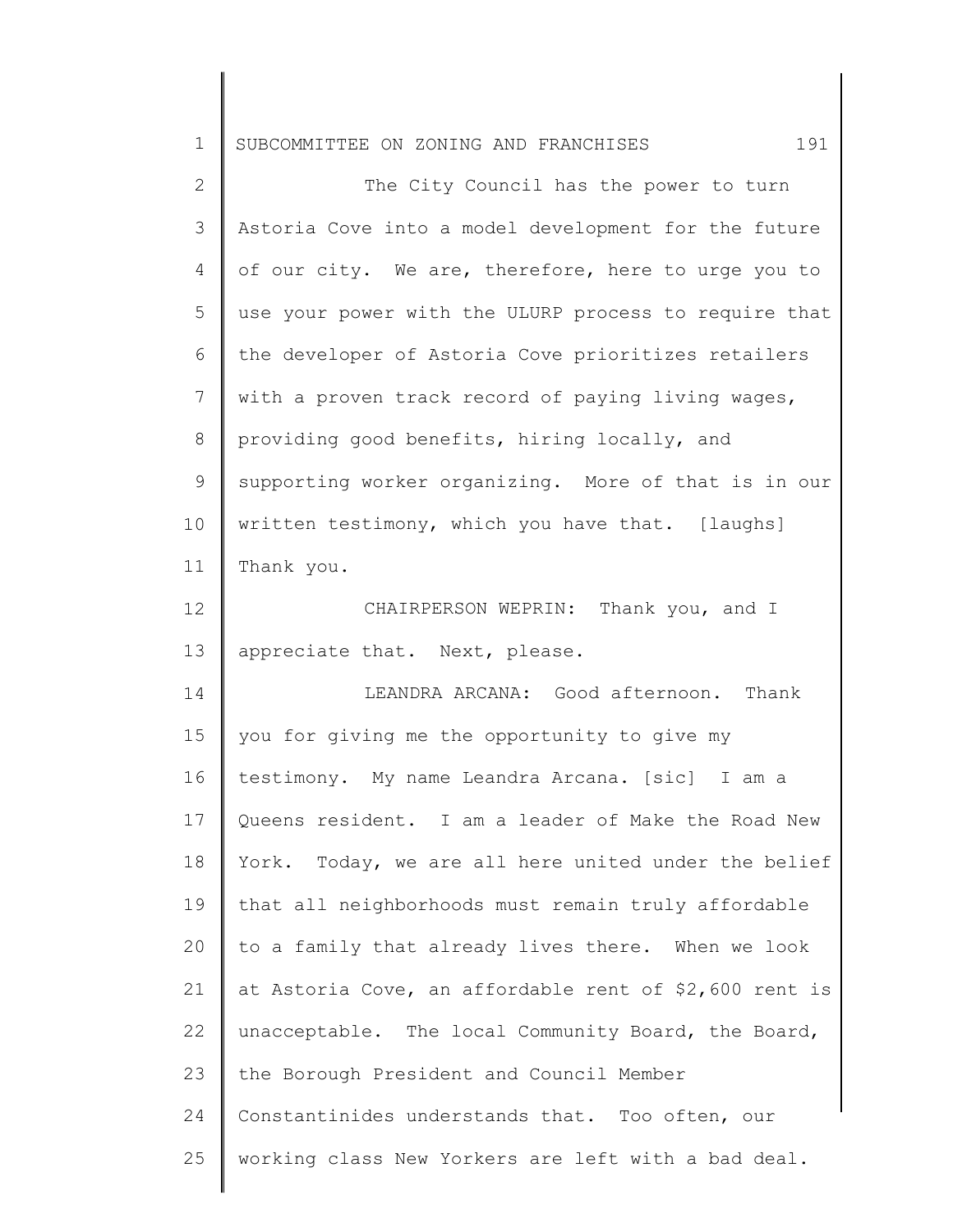| $\mathbf 1$     | SUBCOMMITTEE ON ZONING AND FRANCHISES<br>192         |
|-----------------|------------------------------------------------------|
| 2               | Rents are skyrocketing out of control. Why are rates |
| 3               | not staying in containment? [sic] Families are       |
| 4               | spending 60 and 70 of their income on rent, and when |
| 5               | affordable housing is proposed, it's proposed at     |
| 6               | \$2,600. This is outrage. Dear Council Members, do   |
| $7\phantom{.0}$ | you know some working families who earns \$2,600     |
| 8               | monthly income? We have seen that effect of          |
| 9               | gentrification has done to Brooklyn, and we cannot   |
| 10              | allow Queens to be the next. Today, we call for      |
| 11              | nothing less than 50% real affordability, which we   |
| 12              | expect the City and Alma Realty to be the leader.    |
| 13              | Thank you so much.                                   |
| 14              | CHAIRPERSON WEPRIN: Thank you. Mr.                   |
| 15              | Sexton.                                              |
| 16              | BRENDAN SEXTON: Good afternoon. My name              |
| 17              | is Brendan Sexton. I'm the Political Coordinator for |
| 18              | UFCW Local 1500. I'll be speaking on behalf of our   |
| 19              | Secretary-Treasurer, Anthony Speelman.               |
| 20              | Good afternoon. My name is Anthony                   |
| 21              | Speelman. I'm the Secretary-Treasurer of UFCW Local  |
| 22              | 1500. Local 1500 is New York's largest grocery       |
| 23              | workers union made up of over 23,000 supermarket     |
| 24              | workers. We tirelessly fight in our contracts to     |
| 25              | ensure our members' livelihoods, keep up with the    |
|                 |                                                      |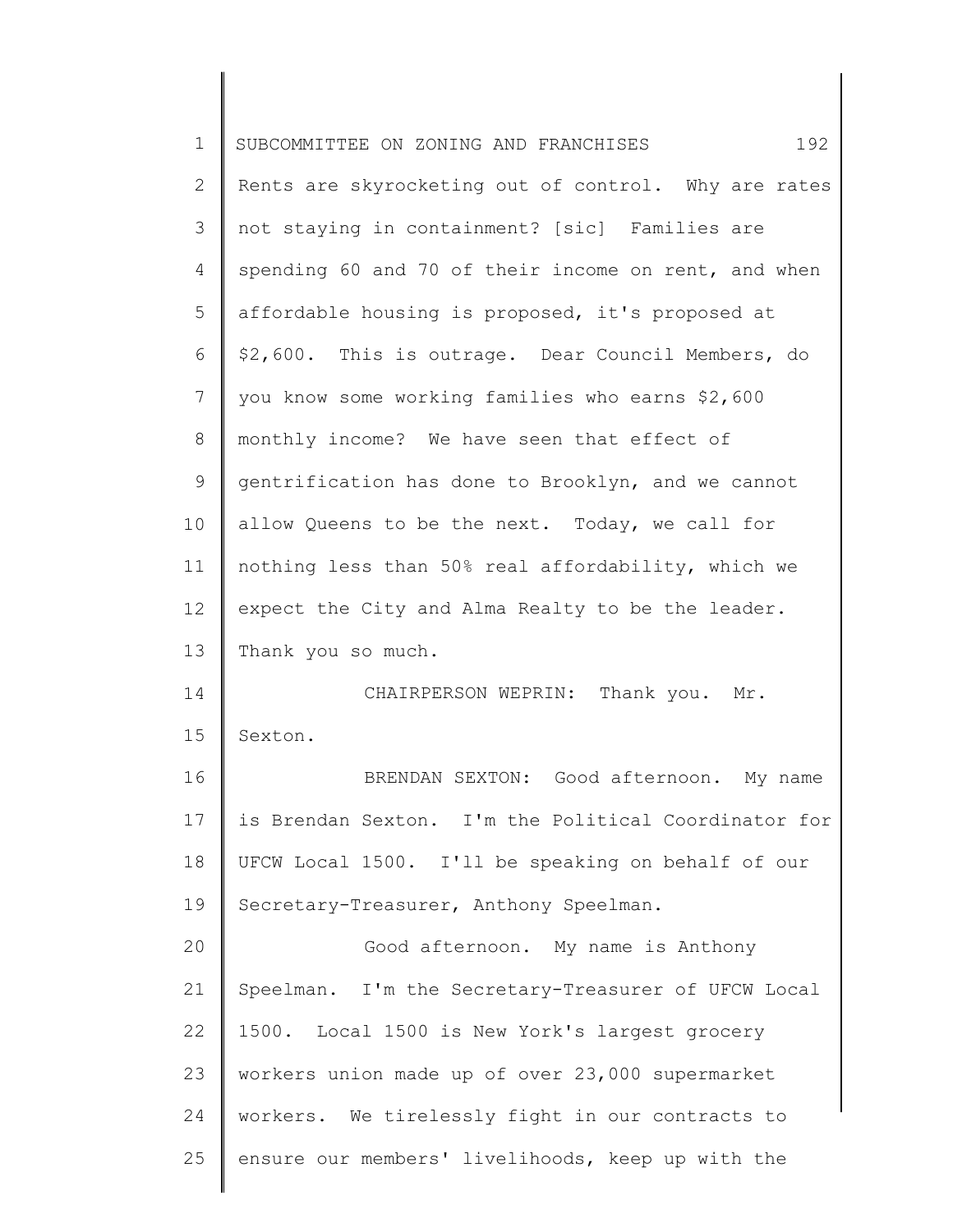| $\mathbf 1$    | 193<br>SUBCOMMITTEE ON ZONING AND FRANCHISES          |
|----------------|-------------------------------------------------------|
| $\mathbf{2}$   | costly living in New York City. We believe that good  |
| 3              | jobs and good food are the building blocks for a      |
| $\overline{4}$ | healthy community. Thousands of Local 1500 members    |
| 5              | work and/or live in Astoria and the surrounding       |
| 6              | communities. And the supermarket slated to be an      |
| $\overline{7}$ | anchor in the retail portion of the Astoria Cove      |
| 8              | project we are concerned. Our members are worried     |
| $\mathsf 9$    | that Alma Realty has not committed to creating good   |
| 10             | jobs, and affordable housing on scale to match the    |
| 11             | community.                                            |
| 12             | Alma Realty has yet to commit to hiring               |
| 13             | local residents at prevailing union wages during      |
| 14             | construction phase, and hasn't committed to ensure    |
| 15             | the creation of good jobs after construction. Having  |
| 16             | a strong union supermarket is fundamental to          |
| 17             | maintaining and building a strong middle-class in     |
| 18             | Astoria.                                              |
| 19             | As many of our members can attest to,                 |
| 20             | having a dependable job, a union contract, and        |
| 21             | affordable housing allows our New York communities to |
| 22             | thrive. The Astoria Cove project is part of a bigger  |
| 23             | development group happening in the Outer Boroughs.    |
| 24             | Alma Realty has an opportunity to work with the       |
| 25             | community groups, labor, and politicians through all  |

 $\parallel$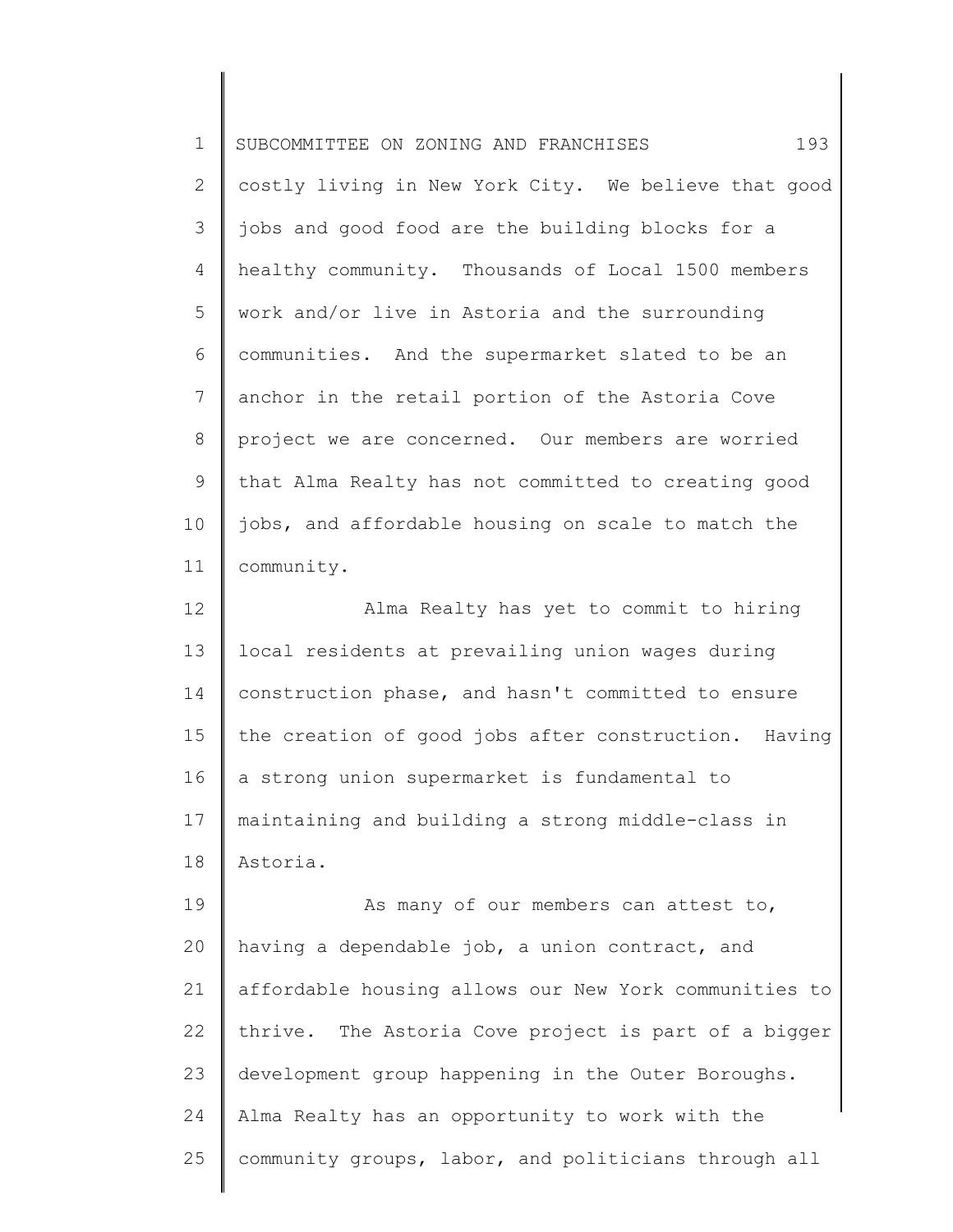1 2 3 4 5 6 7 8 9 10 11 SUBCOMMITTEE ON ZONING AND FRANCHISES 194 of Astoria, and give all Queens residents an opportunity to prosper, not just the contractors. Thank you. CHAIRPERSON WEPRIN: Thank you. Before you leave, first I want to acknowledge we've been joined by Council Member Inez Barron who is here. We are also visited by Council Member Steve Levin. Let me just ask you, Mr. Sexton. So the developer is talking about building a supermarket, which is something I know you and your union have encouraged

13 14 15 there been any discussions with the developer at all about that specific supermarket? BRENDAN SEXTON: None. There have been o

in a lot of developments throughout the city. Have

16 discussions.

12

25

17 18 19 20 21 22 23 24 CHAIRPERSON WEPRIN: Have you reached out to the developer in any discussions? BRENDAN SEXTON: I believe we attempted to? CHAIRPERSON WEPRIN: I'm sorry? BRENDAN SEXTON: We've attempted to. CHAIRPERSON WEPRIN: Okay. All right, we'll pursue it with Astoria with that. Anyway, well

thank you. Anybody on the panel want to say anything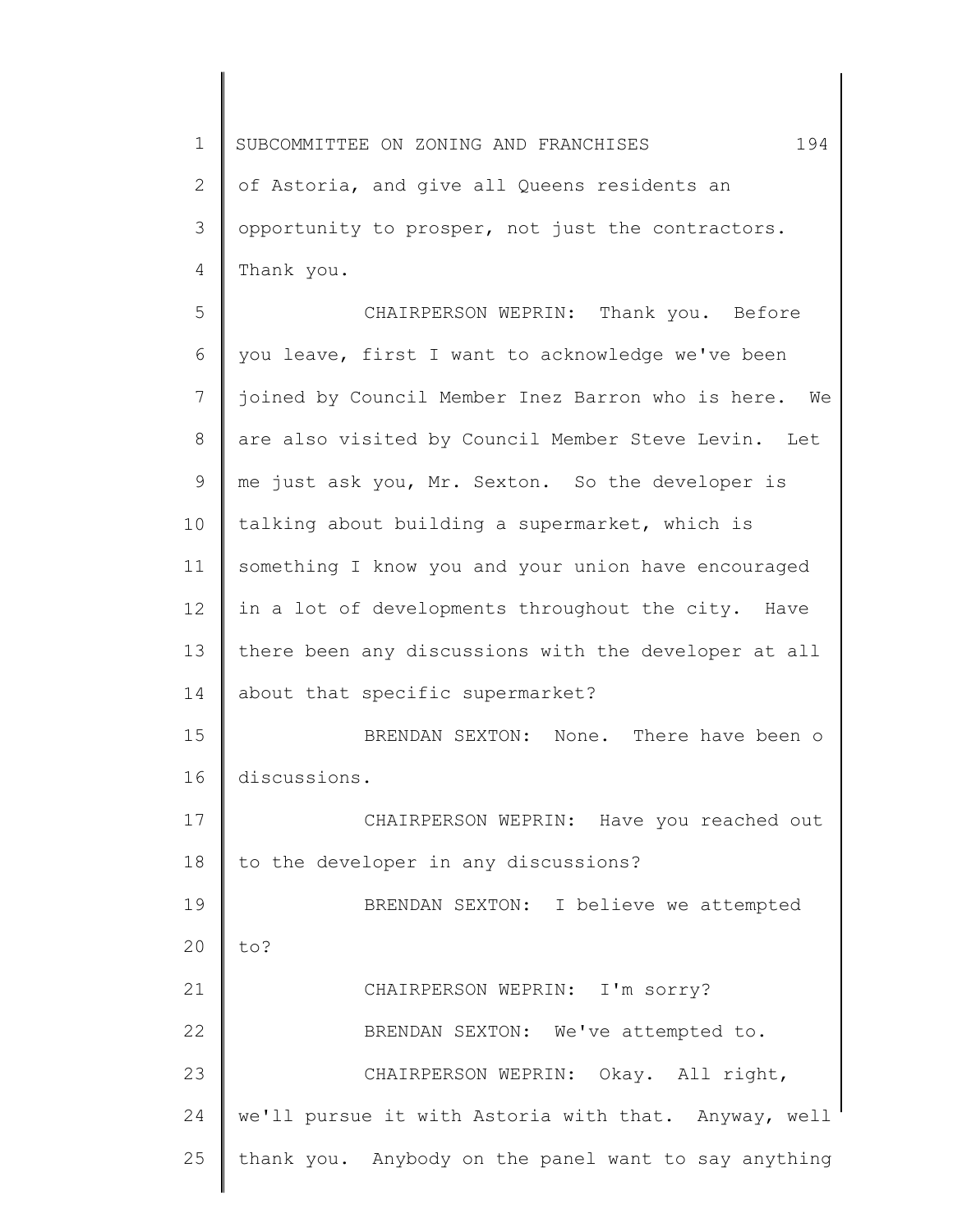1 2 3 4 5 6 7 8 9 10 11 12 13 14 15 16 17 18 19 20 21 22 23 24 25 SUBCOMMITTEE ON ZONING AND FRANCHISES 195 to this group? Okay, well thank you very much. Sorry to keep people waiting. Just trying to move along. I think that's everybody so-- [Pause] CHAIRPERSON WEPRIN: Okay. The next panel is going to be in favor. Just give me a little acknowledgement that you hear me and you're here. George Roman, Theresa McKinney, Zach Giuseppe? Yes, he's here. Abe Karasuo. [sp?] Karasuo it looks like from 2324 Steinway. Diane Consgoloff [sp?] Okay. You'll correct me when you get here, but that's hard that one. Bill Bellequin [sp?] I think that's it. Is Bill here? So I've got two so far. Like I said, I'm reading everyone's name, and I know people have other things to do today. So we understand how people sometimes can't stick around, but-- Almada Rodman, Andre Stiff. I'm going to ask if anyone else is here to speak in favor of this project whose name I haven't called. I'll add you to this panel. Okay. Well, we're going to move on, and this is going to be our last panel in favor of the project. We have a number of people still to go in opposition. Gentleman and lady, whenever you're ready. Okay.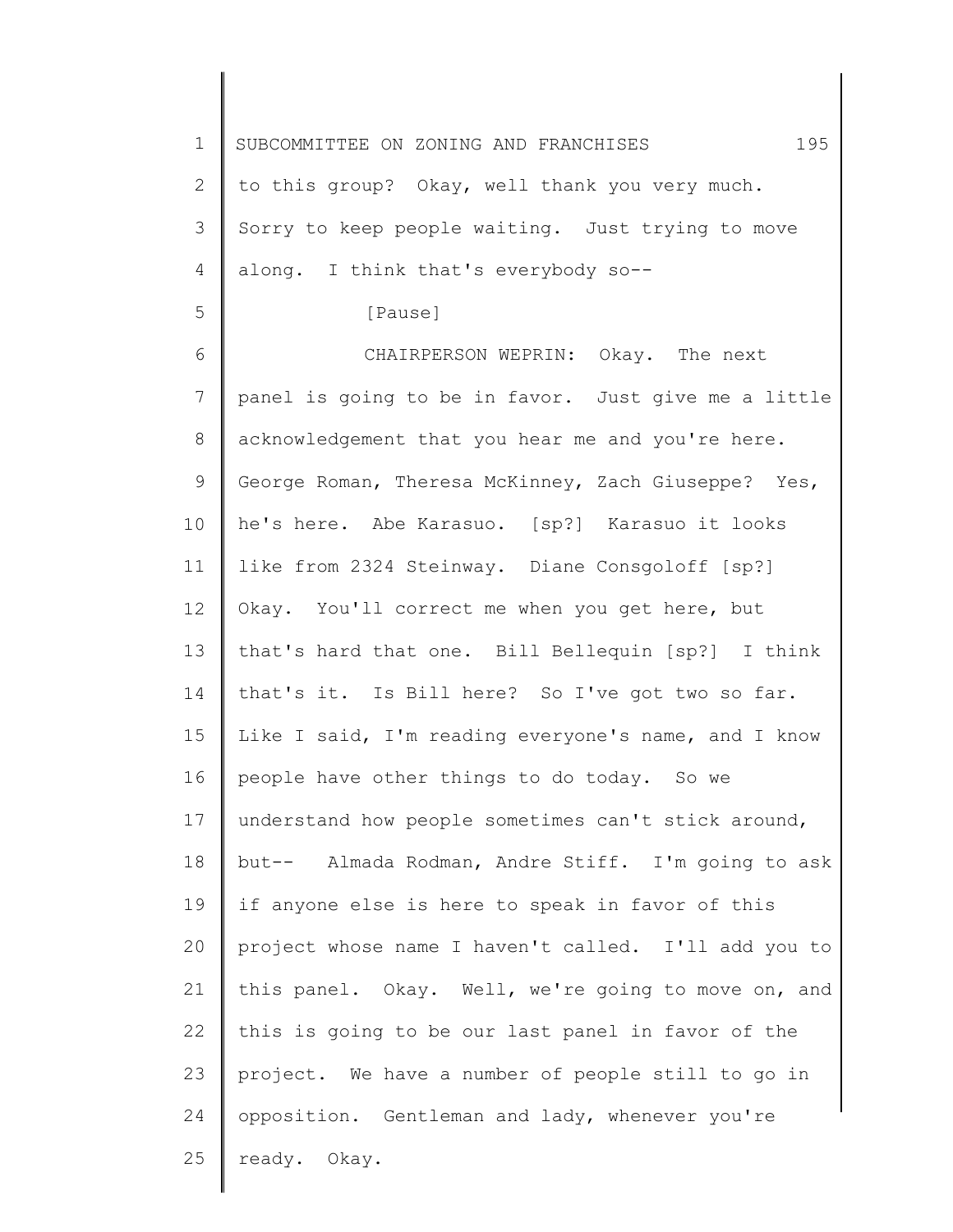2 3 4 5 6 7 8 9 10 11 12 13 14 15 16 17 18 19 DIANE KESOGLU: Good afternoon, members of the Committee of the City Council. My name is Diane Kesoglu [sp?]. I have been living across from the development of Astoria Cove for 20 years. I have attended many meetings, and have followed the progress regarding this project, along with my fellow associates from the Old Astoria Neighborhood Association. I have heard many views, pros and cons of this development. My humble view and opinion is this: If you were to pass by the area in question during the day, you would see a rundown ugly industrial site that does not belong there any more. In the night time, you would not pass by since it is a haven for riff-raff and mayhem. In fact, when I look out my bedroom window on the second floor, I see a police car stationed there nightly. Throughout the years of living in Astoria, I have watched it grow tremendously and beautifully.

20 21 22 23 24 25 We all know that a number of the nicest developments in Astoria were created, in fact, by the developer Alma, Mr. Valiotis, and in general by the private sector. I plead along with my neighbors for you to allow this development, with oversight of course, to go forth since it benefits no one to leave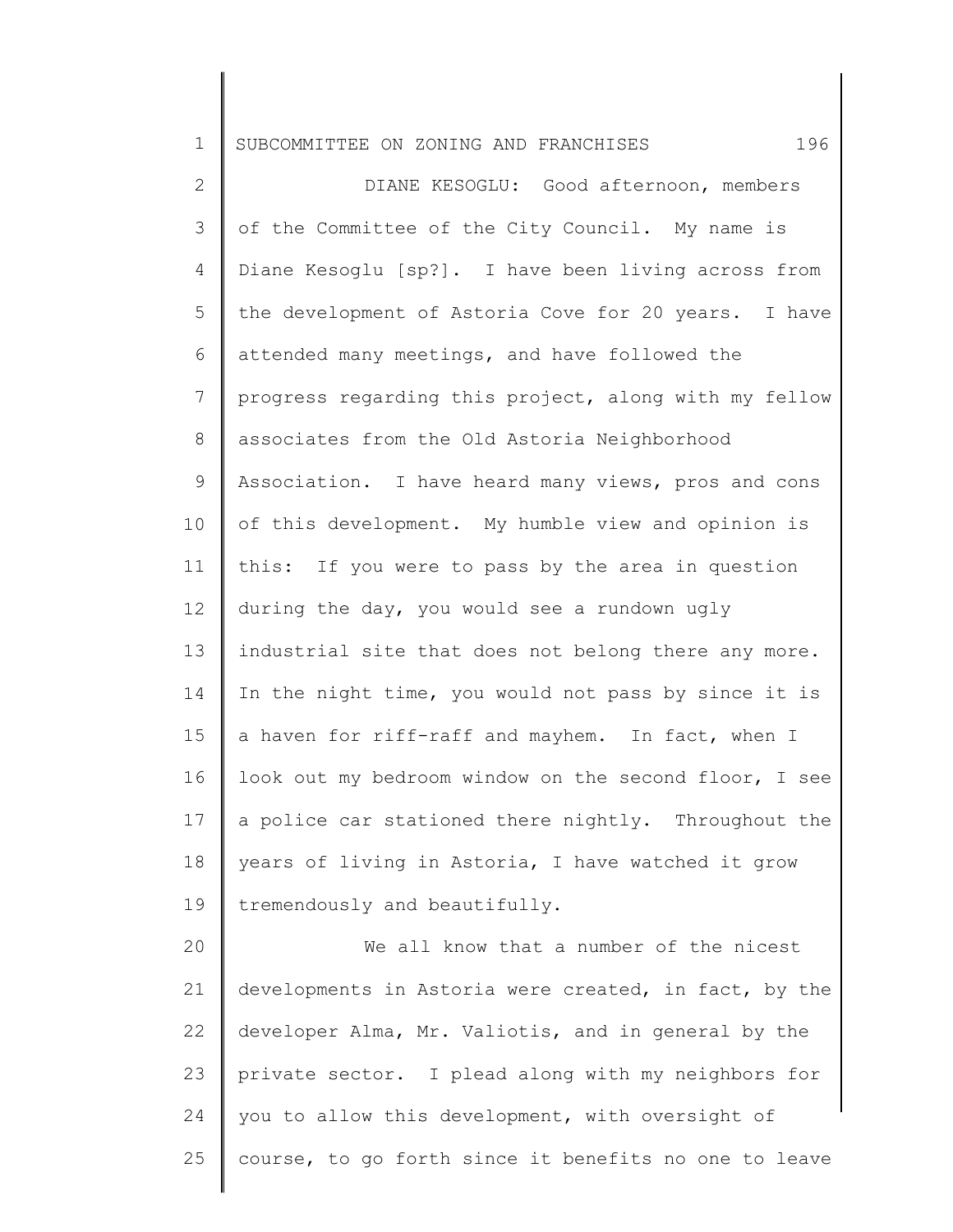| $\mathbf 1$ | 197<br>SUBCOMMITTEE ON ZONING AND FRANCHISES          |
|-------------|-------------------------------------------------------|
| 2           | it the way it is, and it will benefit everyone to     |
| 3           | allow it to happen. It will give all the residents    |
| 4           | in the surrounding area a sense of worth. It will     |
| 5           | create jobs and commerce, and last by not least, it   |
| 6           | will give great beauty to the neighborhood. Thank     |
| 7           | you very much.                                        |
| 8           | CHAIRPERSON WEPRIN: Thank you. Do you                 |
| 9           | want to pronounce your last name for me one more      |
| 10          | time?                                                 |
| 11          | DIANE KESOGLU: Kesoglu.                               |
| 12          | CHAIRPERSON WEPRIN: Kesoglu. That's                   |
| 13          | Greek, right?                                         |
| 14          | DIANE KESOGLU: Yes.                                   |
| 15          | CHAIRPERSON WEPRIN: Can you say                       |
| 16          | Constantinides very well? I'm sure you can.           |
| 17          | DIANE KESOGLU: Oh, yes. [laughs]                      |
| 18          | CHAIRPERSON WEPRIN: Yes. Sorry.                       |
| 19          | ZACH GIUSEPPE: Good afternoon. My name                |
| 20          | is Zach Giuseppe. It's a French name as you know.     |
| 21          | I'm here today because I live just one block from the |
| 22          | Astoria Cove development, and I support it, the       |
| 23          | development of the Astoria Cove because of jobs.      |
| 24          | That's my motivation to support the project is        |
| 25          | because to create jobs in the neighborhood. Yes, the  |
|             |                                                       |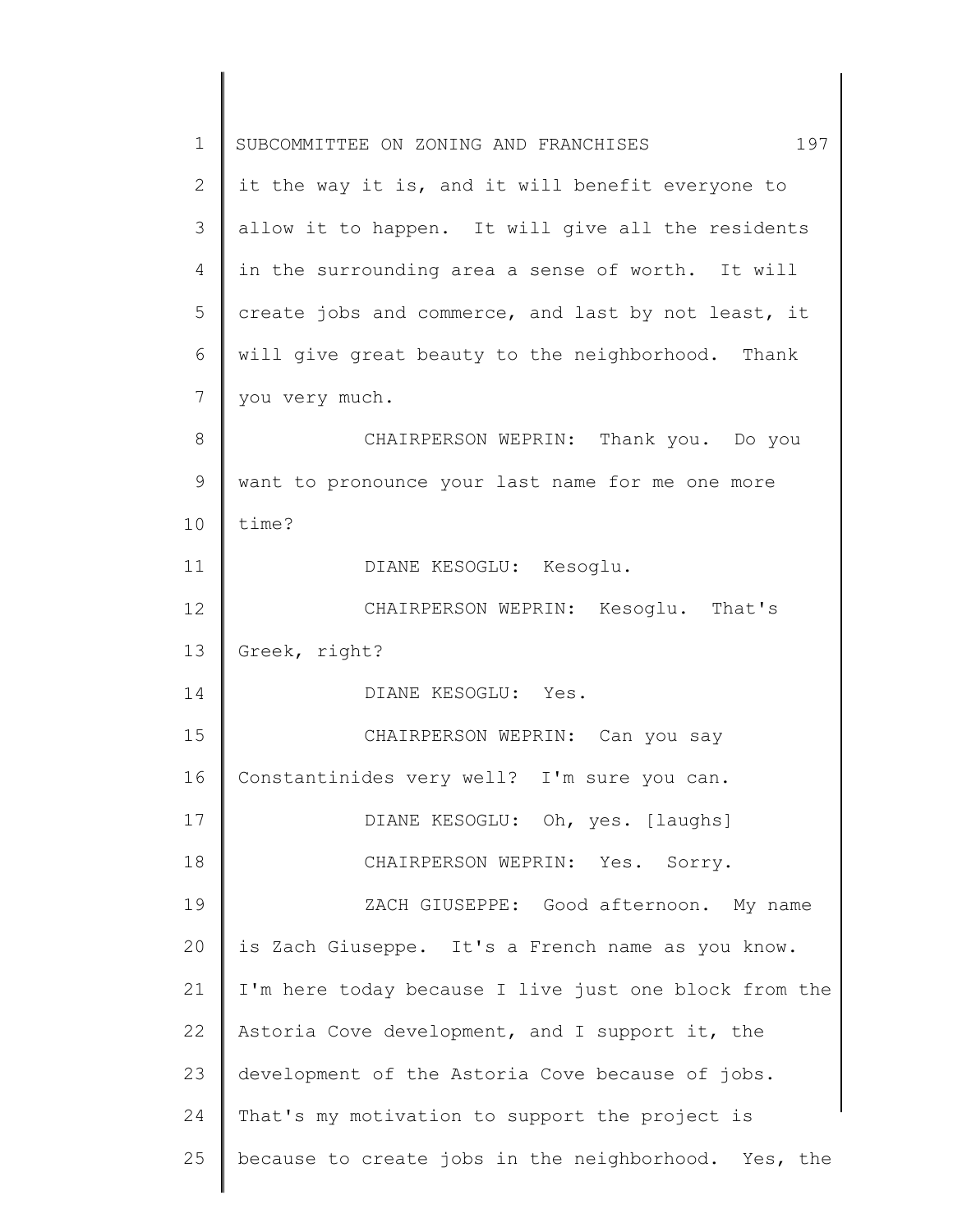| $\mathbf 1$     | 198<br>SUBCOMMITTEE ON ZONING AND FRANCHISES          |
|-----------------|-------------------------------------------------------|
| 2               | question about affordable housing I'm not against     |
| 3               | affordable housing, but let's understand that this    |
| 4               | development is private money. And if we can find a    |
| 5               | common ground between the community and the developer |
| 6               | to work it, to find a way to develop it, I'm all for  |
| $7\phantom{.0}$ | it. Must of we Americans we build. We don't build     |
| $8\,$           | any more in this country. So the building of the      |
| $\mathsf 9$     | Astoria Cove project is not only for us. It's for     |
| 10              | the future generations that's going to come after     |
| 11              | this. And much of that-- I'm a film maker. I live     |
| 12              | in the neighborhoods. I don't want to fly to Canada   |
| 13              | to go film when I can film in my neighborhood and     |
| 14              | create jobs in my community. So my motivation on      |
| 15              | this particular project is that it creates jobs, and  |
| 16              | this guys, it's find it in your understanding and     |
| 17              | give the go-ahead for the project to go ahead.        |
| 18              | That's my motivation.                                 |
| 19              | CHAIRPERSON WEPRIN: Thank you very much.              |
| 20              | Now, I understand we have people to read testimony    |
| 21              | from two of the people I called. So whoever wants to  |
| 22              | go first. Just grab a mic, give your name, and say    |
| 23              | what testimony you're reading. If you can do it with  |
| 24              | two minutes, you get a gold star.                     |
| 25              |                                                       |

25

∥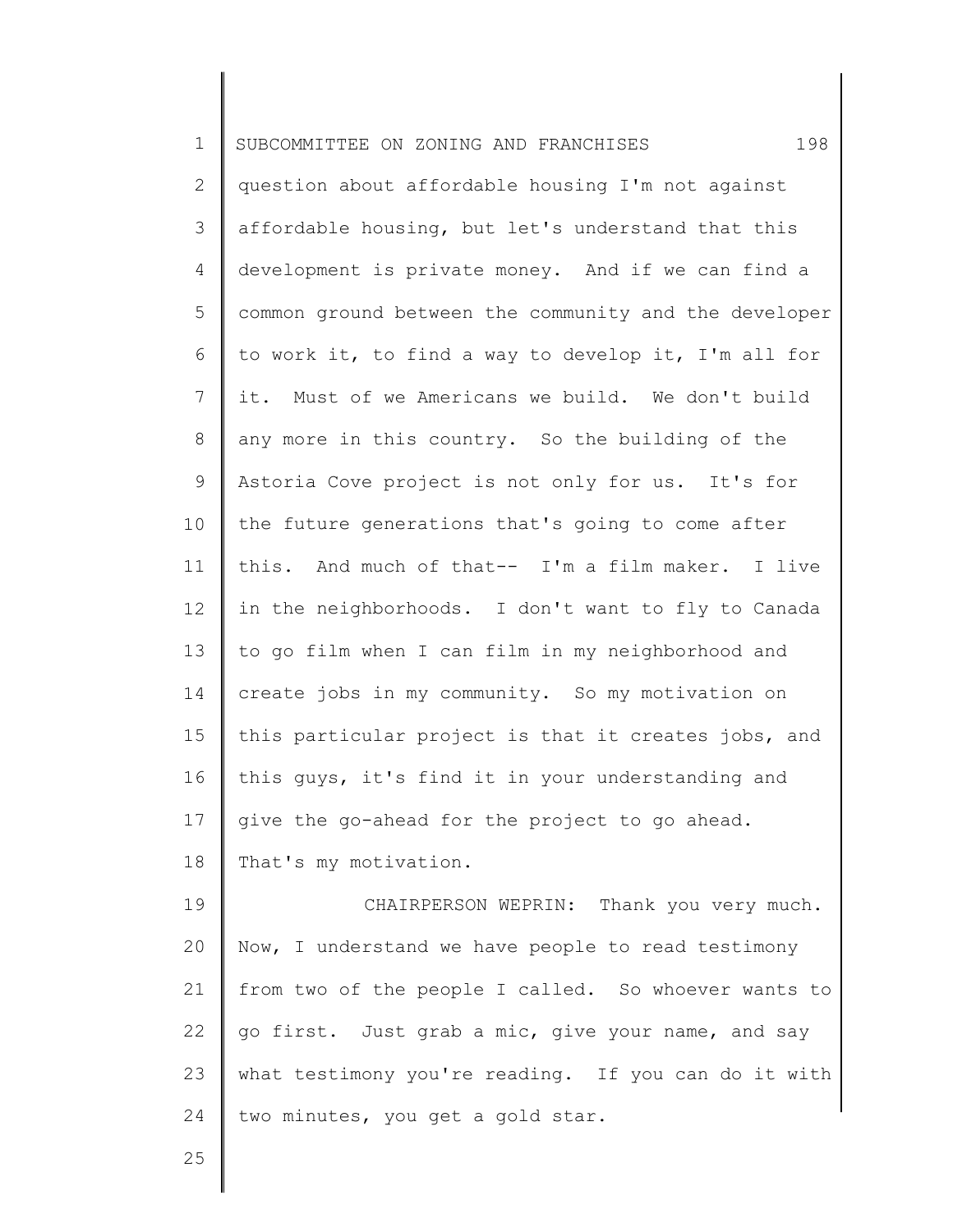2 3 4 5 6 7 8 9 10 11 12 13 14 15 16 17 18 19 20 21 22 GIOVANNI SIMEONE: Good afternoon. My name is Giovanni Simeone. I'll be reading for George Roman. My name is George Roman. I'm a resident of Astoria Houses now for 17 years. Astoria Cove is extremely important to me because I have young siblings that are being raised in this neighborhood. I've heard many positive ideas about the Astoria Cove development so far. One thing I'm excited, very excited about is the opportunity for this project to bring jobs into the neighborhood. I'm starting Queens College next semester, and I will be working my union job by night. My daily commute will be difficult especially while I must juggle in order to get to class on time, and then to get to my job by the time of my work shift in Manhattan. The union jobs that will be brought to my neighborhood will be extreme beneficial to me. Walking to work will not only make my life a whole lot easier, but would also benefit the lives other residents around the community who also want to work on or as a result of the development.

23 24 25 The jobs will give an opportunity for residents to improve their lives. My neighbors who gain new employment opportunities will be trained to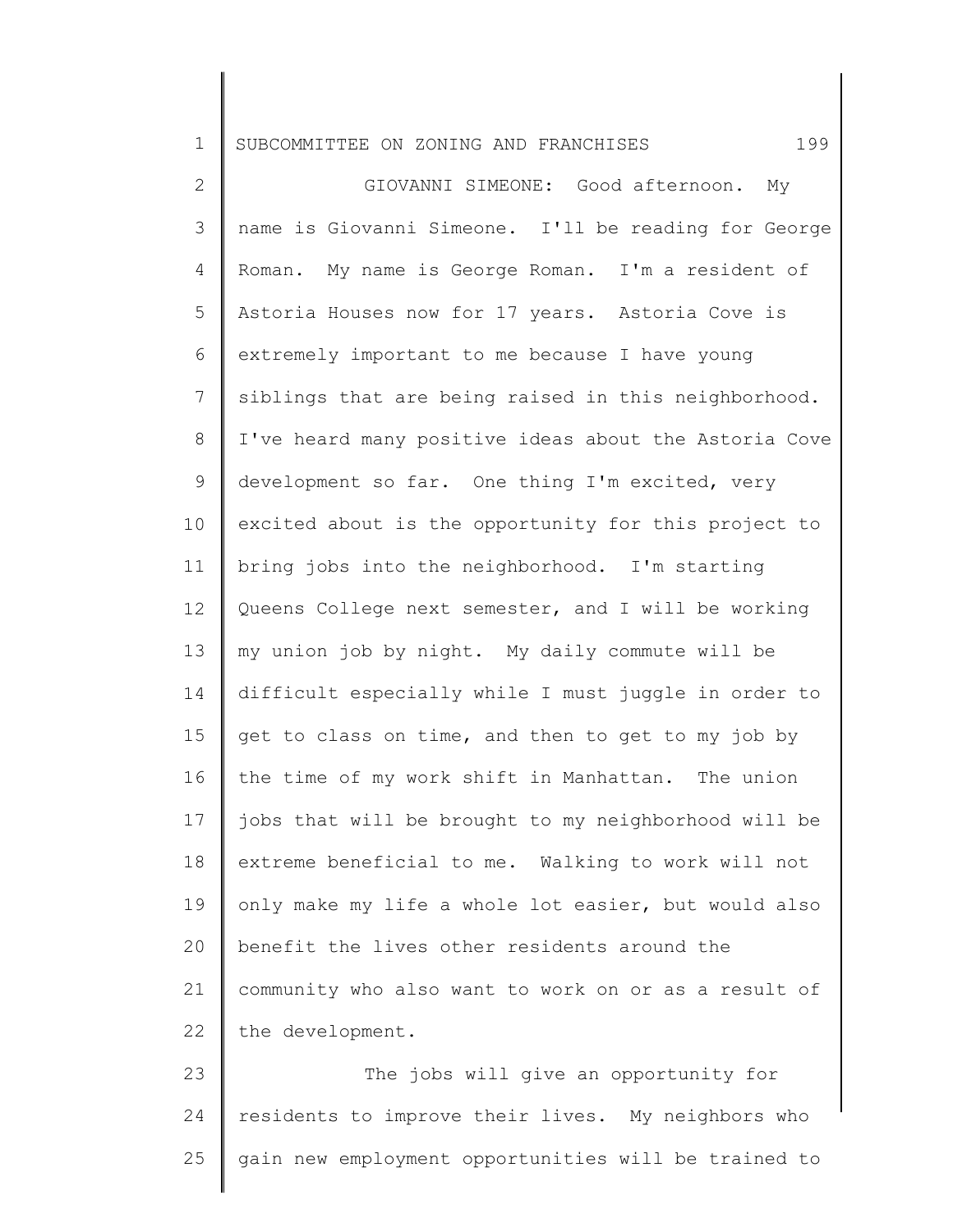1 2 3 4 5 6 7 8 9 10 11 12 13 14 15 16 17 18 19 20 21 22 23 24 25 SUBCOMMITTEE ON ZONING AND FRANCHISES 200 work in construction jobs, and skills that translate to other careers. Permanent jobs will also be available in security and building maintenance, something a lot of us are looking forward to. These opportunities are the boost that current residents need for strong careers. Currently, Astoria Houses is a secluded area, and there aren't many resources for people to benefit from. Residents of Astoria Houses currently need to take a bus just to buy fresh produce. We are in desperate need of a nearby supermarket. I believe this development is a great idea because it will allow new businesses we need to open up making them more accessible to Astoria Houses residents. I ask you to approve the Astoria Cove Development for the betterment of my generation, and those who will follow in our community. Thank you. [bell] CHAIRPERSON WEPRIN: Good job. Thank you. Ma'am, whenever you're ready. KAYLEN ALEXANDER: Good afternoon, Council Members. My name is Kaylen Alexander reading on behalf of Theresa McKinney, an Astoria resident. CHAIRPERSON WEPRIN: Just a little closer to the microphone.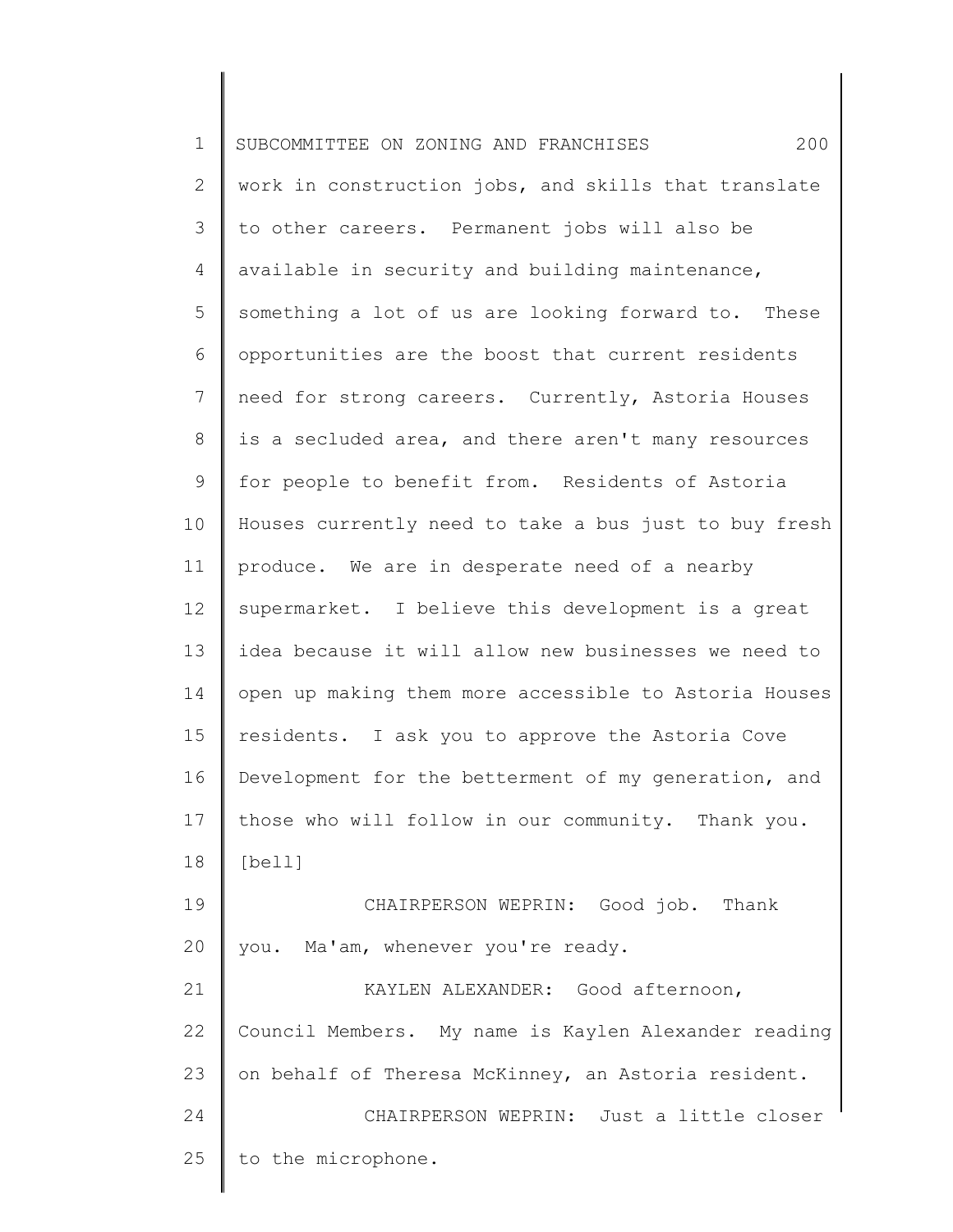2 3 4 5 6 7 8 9 10 11 12 13 14 15 16 17 KAYLEN ALEXANDER: My name is Theresa McKinney. I have been living in Astoria Houses for 37 years. My husband and I are raising our family here. Astoria Cove is a great project because it is going to create lots of new opportunities for the entire neighborhood. I'm particularly excited about the developer's commitment to create a cooperatively owned supermarket. Through a supermarket, our community will have access to fresh food and as owners have opportunities to benefit from the infusion of new residents and investment. I have worked in a supermarket for the past 17 years as a merchandiser and manager. I am eager to be a family member of this cooperative supermarket, and be not just a worker but also an owner. All too often when new development

18 19 20 21 22 23 24 25 happens in a neighborhoods, outside cooperations -- I'm sorry -- corporations come in, and are able to take advantage of new residents' consumer spending. Through this cooperative supermarket existing Astoria residents will be able to build wealth and equity keeping money within the neighborhood. I am looking forward to sharing my skills and experience to be a part of it. It would be a privilege for me to work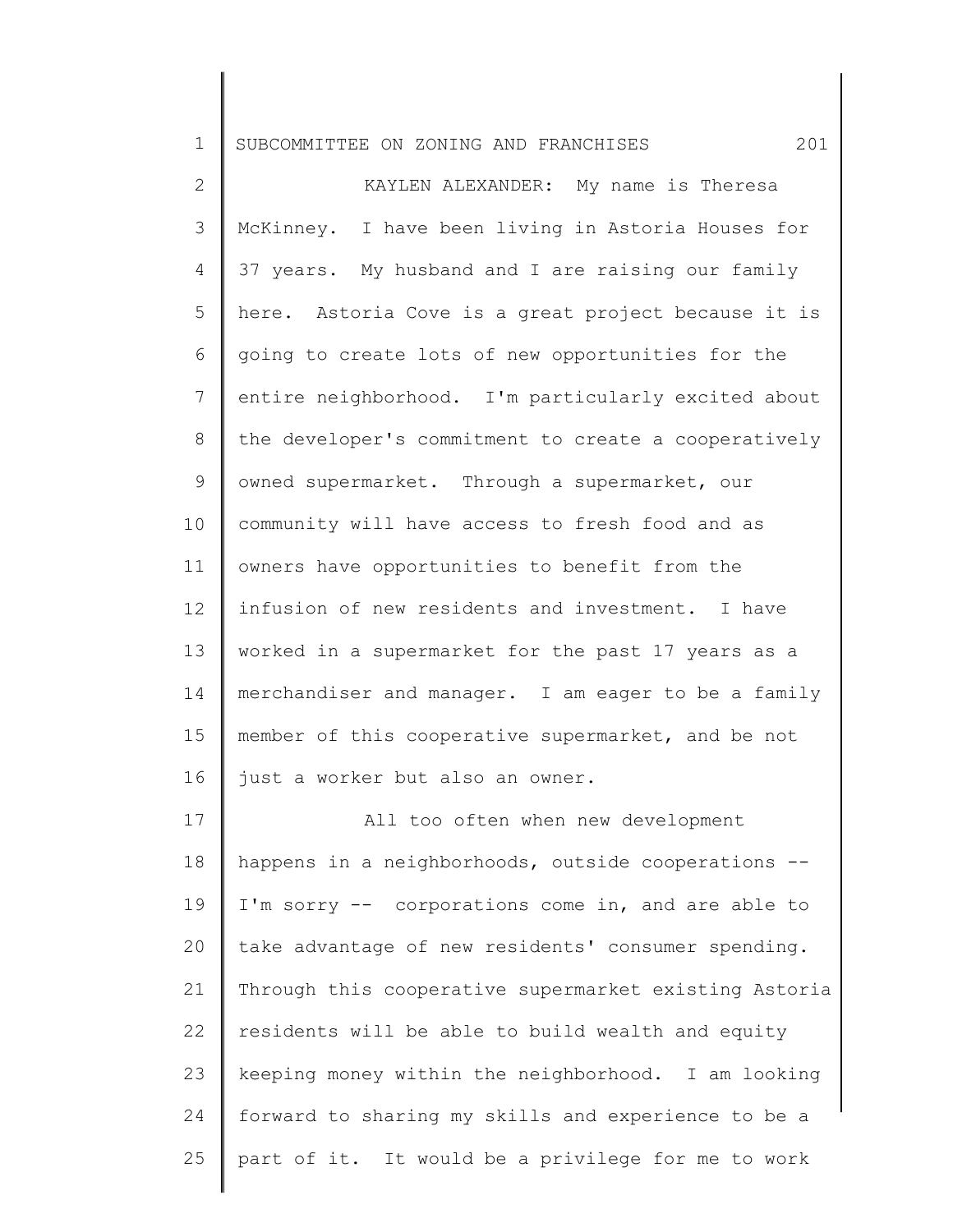| $\mathbf 1$    | 202<br>SUBCOMMITTEE ON ZONING AND FRANCHISES          |
|----------------|-------------------------------------------------------|
| $\overline{2}$ | in my neighborhood and serve the members of my        |
| 3              | community. For a long time there has been a lack of   |
| 4              | infrastructure upgrades in and around the Astoria     |
| 5              | Houses Hallet's Cove neighborhood. The Astoria        |
| 6              | development, especially the new park, esplanade, and  |
| $\overline{7}$ | open waterfront that my family can enjoy and do it on |
| 8              | the weekends, will be great. I also look forward to   |
| 9              | welcoming the new faces of neighbors that this        |
| 10             | development will bring to the community because it    |
| 11             | needs a makeover. Please count me as a strong         |
| 12             | supporter of Astoria Cove.                            |
| 13             | CHAIRPERSON WEPRIN: Great. Thank you.                 |
| 14             | Anybody have any questions. Okay, thank you very      |
| 15             | much. Okay, next. Okay, again if I call you're here   |
| 16             | just let me know you're here so I know how many we    |
| 17             | have. These are in opposition once again. Maya        |
| 18             | Montalki [sp?]                                        |
| 19             | MALE SPEAKER: [off mic] No.                           |
| 20             | CHAIRPERSON WEPRIN: No. Okay. Phyllis                 |
| 21             | Hornbeck [sp?]. Maria Sterling. Isadora Gespi? No.    |
| 22             | James Taylor. Mr. Taylor. Judith Goldener,            |
| 23             | Goldiner? No. Okay. Is it John Semme? No. Okay.       |
| 24             | Maria Consuelos [sp?]. Sean Vacione? Is anyone else   |
| 25             | here> Is that it? Anyone else in opposition who I     |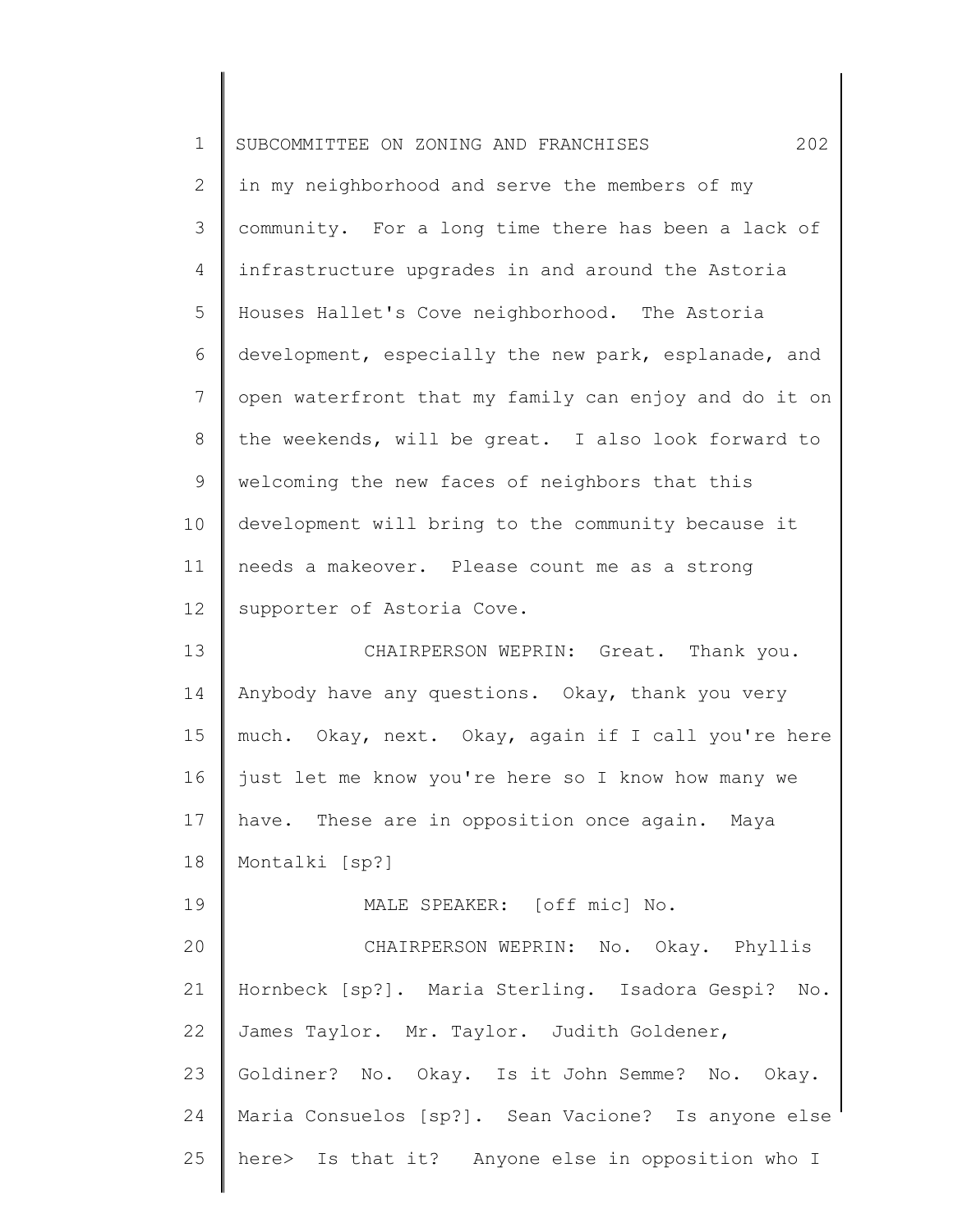1 2 3 4 SUBCOMMITTEE ON ZONING AND FRANCHISES 203 did not call? No. Now, we've got a fourth anyway, but that's okay. Okay, whenever you're ready. [laughs]

5 6 7 8 9 10 11 12 13 14 15 16 17 18 MARIA STERLING: Hi, my name is Maria Sterling. I am here to represent the Brooklyn Jewish Hospital in Brooklyn, New York. I think everything pretty much has been covered in regards the attempt of Alma to destabilize those apartments. I ask that the Council will vote no on the Astoria Park project until they demonstrate in their actions that they are committed to affordable housing. And that they desist and decease destabilizing all of those apartments that are already destabilized. I appreciate the elected officials that have come here today to support what's happening to us, and I appreciate the Council taking our testimonies today. Thank you.

19 20 CHAIRPERSON WEPRIN: Thank you very much. Who wants to go next? Okay.

21 22 23 24 25 PHYLLIS HORNBECK: Hi, my name is Phyllis Hornbeck. I'm also a resent of the Brooklyn Jewish Hospital. I think we've talked a lot today about the track record that Alma has shown in their actions and not just words. And just one thing that I wanted to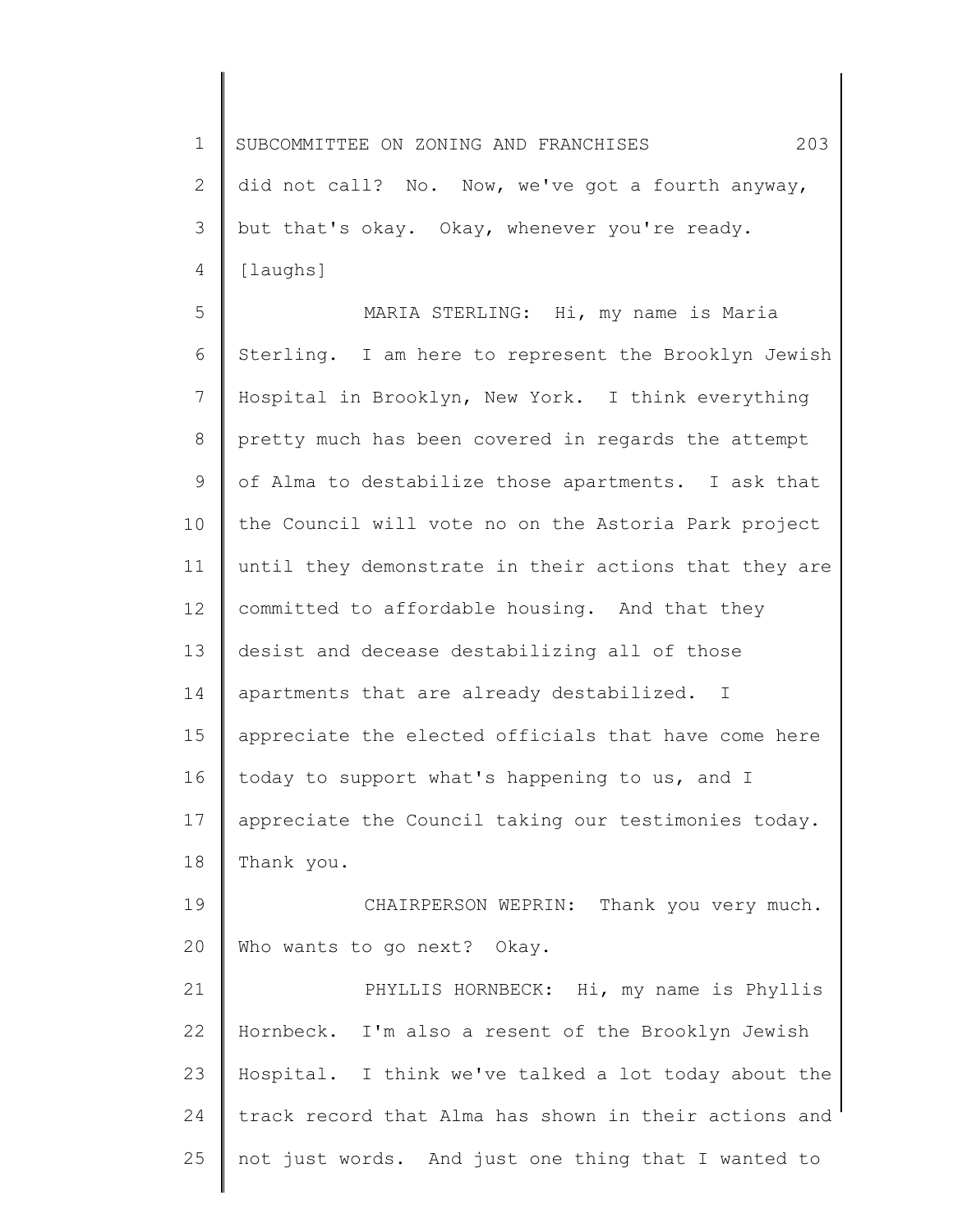| $\mathbf 1$  | 204<br>SUBCOMMITTEE ON ZONING AND FRANCHISES          |
|--------------|-------------------------------------------------------|
| $\mathbf{2}$ | address is Maria and I are here both on the behalf of |
| 3            | the Tenants' Association. And in response to the      |
| 4            | question about what notification did Alma give to the |
| 5            | tenants about the building going market rate, and us  |
| 6            | getting market rate leases. They claimed on the       |
| 7            | record that they notified the Tenant's Association,   |
| 8            | and met with the Tenants Association, and that we     |
| 9            | were aware. I have no idea what they're talking       |
| 10           | about. I've spoken with over 200 tenants in our       |
| 11           | buildings, and not one person mentioned that. The     |
| 12           | Tenants Association did not meet with them. So at     |
| 13           | best, he is misinformed, and at worst that's, you     |
| 14           | know, just a lie. So, I think it's something that     |
| 15           | should just be added in consideration, and I stand    |
| 16           | with Maria and all of the tenants, and all of the     |
| 17           | tenants of the Brooklyn Jewish Hospital to ask that   |
| 18           | the Council vote no until these issues can be         |
| 19           | resolved.                                             |
| 20           | CHAIRPERSON WEPRIN: All right, thank                  |
| 21           | you. All right, what is your name just to-- Are you   |
| 22           | representing somebody or are you here on your own?    |
| 23           | MARIA CONSUELOS: I just live in the                   |
| 24           | area?                                                 |
| 25           |                                                       |
|              |                                                       |

∥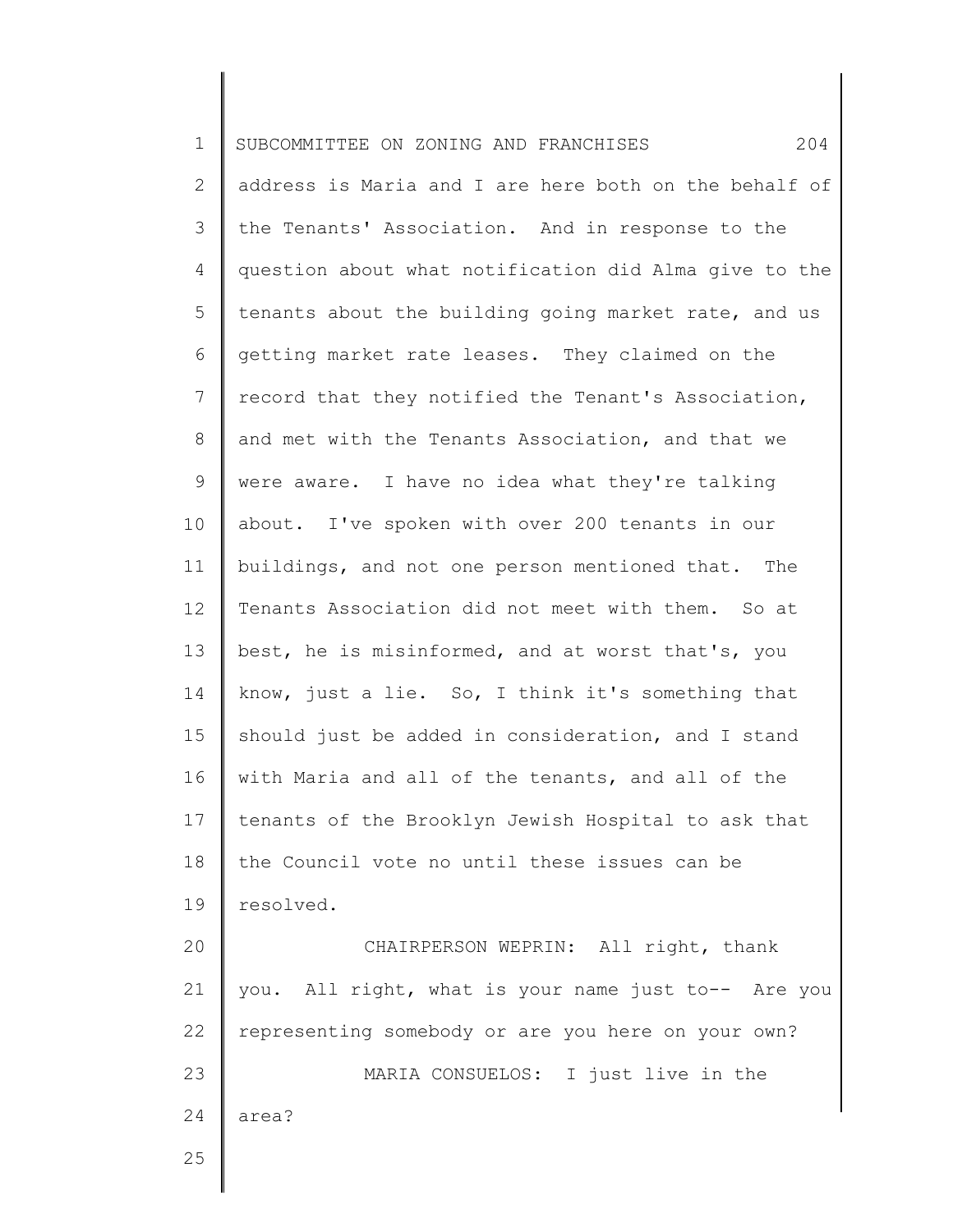1 2 3 4 5 6 7 8 9 10 11 12 13 14 15 16 17 18 19 20 21 22 23 24 25 SUBCOMMITTEE ON ZONING AND FRANCHISES 205 CHAIRPERSON WEPRIN: Okay, what's your name. MARIA CONSUELOS: Maria Consuelos [sp?]. CHAIRPERSON WEPRIN: Okay. Go ahead. I'm sorry, we just didn't know which one you were. MARIA CONSUELOS: I just, I want you to oppose-- CHAIRPERSON WEPRIN: A little closer to the mic. I'm sorry. MARIA CONSUELOS: I just want you to oppose to like oppose all the different buildings on that because they don't have a good reputation, and it sounds like they're going to build a straight wall. [sic] Like it just-- and I've lived in the area for like 15 years now, and I never see anyone really care about the area until the find out that they can make some kind of money and some kind of profit. And they can also check my view. So I was thinking, you know-- CHAIRPERSON WEPRIN: Where do you live exactly? MARIA CONSUELOS: I live right on 8th Street and 27th Avenue. So I'm like right next to where they're trying to build.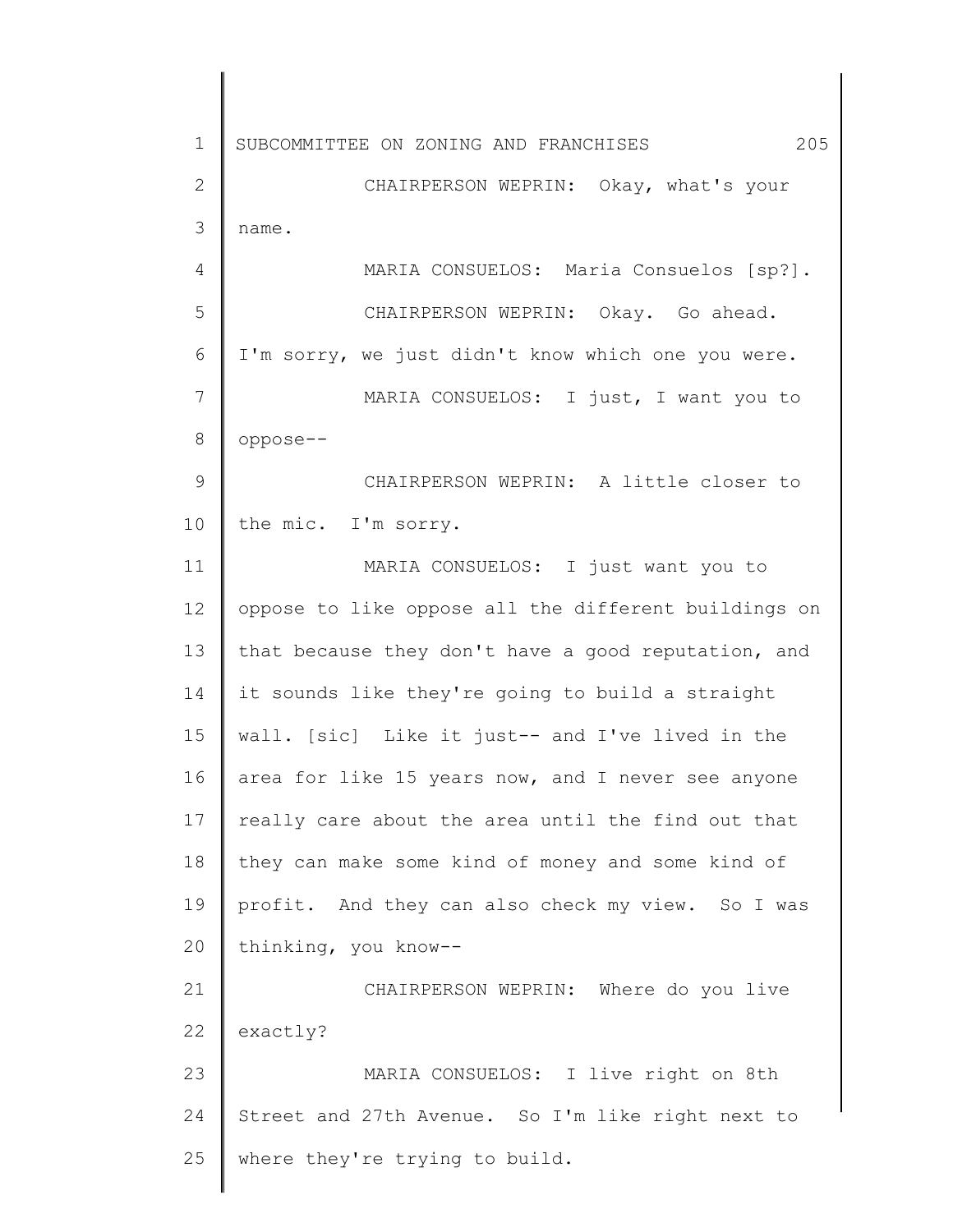1 2 3 4 5 6 7 8 9 10 11 12 13 14 15 16 17 18 19 20 21 22 23 24 25 SUBCOMMITTEE ON ZONING AND FRANCHISES 206 CHAIRPERSON WEPRIN: Okay. So I just- before I get to the last person. So you live right over there, but-- MARIA CONSUELOS: [interposing] Yeah. CHAIRPERSON WEPRIN: --you know, we saw a video, and we saw a presentation of what 8th Street looks like today and that area around there. And I've been there myself a few times at Whitey Ford Field for something for my son. And that area is pretty rundown looking over there. Do you agree? MARIA CONSUELOS: Yeah, the bus never come. There are holes where if you fall in them, you can just fell it, they're so big. So, like I think they should be fixing that first. Fixing it up a little bit. CHAIRPERSON WEPRIN: Uh-huh, okay. MARIA CONSUELOS: And there's a lot of like, you know, some areas you can't really go into at night that you can't really pass. I mean it used to be a lot worse, but it's gotten better through the years, but maybe in the '90s it was a lot worse. CHAIRPERSON WEPRIN: Okay. MARIA CONSUELOS: And I just-- I would like to see it more fixed with the streets especially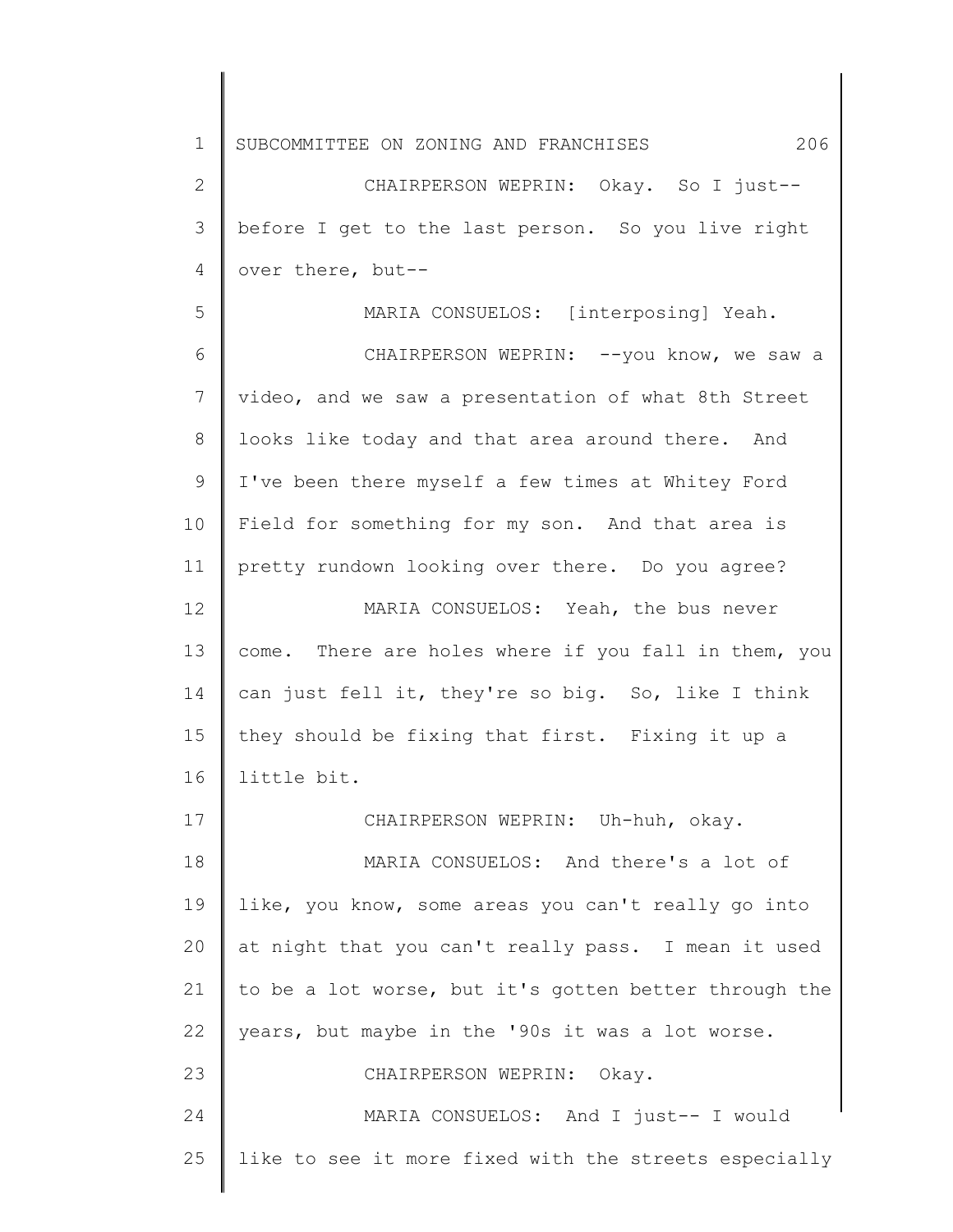2 3 and transportation, and it's not affordable like the buildings that they want to build.

4 5 CHAIRPERSON WEPRIN: Okay. All right, well let's get to Mr. Taylor whom I interrupted.

6 7 8 9 10 11 12 13 14 15 16 17 18 19 20 21 22 23 24 25 JAMES TAYLOR: Okay, good afternoon. Thank you very much for listening to my testimony. I would also like to thank Mr. Chair Weprin and the rest of the Council Members who are present and those who are not able to be here. My name is James Taylor. I worked at Woodside Apartments in the Bronx for 20 years. I was there along with my co-workers, a good union job, good benefits, a livable wage and a pension. Now, what happened in our case was Alma Realty bought the property, kicked out the union, took away our salary, took away our benefits, took away our pension. And had no recourse and no remorse in doing that, and actually interrupting my family life, which was providing benefits, a good salary and a pension for us to be able to take care of our families. And I don't think that the question is about the development. I think the problem is the developer. I think the problem is that Alma Realty has a track record or coming in like wolves in sheep's clothing promising everything, the Brooklyn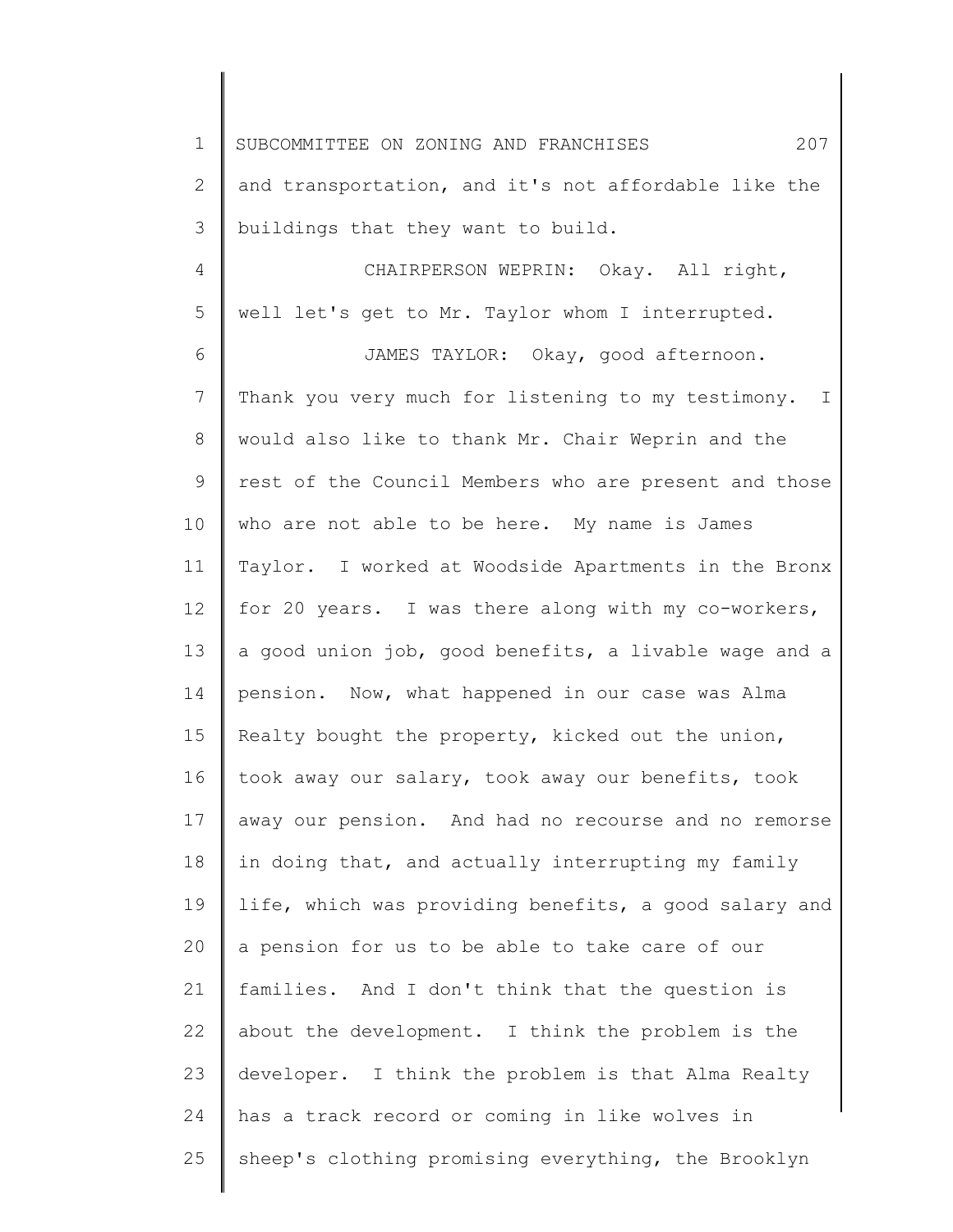| $\mathbf 1$    | 208<br>SUBCOMMITTEE ON ZONING AND FRANCHISES          |
|----------------|-------------------------------------------------------|
| $\mathbf{2}$   | Bridge with no cables. But as soon as they get the    |
| 3              | green light, they go back to their old practices and  |
| 4              | not working with working families who all we want to  |
| 5              | do is a decent day's work for an honest day's pay.    |
| 6              | This company has a bad track record or not supporting |
| $\overline{7}$ | working families. And what we're asking is that they  |
| $8\,$          | definitely get a serious look from the Council. I've  |
| $\mathsf 9$    | also testified at the Community Board, and I also     |
| 10             | testified in front of the Honorable Melinda Katz in   |
| 11             | Queens. And I'm just hoping that you get the same     |
| 12             | support that they gave to this project. Thank you.    |
| 13             | CHAIRPERSON WEPRIN: Thank you, sir. Any               |
| 14             | members of the panel have any comments or questions   |
| 15             | for this group. I see none. We thank you very much.   |
| 16             | I'd like to ask if there is anyone else here today    |
| 17             | who wants to testify either in favor or against this  |
| 18             | project. I see none. I am then going to close the     |
| 19             | public hearing portion of our negotiations. We've     |
| 20             | heard a lot here today, and some issues that need to  |
| 21             | be resolved, but we will see if we can resolve them.  |
| 22             | And over the course of the next couple of weeks we    |
| 23             | hope to have meetings and discussions taking into     |
| 24             | consideration a lot of what we heard today.           |
| 25             |                                                       |
|                |                                                       |

∥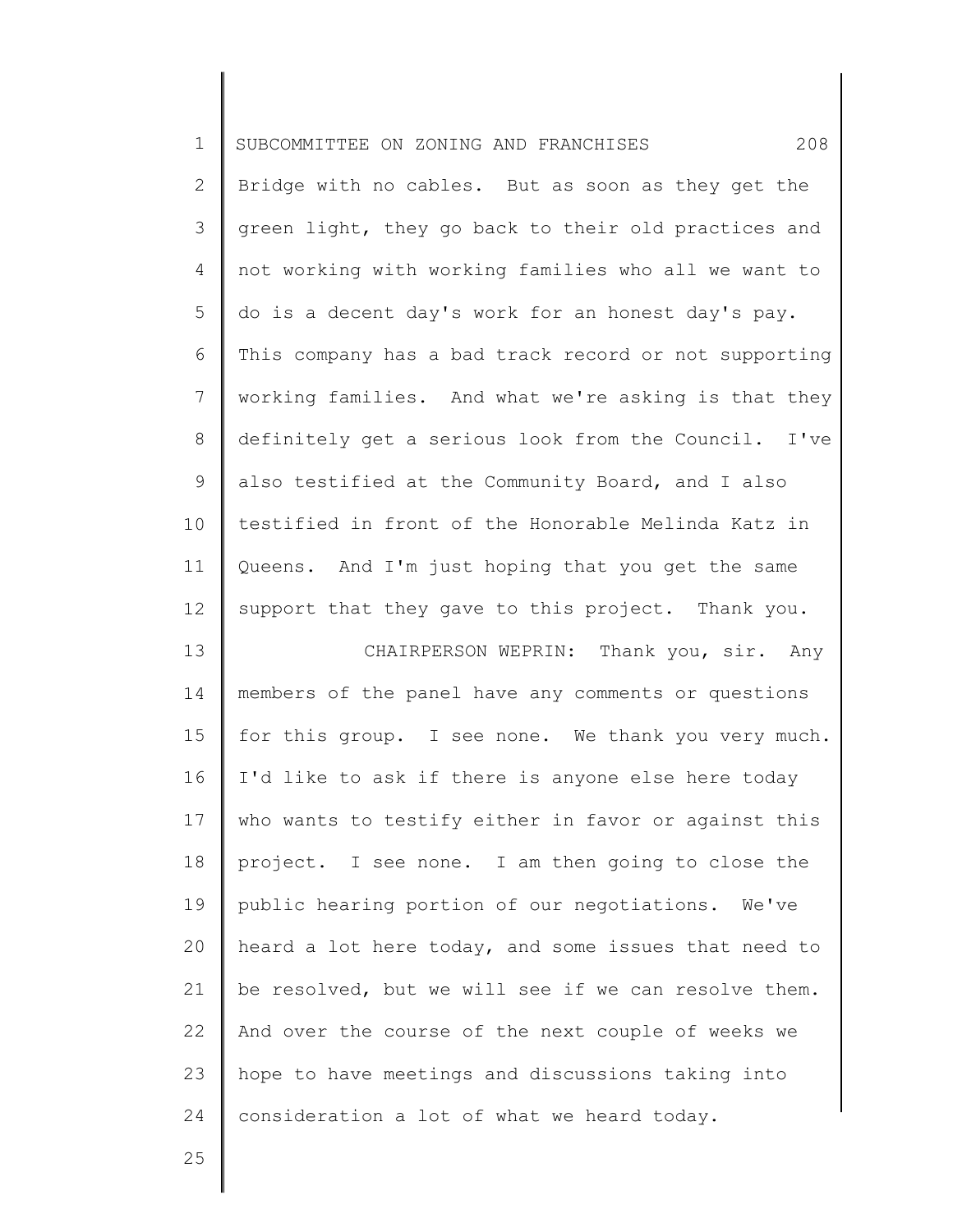| $\mathbf 1$    | 209<br>SUBCOMMITTEE ON ZONING AND FRANCHISES        |
|----------------|-----------------------------------------------------|
| $\mathbf{2}$   | So I want to thank everyone for their               |
| 3              | cooperation today. You were very good about keeping |
| $\overline{4}$ | quiet and not being any loud outbursts, and I thank |
| 5              | the developer who is still here now for sticking    |
| 6              | around. And we really appreciate everyone helping   |
| $\overline{7}$ | out, my colleagues who are here. And with that in   |
| $\,8\,$        | mind, the Subcommittee on Zoning and Franchises is  |
| 9              | now adjourned? [gavel]                              |
| 10             |                                                     |
| 11             |                                                     |
| 12             |                                                     |
| 13             |                                                     |
| 14             |                                                     |
| 15             |                                                     |
| 16             |                                                     |
| 17             |                                                     |
| 18             |                                                     |
| 19             |                                                     |
| 20             |                                                     |
| 21             |                                                     |
| 22             |                                                     |
| 23             |                                                     |
| 24             |                                                     |
| 25             |                                                     |